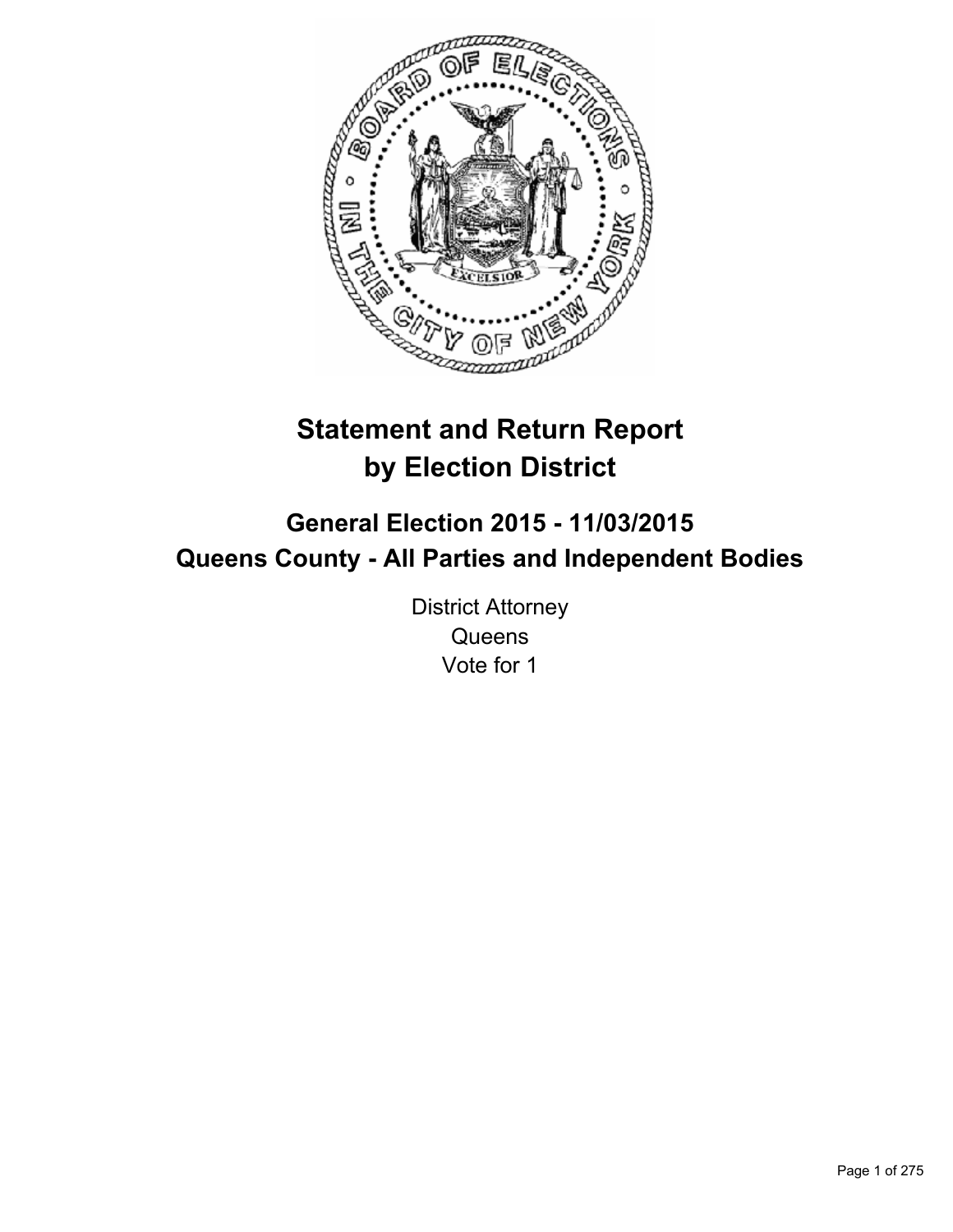

| PUBLIC COUNTER                                           | 109            |
|----------------------------------------------------------|----------------|
| <b>EMERGENCY</b>                                         | 0              |
| ABSENTEE/MILITARY                                        | $\overline{7}$ |
| AFFIDAVIT                                                | 0              |
| <b>Total Ballots</b>                                     | 116            |
| Less - Inapplicable Federal/Special Presidential Ballots | 0              |
| <b>Total Applicable Ballots</b>                          | 116            |
| RICHARD A. BROWN (DEMOCRATIC)                            | 30             |
| RICHARD A. BROWN (REPUBLICAN)                            | 40             |
| RICHARD A. BROWN (CONSERVATIVE)                          | 39             |
| <b>Total Votes</b>                                       | 109            |
| Unrecorded                                               | 7              |

#### **002/23**

| <b>PUBLIC COUNTER</b>                                    | 178            |
|----------------------------------------------------------|----------------|
| <b>EMERGENCY</b>                                         | 0              |
| ABSENTEE/MILITARY                                        | 5              |
| AFFIDAVIT                                                | $\overline{2}$ |
| <b>Total Ballots</b>                                     | 185            |
| Less - Inapplicable Federal/Special Presidential Ballots | 0              |
| <b>Total Applicable Ballots</b>                          | 185            |
| RICHARD A. BROWN (DEMOCRATIC)                            | 37             |
| RICHARD A. BROWN (REPUBLICAN)                            | 74             |
| RICHARD A. BROWN (CONSERVATIVE)                          | 63             |
| <b>GREG BURKE (WRITE-IN)</b>                             | 1              |
| <b>Total Votes</b>                                       | 175            |
| Unrecorded                                               | 10             |

# **003/23 COMBINED into: 002/23**

### **004/23 COMBINED into: 001/23**

| PUBLIC COUNTER                                           | 109 |
|----------------------------------------------------------|-----|
| <b>EMERGENCY</b>                                         | 0   |
| ABSENTEE/MILITARY                                        | 6   |
| <b>AFFIDAVIT</b>                                         | 0   |
| <b>Total Ballots</b>                                     | 115 |
| Less - Inapplicable Federal/Special Presidential Ballots | 0   |
| <b>Total Applicable Ballots</b>                          | 115 |
| RICHARD A. BROWN (DEMOCRATIC)                            | 36  |
| RICHARD A. BROWN (REPUBLICAN)                            | 47  |
| RICHARD A. BROWN (CONSERVATIVE)                          | 24  |
| JAMES E. OBRIEN (WRITE-IN)                               | 1   |
| ROBERT PETERS (WRITE-IN)                                 | 1   |
| THOMAS WNTZ JR (WRITE-IN)                                | 1   |
| <b>Total Votes</b>                                       | 110 |
| Unrecorded                                               | 5   |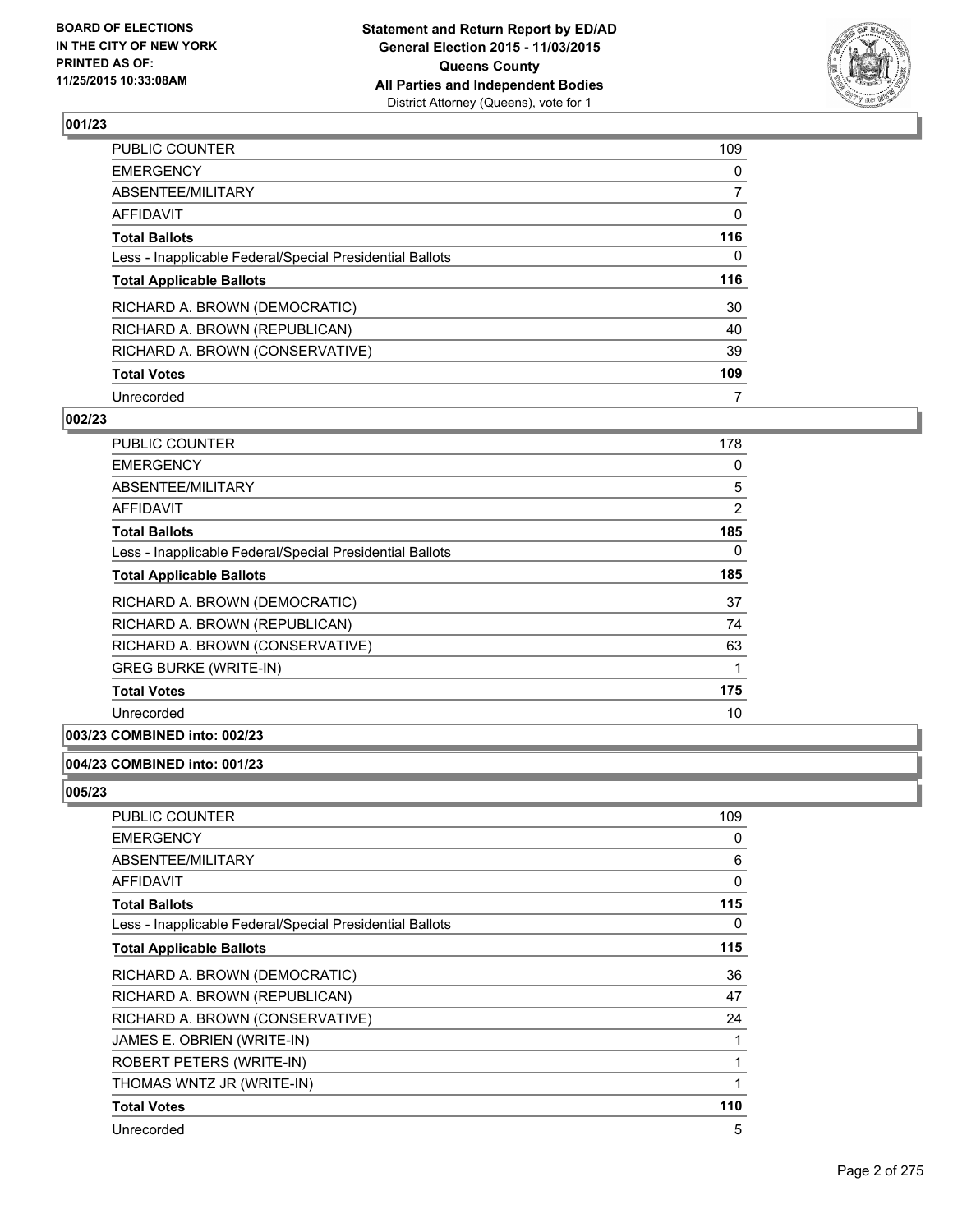

### **006/23 COMBINED into: 005/23**

### **007/23**

| PUBLIC COUNTER                                           | 67 |
|----------------------------------------------------------|----|
| <b>EMERGENCY</b>                                         | 0  |
| ABSENTEE/MILITARY                                        | 4  |
| AFFIDAVIT                                                | 0  |
| <b>Total Ballots</b>                                     | 71 |
| Less - Inapplicable Federal/Special Presidential Ballots | 0  |
| <b>Total Applicable Ballots</b>                          | 71 |
| RICHARD A. BROWN (DEMOCRATIC)                            | 16 |
| RICHARD A. BROWN (REPUBLICAN)                            | 30 |
| RICHARD A. BROWN (CONSERVATIVE)                          | 20 |
| <b>Total Votes</b>                                       | 66 |
| Unrecorded                                               | 5  |
|                                                          |    |

### **008/23 COMBINED into: 010/23**

### **009/23**

| PUBLIC COUNTER                                           | 58 |
|----------------------------------------------------------|----|
| <b>EMERGENCY</b>                                         | 0  |
| ABSENTEE/MILITARY                                        | 33 |
| AFFIDAVIT                                                |    |
| <b>Total Ballots</b>                                     | 92 |
| Less - Inapplicable Federal/Special Presidential Ballots | 0  |
| <b>Total Applicable Ballots</b>                          | 92 |
| RICHARD A. BROWN (DEMOCRATIC)                            | 49 |
| RICHARD A. BROWN (REPUBLICAN)                            | 19 |
| RICHARD A. BROWN (CONSERVATIVE)                          | 17 |
| <b>Total Votes</b>                                       | 85 |
| Unrecorded                                               | 7  |

| <b>PUBLIC COUNTER</b>                                    | 105 |
|----------------------------------------------------------|-----|
| <b>EMERGENCY</b>                                         | 0   |
| ABSENTEE/MILITARY                                        | 10  |
| AFFIDAVIT                                                | 3   |
| <b>Total Ballots</b>                                     | 118 |
| Less - Inapplicable Federal/Special Presidential Ballots | 0   |
| <b>Total Applicable Ballots</b>                          | 118 |
| RICHARD A. BROWN (DEMOCRATIC)                            | 45  |
| RICHARD A. BROWN (REPUBLICAN)                            | 46  |
| RICHARD A. BROWN (CONSERVATIVE)                          | 21  |
| PATRICK G. TANSEY (WRITE-IN)                             | 1   |
| <b>Total Votes</b>                                       | 113 |
| Unrecorded                                               | 5   |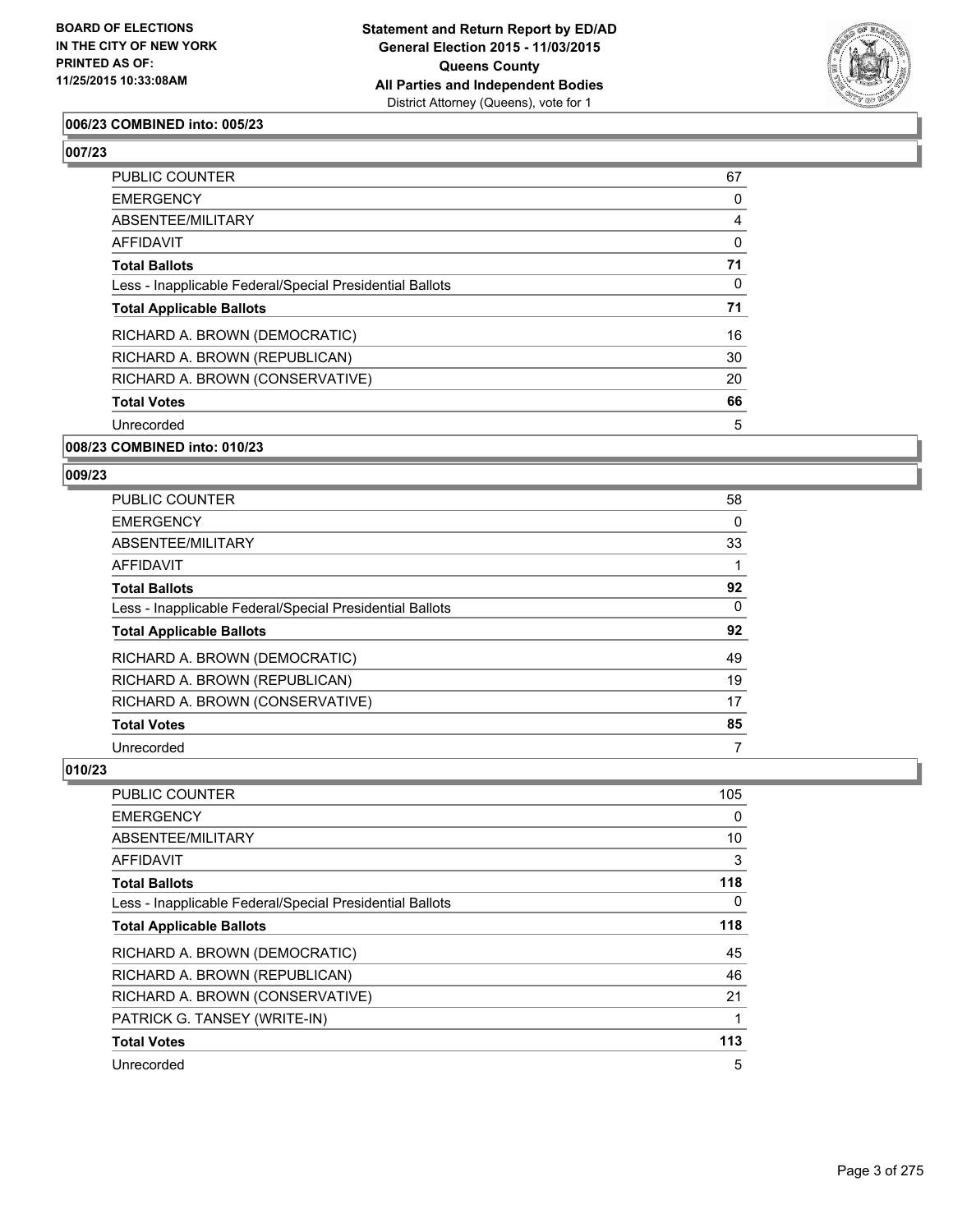

| <b>PUBLIC COUNTER</b>                                    | 89  |
|----------------------------------------------------------|-----|
| <b>EMERGENCY</b>                                         | 0   |
| ABSENTEE/MILITARY                                        | 89  |
| AFFIDAVIT                                                | 0   |
| <b>Total Ballots</b>                                     | 178 |
| Less - Inapplicable Federal/Special Presidential Ballots | 0   |
| <b>Total Applicable Ballots</b>                          | 178 |
| RICHARD A. BROWN (DEMOCRATIC)                            | 113 |
| RICHARD A. BROWN (REPUBLICAN)                            | 30  |
| RICHARD A. BROWN (CONSERVATIVE)                          | 22  |
| TIMOTHY ROUNDTREE (WRITE-IN)                             |     |
| UNATTRIBUTABLE WRITE-IN (WRITE-IN)                       | 1   |
| <b>Total Votes</b>                                       | 167 |
| Unrecorded                                               | 11  |
| 012/23 COMBINED into: 011/23                             |     |

## **013/23**

| <b>PUBLIC COUNTER</b>                                    | 62                |
|----------------------------------------------------------|-------------------|
| <b>EMERGENCY</b>                                         | 0                 |
| ABSENTEE/MILITARY                                        | 2                 |
| <b>AFFIDAVIT</b>                                         | 0                 |
| <b>Total Ballots</b>                                     | 64                |
| Less - Inapplicable Federal/Special Presidential Ballots | 0                 |
| <b>Total Applicable Ballots</b>                          | 64                |
| RICHARD A. BROWN (DEMOCRATIC)                            | 38                |
| RICHARD A. BROWN (REPUBLICAN)                            | 9                 |
| RICHARD A. BROWN (CONSERVATIVE)                          | $12 \overline{ }$ |
| <b>Total Votes</b>                                       | 59                |
| Unrecorded                                               | 5                 |

| PUBLIC COUNTER                                           | 103 |
|----------------------------------------------------------|-----|
| <b>EMERGENCY</b>                                         | 0   |
| ABSENTEE/MILITARY                                        | 0   |
| AFFIDAVIT                                                | 1   |
| <b>Total Ballots</b>                                     | 104 |
| Less - Inapplicable Federal/Special Presidential Ballots | 0   |
| <b>Total Applicable Ballots</b>                          | 104 |
| RICHARD A. BROWN (DEMOCRATIC)                            | 50  |
| RICHARD A. BROWN (REPUBLICAN)                            | 23  |
| RICHARD A. BROWN (CONSERVATIVE)                          | 16  |
| ERIC LUTZ (WRITE-IN)                                     | 1   |
| UNATTRIBUTABLE WRITE-IN (WRITE-IN)                       | 1   |
| <b>Total Votes</b>                                       | 91  |
| Unrecorded                                               | 13  |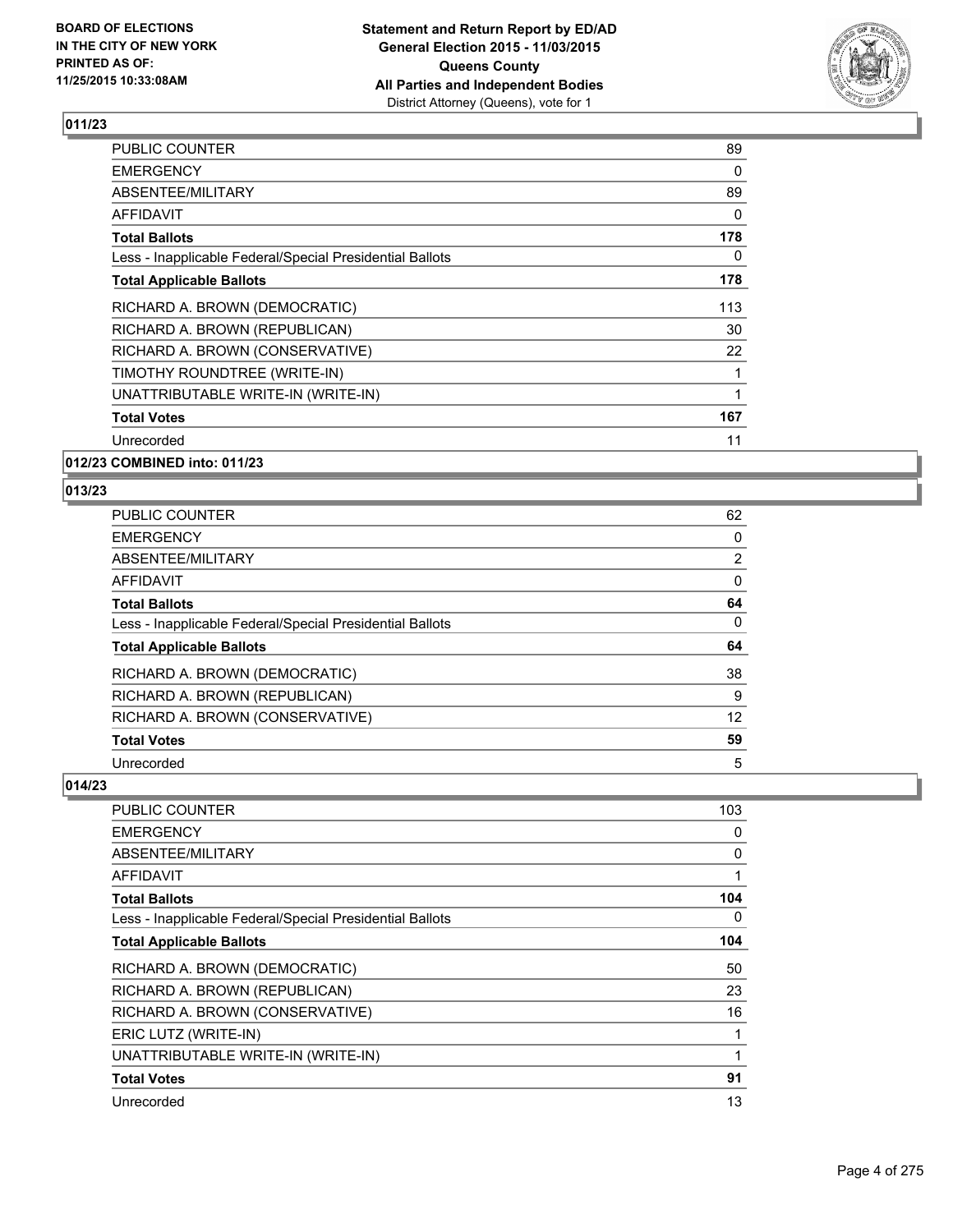

| <b>PUBLIC COUNTER</b>                                    | 70 |
|----------------------------------------------------------|----|
| <b>EMERGENCY</b>                                         | 0  |
| ABSENTEE/MILITARY                                        | 0  |
| <b>AFFIDAVIT</b>                                         | 2  |
| <b>Total Ballots</b>                                     | 72 |
| Less - Inapplicable Federal/Special Presidential Ballots | 0  |
| <b>Total Applicable Ballots</b>                          | 72 |
| RICHARD A. BROWN (DEMOCRATIC)                            | 54 |
| RICHARD A. BROWN (REPUBLICAN)                            | 9  |
| RICHARD A. BROWN (CONSERVATIVE)                          | 4  |
| JOHN MCGOLDRICK (WRITE-IN)                               | 1  |
| <b>Total Votes</b>                                       | 68 |
| Unrecorded                                               | 4  |

### **016/23**

| PUBLIC COUNTER                                           | 94 |
|----------------------------------------------------------|----|
| <b>EMERGENCY</b>                                         | 0  |
| ABSENTEE/MILITARY                                        |    |
| AFFIDAVIT                                                | 3  |
| <b>Total Ballots</b>                                     | 98 |
| Less - Inapplicable Federal/Special Presidential Ballots | 0  |
| <b>Total Applicable Ballots</b>                          | 98 |
| RICHARD A. BROWN (DEMOCRATIC)                            | 68 |
| RICHARD A. BROWN (REPUBLICAN)                            | 16 |
| RICHARD A. BROWN (CONSERVATIVE)                          | 7  |
| <b>Total Votes</b>                                       | 91 |
| Unrecorded                                               | 7  |

| <b>PUBLIC COUNTER</b>                                    | 58 |
|----------------------------------------------------------|----|
| <b>EMERGENCY</b>                                         | 0  |
| ABSENTEE/MILITARY                                        |    |
| AFFIDAVIT                                                | 2  |
| <b>Total Ballots</b>                                     | 61 |
| Less - Inapplicable Federal/Special Presidential Ballots | 0  |
| <b>Total Applicable Ballots</b>                          | 61 |
| RICHARD A. BROWN (DEMOCRATIC)                            | 41 |
| RICHARD A. BROWN (REPUBLICAN)                            | 9  |
| RICHARD A. BROWN (CONSERVATIVE)                          | 3  |
| FRANK MCMAHON (WRITE-IN)                                 |    |
| UNCOUNTED WRITE-IN PER STATUTE (WRITE-IN)                | 1  |
| <b>Total Votes</b>                                       | 55 |
| Unrecorded                                               | 6  |
| 018/23 COMBINED into: 013/23                             |    |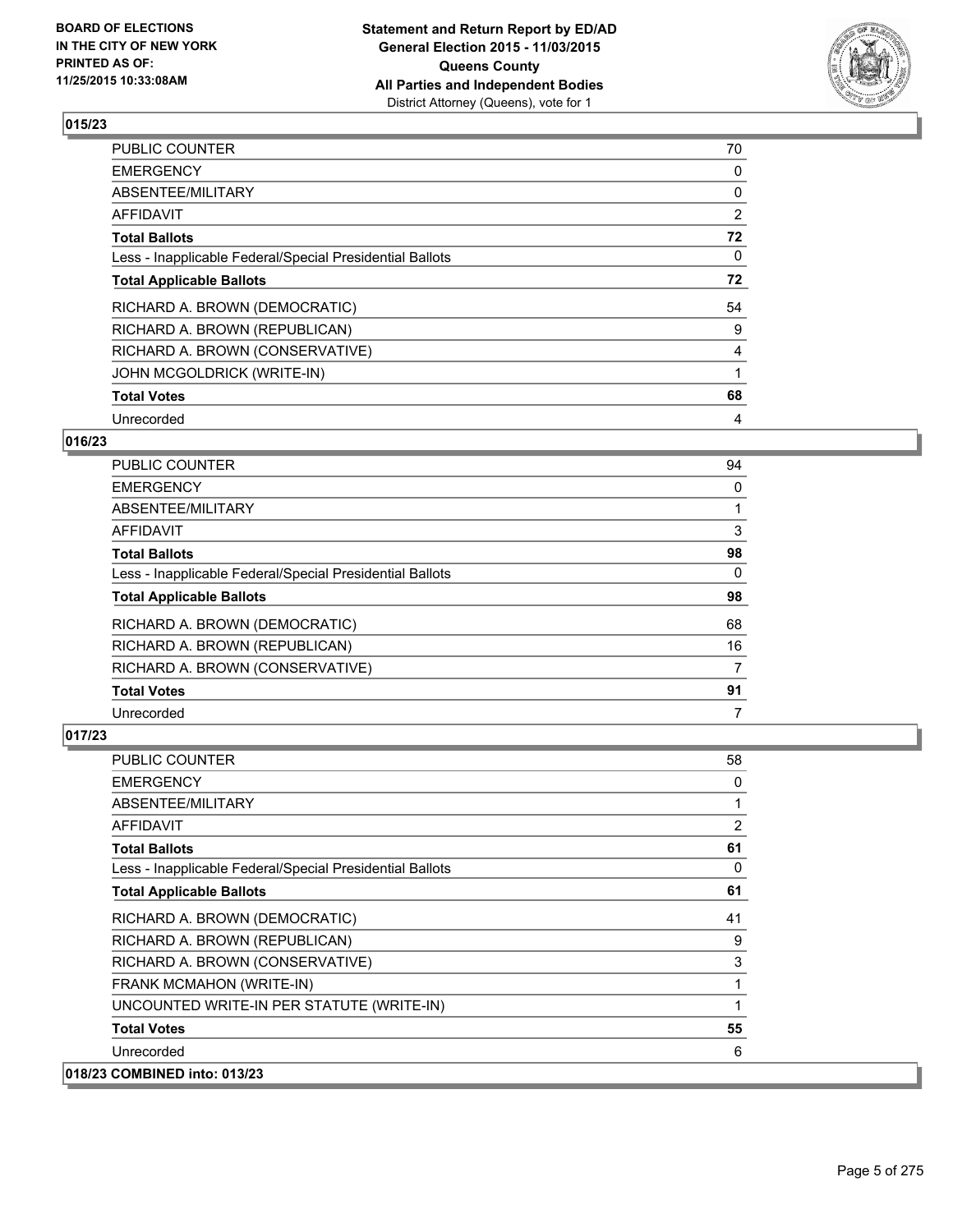

| <b>PUBLIC COUNTER</b>                                    | 46 |
|----------------------------------------------------------|----|
| <b>EMERGENCY</b>                                         | 0  |
| ABSENTEE/MILITARY                                        | 51 |
| AFFIDAVIT                                                | 2  |
| <b>Total Ballots</b>                                     | 99 |
| Less - Inapplicable Federal/Special Presidential Ballots | 0  |
| <b>Total Applicable Ballots</b>                          | 99 |
| RICHARD A. BROWN (DEMOCRATIC)                            | 69 |
| RICHARD A. BROWN (REPUBLICAN)                            | 16 |
| RICHARD A. BROWN (CONSERVATIVE)                          | 3  |
| JOSHUA SEAN GALLAGHER (WRITE-IN)                         |    |
| <b>Total Votes</b>                                       | 89 |
| Unrecorded                                               | 10 |
|                                                          |    |

### **020/23 COMBINED into: 019/23**

#### **021/23 COMBINED into: 017/23**

#### **022/23**

| PUBLIC COUNTER                                           |          |
|----------------------------------------------------------|----------|
| <b>EMERGENCY</b>                                         | 0        |
| ABSENTEE/MILITARY                                        | 0        |
| AFFIDAVIT                                                | 0        |
| <b>Total Ballots</b>                                     |          |
| Less - Inapplicable Federal/Special Presidential Ballots | 0        |
| <b>Total Applicable Ballots</b>                          |          |
| RICHARD A. BROWN (DEMOCRATIC)                            |          |
| RICHARD A. BROWN (REPUBLICAN)                            | $\Omega$ |
| RICHARD A. BROWN (CONSERVATIVE)                          | $\Omega$ |
| <b>Total Votes</b>                                       |          |

| <b>PUBLIC COUNTER</b>                                    | 102      |
|----------------------------------------------------------|----------|
| <b>EMERGENCY</b>                                         | 0        |
| ABSENTEE/MILITARY                                        |          |
| <b>AFFIDAVIT</b>                                         |          |
| <b>Total Ballots</b>                                     | 104      |
| Less - Inapplicable Federal/Special Presidential Ballots | $\Omega$ |
| <b>Total Applicable Ballots</b>                          | 104      |
| RICHARD A. BROWN (DEMOCRATIC)                            | 67       |
| RICHARD A. BROWN (REPUBLICAN)                            | 27       |
| RICHARD A. BROWN (CONSERVATIVE)                          | 2        |
| UNATTRIBUTABLE WRITE-IN (WRITE-IN)                       |          |
| <b>Total Votes</b>                                       | 97       |
| Unrecorded                                               | 7        |
| 024/23 COMBINED into: 023/23                             |          |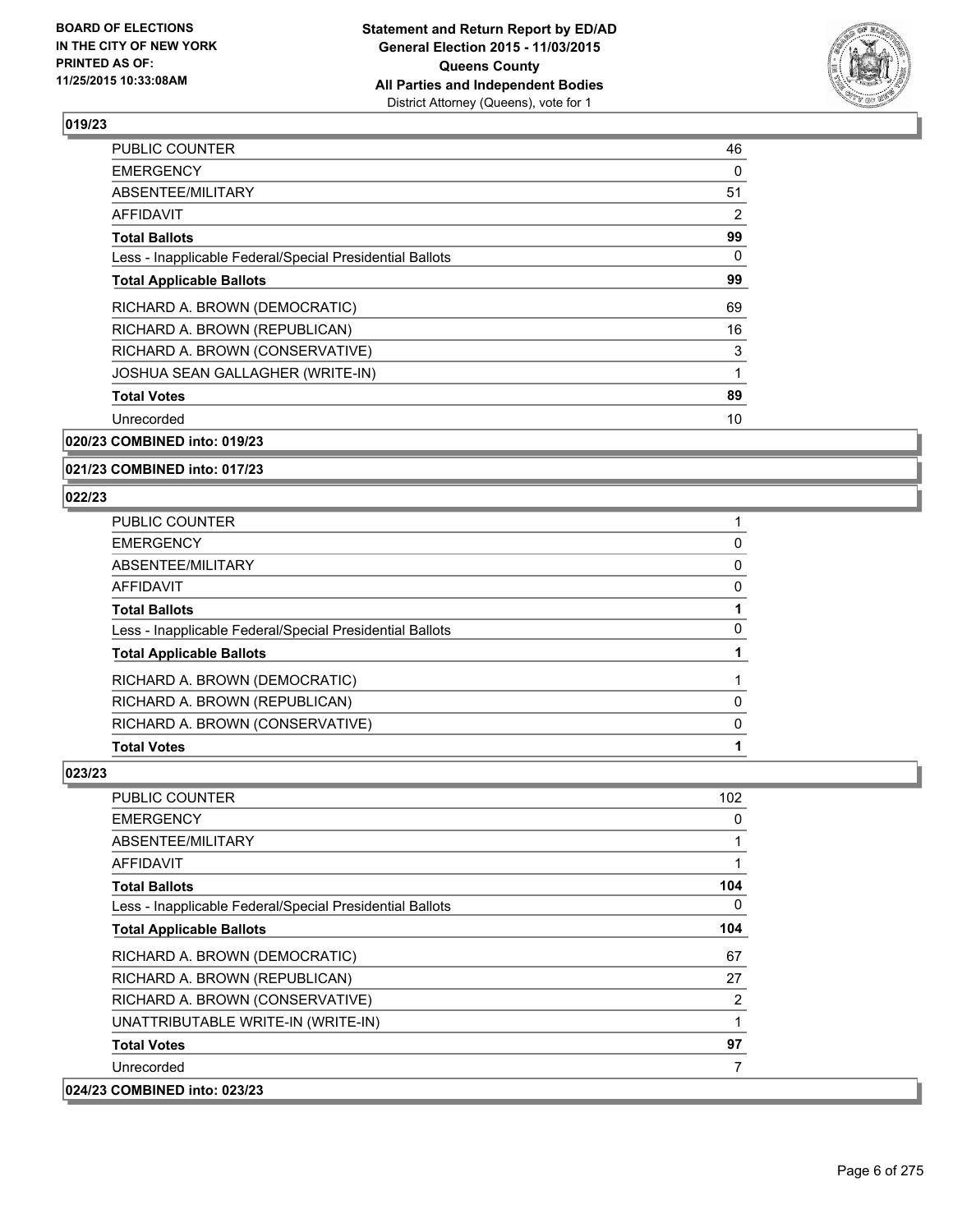

| <b>PUBLIC COUNTER</b>                                    | 115 |
|----------------------------------------------------------|-----|
| <b>EMERGENCY</b>                                         | 0   |
| ABSENTEE/MILITARY                                        | 10  |
| AFFIDAVIT                                                | 0   |
| <b>Total Ballots</b>                                     | 125 |
| Less - Inapplicable Federal/Special Presidential Ballots | 0   |
| <b>Total Applicable Ballots</b>                          | 125 |
| RICHARD A. BROWN (DEMOCRATIC)                            | 40  |
| RICHARD A. BROWN (REPUBLICAN)                            | 41  |
| RICHARD A. BROWN (CONSERVATIVE)                          | 18  |
| HILLEL ADELMAN (WRITE-IN)                                | 1   |
| <b>Total Votes</b>                                       | 100 |
| Unrecorded                                               | 25  |

### **026/23**

| PUBLIC COUNTER                                           | 114 |
|----------------------------------------------------------|-----|
| <b>EMERGENCY</b>                                         | 0   |
| ABSENTEE/MILITARY                                        |     |
| <b>AFFIDAVIT</b>                                         | 9   |
| <b>Total Ballots</b>                                     | 124 |
| Less - Inapplicable Federal/Special Presidential Ballots | 0   |
| <b>Total Applicable Ballots</b>                          | 124 |
| RICHARD A. BROWN (DEMOCRATIC)                            | 102 |
| RICHARD A. BROWN (REPUBLICAN)                            | 14  |
| RICHARD A. BROWN (CONSERVATIVE)                          | 3   |
| <b>Total Votes</b>                                       | 119 |
| Unrecorded                                               | 5   |

### **027/23 COMBINED into: 025/23**

| PUBLIC COUNTER                                           | 70             |
|----------------------------------------------------------|----------------|
| EMERGENCY                                                | 0              |
| ABSENTEE/MILITARY                                        | 19             |
| AFFIDAVIT                                                | 0              |
| <b>Total Ballots</b>                                     | 89             |
| Less - Inapplicable Federal/Special Presidential Ballots | $\Omega$       |
| <b>Total Applicable Ballots</b>                          | 89             |
| RICHARD A. BROWN (DEMOCRATIC)                            | 42             |
| RICHARD A. BROWN (REPUBLICAN)                            | 22             |
| RICHARD A. BROWN (CONSERVATIVE)                          | $\overline{7}$ |
| UNATTRIBUTABLE WRITE-IN (WRITE-IN)                       | $\mathbf 1$    |
| <b>Total Votes</b>                                       | 72             |
| Unrecorded                                               | 17             |
|                                                          |                |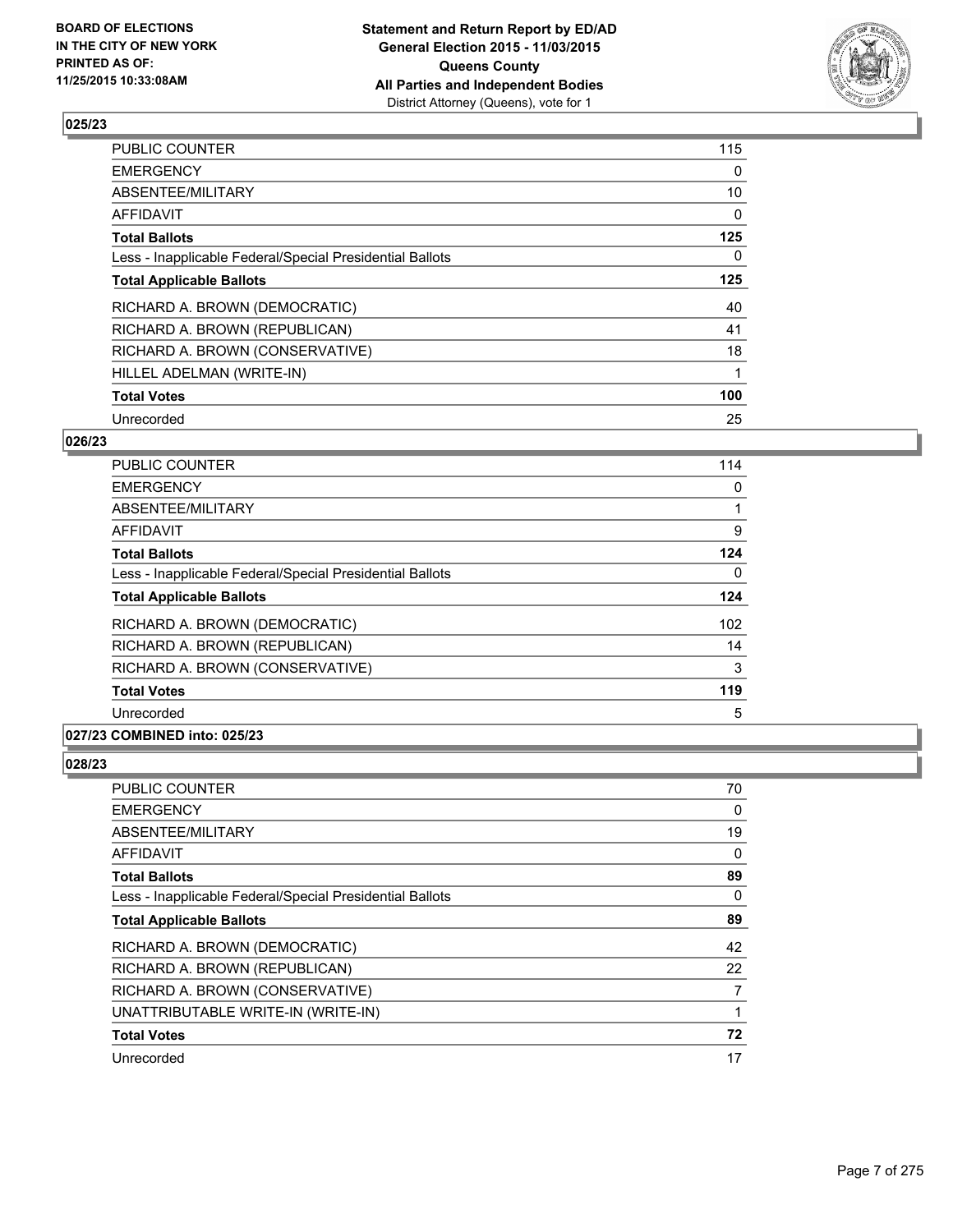

| <b>PUBLIC COUNTER</b>                                    | 61 |
|----------------------------------------------------------|----|
| <b>EMERGENCY</b>                                         | 0  |
| ABSENTEE/MILITARY                                        | 32 |
| AFFIDAVIT                                                | 0  |
| <b>Total Ballots</b>                                     | 93 |
| Less - Inapplicable Federal/Special Presidential Ballots | 0  |
| <b>Total Applicable Ballots</b>                          | 93 |
| RICHARD A. BROWN (DEMOCRATIC)                            | 70 |
| RICHARD A. BROWN (REPUBLICAN)                            | 9  |
| RICHARD A. BROWN (CONSERVATIVE)                          | 4  |
| QUEEN MAKKEDA (WRITE-IN)                                 |    |
| <b>Total Votes</b>                                       | 84 |
| Unrecorded                                               | 9  |

### **030/23**

| PUBLIC COUNTER                                           | 48 |
|----------------------------------------------------------|----|
| <b>EMERGENCY</b>                                         | 0  |
| ABSENTEE/MILITARY                                        | 49 |
| AFFIDAVIT                                                | 0  |
| <b>Total Ballots</b>                                     | 97 |
| Less - Inapplicable Federal/Special Presidential Ballots | 0  |
| <b>Total Applicable Ballots</b>                          | 97 |
| RICHARD A. BROWN (DEMOCRATIC)                            | 66 |
| RICHARD A. BROWN (REPUBLICAN)                            | 14 |
| RICHARD A. BROWN (CONSERVATIVE)                          | 8  |
| <b>Total Votes</b>                                       | 88 |
| Unrecorded                                               | 9  |

| <b>PUBLIC COUNTER</b>                                    | 108 |
|----------------------------------------------------------|-----|
| <b>EMERGENCY</b>                                         | 0   |
| ABSENTEE/MILITARY                                        | 40  |
| AFFIDAVIT                                                | 3   |
| <b>Total Ballots</b>                                     | 151 |
| Less - Inapplicable Federal/Special Presidential Ballots | 0   |
| <b>Total Applicable Ballots</b>                          | 151 |
| RICHARD A. BROWN (DEMOCRATIC)                            | 93  |
| RICHARD A. BROWN (REPUBLICAN)                            | 27  |
| RICHARD A. BROWN (CONSERVATIVE)                          | 13  |
| ELI SHAPIRO (WRITE-IN)                                   | 2   |
| UNATTRIBUTABLE WRITE-IN (WRITE-IN)                       | 1   |
| <b>Total Votes</b>                                       | 136 |
| Unrecorded                                               | 15  |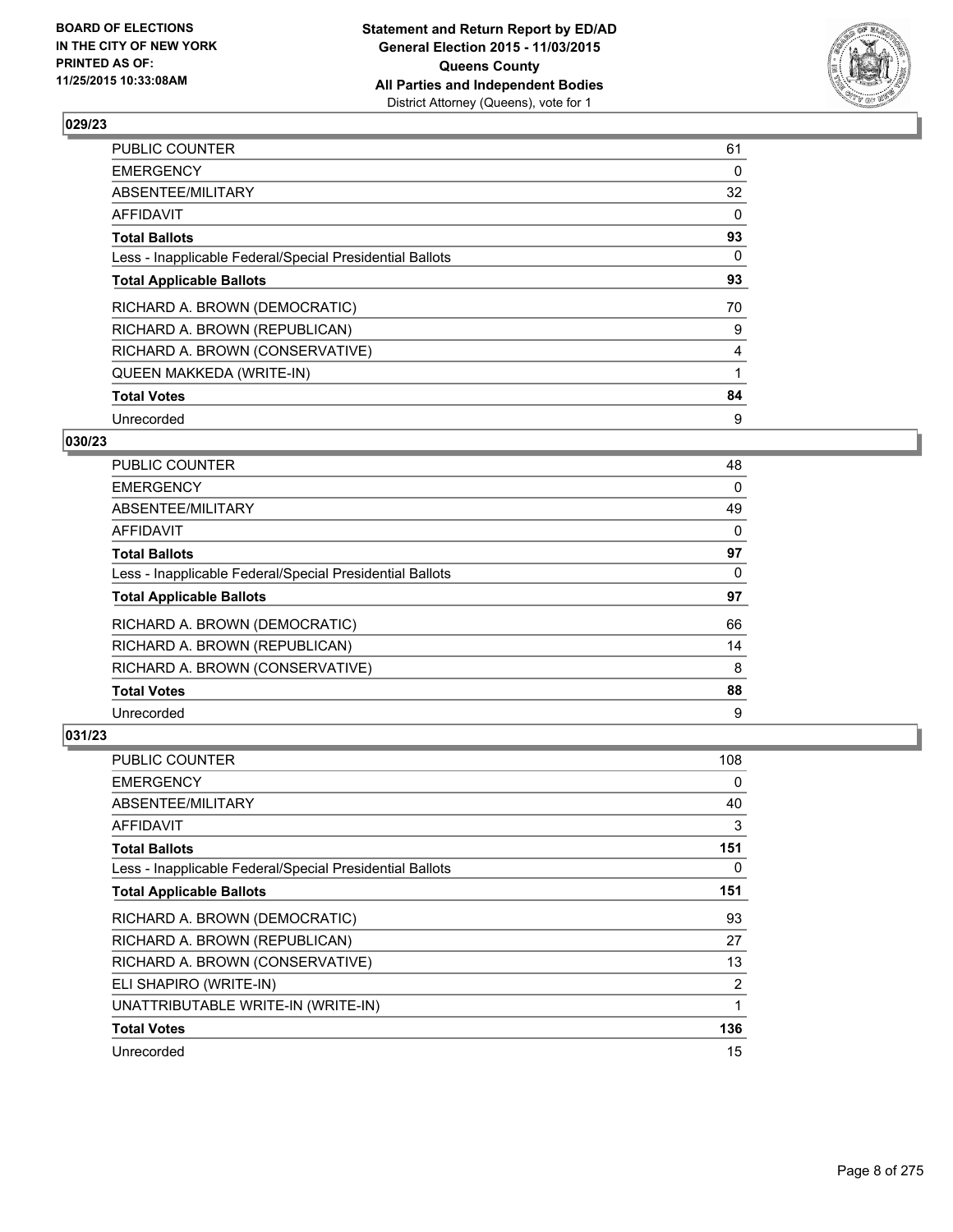

| <b>PUBLIC COUNTER</b>                                    | 52             |
|----------------------------------------------------------|----------------|
| <b>EMERGENCY</b>                                         | 0              |
| ABSENTEE/MILITARY                                        | $\overline{2}$ |
| AFFIDAVIT                                                |                |
| <b>Total Ballots</b>                                     | 55             |
| Less - Inapplicable Federal/Special Presidential Ballots | 0              |
| <b>Total Applicable Ballots</b>                          | 55             |
| RICHARD A. BROWN (DEMOCRATIC)                            | 45             |
| RICHARD A. BROWN (REPUBLICAN)                            | 6              |
| RICHARD A. BROWN (CONSERVATIVE)                          | 0              |
| <b>Total Votes</b>                                       | 51             |
| Unrecorded                                               | 4              |
|                                                          |                |

### **033/23 COMBINED into: 032/23**

#### **034/23**

| PUBLIC COUNTER                                           | 32 |
|----------------------------------------------------------|----|
| <b>EMERGENCY</b>                                         | 0  |
| ABSENTEE/MILITARY                                        |    |
| AFFIDAVIT                                                | 0  |
| <b>Total Ballots</b>                                     | 33 |
| Less - Inapplicable Federal/Special Presidential Ballots | 0  |
| <b>Total Applicable Ballots</b>                          | 33 |
| RICHARD A. BROWN (DEMOCRATIC)                            | 27 |
| RICHARD A. BROWN (REPUBLICAN)                            | 5  |
| RICHARD A. BROWN (CONSERVATIVE)                          | 0  |
| <b>Total Votes</b>                                       | 32 |
| Unrecorded                                               |    |

| <b>PUBLIC COUNTER</b>                                    | 80 |
|----------------------------------------------------------|----|
| <b>EMERGENCY</b>                                         | 0  |
| ABSENTEE/MILITARY                                        | 0  |
| <b>AFFIDAVIT</b>                                         | 0  |
| <b>Total Ballots</b>                                     | 80 |
| Less - Inapplicable Federal/Special Presidential Ballots | 0  |
| <b>Total Applicable Ballots</b>                          | 80 |
| RICHARD A. BROWN (DEMOCRATIC)                            | 51 |
| RICHARD A. BROWN (REPUBLICAN)                            | 14 |
| RICHARD A. BROWN (CONSERVATIVE)                          | 9  |
| <b>Total Votes</b>                                       | 74 |
| Unrecorded                                               | 6  |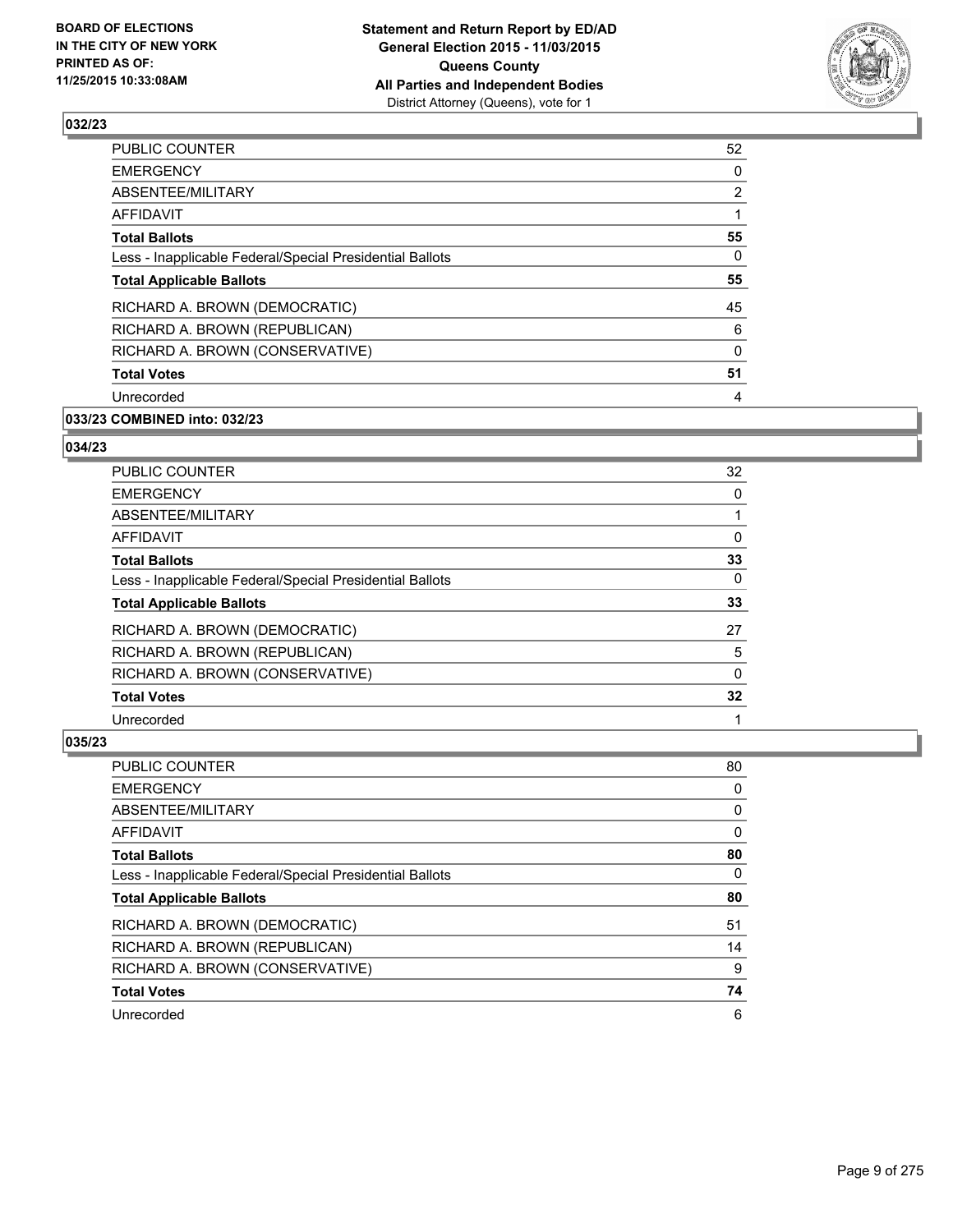

| <b>PUBLIC COUNTER</b>                                    | 131 |
|----------------------------------------------------------|-----|
| <b>EMERGENCY</b>                                         | 0   |
| ABSENTEE/MILITARY                                        | 4   |
| AFFIDAVIT                                                | 0   |
| <b>Total Ballots</b>                                     | 135 |
| Less - Inapplicable Federal/Special Presidential Ballots | 0   |
| <b>Total Applicable Ballots</b>                          | 135 |
| RICHARD A. BROWN (DEMOCRATIC)                            | 88  |
| RICHARD A. BROWN (REPUBLICAN)                            | 29  |
| RICHARD A. BROWN (CONSERVATIVE)                          | 10  |
| ROY MOORE (WRITE-IN)                                     |     |
| <b>Total Votes</b>                                       | 128 |
| Unrecorded                                               | 7   |
|                                                          |     |

### **037/23 COMBINED into: 036/23**

#### **038/23**

| PUBLIC COUNTER                                           |    |
|----------------------------------------------------------|----|
| <b>EMERGENCY</b>                                         | 0  |
| ABSENTEE/MILITARY                                        | 27 |
| AFFIDAVIT                                                | 0  |
| <b>Total Ballots</b>                                     | 28 |
| Less - Inapplicable Federal/Special Presidential Ballots | 0  |
| <b>Total Applicable Ballots</b>                          | 28 |
| RICHARD A. BROWN (DEMOCRATIC)                            | 19 |
| RICHARD A. BROWN (REPUBLICAN)                            | 6  |
| RICHARD A. BROWN (CONSERVATIVE)                          | 2  |
| <b>Total Votes</b>                                       | 27 |
| Unrecorded                                               |    |

### **039/23 COMBINED into: 031/23**

| <b>PUBLIC COUNTER</b>                                    | 203          |
|----------------------------------------------------------|--------------|
| <b>EMERGENCY</b>                                         | 0            |
| ABSENTEE/MILITARY                                        |              |
| AFFIDAVIT                                                | $\mathbf{0}$ |
| <b>Total Ballots</b>                                     | 204          |
| Less - Inapplicable Federal/Special Presidential Ballots | 0            |
| <b>Total Applicable Ballots</b>                          | 204          |
| RICHARD A. BROWN (DEMOCRATIC)                            | 69           |
| RICHARD A. BROWN (REPUBLICAN)                            | 67           |
| RICHARD A. BROWN (CONSERVATIVE)                          | 31           |
| <b>Total Votes</b>                                       | 167          |
| Unrecorded                                               | 37           |
| 041/23 COMBINED into: 040/23                             |              |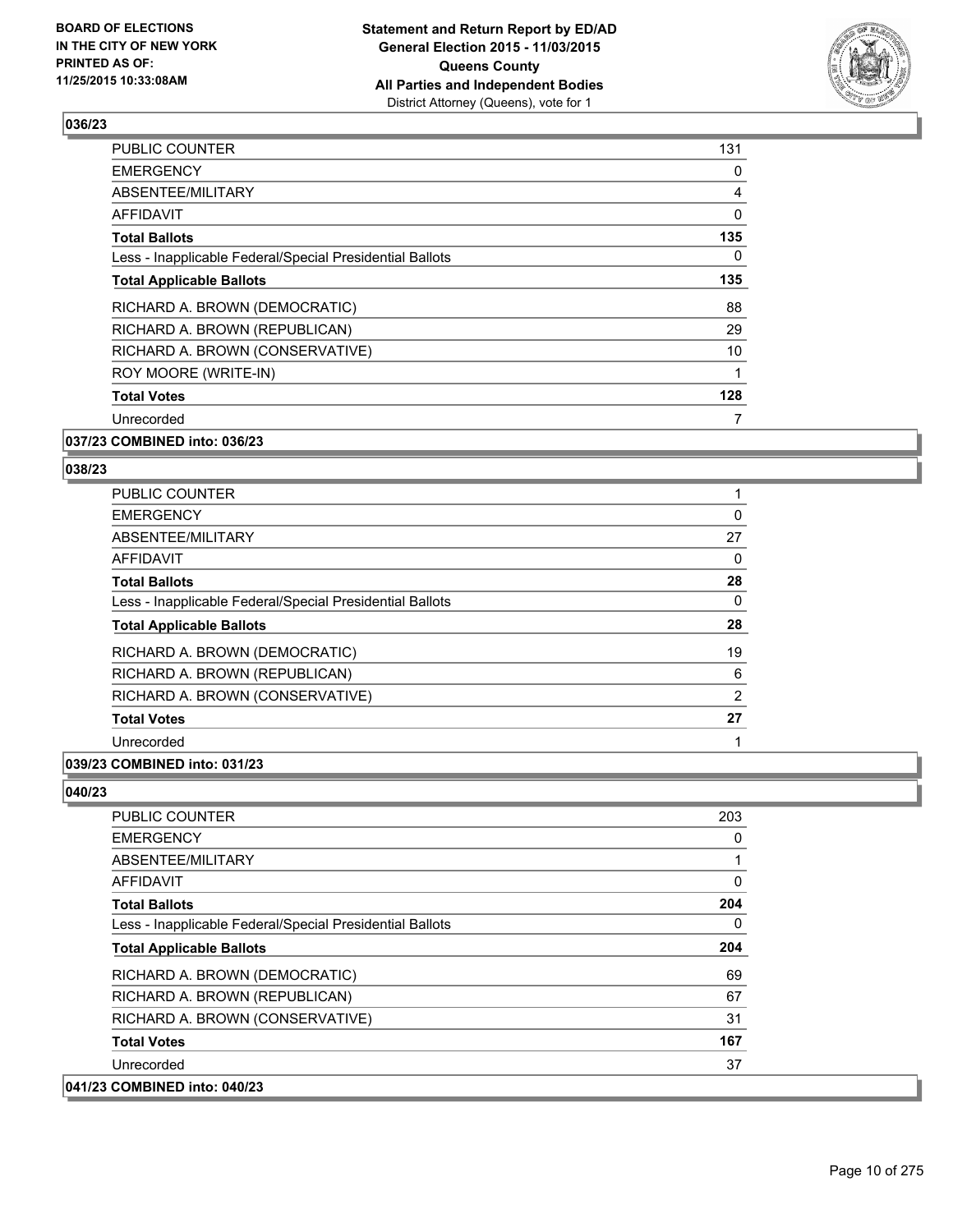

| PUBLIC COUNTER                                           | 41 |
|----------------------------------------------------------|----|
| <b>EMERGENCY</b>                                         | 0  |
| ABSENTEE/MILITARY                                        | 32 |
| <b>AFFIDAVIT</b>                                         |    |
| <b>Total Ballots</b>                                     | 74 |
| Less - Inapplicable Federal/Special Presidential Ballots | 0  |
| <b>Total Applicable Ballots</b>                          | 74 |
| RICHARD A. BROWN (DEMOCRATIC)                            | 55 |
| RICHARD A. BROWN (REPUBLICAN)                            | 9  |
| RICHARD A. BROWN (CONSERVATIVE)                          | 4  |
| <b>Total Votes</b>                                       | 68 |
| Unrecorded                                               | 6  |

#### **043/23**

| PUBLIC COUNTER                                           | 51 |
|----------------------------------------------------------|----|
| <b>EMERGENCY</b>                                         | 0  |
| ABSENTEE/MILITARY                                        | 3  |
| AFFIDAVIT                                                | 0  |
| <b>Total Ballots</b>                                     | 54 |
| Less - Inapplicable Federal/Special Presidential Ballots | 0  |
| <b>Total Applicable Ballots</b>                          | 54 |
| RICHARD A. BROWN (DEMOCRATIC)                            | 44 |
| RICHARD A. BROWN (REPUBLICAN)                            | 4  |
| RICHARD A. BROWN (CONSERVATIVE)                          | 3  |
| <b>Total Votes</b>                                       | 51 |
| Unrecorded                                               | 3  |

| <b>PUBLIC COUNTER</b>                                    | 44 |
|----------------------------------------------------------|----|
| <b>EMERGENCY</b>                                         | 0  |
| ABSENTEE/MILITARY                                        | 3  |
| <b>AFFIDAVIT</b>                                         | 0  |
| <b>Total Ballots</b>                                     | 47 |
| Less - Inapplicable Federal/Special Presidential Ballots | 0  |
| <b>Total Applicable Ballots</b>                          | 47 |
| RICHARD A. BROWN (DEMOCRATIC)                            | 11 |
| RICHARD A. BROWN (REPUBLICAN)                            | 20 |
| RICHARD A. BROWN (CONSERVATIVE)                          | 8  |
| NICHOLAS PETER PHILIPPOV (WRITE-IN)                      | 1  |
| UNATTRIBUTABLE WRITE-IN (WRITE-IN)                       | 3  |
| <b>Total Votes</b>                                       | 43 |
| Unrecorded                                               | 4  |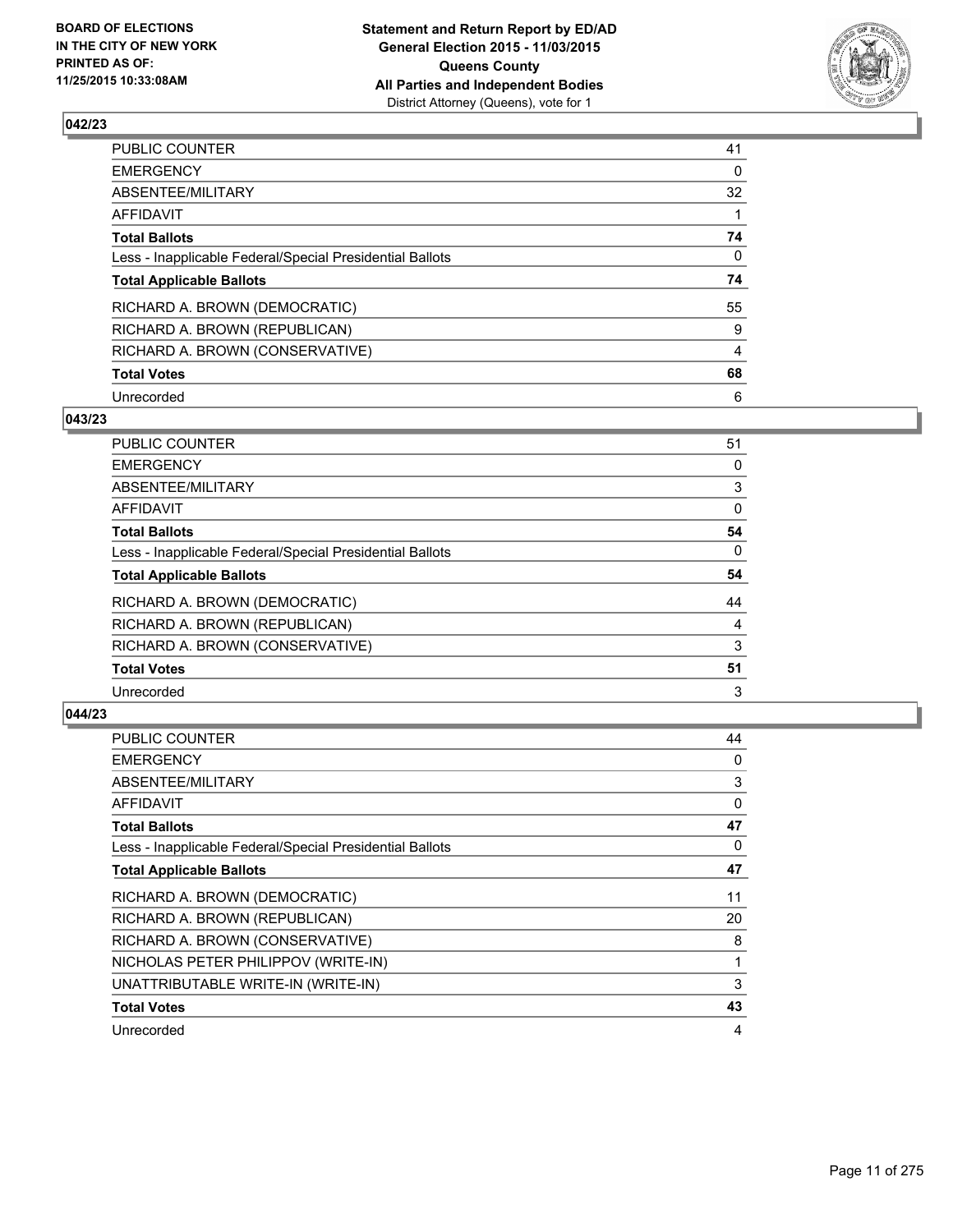

| PUBLIC COUNTER                                           | 60       |
|----------------------------------------------------------|----------|
| <b>EMERGENCY</b>                                         | 0        |
| ABSENTEE/MILITARY                                        | 9        |
| <b>AFFIDAVIT</b>                                         | 0        |
| <b>Total Ballots</b>                                     | 69       |
| Less - Inapplicable Federal/Special Presidential Ballots | $\Omega$ |
| <b>Total Applicable Ballots</b>                          | 69       |
| RICHARD A. BROWN (DEMOCRATIC)                            | 22       |
| RICHARD A. BROWN (REPUBLICAN)                            | 36       |
| RICHARD A. BROWN (CONSERVATIVE)                          | 4        |
| <b>Total Votes</b>                                       | 62       |
| Unrecorded                                               | 7        |

#### **046/23**

| <b>PUBLIC COUNTER</b>                                    | 24       |
|----------------------------------------------------------|----------|
| <b>EMERGENCY</b>                                         | 0        |
| <b>ABSENTEE/MILITARY</b>                                 | 3        |
| <b>AFFIDAVIT</b>                                         | $\Omega$ |
| <b>Total Ballots</b>                                     | 27       |
| Less - Inapplicable Federal/Special Presidential Ballots | $\Omega$ |
| <b>Total Applicable Ballots</b>                          | 27       |
| RICHARD A. BROWN (DEMOCRATIC)                            | 12       |
| RICHARD A. BROWN (REPUBLICAN)                            | 8        |
| RICHARD A. BROWN (CONSERVATIVE)                          | 7        |
| <b>Total Votes</b>                                       | 27       |

### **047/23 COMBINED into: 044/23**

### **048/23 COMBINED into: 045/23**

| PUBLIC COUNTER                                           | 44 |
|----------------------------------------------------------|----|
| <b>EMERGENCY</b>                                         | 0  |
| ABSENTEE/MILITARY                                        | 6  |
| AFFIDAVIT                                                | 0  |
| <b>Total Ballots</b>                                     | 50 |
| Less - Inapplicable Federal/Special Presidential Ballots | 0  |
| <b>Total Applicable Ballots</b>                          | 50 |
| RICHARD A. BROWN (DEMOCRATIC)                            | 11 |
| RICHARD A. BROWN (REPUBLICAN)                            | 22 |
| RICHARD A. BROWN (CONSERVATIVE)                          | 10 |
| <b>Total Votes</b>                                       | 43 |
| Unrecorded                                               | 7  |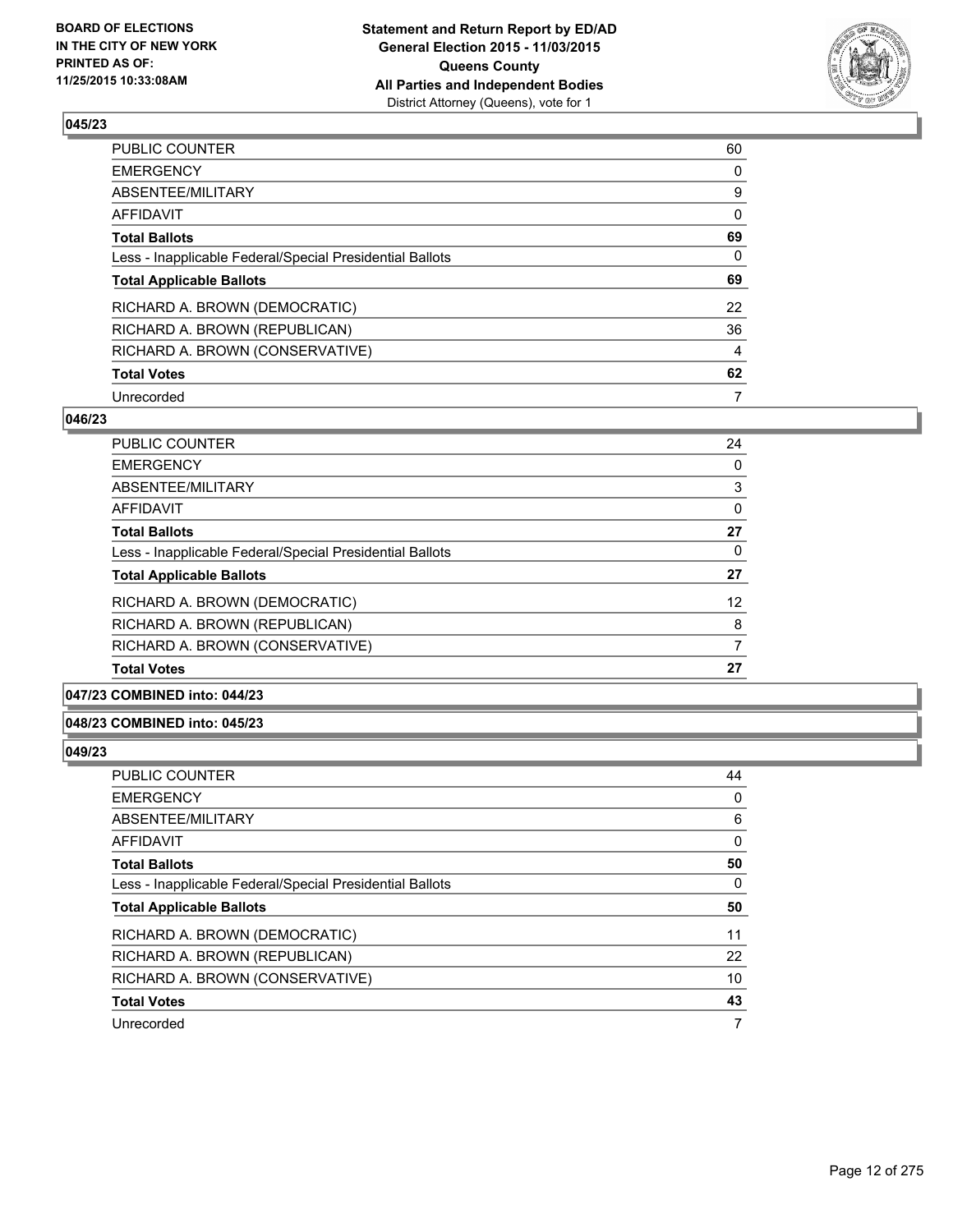

| PUBLIC COUNTER                                           | 68                |
|----------------------------------------------------------|-------------------|
| <b>EMERGENCY</b>                                         | 0                 |
| ABSENTEE/MILITARY                                        | 3                 |
| AFFIDAVIT                                                | 0                 |
| <b>Total Ballots</b>                                     | 71                |
| Less - Inapplicable Federal/Special Presidential Ballots | $\Omega$          |
| <b>Total Applicable Ballots</b>                          | 71                |
| RICHARD A. BROWN (DEMOCRATIC)                            | 31                |
| RICHARD A. BROWN (REPUBLICAN)                            | 21                |
| RICHARD A. BROWN (CONSERVATIVE)                          | $12 \overline{ }$ |
| <b>Total Votes</b>                                       | 64                |
| Unrecorded                                               | 7                 |

#### **051/23**

| PUBLIC COUNTER                                                                                                                                                                                                                                                                                                                                                                                                         | 41 |
|------------------------------------------------------------------------------------------------------------------------------------------------------------------------------------------------------------------------------------------------------------------------------------------------------------------------------------------------------------------------------------------------------------------------|----|
| <b>EMERGENCY</b>                                                                                                                                                                                                                                                                                                                                                                                                       | 0  |
| ABSENTEE/MILITARY                                                                                                                                                                                                                                                                                                                                                                                                      | 5  |
| <b>AFFIDAVIT</b>                                                                                                                                                                                                                                                                                                                                                                                                       | 0  |
| <b>Total Ballots</b>                                                                                                                                                                                                                                                                                                                                                                                                   | 46 |
| Less - Inapplicable Federal/Special Presidential Ballots                                                                                                                                                                                                                                                                                                                                                               | 0  |
| <b>Total Applicable Ballots</b>                                                                                                                                                                                                                                                                                                                                                                                        | 46 |
| RICHARD A. BROWN (DEMOCRATIC)                                                                                                                                                                                                                                                                                                                                                                                          | 16 |
| RICHARD A. BROWN (REPUBLICAN)                                                                                                                                                                                                                                                                                                                                                                                          | 19 |
| RICHARD A. BROWN (CONSERVATIVE)                                                                                                                                                                                                                                                                                                                                                                                        | 8  |
| <b>Total Votes</b>                                                                                                                                                                                                                                                                                                                                                                                                     | 43 |
| Unrecorded                                                                                                                                                                                                                                                                                                                                                                                                             | 3  |
| $\mathbf{A} \mathbf{A} \mathbf{B} \mathbf{B} \mathbf{B} \mathbf{B} \mathbf{B} \mathbf{A} \mathbf{A} \mathbf{A} \mathbf{A} \mathbf{A} \mathbf{A} \mathbf{A} \mathbf{A} \mathbf{A} \mathbf{A} \mathbf{A} \mathbf{A} \mathbf{A} \mathbf{A} \mathbf{A} \mathbf{A} \mathbf{A} \mathbf{A} \mathbf{A} \mathbf{A} \mathbf{A} \mathbf{A} \mathbf{A} \mathbf{A} \mathbf{A} \mathbf{A} \mathbf{A} \mathbf{A} \mathbf{A} \mathbf{$ |    |

### **052/23 COMBINED into: 050/23**

| PUBLIC COUNTER                                           | 36 |
|----------------------------------------------------------|----|
| <b>EMERGENCY</b>                                         | 0  |
| ABSENTEE/MILITARY                                        | 3  |
| AFFIDAVIT                                                | 0  |
| <b>Total Ballots</b>                                     | 39 |
| Less - Inapplicable Federal/Special Presidential Ballots | 0  |
| <b>Total Applicable Ballots</b>                          | 39 |
| RICHARD A. BROWN (DEMOCRATIC)                            | 28 |
| RICHARD A. BROWN (REPUBLICAN)                            | 7  |
| RICHARD A. BROWN (CONSERVATIVE)                          | 2  |
| ALLAN JENNINGS (WRITE-IN)                                |    |
| <b>Total Votes</b>                                       | 38 |
| Unrecorded                                               | 1  |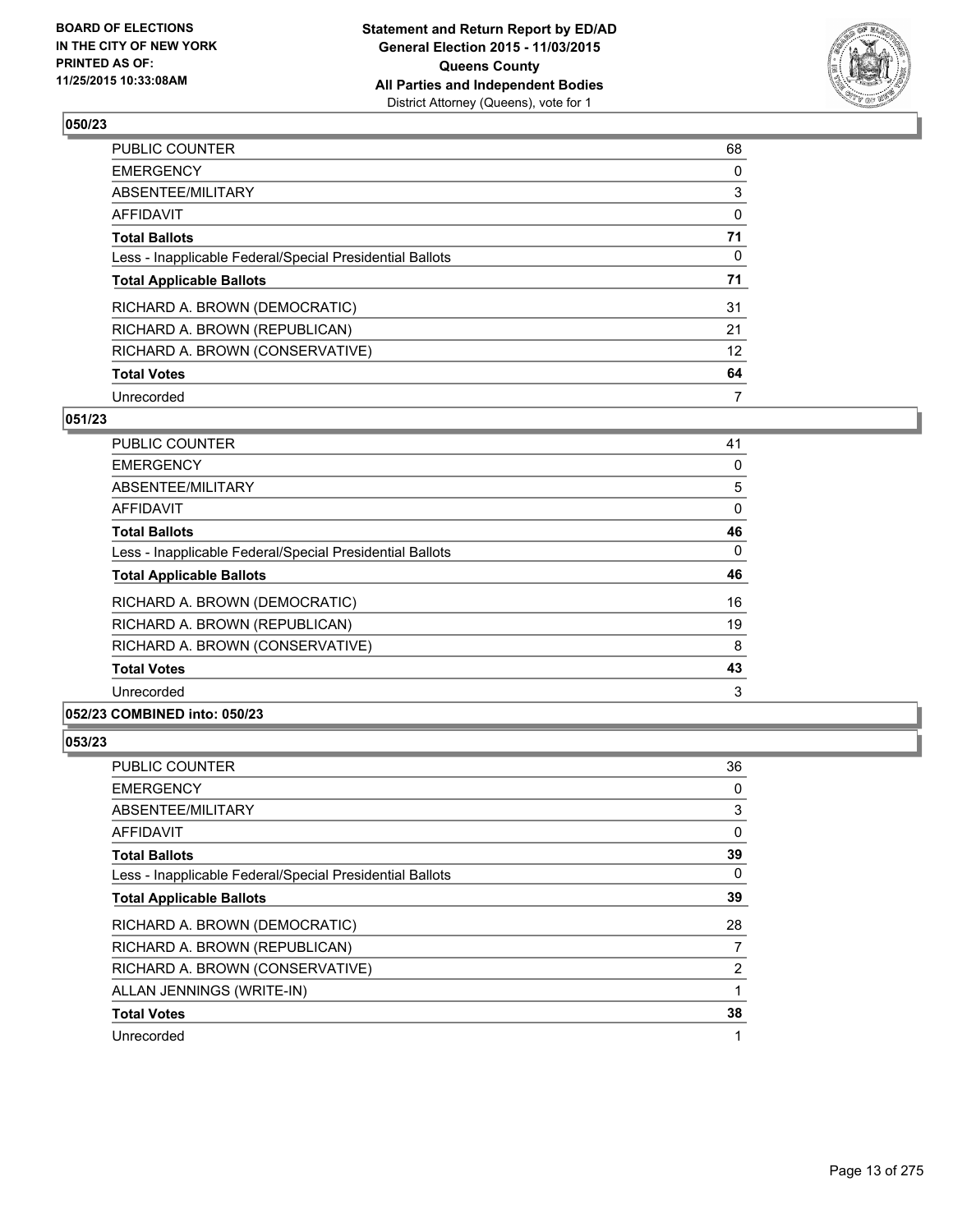

| 40 |
|----|
| 0  |
| 3  |
| 0  |
| 43 |
| 0  |
| 43 |
| 23 |
| 12 |
| 7  |
| 42 |
|    |
|    |

### **055/23 COMBINED into: 056/23**

#### **056/23**

| <b>PUBLIC COUNTER</b>                                    | 64 |
|----------------------------------------------------------|----|
| <b>EMERGENCY</b>                                         | 0  |
| ABSENTEE/MILITARY                                        | 4  |
| AFFIDAVIT                                                |    |
| <b>Total Ballots</b>                                     | 69 |
| Less - Inapplicable Federal/Special Presidential Ballots | 0  |
| <b>Total Applicable Ballots</b>                          | 69 |
| RICHARD A. BROWN (DEMOCRATIC)                            | 46 |
| RICHARD A. BROWN (REPUBLICAN)                            | 12 |
| RICHARD A. BROWN (CONSERVATIVE)                          | 6  |
| <b>Total Votes</b>                                       | 64 |
| Unrecorded                                               | 5  |

| PUBLIC COUNTER                                           | 89 |
|----------------------------------------------------------|----|
| <b>EMERGENCY</b>                                         | 0  |
| ABSENTEE/MILITARY                                        | 4  |
| <b>AFFIDAVIT</b>                                         |    |
| <b>Total Ballots</b>                                     | 94 |
| Less - Inapplicable Federal/Special Presidential Ballots | 0  |
| <b>Total Applicable Ballots</b>                          | 94 |
| RICHARD A. BROWN (DEMOCRATIC)                            | 57 |
| RICHARD A. BROWN (REPUBLICAN)                            | 22 |
| RICHARD A. BROWN (CONSERVATIVE)                          | 7  |
| <b>Total Votes</b>                                       | 86 |
| Unrecorded                                               | 8  |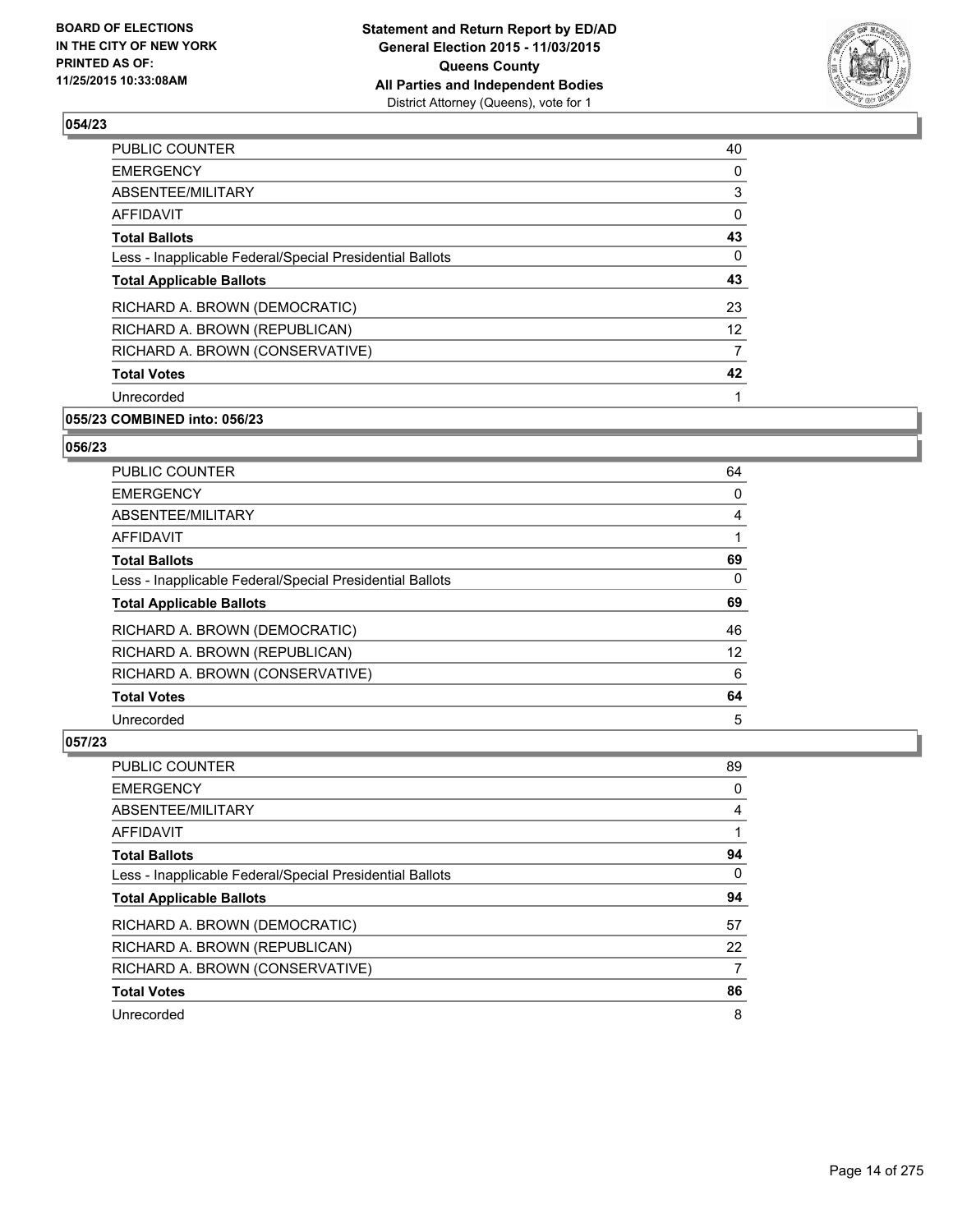

| <b>PUBLIC COUNTER</b>                                    | 54 |
|----------------------------------------------------------|----|
| <b>EMERGENCY</b>                                         | 0  |
| ABSENTEE/MILITARY                                        | 7  |
| AFFIDAVIT                                                |    |
| <b>Total Ballots</b>                                     | 62 |
| Less - Inapplicable Federal/Special Presidential Ballots | 0  |
| <b>Total Applicable Ballots</b>                          | 62 |
| RICHARD A. BROWN (DEMOCRATIC)                            | 45 |
| RICHARD A. BROWN (REPUBLICAN)                            | 8  |
| RICHARD A. BROWN (CONSERVATIVE)                          | 5  |
| <b>Total Votes</b>                                       | 58 |
| Unrecorded                                               | 4  |
|                                                          |    |

**059/23 COMBINED into: 058/23**

#### **060/23 COMBINED into: 053/23**

### **061/23**

| <b>PUBLIC COUNTER</b>                                    | 34 |
|----------------------------------------------------------|----|
| <b>EMERGENCY</b>                                         | 0  |
| ABSENTEE/MILITARY                                        | 3  |
| AFFIDAVIT                                                |    |
| <b>Total Ballots</b>                                     | 38 |
| Less - Inapplicable Federal/Special Presidential Ballots | 0  |
| <b>Total Applicable Ballots</b>                          | 38 |
| RICHARD A. BROWN (DEMOCRATIC)                            | 18 |
| RICHARD A. BROWN (REPUBLICAN)                            | 17 |
| RICHARD A. BROWN (CONSERVATIVE)                          | 2  |
| <b>Total Votes</b>                                       | 37 |
| Unrecorded                                               |    |

| <b>PUBLIC COUNTER</b>                                    | 68 |
|----------------------------------------------------------|----|
| <b>EMERGENCY</b>                                         | 0  |
| ABSENTEE/MILITARY                                        | 5  |
| <b>AFFIDAVIT</b>                                         |    |
| <b>Total Ballots</b>                                     | 74 |
| Less - Inapplicable Federal/Special Presidential Ballots | 0  |
| <b>Total Applicable Ballots</b>                          | 74 |
| RICHARD A. BROWN (DEMOCRATIC)                            | 40 |
| RICHARD A. BROWN (REPUBLICAN)                            | 13 |
| RICHARD A. BROWN (CONSERVATIVE)                          | 13 |
| <b>Total Votes</b>                                       | 66 |
| Unrecorded                                               | 8  |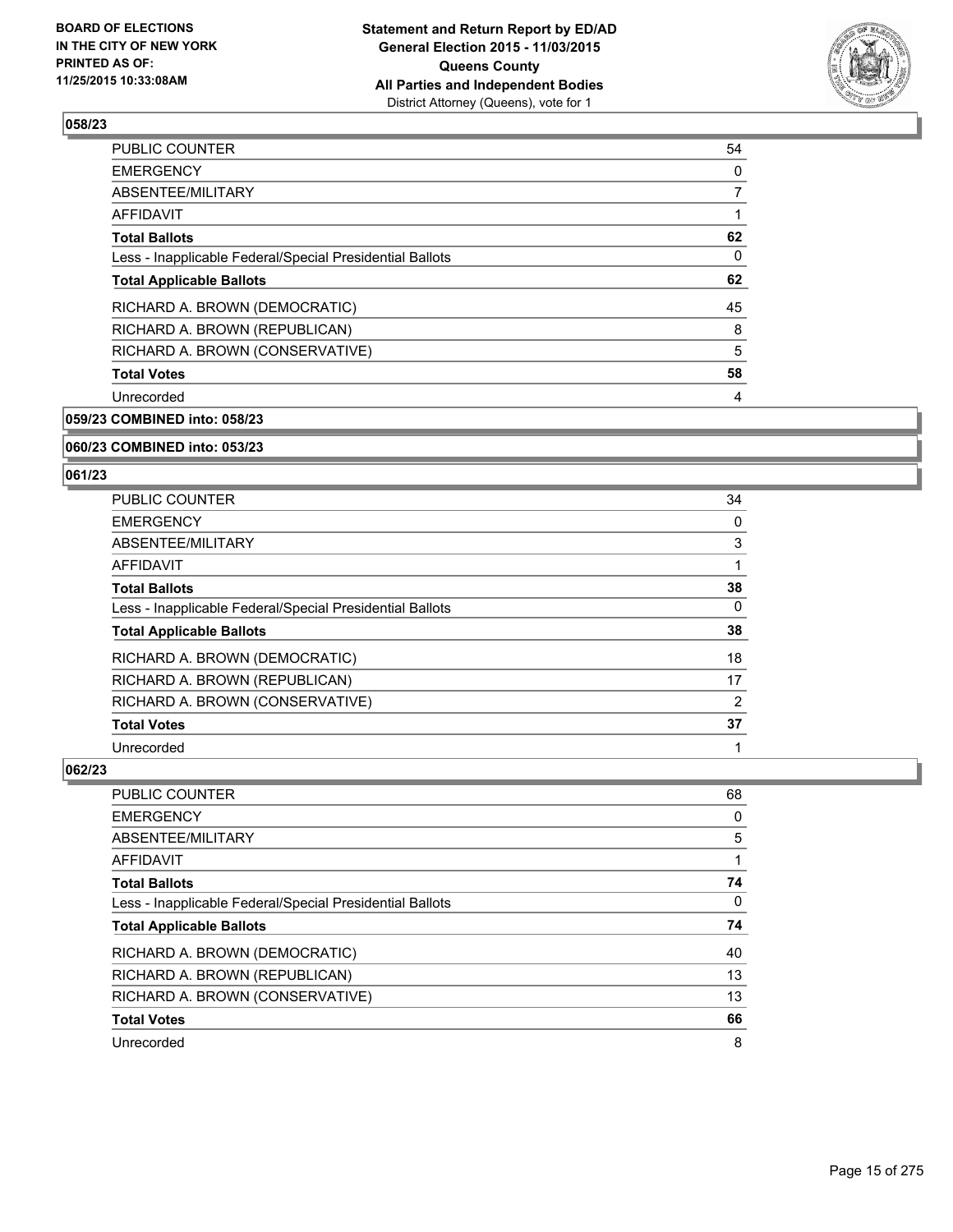

| PUBLIC COUNTER                                           | 60 |
|----------------------------------------------------------|----|
| <b>EMERGENCY</b>                                         | 0  |
| ABSENTEE/MILITARY                                        | 5  |
| AFFIDAVIT                                                | 2  |
| <b>Total Ballots</b>                                     | 67 |
| Less - Inapplicable Federal/Special Presidential Ballots | 0  |
| <b>Total Applicable Ballots</b>                          | 67 |
| RICHARD A. BROWN (DEMOCRATIC)                            | 49 |
| RICHARD A. BROWN (REPUBLICAN)                            | 8  |
| RICHARD A. BROWN (CONSERVATIVE)                          | 8  |
| <b>Total Votes</b>                                       | 65 |
| Unrecorded                                               | 2  |

#### **064/23**

| <b>PUBLIC COUNTER</b>                                    | 66 |
|----------------------------------------------------------|----|
| <b>EMERGENCY</b>                                         | 0  |
| ABSENTEE/MILITARY                                        | 8  |
| <b>AFFIDAVIT</b>                                         |    |
| <b>Total Ballots</b>                                     | 75 |
| Less - Inapplicable Federal/Special Presidential Ballots | 0  |
| <b>Total Applicable Ballots</b>                          | 75 |
| RICHARD A. BROWN (DEMOCRATIC)                            | 36 |
| RICHARD A. BROWN (REPUBLICAN)                            | 24 |
| RICHARD A. BROWN (CONSERVATIVE)                          | 10 |
| <b>Total Votes</b>                                       | 70 |
| Unrecorded                                               | 5  |
|                                                          |    |

| PUBLIC COUNTER                                           | 40             |
|----------------------------------------------------------|----------------|
| <b>EMERGENCY</b>                                         | 0              |
| ABSENTEE/MILITARY                                        | 0              |
| <b>AFFIDAVIT</b>                                         | 0              |
| <b>Total Ballots</b>                                     | 40             |
| Less - Inapplicable Federal/Special Presidential Ballots | 0              |
| <b>Total Applicable Ballots</b>                          | 40             |
| RICHARD A. BROWN (DEMOCRATIC)                            | 29             |
| RICHARD A. BROWN (REPUBLICAN)                            | 6              |
| RICHARD A. BROWN (CONSERVATIVE)                          | 3              |
| <b>Total Votes</b>                                       | 38             |
| Unrecorded                                               | $\overline{2}$ |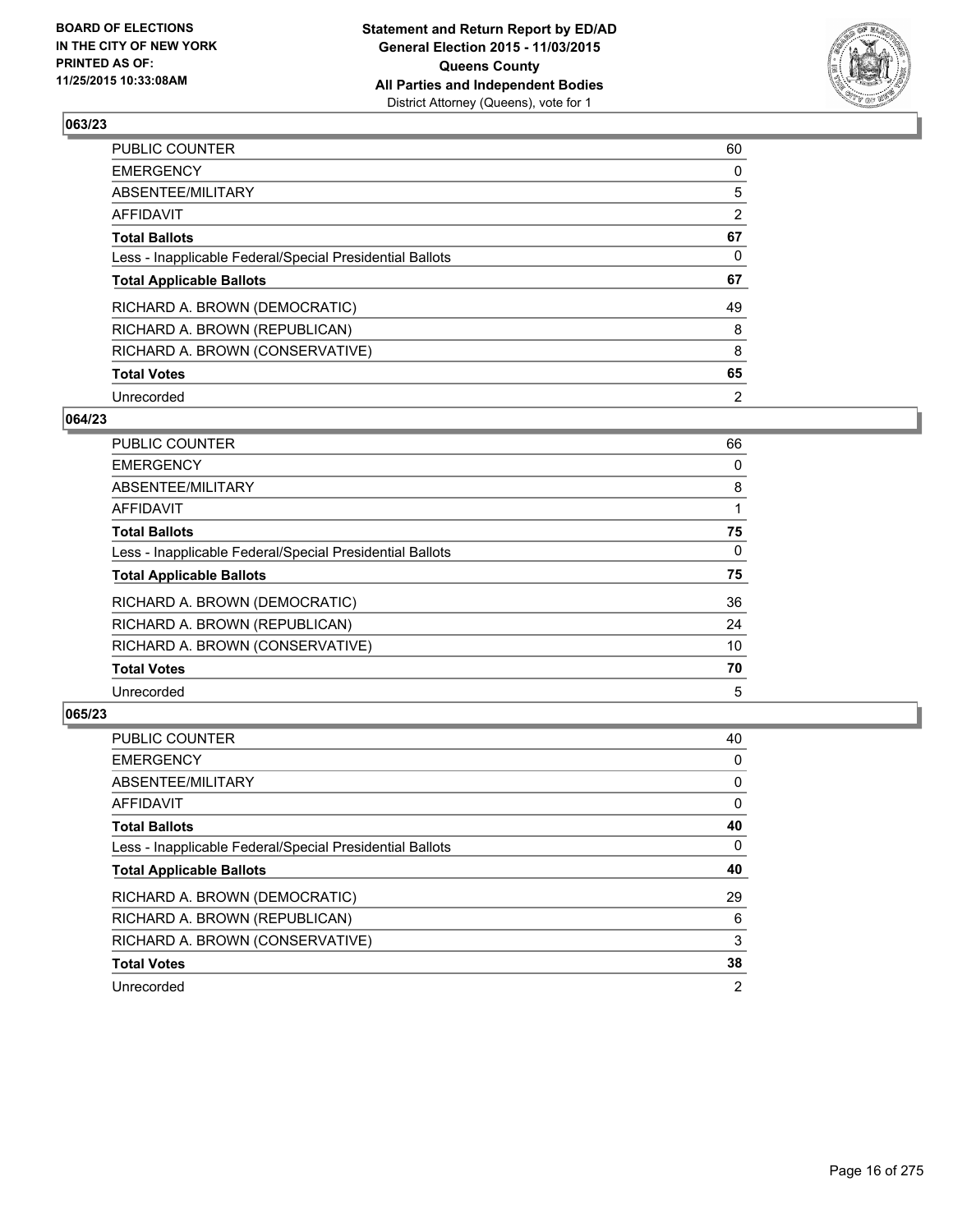

| PUBLIC COUNTER                                           | 14 |
|----------------------------------------------------------|----|
| <b>EMERGENCY</b>                                         | 0  |
| ABSENTEE/MILITARY                                        | 4  |
| AFFIDAVIT                                                | 0  |
| <b>Total Ballots</b>                                     | 18 |
| Less - Inapplicable Federal/Special Presidential Ballots | 0  |
| <b>Total Applicable Ballots</b>                          | 18 |
| RICHARD A. BROWN (DEMOCRATIC)                            | 15 |
| RICHARD A. BROWN (REPUBLICAN)                            | 2  |
| RICHARD A. BROWN (CONSERVATIVE)                          |    |
| <b>Total Votes</b>                                       | 18 |

#### **067/23 COMBINED into: 043/23**

**068/23 COMBINED into: 043/23**

**069/23 COMBINED into: 057/23**

### **070/23**

| <b>PUBLIC COUNTER</b>                                    | 28 |
|----------------------------------------------------------|----|
| <b>EMERGENCY</b>                                         | 0  |
| ABSENTEE/MILITARY                                        | 0  |
| AFFIDAVIT                                                | 0  |
| <b>Total Ballots</b>                                     | 28 |
| Less - Inapplicable Federal/Special Presidential Ballots | 0  |
| <b>Total Applicable Ballots</b>                          | 28 |
| RICHARD A. BROWN (DEMOCRATIC)                            | 18 |
| RICHARD A. BROWN (REPUBLICAN)                            | 4  |
| RICHARD A. BROWN (CONSERVATIVE)                          | 3  |
| <b>Total Votes</b>                                       | 25 |
| Unrecorded                                               | 3  |
|                                                          |    |

**071/23 COMBINED into: 022/23**

**072/23 COMBINED into: 040/23**

**073/23 COMBINED into: 040/23**

**074/23 COMBINED into: 040/23**

| <b>PUBLIC COUNTER</b>                                    | 0        |
|----------------------------------------------------------|----------|
| <b>EMERGENCY</b>                                         | 0        |
| ABSENTEE/MILITARY                                        | 0        |
| AFFIDAVIT                                                | 0        |
| <b>Total Ballots</b>                                     | 0        |
| Less - Inapplicable Federal/Special Presidential Ballots | 0        |
| <b>Total Applicable Ballots</b>                          | 0        |
| RICHARD A. BROWN (DEMOCRATIC)                            | 0        |
| RICHARD A. BROWN (REPUBLICAN)                            | 0        |
| RICHARD A. BROWN (CONSERVATIVE)                          | $\Omega$ |
| <b>Total Votes</b>                                       | 0        |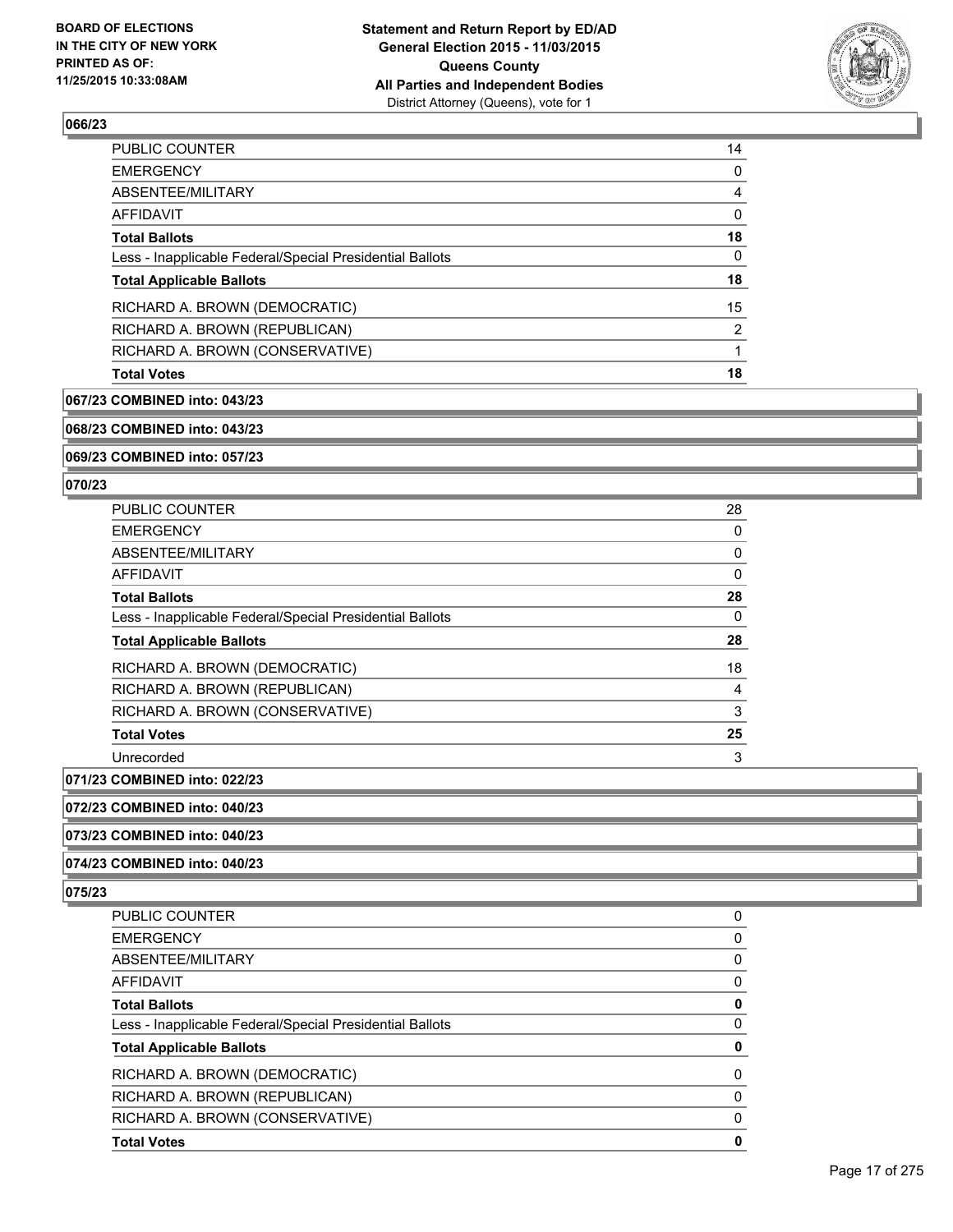

#### **076/23 COMBINED into: 065/23**

#### **077/23 COMBINED into: 049/23**

**078/23** 

| <b>PUBLIC COUNTER</b>                                    | 0            |
|----------------------------------------------------------|--------------|
| <b>EMERGENCY</b>                                         | 0            |
| ABSENTEE/MILITARY                                        | $\mathbf{0}$ |
| AFFIDAVIT                                                | 0            |
| <b>Total Ballots</b>                                     | 0            |
| Less - Inapplicable Federal/Special Presidential Ballots | 0            |
| <b>Total Applicable Ballots</b>                          | 0            |
| RICHARD A. BROWN (DEMOCRATIC)                            | 0            |
| RICHARD A. BROWN (REPUBLICAN)                            | 0            |
| RICHARD A. BROWN (CONSERVATIVE)                          | $\Omega$     |
| <b>Total Votes</b>                                       | 0            |
| 079/23 COMBINED into: 049/23                             |              |
| 080/23 COMBINED into: 040/23                             |              |
|                                                          |              |

**081/23 COMBINED into: 040/23**

**082/23 COMBINED into: 040/23**

**083/23 COMBINED into: 022/23**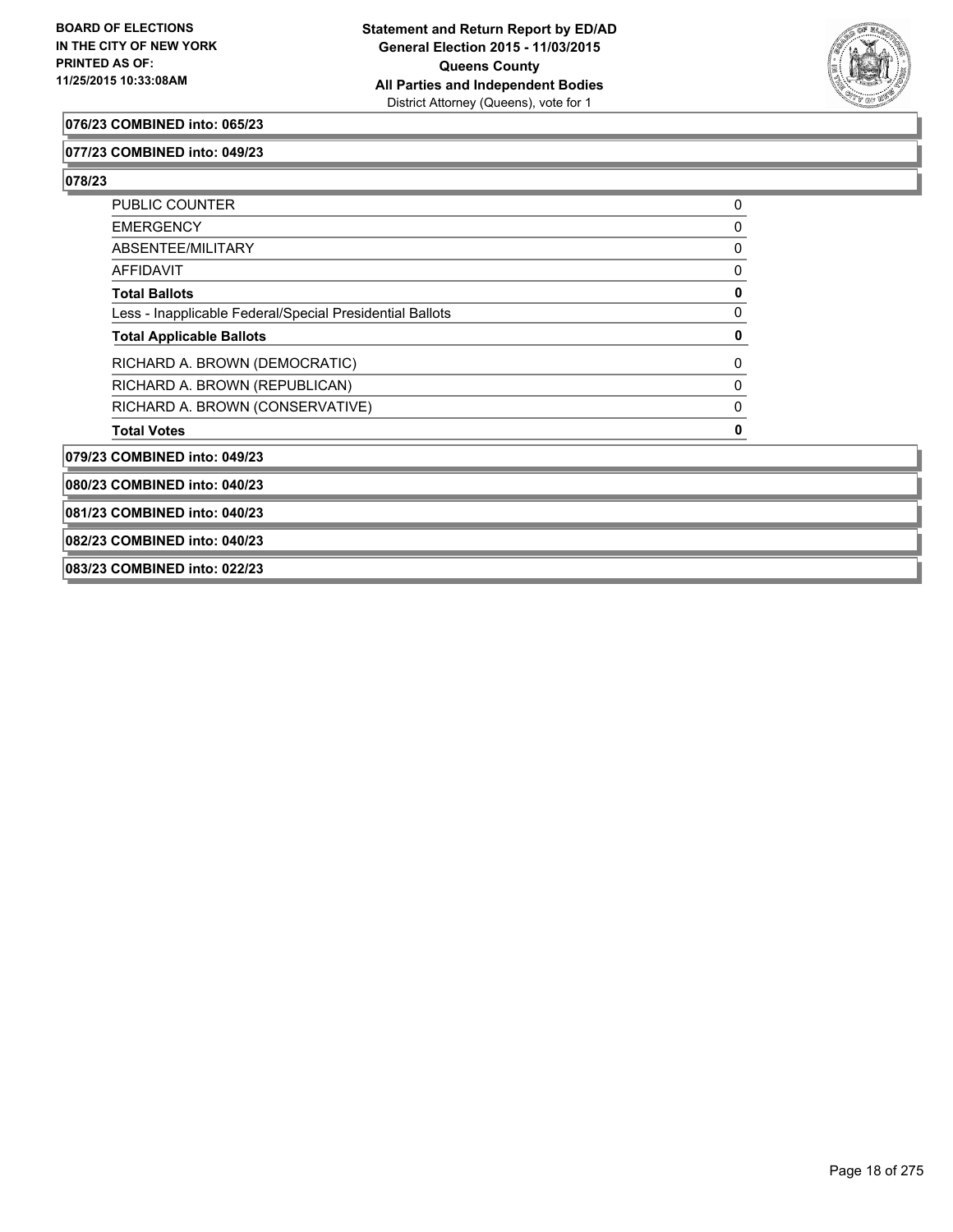

### **001/24 COMBINED into: 002/24**

### **002/24**

| PUBLIC COUNTER                                           | 231 |
|----------------------------------------------------------|-----|
| <b>EMERGENCY</b>                                         | 0   |
| ABSENTEE/MILITARY                                        | 13  |
| <b>AFFIDAVIT</b>                                         | 0   |
| <b>Total Ballots</b>                                     | 244 |
| Less - Inapplicable Federal/Special Presidential Ballots | 0   |
| <b>Total Applicable Ballots</b>                          | 244 |
| RICHARD A. BROWN (DEMOCRATIC)                            | 135 |
| RICHARD A. BROWN (REPUBLICAN)                            | 57  |
| RICHARD A. BROWN (CONSERVATIVE)                          | 23  |
| WILLIAM HENDRICK JR. (WRITE-IN)                          |     |
| <b>Total Votes</b>                                       | 216 |
| Unrecorded                                               | 28  |

#### **003/24**

| PUBLIC COUNTER                                           | 214 |
|----------------------------------------------------------|-----|
| <b>EMERGENCY</b>                                         | 0   |
| ABSENTEE/MILITARY                                        | 10  |
| <b>AFFIDAVIT</b>                                         | 0   |
| <b>Total Ballots</b>                                     | 224 |
| Less - Inapplicable Federal/Special Presidential Ballots | 0   |
| <b>Total Applicable Ballots</b>                          | 224 |
| RICHARD A. BROWN (DEMOCRATIC)                            | 134 |
| RICHARD A. BROWN (REPUBLICAN)                            | 45  |
| RICHARD A. BROWN (CONSERVATIVE)                          | 22  |
| <b>Total Votes</b>                                       | 201 |
| Unrecorded                                               | 23  |

### **004/24 COMBINED into: 003/24**

| 153 |
|-----|
| 0   |
| 5   |
| 0   |
| 158 |
| 0   |
| 158 |
| 91  |
| 38  |
| 15  |
| 1   |
| 145 |
| 13  |
|     |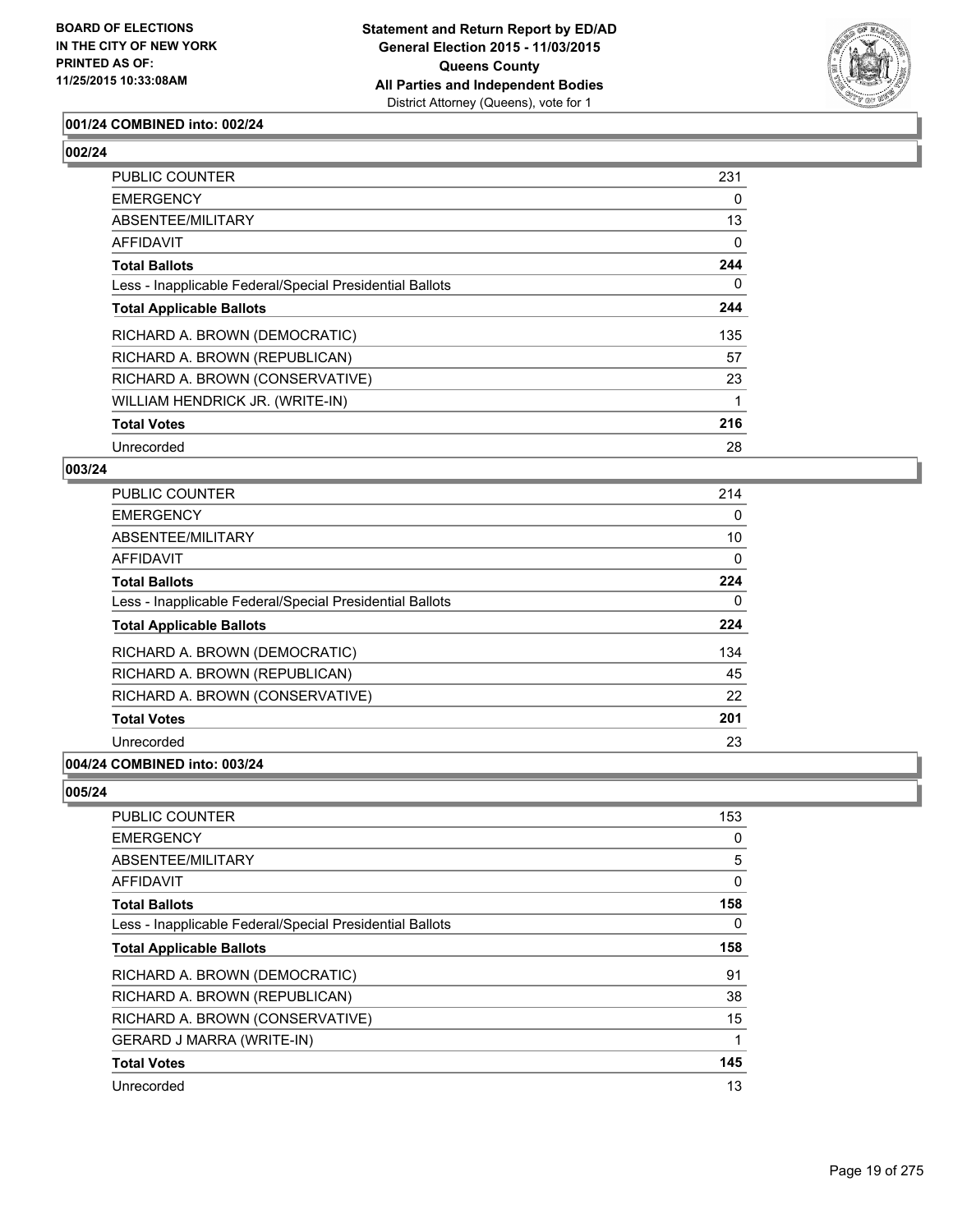

| <b>PUBLIC COUNTER</b>                                    | 254 |
|----------------------------------------------------------|-----|
| <b>EMERGENCY</b>                                         | 0   |
| ABSENTEE/MILITARY                                        | 11  |
| AFFIDAVIT                                                |     |
| <b>Total Ballots</b>                                     | 266 |
| Less - Inapplicable Federal/Special Presidential Ballots | 0   |
| <b>Total Applicable Ballots</b>                          | 266 |
| RICHARD A. BROWN (DEMOCRATIC)                            | 147 |
| RICHARD A. BROWN (REPUBLICAN)                            | 78  |
| RICHARD A. BROWN (CONSERVATIVE)                          | 27  |
| <b>Total Votes</b>                                       | 252 |
| Unrecorded                                               | 14  |
|                                                          |     |

### **007/24 COMBINED into: 006/24**

#### **008/24**

| <b>PUBLIC COUNTER</b>                                    | 37 |
|----------------------------------------------------------|----|
| <b>EMERGENCY</b>                                         | 0  |
| ABSENTEE/MILITARY                                        | 3  |
| <b>AFFIDAVIT</b>                                         | 0  |
| <b>Total Ballots</b>                                     | 40 |
| Less - Inapplicable Federal/Special Presidential Ballots | 0  |
| <b>Total Applicable Ballots</b>                          | 40 |
| RICHARD A. BROWN (DEMOCRATIC)                            | 25 |
| RICHARD A. BROWN (REPUBLICAN)                            | 8  |
| RICHARD A. BROWN (CONSERVATIVE)                          | 0  |
| KYLE CAMPBELL (WRITE-IN)                                 | 1  |
| <b>Total Votes</b>                                       | 34 |
| Unrecorded                                               | 6  |
|                                                          |    |

### **009/24 COMBINED into: 008/24**

| PUBLIC COUNTER                                           | 259 |
|----------------------------------------------------------|-----|
| <b>EMERGENCY</b>                                         | 0   |
| ABSENTEE/MILITARY                                        | 22  |
| AFFIDAVIT                                                | 1   |
| <b>Total Ballots</b>                                     | 282 |
| Less - Inapplicable Federal/Special Presidential Ballots | 0   |
| <b>Total Applicable Ballots</b>                          | 282 |
| RICHARD A. BROWN (DEMOCRATIC)                            | 178 |
| RICHARD A. BROWN (REPUBLICAN)                            | 50  |
| RICHARD A. BROWN (CONSERVATIVE)                          | 25  |
| CHRISTINE QUINN (WRITE-IN)                               | 1   |
| LIZ BUNION AMADEO (WRITE-IN)                             | 1   |
| ROBERT KAHLE (WRITE-IN)                                  | 1   |
| <b>Total Votes</b>                                       | 256 |
| Unrecorded                                               | 26  |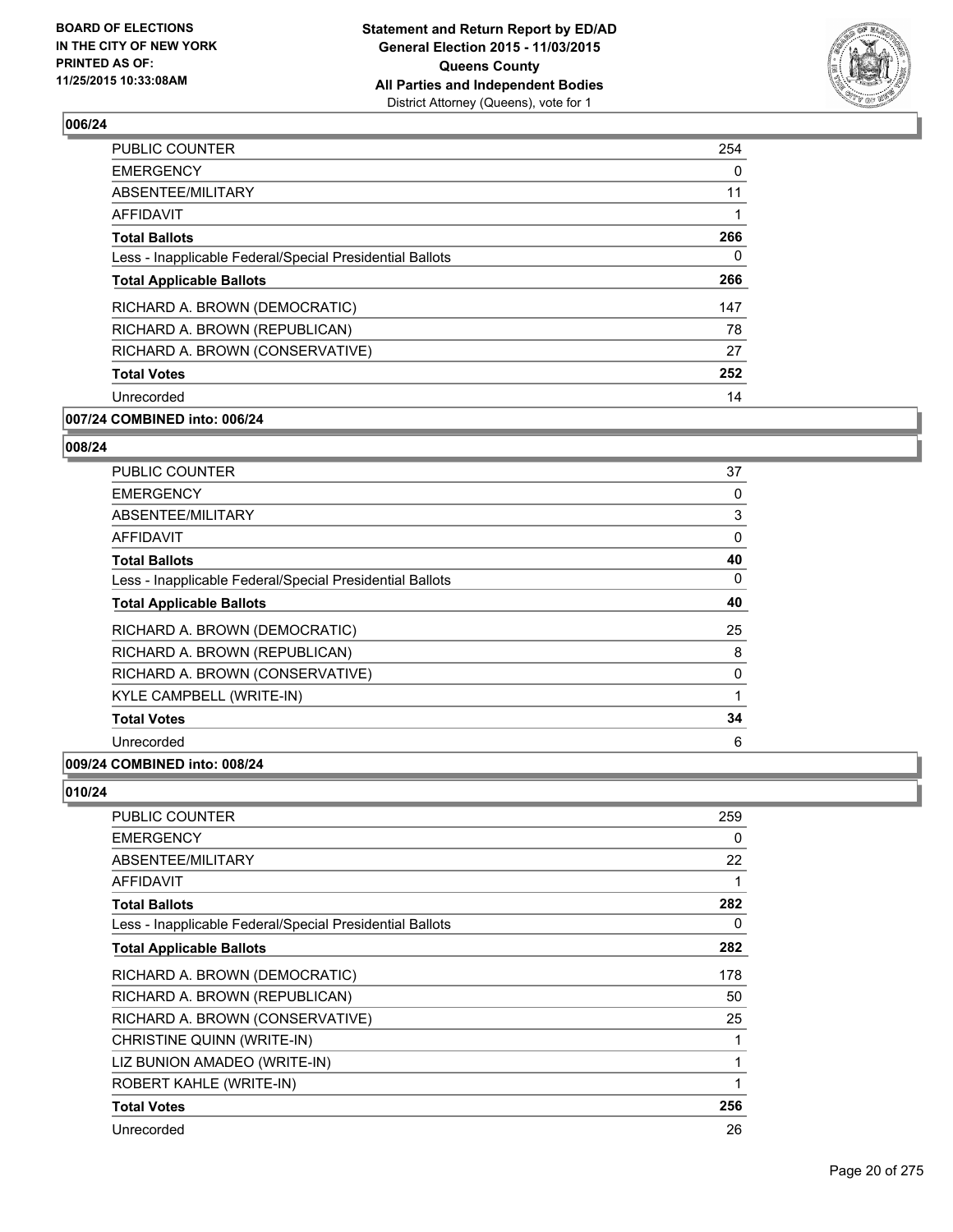

### **011/24 COMBINED into: 010/24**

#### **012/24 COMBINED into: 010/24**

### **013/24 COMBINED into: 010/24**

**014/24** 

| PUBLIC COUNTER                                           | 252 |
|----------------------------------------------------------|-----|
| <b>EMERGENCY</b>                                         | 0   |
| ABSENTEE/MILITARY                                        | 3   |
| AFFIDAVIT                                                | 1   |
| <b>Total Ballots</b>                                     | 256 |
| Less - Inapplicable Federal/Special Presidential Ballots | 0   |
| <b>Total Applicable Ballots</b>                          | 256 |
| RICHARD A. BROWN (DEMOCRATIC)                            | 159 |
| RICHARD A. BROWN (REPUBLICAN)                            | 50  |
| RICHARD A. BROWN (CONSERVATIVE)                          | 17  |
| NELSON E. TIMKAN (WRITE-IN)                              | 1   |
| <b>Total Votes</b>                                       | 227 |
| Unrecorded                                               | 29  |

### **015/24 COMBINED into: 003/24**

| <b>PUBLIC COUNTER</b>                                    | 263 |
|----------------------------------------------------------|-----|
| <b>EMERGENCY</b>                                         | 0   |
| ABSENTEE/MILITARY                                        | 15  |
| AFFIDAVIT                                                | 0   |
| <b>Total Ballots</b>                                     | 278 |
| Less - Inapplicable Federal/Special Presidential Ballots | 0   |
| <b>Total Applicable Ballots</b>                          | 278 |
| RICHARD A. BROWN (DEMOCRATIC)                            | 156 |
| RICHARD A. BROWN (REPUBLICAN)                            | 65  |
| RICHARD A. BROWN (CONSERVATIVE)                          | 22  |
| <b>Total Votes</b>                                       | 243 |
| Unrecorded                                               | 35  |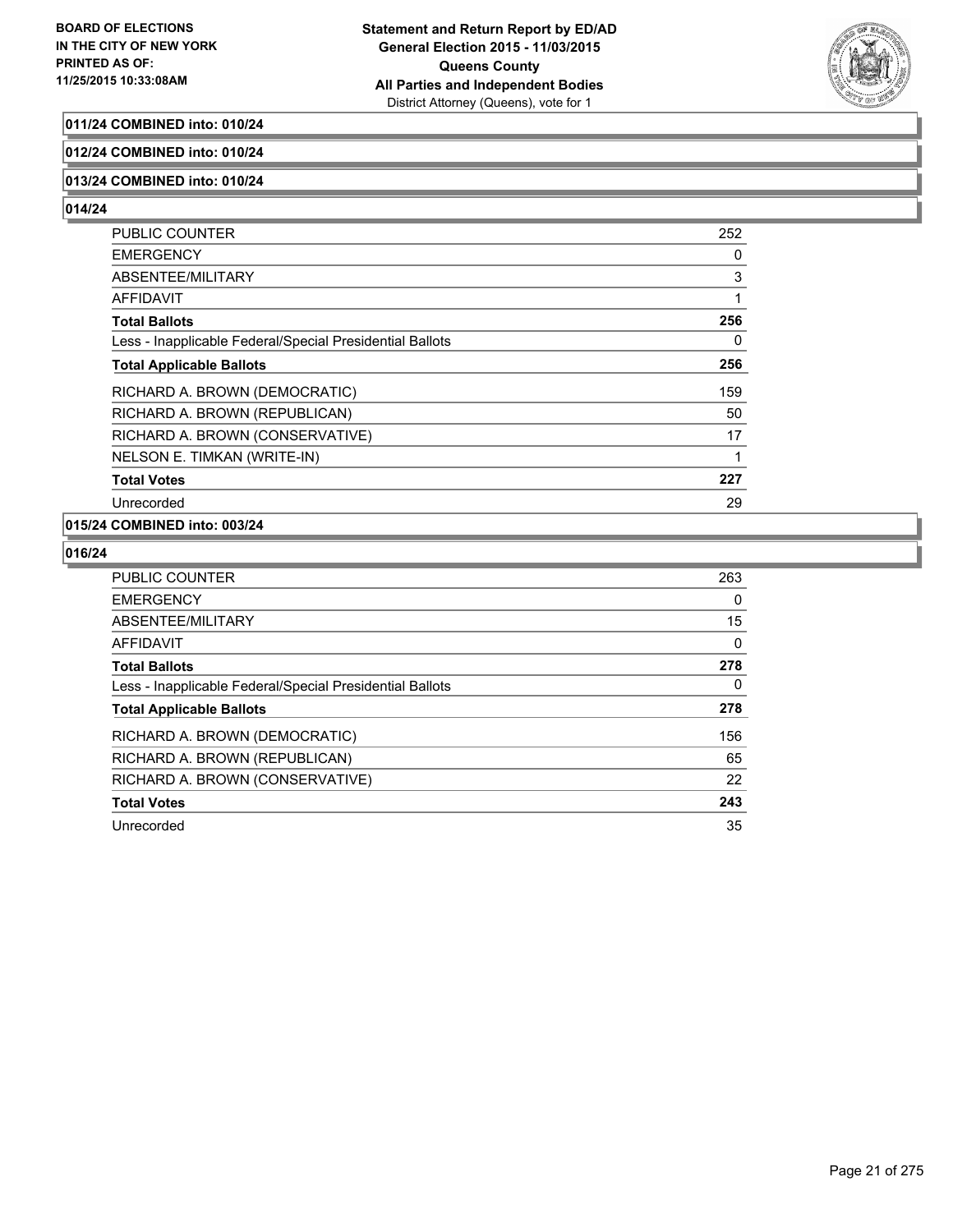

| <b>PUBLIC COUNTER</b>                                    | 317 |
|----------------------------------------------------------|-----|
| <b>EMERGENCY</b>                                         | 0   |
| ABSENTEE/MILITARY                                        | 25  |
| AFFIDAVIT                                                | 0   |
| <b>Total Ballots</b>                                     | 342 |
| Less - Inapplicable Federal/Special Presidential Ballots | 0   |
| <b>Total Applicable Ballots</b>                          | 342 |
| RICHARD A. BROWN (DEMOCRATIC)                            | 211 |
| RICHARD A. BROWN (REPUBLICAN)                            | 57  |
| RICHARD A. BROWN (CONSERVATIVE)                          | 30  |
| PATRICK REILLY (WRITE-IN)                                | 2   |
| UNATTRIBUTABLE WRITE-IN (WRITE-IN)                       | 1   |
| <b>Total Votes</b>                                       | 301 |
| Unrecorded                                               | 41  |

### **018/24**

| PUBLIC COUNTER                                           | 175 |
|----------------------------------------------------------|-----|
| <b>EMERGENCY</b>                                         | 0   |
| ABSENTEE/MILITARY                                        | 9   |
| <b>AFFIDAVIT</b>                                         | 0   |
| <b>Total Ballots</b>                                     | 184 |
| Less - Inapplicable Federal/Special Presidential Ballots | 0   |
| <b>Total Applicable Ballots</b>                          | 184 |
| RICHARD A. BROWN (DEMOCRATIC)                            | 114 |
| RICHARD A. BROWN (REPUBLICAN)                            | 37  |
| RICHARD A. BROWN (CONSERVATIVE)                          | 14  |
| <b>Total Votes</b>                                       | 165 |
| Unrecorded                                               | 19  |

| PUBLIC COUNTER                                           | 260            |
|----------------------------------------------------------|----------------|
| <b>EMERGENCY</b>                                         | 0              |
| ABSENTEE/MILITARY                                        | 12             |
| AFFIDAVIT                                                | 1              |
| <b>Total Ballots</b>                                     | 273            |
| Less - Inapplicable Federal/Special Presidential Ballots | 0              |
| <b>Total Applicable Ballots</b>                          | 273            |
| RICHARD A. BROWN (DEMOCRATIC)                            | 141            |
| RICHARD A. BROWN (REPUBLICAN)                            | 73             |
| RICHARD A. BROWN (CONSERVATIVE)                          | 26             |
| DIANA MEJIA (WRITE-IN)                                   | 1              |
| UNATTRIBUTABLE WRITE-IN (WRITE-IN)                       | $\overline{2}$ |
| <b>Total Votes</b>                                       | 243            |
| Unrecorded                                               | 30             |
| 020/24 COMBINED into: 017/24                             |                |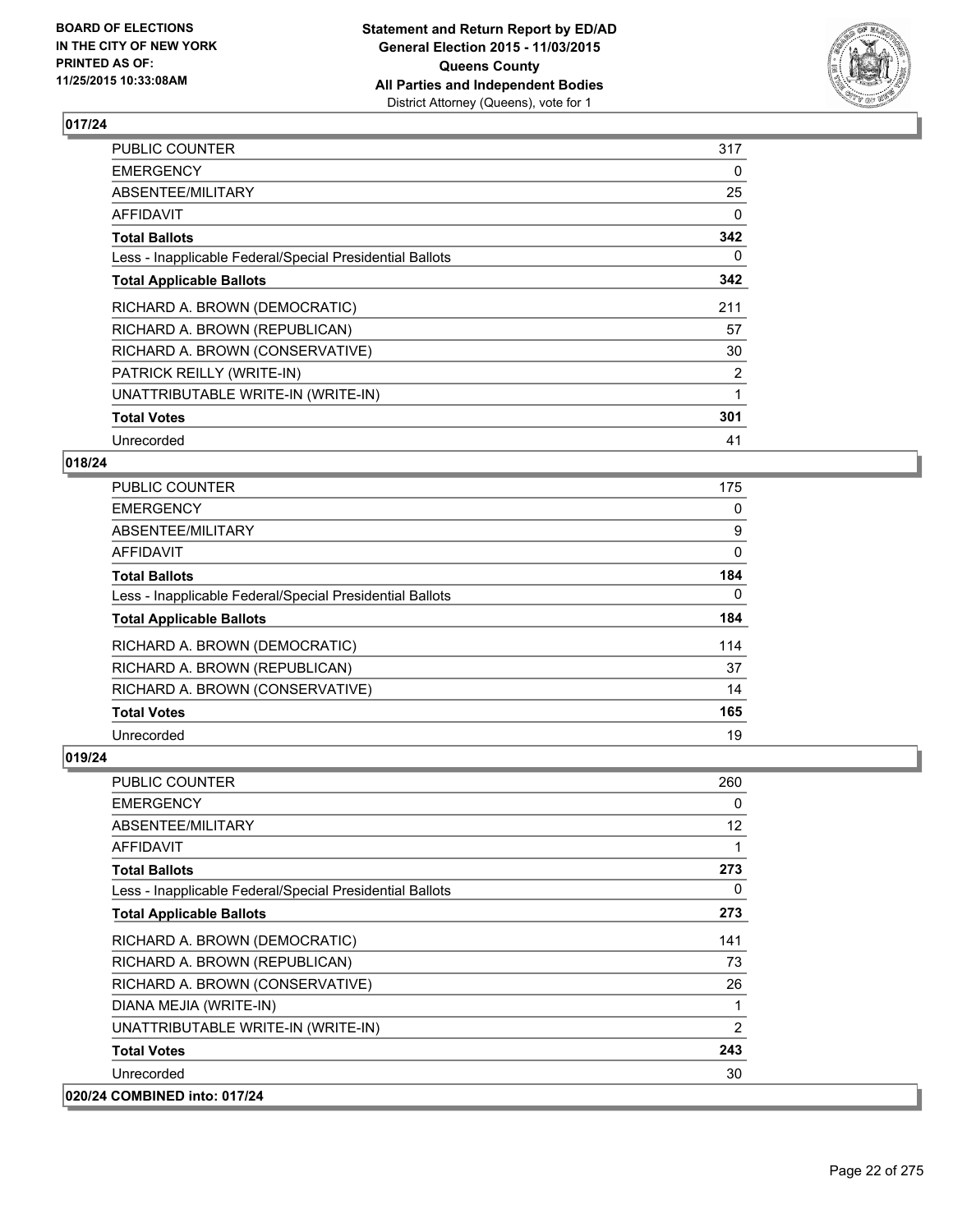

| <b>PUBLIC COUNTER</b>                                    | 219 |
|----------------------------------------------------------|-----|
| <b>EMERGENCY</b>                                         | 0   |
| ABSENTEE/MILITARY                                        | 8   |
| AFFIDAVIT                                                | 1   |
| <b>Total Ballots</b>                                     | 228 |
| Less - Inapplicable Federal/Special Presidential Ballots | 0   |
| <b>Total Applicable Ballots</b>                          | 228 |
| RICHARD A. BROWN (DEMOCRATIC)                            | 153 |
| RICHARD A. BROWN (REPUBLICAN)                            | 36  |
| RICHARD A. BROWN (CONSERVATIVE)                          | 16  |
| UNATTRIBUTABLE WRITE-IN (WRITE-IN)                       | 1   |
| <b>Total Votes</b>                                       | 206 |
| Unrecorded                                               | 22  |
|                                                          |     |

**022/24 COMBINED into: 019/24**

**023/24 COMBINED into: 021/24**

**024/24 COMBINED into: 016/24**

| <b>PUBLIC COUNTER</b>                                    | 219 |
|----------------------------------------------------------|-----|
| <b>EMERGENCY</b>                                         | 0   |
| ABSENTEE/MILITARY                                        | 6   |
| AFFIDAVIT                                                | 2   |
| <b>Total Ballots</b>                                     | 227 |
| Less - Inapplicable Federal/Special Presidential Ballots | 0   |
| <b>Total Applicable Ballots</b>                          | 227 |
| RICHARD A. BROWN (DEMOCRATIC)                            | 137 |
| RICHARD A. BROWN (REPUBLICAN)                            | 43  |
| RICHARD A. BROWN (CONSERVATIVE)                          | 18  |
| CARA S. TRAGER (WRITE-IN)                                | 2   |
| JOEL BLUMENFELD (WRITE-IN)                               | 1   |
| MARK WEPRIN (WRITE-IN)                                   | 1   |
| RICHARD LATIN (WRITE-IN)                                 | 1   |
| <b>Total Votes</b>                                       | 203 |
| Unrecorded                                               | 24  |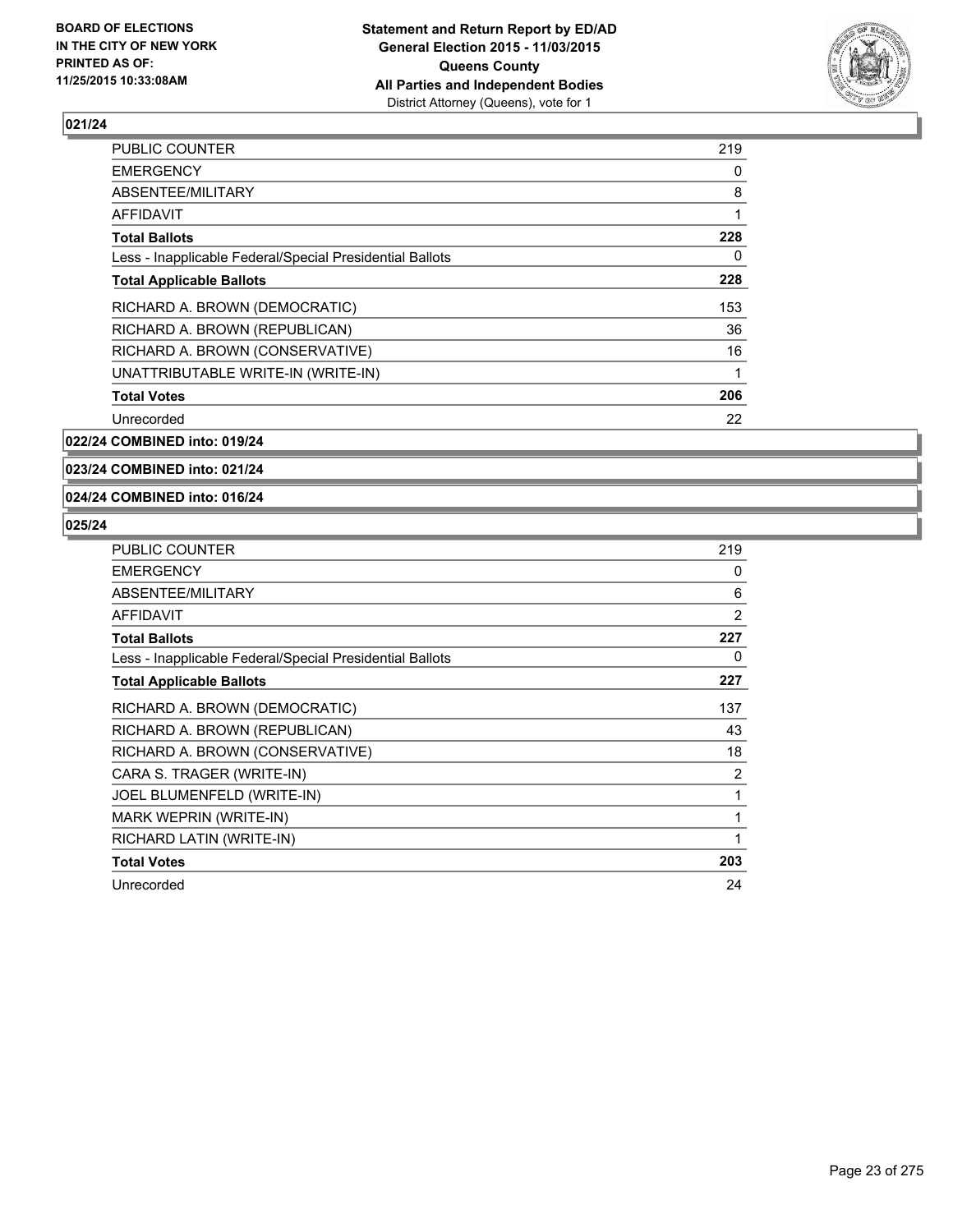

| PUBLIC COUNTER                                           | 31              |
|----------------------------------------------------------|-----------------|
| <b>EMERGENCY</b>                                         | 0               |
| ABSENTEE/MILITARY                                        | 3               |
| <b>AFFIDAVIT</b>                                         |                 |
| <b>Total Ballots</b>                                     | 35              |
| Less - Inapplicable Federal/Special Presidential Ballots | $\Omega$        |
| <b>Total Applicable Ballots</b>                          | 35              |
| RICHARD A. BROWN (DEMOCRATIC)                            | 16              |
| RICHARD A. BROWN (REPUBLICAN)                            | 12 <sup>°</sup> |
| RICHARD A. BROWN (CONSERVATIVE)                          | 3               |
| <b>Total Votes</b>                                       | 31              |
| Unrecorded                                               | 4               |

#### **027/24**

| PUBLIC COUNTER                                           | 95                |
|----------------------------------------------------------|-------------------|
| <b>EMERGENCY</b>                                         | 0                 |
| ABSENTEE/MILITARY                                        | $12 \overline{ }$ |
| <b>AFFIDAVIT</b>                                         | 0                 |
| <b>Total Ballots</b>                                     | 107               |
| Less - Inapplicable Federal/Special Presidential Ballots | 0                 |
| <b>Total Applicable Ballots</b>                          | 107               |
| RICHARD A. BROWN (DEMOCRATIC)                            | 94                |
| RICHARD A. BROWN (REPUBLICAN)                            | $\overline{7}$    |
| RICHARD A. BROWN (CONSERVATIVE)                          | 0                 |
| <b>Total Votes</b>                                       | 101               |
| Unrecorded                                               | 6                 |

| <b>PUBLIC COUNTER</b>                                    | 232 |
|----------------------------------------------------------|-----|
| <b>EMERGENCY</b>                                         | 0   |
| ABSENTEE/MILITARY                                        | 7   |
| AFFIDAVIT                                                |     |
| <b>Total Ballots</b>                                     | 240 |
| Less - Inapplicable Federal/Special Presidential Ballots | 0   |
| <b>Total Applicable Ballots</b>                          | 240 |
| RICHARD A. BROWN (DEMOCRATIC)                            | 142 |
| RICHARD A. BROWN (REPUBLICAN)                            | 54  |
| RICHARD A. BROWN (CONSERVATIVE)                          | 15  |
| JOE FRIDAY (WRITE-IN)                                    |     |
| MICHAEL WEINEARIEN (WRITE-IN)                            | 1   |
| <b>Total Votes</b>                                       | 213 |
| Unrecorded                                               | 27  |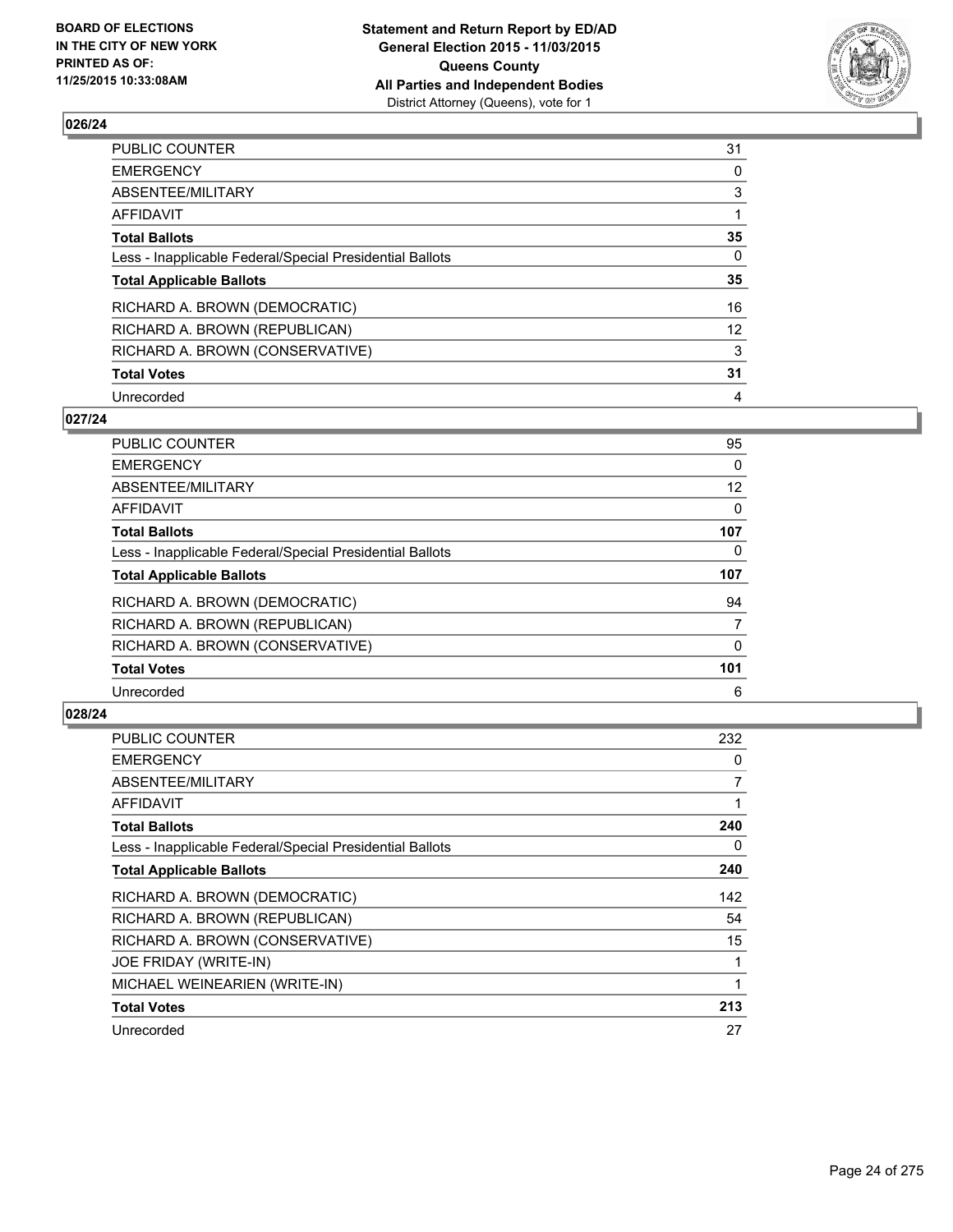

| PUBLIC COUNTER                                           | 183 |
|----------------------------------------------------------|-----|
| <b>EMERGENCY</b>                                         | 0   |
| ABSENTEE/MILITARY                                        | 3   |
| <b>AFFIDAVIT</b>                                         |     |
| <b>Total Ballots</b>                                     | 187 |
| Less - Inapplicable Federal/Special Presidential Ballots | 0   |
| <b>Total Applicable Ballots</b>                          | 187 |
| RICHARD A. BROWN (DEMOCRATIC)                            | 139 |
| RICHARD A. BROWN (REPUBLICAN)                            | 19  |
| RICHARD A. BROWN (CONSERVATIVE)                          | 5   |
| <b>Total Votes</b>                                       | 163 |
| Unrecorded                                               | 24  |

### **030/24**

| <b>PUBLIC COUNTER</b>                                    | 177 |
|----------------------------------------------------------|-----|
| <b>EMERGENCY</b>                                         | 0   |
| ABSENTEE/MILITARY                                        | 7   |
| AFFIDAVIT                                                | 0   |
| <b>Total Ballots</b>                                     | 184 |
| Less - Inapplicable Federal/Special Presidential Ballots | 0   |
| <b>Total Applicable Ballots</b>                          | 184 |
| RICHARD A. BROWN (DEMOCRATIC)                            | 132 |
| RICHARD A. BROWN (REPUBLICAN)                            | 15  |
| RICHARD A. BROWN (CONSERVATIVE)                          | 5   |
| <b>JILL STEIN (WRITE-IN)</b>                             | 1   |
| <b>Total Votes</b>                                       | 153 |
| Unrecorded                                               | 31  |

### **031/24 COMBINED into: 028/24**

#### **032/24 COMBINED into: 028/24**

## **033/24**

| <b>PUBLIC COUNTER</b>                                    | 67           |
|----------------------------------------------------------|--------------|
| <b>EMERGENCY</b>                                         | 0            |
| ABSENTEE/MILITARY                                        | 2            |
| AFFIDAVIT                                                | 0            |
| <b>Total Ballots</b>                                     | 69           |
| Less - Inapplicable Federal/Special Presidential Ballots | 0            |
| <b>Total Applicable Ballots</b>                          | 69           |
| RICHARD A. BROWN (DEMOCRATIC)                            | 32           |
| RICHARD A. BROWN (REPUBLICAN)                            | 24           |
| RICHARD A. BROWN (CONSERVATIVE)                          | 8            |
| MARC WHINSTON (WRITE-IN)                                 | $\mathbf{1}$ |
| <b>Total Votes</b>                                       | 65           |
| Unrecorded                                               | 4            |
| 034/24 COMBINED into: 033/24                             |              |

### **035/24 COMBINED into: 037/24**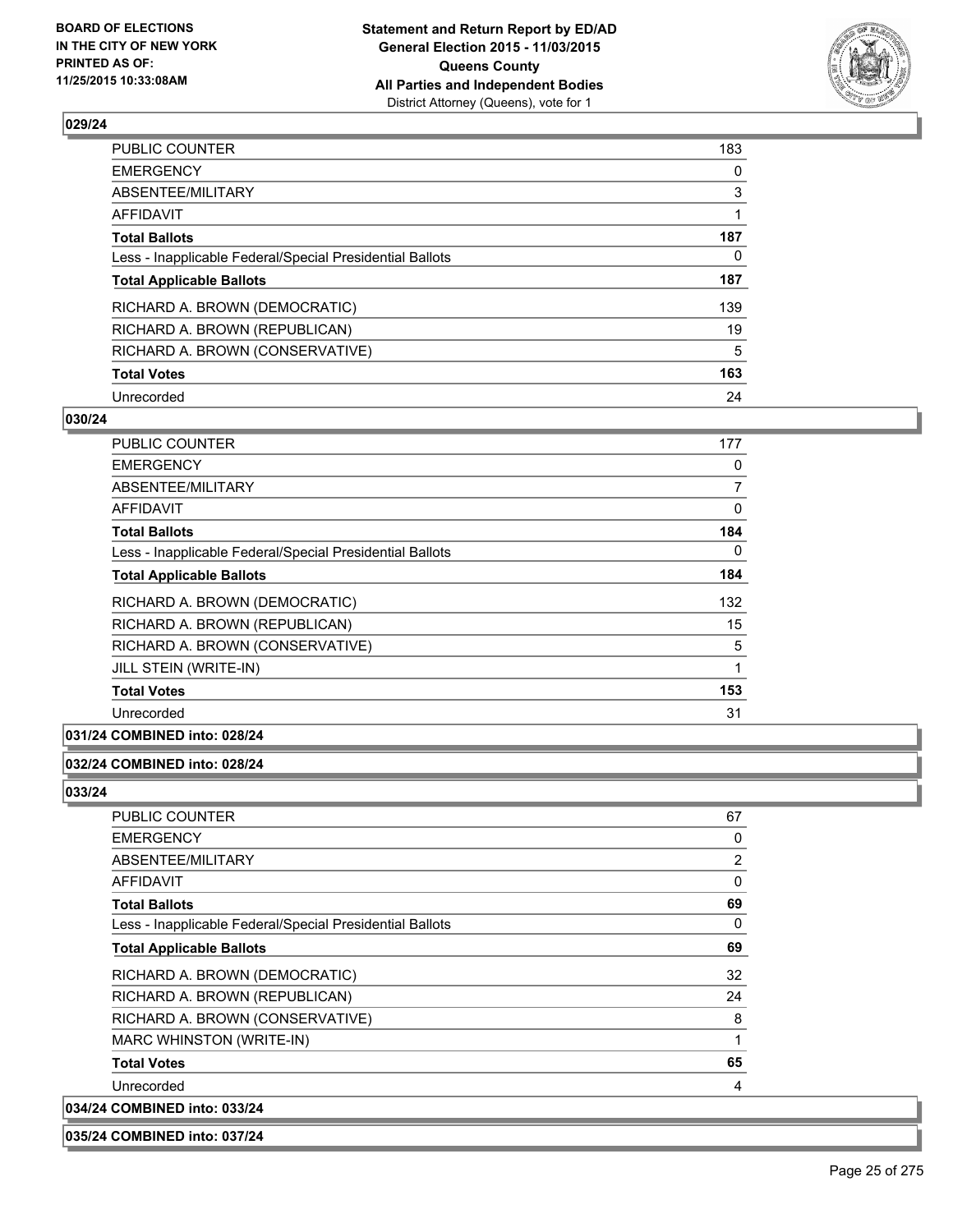

| PUBLIC COUNTER                                           | 76 |
|----------------------------------------------------------|----|
| <b>EMERGENCY</b>                                         | 0  |
| ABSENTEE/MILITARY                                        | 3  |
| AFFIDAVIT                                                | 1  |
| <b>Total Ballots</b>                                     | 80 |
| Less - Inapplicable Federal/Special Presidential Ballots | 0  |
| <b>Total Applicable Ballots</b>                          | 80 |
| RICHARD A. BROWN (DEMOCRATIC)                            | 62 |
| RICHARD A. BROWN (REPUBLICAN)                            | 7  |
| RICHARD A. BROWN (CONSERVATIVE)                          |    |
| JOE SMITH (WRITE-IN)                                     |    |
| JOHN YOUNGER (WRITE-IN)                                  |    |
| UNCOUNTED WRITE-IN PER STATUTE (WRITE-IN)                |    |
| <b>Total Votes</b>                                       | 73 |
| Unrecorded                                               | 7  |

### **037/24**

| PUBLIC COUNTER                                           | 76 |
|----------------------------------------------------------|----|
| <b>EMERGENCY</b>                                         | 0  |
| ABSENTEE/MILITARY                                        | 4  |
| <b>AFFIDAVIT</b>                                         | 0  |
| <b>Total Ballots</b>                                     | 80 |
| Less - Inapplicable Federal/Special Presidential Ballots | 0  |
| <b>Total Applicable Ballots</b>                          | 80 |
| RICHARD A. BROWN (DEMOCRATIC)                            | 52 |
| RICHARD A. BROWN (REPUBLICAN)                            | 17 |
| RICHARD A. BROWN (CONSERVATIVE)                          | 7  |
| UNATTRIBUTABLE WRITE-IN (WRITE-IN)                       |    |
| <b>Total Votes</b>                                       | 77 |
| Unrecorded                                               | 3  |
| 038/24 COMBINED into: 037/24                             |    |
| 039/24 COMBINED into: 033/24                             |    |

**040/24 COMBINED into: 036/24**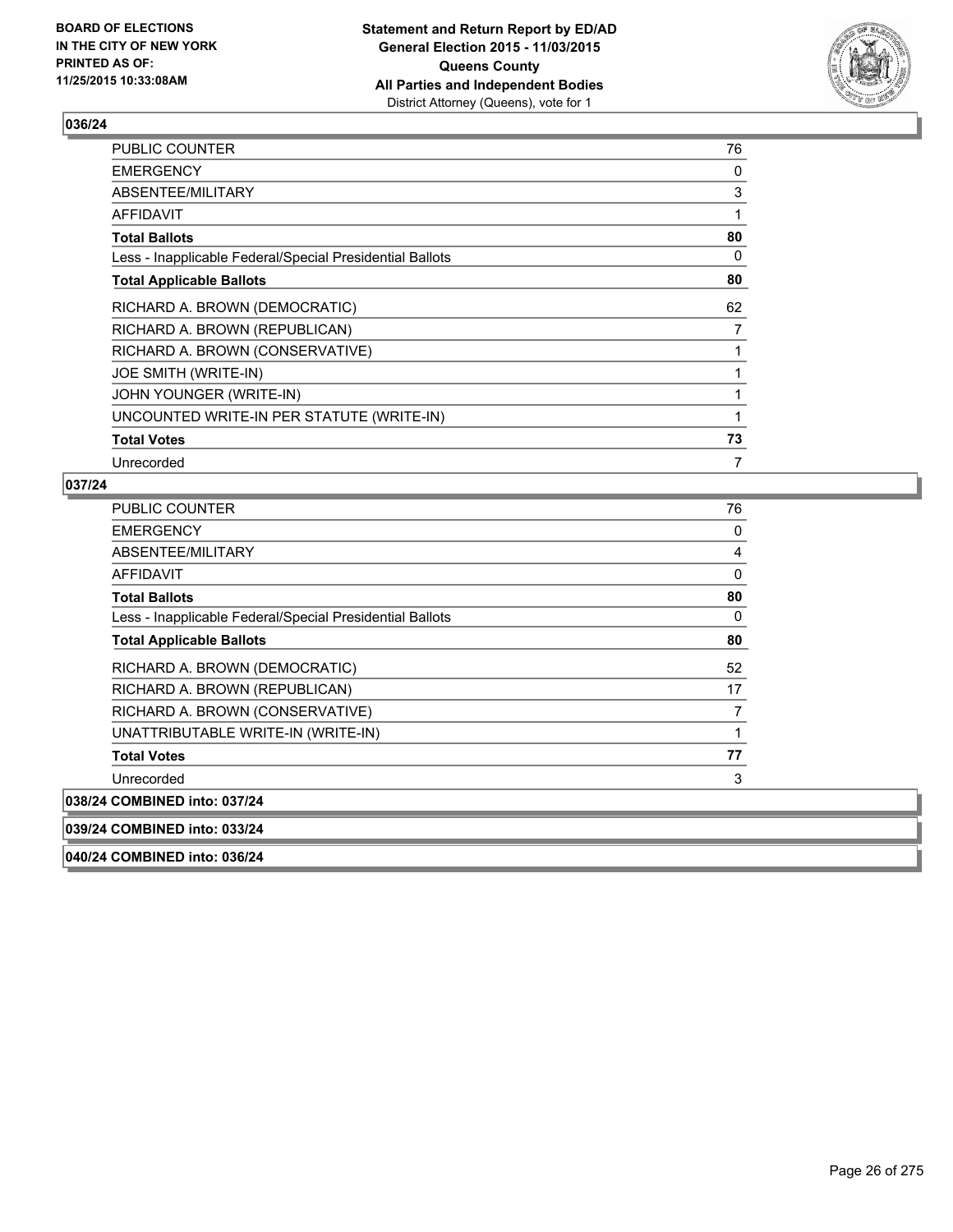

| PUBLIC COUNTER                                           | 28       |
|----------------------------------------------------------|----------|
| <b>EMERGENCY</b>                                         | 0        |
| ABSENTEE/MILITARY                                        | 0        |
| <b>AFFIDAVIT</b>                                         | $\Omega$ |
| <b>Total Ballots</b>                                     | 28       |
| Less - Inapplicable Federal/Special Presidential Ballots | $\Omega$ |
| <b>Total Applicable Ballots</b>                          | 28       |
| RICHARD A. BROWN (DEMOCRATIC)                            | 21       |
| RICHARD A. BROWN (REPUBLICAN)                            | 3        |
| RICHARD A. BROWN (CONSERVATIVE)                          | 3        |
| <b>Total Votes</b>                                       | 27       |
| Unrecorded                                               |          |

#### **042/24**

| PUBLIC COUNTER                                           | 7  |
|----------------------------------------------------------|----|
| EMERGENCY                                                | 0  |
| ABSENTEE/MILITARY                                        | 4  |
| AFFIDAVIT                                                | 0  |
| Total Ballots                                            | 11 |
| Less - Inapplicable Federal/Special Presidential Ballots | 0  |
| <b>Total Applicable Ballots</b>                          | 11 |
| RICHARD A. BROWN (DEMOCRATIC)                            | 8  |
| RICHARD A. BROWN (REPUBLICAN)                            | 3  |
| RICHARD A. BROWN (CONSERVATIVE)                          | 0  |
| <b>Total Votes</b>                                       | 11 |
|                                                          |    |

| PUBLIC COUNTER                                           | 82  |
|----------------------------------------------------------|-----|
| <b>EMERGENCY</b>                                         | 0   |
| ABSENTEE/MILITARY                                        | 22  |
| AFFIDAVIT                                                | 0   |
| <b>Total Ballots</b>                                     | 104 |
| Less - Inapplicable Federal/Special Presidential Ballots | 0   |
| <b>Total Applicable Ballots</b>                          | 104 |
| RICHARD A. BROWN (DEMOCRATIC)                            | 90  |
| RICHARD A. BROWN (REPUBLICAN)                            | 8   |
| RICHARD A. BROWN (CONSERVATIVE)                          |     |
| JOEL BLUMENFIELD (WRITE-IN)                              |     |
| UNATTRIBUTABLE WRITE-IN (WRITE-IN)                       |     |
| <b>Total Votes</b>                                       | 101 |
| Unrecorded                                               | 3   |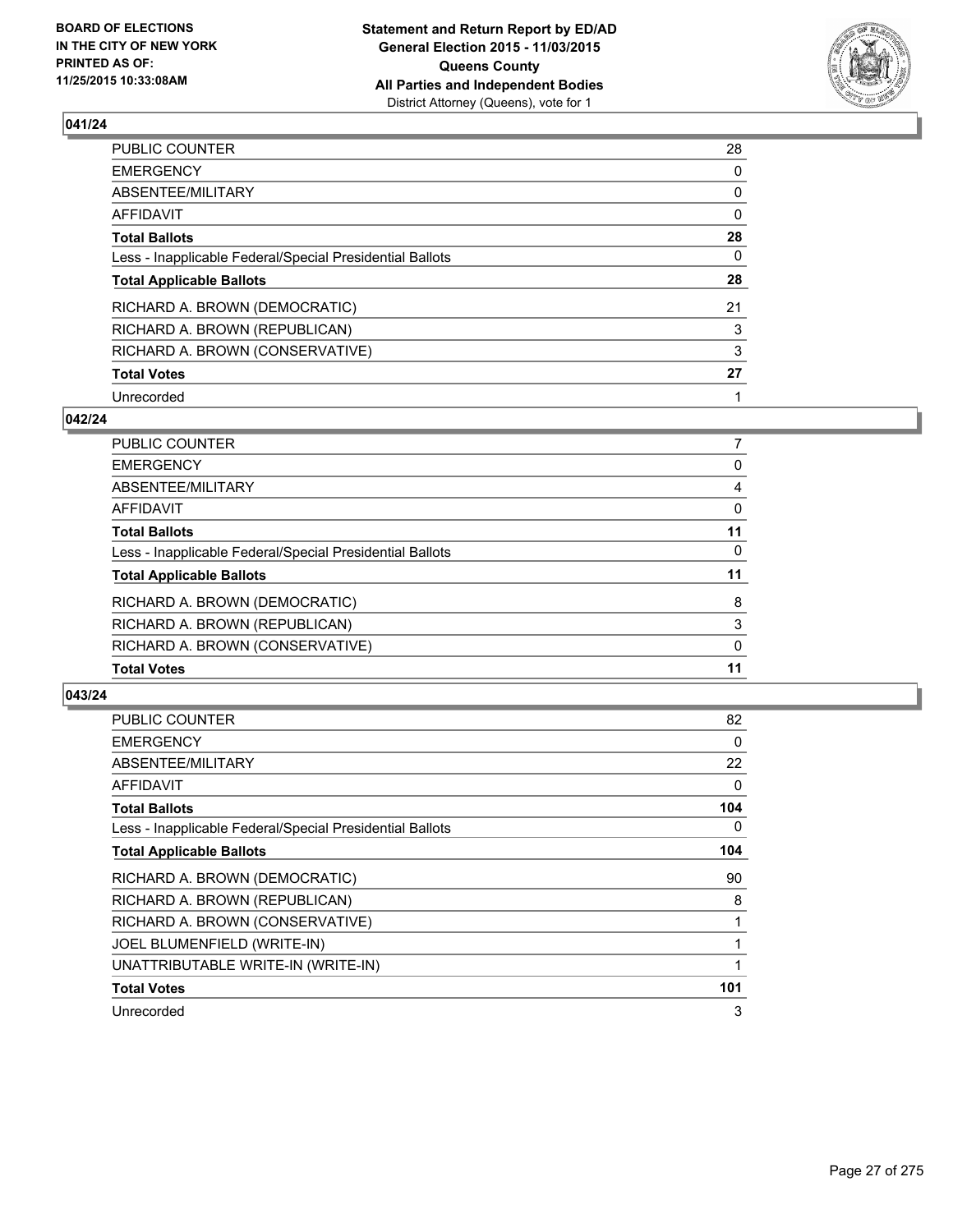

| PUBLIC COUNTER                                           | 35             |
|----------------------------------------------------------|----------------|
| <b>EMERGENCY</b>                                         | 0              |
| ABSENTEE/MILITARY                                        | $\overline{2}$ |
| <b>AFFIDAVIT</b>                                         | $\Omega$       |
| <b>Total Ballots</b>                                     | 37             |
| Less - Inapplicable Federal/Special Presidential Ballots | 0              |
| <b>Total Applicable Ballots</b>                          | 37             |
| RICHARD A. BROWN (DEMOCRATIC)                            | 24             |
| RICHARD A. BROWN (REPUBLICAN)                            | 5              |
| RICHARD A. BROWN (CONSERVATIVE)                          | 3              |
| <b>Total Votes</b>                                       | 32             |
| Unrecorded                                               | 5              |

#### **045/24**

| PUBLIC COUNTER                                           | 37 |
|----------------------------------------------------------|----|
| <b>EMERGENCY</b>                                         | 0  |
| ABSENTEE/MILITARY                                        | 14 |
| AFFIDAVIT                                                | 2  |
| <b>Total Ballots</b>                                     | 53 |
| Less - Inapplicable Federal/Special Presidential Ballots | 0  |
| <b>Total Applicable Ballots</b>                          | 53 |
| RICHARD A. BROWN (DEMOCRATIC)                            | 34 |
| RICHARD A. BROWN (REPUBLICAN)                            | 8  |
| RICHARD A. BROWN (CONSERVATIVE)                          | 2  |
| J.R. BOB DOBBS (WRITE-IN)                                | 1  |
| UNATTRIBUTABLE WRITE-IN (WRITE-IN)                       | 2  |
| <b>Total Votes</b>                                       | 47 |
| Unrecorded                                               | 6  |

### **046/24 COMBINED into: 050/24**

### **047/24 COMBINED into: 078/24**

| PUBLIC COUNTER                                           | 16       |
|----------------------------------------------------------|----------|
| <b>EMERGENCY</b>                                         | 0        |
| ABSENTEE/MILITARY                                        | 0        |
| <b>AFFIDAVIT</b>                                         |          |
| <b>Total Ballots</b>                                     | 17       |
| Less - Inapplicable Federal/Special Presidential Ballots | 0        |
| <b>Total Applicable Ballots</b>                          | 17       |
| RICHARD A. BROWN (DEMOCRATIC)                            | 15       |
| RICHARD A. BROWN (REPUBLICAN)                            | 2        |
| RICHARD A. BROWN (CONSERVATIVE)                          | $\Omega$ |
| <b>Total Votes</b>                                       | 17       |
|                                                          |          |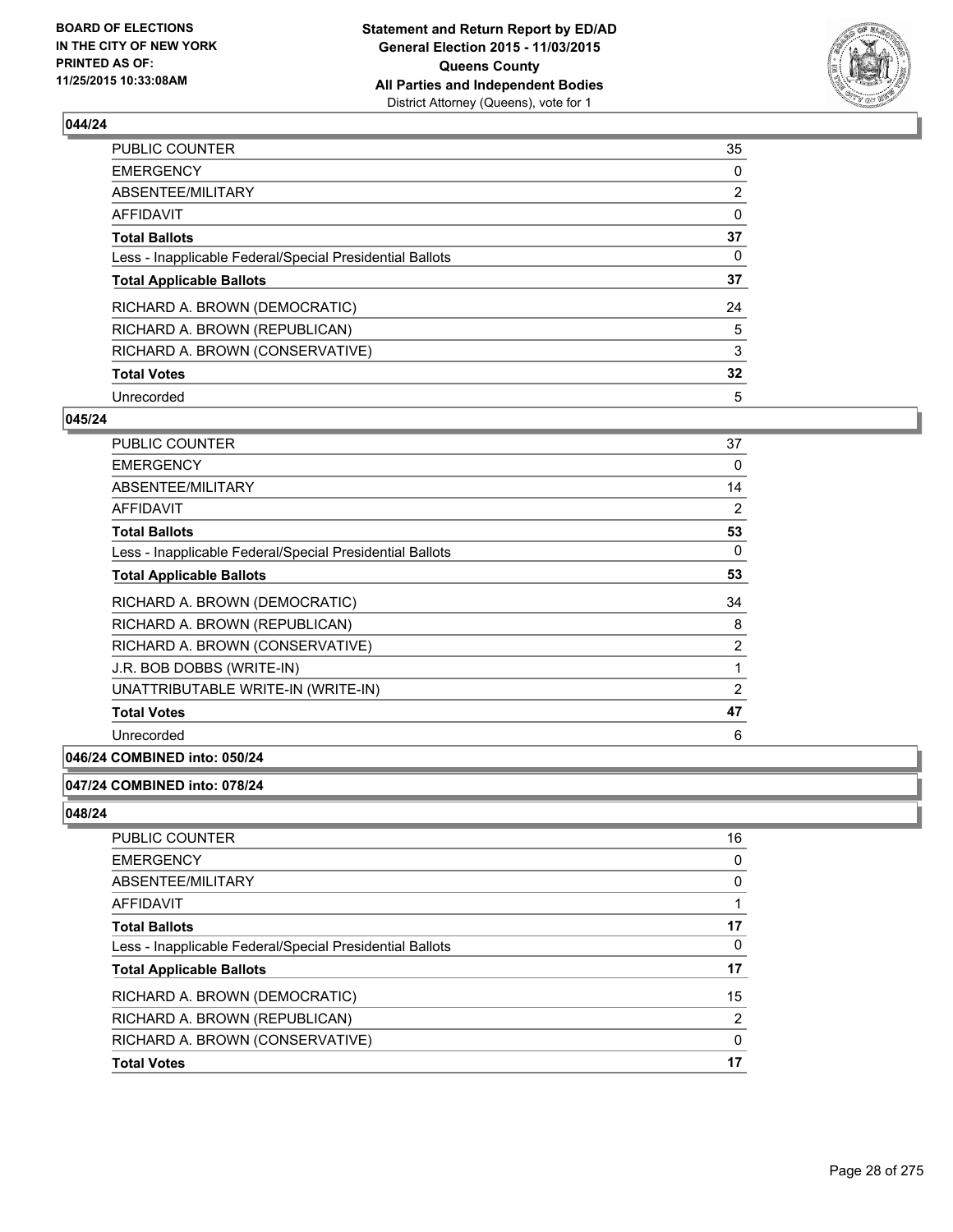

| <b>PUBLIC COUNTER</b>                                    | 63 |
|----------------------------------------------------------|----|
| <b>EMERGENCY</b>                                         | 0  |
| ABSENTEE/MILITARY                                        |    |
| AFFIDAVIT                                                | 0  |
| <b>Total Ballots</b>                                     | 64 |
| Less - Inapplicable Federal/Special Presidential Ballots | 0  |
| <b>Total Applicable Ballots</b>                          | 64 |
| RICHARD A. BROWN (DEMOCRATIC)                            | 47 |
| RICHARD A. BROWN (REPUBLICAN)                            | 8  |
| RICHARD A. BROWN (CONSERVATIVE)                          | 4  |
| <b>BRUCE PRUADA (WRITE-IN)</b>                           |    |
| PETER VALLONE (WRITE-IN)                                 |    |
| <b>Total Votes</b>                                       | 61 |
| Unrecorded                                               | 3  |

### **050/24**

| <b>PUBLIC COUNTER</b>                                    | 59       |
|----------------------------------------------------------|----------|
| <b>EMERGENCY</b>                                         | 0        |
| <b>ABSENTEE/MILITARY</b>                                 | 4        |
| <b>AFFIDAVIT</b>                                         | 0        |
| <b>Total Ballots</b>                                     | 63       |
| Less - Inapplicable Federal/Special Presidential Ballots | $\Omega$ |
| <b>Total Applicable Ballots</b>                          | 63       |
| RICHARD A. BROWN (DEMOCRATIC)                            | 47       |
| RICHARD A. BROWN (REPUBLICAN)                            | 10       |
| RICHARD A. BROWN (CONSERVATIVE)                          | 4        |
| FRANCIS INPERATO (WRITE-IN)                              |          |
| <b>Total Votes</b>                                       | 62       |
| Unrecorded                                               |          |

| 49             |
|----------------|
| 0              |
|                |
|                |
| 51             |
| 0              |
| 51             |
| 41             |
| 7              |
| $\overline{2}$ |
| 50             |
|                |
|                |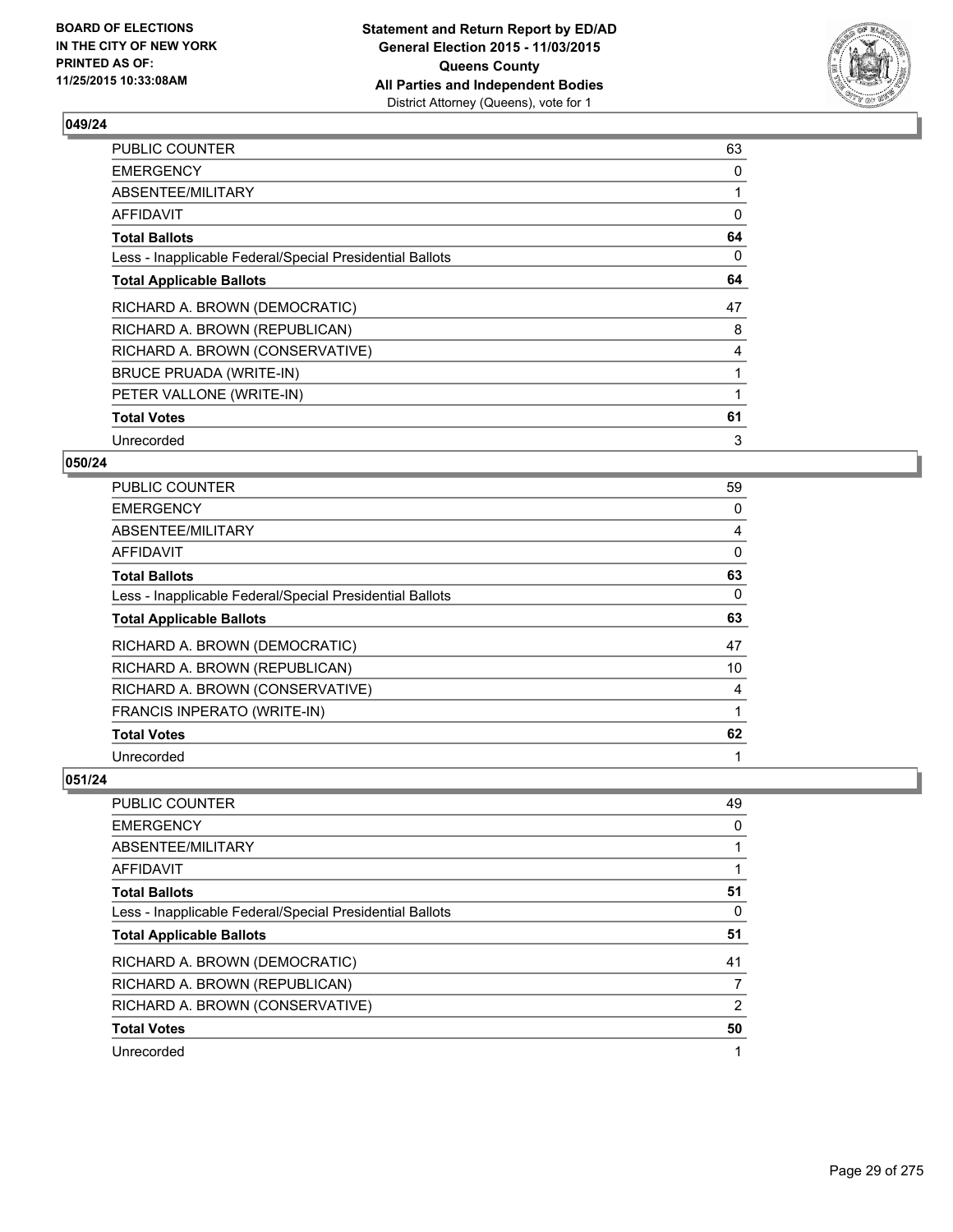

| PUBLIC COUNTER                                           | 43       |
|----------------------------------------------------------|----------|
| <b>EMERGENCY</b>                                         | 0        |
| ABSENTEE/MILITARY                                        | 8        |
| <b>AFFIDAVIT</b>                                         | 0        |
| <b>Total Ballots</b>                                     | 51       |
| Less - Inapplicable Federal/Special Presidential Ballots | $\Omega$ |
| <b>Total Applicable Ballots</b>                          | 51       |
| RICHARD A. BROWN (DEMOCRATIC)                            | 36       |
| RICHARD A. BROWN (REPUBLICAN)                            | 10       |
| RICHARD A. BROWN (CONSERVATIVE)                          |          |
| <b>Total Votes</b>                                       | 47       |
| Unrecorded                                               | 4        |

#### **053/24**

| <b>PUBLIC COUNTER</b>                                    | 75 |
|----------------------------------------------------------|----|
| <b>EMERGENCY</b>                                         | 0  |
| ABSENTEE/MILITARY                                        | 0  |
| AFFIDAVIT                                                | 3  |
| <b>Total Ballots</b>                                     | 78 |
| Less - Inapplicable Federal/Special Presidential Ballots | 0  |
| <b>Total Applicable Ballots</b>                          | 78 |
| RICHARD A. BROWN (DEMOCRATIC)                            | 52 |
| RICHARD A. BROWN (REPUBLICAN)                            | 14 |
| RICHARD A. BROWN (CONSERVATIVE)                          | 6  |
| THOMAS J HILLGARDNER (WRITE-IN)                          |    |
| <b>Total Votes</b>                                       | 73 |
| Unrecorded                                               | 5  |

# **054/24 COMBINED into: 043/24**

#### **055/24 COMBINED into: 041/24**

**056/24 COMBINED into: 036/24**

**057/24** 

| PUBLIC COUNTER                                           | 20             |
|----------------------------------------------------------|----------------|
| <b>EMERGENCY</b>                                         | 0              |
| ABSENTEE/MILITARY                                        | $\overline{2}$ |
| AFFIDAVIT                                                | 0              |
| <b>Total Ballots</b>                                     | 22             |
| Less - Inapplicable Federal/Special Presidential Ballots | 0              |
| <b>Total Applicable Ballots</b>                          | 22             |
| RICHARD A. BROWN (DEMOCRATIC)                            | 14             |
| RICHARD A. BROWN (REPUBLICAN)                            | 5              |
| RICHARD A. BROWN (CONSERVATIVE)                          | $\Omega$       |
| <b>Total Votes</b>                                       | 19             |
| Unrecorded                                               | 3              |
| 058/24 COMBINED into: 052/24                             |                |

#### **059/24 COMBINED into: 014/24**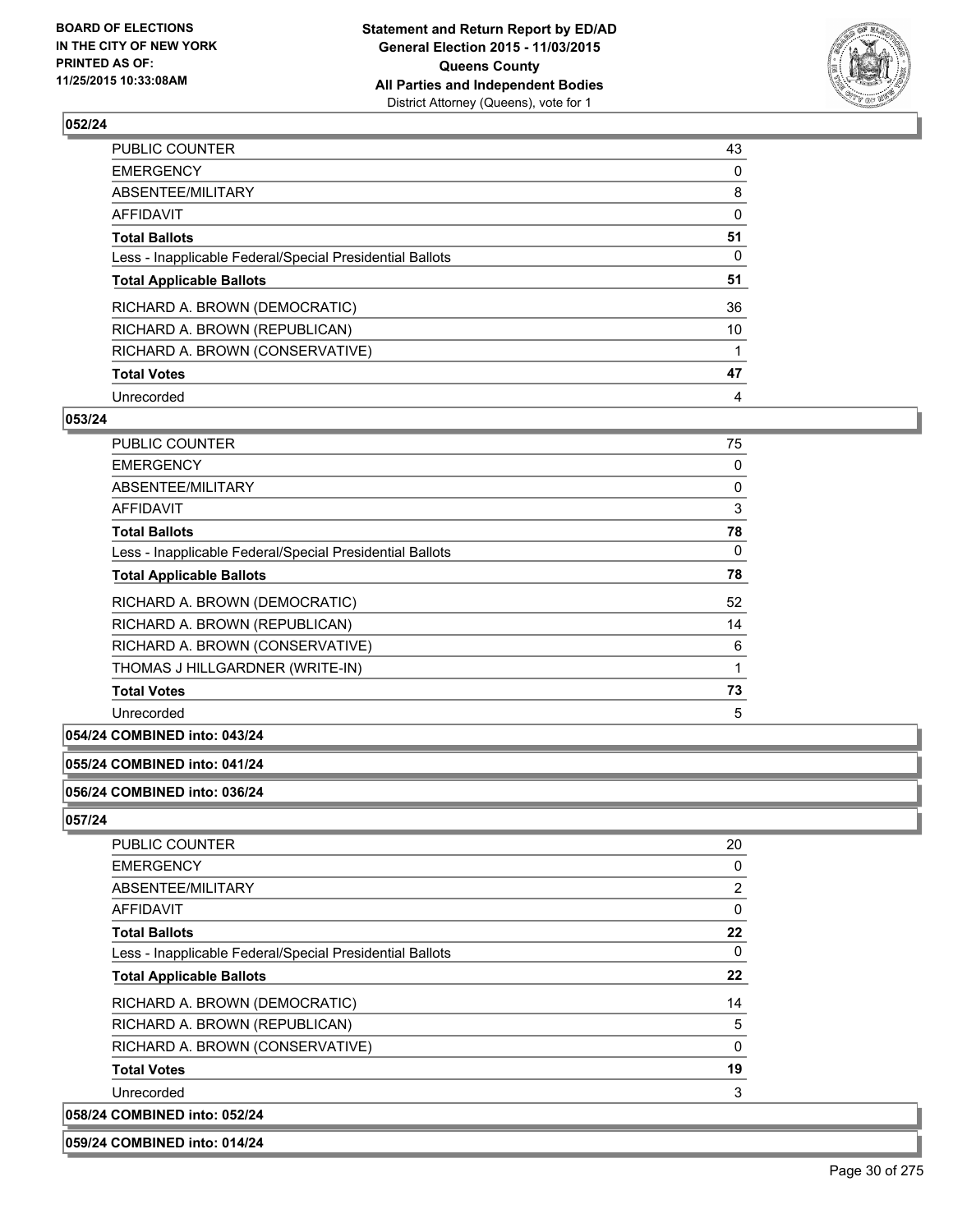

### **060/24 COMBINED into: 048/24**

#### **061/24 COMBINED into: 014/24**

#### **062/24 COMBINED into: 053/24**

**063/24** 

| PUBLIC COUNTER                                           | 23 |
|----------------------------------------------------------|----|
| <b>EMERGENCY</b>                                         | 0  |
| ABSENTEE/MILITARY                                        |    |
| AFFIDAVIT                                                | 0  |
| <b>Total Ballots</b>                                     | 24 |
| Less - Inapplicable Federal/Special Presidential Ballots | 0  |
| <b>Total Applicable Ballots</b>                          | 24 |
| RICHARD A. BROWN (DEMOCRATIC)                            | 22 |
| RICHARD A. BROWN (REPUBLICAN)                            | 0  |
| RICHARD A. BROWN (CONSERVATIVE)                          | 0  |
| <b>Total Votes</b>                                       | 22 |
| Unrecorded                                               | 2  |

### **064/24 COMBINED into: 063/24**

### **065/24**

| PUBLIC COUNTER                                           | 29 |
|----------------------------------------------------------|----|
| <b>EMERGENCY</b>                                         | 0  |
| ABSENTEE/MILITARY                                        | 18 |
| AFFIDAVIT                                                | 0  |
| <b>Total Ballots</b>                                     | 47 |
| Less - Inapplicable Federal/Special Presidential Ballots | 0  |
|                                                          |    |
| <b>Total Applicable Ballots</b>                          | 47 |
| RICHARD A. BROWN (DEMOCRATIC)                            | 36 |
| RICHARD A. BROWN (REPUBLICAN)                            | 9  |
| RICHARD A. BROWN (CONSERVATIVE)                          | 0  |
| <b>Total Votes</b>                                       | 45 |

| <b>PUBLIC COUNTER</b>                                    | 49           |
|----------------------------------------------------------|--------------|
| <b>EMERGENCY</b>                                         | 0            |
| ABSENTEE/MILITARY                                        | $\mathbf{0}$ |
| AFFIDAVIT                                                |              |
| <b>Total Ballots</b>                                     | 50           |
| Less - Inapplicable Federal/Special Presidential Ballots | 0            |
| <b>Total Applicable Ballots</b>                          | 50           |
| RICHARD A. BROWN (DEMOCRATIC)                            | 40           |
| RICHARD A. BROWN (REPUBLICAN)                            | 5            |
| RICHARD A. BROWN (CONSERVATIVE)                          |              |
| <b>Total Votes</b>                                       | 46           |
| Unrecorded                                               | 4            |
| 067/24 COMBINED into: 045/24                             |              |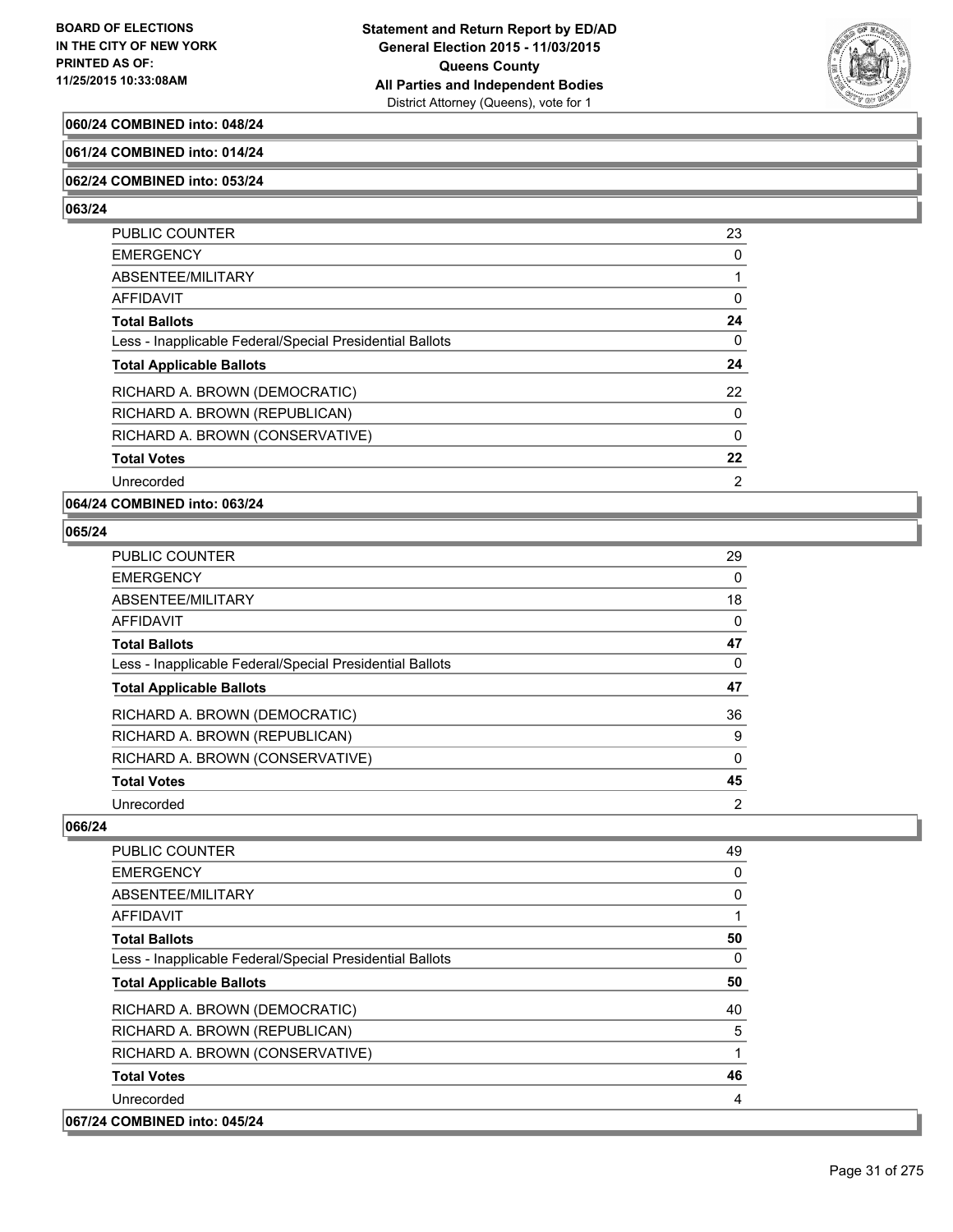

| <b>PUBLIC COUNTER</b>                                    | 22 |
|----------------------------------------------------------|----|
| <b>EMERGENCY</b>                                         | 0  |
| ABSENTEE/MILITARY                                        | 4  |
| AFFIDAVIT                                                | 0  |
| <b>Total Ballots</b>                                     | 26 |
| Less - Inapplicable Federal/Special Presidential Ballots | 0  |
| <b>Total Applicable Ballots</b>                          | 26 |
| RICHARD A. BROWN (DEMOCRATIC)                            | 16 |
| RICHARD A. BROWN (REPUBLICAN)                            | 7  |
| RICHARD A. BROWN (CONSERVATIVE)                          | 1  |
| <b>Total Votes</b>                                       | 24 |
| Unrecorded                                               | 2  |
|                                                          |    |

### **069/24 COMBINED into: 026/24**

#### **070/24**

| PUBLIC COUNTER                                           | 24             |
|----------------------------------------------------------|----------------|
| <b>EMERGENCY</b>                                         | 0              |
| ABSENTEE/MILITARY                                        | 6              |
| AFFIDAVIT                                                | 0              |
| <b>Total Ballots</b>                                     | 30             |
| Less - Inapplicable Federal/Special Presidential Ballots | 0              |
| <b>Total Applicable Ballots</b>                          | 30             |
| RICHARD A. BROWN (DEMOCRATIC)                            | 18             |
| RICHARD A. BROWN (REPUBLICAN)                            | 5              |
| RICHARD A. BROWN (CONSERVATIVE)                          | $\overline{2}$ |
| <b>Total Votes</b>                                       | 25             |
| Unrecorded                                               | 5              |

| <b>PUBLIC COUNTER</b>                                    | 52       |
|----------------------------------------------------------|----------|
| <b>EMERGENCY</b>                                         | 0        |
| ABSENTEE/MILITARY                                        | 2        |
| <b>AFFIDAVIT</b>                                         | 0        |
| <b>Total Ballots</b>                                     | 54       |
| Less - Inapplicable Federal/Special Presidential Ballots | $\Omega$ |
| <b>Total Applicable Ballots</b>                          | 54       |
| RICHARD A. BROWN (DEMOCRATIC)                            | 36       |
| RICHARD A. BROWN (REPUBLICAN)                            | 12       |
| RICHARD A. BROWN (CONSERVATIVE)                          |          |
| <b>Total Votes</b>                                       | 49       |
| Unrecorded                                               | 5        |
| 072/24 COMBINED into: 071/24                             |          |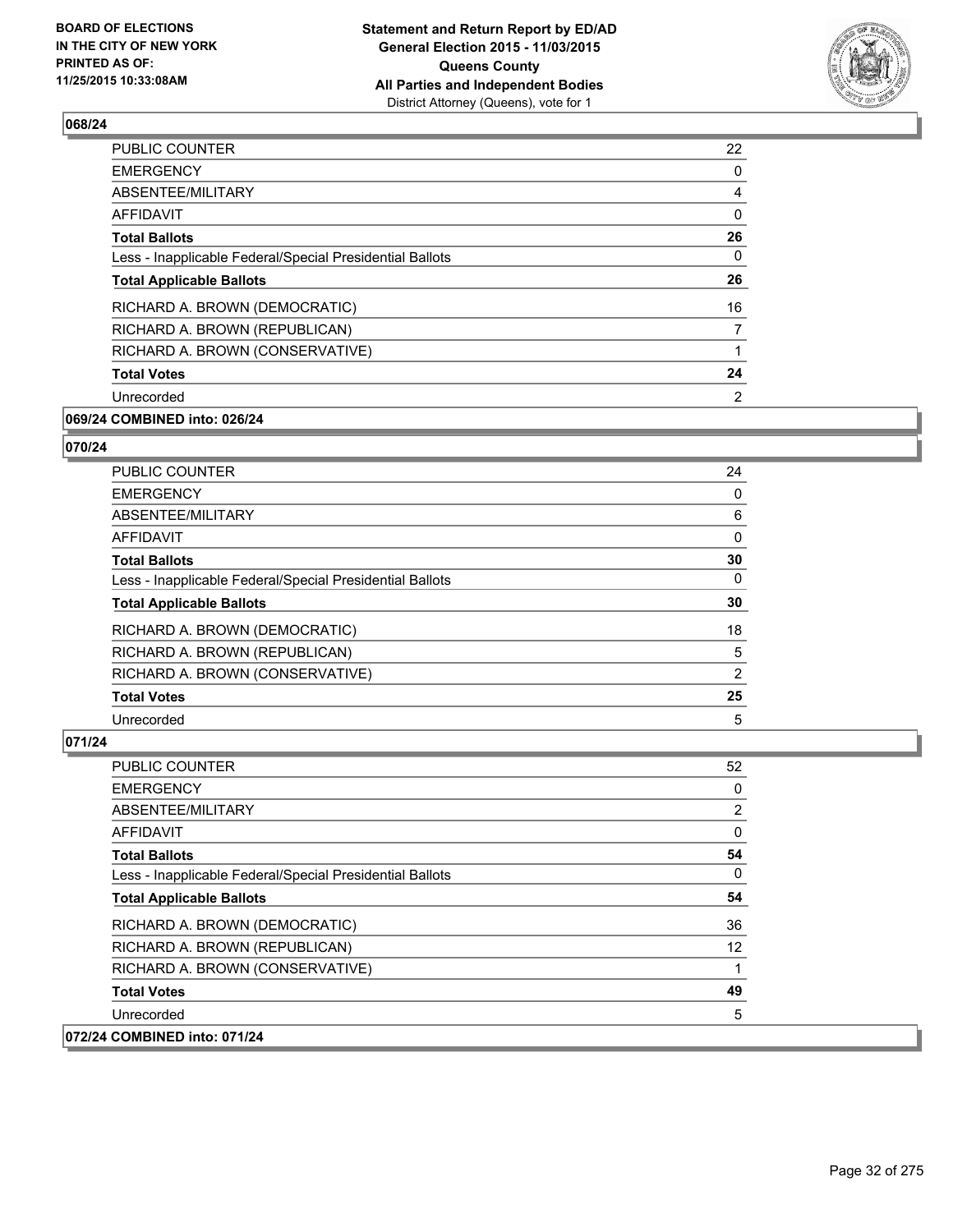

| PUBLIC COUNTER                                           | 32 |
|----------------------------------------------------------|----|
| <b>EMERGENCY</b>                                         | 0  |
| ABSENTEE/MILITARY                                        |    |
| AFFIDAVIT                                                |    |
| <b>Total Ballots</b>                                     | 34 |
| Less - Inapplicable Federal/Special Presidential Ballots | 0  |
| <b>Total Applicable Ballots</b>                          | 34 |
| RICHARD A. BROWN (DEMOCRATIC)                            | 15 |
| RICHARD A. BROWN (REPUBLICAN)                            | 6  |
| RICHARD A. BROWN (CONSERVATIVE)                          | 0  |
| BEBE S. ZAMRUDEEN (WRITE-IN)                             |    |
| BIBI H. ZAMRUDEEN (WRITE-IN)                             | 1  |
| DARMIN BACHU (WRITE-IN)                                  |    |
| MOHAMED ZAMRUDEEN (WRITE-IN)                             | 2  |
| <b>Total Votes</b>                                       | 26 |
| Unrecorded                                               | 8  |

### **074/24**

| PUBLIC COUNTER                                           | 50 |
|----------------------------------------------------------|----|
| EMERGENCY                                                | 0  |
| ABSENTEE/MILITARY                                        | 0  |
| AFFIDAVIT                                                | 0  |
| Total Ballots                                            | 50 |
| Less - Inapplicable Federal/Special Presidential Ballots | 0  |
| <b>Total Applicable Ballots</b>                          | 50 |
| RICHARD A. BROWN (DEMOCRATIC)                            | 35 |
| RICHARD A. BROWN (REPUBLICAN)                            | 9  |
| RICHARD A. BROWN (CONSERVATIVE)                          |    |
| <b>Total Votes</b>                                       | 45 |
| Unrecorded                                               | 5  |

| <b>PUBLIC COUNTER</b>                                    | 20             |
|----------------------------------------------------------|----------------|
| <b>EMERGENCY</b>                                         | 0              |
| ABSENTEE/MILITARY                                        | 0              |
| AFFIDAVIT                                                | $\overline{2}$ |
| <b>Total Ballots</b>                                     | 22             |
| Less - Inapplicable Federal/Special Presidential Ballots | 0              |
| <b>Total Applicable Ballots</b>                          | 22             |
| RICHARD A. BROWN (DEMOCRATIC)                            | 18             |
| RICHARD A. BROWN (REPUBLICAN)                            | 3              |
| RICHARD A. BROWN (CONSERVATIVE)                          | 0              |
| <b>Total Votes</b>                                       | 21             |
| Unrecorded                                               |                |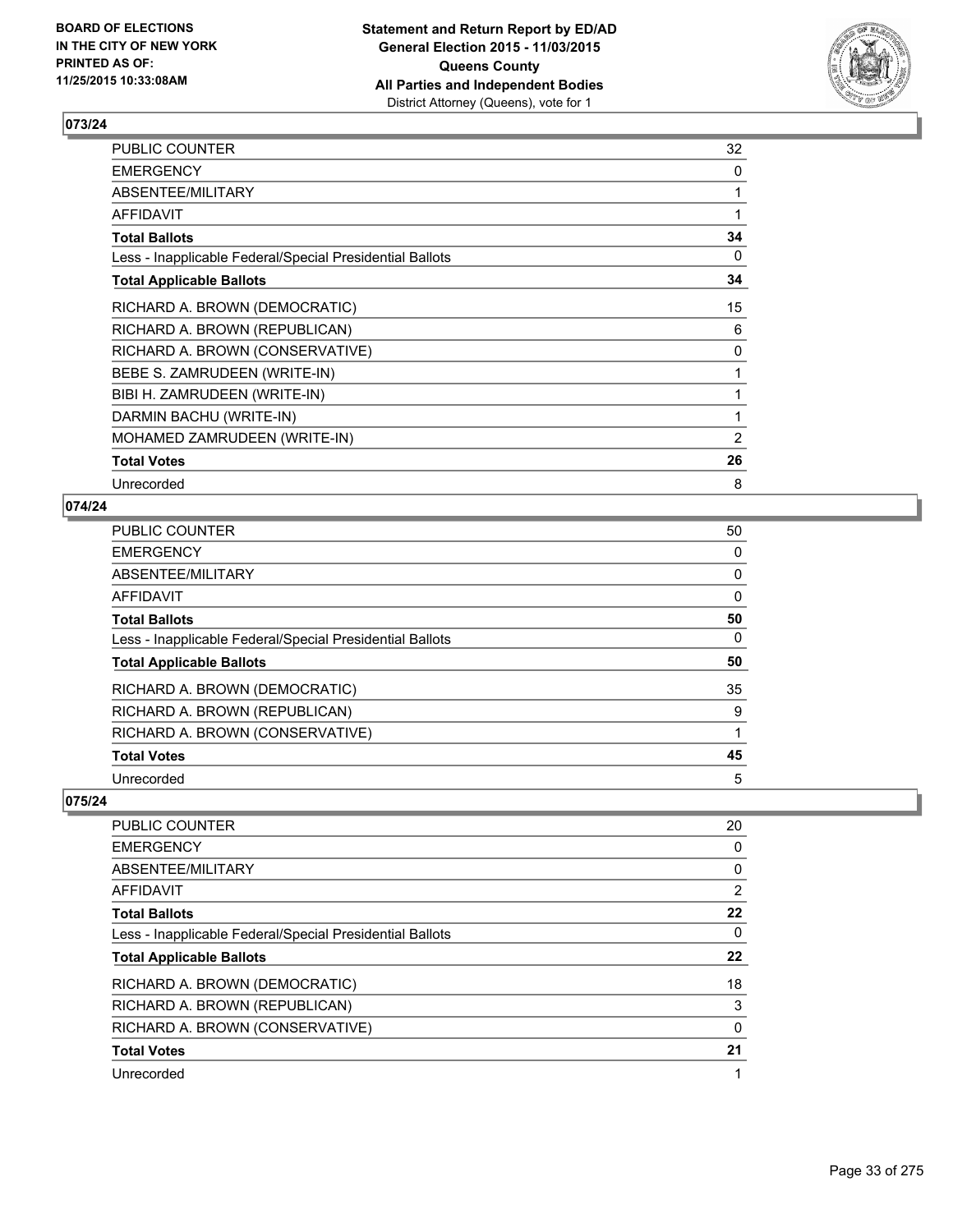

| <b>PUBLIC COUNTER</b>                                    | 63 |
|----------------------------------------------------------|----|
| <b>EMERGENCY</b>                                         | 0  |
| ABSENTEE/MILITARY                                        | 5  |
| AFFIDAVIT                                                | 2  |
| <b>Total Ballots</b>                                     | 70 |
| Less - Inapplicable Federal/Special Presidential Ballots | 0  |
| <b>Total Applicable Ballots</b>                          | 70 |
| RICHARD A. BROWN (DEMOCRATIC)                            | 45 |
| RICHARD A. BROWN (REPUBLICAN)                            | 16 |
| RICHARD A. BROWN (CONSERVATIVE)                          | 0  |
| <b>Total Votes</b>                                       | 61 |
| Unrecorded                                               | 9  |
|                                                          |    |

### **077/24 COMBINED into: 076/24**

| <b>PUBLIC COUNTER</b>                                    | 49 |
|----------------------------------------------------------|----|
| <b>EMERGENCY</b>                                         | 0  |
| ABSENTEE/MILITARY                                        | 28 |
| <b>AFFIDAVIT</b>                                         | 0  |
| <b>Total Ballots</b>                                     | 77 |
| Less - Inapplicable Federal/Special Presidential Ballots | 0  |
| <b>Total Applicable Ballots</b>                          | 77 |
| RICHARD A. BROWN (DEMOCRATIC)                            | 59 |
| RICHARD A. BROWN (REPUBLICAN)                            | 15 |
| RICHARD A. BROWN (CONSERVATIVE)                          | 2  |
| <b>Total Votes</b>                                       | 76 |
| Unrecorded                                               | 1  |
| COMRINED into: 074/24                                    |    |

| 083/24 COMBINED into: 016/24 |  |
|------------------------------|--|
| 082/24 COMBINED into: 063/24 |  |
| 081/24 COMBINED into: 048/24 |  |
| 080/24 COMBINED into: 016/24 |  |
| 079/24 COMBINED into: 074/24 |  |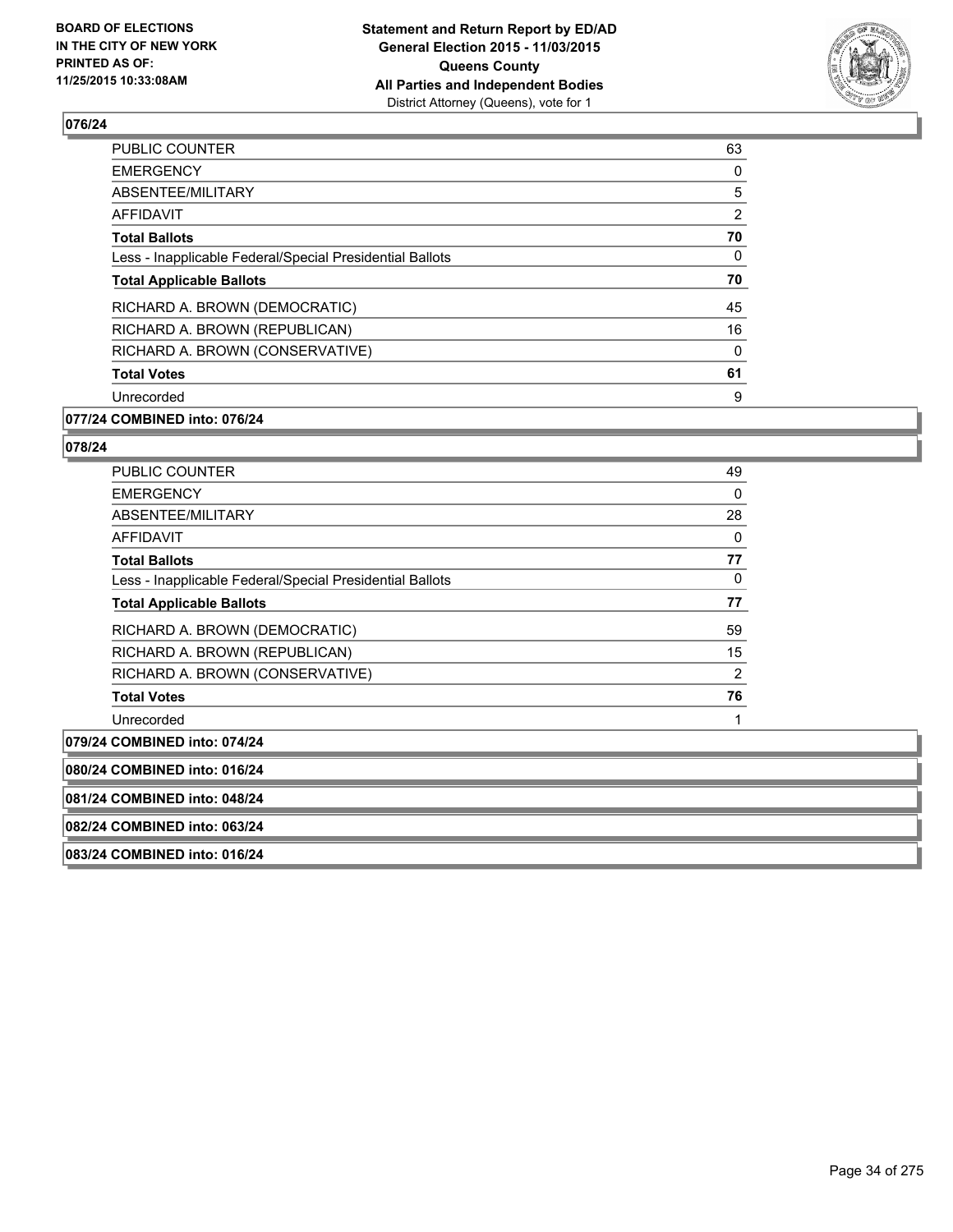

| <b>PUBLIC COUNTER</b>                                    | 72 |
|----------------------------------------------------------|----|
| <b>EMERGENCY</b>                                         | 0  |
| ABSENTEE/MILITARY                                        | 5  |
| AFFIDAVIT                                                |    |
| <b>Total Ballots</b>                                     | 78 |
| Less - Inapplicable Federal/Special Presidential Ballots | 0  |
| <b>Total Applicable Ballots</b>                          | 78 |
| RICHARD A. BROWN (DEMOCRATIC)                            | 51 |
| RICHARD A. BROWN (REPUBLICAN)                            | 16 |
| RICHARD A. BROWN (CONSERVATIVE)                          | 6  |
| <b>ESTHER PEIKES (WRITE-IN)</b>                          |    |
| <b>Total Votes</b>                                       | 74 |
| Unrecorded                                               | 4  |

### **002/25**

| PUBLIC COUNTER                                           | 85  |
|----------------------------------------------------------|-----|
| <b>EMERGENCY</b>                                         | 0   |
| ABSENTEE/MILITARY                                        | 35  |
| AFFIDAVIT                                                |     |
| <b>Total Ballots</b>                                     | 121 |
| Less - Inapplicable Federal/Special Presidential Ballots | 0   |
| <b>Total Applicable Ballots</b>                          | 121 |
| RICHARD A. BROWN (DEMOCRATIC)                            | 83  |
| RICHARD A. BROWN (REPUBLICAN)                            | 24  |
| RICHARD A. BROWN (CONSERVATIVE)                          | 3   |
| <b>Total Votes</b>                                       | 110 |
| Unrecorded                                               | 11  |

# **003/25 COMBINED into: 002/25**

### **004/25 COMBINED into: 001/25**

**005/25 COMBINED into: 002/25**

### **006/25 COMBINED into: 002/25**

| <b>PUBLIC COUNTER</b>                                    | 84             |
|----------------------------------------------------------|----------------|
| <b>EMERGENCY</b>                                         | 0              |
| ABSENTEE/MILITARY                                        | $\overline{2}$ |
| <b>AFFIDAVIT</b>                                         | 0              |
| <b>Total Ballots</b>                                     | 86             |
| Less - Inapplicable Federal/Special Presidential Ballots | $\Omega$       |
| <b>Total Applicable Ballots</b>                          | 86             |
| RICHARD A. BROWN (DEMOCRATIC)                            | 72             |
| RICHARD A. BROWN (REPUBLICAN)                            | 6              |
| RICHARD A. BROWN (CONSERVATIVE)                          | 3              |
| <b>Total Votes</b>                                       | 81             |
| Unrecorded                                               | 5              |
| 008/25 COMBINED into: 010/25                             |                |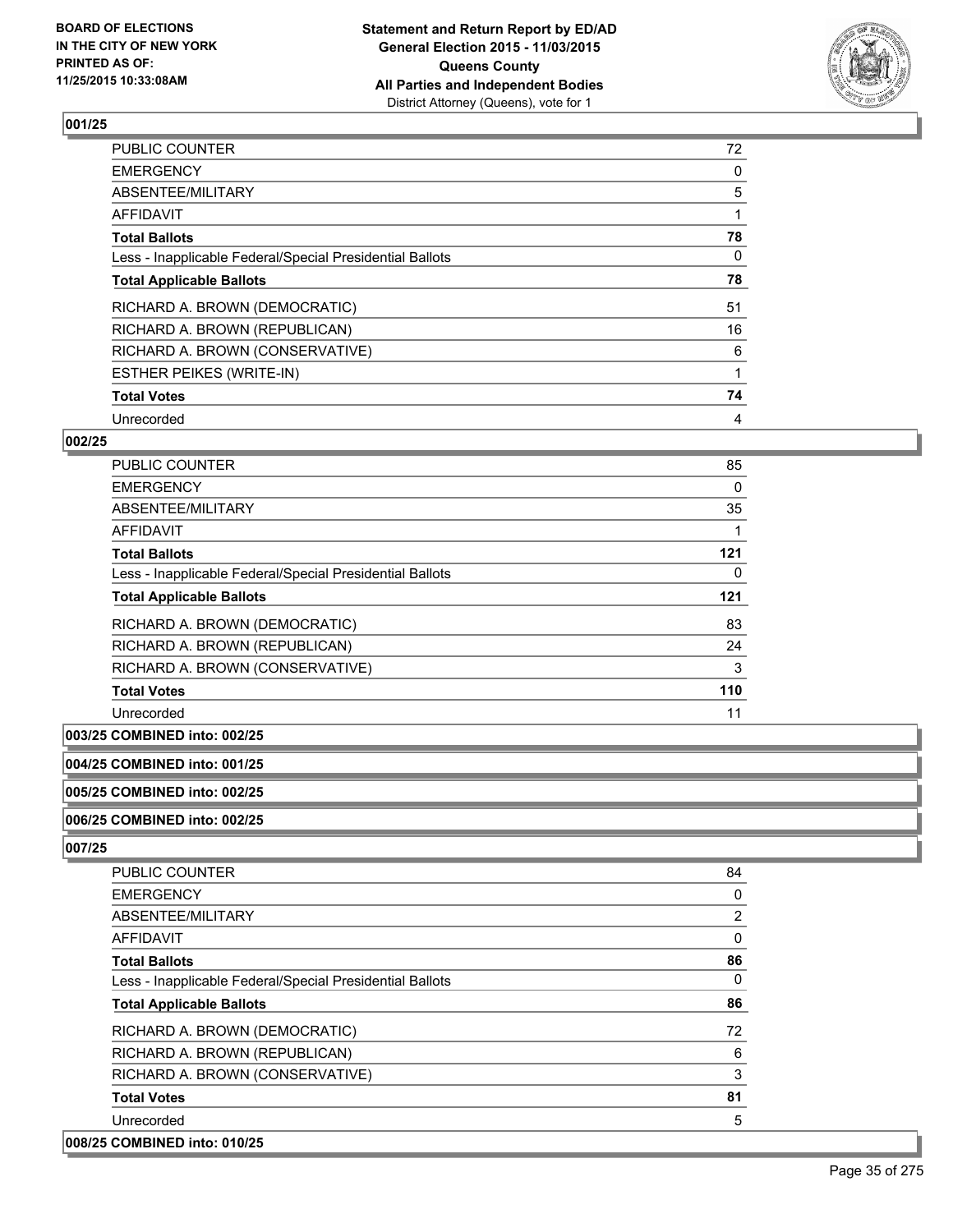

### **009/25 COMBINED into: 011/25**

### **010/25**

| PUBLIC COUNTER                                           | 81       |
|----------------------------------------------------------|----------|
| <b>EMERGENCY</b>                                         | $\Omega$ |
| ABSENTEE/MILITARY                                        | 13       |
| <b>AFFIDAVIT</b>                                         | 0        |
| <b>Total Ballots</b>                                     | 94       |
| Less - Inapplicable Federal/Special Presidential Ballots | $\Omega$ |
| <b>Total Applicable Ballots</b>                          | 94       |
| RICHARD A. BROWN (DEMOCRATIC)                            | 47       |
| RICHARD A. BROWN (REPUBLICAN)                            | 36       |
| RICHARD A. BROWN (CONSERVATIVE)                          | 6        |
| ELIJAH GREEN (WRITE-IN)                                  |          |
| <b>Total Votes</b>                                       | 90       |
| Unrecorded                                               | 4        |

#### **011/25**

| <b>PUBLIC COUNTER</b>                                    | 76 |
|----------------------------------------------------------|----|
| <b>EMERGENCY</b>                                         | 0  |
| ABSENTEE/MILITARY                                        | 11 |
| <b>AFFIDAVIT</b>                                         | 0  |
| <b>Total Ballots</b>                                     | 87 |
| Less - Inapplicable Federal/Special Presidential Ballots | 0  |
| <b>Total Applicable Ballots</b>                          | 87 |
| RICHARD A. BROWN (DEMOCRATIC)                            | 56 |
| RICHARD A. BROWN (REPUBLICAN)                            | 15 |
| RICHARD A. BROWN (CONSERVATIVE)                          | 11 |
| JOHN SCHEWARTZ (WRITE-IN)                                |    |
| ROMMEL GOOD (WRITE-IN)                                   |    |
| <b>Total Votes</b>                                       | 84 |
| Unrecorded                                               | 3  |

| <b>PUBLIC COUNTER</b>                                    | 45 |
|----------------------------------------------------------|----|
| <b>EMERGENCY</b>                                         | 0  |
| ABSENTEE/MILITARY                                        | 4  |
| <b>AFFIDAVIT</b>                                         | 3  |
| <b>Total Ballots</b>                                     | 52 |
| Less - Inapplicable Federal/Special Presidential Ballots | 0  |
| <b>Total Applicable Ballots</b>                          | 52 |
| RICHARD A. BROWN (DEMOCRATIC)                            | 33 |
| RICHARD A. BROWN (REPUBLICAN)                            | 14 |
| RICHARD A. BROWN (CONSERVATIVE)                          | 3  |
| <b>Total Votes</b>                                       | 50 |
| Unrecorded                                               | 2  |
|                                                          |    |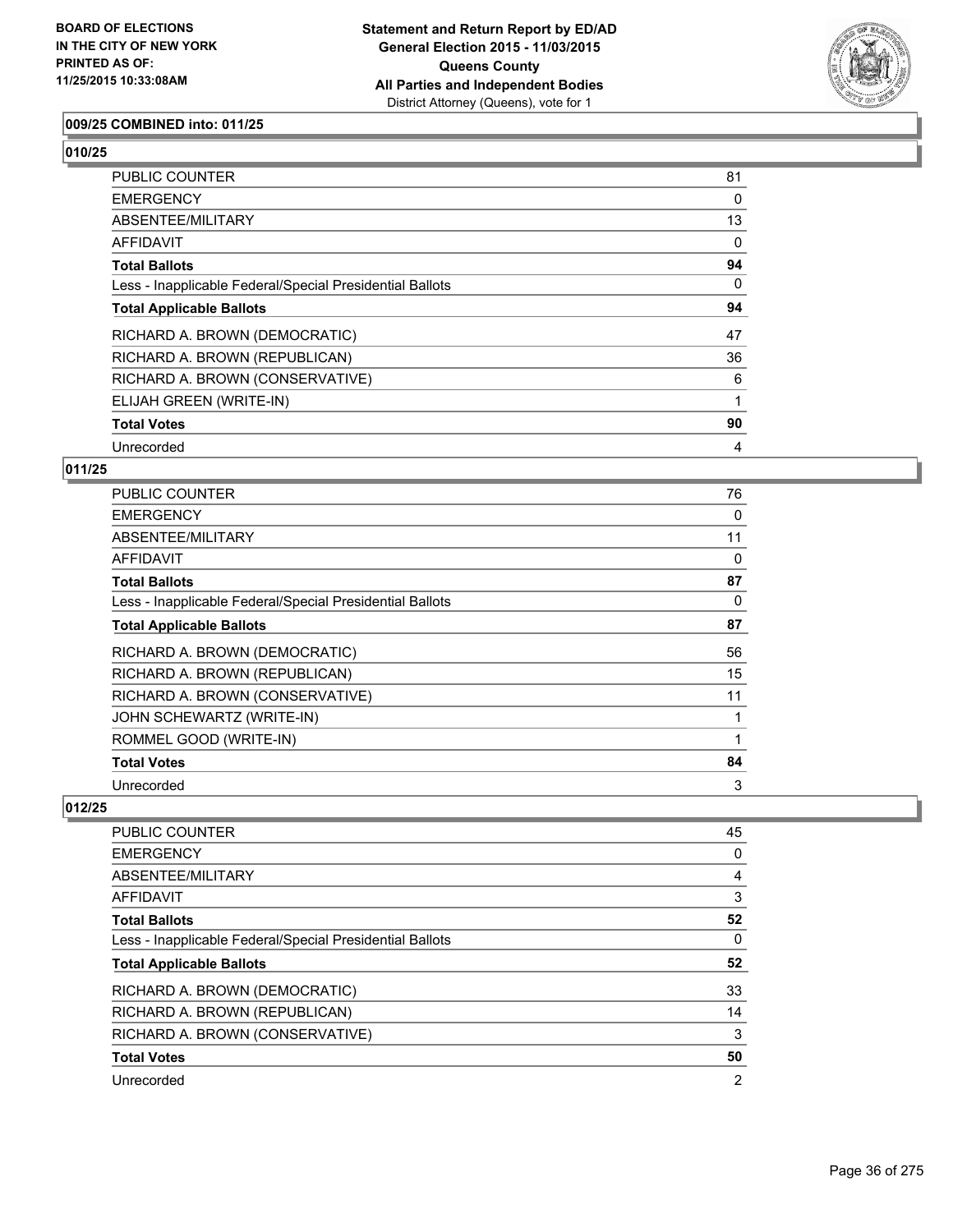

| <b>PUBLIC COUNTER</b>                                    | 63 |
|----------------------------------------------------------|----|
| <b>EMERGENCY</b>                                         | 0  |
| ABSENTEE/MILITARY                                        | 4  |
| AFFIDAVIT                                                | 0  |
| <b>Total Ballots</b>                                     | 67 |
| Less - Inapplicable Federal/Special Presidential Ballots | 0  |
| <b>Total Applicable Ballots</b>                          | 67 |
| RICHARD A. BROWN (DEMOCRATIC)                            | 35 |
| RICHARD A. BROWN (REPUBLICAN)                            | 21 |
| RICHARD A. BROWN (CONSERVATIVE)                          | 5  |
| UNATTRIBUTABLE WRITE-IN (WRITE-IN)                       |    |
| <b>Total Votes</b>                                       | 62 |
| Unrecorded                                               | 5  |
|                                                          |    |

### **014/25 COMBINED into: 059/25**

### **015/25**

| <b>PUBLIC COUNTER</b>                                    | 24                    |
|----------------------------------------------------------|-----------------------|
| <b>EMERGENCY</b>                                         | 0                     |
| ABSENTEE/MILITARY                                        | 3                     |
| AFFIDAVIT                                                | 0                     |
| <b>Total Ballots</b>                                     | 27                    |
| Less - Inapplicable Federal/Special Presidential Ballots | 0                     |
| <b>Total Applicable Ballots</b>                          | 27                    |
| RICHARD A. BROWN (DEMOCRATIC)                            | 23                    |
| RICHARD A. BROWN (REPUBLICAN)                            | $\mathbf{2}^{\prime}$ |
| RICHARD A. BROWN (CONSERVATIVE)                          |                       |
| YUNO GASAI (WRITE-IN)                                    |                       |
| <b>Total Votes</b>                                       | 27                    |

| <b>PUBLIC COUNTER</b>                                    | 155 |
|----------------------------------------------------------|-----|
| <b>EMERGENCY</b>                                         | 0   |
| ABSENTEE/MILITARY                                        | 15  |
| <b>AFFIDAVIT</b>                                         |     |
| <b>Total Ballots</b>                                     | 171 |
| Less - Inapplicable Federal/Special Presidential Ballots | 0   |
| <b>Total Applicable Ballots</b>                          | 171 |
| RICHARD A. BROWN (DEMOCRATIC)                            | 104 |
| RICHARD A. BROWN (REPUBLICAN)                            | 30  |
| RICHARD A. BROWN (CONSERVATIVE)                          | 14  |
| <b>Total Votes</b>                                       | 148 |
| Unrecorded                                               | 23  |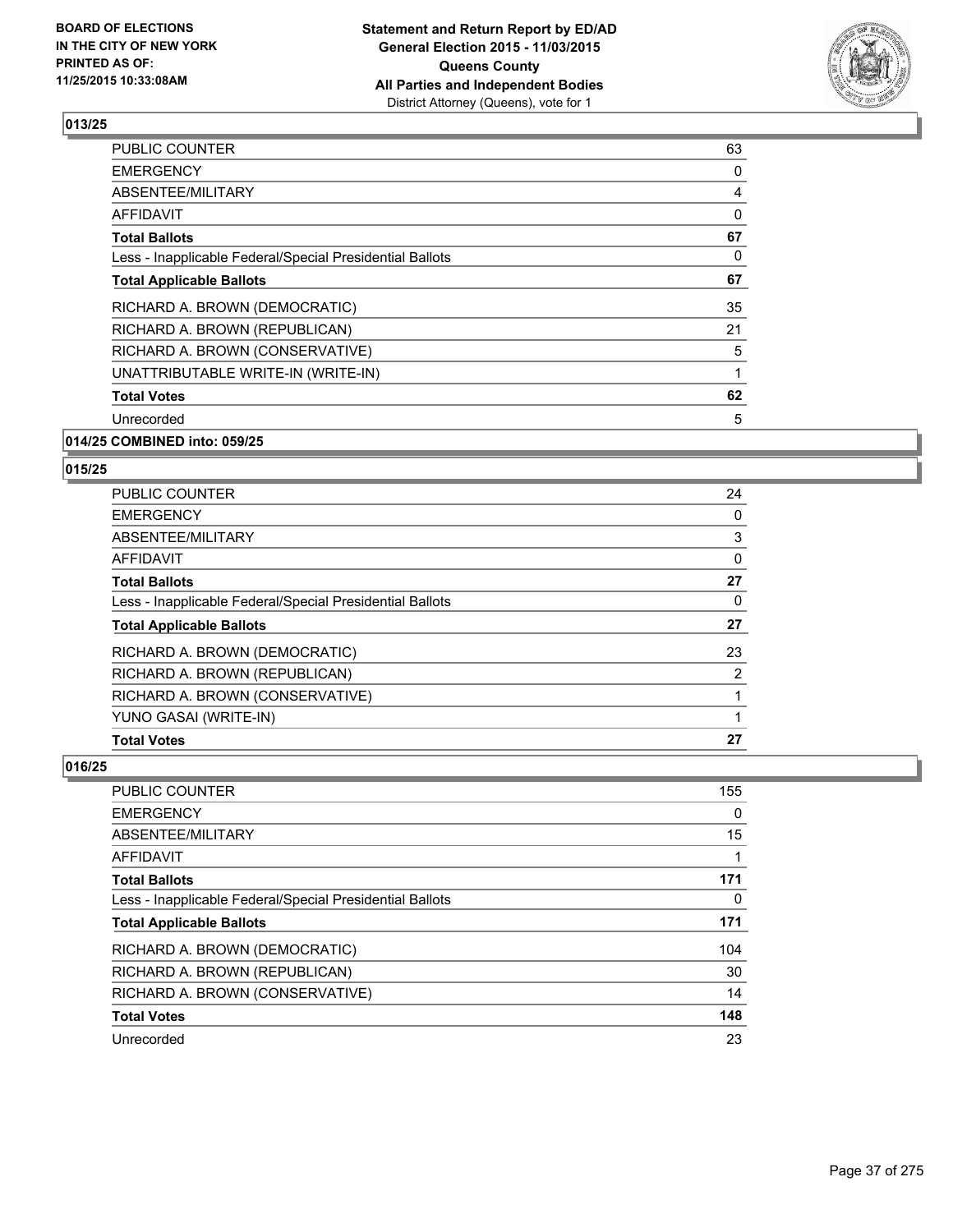

| PUBLIC COUNTER                                           | 227            |
|----------------------------------------------------------|----------------|
| <b>EMERGENCY</b>                                         | 0              |
| ABSENTEE/MILITARY                                        | 9              |
| AFFIDAVIT                                                | $\overline{2}$ |
| <b>Total Ballots</b>                                     | 238            |
| Less - Inapplicable Federal/Special Presidential Ballots | 0              |
| <b>Total Applicable Ballots</b>                          | 238            |
| RICHARD A. BROWN (DEMOCRATIC)                            | 159            |
| RICHARD A. BROWN (REPUBLICAN)                            | 39             |
| RICHARD A. BROWN (CONSERVATIVE)                          | 20             |
| <b>Total Votes</b>                                       | 218            |
| Unrecorded                                               | 20             |

#### **018/25**

| <b>PUBLIC COUNTER</b>                                    | 127 |
|----------------------------------------------------------|-----|
| <b>EMERGENCY</b>                                         | 0   |
| ABSENTEE/MILITARY                                        | 7   |
| <b>AFFIDAVIT</b>                                         | 0   |
| <b>Total Ballots</b>                                     | 134 |
| Less - Inapplicable Federal/Special Presidential Ballots | 0   |
| <b>Total Applicable Ballots</b>                          | 134 |
| RICHARD A. BROWN (DEMOCRATIC)                            | 93  |
| RICHARD A. BROWN (REPUBLICAN)                            | 22  |
| RICHARD A. BROWN (CONSERVATIVE)                          | 10  |
| ABDULLAH NAZEER (WRITE-IN)                               |     |
| <b>Total Votes</b>                                       | 126 |
| Unrecorded                                               | 8   |

| <b>PUBLIC COUNTER</b>                                    | 119 |
|----------------------------------------------------------|-----|
| <b>EMERGENCY</b>                                         | 0   |
| ABSENTEE/MILITARY                                        | 11  |
| AFFIDAVIT                                                | 1   |
| <b>Total Ballots</b>                                     | 131 |
| Less - Inapplicable Federal/Special Presidential Ballots | 0   |
| <b>Total Applicable Ballots</b>                          | 131 |
| RICHARD A. BROWN (DEMOCRATIC)                            | 99  |
| RICHARD A. BROWN (REPUBLICAN)                            | 18  |
| RICHARD A. BROWN (CONSERVATIVE)                          | 5   |
| <b>Total Votes</b>                                       | 122 |
| Unrecorded                                               | 9   |
| 020/25 COMBINED into: 017/25                             |     |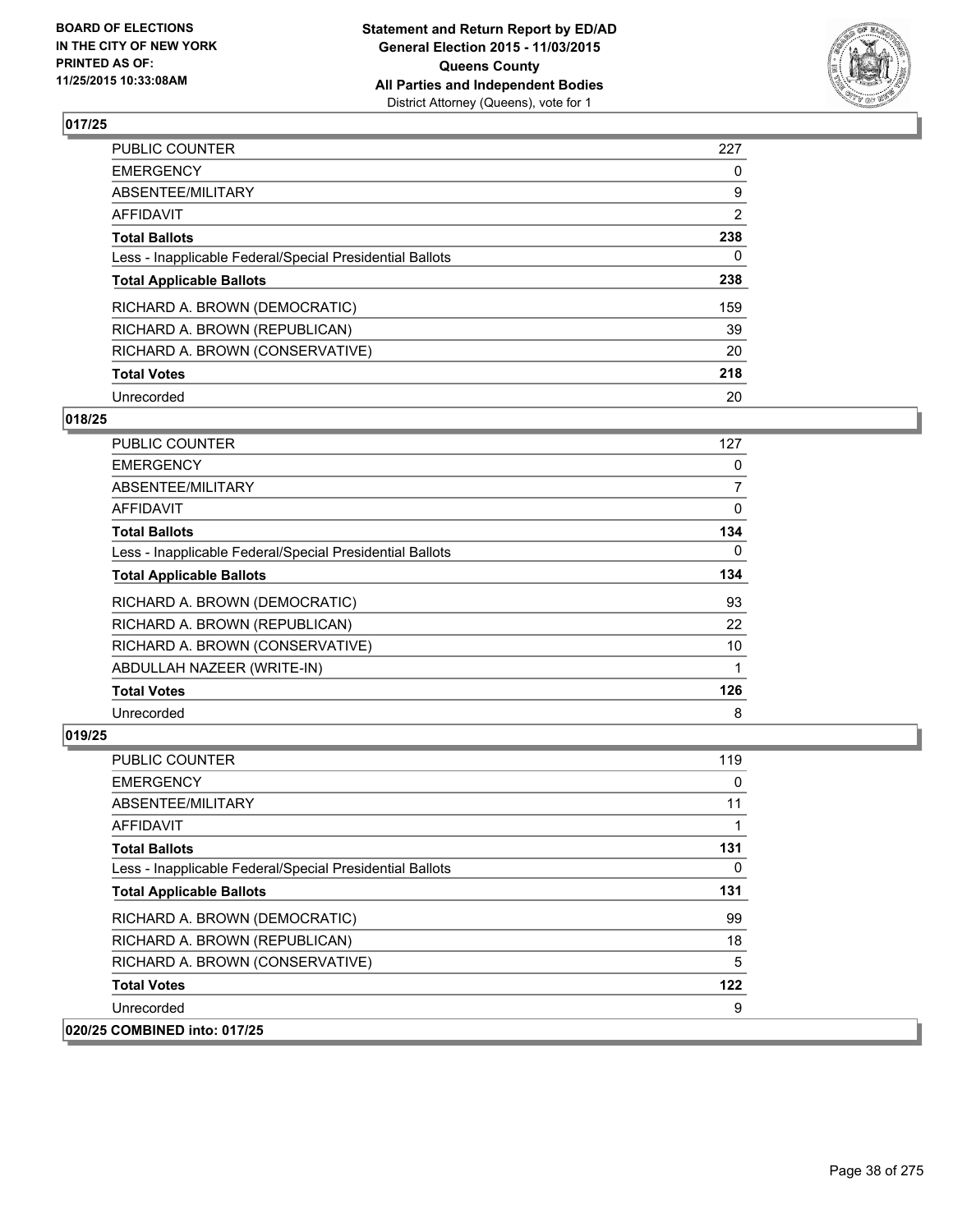

| PUBLIC COUNTER                                           | 218            |
|----------------------------------------------------------|----------------|
| <b>EMERGENCY</b>                                         | 0              |
| ABSENTEE/MILITARY                                        | 5              |
| <b>AFFIDAVIT</b>                                         | $\overline{2}$ |
| <b>Total Ballots</b>                                     | 225            |
| Less - Inapplicable Federal/Special Presidential Ballots | 0              |
| <b>Total Applicable Ballots</b>                          | 225            |
| RICHARD A. BROWN (DEMOCRATIC)                            | 127            |
| RICHARD A. BROWN (REPUBLICAN)                            | 54             |
| RICHARD A. BROWN (CONSERVATIVE)                          | 15             |
| <b>Total Votes</b>                                       | 196            |
| Unrecorded                                               | 29             |

#### **022/25**

| <b>PUBLIC COUNTER</b>                                    | 117            |
|----------------------------------------------------------|----------------|
| <b>EMERGENCY</b>                                         | 0              |
| ABSENTEE/MILITARY                                        | $\overline{2}$ |
| <b>AFFIDAVIT</b>                                         |                |
| <b>Total Ballots</b>                                     | 120            |
| Less - Inapplicable Federal/Special Presidential Ballots | 0              |
| <b>Total Applicable Ballots</b>                          | 120            |
| RICHARD A. BROWN (DEMOCRATIC)                            | 79             |
| RICHARD A. BROWN (REPUBLICAN)                            | 29             |
| RICHARD A. BROWN (CONSERVATIVE)                          | $\overline{2}$ |
| <b>Total Votes</b>                                       | 110            |
| Unrecorded                                               | 10             |
|                                                          |                |

| PUBLIC COUNTER                                           | 60 |
|----------------------------------------------------------|----|
| <b>EMERGENCY</b>                                         | 0  |
| ABSENTEE/MILITARY                                        | 0  |
| AFFIDAVIT                                                |    |
| <b>Total Ballots</b>                                     | 61 |
| Less - Inapplicable Federal/Special Presidential Ballots | 0  |
| <b>Total Applicable Ballots</b>                          | 61 |
| RICHARD A. BROWN (DEMOCRATIC)                            | 33 |
| RICHARD A. BROWN (REPUBLICAN)                            | 13 |
| RICHARD A. BROWN (CONSERVATIVE)                          | 7  |
| <b>Total Votes</b>                                       | 53 |
| Unrecorded                                               | 8  |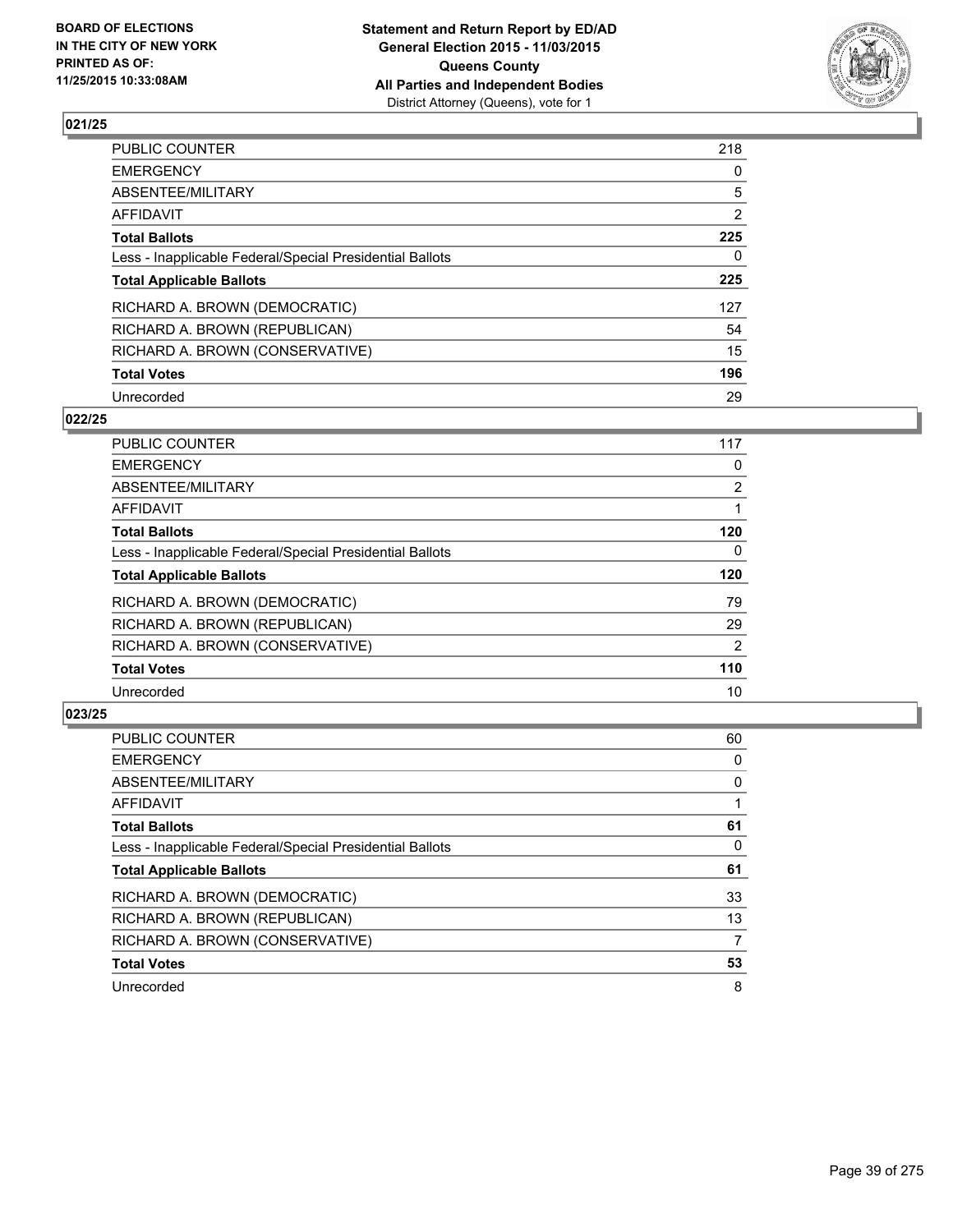

| <b>PUBLIC COUNTER</b>                                    | 109            |
|----------------------------------------------------------|----------------|
| <b>EMERGENCY</b>                                         | 0              |
| ABSENTEE/MILITARY                                        |                |
| AFFIDAVIT                                                | 0              |
| <b>Total Ballots</b>                                     | 110            |
| Less - Inapplicable Federal/Special Presidential Ballots | 0              |
| <b>Total Applicable Ballots</b>                          | 110            |
| RICHARD A. BROWN (DEMOCRATIC)                            | 65             |
| RICHARD A. BROWN (REPUBLICAN)                            | 27             |
| RICHARD A. BROWN (CONSERVATIVE)                          | 8              |
| UNATTRIBUTABLE WRITE-IN (WRITE-IN)                       | $\overline{2}$ |
| <b>Total Votes</b>                                       | 102            |
| Unrecorded                                               | 8              |

### **025/25**

| PUBLIC COUNTER                                           | 190 |
|----------------------------------------------------------|-----|
| <b>EMERGENCY</b>                                         | 0   |
| ABSENTEE/MILITARY                                        | 3   |
| <b>AFFIDAVIT</b>                                         | 0   |
| <b>Total Ballots</b>                                     | 193 |
| Less - Inapplicable Federal/Special Presidential Ballots | 0   |
| <b>Total Applicable Ballots</b>                          | 193 |
| RICHARD A. BROWN (DEMOCRATIC)                            | 103 |
| RICHARD A. BROWN (REPUBLICAN)                            | 51  |
| RICHARD A. BROWN (CONSERVATIVE)                          | 25  |
| <b>GARY LESHEN (WRITE-IN)</b>                            | 1   |
| <b>Total Votes</b>                                       | 180 |
| Unrecorded                                               | 13  |
|                                                          |     |

### **026/25 COMBINED into: 022/25**

| <b>PUBLIC COUNTER</b>                                    | 87 |
|----------------------------------------------------------|----|
| <b>EMERGENCY</b>                                         | 0  |
| ABSENTEE/MILITARY                                        | 6  |
| AFFIDAVIT                                                | 0  |
| <b>Total Ballots</b>                                     | 93 |
| Less - Inapplicable Federal/Special Presidential Ballots | 0  |
| <b>Total Applicable Ballots</b>                          | 93 |
| RICHARD A. BROWN (DEMOCRATIC)                            | 42 |
| RICHARD A. BROWN (REPUBLICAN)                            | 19 |
| RICHARD A. BROWN (CONSERVATIVE)                          | 19 |
| ADRIENNE FOX (WRITE-IN)                                  | 1  |
| <b>Total Votes</b>                                       | 81 |
| Unrecorded                                               | 12 |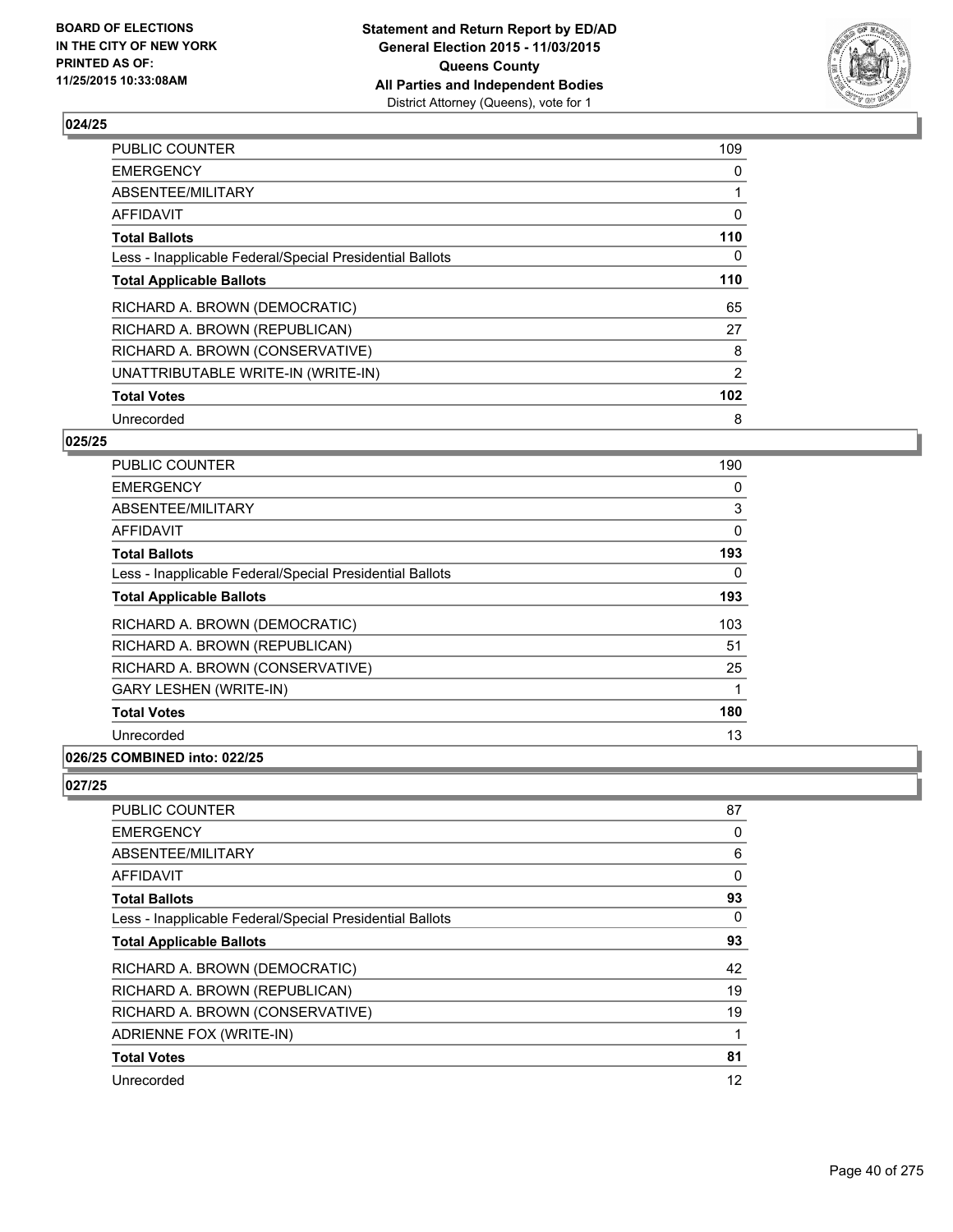

| <b>PUBLIC COUNTER</b>                                    | 84 |
|----------------------------------------------------------|----|
| <b>EMERGENCY</b>                                         | 0  |
| ABSENTEE/MILITARY                                        | 7  |
| AFFIDAVIT                                                | 0  |
| <b>Total Ballots</b>                                     | 91 |
| Less - Inapplicable Federal/Special Presidential Ballots | 0  |
| <b>Total Applicable Ballots</b>                          | 91 |
| RICHARD A. BROWN (DEMOCRATIC)                            | 38 |
| RICHARD A. BROWN (REPUBLICAN)                            | 29 |
| RICHARD A. BROWN (CONSERVATIVE)                          | 10 |
| KATE RICE (WRITE-IN)                                     |    |
| <b>Total Votes</b>                                       | 78 |
| Unrecorded                                               | 13 |

### **029/25**

| <b>PUBLIC COUNTER</b>                                    | 163 |
|----------------------------------------------------------|-----|
| <b>EMERGENCY</b>                                         | 0   |
| ABSENTEE/MILITARY                                        | 6   |
| AFFIDAVIT                                                | 0   |
| <b>Total Ballots</b>                                     | 169 |
| Less - Inapplicable Federal/Special Presidential Ballots | 0   |
| <b>Total Applicable Ballots</b>                          | 169 |
| RICHARD A. BROWN (DEMOCRATIC)                            | 69  |
| RICHARD A. BROWN (REPUBLICAN)                            | 56  |
| RICHARD A. BROWN (CONSERVATIVE)                          | 26  |
| <b>Total Votes</b>                                       | 151 |
| Unrecorded                                               | 18  |

| <b>PUBLIC COUNTER</b>                                    | 30 |
|----------------------------------------------------------|----|
| <b>EMERGENCY</b>                                         | 0  |
| ABSENTEE/MILITARY                                        |    |
| AFFIDAVIT                                                | 0  |
| <b>Total Ballots</b>                                     | 31 |
| Less - Inapplicable Federal/Special Presidential Ballots | 0  |
| <b>Total Applicable Ballots</b>                          | 31 |
| RICHARD A. BROWN (DEMOCRATIC)                            | 15 |
| RICHARD A. BROWN (REPUBLICAN)                            | 11 |
| RICHARD A. BROWN (CONSERVATIVE)                          | 2  |
| <b>Total Votes</b>                                       | 28 |
| Unrecorded                                               | 3  |
| 031/25 COMBINED into: 032/25                             |    |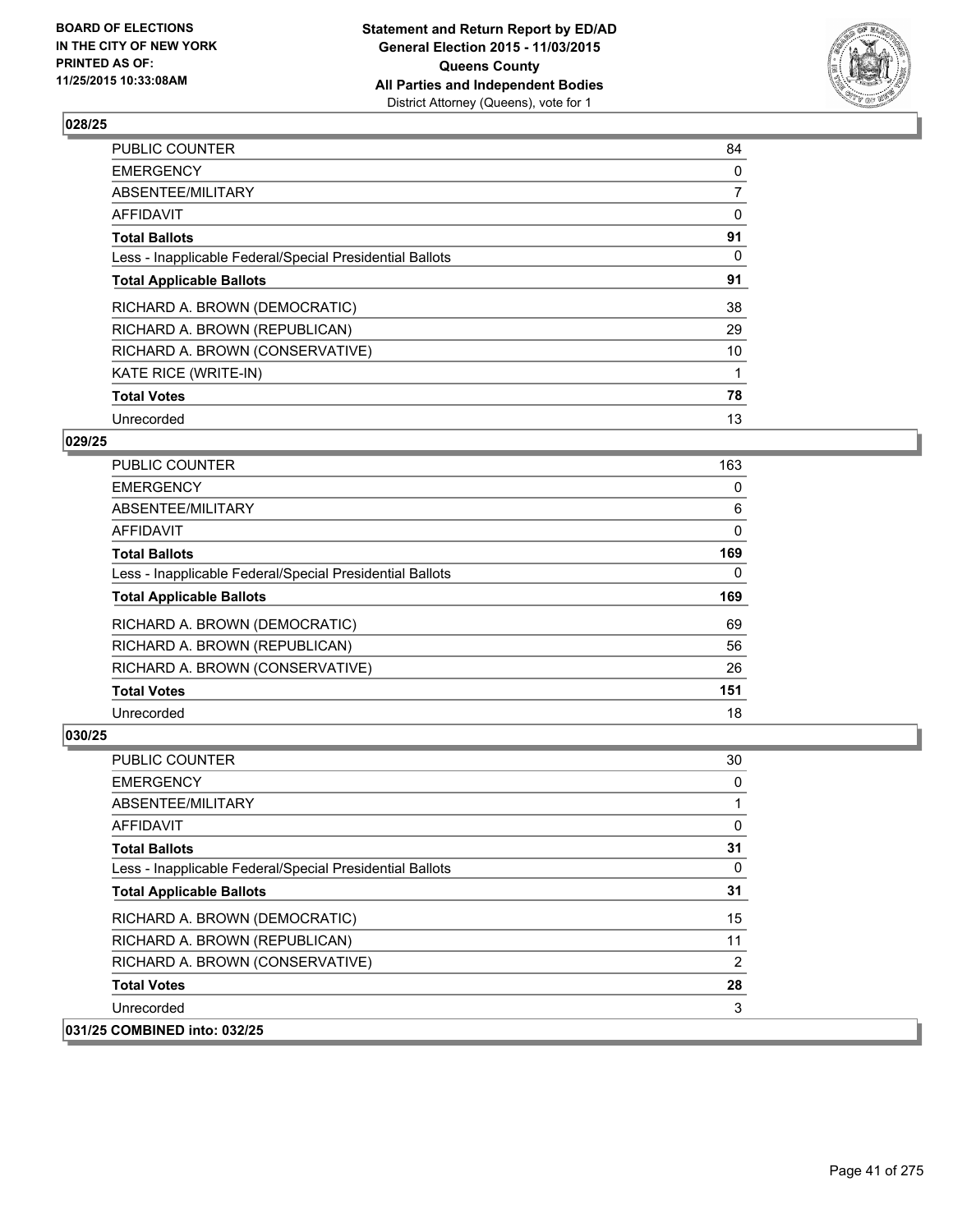

| <b>PUBLIC COUNTER</b>                                    | 90             |
|----------------------------------------------------------|----------------|
| <b>EMERGENCY</b>                                         | 0              |
| ABSENTEE/MILITARY                                        | $\overline{2}$ |
| <b>AFFIDAVIT</b>                                         | 0              |
| <b>Total Ballots</b>                                     | 92             |
| Less - Inapplicable Federal/Special Presidential Ballots | 0              |
| <b>Total Applicable Ballots</b>                          | 92             |
| RICHARD A. BROWN (DEMOCRATIC)                            | 69             |
| RICHARD A. BROWN (REPUBLICAN)                            | 17             |
| RICHARD A. BROWN (CONSERVATIVE)                          | $\overline{2}$ |
| MATIAN FAY (WRITE-IN)                                    |                |
| <b>Total Votes</b>                                       | 89             |
| Unrecorded                                               | 3              |

### **033/25**

| <b>PUBLIC COUNTER</b>                                    | 103 |
|----------------------------------------------------------|-----|
| <b>EMERGENCY</b>                                         | 0   |
| ABSENTEE/MILITARY                                        | 8   |
| AFFIDAVIT                                                | 0   |
| <b>Total Ballots</b>                                     | 111 |
| Less - Inapplicable Federal/Special Presidential Ballots | 0   |
| <b>Total Applicable Ballots</b>                          | 111 |
| RICHARD A. BROWN (DEMOCRATIC)                            | 57  |
| RICHARD A. BROWN (REPUBLICAN)                            | 40  |
| RICHARD A. BROWN (CONSERVATIVE)                          | 9   |
| UNATTRIBUTABLE WRITE-IN (WRITE-IN)                       | 2   |
| <b>Total Votes</b>                                       | 108 |
| Unrecorded                                               | 3   |

### **034/25 COMBINED into: 032/25**

#### **035/25 COMBINED into: 037/25**

#### **036/25 COMBINED into: 033/25**

| <b>PUBLIC COUNTER</b>                                    | 113 |
|----------------------------------------------------------|-----|
| <b>EMERGENCY</b>                                         | 0   |
| ABSENTEE/MILITARY                                        | 4   |
| AFFIDAVIT                                                | 0   |
| <b>Total Ballots</b>                                     | 117 |
| Less - Inapplicable Federal/Special Presidential Ballots | 0   |
| <b>Total Applicable Ballots</b>                          | 117 |
| RICHARD A. BROWN (DEMOCRATIC)                            | 55  |
| RICHARD A. BROWN (REPUBLICAN)                            | 39  |
| RICHARD A. BROWN (CONSERVATIVE)                          | 11  |
| <b>JUDGE JUDY (WRITE-IN)</b>                             |     |
| <b>Total Votes</b>                                       | 106 |
| Unrecorded                                               | 11  |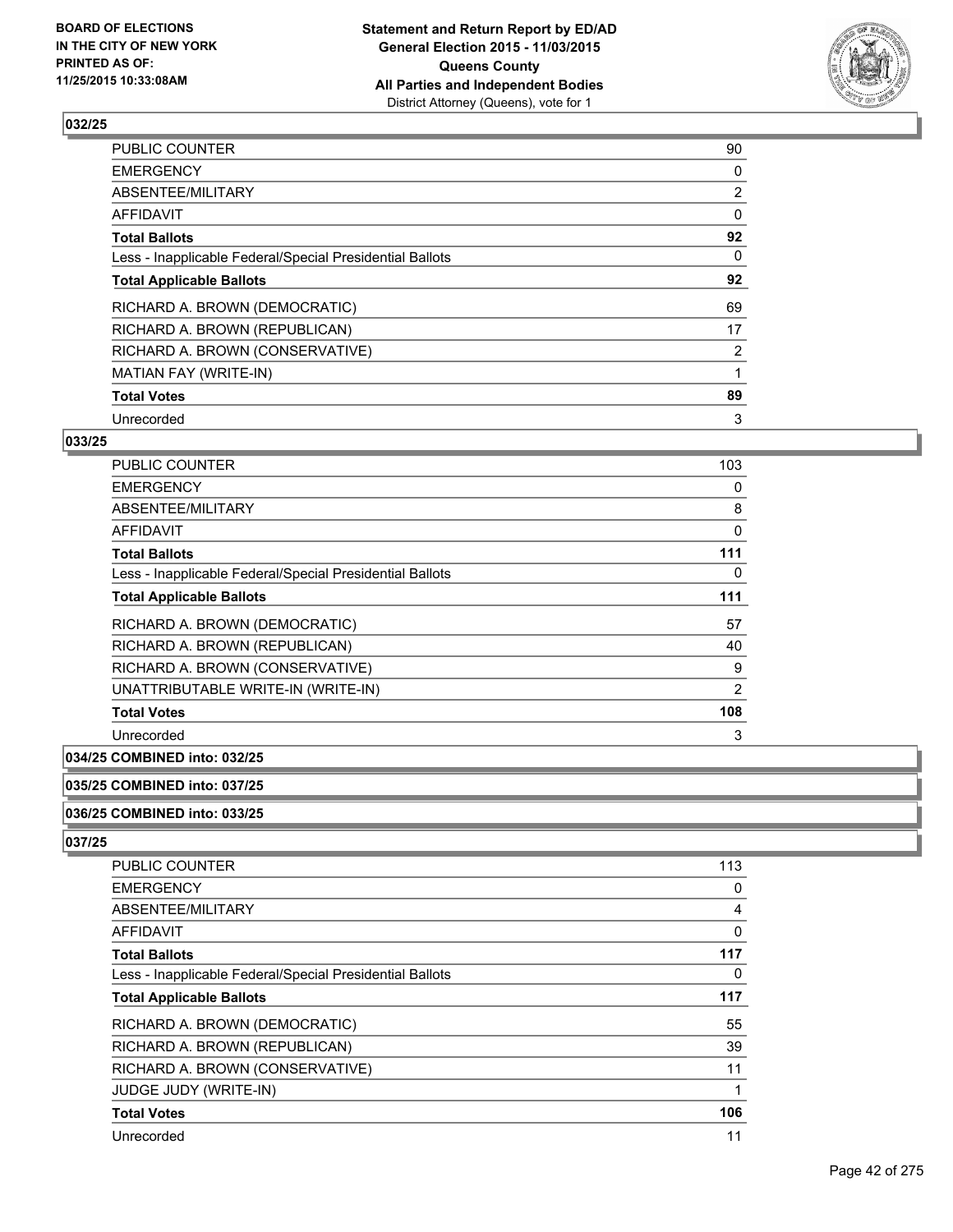

| <b>PUBLIC COUNTER</b>                                    | 57 |
|----------------------------------------------------------|----|
| <b>EMERGENCY</b>                                         | 0  |
| ABSENTEE/MILITARY                                        | 4  |
| AFFIDAVIT                                                | 0  |
| <b>Total Ballots</b>                                     | 61 |
| Less - Inapplicable Federal/Special Presidential Ballots | 0  |
| <b>Total Applicable Ballots</b>                          | 61 |
| RICHARD A. BROWN (DEMOCRATIC)                            | 18 |
| RICHARD A. BROWN (REPUBLICAN)                            | 25 |
| RICHARD A. BROWN (CONSERVATIVE)                          | 9  |
| MARIA KATIJA GRBIC (WRITE-IN)                            | 1  |
| RICHARD PARENTE (WRITE-IN)                               |    |
| <b>Total Votes</b>                                       | 54 |
| Unrecorded                                               | 7  |
|                                                          |    |

**039/25 COMBINED into: 038/25**

#### **040/25**

| <b>PUBLIC COUNTER</b>                                    | 48 |
|----------------------------------------------------------|----|
| <b>EMERGENCY</b>                                         | 0  |
| ABSENTEE/MILITARY                                        | 6  |
| AFFIDAVIT                                                | 0  |
| <b>Total Ballots</b>                                     | 54 |
| Less - Inapplicable Federal/Special Presidential Ballots | 0  |
| <b>Total Applicable Ballots</b>                          | 54 |
| RICHARD A. BROWN (DEMOCRATIC)                            | 22 |
| RICHARD A. BROWN (REPUBLICAN)                            | 16 |
| RICHARD A. BROWN (CONSERVATIVE)                          | 9  |
| UNATTRIBUTABLE WRITE-IN (WRITE-IN)                       | 1  |
| <b>Total Votes</b>                                       | 48 |
| Unrecorded                                               | 6  |

| <b>PUBLIC COUNTER</b>                                    | 57 |
|----------------------------------------------------------|----|
| <b>EMERGENCY</b>                                         | 0  |
| ABSENTEE/MILITARY                                        | 3  |
| <b>AFFIDAVIT</b>                                         | 0  |
| <b>Total Ballots</b>                                     | 60 |
| Less - Inapplicable Federal/Special Presidential Ballots | 0  |
| <b>Total Applicable Ballots</b>                          | 60 |
| RICHARD A. BROWN (DEMOCRATIC)                            | 33 |
| RICHARD A. BROWN (REPUBLICAN)                            | 18 |
| RICHARD A. BROWN (CONSERVATIVE)                          | 7  |
| <b>Total Votes</b>                                       | 58 |
| Unrecorded                                               | 2  |
|                                                          |    |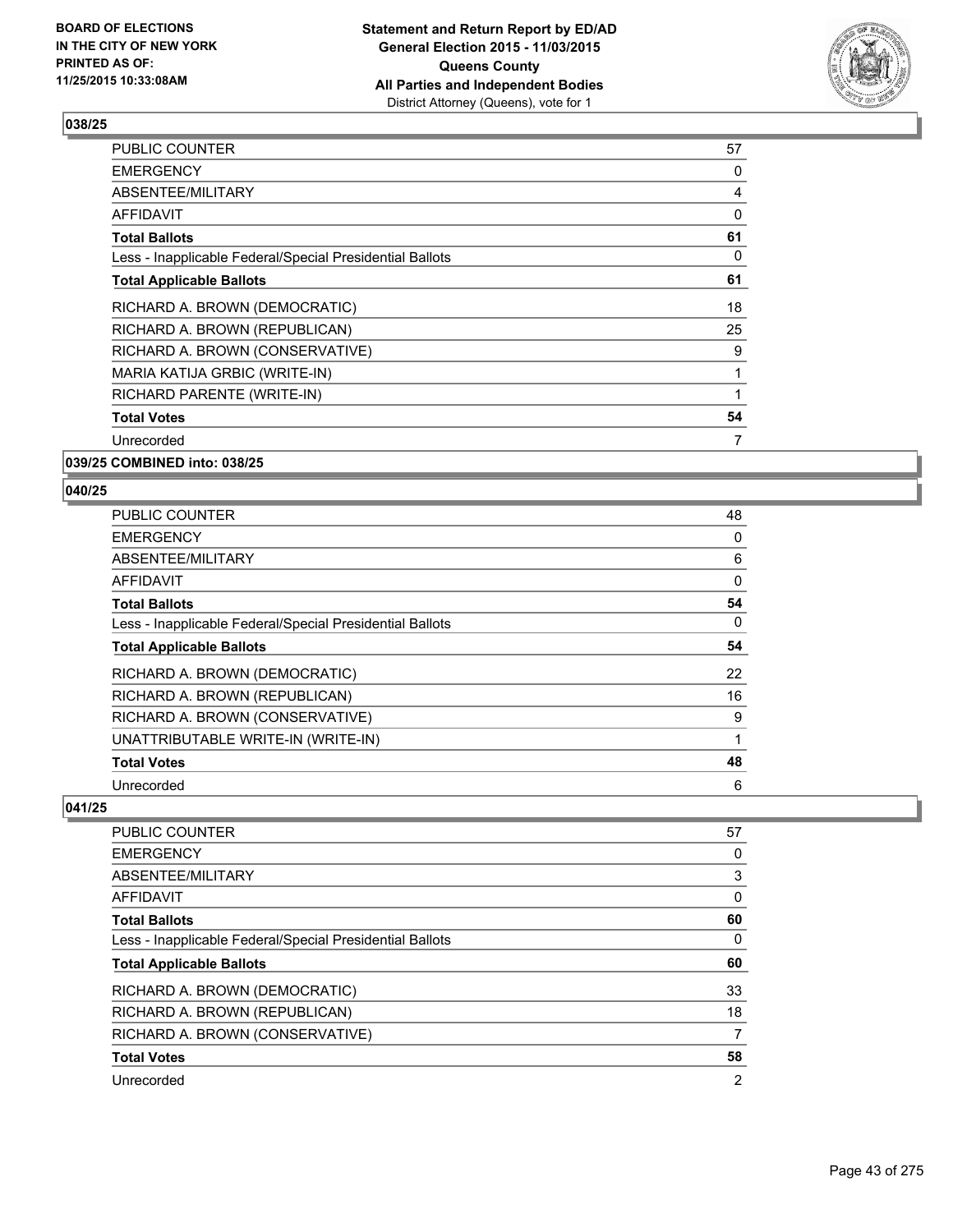

| <b>PUBLIC COUNTER</b>                                    | 37             |
|----------------------------------------------------------|----------------|
| <b>EMERGENCY</b>                                         | 0              |
| ABSENTEE/MILITARY                                        | 5              |
| AFFIDAVIT                                                | 0              |
| <b>Total Ballots</b>                                     | 42             |
| Less - Inapplicable Federal/Special Presidential Ballots | 0              |
| <b>Total Applicable Ballots</b>                          | 42             |
| RICHARD A. BROWN (DEMOCRATIC)                            | 22             |
| RICHARD A. BROWN (REPUBLICAN)                            | 15             |
| RICHARD A. BROWN (CONSERVATIVE)                          | $\overline{2}$ |
| STEPHEN HAWKING (WRITE-IN)                               | 1              |
| <b>Total Votes</b>                                       | 40             |
| Unrecorded                                               | 2              |
| 043/25 COMBINED into: 041/25                             |                |

# **044/25**

| 25                                                       |    |
|----------------------------------------------------------|----|
| <b>PUBLIC COUNTER</b>                                    | 42 |
| <b>EMERGENCY</b>                                         |    |
| ABSENTEE/MILITARY                                        |    |
| AFFIDAVIT                                                |    |
| <b>Total Ballots</b>                                     | 44 |
| Less - Inapplicable Federal/Special Presidential Ballots | 0  |
| <b>Total Applicable Ballots</b>                          | 44 |
| RICHARD A. BROWN (DEMOCRATIC)                            | 19 |
| RICHARD A. BROWN (REPUBLICAN)                            | 12 |
| RICHARD A. BROWN (CONSERVATIVE)                          |    |
| <b>Total Votes</b>                                       | 38 |
| Unrecorded                                               | 6  |

| <b>PUBLIC COUNTER</b>                                    | 33 |
|----------------------------------------------------------|----|
| <b>EMERGENCY</b>                                         | 0  |
| ABSENTEE/MILITARY                                        | 3  |
| AFFIDAVIT                                                | 0  |
| <b>Total Ballots</b>                                     | 36 |
| Less - Inapplicable Federal/Special Presidential Ballots | 0  |
| <b>Total Applicable Ballots</b>                          | 36 |
|                                                          |    |
| RICHARD A. BROWN (DEMOCRATIC)                            | 17 |
| RICHARD A. BROWN (REPUBLICAN)                            | 14 |
| RICHARD A. BROWN (CONSERVATIVE)                          | 4  |
| <b>Total Votes</b>                                       | 35 |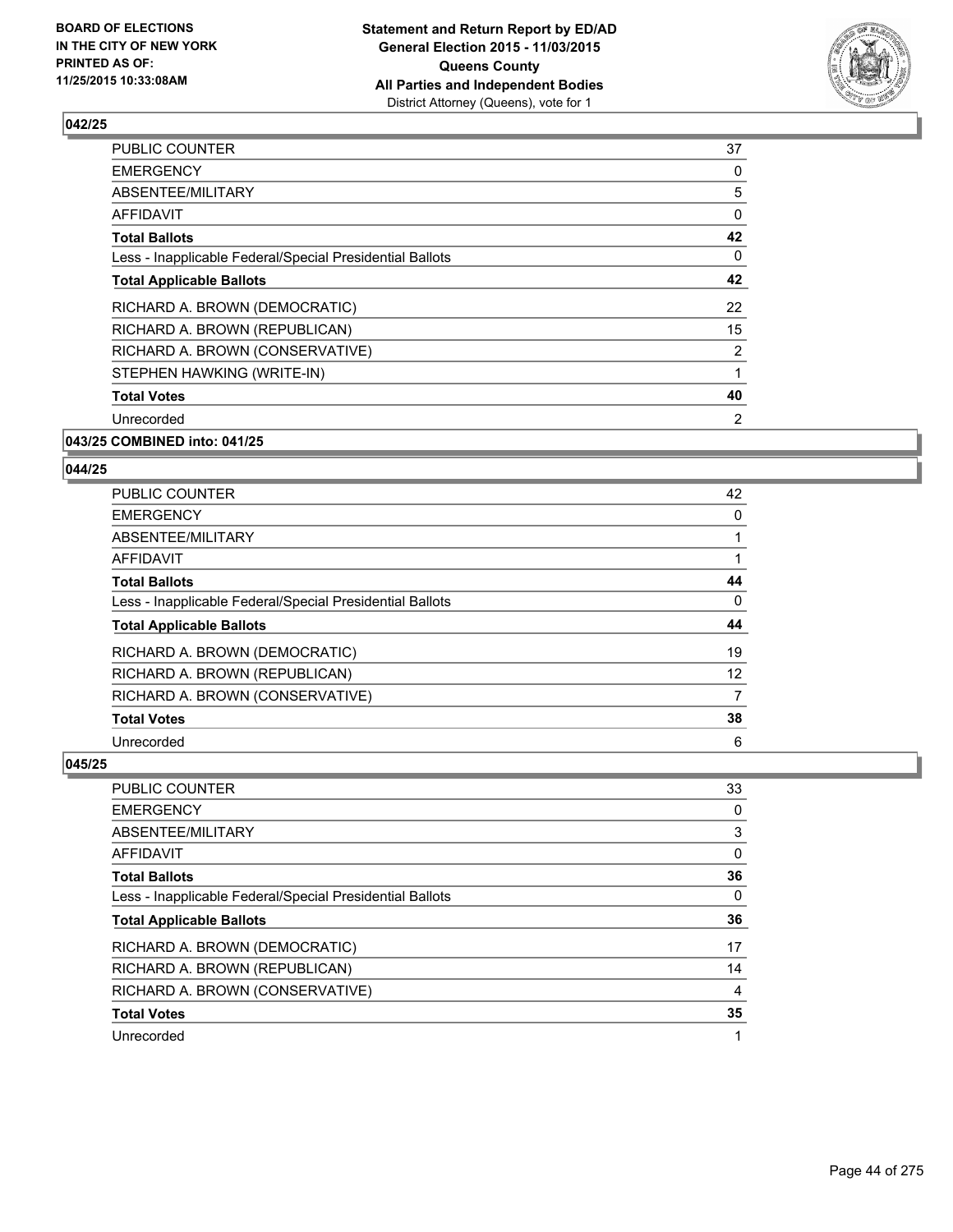

| PUBLIC COUNTER                                           | 16             |
|----------------------------------------------------------|----------------|
| <b>EMERGENCY</b>                                         | 0              |
| ABSENTEE/MILITARY                                        | $\overline{2}$ |
| AFFIDAVIT                                                | 0              |
| <b>Total Ballots</b>                                     | 18             |
| Less - Inapplicable Federal/Special Presidential Ballots | 0              |
| <b>Total Applicable Ballots</b>                          | 18             |
| RICHARD A. BROWN (DEMOCRATIC)                            | 10             |
| RICHARD A. BROWN (REPUBLICAN)                            | 3              |
| RICHARD A. BROWN (CONSERVATIVE)                          |                |
| ANNA LEE TAYLOR (WRITE-IN)                               |                |
| <b>Total Votes</b>                                       | 15             |
| Unrecorded                                               | 3              |

#### **047/25**

| PUBLIC COUNTER                                           | 58 |
|----------------------------------------------------------|----|
| <b>EMERGENCY</b>                                         | 0  |
| ABSENTEE/MILITARY                                        | 12 |
| AFFIDAVIT                                                | 0  |
| <b>Total Ballots</b>                                     | 70 |
| Less - Inapplicable Federal/Special Presidential Ballots | 0  |
| <b>Total Applicable Ballots</b>                          | 70 |
| RICHARD A. BROWN (DEMOCRATIC)                            | 51 |
| RICHARD A. BROWN (REPUBLICAN)                            | 12 |
| RICHARD A. BROWN (CONSERVATIVE)                          | 4  |
| <b>Total Votes</b>                                       | 67 |
| Unrecorded                                               | 3  |

| <b>PUBLIC COUNTER</b>                                    | 32 |
|----------------------------------------------------------|----|
| <b>EMERGENCY</b>                                         | 0  |
| ABSENTEE/MILITARY                                        | 10 |
| AFFIDAVIT                                                | 0  |
| <b>Total Ballots</b>                                     | 42 |
| Less - Inapplicable Federal/Special Presidential Ballots | 0  |
| <b>Total Applicable Ballots</b>                          | 42 |
| RICHARD A. BROWN (DEMOCRATIC)                            | 25 |
| RICHARD A. BROWN (REPUBLICAN)                            | 10 |
| RICHARD A. BROWN (CONSERVATIVE)                          | 3  |
| TERRY MCLOUGHLIN (WRITE-IN)                              |    |
| <b>Total Votes</b>                                       | 39 |
| Unrecorded                                               | 3  |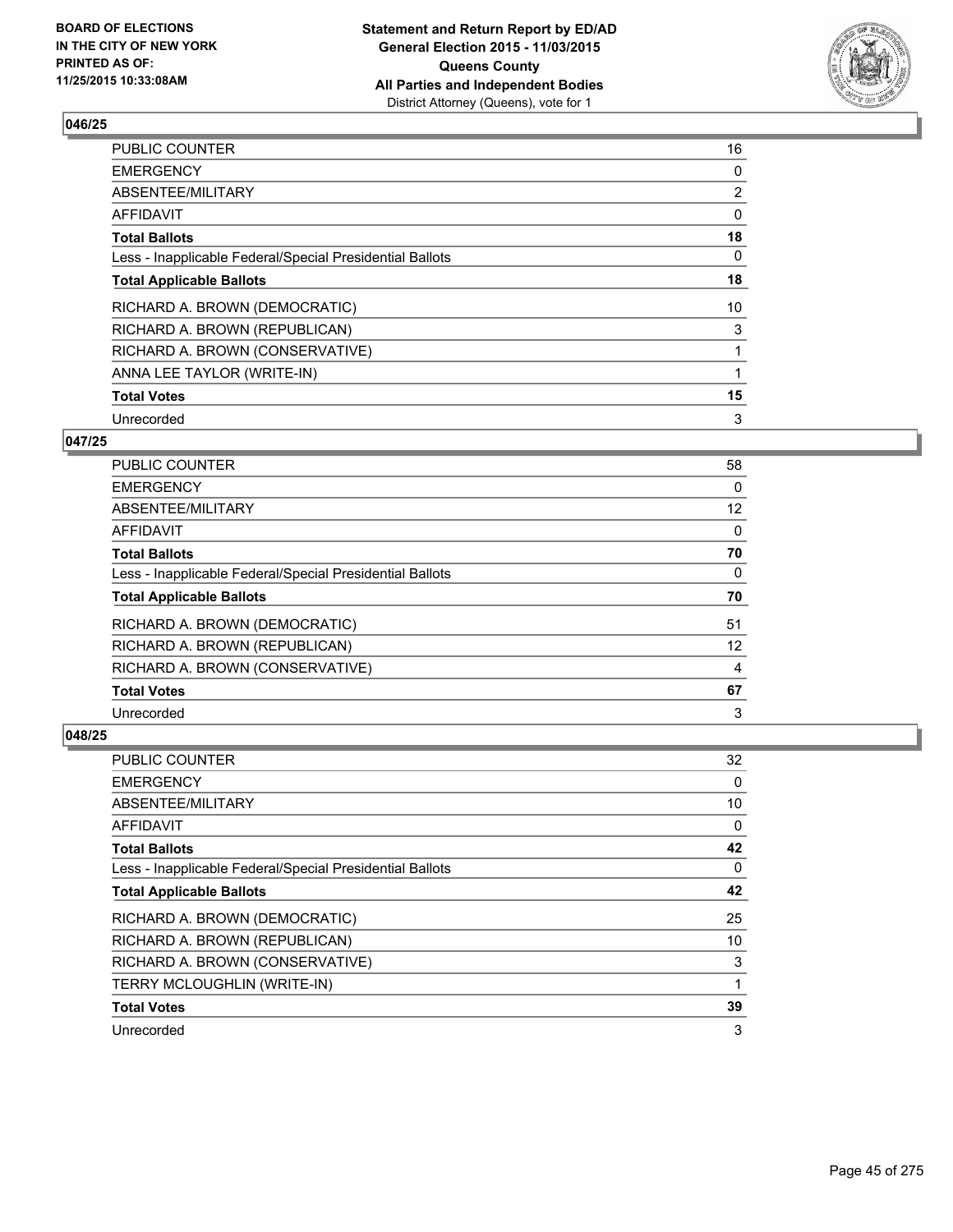

| <b>PUBLIC COUNTER</b>                                    | 38 |
|----------------------------------------------------------|----|
| <b>EMERGENCY</b>                                         | 0  |
| ABSENTEE/MILITARY                                        | 3  |
| AFFIDAVIT                                                | 0  |
| <b>Total Ballots</b>                                     | 41 |
| Less - Inapplicable Federal/Special Presidential Ballots | 0  |
| <b>Total Applicable Ballots</b>                          | 41 |
| RICHARD A. BROWN (DEMOCRATIC)                            | 27 |
| RICHARD A. BROWN (REPUBLICAN)                            | 7  |
| RICHARD A. BROWN (CONSERVATIVE)                          |    |
| DAVID CHIANG (WRITE-IN)                                  |    |
| <b>Total Votes</b>                                       | 36 |
| Unrecorded                                               | 5  |

### **050/25**

| PUBLIC COUNTER                                           | 37 |
|----------------------------------------------------------|----|
| <b>EMERGENCY</b>                                         | 0  |
| ABSENTEE/MILITARY                                        |    |
| AFFIDAVIT                                                | 0  |
| <b>Total Ballots</b>                                     | 38 |
| Less - Inapplicable Federal/Special Presidential Ballots | 0  |
| <b>Total Applicable Ballots</b>                          | 38 |
| RICHARD A. BROWN (DEMOCRATIC)                            | 32 |
| RICHARD A. BROWN (REPUBLICAN)                            | 3  |
| RICHARD A. BROWN (CONSERVATIVE)                          |    |
| HOWARD L. WIEDER (WRITE-IN)                              |    |
| <b>Total Votes</b>                                       | 37 |
| Unrecorded                                               |    |
|                                                          |    |

### **051/25 COMBINED into: 047/25**

| <b>PUBLIC COUNTER</b>                                    | 122 |
|----------------------------------------------------------|-----|
| <b>EMERGENCY</b>                                         | 0   |
| ABSENTEE/MILITARY                                        | 7   |
| AFFIDAVIT                                                | 0   |
| <b>Total Ballots</b>                                     | 129 |
| Less - Inapplicable Federal/Special Presidential Ballots | 0   |
| <b>Total Applicable Ballots</b>                          | 129 |
| RICHARD A. BROWN (DEMOCRATIC)                            | 106 |
| RICHARD A. BROWN (REPUBLICAN)                            | 13  |
| RICHARD A. BROWN (CONSERVATIVE)                          | 2   |
| PETER HOU (WRITE-IN)                                     | 1   |
| <b>Total Votes</b>                                       | 122 |
| Unrecorded                                               | 7   |
| 053/25 COMBINED into: 052/25                             |     |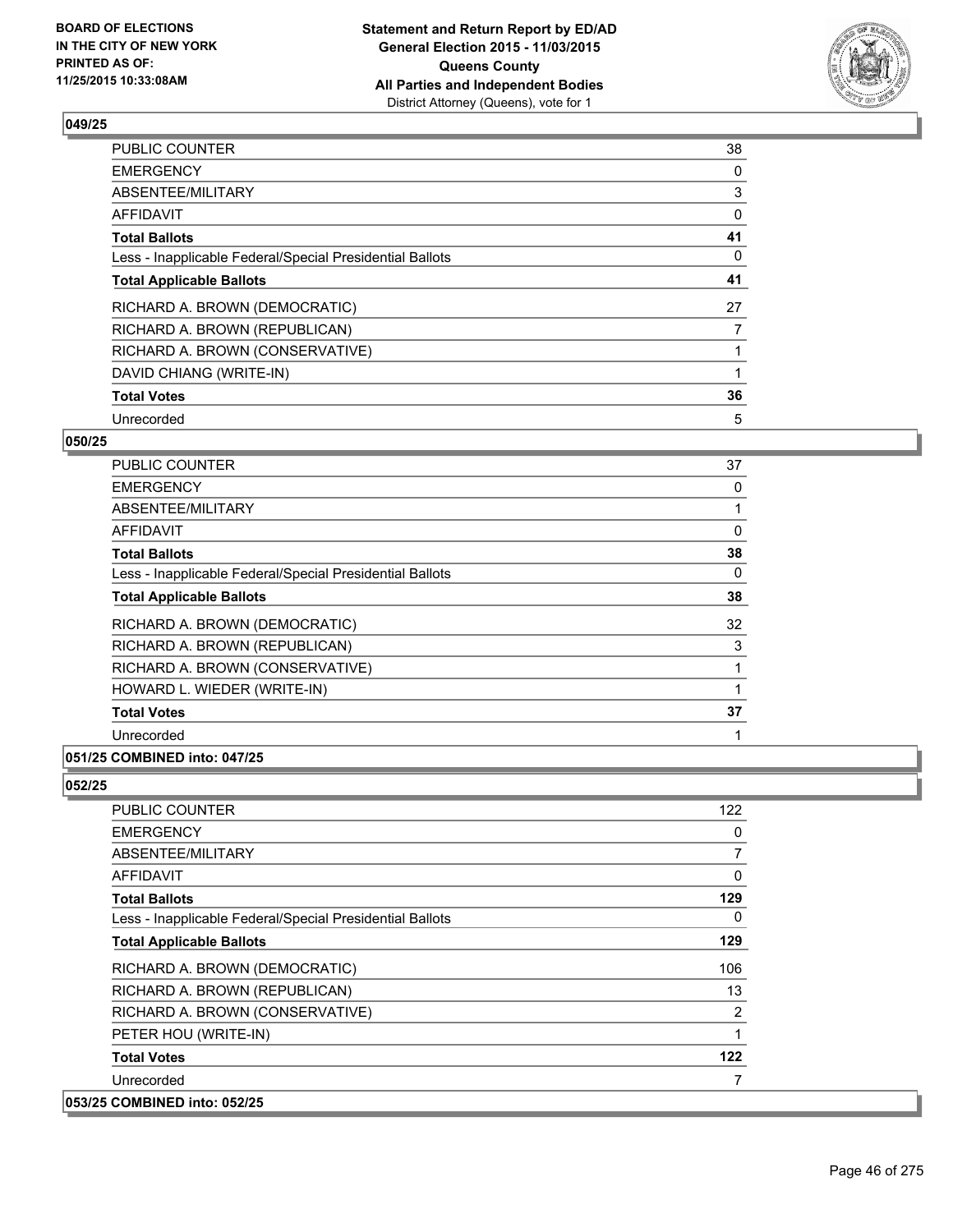

| PUBLIC COUNTER                                           | 59             |
|----------------------------------------------------------|----------------|
| <b>EMERGENCY</b>                                         | 0              |
| ABSENTEE/MILITARY                                        | 0              |
| AFFIDAVIT                                                |                |
| <b>Total Ballots</b>                                     | 60             |
| Less - Inapplicable Federal/Special Presidential Ballots | 0              |
| <b>Total Applicable Ballots</b>                          | 60             |
| RICHARD A. BROWN (DEMOCRATIC)                            | 44             |
| RICHARD A. BROWN (REPUBLICAN)                            | 8              |
| RICHARD A. BROWN (CONSERVATIVE)                          | $\overline{2}$ |
| <b>Total Votes</b>                                       | 54             |
| Unrecorded                                               | 6              |

#### **055/25**

| <b>PUBLIC COUNTER</b>                                    | 73       |
|----------------------------------------------------------|----------|
| <b>EMERGENCY</b>                                         | 0        |
| ABSENTEE/MILITARY                                        | 0        |
| <b>AFFIDAVIT</b>                                         | 2        |
| <b>Total Ballots</b>                                     | 75       |
| Less - Inapplicable Federal/Special Presidential Ballots | 0        |
| <b>Total Applicable Ballots</b>                          | 75       |
| RICHARD A. BROWN (DEMOCRATIC)                            | 64       |
| RICHARD A. BROWN (REPUBLICAN)                            | 10       |
| RICHARD A. BROWN (CONSERVATIVE)                          | $\Omega$ |
| <b>Total Votes</b>                                       | 74       |
| Unrecorded                                               |          |
|                                                          |          |

| PUBLIC COUNTER                                           | 42             |
|----------------------------------------------------------|----------------|
| <b>EMERGENCY</b>                                         | 0              |
| ABSENTEE/MILITARY                                        | $\overline{2}$ |
| <b>AFFIDAVIT</b>                                         |                |
| <b>Total Ballots</b>                                     | 45             |
| Less - Inapplicable Federal/Special Presidential Ballots | 0              |
| <b>Total Applicable Ballots</b>                          | 45             |
| RICHARD A. BROWN (DEMOCRATIC)                            | 26             |
| RICHARD A. BROWN (REPUBLICAN)                            | 15             |
| RICHARD A. BROWN (CONSERVATIVE)                          | 2              |
| <b>Total Votes</b>                                       | 43             |
| Unrecorded                                               | $\overline{2}$ |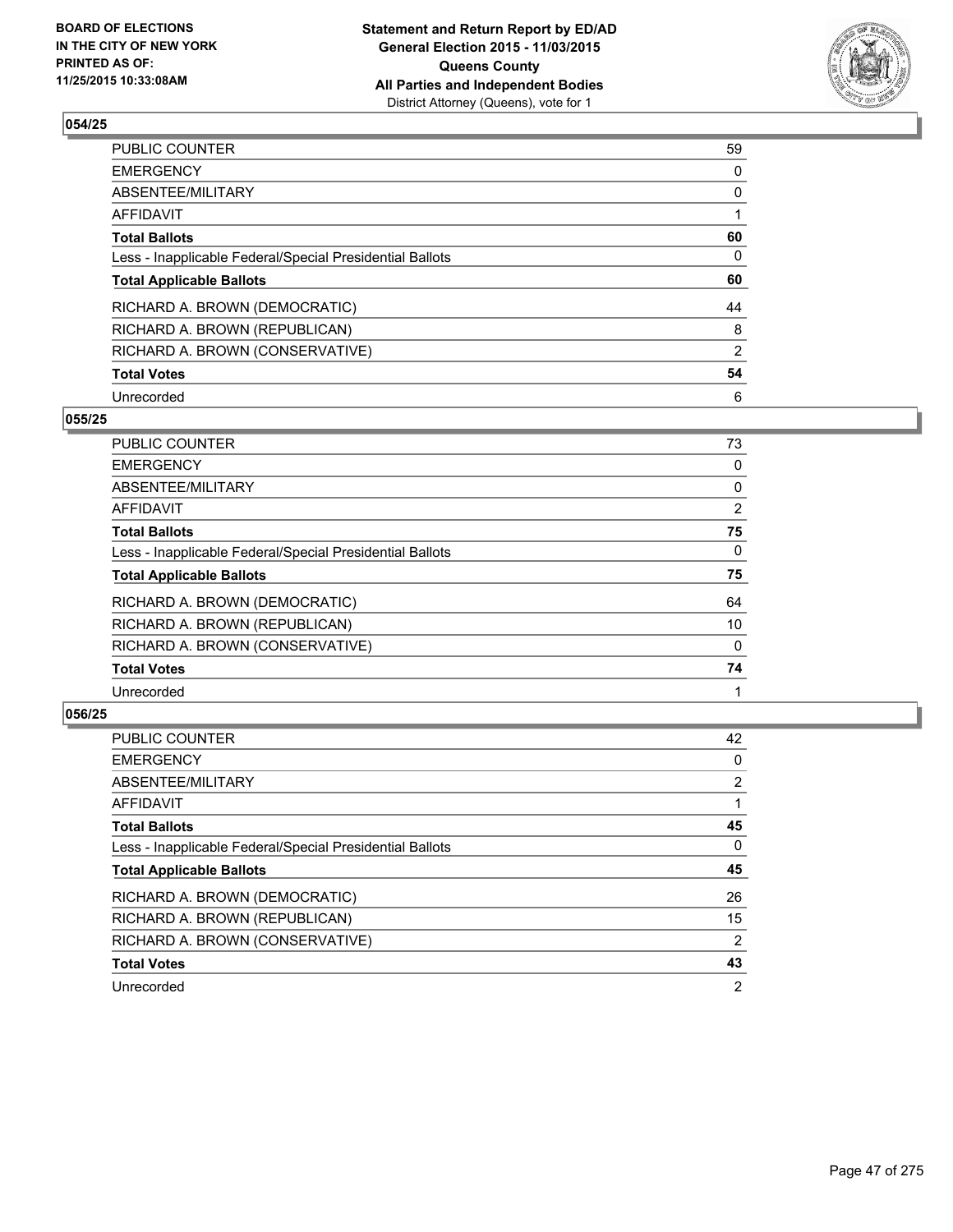

| <b>Total Votes</b>                                       | 31 |
|----------------------------------------------------------|----|
| ARTHUR TAYLOR (WRITE-IN)                                 |    |
| RICHARD A. BROWN (CONSERVATIVE)                          | 3  |
| RICHARD A. BROWN (REPUBLICAN)                            | 7  |
| RICHARD A. BROWN (DEMOCRATIC)                            | 20 |
| <b>Total Applicable Ballots</b>                          | 31 |
| Less - Inapplicable Federal/Special Presidential Ballots | 0  |
| <b>Total Ballots</b>                                     | 31 |
| AFFIDAVIT                                                | 0  |
| ABSENTEE/MILITARY                                        |    |
| <b>EMERGENCY</b>                                         | 0  |
| PUBLIC COUNTER                                           | 30 |

#### **058/25 COMBINED into: 025/25**

### **059/25**

| <b>PUBLIC COUNTER</b>                                    | 87 |
|----------------------------------------------------------|----|
| <b>EMERGENCY</b>                                         | 0  |
| ABSENTEE/MILITARY                                        | 8  |
| <b>AFFIDAVIT</b>                                         | 0  |
| <b>Total Ballots</b>                                     | 95 |
| Less - Inapplicable Federal/Special Presidential Ballots | 0  |
| <b>Total Applicable Ballots</b>                          | 95 |
| RICHARD A. BROWN (DEMOCRATIC)                            | 55 |
| RICHARD A. BROWN (REPUBLICAN)                            | 25 |
| RICHARD A. BROWN (CONSERVATIVE)                          | 7  |
| ADRAHAM J KATZ (WRITE-IN)                                |    |
| <b>Total Votes</b>                                       | 88 |
| Unrecorded                                               | 7  |

#### **060/25 COMBINED into: 011/25**

#### **061/25 COMBINED into: 013/25**

| PUBLIC COUNTER                                           | 24 |
|----------------------------------------------------------|----|
| <b>EMERGENCY</b>                                         | 0  |
| ABSENTEE/MILITARY                                        | 2  |
| AFFIDAVIT                                                | 0  |
| <b>Total Ballots</b>                                     | 26 |
| Less - Inapplicable Federal/Special Presidential Ballots | 0  |
| <b>Total Applicable Ballots</b>                          | 26 |
| RICHARD A. BROWN (DEMOCRATIC)                            | 20 |
| RICHARD A. BROWN (REPUBLICAN)                            | 4  |
| RICHARD A. BROWN (CONSERVATIVE)                          |    |
| <b>Total Votes</b>                                       | 25 |
| Unrecorded                                               |    |
|                                                          |    |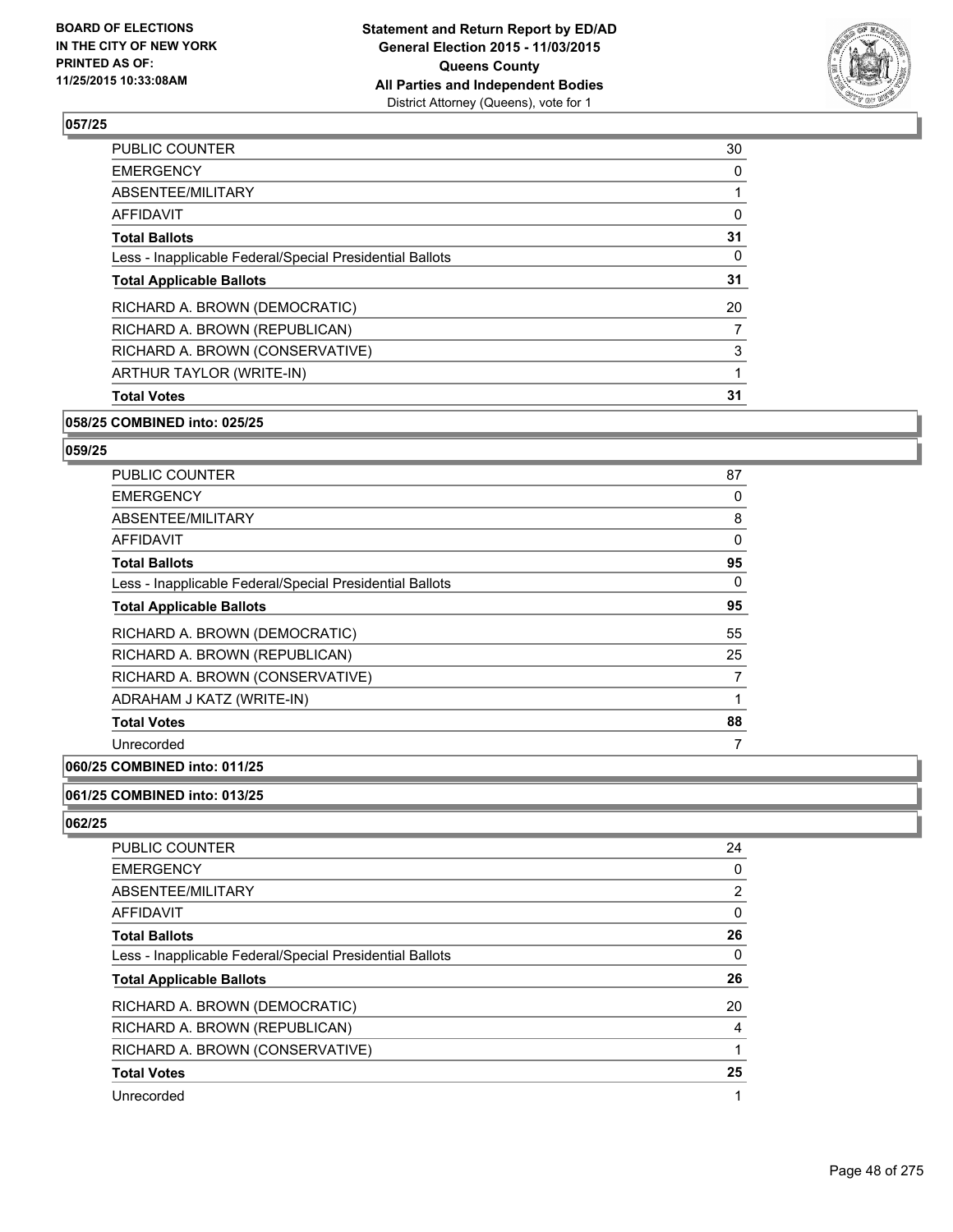

| <b>PUBLIC COUNTER</b>                                    | 33           |
|----------------------------------------------------------|--------------|
| <b>EMERGENCY</b>                                         | $\mathbf{0}$ |
| ABSENTEE/MILITARY                                        | 14           |
| <b>AFFIDAVIT</b>                                         | 1            |
| <b>Total Ballots</b>                                     | 48           |
| Less - Inapplicable Federal/Special Presidential Ballots | 0            |
| <b>Total Applicable Ballots</b>                          | 48           |
| RICHARD A. BROWN (DEMOCRATIC)                            | 24           |
| RICHARD A. BROWN (REPUBLICAN)                            | 10           |
| RICHARD A. BROWN (CONSERVATIVE)                          | 0            |
| MICHAEL A O'REILLY (WRITE-IN)                            | 3            |
| MILTON LOPEZ (WRITE-IN)                                  | 1            |
| <b>Total Votes</b>                                       | 38           |
| Unrecorded                                               | 10           |
| 064/25 COMBINED into: 063/25                             |              |

**065/25 COMBINED into: 021/25**

#### **066/25 COMBINED into: 023/25**

**067/25 COMBINED into: 024/25**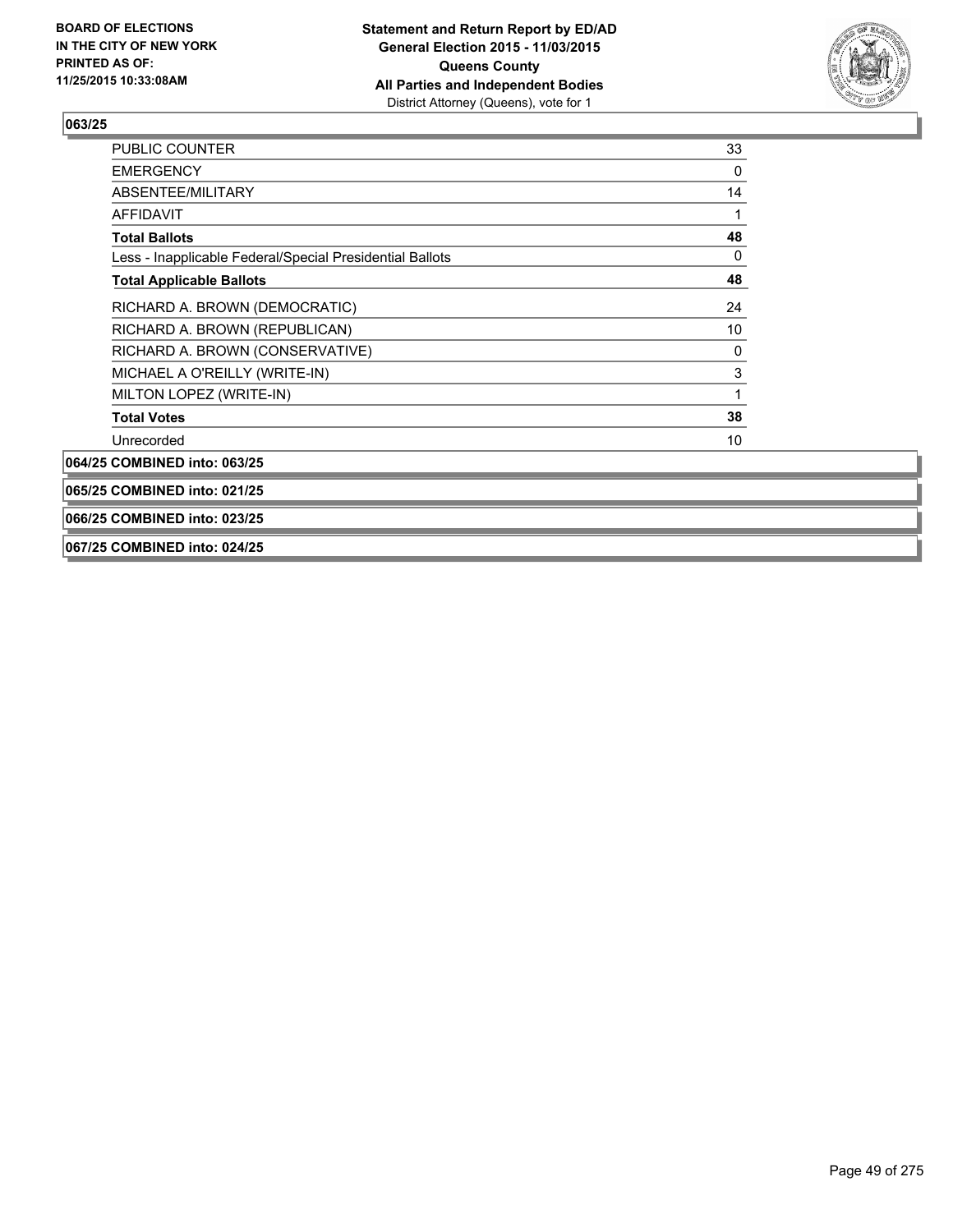

### **001/26 COMBINED into: 003/26**

#### **002/26 COMBINED into: 003/26**

**003/26** 

| PUBLIC COUNTER                                           | 58              |
|----------------------------------------------------------|-----------------|
| EMERGENCY                                                | 0               |
| ABSENTEE/MILITARY                                        | 18              |
| AFFIDAVIT                                                | 0               |
| Total Ballots                                            | 76              |
| Less - Inapplicable Federal/Special Presidential Ballots | 0               |
| <b>Total Applicable Ballots</b>                          | 76              |
| RICHARD A. BROWN (DEMOCRATIC)                            | 38              |
| RICHARD A. BROWN (REPUBLICAN)                            | 22              |
| RICHARD A. BROWN (CONSERVATIVE)                          | 12 <sup>°</sup> |
| UNATTRIBUTABLE WRITE-IN (WRITE-IN)                       |                 |
| <b>Total Votes</b>                                       | 73              |
| Unrecorded                                               | 3               |

#### **004/26**

| <b>PUBLIC COUNTER</b>                                    | 50 |
|----------------------------------------------------------|----|
| <b>EMERGENCY</b>                                         | 0  |
| <b>ABSENTEE/MILITARY</b>                                 | 6  |
| <b>AFFIDAVIT</b>                                         | 0  |
| <b>Total Ballots</b>                                     | 56 |
| Less - Inapplicable Federal/Special Presidential Ballots | 0  |
| <b>Total Applicable Ballots</b>                          | 56 |
| RICHARD A. BROWN (DEMOCRATIC)                            | 29 |
| RICHARD A. BROWN (REPUBLICAN)                            | 15 |
| RICHARD A. BROWN (CONSERVATIVE)                          | 8  |
| RAY MELILLO (WRITE-IN)                                   |    |
| <b>Total Votes</b>                                       | 53 |
| Unrecorded                                               | 3  |

| <b>PUBLIC COUNTER</b>                                    | 35 |
|----------------------------------------------------------|----|
| <b>EMERGENCY</b>                                         | 0  |
| ABSENTEE/MILITARY                                        | 5  |
| <b>AFFIDAVIT</b>                                         | 0  |
| <b>Total Ballots</b>                                     | 40 |
| Less - Inapplicable Federal/Special Presidential Ballots | 0  |
| <b>Total Applicable Ballots</b>                          | 40 |
| RICHARD A. BROWN (DEMOCRATIC)                            | 29 |
| RICHARD A. BROWN (REPUBLICAN)                            | 8  |
| RICHARD A. BROWN (CONSERVATIVE)                          | 2  |
| <b>Total Votes</b>                                       | 39 |
| Unrecorded                                               |    |
| 006/26 COMBINED into: 004/26                             |    |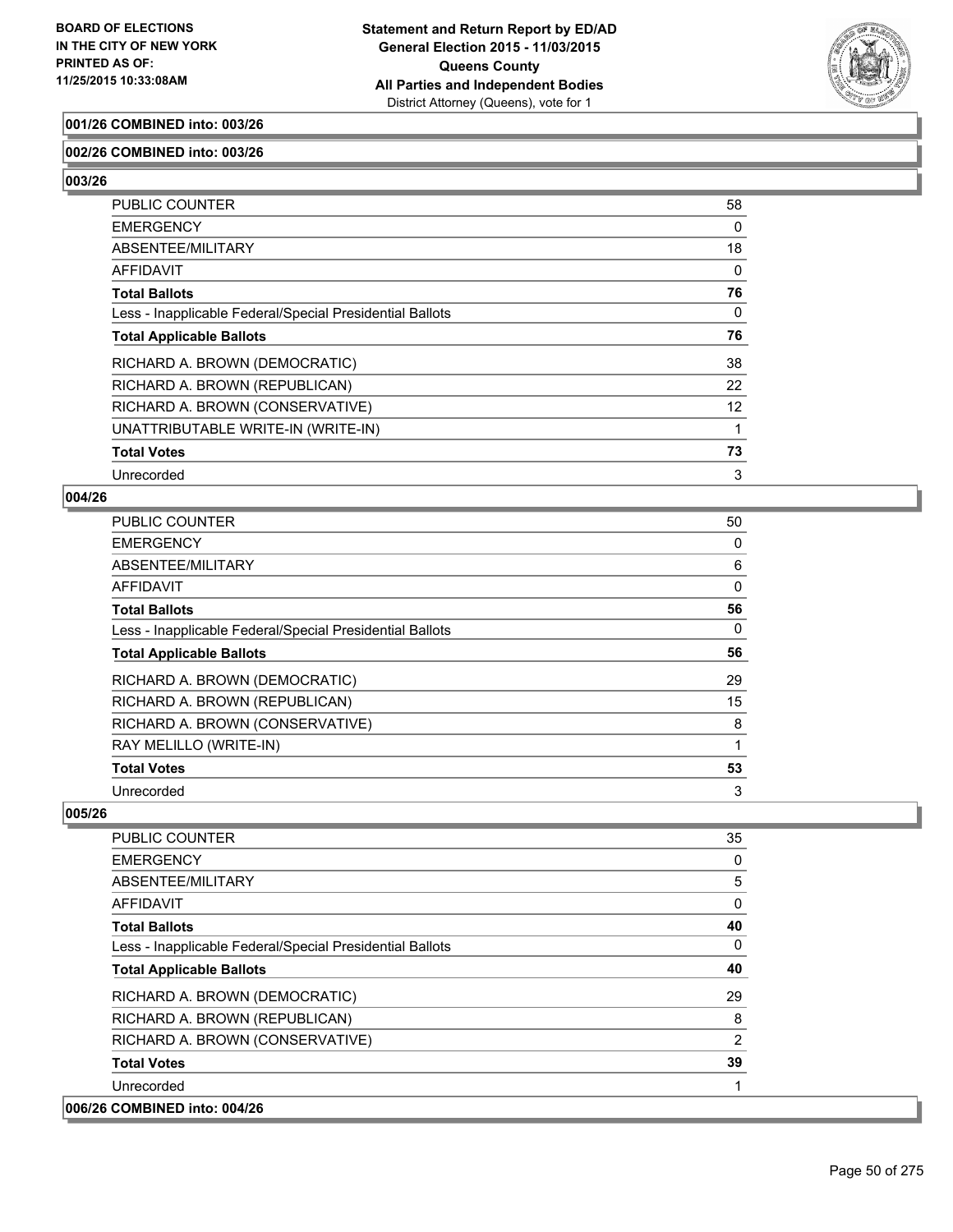

| PUBLIC COUNTER                                           | 63                |
|----------------------------------------------------------|-------------------|
| <b>EMERGENCY</b>                                         | 0                 |
| ABSENTEE/MILITARY                                        | $12 \overline{ }$ |
| <b>AFFIDAVIT</b>                                         | 0                 |
| <b>Total Ballots</b>                                     | 75                |
| Less - Inapplicable Federal/Special Presidential Ballots | 0                 |
| <b>Total Applicable Ballots</b>                          | 75                |
| RICHARD A. BROWN (DEMOCRATIC)                            | 31                |
| RICHARD A. BROWN (REPUBLICAN)                            | 14                |
| RICHARD A. BROWN (CONSERVATIVE)                          | 15                |
| JAMES KORZEWIEWSKI (WRITE-IN)                            |                   |
| UNCOUNTED WRITE-IN PER STATUTE (WRITE-IN)                |                   |
| <b>Total Votes</b>                                       | 62                |
| Unrecorded                                               | 13                |
|                                                          |                   |

### **008/26**

| PUBLIC COUNTER                                           | 58 |
|----------------------------------------------------------|----|
| <b>EMERGENCY</b>                                         | 0  |
| ABSENTEE/MILITARY                                        | 10 |
| <b>AFFIDAVIT</b>                                         | 0  |
| <b>Total Ballots</b>                                     | 68 |
| Less - Inapplicable Federal/Special Presidential Ballots | 0  |
| <b>Total Applicable Ballots</b>                          | 68 |
| RICHARD A. BROWN (DEMOCRATIC)                            | 37 |
| RICHARD A. BROWN (REPUBLICAN)                            | 16 |
| RICHARD A. BROWN (CONSERVATIVE)                          | 9  |
| <b>Total Votes</b>                                       | 62 |
| Unrecorded                                               | 6  |

| <b>PUBLIC COUNTER</b>                                    | 55 |
|----------------------------------------------------------|----|
| <b>EMERGENCY</b>                                         | 0  |
| ABSENTEE/MILITARY                                        | 6  |
| AFFIDAVIT                                                | 0  |
| <b>Total Ballots</b>                                     | 61 |
| Less - Inapplicable Federal/Special Presidential Ballots | 0  |
| <b>Total Applicable Ballots</b>                          | 61 |
| RICHARD A. BROWN (DEMOCRATIC)                            | 36 |
|                                                          |    |
| RICHARD A. BROWN (REPUBLICAN)                            | 13 |
| RICHARD A. BROWN (CONSERVATIVE)                          | 9  |
| <b>Total Votes</b>                                       | 58 |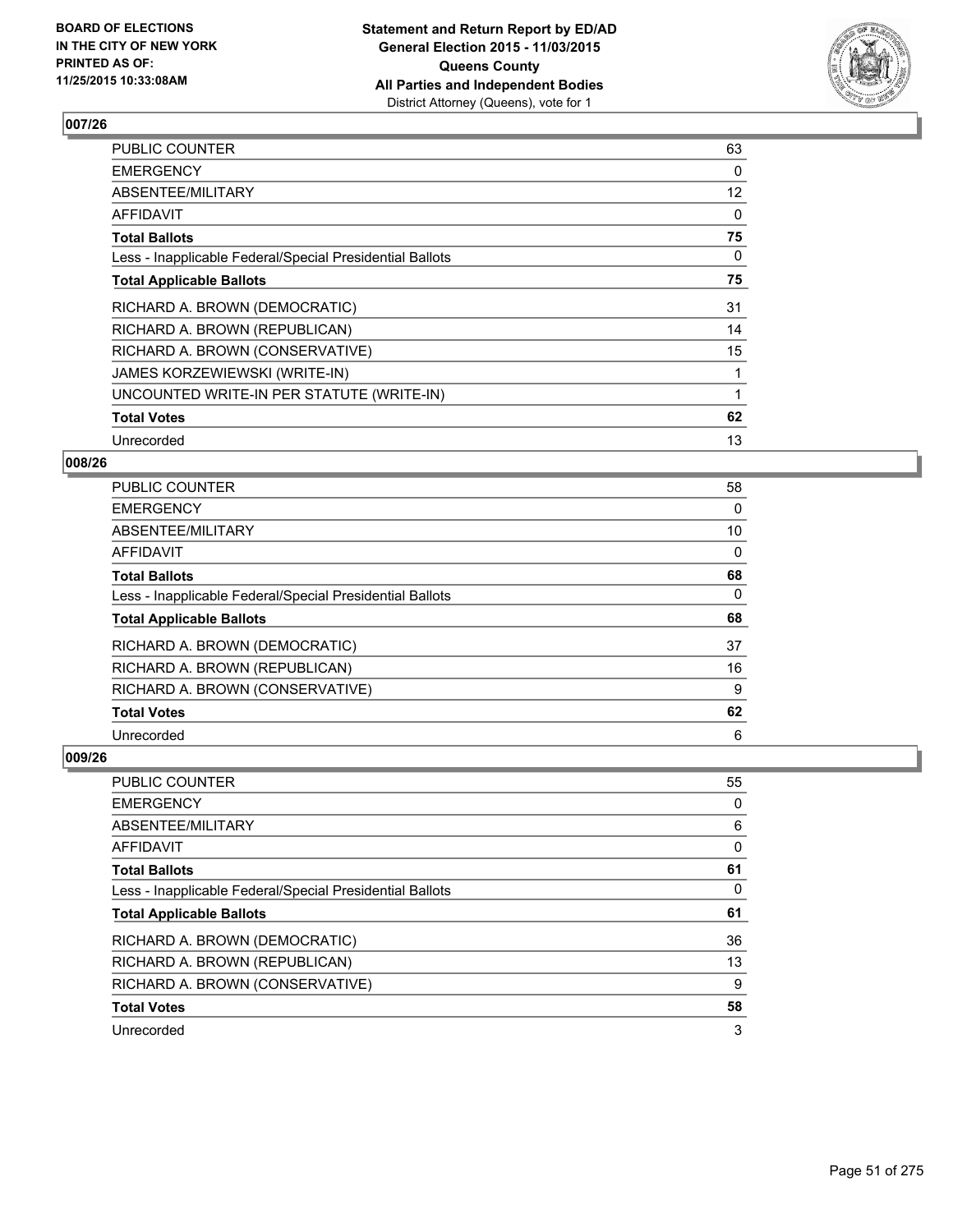

| <b>PUBLIC COUNTER</b>                                    | 66 |
|----------------------------------------------------------|----|
| <b>EMERGENCY</b>                                         | 0  |
| ABSENTEE/MILITARY                                        | 15 |
| AFFIDAVIT                                                | 3  |
| <b>Total Ballots</b>                                     | 84 |
| Less - Inapplicable Federal/Special Presidential Ballots | 0  |
| <b>Total Applicable Ballots</b>                          | 84 |
| RICHARD A. BROWN (DEMOCRATIC)                            | 41 |
| RICHARD A. BROWN (REPUBLICAN)                            | 19 |
| RICHARD A. BROWN (CONSERVATIVE)                          | 14 |
| <b>Total Votes</b>                                       | 74 |
| Unrecorded                                               | 10 |
|                                                          |    |

**011/26 COMBINED into: 007/26**

**012/26 COMBINED into: 010/26**

| <b>PUBLIC COUNTER</b>                                    | 61 |
|----------------------------------------------------------|----|
| <b>EMERGENCY</b>                                         | 0  |
| ABSENTEE/MILITARY                                        | 8  |
| <b>AFFIDAVIT</b>                                         | 0  |
| <b>Total Ballots</b>                                     | 69 |
| Less - Inapplicable Federal/Special Presidential Ballots | 0  |
| <b>Total Applicable Ballots</b>                          | 69 |
| RICHARD A. BROWN (DEMOCRATIC)                            | 36 |
| RICHARD A. BROWN (REPUBLICAN)                            | 14 |
| RICHARD A. BROWN (CONSERVATIVE)                          | 11 |
| ANDREW DAVID (WRITE-IN)                                  | 1  |
| CURTIS GRANDERSON (WRITE-IN)                             | 1  |
| <b>Total Votes</b>                                       | 63 |
| Unrecorded                                               | 6  |
| 014/26 COMBINED into: 017/26                             |    |
| 015/26 COMBINED into: 016/26                             |    |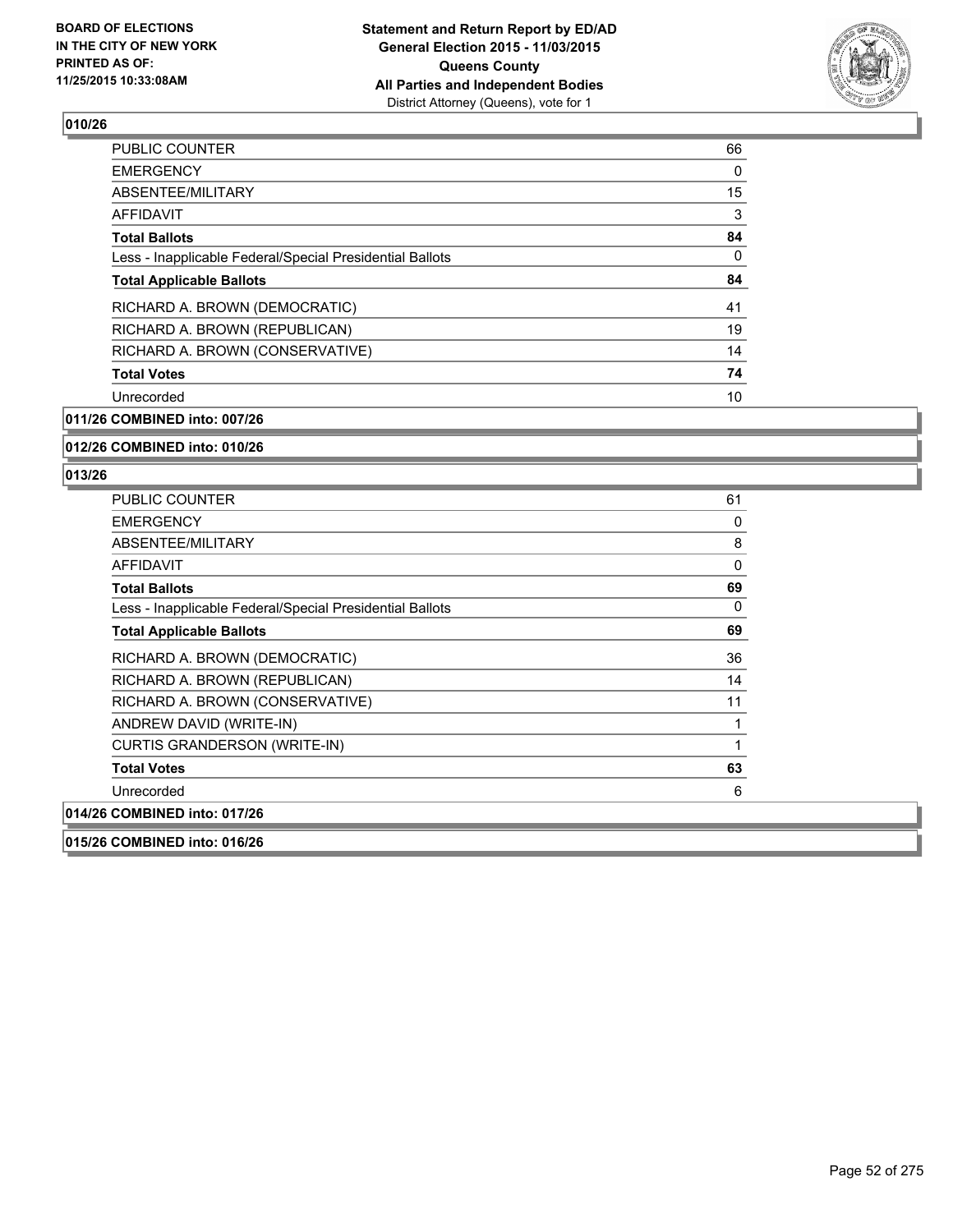

| <b>PUBLIC COUNTER</b>                                    | 67 |
|----------------------------------------------------------|----|
| <b>EMERGENCY</b>                                         | 0  |
| ABSENTEE/MILITARY                                        | 18 |
| AFFIDAVIT                                                | 0  |
| <b>Total Ballots</b>                                     | 85 |
| Less - Inapplicable Federal/Special Presidential Ballots | 0  |
| <b>Total Applicable Ballots</b>                          | 85 |
| RICHARD A. BROWN (DEMOCRATIC)                            | 58 |
| RICHARD A. BROWN (REPUBLICAN)                            | 15 |
| RICHARD A. BROWN (CONSERVATIVE)                          | 8  |
| BARRY A SWARTZ (WRITE-IN)                                | 1  |
| <b>JUAN GONZALES (WRITE-IN)</b>                          |    |
| <b>Total Votes</b>                                       | 83 |
| Unrecorded                                               | 2  |

### **017/26**

| PUBLIC COUNTER                                           | 59 |
|----------------------------------------------------------|----|
| <b>EMERGENCY</b>                                         | 0  |
| ABSENTEE/MILITARY                                        | 12 |
| <b>AFFIDAVIT</b>                                         | 0  |
| <b>Total Ballots</b>                                     | 71 |
| Less - Inapplicable Federal/Special Presidential Ballots | 0  |
| <b>Total Applicable Ballots</b>                          | 71 |
| RICHARD A. BROWN (DEMOCRATIC)                            | 34 |
| RICHARD A. BROWN (REPUBLICAN)                            | 25 |
| RICHARD A. BROWN (CONSERVATIVE)                          | 7  |
| <b>Total Votes</b>                                       | 66 |
| Unrecorded                                               | 5  |
|                                                          |    |

### **018/26 COMBINED into: 013/26**

| PUBLIC COUNTER                                           | 61             |
|----------------------------------------------------------|----------------|
| <b>EMERGENCY</b>                                         | 0              |
| ABSENTEE/MILITARY                                        | 1              |
| AFFIDAVIT                                                | 0              |
| <b>Total Ballots</b>                                     | 62             |
| Less - Inapplicable Federal/Special Presidential Ballots | 0              |
| <b>Total Applicable Ballots</b>                          | 62             |
| RICHARD A. BROWN (DEMOCRATIC)                            | 42             |
| RICHARD A. BROWN (REPUBLICAN)                            | 14             |
| RICHARD A. BROWN (CONSERVATIVE)                          | $\overline{4}$ |
| PAUL D. SOLOMON (WRITE-IN)                               | 1              |
| <b>Total Votes</b>                                       | 61             |
| Unrecorded                                               | 1              |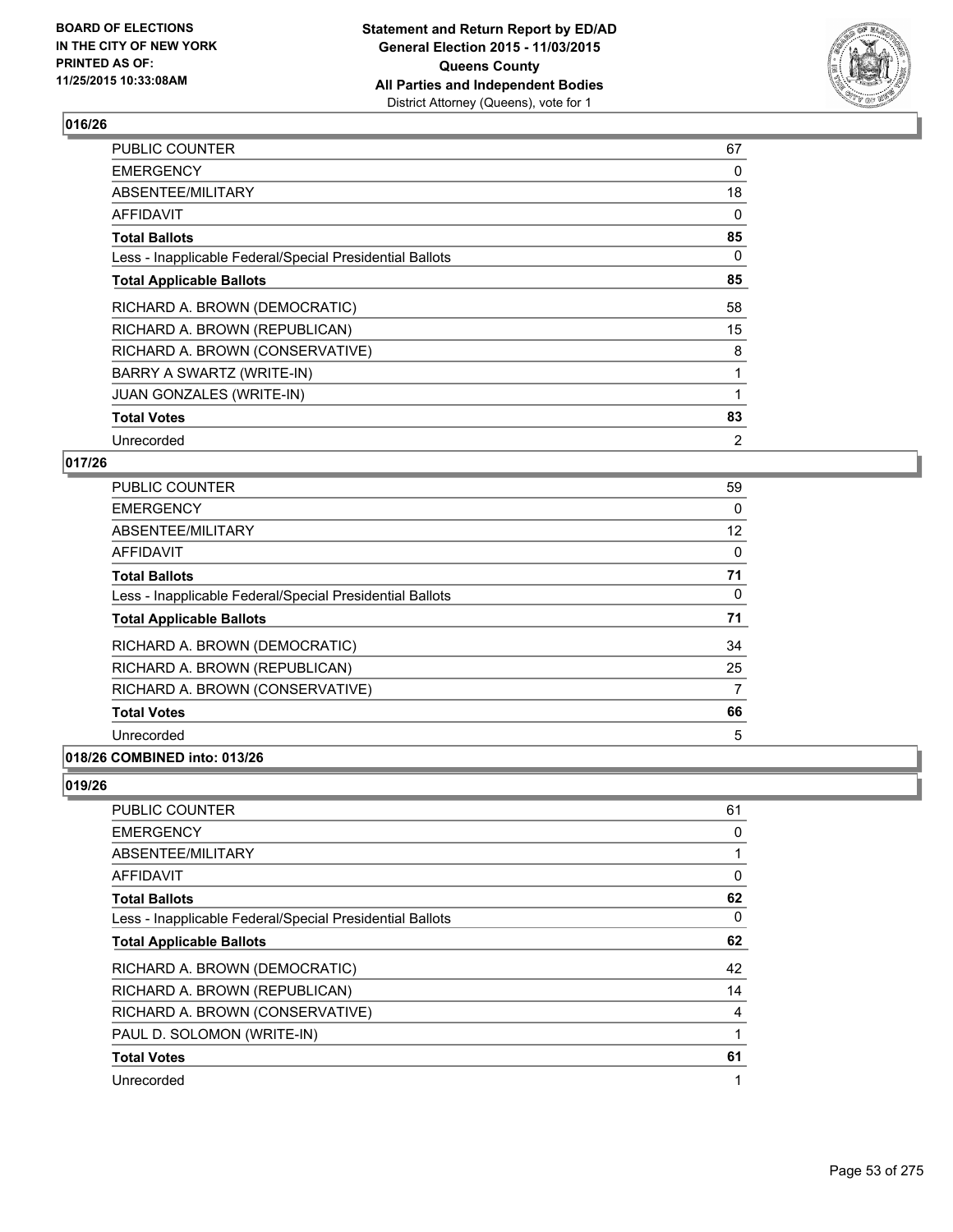

| <b>PUBLIC COUNTER</b>                                    | 96  |
|----------------------------------------------------------|-----|
| <b>EMERGENCY</b>                                         | 0   |
| ABSENTEE/MILITARY                                        | 8   |
| <b>AFFIDAVIT</b>                                         | 0   |
| <b>Total Ballots</b>                                     | 104 |
| Less - Inapplicable Federal/Special Presidential Ballots | 0   |
| <b>Total Applicable Ballots</b>                          | 104 |
| RICHARD A. BROWN (DEMOCRATIC)                            | 79  |
| RICHARD A. BROWN (REPUBLICAN)                            | 16  |
| RICHARD A. BROWN (CONSERVATIVE)                          | 5   |
| UNCOUNTED WRITE-IN PER STATUTE (WRITE-IN)                | 1   |
| <b>Total Votes</b>                                       | 101 |
| Unrecorded                                               | 3   |

**021/26 COMBINED into: 027/26**

**022/26 COMBINED into: 020/26**

**023/26 COMBINED into: 065/26**

#### **024/26**

| <b>PUBLIC COUNTER</b>                                    | 85  |
|----------------------------------------------------------|-----|
| <b>EMERGENCY</b>                                         | 0   |
| ABSENTEE/MILITARY                                        | 23  |
| <b>AFFIDAVIT</b>                                         | 3   |
| <b>Total Ballots</b>                                     | 111 |
| Less - Inapplicable Federal/Special Presidential Ballots | 0   |
| <b>Total Applicable Ballots</b>                          | 111 |
| RICHARD A. BROWN (DEMOCRATIC)                            | 74  |
| RICHARD A. BROWN (REPUBLICAN)                            | 20  |
| RICHARD A. BROWN (CONSERVATIVE)                          | 5   |
| ALBERT F. PENNISI (WRITE-IN)                             | 1   |
| <b>JONATHAN HUI (WRITE-IN)</b>                           | 1   |
| <b>Total Votes</b>                                       | 101 |
| Unrecorded                                               | 10  |
| 025/26 COMBINED into: 024/26                             |     |
|                                                          |     |

**026/26 COMBINED into: 024/26**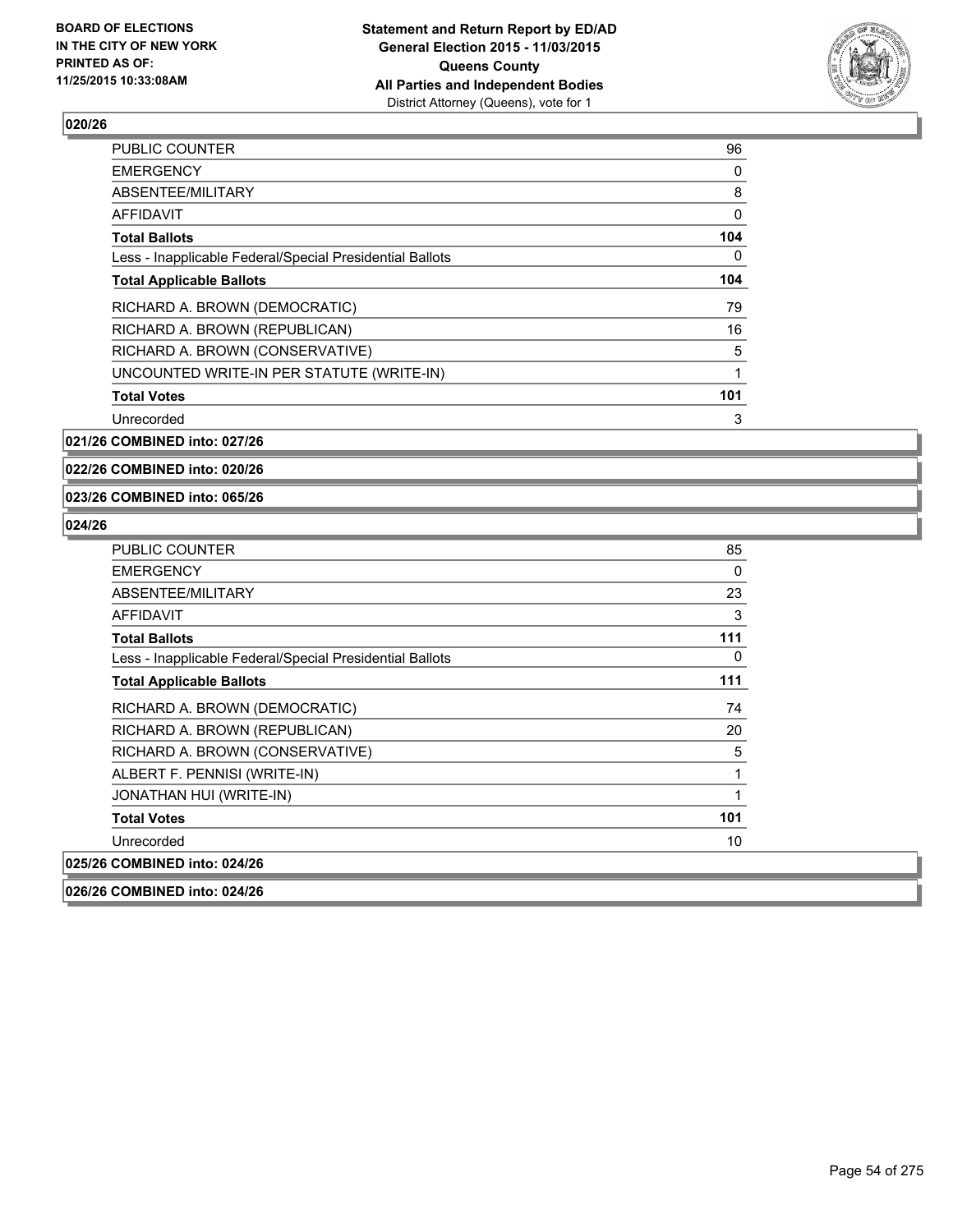

| <b>PUBLIC COUNTER</b>                                    | 81 |
|----------------------------------------------------------|----|
| <b>EMERGENCY</b>                                         | 0  |
| ABSENTEE/MILITARY                                        | 16 |
| AFFIDAVIT                                                | 0  |
| <b>Total Ballots</b>                                     | 97 |
| Less - Inapplicable Federal/Special Presidential Ballots | 0  |
| <b>Total Applicable Ballots</b>                          | 97 |
| RICHARD A. BROWN (DEMOCRATIC)                            | 65 |
| RICHARD A. BROWN (REPUBLICAN)                            | 19 |
| RICHARD A. BROWN (CONSERVATIVE)                          | 9  |
| <b>Total Votes</b>                                       | 93 |
| Unrecorded                                               | 4  |
|                                                          |    |

### **028/26 COMBINED into: 030/26**

#### **029/26**

| <b>PUBLIC COUNTER</b>                                    | 71 |
|----------------------------------------------------------|----|
| <b>EMERGENCY</b>                                         | 0  |
| ABSENTEE/MILITARY                                        | 4  |
| <b>AFFIDAVIT</b>                                         | 0  |
| <b>Total Ballots</b>                                     | 75 |
| Less - Inapplicable Federal/Special Presidential Ballots | 0  |
| <b>Total Applicable Ballots</b>                          | 75 |
| RICHARD A. BROWN (DEMOCRATIC)                            | 33 |
| RICHARD A. BROWN (REPUBLICAN)                            | 29 |
| RICHARD A. BROWN (CONSERVATIVE)                          | 6  |
| JOHN A. SCORPE JR. (WRITE-IN)                            | 1  |
| <b>Total Votes</b>                                       | 69 |
| Unrecorded                                               | 6  |

| PUBLIC COUNTER                                           | 125 |
|----------------------------------------------------------|-----|
| <b>EMERGENCY</b>                                         | 0   |
| ABSENTEE/MILITARY                                        | 13  |
| <b>AFFIDAVIT</b>                                         | 1   |
| <b>Total Ballots</b>                                     | 139 |
| Less - Inapplicable Federal/Special Presidential Ballots | 0   |
| <b>Total Applicable Ballots</b>                          | 139 |
| RICHARD A. BROWN (DEMOCRATIC)                            | 70  |
| RICHARD A. BROWN (REPUBLICAN)                            | 35  |
| RICHARD A. BROWN (CONSERVATIVE)                          | 24  |
| ROBERT DIPADOVA SR. (WRITE-IN)                           | 1   |
| UNATTRIBUTABLE WRITE-IN (WRITE-IN)                       | 1   |
| <b>Total Votes</b>                                       | 131 |
| Unrecorded                                               | 8   |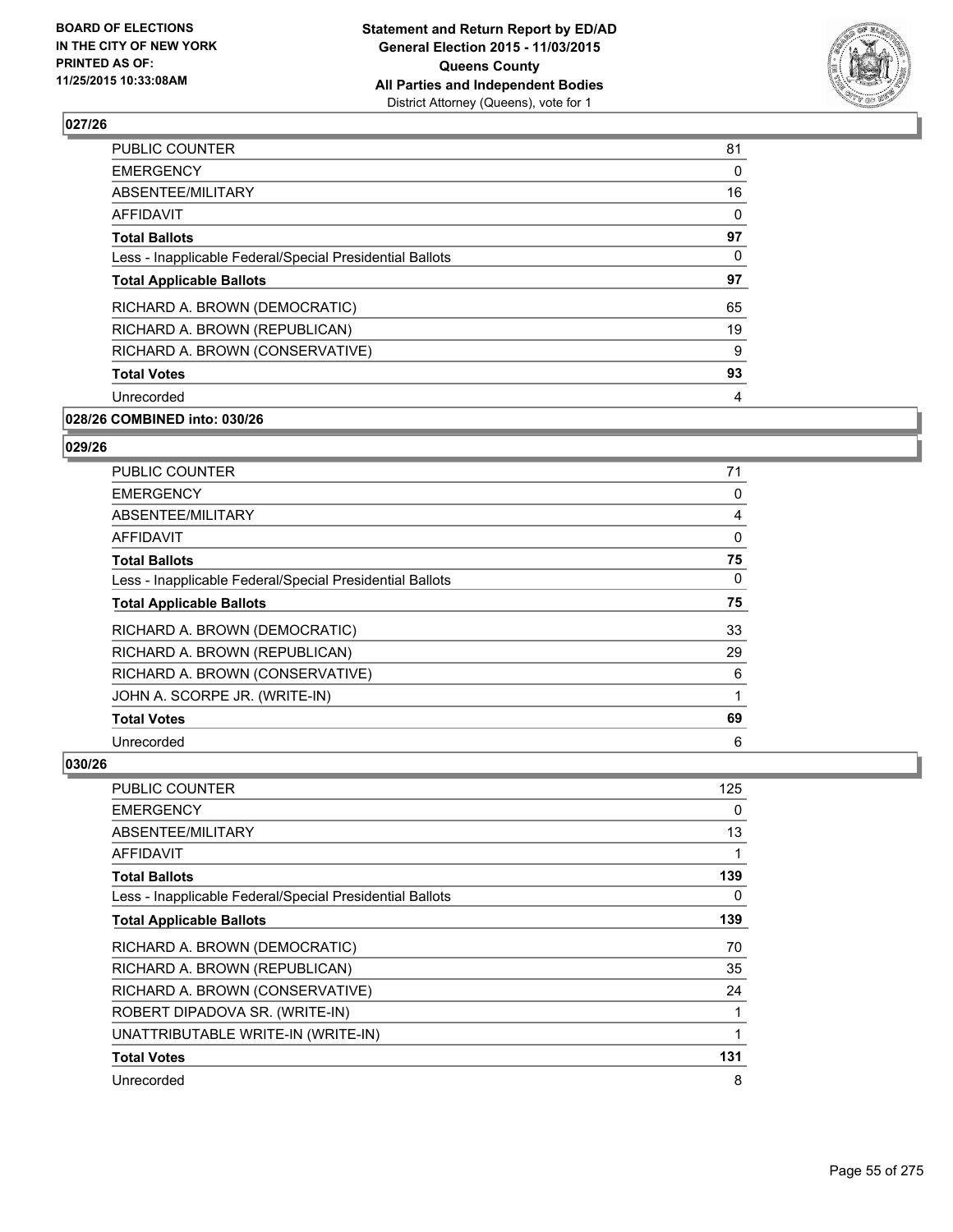

| PUBLIC COUNTER                                           | 47             |
|----------------------------------------------------------|----------------|
| <b>EMERGENCY</b>                                         | 0              |
| ABSENTEE/MILITARY                                        | $\overline{4}$ |
| <b>AFFIDAVIT</b>                                         | 0              |
| <b>Total Ballots</b>                                     | 51             |
| Less - Inapplicable Federal/Special Presidential Ballots | 0              |
| <b>Total Applicable Ballots</b>                          | 51             |
| RICHARD A. BROWN (DEMOCRATIC)                            | 37             |
| RICHARD A. BROWN (REPUBLICAN)                            | 8              |
| RICHARD A. BROWN (CONSERVATIVE)                          |                |
| <b>Total Votes</b>                                       | 46             |
| Unrecorded                                               | 5              |

#### **032/26**

| PUBLIC COUNTER                                           | 61 |
|----------------------------------------------------------|----|
| <b>EMERGENCY</b>                                         | 0  |
| <b>ABSENTEE/MILITARY</b>                                 | 3  |
| <b>AFFIDAVIT</b>                                         | 3  |
| <b>Total Ballots</b>                                     | 67 |
| Less - Inapplicable Federal/Special Presidential Ballots | 0  |
| <b>Total Applicable Ballots</b>                          | 67 |
| RICHARD A. BROWN (DEMOCRATIC)                            | 39 |
| RICHARD A. BROWN (REPUBLICAN)                            | 20 |
| RICHARD A. BROWN (CONSERVATIVE)                          | 3  |
| <b>BLAISE PASCAL (WRITE-IN)</b>                          |    |
| <b>BLAISE PASSON (WRITE-IN)</b>                          |    |
| <b>Total Votes</b>                                       | 64 |
| Unrecorded                                               | 3  |

| PUBLIC COUNTER                                           | 88 |
|----------------------------------------------------------|----|
| <b>EMERGENCY</b>                                         | 0  |
| ABSENTEE/MILITARY                                        | 6  |
| <b>AFFIDAVIT</b>                                         | 0  |
| <b>Total Ballots</b>                                     | 94 |
| Less - Inapplicable Federal/Special Presidential Ballots | 0  |
| <b>Total Applicable Ballots</b>                          | 94 |
| RICHARD A. BROWN (DEMOCRATIC)                            | 53 |
| RICHARD A. BROWN (REPUBLICAN)                            | 24 |
| RICHARD A. BROWN (CONSERVATIVE)                          | 13 |
| CHRISTOPHER BAE (WRITE-IN)                               | 1  |
| <b>Total Votes</b>                                       | 91 |
| Unrecorded                                               | 3  |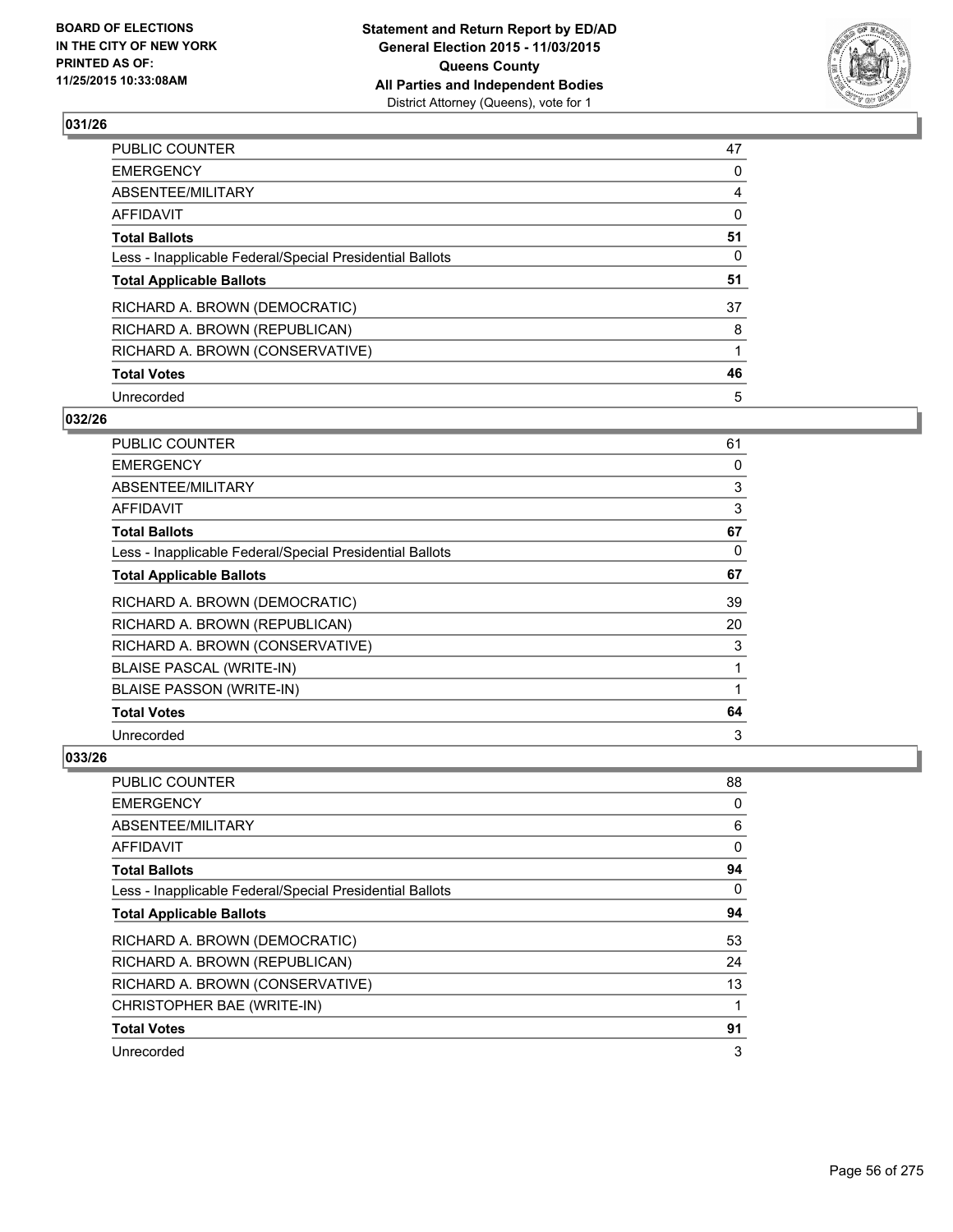

| <b>PUBLIC COUNTER</b>                                    | 87  |
|----------------------------------------------------------|-----|
| <b>EMERGENCY</b>                                         | 0   |
| ABSENTEE/MILITARY                                        | 28  |
| AFFIDAVIT                                                | 0   |
| <b>Total Ballots</b>                                     | 115 |
| Less - Inapplicable Federal/Special Presidential Ballots | 0   |
| <b>Total Applicable Ballots</b>                          | 115 |
| RICHARD A. BROWN (DEMOCRATIC)                            | 59  |
| RICHARD A. BROWN (REPUBLICAN)                            | 33  |
| RICHARD A. BROWN (CONSERVATIVE)                          | 13  |
| MICHAEL BLOOMBERG (WRITE-IN)                             | 1   |
| RICHARD PALMA (WRITE-IN)                                 | 1   |
| TONY AVELLA (WRITE-IN)                                   | 1   |
| <b>Total Votes</b>                                       | 108 |
| Unrecorded                                               | 7   |

**035/26 COMBINED into: 034/26**

#### **036/26 COMBINED into: 037/26**

#### **037/26**

| <b>PUBLIC COUNTER</b>                                    | 49             |
|----------------------------------------------------------|----------------|
| <b>EMERGENCY</b>                                         | 0              |
| <b>ABSENTEE/MILITARY</b>                                 |                |
| AFFIDAVIT                                                |                |
| <b>Total Ballots</b>                                     | 51             |
| Less - Inapplicable Federal/Special Presidential Ballots | 0              |
| <b>Total Applicable Ballots</b>                          | 51             |
| RICHARD A. BROWN (DEMOCRATIC)                            | 33             |
| RICHARD A. BROWN (REPUBLICAN)                            | 12             |
| RICHARD A. BROWN (CONSERVATIVE)                          | 4              |
| <b>Total Votes</b>                                       | 49             |
| Unrecorded                                               | $\overline{2}$ |

| PUBLIC COUNTER                                           | 3 |
|----------------------------------------------------------|---|
| <b>EMERGENCY</b>                                         | 0 |
| ABSENTEE/MILITARY                                        | 0 |
| <b>AFFIDAVIT</b>                                         | 0 |
| <b>Total Ballots</b>                                     | 3 |
| Less - Inapplicable Federal/Special Presidential Ballots | 0 |
| <b>Total Applicable Ballots</b>                          | 3 |
| RICHARD A. BROWN (DEMOCRATIC)                            | 0 |
| RICHARD A. BROWN (REPUBLICAN)                            |   |
| RICHARD A. BROWN (CONSERVATIVE)                          | 2 |
| <b>Total Votes</b>                                       | 3 |
|                                                          |   |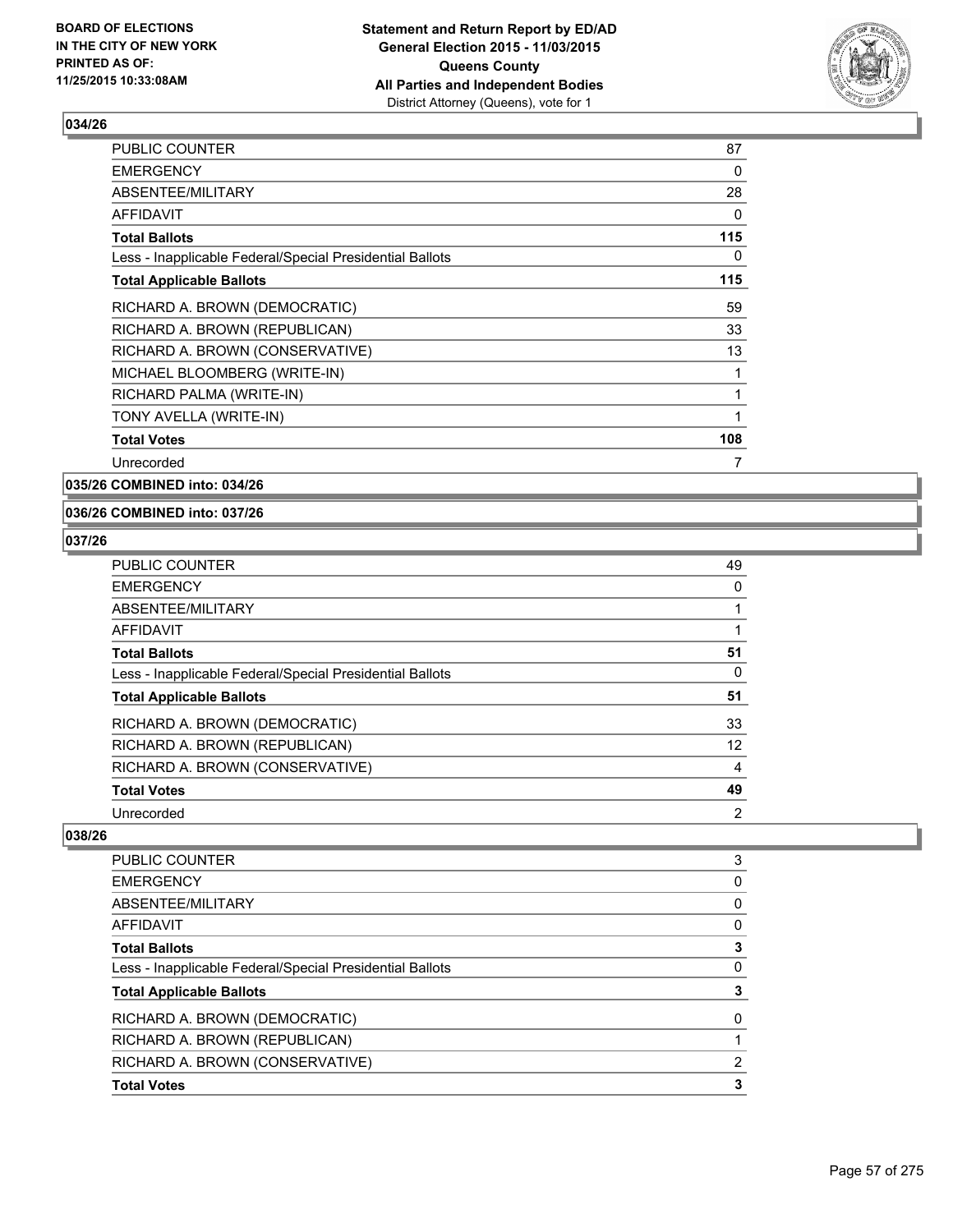

| PUBLIC COUNTER                                           | 73             |
|----------------------------------------------------------|----------------|
| <b>EMERGENCY</b>                                         | 0              |
| ABSENTEE/MILITARY                                        | $\overline{7}$ |
| <b>AFFIDAVIT</b>                                         | 0              |
| <b>Total Ballots</b>                                     | 80             |
| Less - Inapplicable Federal/Special Presidential Ballots | $\Omega$       |
| <b>Total Applicable Ballots</b>                          | 80             |
| RICHARD A. BROWN (DEMOCRATIC)                            | 45             |
| RICHARD A. BROWN (REPUBLICAN)                            | 18             |
| RICHARD A. BROWN (CONSERVATIVE)                          | 15             |
| <b>Total Votes</b>                                       | 78             |
| Unrecorded                                               | 2              |

#### **040/26**

| PUBLIC COUNTER                                           | 71 |
|----------------------------------------------------------|----|
|                                                          |    |
| <b>EMERGENCY</b>                                         | 0  |
| ABSENTEE/MILITARY                                        |    |
| AFFIDAVIT                                                | 0  |
| <b>Total Ballots</b>                                     | 72 |
| Less - Inapplicable Federal/Special Presidential Ballots | 0  |
| <b>Total Applicable Ballots</b>                          | 72 |
| RICHARD A. BROWN (DEMOCRATIC)                            | 44 |
| RICHARD A. BROWN (REPUBLICAN)                            | 20 |
| RICHARD A. BROWN (CONSERVATIVE)                          | 4  |
| <b>Total Votes</b>                                       | 68 |
| Unrecorded                                               | 4  |
|                                                          |    |

| PUBLIC COUNTER                                           | 2              |
|----------------------------------------------------------|----------------|
| EMERGENCY                                                | 0              |
| ABSENTEE/MILITARY                                        | 0              |
| AFFIDAVIT                                                | 0              |
| Total Ballots                                            | $\mathbf{2}$   |
| Less - Inapplicable Federal/Special Presidential Ballots | 0              |
| <b>Total Applicable Ballots</b>                          | $\mathbf{2}$   |
| RICHARD A. BROWN (DEMOCRATIC)                            | $\overline{2}$ |
| RICHARD A. BROWN (REPUBLICAN)                            | 0              |
| RICHARD A. BROWN (CONSERVATIVE)                          | 0              |
| <b>Total Votes</b>                                       | $\mathbf{2}$   |
|                                                          |                |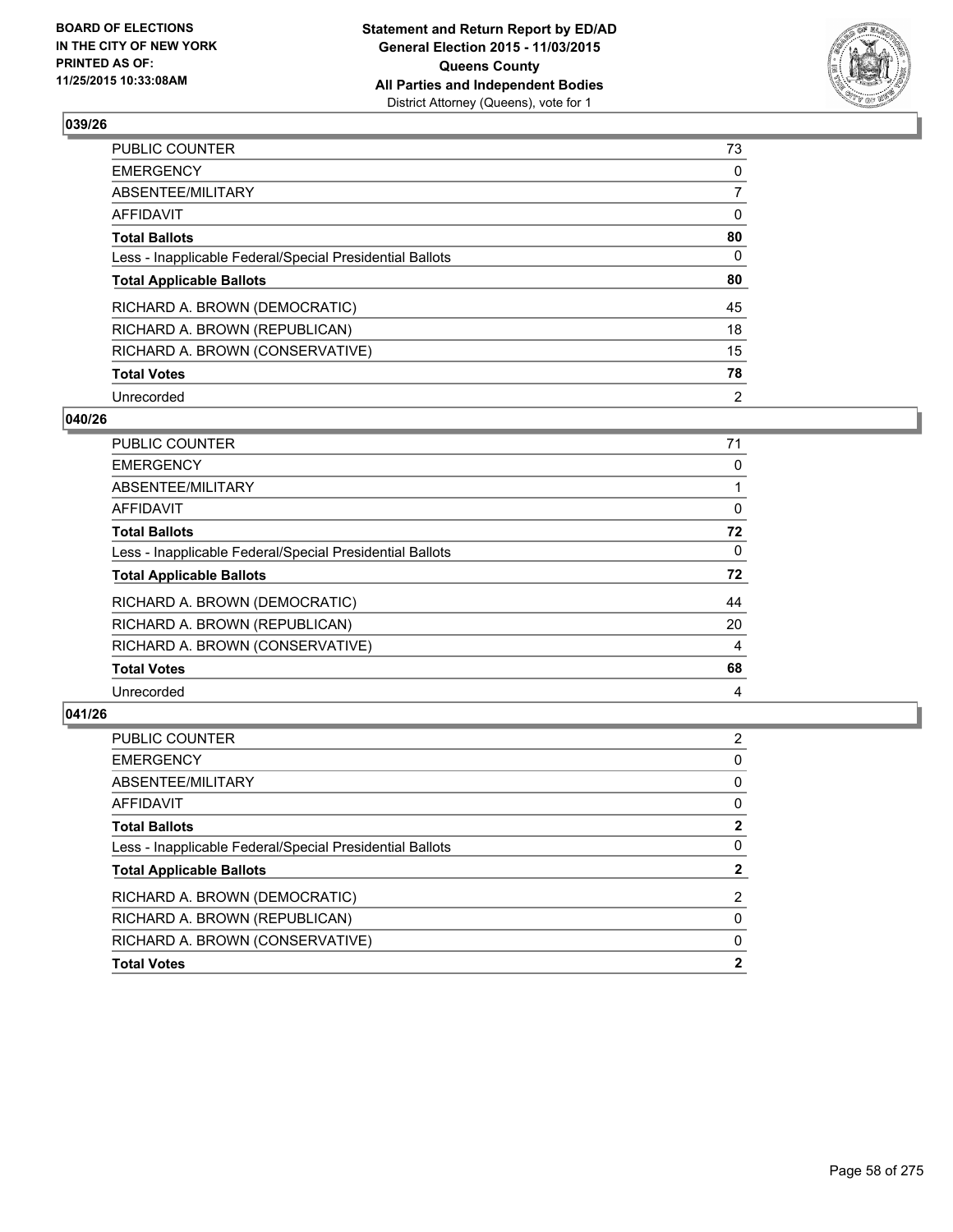

| <b>PUBLIC COUNTER</b>                                    | 185 |
|----------------------------------------------------------|-----|
| <b>EMERGENCY</b>                                         | 0   |
| ABSENTEE/MILITARY                                        | 7   |
| <b>AFFIDAVIT</b>                                         | 3   |
| <b>Total Ballots</b>                                     | 195 |
| Less - Inapplicable Federal/Special Presidential Ballots | 0   |
| <b>Total Applicable Ballots</b>                          | 195 |
| RICHARD A. BROWN (DEMOCRATIC)                            | 94  |
| RICHARD A. BROWN (REPUBLICAN)                            | 66  |
| RICHARD A. BROWN (CONSERVATIVE)                          | 12  |
| A. KIRKE BARTLEY JR. (WRITE-IN)                          | 2   |
| PETER VALLONE (WRITE-IN)                                 | 1   |
| REBECCA D. LYNCH (WRITE-IN)                              | 1   |
| <b>Total Votes</b>                                       | 176 |
| Unrecorded                                               | 19  |

**043/26 COMBINED into: 042/26**

#### **044/26 COMBINED into: 042/26**

### **045/26**

| <b>PUBLIC COUNTER</b>                                    | 161      |
|----------------------------------------------------------|----------|
| <b>EMERGENCY</b>                                         | 0        |
| ABSENTEE/MILITARY                                        | 10       |
| <b>AFFIDAVIT</b>                                         | 0        |
| <b>Total Ballots</b>                                     | 171      |
| Less - Inapplicable Federal/Special Presidential Ballots | $\Omega$ |
| <b>Total Applicable Ballots</b>                          | 171      |
| RICHARD A. BROWN (DEMOCRATIC)                            | 108      |
| RICHARD A. BROWN (REPUBLICAN)                            | 31       |
| RICHARD A. BROWN (CONSERVATIVE)                          | 13       |
| <b>Total Votes</b>                                       | 152      |
| Unrecorded                                               | 19       |

| <b>PUBLIC COUNTER</b>                                    | 232            |
|----------------------------------------------------------|----------------|
| <b>EMERGENCY</b>                                         | 0              |
| ABSENTEE/MILITARY                                        | 15             |
| <b>AFFIDAVIT</b>                                         | $\overline{2}$ |
| <b>Total Ballots</b>                                     | 249            |
| Less - Inapplicable Federal/Special Presidential Ballots | 0              |
| <b>Total Applicable Ballots</b>                          | 249            |
| RICHARD A. BROWN (DEMOCRATIC)                            | 135            |
| RICHARD A. BROWN (REPUBLICAN)                            | 70             |
| RICHARD A. BROWN (CONSERVATIVE)                          | 16             |
| ETHEL LAURENCE (WRITE-IN)                                | 1              |
| <b>Total Votes</b>                                       | 222            |
| Unrecorded                                               | 27             |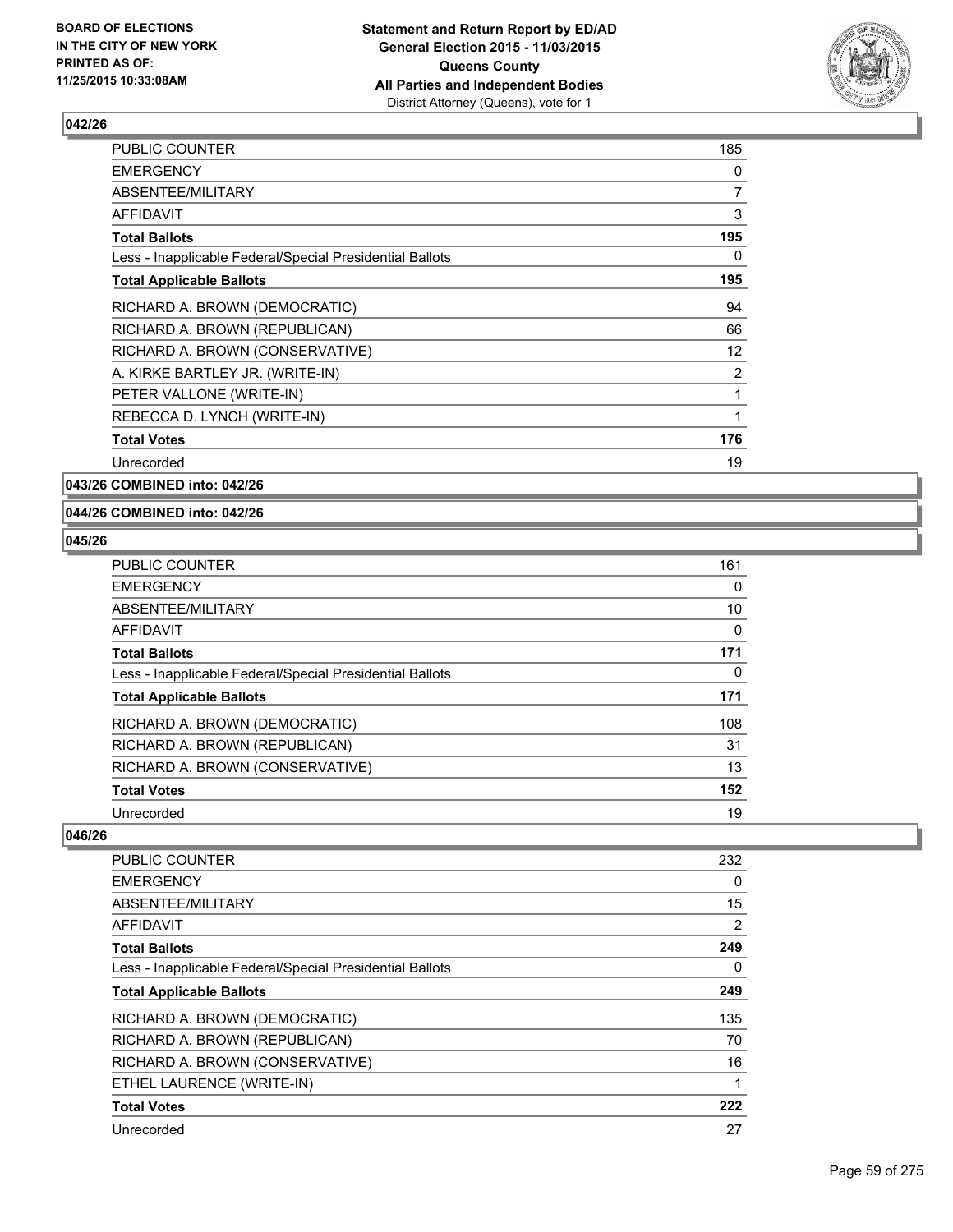

| <b>PUBLIC COUNTER</b>                                    | 291 |
|----------------------------------------------------------|-----|
| <b>EMERGENCY</b>                                         | 0   |
| ABSENTEE/MILITARY                                        | 15  |
| AFFIDAVIT                                                | 0   |
| <b>Total Ballots</b>                                     | 306 |
| Less - Inapplicable Federal/Special Presidential Ballots | 0   |
| <b>Total Applicable Ballots</b>                          | 306 |
| RICHARD A. BROWN (DEMOCRATIC)                            | 188 |
| RICHARD A. BROWN (REPUBLICAN)                            | 77  |
| RICHARD A. BROWN (CONSERVATIVE)                          | 17  |
| <b>Total Votes</b>                                       | 282 |
| Unrecorded                                               | 24  |
|                                                          |     |

**048/26 COMBINED into: 047/26**

#### **049/26 COMBINED into: 046/26**

#### **050/26**

| <b>PUBLIC COUNTER</b>                                    | 43 |
|----------------------------------------------------------|----|
| <b>EMERGENCY</b>                                         | 0  |
| ABSENTEE/MILITARY                                        | 6  |
| AFFIDAVIT                                                | 2  |
| <b>Total Ballots</b>                                     | 51 |
| Less - Inapplicable Federal/Special Presidential Ballots | 0  |
| <b>Total Applicable Ballots</b>                          | 51 |
| RICHARD A. BROWN (DEMOCRATIC)                            | 32 |
| RICHARD A. BROWN (REPUBLICAN)                            | 7  |
| RICHARD A. BROWN (CONSERVATIVE)                          | 11 |
| <b>Total Votes</b>                                       | 50 |
| Unrecorded                                               |    |

### **051/26 COMBINED into: 050/26**

### **052/26 COMBINED into: 067/26**

| PUBLIC COUNTER                                           | 46       |
|----------------------------------------------------------|----------|
| <b>EMERGENCY</b>                                         | 0        |
| ABSENTEE/MILITARY                                        | 9        |
| AFFIDAVIT                                                | $\Omega$ |
| <b>Total Ballots</b>                                     | 55       |
| Less - Inapplicable Federal/Special Presidential Ballots | 0        |
| <b>Total Applicable Ballots</b>                          | 55       |
| RICHARD A. BROWN (DEMOCRATIC)                            | 32       |
| RICHARD A. BROWN (REPUBLICAN)                            | 12       |
| RICHARD A. BROWN (CONSERVATIVE)                          | 3        |
| JERRY IANNECE (WRITE-IN)                                 |          |
| <b>Total Votes</b>                                       | 48       |
| Unrecorded                                               | 7        |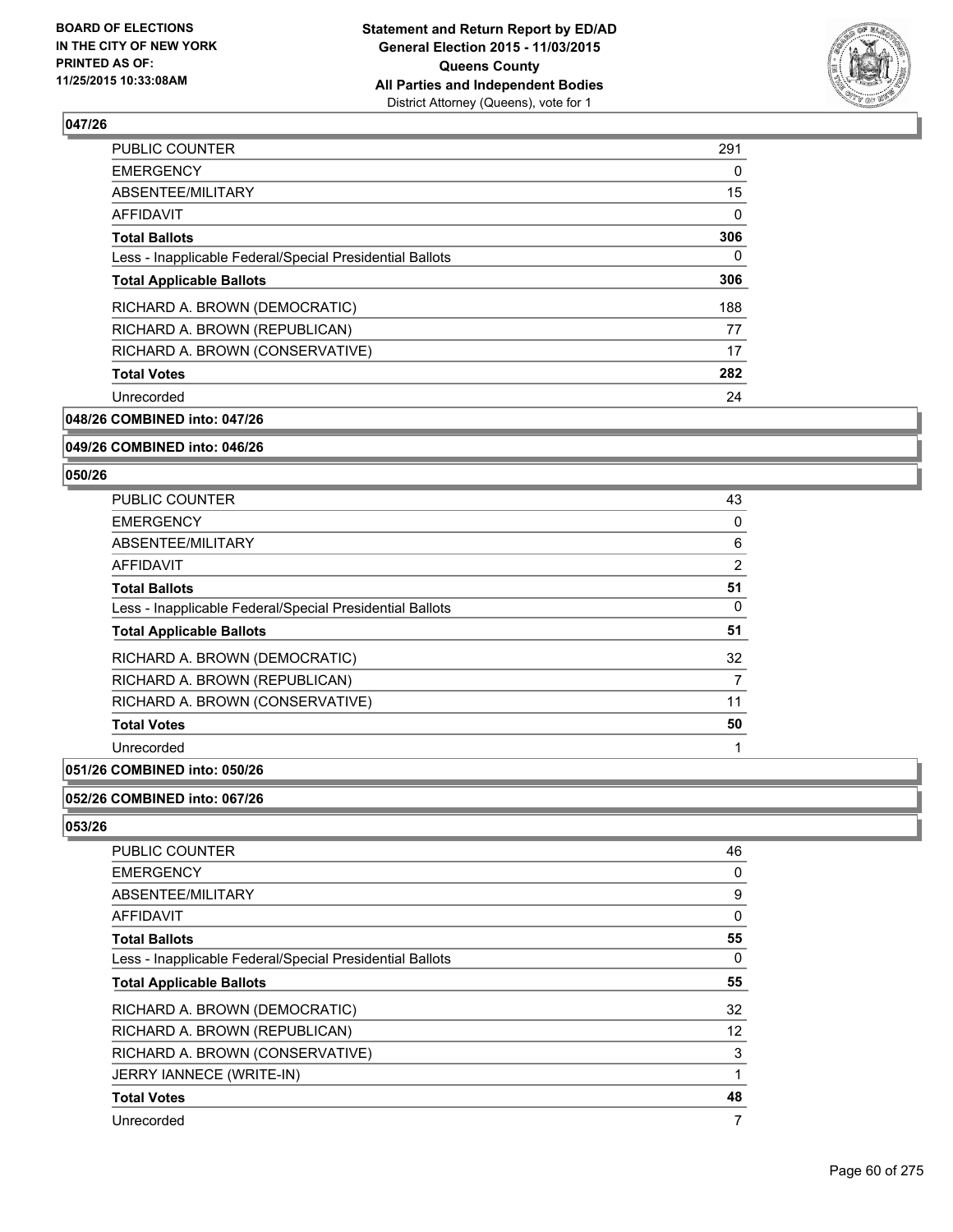

| <b>Total Votes</b>                                       | 35       |
|----------------------------------------------------------|----------|
| JERRY IANNECE (WRITE-IN)                                 |          |
| RICHARD A. BROWN (CONSERVATIVE)                          | 8        |
| RICHARD A. BROWN (REPUBLICAN)                            | 11       |
| RICHARD A. BROWN (DEMOCRATIC)                            | 15       |
| <b>Total Applicable Ballots</b>                          | 35       |
| Less - Inapplicable Federal/Special Presidential Ballots | $\Omega$ |
| <b>Total Ballots</b>                                     | 35       |
| <b>AFFIDAVIT</b>                                         | 0        |
| ABSENTEE/MILITARY                                        | 6        |
| <b>EMERGENCY</b>                                         | 0        |
| PUBLIC COUNTER                                           | 29       |

### **055/26**

| <b>PUBLIC COUNTER</b>                                    | 67 |
|----------------------------------------------------------|----|
| <b>EMERGENCY</b>                                         | 0  |
| ABSENTEE/MILITARY                                        | 5  |
| AFFIDAVIT                                                | 1  |
| <b>Total Ballots</b>                                     | 73 |
| Less - Inapplicable Federal/Special Presidential Ballots | 0  |
| <b>Total Applicable Ballots</b>                          | 73 |
| RICHARD A. BROWN (DEMOCRATIC)                            | 38 |
| RICHARD A. BROWN (REPUBLICAN)                            | 18 |
| RICHARD A. BROWN (CONSERVATIVE)                          | 9  |
| <b>BOB ROSS (WRITE-IN)</b>                               | 1  |
| JOHN DICKINSON (WRITE-IN)                                | 1  |
| <b>Total Votes</b>                                       | 67 |
| Unrecorded                                               | 6  |

#### **056/26 COMBINED into: 055/26**

| <b>PUBLIC COUNTER</b>                                    | 55             |
|----------------------------------------------------------|----------------|
| <b>EMERGENCY</b>                                         | 0              |
| ABSENTEE/MILITARY                                        | $\overline{4}$ |
| AFFIDAVIT                                                | 0              |
| <b>Total Ballots</b>                                     | 59             |
| Less - Inapplicable Federal/Special Presidential Ballots | 0              |
| <b>Total Applicable Ballots</b>                          | 59             |
| RICHARD A. BROWN (DEMOCRATIC)                            | 34             |
| RICHARD A. BROWN (REPUBLICAN)                            | 15             |
| RICHARD A. BROWN (CONSERVATIVE)                          | 5              |
| TEJSNIES BAINS (WRITE-IN)                                | $\mathbf{1}$   |
| <b>Total Votes</b>                                       | 55             |
| Unrecorded                                               | 4              |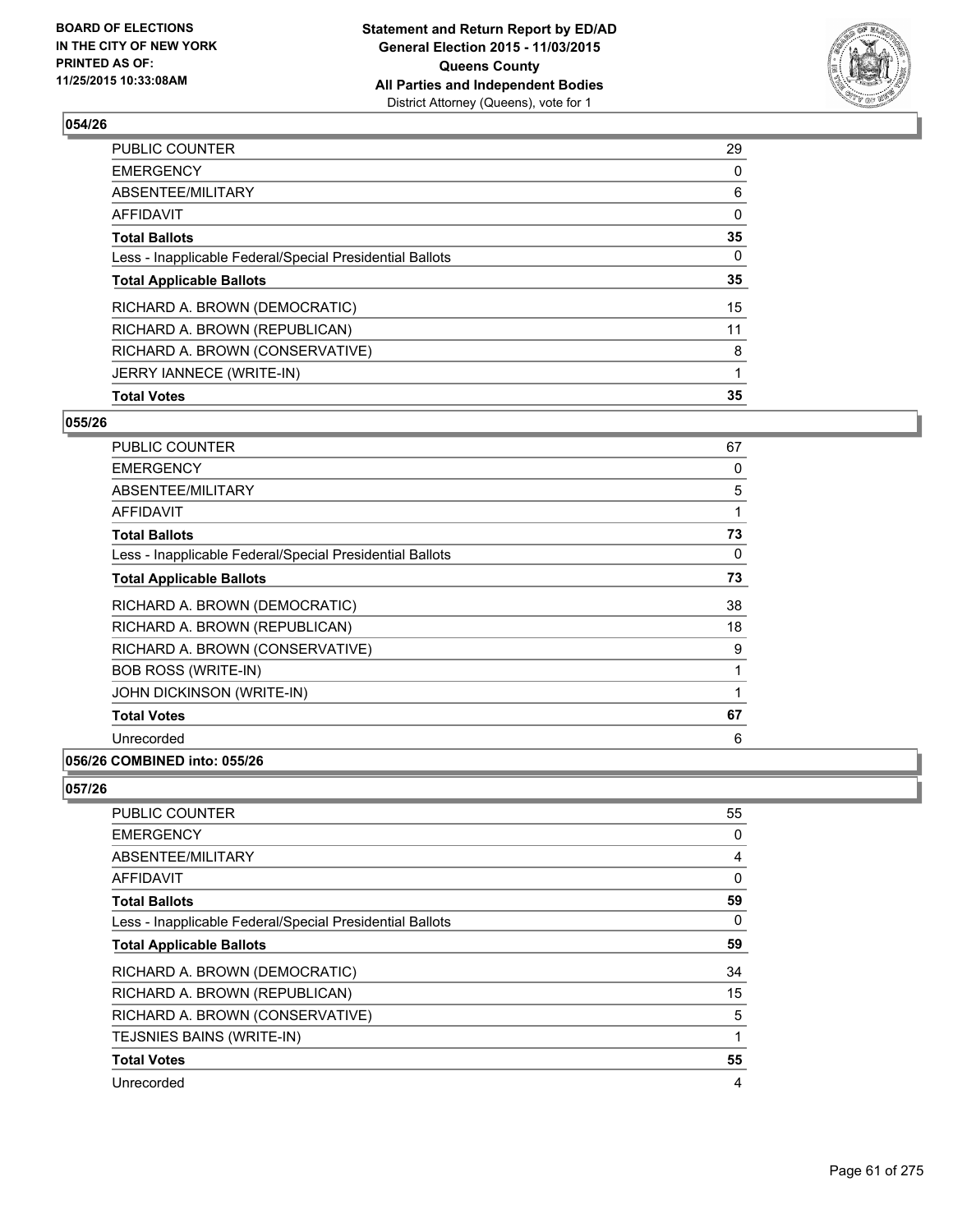

| <b>PUBLIC COUNTER</b>                                    | 51 |
|----------------------------------------------------------|----|
| <b>EMERGENCY</b>                                         | 0  |
| ABSENTEE/MILITARY                                        | 4  |
| AFFIDAVIT                                                | 0  |
| <b>Total Ballots</b>                                     | 55 |
| Less - Inapplicable Federal/Special Presidential Ballots | 0  |
| <b>Total Applicable Ballots</b>                          | 55 |
| RICHARD A. BROWN (DEMOCRATIC)                            | 25 |
| RICHARD A. BROWN (REPUBLICAN)                            | 19 |
| RICHARD A. BROWN (CONSERVATIVE)                          | 9  |
| LEBRON JAMES (WRITE-IN)                                  | 1  |
| <b>Total Votes</b>                                       | 54 |
| Unrecorded                                               | 1  |

#### **059/26**

| 55       |
|----------|
| 0        |
| 3        |
| 0        |
| 58       |
| $\Omega$ |
| 58       |
| 29       |
| 17       |
| 9        |
| 55       |
| 3        |
|          |

### **060/26 COMBINED into: 039/26**

| <b>PUBLIC COUNTER</b>                                    | 106 |
|----------------------------------------------------------|-----|
| <b>EMERGENCY</b>                                         | 0   |
| ABSENTEE/MILITARY                                        | 7   |
| <b>AFFIDAVIT</b>                                         | 0   |
| <b>Total Ballots</b>                                     | 113 |
| Less - Inapplicable Federal/Special Presidential Ballots | 0   |
| <b>Total Applicable Ballots</b>                          | 113 |
| RICHARD A. BROWN (DEMOCRATIC)                            | 62  |
| RICHARD A. BROWN (REPUBLICAN)                            | 35  |
| RICHARD A. BROWN (CONSERVATIVE)                          | 10  |
| DENNIS SAFRAN (WRITE-IN)                                 | 1   |
| UNATTRIBUTABLE WRITE-IN (WRITE-IN)                       | 1   |
| <b>Total Votes</b>                                       | 109 |
| Unrecorded                                               | 4   |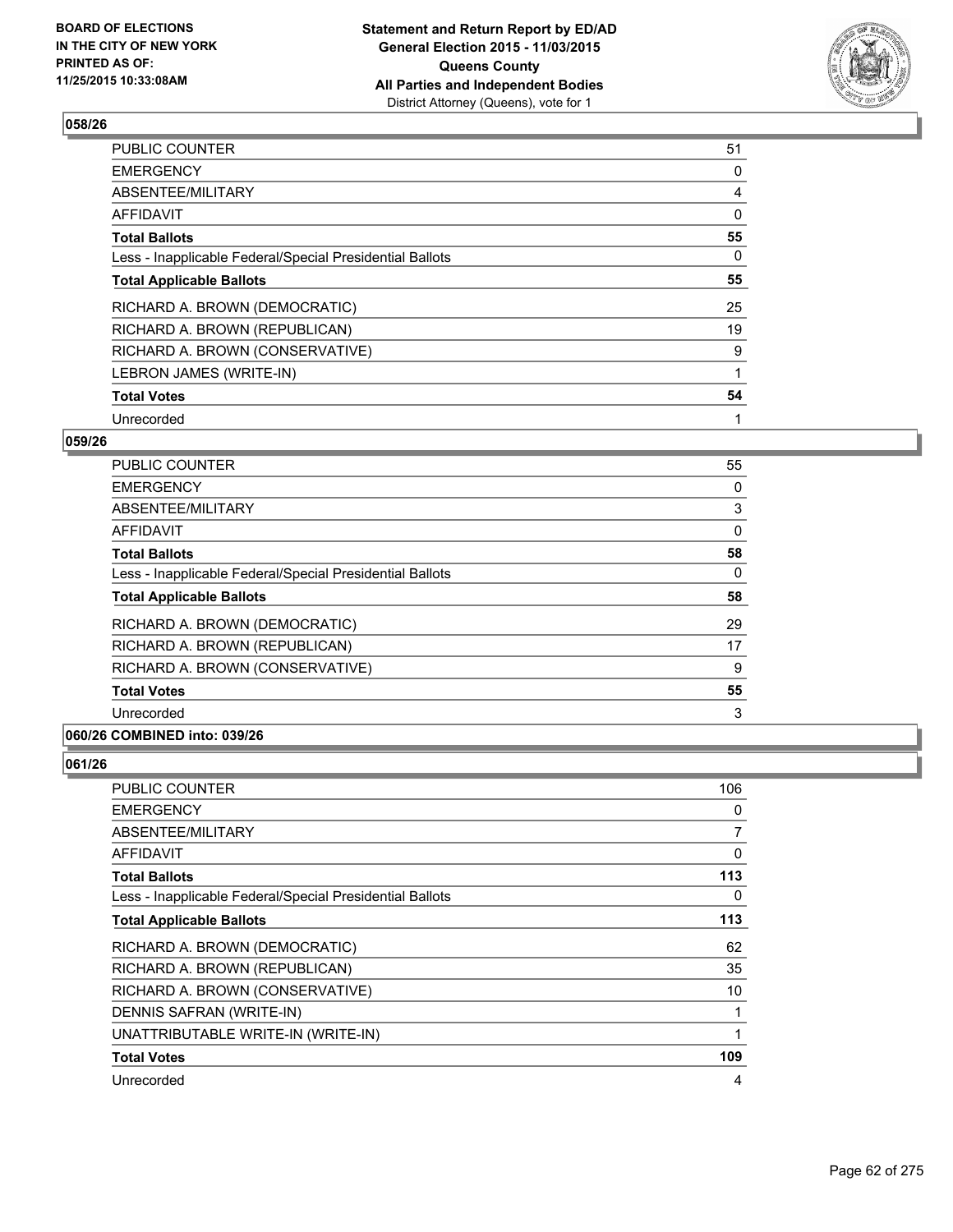

| <b>PUBLIC COUNTER</b>                                    | 101          |
|----------------------------------------------------------|--------------|
| <b>EMERGENCY</b>                                         | 0            |
| ABSENTEE/MILITARY                                        | 8            |
| AFFIDAVIT                                                | 0            |
| <b>Total Ballots</b>                                     | 109          |
| Less - Inapplicable Federal/Special Presidential Ballots | 0            |
| <b>Total Applicable Ballots</b>                          | 109          |
| RICHARD A. BROWN (DEMOCRATIC)                            | 59           |
| RICHARD A. BROWN (REPUBLICAN)                            | 28           |
| RICHARD A. BROWN (CONSERVATIVE)                          | 14           |
| DONALD TRUMP (WRITE-IN)                                  | $\mathbf{1}$ |
| <b>Total Votes</b>                                       | 102          |
| Unrecorded                                               | 7            |
|                                                          |              |

#### **063/26 COMBINED into: 061/26**

#### **064/26 COMBINED into: 062/26**

#### **065/26**

| <b>PUBLIC COUNTER</b>                                    | 80  |
|----------------------------------------------------------|-----|
| <b>EMERGENCY</b>                                         | 0   |
| ABSENTEE/MILITARY                                        | 24  |
| AFFIDAVIT                                                | 0   |
| <b>Total Ballots</b>                                     | 104 |
| Less - Inapplicable Federal/Special Presidential Ballots | 0   |
| <b>Total Applicable Ballots</b>                          | 104 |
| RICHARD A. BROWN (DEMOCRATIC)                            | 60  |
| RICHARD A. BROWN (REPUBLICAN)                            | 23  |
| RICHARD A. BROWN (CONSERVATIVE)                          | 9   |
| KENNETH STEIN (WRITE-IN)                                 | 1   |
| PAT MAGIVOIN (WRITE-IN)                                  |     |
| <b>Total Votes</b>                                       | 94  |
| Unrecorded                                               | 10  |

| <b>PUBLIC COUNTER</b>                                    | 52 |
|----------------------------------------------------------|----|
|                                                          |    |
| <b>EMERGENCY</b>                                         | 0  |
| ABSENTEE/MILITARY                                        | 5  |
| <b>AFFIDAVIT</b>                                         | 0  |
| <b>Total Ballots</b>                                     | 57 |
| Less - Inapplicable Federal/Special Presidential Ballots | 0  |
| <b>Total Applicable Ballots</b>                          | 57 |
| RICHARD A. BROWN (DEMOCRATIC)                            | 26 |
| RICHARD A. BROWN (REPUBLICAN)                            | 16 |
| RICHARD A. BROWN (CONSERVATIVE)                          | 9  |
| EDWIN MOORE (WRITE-IN)                                   | 1  |
| <b>Total Votes</b>                                       | 52 |
| Unrecorded                                               | 5  |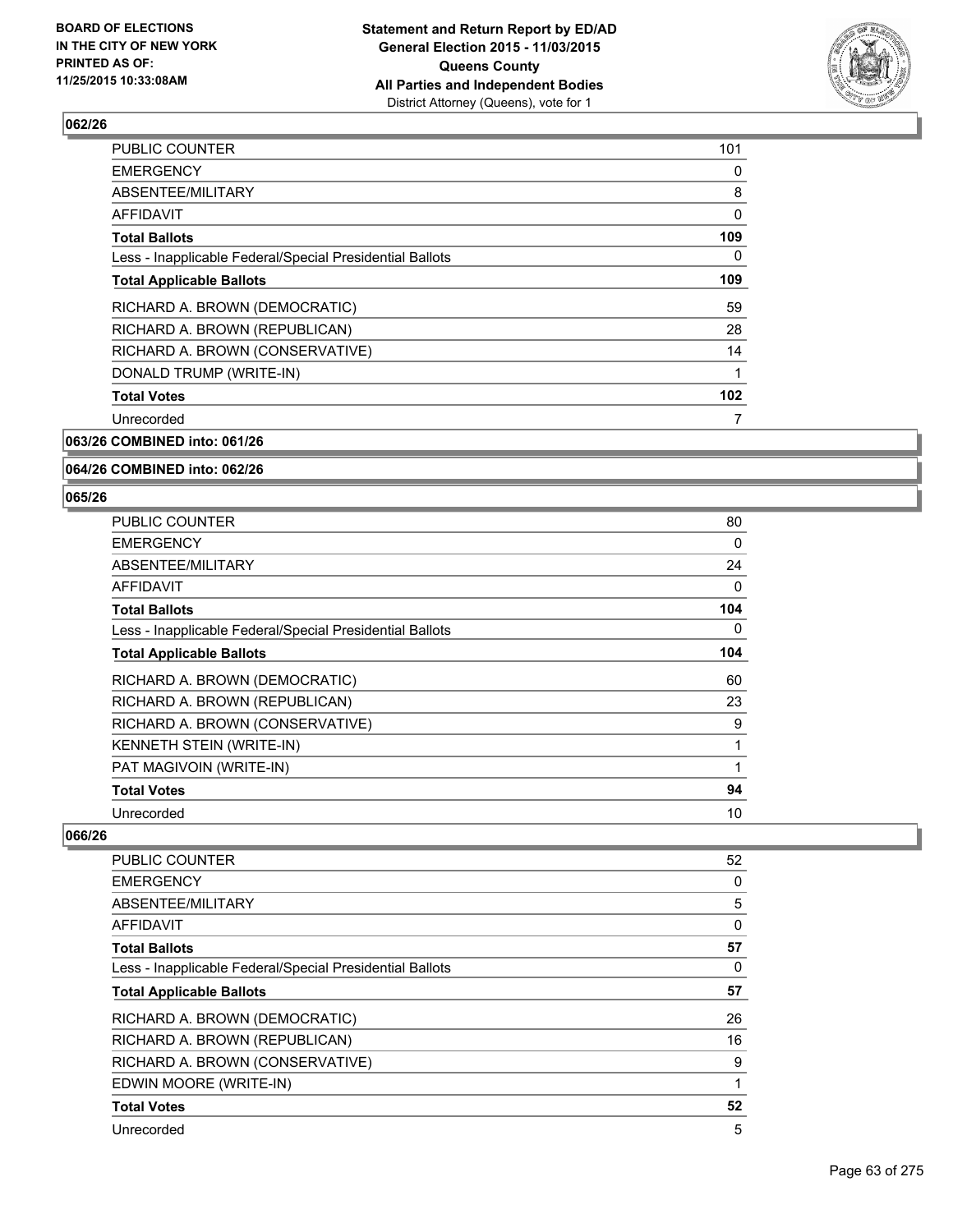

| PUBLIC COUNTER                                           | 64 |
|----------------------------------------------------------|----|
| <b>EMERGENCY</b>                                         | 0  |
| ABSENTEE/MILITARY                                        | 10 |
| AFFIDAVIT                                                | 0  |
| <b>Total Ballots</b>                                     | 74 |
| Less - Inapplicable Federal/Special Presidential Ballots | 0  |
| <b>Total Applicable Ballots</b>                          | 74 |
| RICHARD A. BROWN (DEMOCRATIC)                            | 45 |
| RICHARD A. BROWN (REPUBLICAN)                            | 17 |
| RICHARD A. BROWN (CONSERVATIVE)                          | 8  |
| <b>Total Votes</b>                                       | 70 |
| Unrecorded                                               | 4  |

#### **068/26**

| <b>PUBLIC COUNTER</b>                                    | 100 |
|----------------------------------------------------------|-----|
| <b>EMERGENCY</b>                                         | 0   |
| ABSENTEE/MILITARY                                        | 10  |
| <b>AFFIDAVIT</b>                                         | 0   |
| <b>Total Ballots</b>                                     | 110 |
| Less - Inapplicable Federal/Special Presidential Ballots | 0   |
| <b>Total Applicable Ballots</b>                          | 110 |
| RICHARD A. BROWN (DEMOCRATIC)                            | 58  |
| RICHARD A. BROWN (REPUBLICAN)                            | 26  |
| RICHARD A. BROWN (CONSERVATIVE)                          | 19  |
| <b>Total Votes</b>                                       | 103 |
| Unrecorded                                               | 7   |
|                                                          |     |

| <b>PUBLIC COUNTER</b>                                    | 51           |
|----------------------------------------------------------|--------------|
| <b>EMERGENCY</b>                                         | 0            |
| ABSENTEE/MILITARY                                        | 4            |
| <b>AFFIDAVIT</b>                                         | $\mathbf{0}$ |
| <b>Total Ballots</b>                                     | 55           |
| Less - Inapplicable Federal/Special Presidential Ballots | 0            |
| <b>Total Applicable Ballots</b>                          | 55           |
| RICHARD A. BROWN (DEMOCRATIC)                            | 22           |
| RICHARD A. BROWN (REPUBLICAN)                            | 22           |
| RICHARD A. BROWN (CONSERVATIVE)                          | 8            |
| CHRISTINA GRASSO (WRITE-IN)                              | 1            |
| MATTHEW L. GRASSO (WRITE-IN)                             |              |
| <b>Total Votes</b>                                       | 54           |
| Unrecorded                                               |              |
| 070/26 COMBINED into: 068/26                             |              |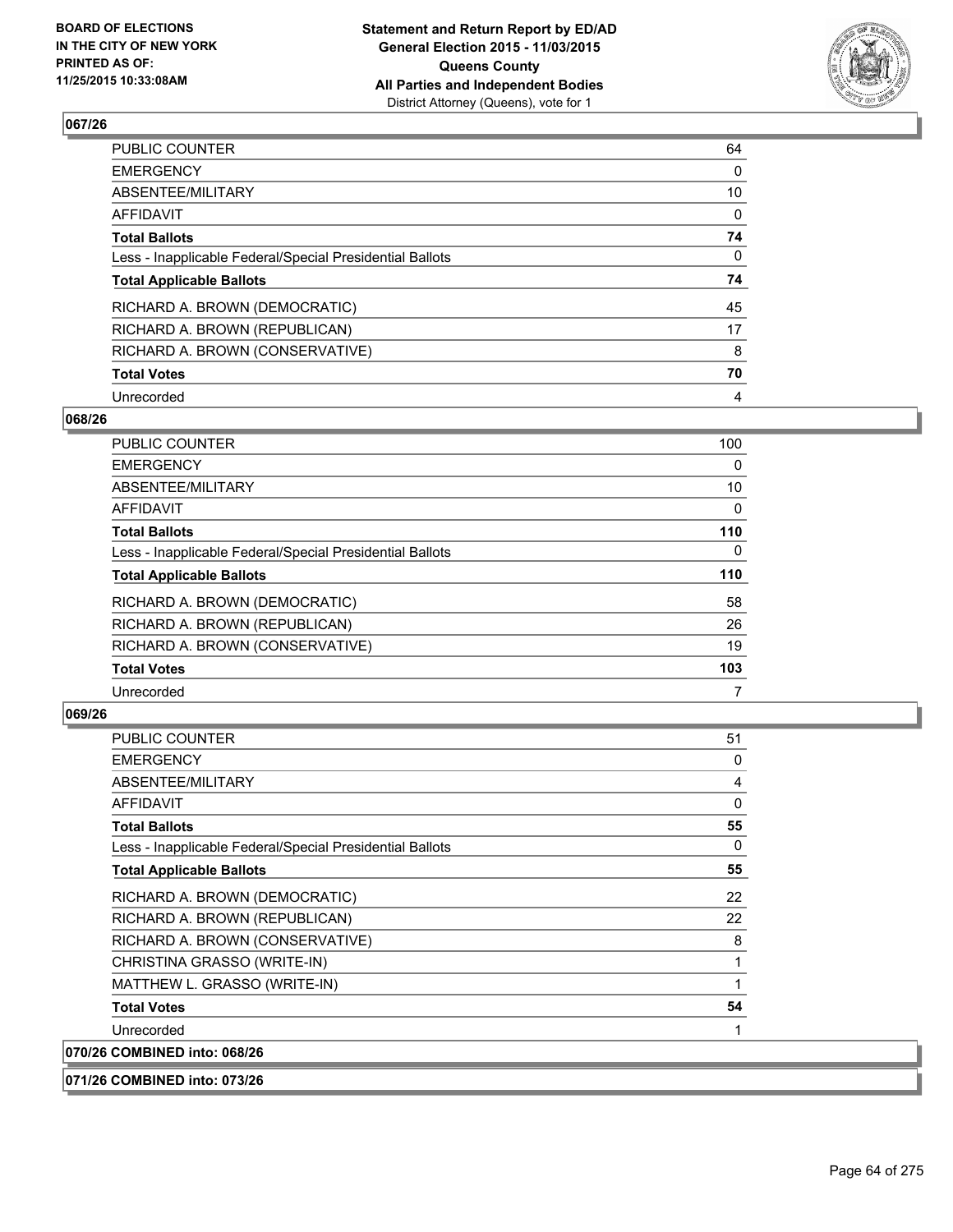

| <b>PUBLIC COUNTER</b>                                    | 137 |
|----------------------------------------------------------|-----|
| <b>EMERGENCY</b>                                         | 0   |
| ABSENTEE/MILITARY                                        | 8   |
| <b>AFFIDAVIT</b>                                         |     |
| <b>Total Ballots</b>                                     | 146 |
| Less - Inapplicable Federal/Special Presidential Ballots | 0   |
| <b>Total Applicable Ballots</b>                          | 146 |
| RICHARD A. BROWN (DEMOCRATIC)                            | 74  |
| RICHARD A. BROWN (REPUBLICAN)                            | 41  |
| RICHARD A. BROWN (CONSERVATIVE)                          | 12  |
| <b>JUDGE JUDY (WRITE-IN)</b>                             | 1   |
| <b>Total Votes</b>                                       | 128 |
| Unrecorded                                               | 18  |

#### **073/26**

| <b>PUBLIC COUNTER</b>                                    | 615 |
|----------------------------------------------------------|-----|
| <b>EMERGENCY</b>                                         | 0   |
| ABSENTEE/MILITARY                                        | 22  |
| <b>AFFIDAVIT</b>                                         | 3   |
| <b>Total Ballots</b>                                     | 640 |
| Less - Inapplicable Federal/Special Presidential Ballots | 0   |
| <b>Total Applicable Ballots</b>                          | 640 |
| RICHARD A. BROWN (DEMOCRATIC)                            | 473 |
| RICHARD A. BROWN (REPUBLICAN)                            | 104 |
| RICHARD A. BROWN (CONSERVATIVE)                          | 13  |
| MICHAEL LUCKMAN (WRITE-IN)                               | 1   |
| ROSEANN SCOTTO (WRITE-IN)                                | 1   |
| <b>Total Votes</b>                                       | 592 |
| Unrecorded                                               | 48  |

| PUBLIC COUNTER                                           | 83 |
|----------------------------------------------------------|----|
| <b>EMERGENCY</b>                                         | 0  |
| ABSENTEE/MILITARY                                        | 6  |
| AFFIDAVIT                                                |    |
| <b>Total Ballots</b>                                     | 90 |
| Less - Inapplicable Federal/Special Presidential Ballots | 0  |
| <b>Total Applicable Ballots</b>                          | 90 |
| RICHARD A. BROWN (DEMOCRATIC)                            | 57 |
| RICHARD A. BROWN (REPUBLICAN)                            | 18 |
| RICHARD A. BROWN (CONSERVATIVE)                          | 7  |
| <b>Total Votes</b>                                       | 82 |
| Unrecorded                                               | 8  |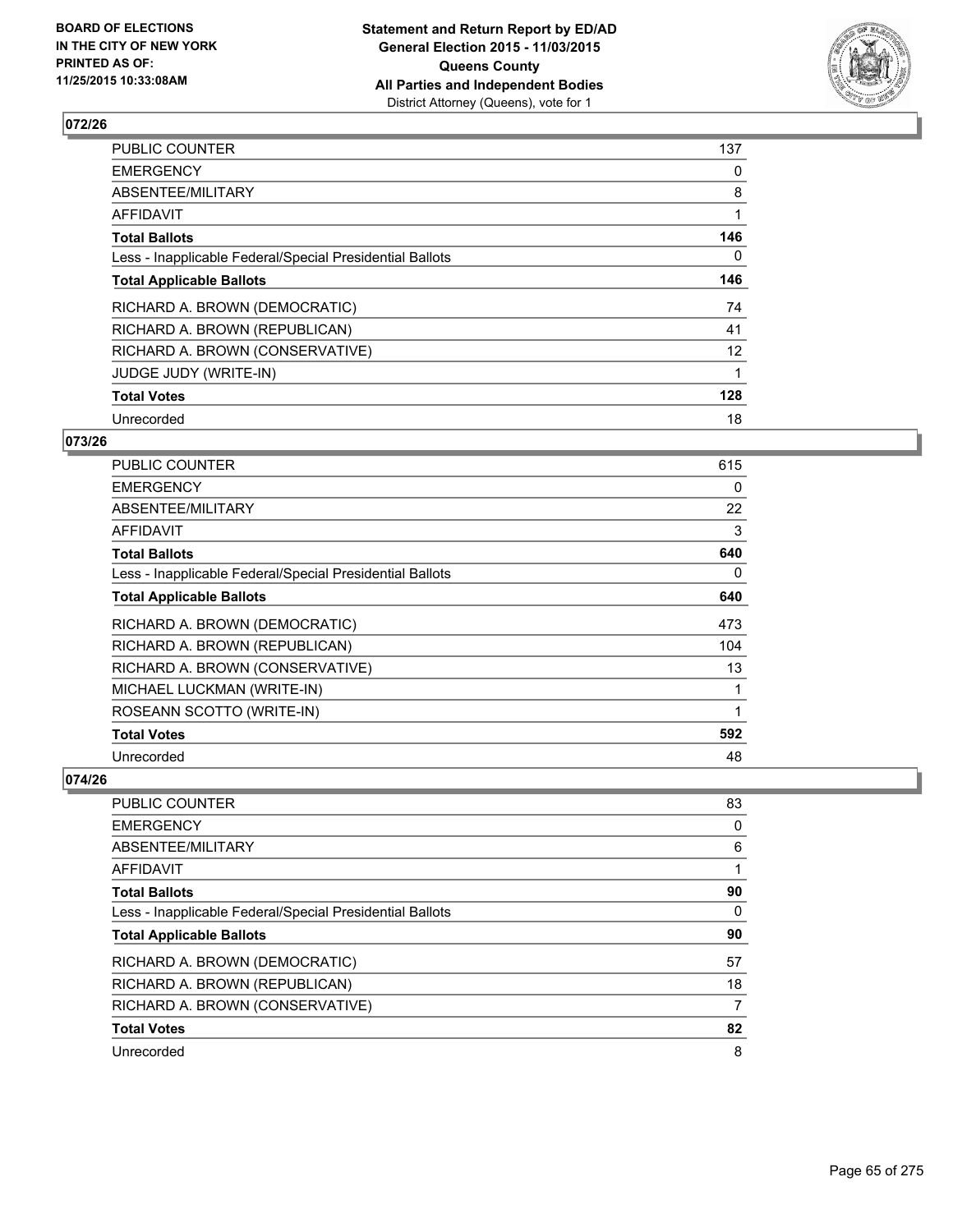

| <b>PUBLIC COUNTER</b>                                    | 275            |
|----------------------------------------------------------|----------------|
| <b>EMERGENCY</b>                                         | 0              |
| ABSENTEE/MILITARY                                        | 5              |
| AFFIDAVIT                                                | $\overline{2}$ |
| <b>Total Ballots</b>                                     | 282            |
| Less - Inapplicable Federal/Special Presidential Ballots | 0              |
| <b>Total Applicable Ballots</b>                          | 282            |
| RICHARD A. BROWN (DEMOCRATIC)                            | 163            |
| RICHARD A. BROWN (REPUBLICAN)                            | 74             |
| RICHARD A. BROWN (CONSERVATIVE)                          | 23             |
| <b>Total Votes</b>                                       | 260            |
| Unrecorded                                               | 22             |
| 076/26 COMBINED into: 075/26                             |                |
| 077/26 COMBINED into: 013/26                             |                |
| 078/26 COMBINED into: 042/26                             |                |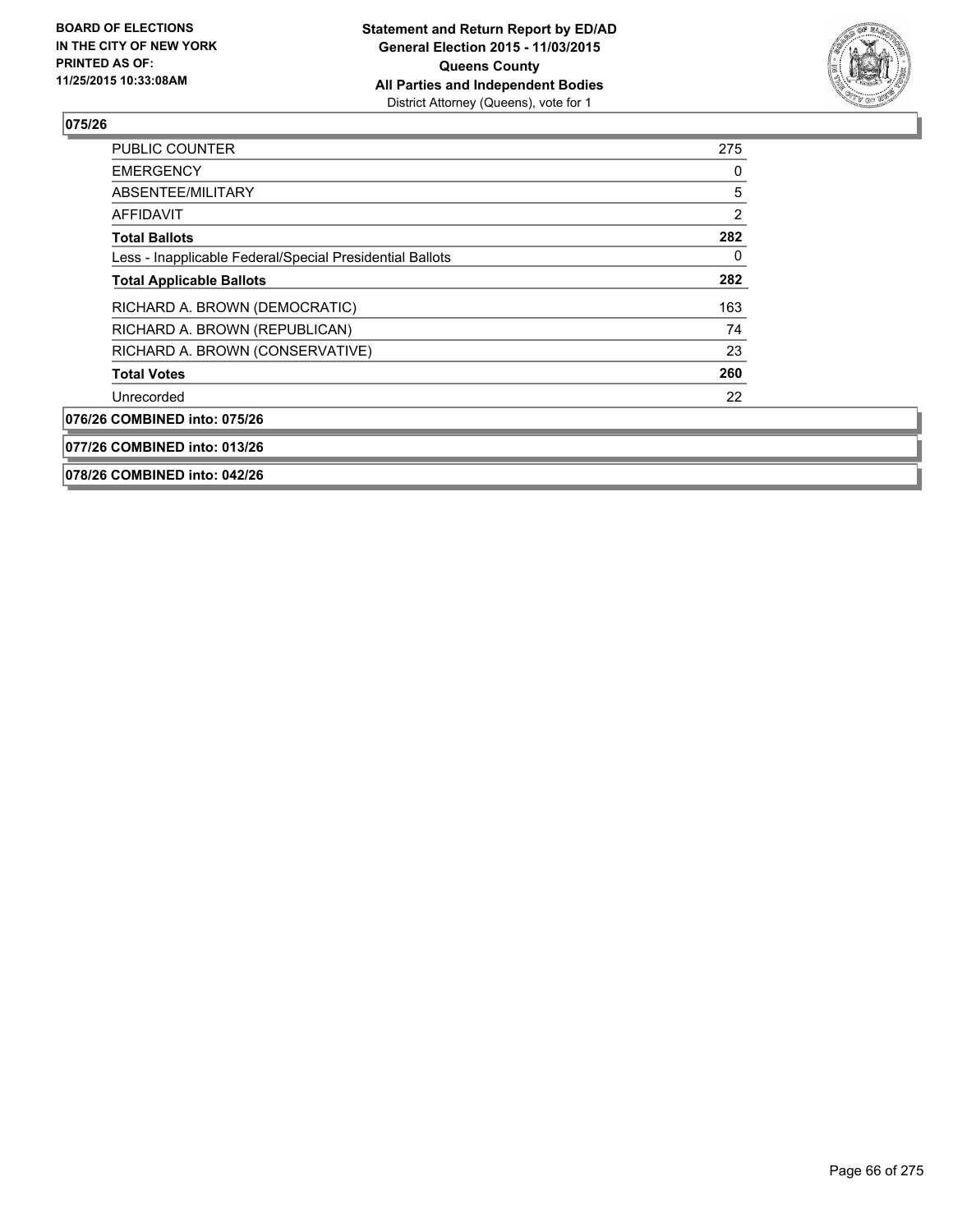

| PUBLIC COUNTER                                           | 64 |
|----------------------------------------------------------|----|
| <b>EMERGENCY</b>                                         | 0  |
| ABSENTEE/MILITARY                                        | 7  |
| AFFIDAVIT                                                | 0  |
| <b>Total Ballots</b>                                     | 71 |
| Less - Inapplicable Federal/Special Presidential Ballots | 0  |
| <b>Total Applicable Ballots</b>                          | 71 |
| RICHARD A. BROWN (DEMOCRATIC)                            | 29 |
| RICHARD A. BROWN (REPUBLICAN)                            | 22 |
| RICHARD A. BROWN (CONSERVATIVE)                          | 10 |
| MALT HARVEY (WRITE-IN)                                   |    |
| <b>Total Votes</b>                                       | 62 |
| Unrecorded                                               | 9  |

#### **002/27**

| <b>PUBLIC COUNTER</b>                                    | 57 |
|----------------------------------------------------------|----|
| <b>EMERGENCY</b>                                         | 0  |
| ABSENTEE/MILITARY                                        | 0  |
| <b>AFFIDAVIT</b>                                         |    |
| <b>Total Ballots</b>                                     | 58 |
| Less - Inapplicable Federal/Special Presidential Ballots | 0  |
| <b>Total Applicable Ballots</b>                          | 58 |
| RICHARD A. BROWN (DEMOCRATIC)                            | 51 |
| RICHARD A. BROWN (REPUBLICAN)                            | 5  |
| RICHARD A. BROWN (CONSERVATIVE)                          |    |
| <b>Total Votes</b>                                       | 57 |
| Unrecorded                                               |    |

| <b>PUBLIC COUNTER</b>                                    | 45 |
|----------------------------------------------------------|----|
| <b>EMERGENCY</b>                                         | 0  |
| ABSENTEE/MILITARY                                        | 17 |
| AFFIDAVIT                                                | 0  |
| <b>Total Ballots</b>                                     | 62 |
| Less - Inapplicable Federal/Special Presidential Ballots | 0  |
| <b>Total Applicable Ballots</b>                          | 62 |
| RICHARD A. BROWN (DEMOCRATIC)                            | 40 |
| RICHARD A. BROWN (REPUBLICAN)                            | 13 |
| RICHARD A. BROWN (CONSERVATIVE)                          | 4  |
| ADA GONZALEZ (WRITE-IN)                                  | 1  |
| AIDA L. GONZALEZ (WRITE-IN)                              | 1  |
| UNATTRIBUTABLE WRITE-IN (WRITE-IN)                       | 1  |
| <b>Total Votes</b>                                       | 60 |
| Unrecorded                                               | 2  |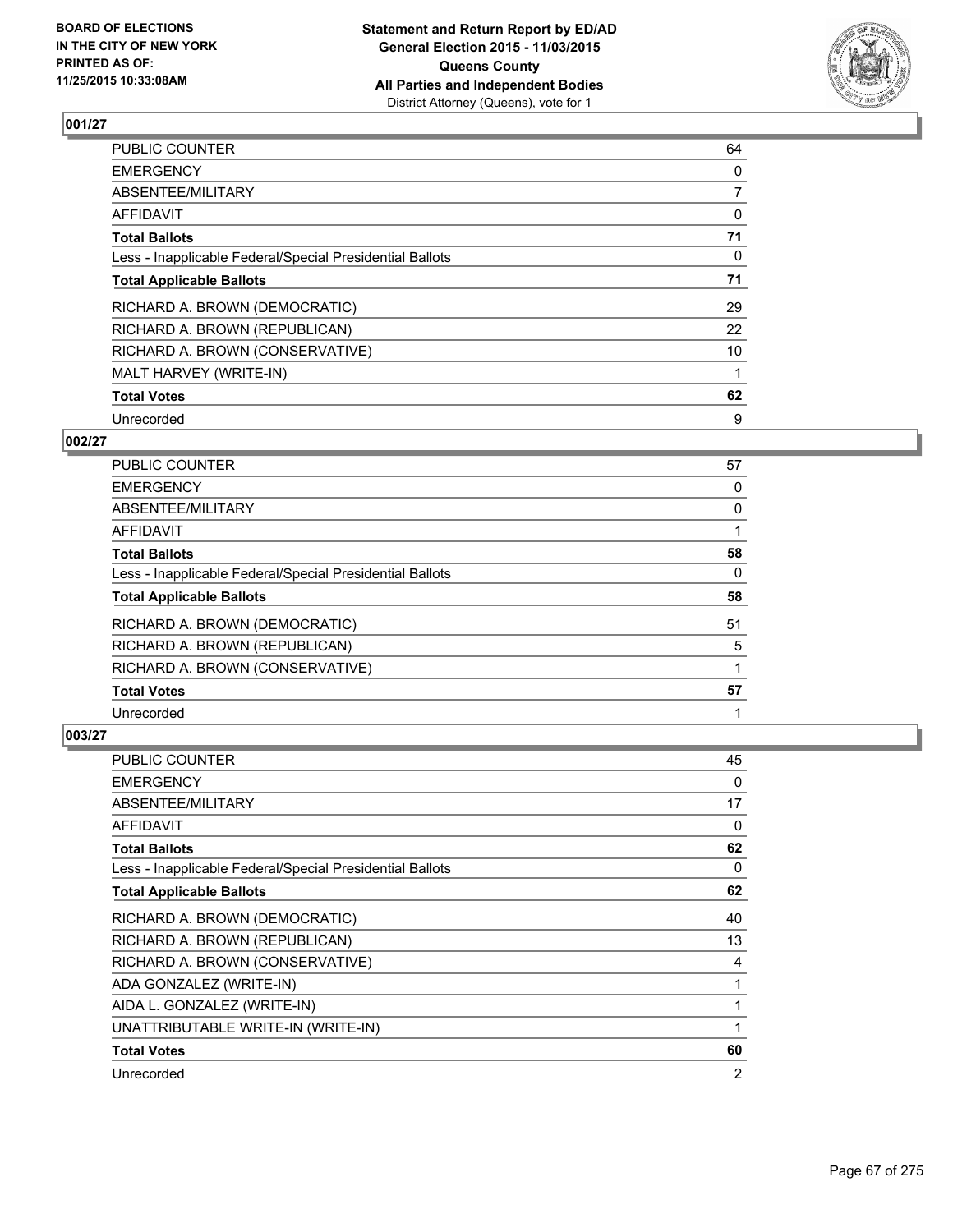

| <b>PUBLIC COUNTER</b>                                    | 73 |
|----------------------------------------------------------|----|
| <b>EMERGENCY</b>                                         | 0  |
| ABSENTEE/MILITARY                                        | 5  |
| AFFIDAVIT                                                |    |
| <b>Total Ballots</b>                                     | 79 |
| Less - Inapplicable Federal/Special Presidential Ballots | 0  |
| <b>Total Applicable Ballots</b>                          | 79 |
| RICHARD A. BROWN (DEMOCRATIC)                            | 57 |
| RICHARD A. BROWN (REPUBLICAN)                            | 7  |
| RICHARD A. BROWN (CONSERVATIVE)                          | 3  |
| JOEL LANDY (WRITE-IN)                                    |    |
| PATRICK J. WOODS (WRITE-IN)                              |    |
| <b>Total Votes</b>                                       | 69 |
| Unrecorded                                               | 10 |

### **005/27**

| PUBLIC COUNTER                                           | 32 |
|----------------------------------------------------------|----|
| <b>EMERGENCY</b>                                         | 0  |
| ABSENTEE/MILITARY                                        | 5  |
| AFFIDAVIT                                                | 0  |
| <b>Total Ballots</b>                                     | 37 |
| Less - Inapplicable Federal/Special Presidential Ballots | 0  |
| <b>Total Applicable Ballots</b>                          | 37 |
| RICHARD A. BROWN (DEMOCRATIC)                            | 14 |
| RICHARD A. BROWN (REPUBLICAN)                            | 14 |
| RICHARD A. BROWN (CONSERVATIVE)                          | 6  |
| TIMOTHY ROUNDTREE (WRITE-IN)                             |    |
| <b>Total Votes</b>                                       | 35 |
| Unrecorded                                               | 2  |
| A                                                        |    |

## **006/27 COMBINED into: 004/27**

| PUBLIC COUNTER                                           | 56 |
|----------------------------------------------------------|----|
| <b>EMERGENCY</b>                                         | 0  |
| ABSENTEE/MILITARY                                        | 0  |
| <b>AFFIDAVIT</b>                                         |    |
| <b>Total Ballots</b>                                     | 57 |
| Less - Inapplicable Federal/Special Presidential Ballots | 0  |
| <b>Total Applicable Ballots</b>                          | 57 |
| RICHARD A. BROWN (DEMOCRATIC)                            | 42 |
| RICHARD A. BROWN (REPUBLICAN)                            | 4  |
| RICHARD A. BROWN (CONSERVATIVE)                          | 5  |
| MADELINE SINGAS (WRITE-IN)                               | 1  |
| UNATTRIBUTABLE WRITE-IN (WRITE-IN)                       | 1  |
| <b>Total Votes</b>                                       | 53 |
| Unrecorded                                               | 4  |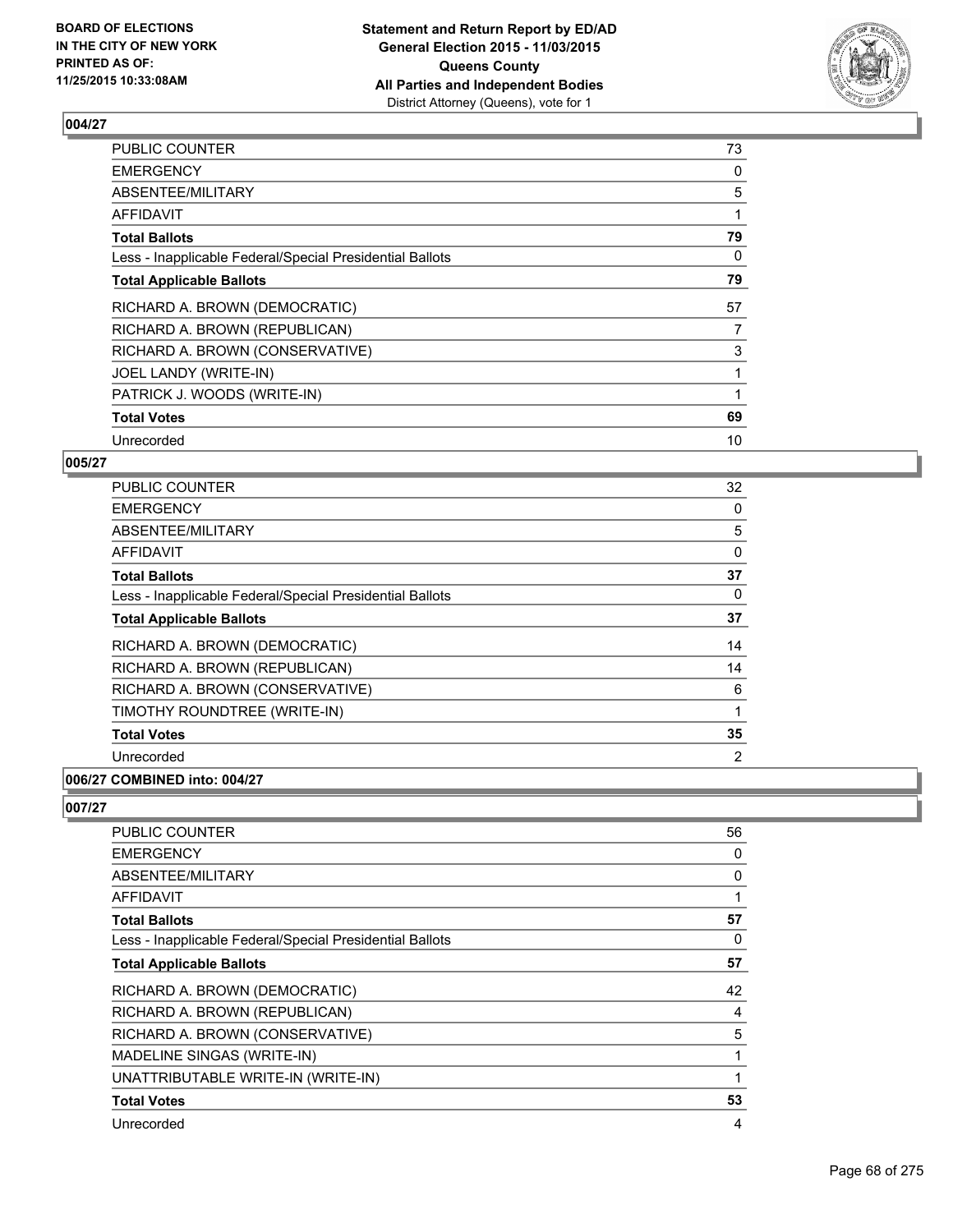

| PUBLIC COUNTER                                           | 43 |
|----------------------------------------------------------|----|
| <b>EMERGENCY</b>                                         | 0  |
| ABSENTEE/MILITARY                                        | 5  |
| <b>AFFIDAVIT</b>                                         |    |
| <b>Total Ballots</b>                                     | 49 |
| Less - Inapplicable Federal/Special Presidential Ballots | 0  |
| <b>Total Applicable Ballots</b>                          | 49 |
| RICHARD A. BROWN (DEMOCRATIC)                            | 37 |
| RICHARD A. BROWN (REPUBLICAN)                            | 9  |
| RICHARD A. BROWN (CONSERVATIVE)                          |    |
| <b>Total Votes</b>                                       | 47 |
| Unrecorded                                               | 2  |

#### **009/27**

| PUBLIC COUNTER                                           | 40 |
|----------------------------------------------------------|----|
| <b>EMERGENCY</b>                                         | 0  |
| ABSENTEE/MILITARY                                        | 4  |
| AFFIDAVIT                                                | 0  |
| <b>Total Ballots</b>                                     | 44 |
| Less - Inapplicable Federal/Special Presidential Ballots | 0  |
| <b>Total Applicable Ballots</b>                          | 44 |
| RICHARD A. BROWN (DEMOCRATIC)                            | 36 |
| RICHARD A. BROWN (REPUBLICAN)                            | 5  |
| RICHARD A. BROWN (CONSERVATIVE)                          | 0  |
| <b>Total Votes</b>                                       | 41 |
| Unrecorded                                               | 3  |
|                                                          |    |

### **010/27 COMBINED into: 012/27**

#### **011/27 COMBINED into: 012/27**

| <b>PUBLIC COUNTER</b>                                    | 72 |
|----------------------------------------------------------|----|
| <b>EMERGENCY</b>                                         | 0  |
| ABSENTEE/MILITARY                                        | 1  |
| AFFIDAVIT                                                | 1  |
| <b>Total Ballots</b>                                     | 74 |
| Less - Inapplicable Federal/Special Presidential Ballots | 0  |
| <b>Total Applicable Ballots</b>                          | 74 |
| RICHARD A. BROWN (DEMOCRATIC)                            | 57 |
| RICHARD A. BROWN (REPUBLICAN)                            | 11 |
| RICHARD A. BROWN (CONSERVATIVE)                          | 2  |
| DAVID BLONDELL (WRITE-IN)                                | 1  |
| SARA PACHT (WRITE-IN)                                    |    |
| UNATTRIBUTABLE WRITE-IN (WRITE-IN)                       | 1  |
| <b>Total Votes</b>                                       | 73 |
| Unrecorded                                               | 1  |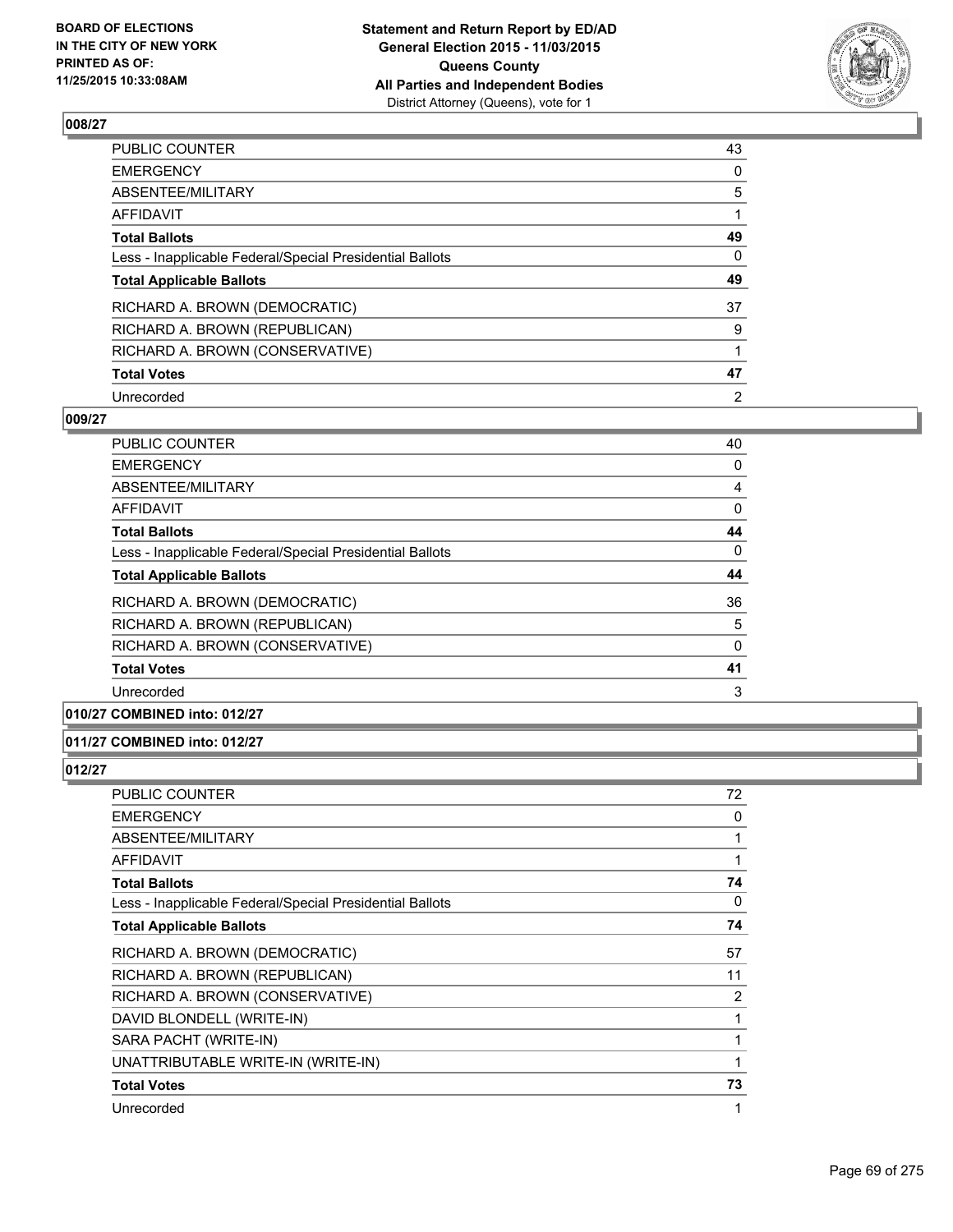

| <b>PUBLIC COUNTER</b>                                    | 115 |
|----------------------------------------------------------|-----|
| <b>EMERGENCY</b>                                         | 0   |
| ABSENTEE/MILITARY                                        | 10  |
| AFFIDAVIT                                                |     |
| <b>Total Ballots</b>                                     | 126 |
| Less - Inapplicable Federal/Special Presidential Ballots | 0   |
| <b>Total Applicable Ballots</b>                          | 126 |
| RICHARD A. BROWN (DEMOCRATIC)                            | 90  |
| RICHARD A. BROWN (REPUBLICAN)                            | 22  |
| RICHARD A. BROWN (CONSERVATIVE)                          | 7   |
| JARRETT ANDREWS (WRITE-IN)                               |     |
| JUDGE JUDY (WRITE-IN)                                    | 1   |
| <b>Total Votes</b>                                       | 121 |
| Unrecorded                                               | 5   |
|                                                          |     |

**014/27 COMBINED into: 013/27**

#### **015/27**

| <b>PUBLIC COUNTER</b>                                    | 32 |
|----------------------------------------------------------|----|
| <b>EMERGENCY</b>                                         | 0  |
| ABSENTEE/MILITARY                                        | 2  |
| AFFIDAVIT                                                | 0  |
| <b>Total Ballots</b>                                     | 34 |
| Less - Inapplicable Federal/Special Presidential Ballots | 0  |
| <b>Total Applicable Ballots</b>                          | 34 |
| RICHARD A. BROWN (DEMOCRATIC)                            | 21 |
| RICHARD A. BROWN (REPUBLICAN)                            | 8  |
| RICHARD A. BROWN (CONSERVATIVE)                          | 0  |
| UNATTRIBUTABLE WRITE-IN (WRITE-IN)                       | 1  |
| <b>Total Votes</b>                                       | 30 |
| Unrecorded                                               | 4  |

| 12             |
|----------------|
| 0              |
| 3              |
| 0              |
| 15             |
| 0              |
| 15             |
| 8              |
| 4              |
| $\overline{2}$ |
|                |
| 14             |
|                |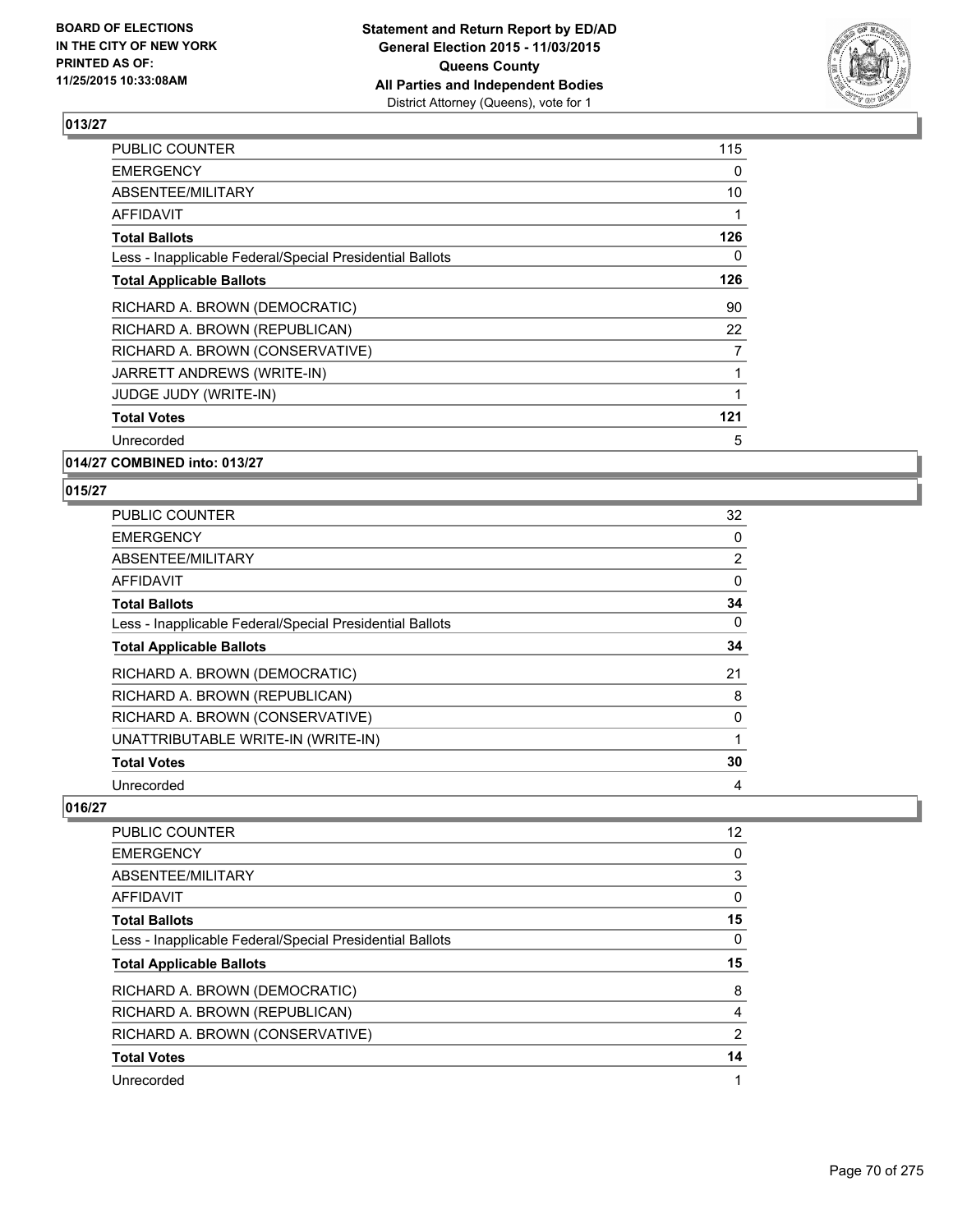

| <b>PUBLIC COUNTER</b>                                    | 38 |
|----------------------------------------------------------|----|
| <b>EMERGENCY</b>                                         | 0  |
| ABSENTEE/MILITARY                                        | 6  |
| AFFIDAVIT                                                | 0  |
| <b>Total Ballots</b>                                     | 44 |
| Less - Inapplicable Federal/Special Presidential Ballots | 0  |
| <b>Total Applicable Ballots</b>                          | 44 |
| RICHARD A. BROWN (DEMOCRATIC)                            | 33 |
| RICHARD A. BROWN (REPUBLICAN)                            | 10 |
| RICHARD A. BROWN (CONSERVATIVE)                          | 0  |
| <b>Total Votes</b>                                       | 43 |
| Unrecorded                                               |    |
|                                                          |    |

### **018/27 COMBINED into: 003/27**

#### **019/27**

| <b>PUBLIC COUNTER</b>                                    | 50       |
|----------------------------------------------------------|----------|
| <b>EMERGENCY</b>                                         | 0        |
| ABSENTEE/MILITARY                                        | 49       |
| <b>AFFIDAVIT</b>                                         | $\Omega$ |
| <b>Total Ballots</b>                                     | 99       |
| Less - Inapplicable Federal/Special Presidential Ballots | $\Omega$ |
| <b>Total Applicable Ballots</b>                          | 99       |
| RICHARD A. BROWN (DEMOCRATIC)                            | 75       |
| RICHARD A. BROWN (REPUBLICAN)                            | 20       |
| RICHARD A. BROWN (CONSERVATIVE)                          | 3        |
| <b>Total Votes</b>                                       | 98       |
| Unrecorded                                               |          |

#### **020/27 COMBINED into: 019/27**

**021/27** 

**022/27** 

| <b>COMBINED into: 003/27</b>                             |    |
|----------------------------------------------------------|----|
| <b>Total Votes</b>                                       | 64 |
| UNATTRIBUTABLE WRITE-IN (WRITE-IN)                       | 1  |
| RICHARD A. BROWN (CONSERVATIVE)                          | 1  |
| RICHARD A. BROWN (REPUBLICAN)                            | 8  |
| RICHARD A. BROWN (DEMOCRATIC)                            | 54 |
| <b>Total Applicable Ballots</b>                          | 64 |
| Less - Inapplicable Federal/Special Presidential Ballots | 0  |
| <b>Total Ballots</b>                                     | 64 |
| <b>AFFIDAVIT</b>                                         | 0  |
| ABSENTEE/MILITARY                                        | 4  |
| <b>EMERGENCY</b>                                         | 0  |
| <b>PUBLIC COUNTER</b>                                    | 60 |

**023/27 COMBINED into: 051/27**

**024/27 COMBINED into: 045/27**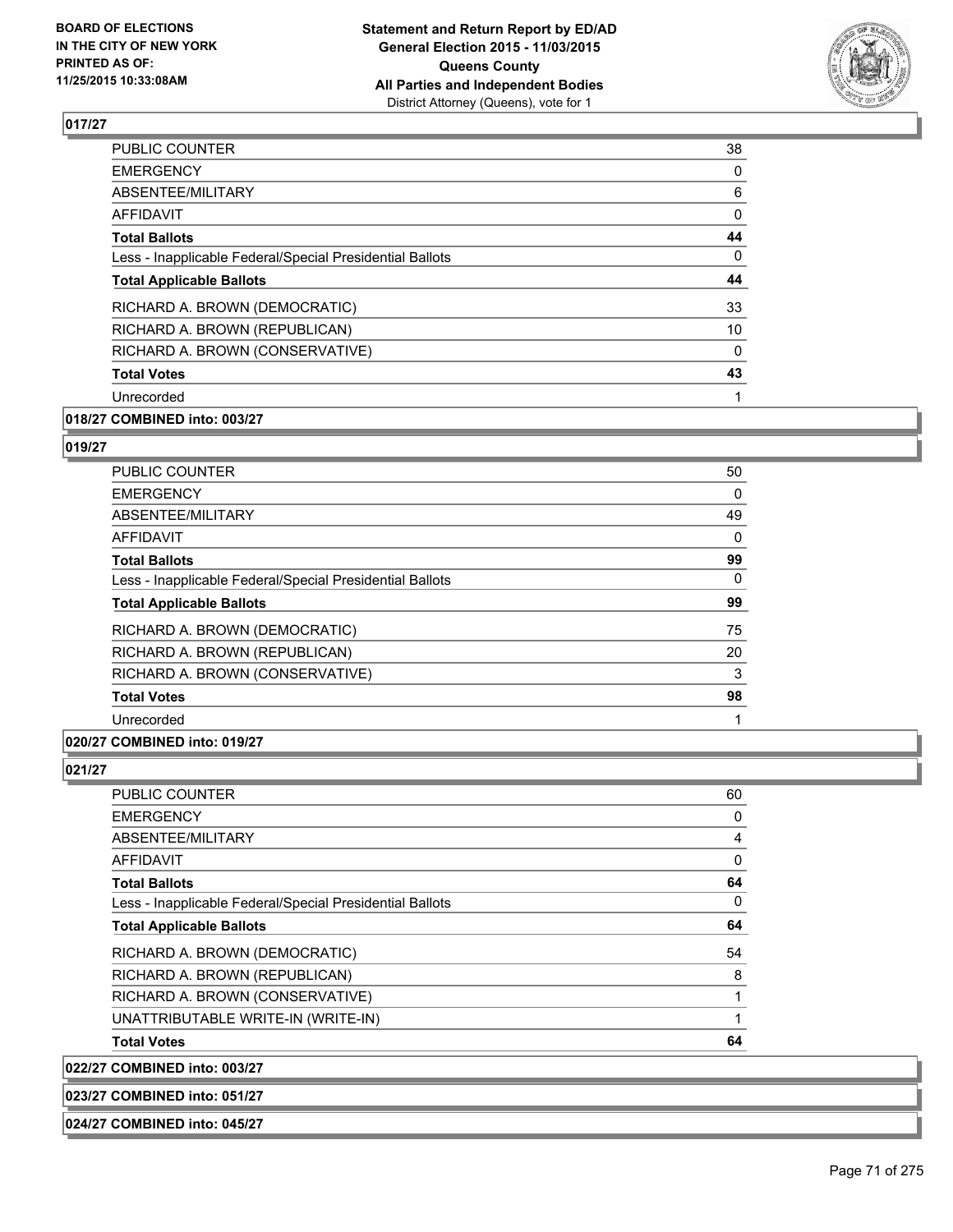

| <b>PUBLIC COUNTER</b>                                    | 61 |
|----------------------------------------------------------|----|
| <b>EMERGENCY</b>                                         | 0  |
| ABSENTEE/MILITARY                                        | 3  |
| AFFIDAVIT                                                | 0  |
| <b>Total Ballots</b>                                     | 64 |
| Less - Inapplicable Federal/Special Presidential Ballots | 0  |
| <b>Total Applicable Ballots</b>                          | 64 |
| RICHARD A. BROWN (DEMOCRATIC)                            | 25 |
| RICHARD A. BROWN (REPUBLICAN)                            | 24 |
| RICHARD A. BROWN (CONSERVATIVE)                          | 8  |
| <b>Total Votes</b>                                       | 57 |
| Unrecorded                                               | 7  |
|                                                          |    |

### **026/27 COMBINED into: 025/27**

#### **027/27**

| PUBLIC COUNTER                                           | 77 |
|----------------------------------------------------------|----|
| <b>EMERGENCY</b>                                         | 0  |
| ABSENTEE/MILITARY                                        | 8  |
| AFFIDAVIT                                                | 0  |
| <b>Total Ballots</b>                                     | 85 |
| Less - Inapplicable Federal/Special Presidential Ballots | 0  |
| <b>Total Applicable Ballots</b>                          | 85 |
| RICHARD A. BROWN (DEMOCRATIC)                            | 47 |
| RICHARD A. BROWN (REPUBLICAN)                            | 28 |
| RICHARD A. BROWN (CONSERVATIVE)                          | 7  |
| <b>Total Votes</b>                                       | 82 |
| Unrecorded                                               | 3  |

### **028/27**

| PUBLIC COUNTER                                           | 53             |
|----------------------------------------------------------|----------------|
| <b>EMERGENCY</b>                                         | 0              |
| ABSENTEE/MILITARY                                        | 1              |
| <b>AFFIDAVIT</b>                                         | 0              |
| <b>Total Ballots</b>                                     | 54             |
| Less - Inapplicable Federal/Special Presidential Ballots | 0              |
| <b>Total Applicable Ballots</b>                          | 54             |
| RICHARD A. BROWN (DEMOCRATIC)                            | 42             |
| RICHARD A. BROWN (REPUBLICAN)                            | 9              |
| RICHARD A. BROWN (CONSERVATIVE)                          | $\overline{2}$ |
| <b>Total Votes</b>                                       | 53             |
| Unrecorded                                               |                |
| 029/27 COMBINED into: 028/27                             |                |
| 030/27 COMBINED into: 001/27                             |                |

**031/27 COMBINED into: 035/27**

#### **032/27 COMBINED into: 038/27**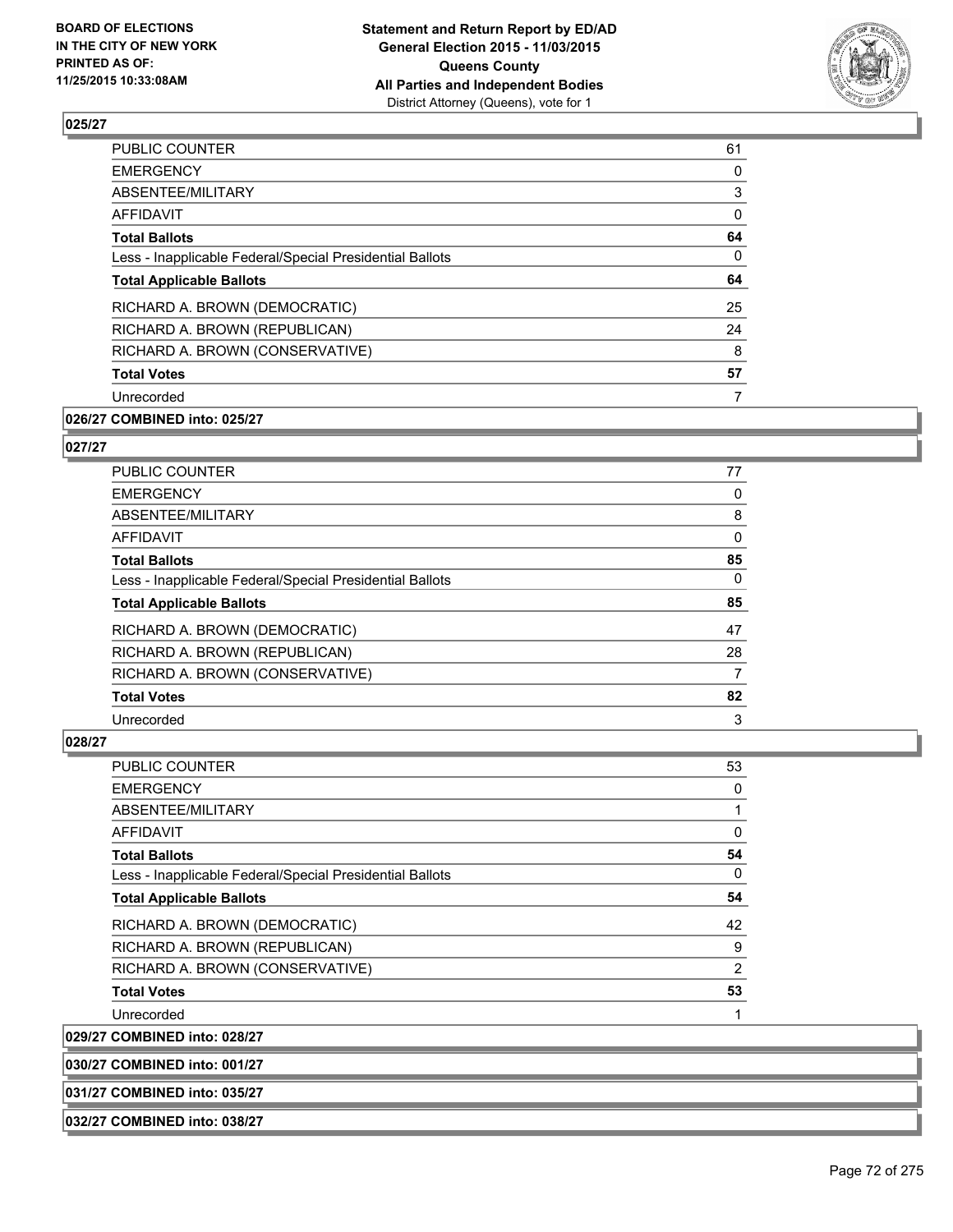

# **033/27 COMBINED into: 038/27**

#### **034/27**

| PUBLIC COUNTER                                           | 36             |
|----------------------------------------------------------|----------------|
| EMERGENCY                                                | 0              |
| ABSENTEE/MILITARY                                        | 27             |
| AFFIDAVIT                                                | 0              |
| Total Ballots                                            | 63             |
| Less - Inapplicable Federal/Special Presidential Ballots | $\Omega$       |
| <b>Total Applicable Ballots</b>                          | 63             |
| RICHARD A. BROWN (DEMOCRATIC)                            | 46             |
| RICHARD A. BROWN (REPUBLICAN)                            | 11             |
| RICHARD A. BROWN (CONSERVATIVE)                          | $\overline{2}$ |
| <b>Total Votes</b>                                       | 59             |
| Unrecorded                                               | $\overline{4}$ |

#### **035/27**

| <b>PUBLIC COUNTER</b>                                    | 105 |
|----------------------------------------------------------|-----|
| <b>EMERGENCY</b>                                         | 0   |
| ABSENTEE/MILITARY                                        | 2   |
| <b>AFFIDAVIT</b>                                         | 0   |
| <b>Total Ballots</b>                                     | 107 |
| Less - Inapplicable Federal/Special Presidential Ballots | 0   |
| <b>Total Applicable Ballots</b>                          | 107 |
| RICHARD A. BROWN (DEMOCRATIC)                            | 83  |
| RICHARD A. BROWN (REPUBLICAN)                            | 10  |
| RICHARD A. BROWN (CONSERVATIVE)                          | 3   |
| TAMEEK WILLIAMS (WRITE-IN)                               | 1   |
| UNATTRIBUTABLE WRITE-IN (WRITE-IN)                       | 1   |
| <b>Total Votes</b>                                       | 98  |
| Unrecorded                                               | 9   |

| PUBLIC COUNTER                                           | 71             |
|----------------------------------------------------------|----------------|
| <b>EMERGENCY</b>                                         | 0              |
| ABSENTEE/MILITARY                                        | 8              |
| AFFIDAVIT                                                |                |
| <b>Total Ballots</b>                                     | 80             |
| Less - Inapplicable Federal/Special Presidential Ballots | 0              |
| <b>Total Applicable Ballots</b>                          | 80             |
| RICHARD A. BROWN (DEMOCRATIC)                            | 52             |
| RICHARD A. BROWN (REPUBLICAN)                            | 19             |
| RICHARD A. BROWN (CONSERVATIVE)                          | $\overline{2}$ |
| UNATTRIBUTABLE WRITE-IN (WRITE-IN)                       | $\overline{2}$ |
| <b>Total Votes</b>                                       | 75             |
| Unrecorded                                               | 5              |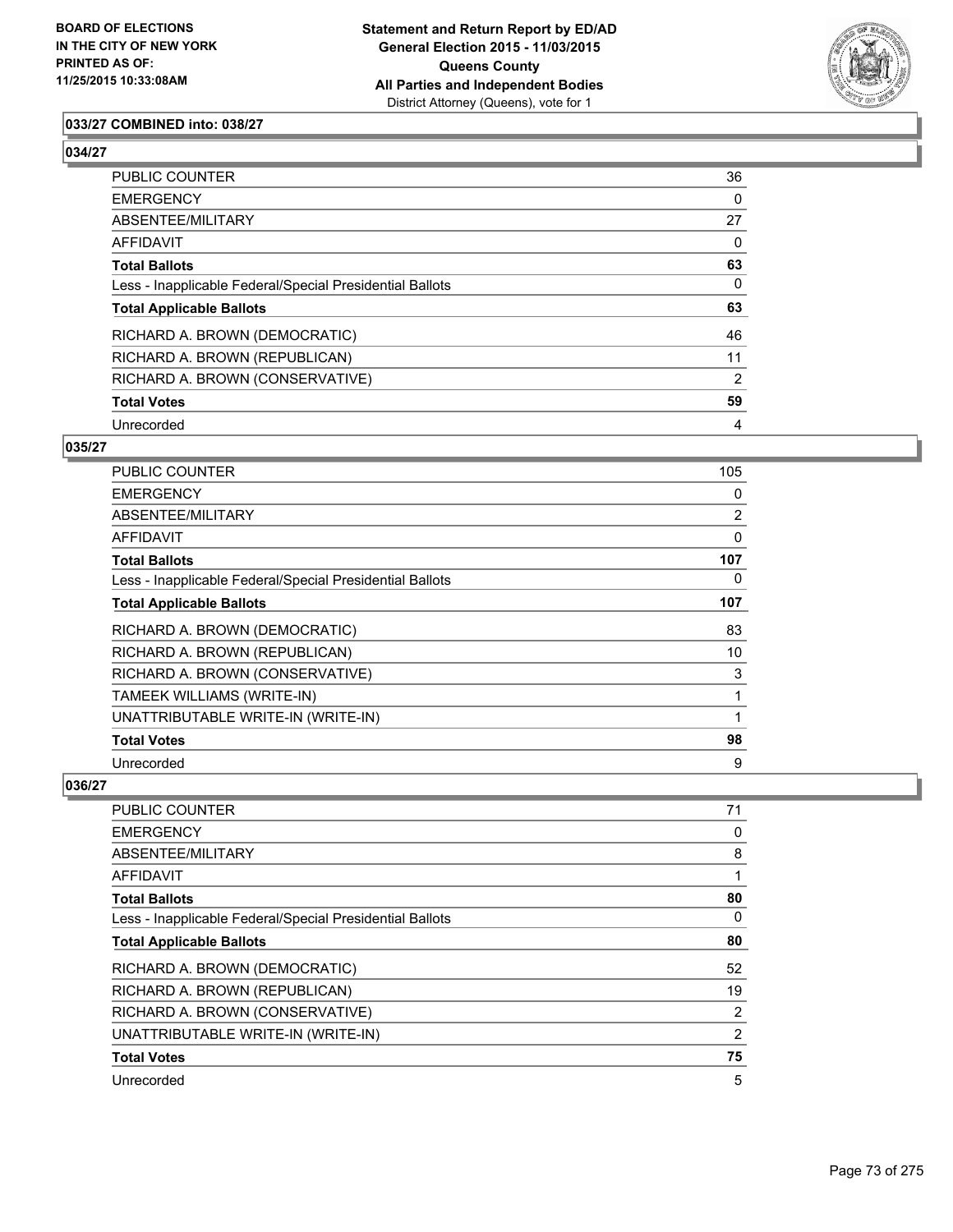

| <b>PUBLIC COUNTER</b>                                    | 81 |
|----------------------------------------------------------|----|
| <b>EMERGENCY</b>                                         | 0  |
| ABSENTEE/MILITARY                                        | 9  |
| AFFIDAVIT                                                | 0  |
| <b>Total Ballots</b>                                     | 90 |
| Less - Inapplicable Federal/Special Presidential Ballots | 0  |
| <b>Total Applicable Ballots</b>                          | 90 |
| RICHARD A. BROWN (DEMOCRATIC)                            | 81 |
| RICHARD A. BROWN (REPUBLICAN)                            |    |
| RICHARD A. BROWN (CONSERVATIVE)                          | 3  |
| UNATTRIBUTABLE WRITE-IN (WRITE-IN)                       |    |
| <b>Total Votes</b>                                       | 86 |
| Unrecorded                                               | 4  |

# **038/27**

| PUBLIC COUNTER                                           | 71 |
|----------------------------------------------------------|----|
| <b>EMERGENCY</b>                                         | 0  |
| ABSENTEE/MILITARY                                        | 5  |
| <b>AFFIDAVIT</b>                                         | 3  |
| <b>Total Ballots</b>                                     | 79 |
| Less - Inapplicable Federal/Special Presidential Ballots | 0  |
| <b>Total Applicable Ballots</b>                          | 79 |
| RICHARD A. BROWN (DEMOCRATIC)                            | 63 |
| RICHARD A. BROWN (REPUBLICAN)                            | 5  |
| RICHARD A. BROWN (CONSERVATIVE)                          | 3  |
| BERNIE SANDERS (WRITE-IN)                                | 1  |
| UNATTRIBUTABLE WRITE-IN (WRITE-IN)                       | 1  |
| <b>Total Votes</b>                                       | 73 |
| Unrecorded                                               | 6  |

| <b>PUBLIC COUNTER</b>                                    | 48 |
|----------------------------------------------------------|----|
| <b>EMERGENCY</b>                                         | 0  |
| ABSENTEE/MILITARY                                        | 10 |
| <b>AFFIDAVIT</b>                                         | 0  |
| <b>Total Ballots</b>                                     | 58 |
| Less - Inapplicable Federal/Special Presidential Ballots | 0  |
| <b>Total Applicable Ballots</b>                          | 58 |
| RICHARD A. BROWN (DEMOCRATIC)                            | 50 |
| RICHARD A. BROWN (REPUBLICAN)                            | 4  |
| RICHARD A. BROWN (CONSERVATIVE)                          | 0  |
| <b>Total Votes</b>                                       | 54 |
| Unrecorded                                               | 4  |
| 040/27 COMBINED into: 037/27                             |    |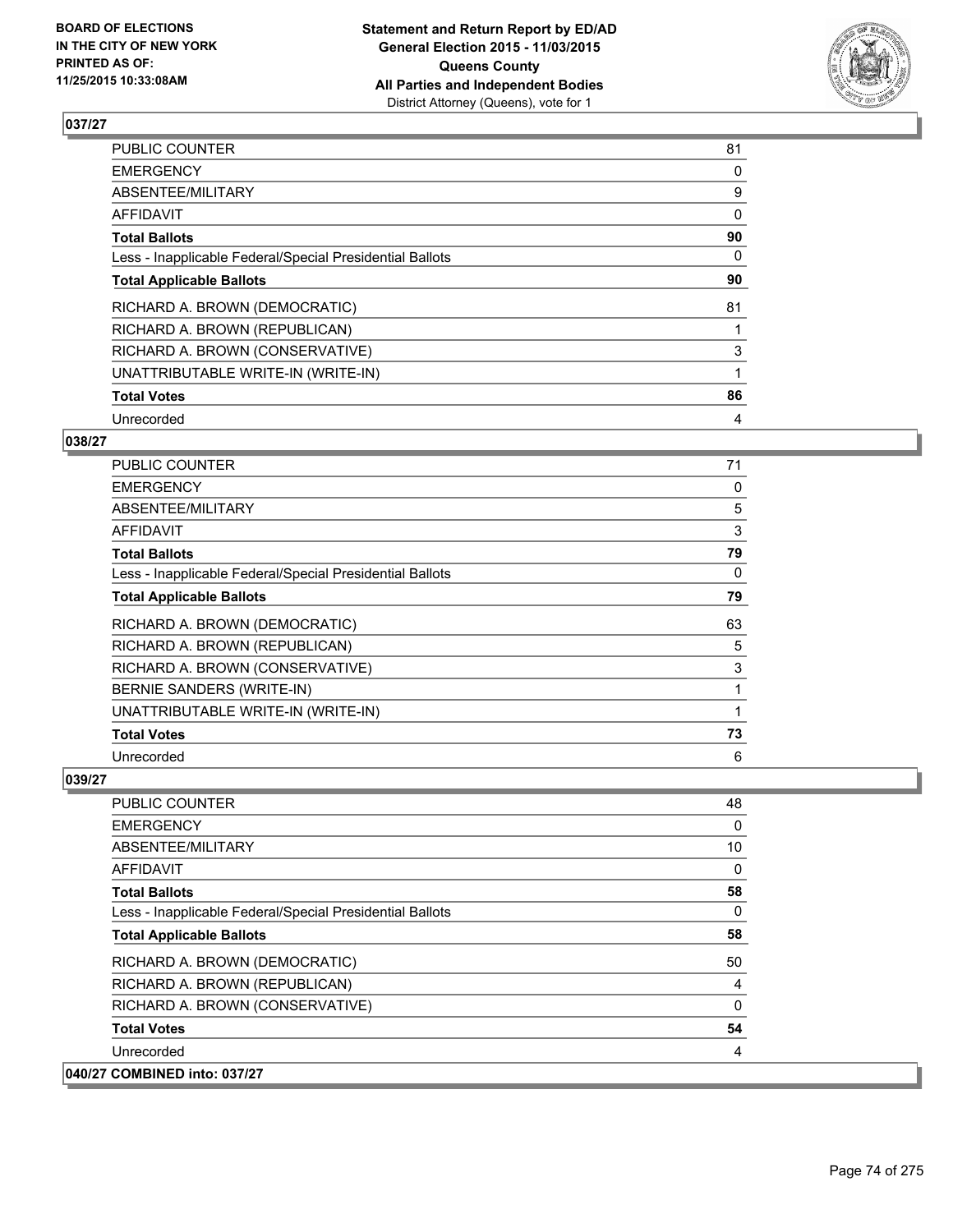

| <b>PUBLIC COUNTER</b>                                    | 47             |
|----------------------------------------------------------|----------------|
| <b>EMERGENCY</b>                                         | 0              |
| ABSENTEE/MILITARY                                        |                |
| AFFIDAVIT                                                | $\overline{2}$ |
| <b>Total Ballots</b>                                     | 50             |
| Less - Inapplicable Federal/Special Presidential Ballots | 0              |
| <b>Total Applicable Ballots</b>                          | 50             |
| RICHARD A. BROWN (DEMOCRATIC)                            | 44             |
| RICHARD A. BROWN (REPUBLICAN)                            |                |
| RICHARD A. BROWN (CONSERVATIVE)                          |                |
| DANNY DAVIS (WRITE-IN)                                   |                |
| <b>Total Votes</b>                                       | 47             |
| Unrecorded                                               | 3              |

## **042/27**

| <b>PUBLIC COUNTER</b>                                    | 66 |
|----------------------------------------------------------|----|
| <b>EMERGENCY</b>                                         | 0  |
| ABSENTEE/MILITARY                                        | 7  |
| AFFIDAVIT                                                | 0  |
| <b>Total Ballots</b>                                     | 73 |
| Less - Inapplicable Federal/Special Presidential Ballots | 0  |
| <b>Total Applicable Ballots</b>                          | 73 |
| RICHARD A. BROWN (DEMOCRATIC)                            | 59 |
| RICHARD A. BROWN (REPUBLICAN)                            | 6  |
| RICHARD A. BROWN (CONSERVATIVE)                          | 2  |
| LEON CAMERON (WRITE-IN)                                  | 1  |
| TOM GREEN (WRITE-IN)                                     | 1  |
| UNATTRIBUTABLE WRITE-IN (WRITE-IN)                       | 1  |
| <b>Total Votes</b>                                       | 70 |
| Unrecorded                                               | 3  |
|                                                          |    |

# **043/27 COMBINED into: 027/27**

# **044/27 COMBINED into: 036/27**

| <b>PUBLIC COUNTER</b>                                    | 65 |
|----------------------------------------------------------|----|
| <b>EMERGENCY</b>                                         | 0  |
| ABSENTEE/MILITARY                                        | 14 |
| AFFIDAVIT                                                | 0  |
| <b>Total Ballots</b>                                     | 79 |
| Less - Inapplicable Federal/Special Presidential Ballots | 0  |
| <b>Total Applicable Ballots</b>                          | 79 |
| RICHARD A. BROWN (DEMOCRATIC)                            | 54 |
| RICHARD A. BROWN (REPUBLICAN)                            | 11 |
| RICHARD A. BROWN (CONSERVATIVE)                          | 6  |
| <b>Total Votes</b>                                       | 71 |
| Unrecorded                                               | 8  |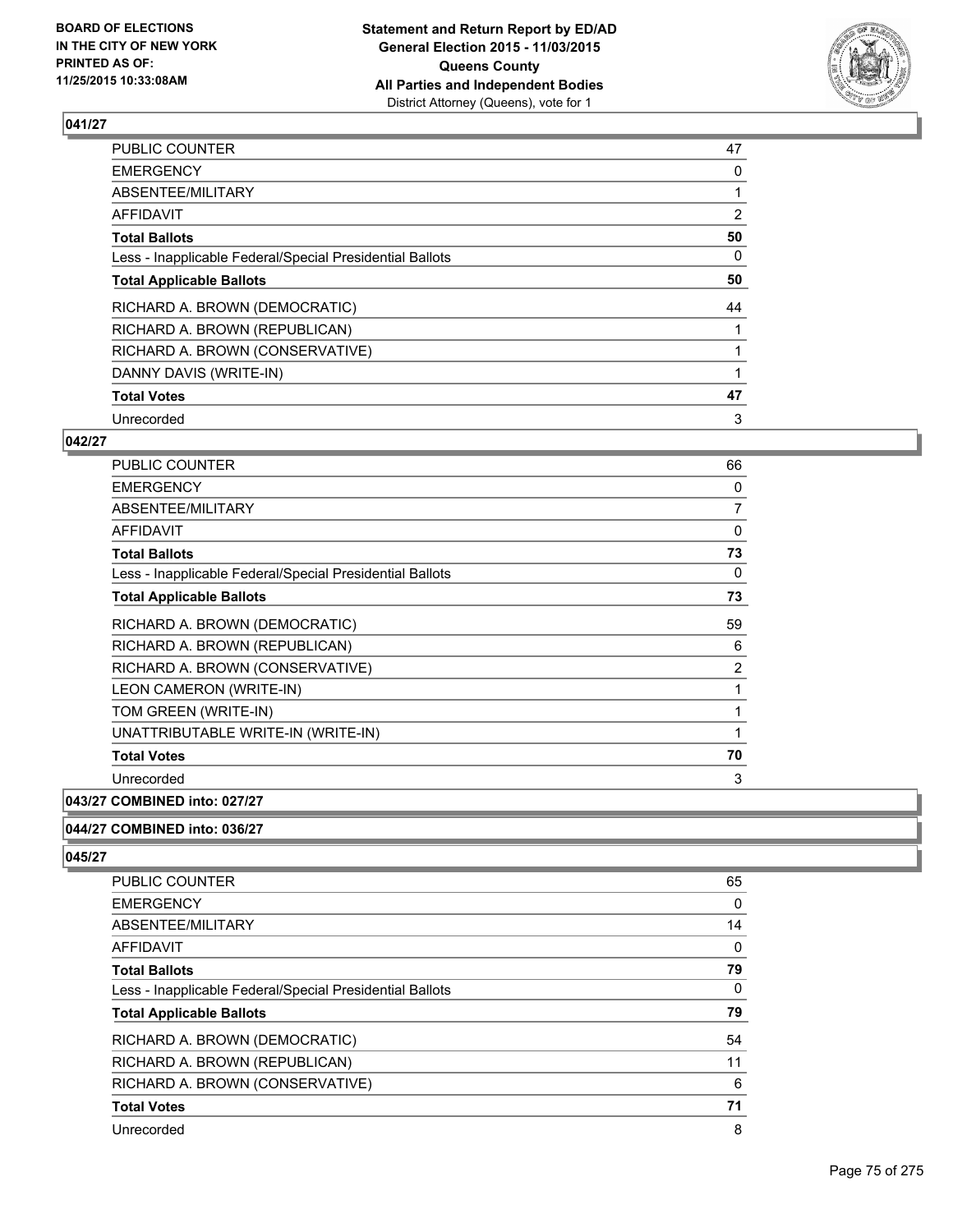

| PUBLIC COUNTER                                           | 5 |
|----------------------------------------------------------|---|
| <b>EMERGENCY</b>                                         | 0 |
| <b>ABSENTEE/MILITARY</b>                                 | 0 |
| AFFIDAVIT                                                | 0 |
| <b>Total Ballots</b>                                     | 5 |
| Less - Inapplicable Federal/Special Presidential Ballots | 0 |
| <b>Total Applicable Ballots</b>                          | 5 |
| RICHARD A. BROWN (DEMOCRATIC)                            |   |
| RICHARD A. BROWN (REPUBLICAN)                            | 3 |
| RICHARD A. BROWN (CONSERVATIVE)                          | 0 |
| <b>Total Votes</b>                                       | 4 |
| Unrecorded                                               |   |

### **047/27**

| <b>PUBLIC COUNTER</b>                                    | 33 |
|----------------------------------------------------------|----|
| <b>EMERGENCY</b>                                         | 0  |
| ABSENTEE/MILITARY                                        | 3  |
| <b>AFFIDAVIT</b>                                         |    |
| <b>Total Ballots</b>                                     | 37 |
| Less - Inapplicable Federal/Special Presidential Ballots | 0  |
| <b>Total Applicable Ballots</b>                          | 37 |
| RICHARD A. BROWN (DEMOCRATIC)                            | 25 |
| RICHARD A. BROWN (REPUBLICAN)                            | 5  |
| RICHARD A. BROWN (CONSERVATIVE)                          | 3  |
| <b>Total Votes</b>                                       | 33 |
| Unrecorded                                               | 4  |

| <b>PUBLIC COUNTER</b>                                    | 33 |
|----------------------------------------------------------|----|
| <b>EMERGENCY</b>                                         | 0  |
| ABSENTEE/MILITARY                                        | 2  |
| AFFIDAVIT                                                | 0  |
| <b>Total Ballots</b>                                     | 35 |
| Less - Inapplicable Federal/Special Presidential Ballots | 0  |
| <b>Total Applicable Ballots</b>                          | 35 |
| RICHARD A. BROWN (DEMOCRATIC)                            | 27 |
| RICHARD A. BROWN (REPUBLICAN)                            | 5  |
| RICHARD A. BROWN (CONSERVATIVE)                          |    |
| UNCOUNTED WRITE-IN PER STATUTE (WRITE-IN)                |    |
| <b>Total Votes</b>                                       | 34 |
| Unrecorded                                               |    |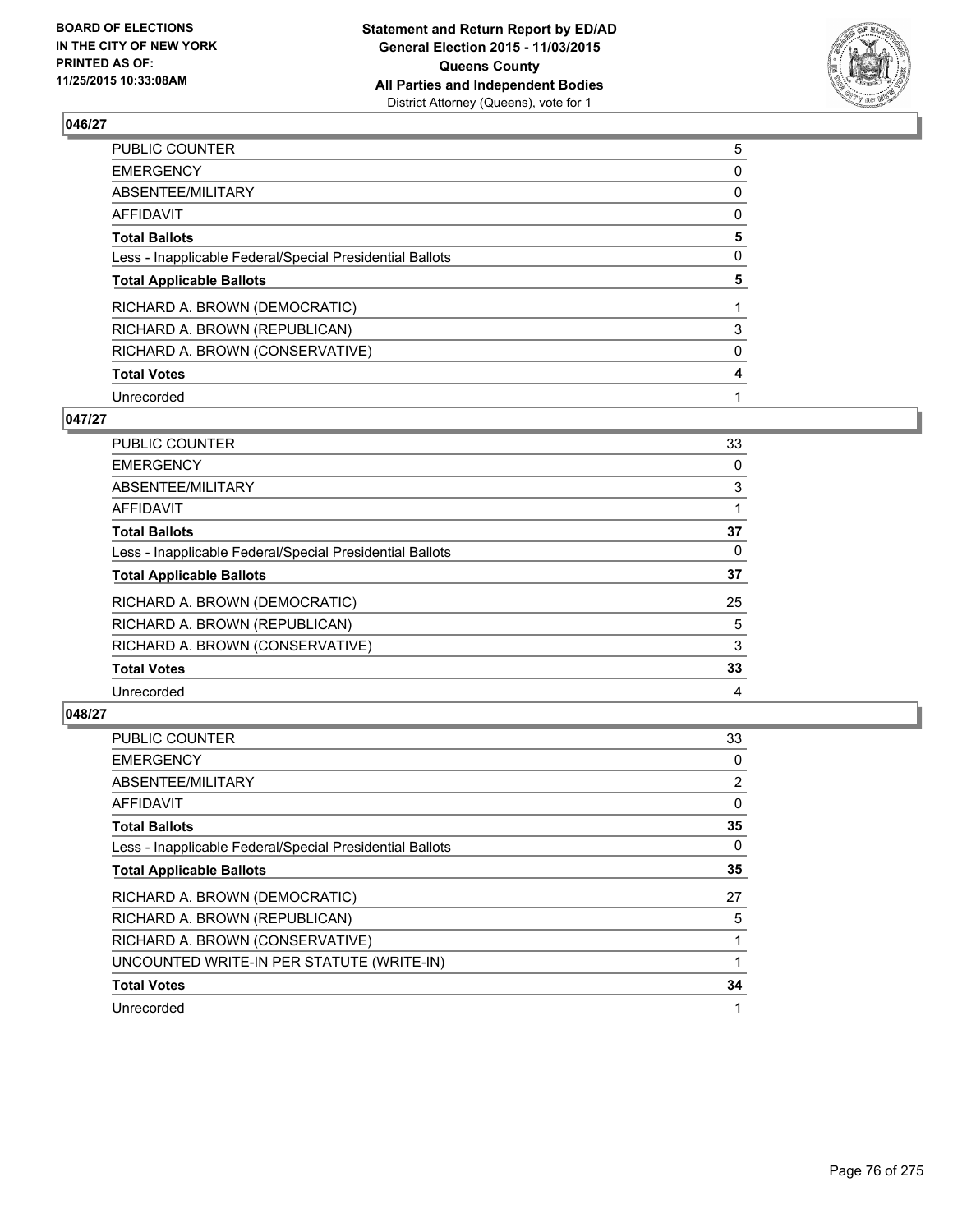

| PUBLIC COUNTER                                           | 66 |
|----------------------------------------------------------|----|
| <b>EMERGENCY</b>                                         | 0  |
| ABSENTEE/MILITARY                                        | 9  |
| <b>AFFIDAVIT</b>                                         | 3  |
| <b>Total Ballots</b>                                     | 78 |
| Less - Inapplicable Federal/Special Presidential Ballots | 0  |
| <b>Total Applicable Ballots</b>                          | 78 |
| RICHARD A. BROWN (DEMOCRATIC)                            | 52 |
| RICHARD A. BROWN (REPUBLICAN)                            | 14 |
| RICHARD A. BROWN (CONSERVATIVE)                          | 8  |
| <b>Total Votes</b>                                       | 74 |
| Unrecorded                                               | 4  |

### **050/27**

| PUBLIC COUNTER                                           | 31 |
|----------------------------------------------------------|----|
| <b>EMERGENCY</b>                                         | 0  |
| ABSENTEE/MILITARY                                        |    |
| AFFIDAVIT                                                | 0  |
| <b>Total Ballots</b>                                     | 32 |
| Less - Inapplicable Federal/Special Presidential Ballots | 0  |
| <b>Total Applicable Ballots</b>                          | 32 |
| RICHARD A. BROWN (DEMOCRATIC)                            | 22 |
| RICHARD A. BROWN (REPUBLICAN)                            | 7  |
| RICHARD A. BROWN (CONSERVATIVE)                          |    |
| <b>Total Votes</b>                                       | 30 |
| Unrecorded                                               | 2  |
|                                                          |    |

| <b>PUBLIC COUNTER</b>                                    | 71             |
|----------------------------------------------------------|----------------|
| <b>EMERGENCY</b>                                         | 0              |
| ABSENTEE/MILITARY                                        | 11             |
| <b>AFFIDAVIT</b>                                         | $\overline{2}$ |
| <b>Total Ballots</b>                                     | 84             |
| Less - Inapplicable Federal/Special Presidential Ballots | $\mathbf{0}$   |
| <b>Total Applicable Ballots</b>                          | 84             |
| RICHARD A. BROWN (DEMOCRATIC)                            | 35             |
| RICHARD A. BROWN (REPUBLICAN)                            | 35             |
| RICHARD A. BROWN (CONSERVATIVE)                          | 10             |
| <b>Total Votes</b>                                       | 80             |
| Unrecorded                                               | 4              |
| 052/27 COMBINED into: 049/27                             |                |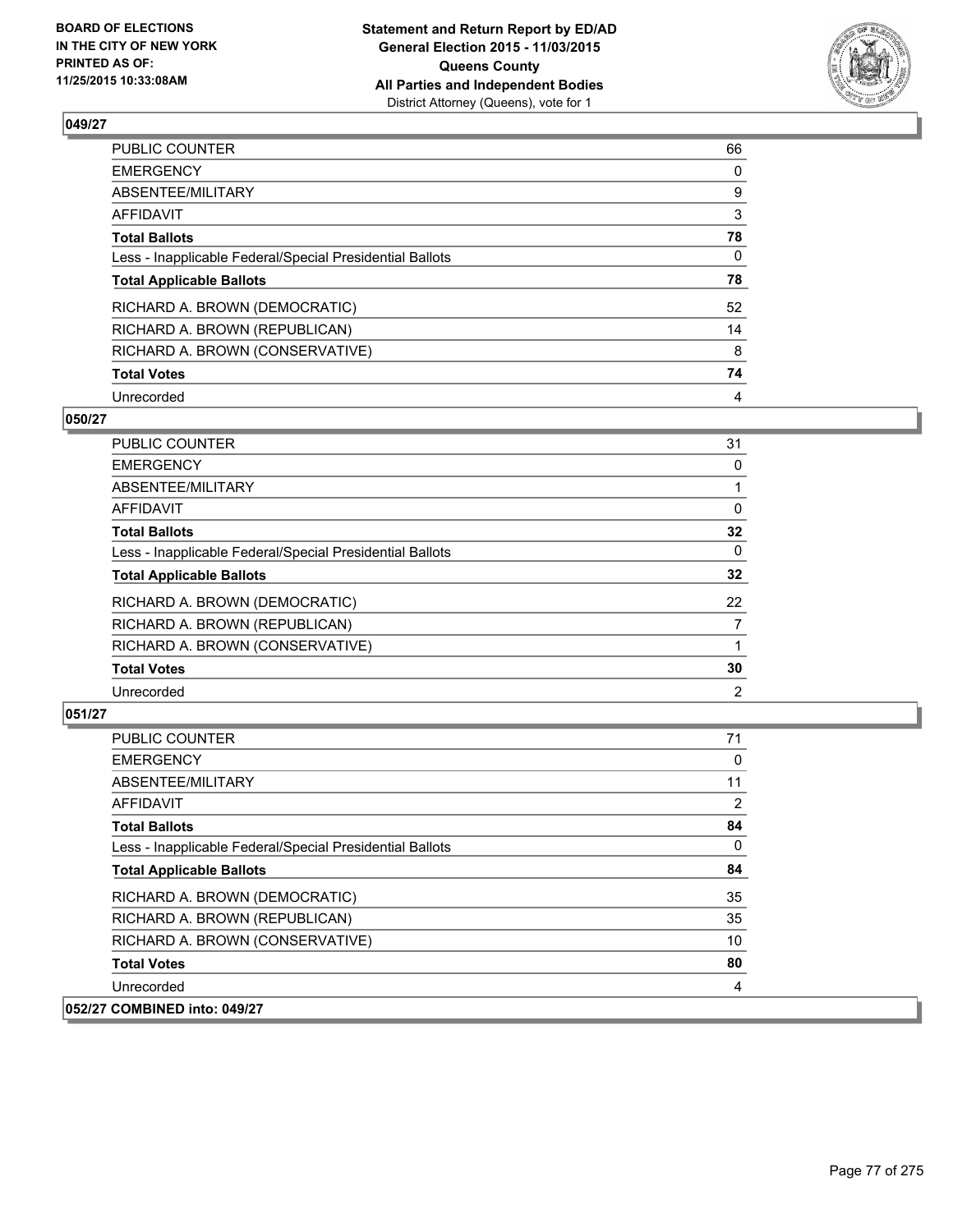

| PUBLIC COUNTER                                           | 28             |
|----------------------------------------------------------|----------------|
| <b>EMERGENCY</b>                                         | 0              |
| ABSENTEE/MILITARY                                        | 3              |
| <b>AFFIDAVIT</b>                                         | 0              |
| <b>Total Ballots</b>                                     | 31             |
| Less - Inapplicable Federal/Special Presidential Ballots | 0              |
| <b>Total Applicable Ballots</b>                          | 31             |
| RICHARD A. BROWN (DEMOCRATIC)                            | 18             |
| RICHARD A. BROWN (REPUBLICAN)                            | 8              |
| RICHARD A. BROWN (CONSERVATIVE)                          | $\overline{2}$ |
| <b>Total Votes</b>                                       | 28             |
| Unrecorded                                               | 3              |

### **054/27**

| <b>PUBLIC COUNTER</b>                                    | 59 |
|----------------------------------------------------------|----|
| <b>EMERGENCY</b>                                         | 0  |
| <b>ABSENTEE/MILITARY</b>                                 |    |
| AFFIDAVIT                                                | 0  |
| <b>Total Ballots</b>                                     | 60 |
| Less - Inapplicable Federal/Special Presidential Ballots | 0  |
| <b>Total Applicable Ballots</b>                          | 60 |
| RICHARD A. BROWN (DEMOCRATIC)                            | 47 |
| RICHARD A. BROWN (REPUBLICAN)                            | 6  |
| RICHARD A. BROWN (CONSERVATIVE)                          |    |
| <b>Total Votes</b>                                       | 54 |
| Unrecorded                                               | 6  |
|                                                          |    |

| <b>PUBLIC COUNTER</b>                                    | 51 |
|----------------------------------------------------------|----|
| <b>EMERGENCY</b>                                         | 0  |
| ABSENTEE/MILITARY                                        |    |
| <b>AFFIDAVIT</b>                                         | 1  |
| <b>Total Ballots</b>                                     | 53 |
| Less - Inapplicable Federal/Special Presidential Ballots | 0  |
| <b>Total Applicable Ballots</b>                          | 53 |
| RICHARD A. BROWN (DEMOCRATIC)                            | 37 |
| RICHARD A. BROWN (REPUBLICAN)                            | 8  |
| RICHARD A. BROWN (CONSERVATIVE)                          | 0  |
| DAVID A. SNYTER (WRITE-IN)                               | 1  |
| <b>Total Votes</b>                                       | 46 |
| Unrecorded                                               | 7  |
| 056/27 COMBINED into: 054/27                             |    |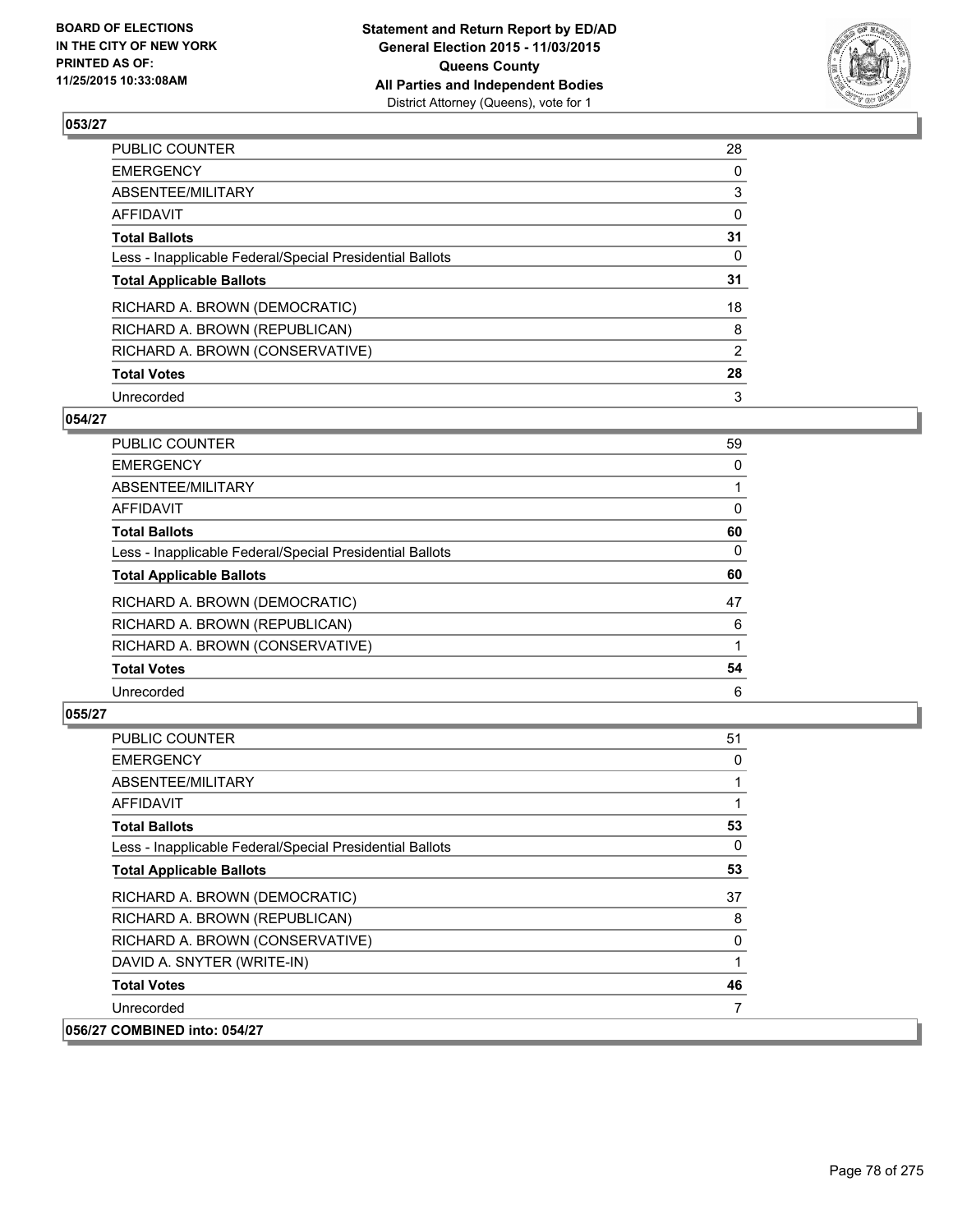

| <b>PUBLIC COUNTER</b>                                    | 42 |
|----------------------------------------------------------|----|
| <b>EMERGENCY</b>                                         | 0  |
| ABSENTEE/MILITARY                                        | 6  |
| AFFIDAVIT                                                | 3  |
| <b>Total Ballots</b>                                     | 51 |
| Less - Inapplicable Federal/Special Presidential Ballots | 0  |
| <b>Total Applicable Ballots</b>                          | 51 |
| RICHARD A. BROWN (DEMOCRATIC)                            | 20 |
| RICHARD A. BROWN (REPUBLICAN)                            | 22 |
| RICHARD A. BROWN (CONSERVATIVE)                          | 7  |
| <b>Total Votes</b>                                       | 49 |
| Unrecorded                                               | 2  |
|                                                          |    |

**058/27 COMBINED into: 054/27**

**059/27 COMBINED into: 067/27**

#### **060/27**

| PUBLIC COUNTER                                           | 35             |
|----------------------------------------------------------|----------------|
| <b>EMERGENCY</b>                                         | 0              |
| ABSENTEE/MILITARY                                        | 35             |
| AFFIDAVIT                                                | $\overline{2}$ |
| <b>Total Ballots</b>                                     | 72             |
| Less - Inapplicable Federal/Special Presidential Ballots | 0              |
| <b>Total Applicable Ballots</b>                          | 72             |
| RICHARD A. BROWN (DEMOCRATIC)                            | 46             |
| RICHARD A. BROWN (REPUBLICAN)                            | 21             |
| RICHARD A. BROWN (CONSERVATIVE)                          | 2              |
| <b>Total Votes</b>                                       | 69             |
| Unrecorded                                               | 3              |

| PUBLIC COUNTER                                           | 43             |
|----------------------------------------------------------|----------------|
| <b>EMERGENCY</b>                                         | 0              |
| ABSENTEE/MILITARY                                        | $\overline{2}$ |
| AFFIDAVIT                                                | 0              |
| <b>Total Ballots</b>                                     | 45             |
| Less - Inapplicable Federal/Special Presidential Ballots | 0              |
| <b>Total Applicable Ballots</b>                          | 45             |
| RICHARD A. BROWN (DEMOCRATIC)                            | 26             |
| RICHARD A. BROWN (REPUBLICAN)                            | 11             |
| RICHARD A. BROWN (CONSERVATIVE)                          | 4              |
| MARK A KOVACH (WRITE-IN)                                 |                |
| SEAN MCNICHOLOS (WRITE-IN)                               |                |
| <b>Total Votes</b>                                       | 43             |
| Unrecorded                                               | $\overline{2}$ |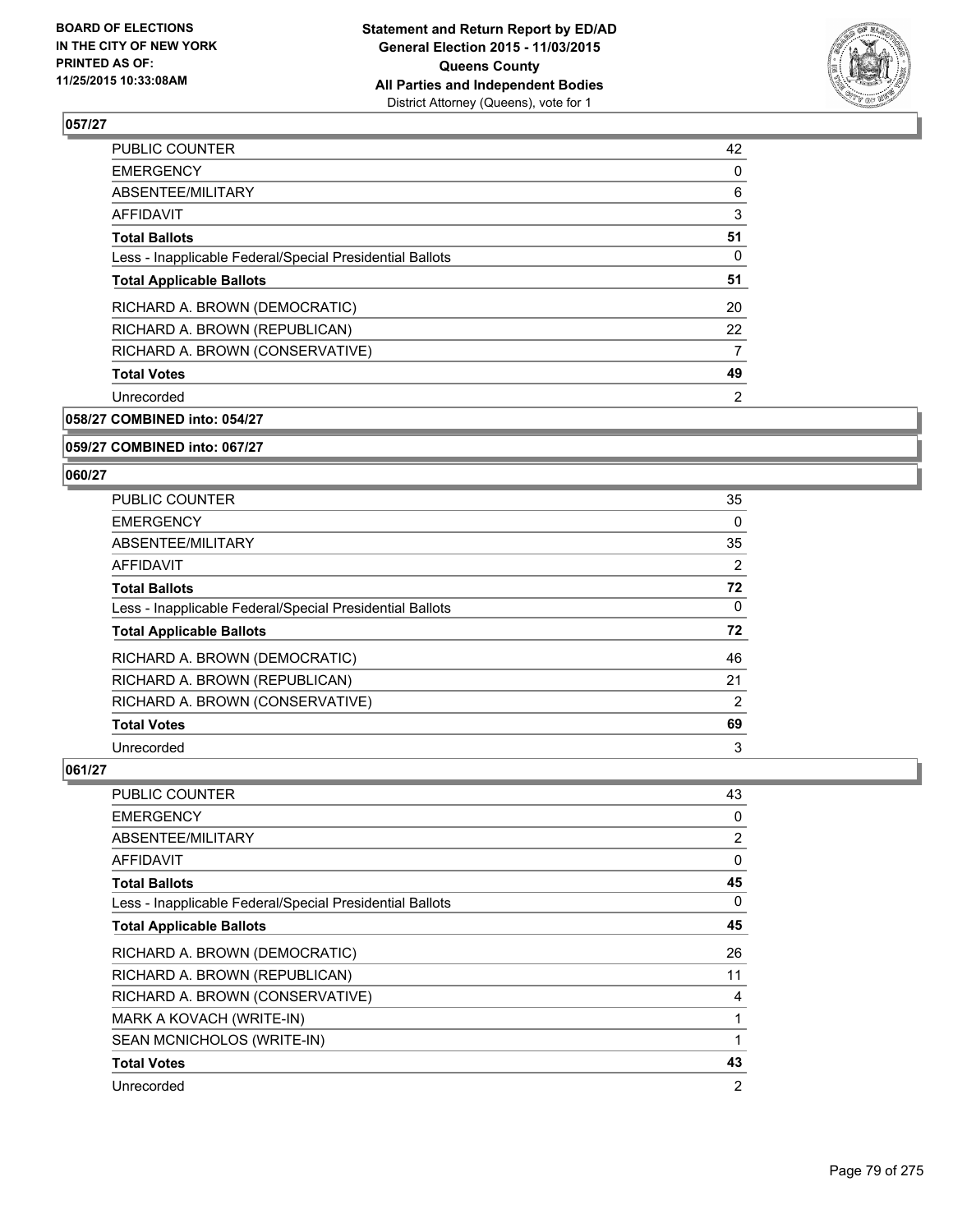

| PUBLIC COUNTER                                           | 33           |
|----------------------------------------------------------|--------------|
| <b>EMERGENCY</b>                                         | $\mathbf{0}$ |
| ABSENTEE/MILITARY                                        |              |
| AFFIDAVIT                                                | 0            |
| <b>Total Ballots</b>                                     | 34           |
| Less - Inapplicable Federal/Special Presidential Ballots | $\mathbf{0}$ |
| <b>Total Applicable Ballots</b>                          | 34           |
| RICHARD A. BROWN (DEMOCRATIC)                            | 23           |
| RICHARD A. BROWN (REPUBLICAN)                            | 6            |
| RICHARD A. BROWN (CONSERVATIVE)                          | 5            |
| <b>Total Votes</b>                                       | 34           |

# **063/27**

| PUBLIC COUNTER                                           | 27 |
|----------------------------------------------------------|----|
| <b>EMERGENCY</b>                                         | 0  |
| ABSENTEE/MILITARY                                        | 4  |
| AFFIDAVIT                                                | 0  |
| <b>Total Ballots</b>                                     | 31 |
| Less - Inapplicable Federal/Special Presidential Ballots | 0  |
| <b>Total Applicable Ballots</b>                          | 31 |
| RICHARD A. BROWN (DEMOCRATIC)                            | 18 |
| RICHARD A. BROWN (REPUBLICAN)                            | 6  |
| RICHARD A. BROWN (CONSERVATIVE)                          | 2  |
| <b>JOSEPH GIORDANO (WRITE-IN)</b>                        | 1  |
| MICHAEL MATT HAN (WRITE-IN)                              |    |
| <b>Total Votes</b>                                       | 28 |
| Unrecorded                                               | 3  |
|                                                          |    |

| <b>PUBLIC COUNTER</b>                                    | 52 |
|----------------------------------------------------------|----|
| <b>EMERGENCY</b>                                         | 0  |
| ABSENTEE/MILITARY                                        | 0  |
| AFFIDAVIT                                                | 0  |
| <b>Total Ballots</b>                                     | 52 |
| Less - Inapplicable Federal/Special Presidential Ballots | 0  |
| <b>Total Applicable Ballots</b>                          | 52 |
| RICHARD A. BROWN (DEMOCRATIC)                            | 34 |
| RICHARD A. BROWN (REPUBLICAN)                            | 10 |
| RICHARD A. BROWN (CONSERVATIVE)                          | 6  |
| <b>Total Votes</b>                                       | 50 |
| Unrecorded                                               | 2  |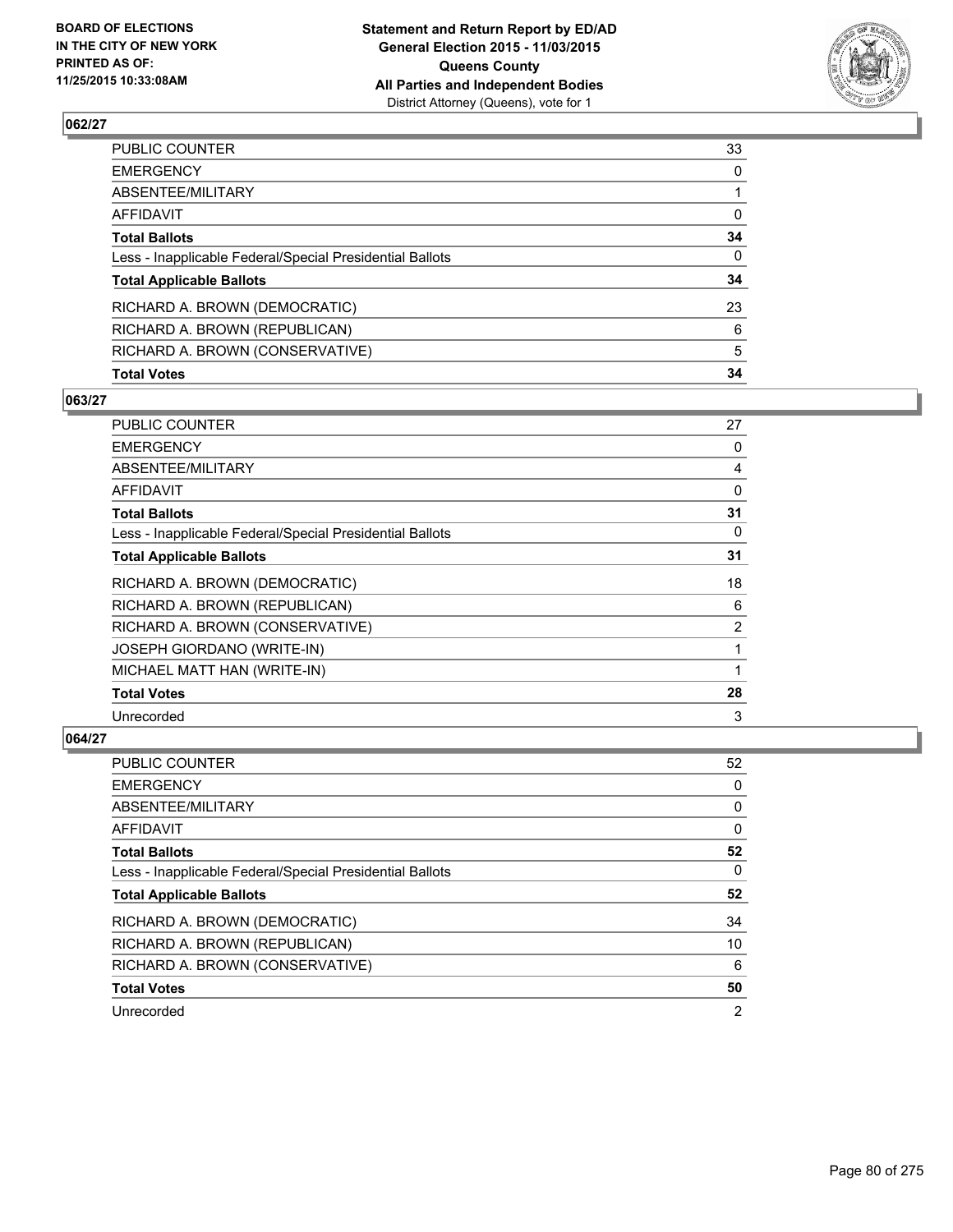

| <b>PUBLIC COUNTER</b>                                    | 37 |
|----------------------------------------------------------|----|
| <b>EMERGENCY</b>                                         | 0  |
| ABSENTEE/MILITARY                                        | 4  |
| AFFIDAVIT                                                | 0  |
| <b>Total Ballots</b>                                     | 41 |
| Less - Inapplicable Federal/Special Presidential Ballots | 0  |
| <b>Total Applicable Ballots</b>                          | 41 |
| RICHARD A. BROWN (DEMOCRATIC)                            | 16 |
| RICHARD A. BROWN (REPUBLICAN)                            | 15 |
| RICHARD A. BROWN (CONSERVATIVE)                          | 4  |
| KASTRIOT KASTRATI (WRITE-IN)                             |    |
| <b>Total Votes</b>                                       | 36 |
| Unrecorded                                               | 5  |

## **066/27**

| PUBLIC COUNTER                                           | 58             |
|----------------------------------------------------------|----------------|
| <b>EMERGENCY</b>                                         | 0              |
| ABSENTEE/MILITARY                                        | 0              |
| AFFIDAVIT                                                | $\overline{2}$ |
| <b>Total Ballots</b>                                     | 60             |
| Less - Inapplicable Federal/Special Presidential Ballots | 0              |
| <b>Total Applicable Ballots</b>                          | 60             |
| RICHARD A. BROWN (DEMOCRATIC)                            | 35             |
| RICHARD A. BROWN (REPUBLICAN)                            | 15             |
| RICHARD A. BROWN (CONSERVATIVE)                          | 7              |
| <b>Total Votes</b>                                       | 57             |
| Unrecorded                                               | 3              |

| <b>PUBLIC COUNTER</b>                                    | 65       |
|----------------------------------------------------------|----------|
| <b>EMERGENCY</b>                                         | 0        |
| ABSENTEE/MILITARY                                        | 4        |
| AFFIDAVIT                                                | $\Omega$ |
| <b>Total Ballots</b>                                     | 69       |
| Less - Inapplicable Federal/Special Presidential Ballots | $\Omega$ |
| <b>Total Applicable Ballots</b>                          | 69       |
| RICHARD A. BROWN (DEMOCRATIC)                            | 37       |
| RICHARD A. BROWN (REPUBLICAN)                            | 17       |
| RICHARD A. BROWN (CONSERVATIVE)                          | 8        |
| BARBARA FINGER (WRITE-IN)                                | 1        |
| <b>Total Votes</b>                                       | 63       |
| Unrecorded                                               | 6        |
| 068/27 COMBINED into: 057/27                             |          |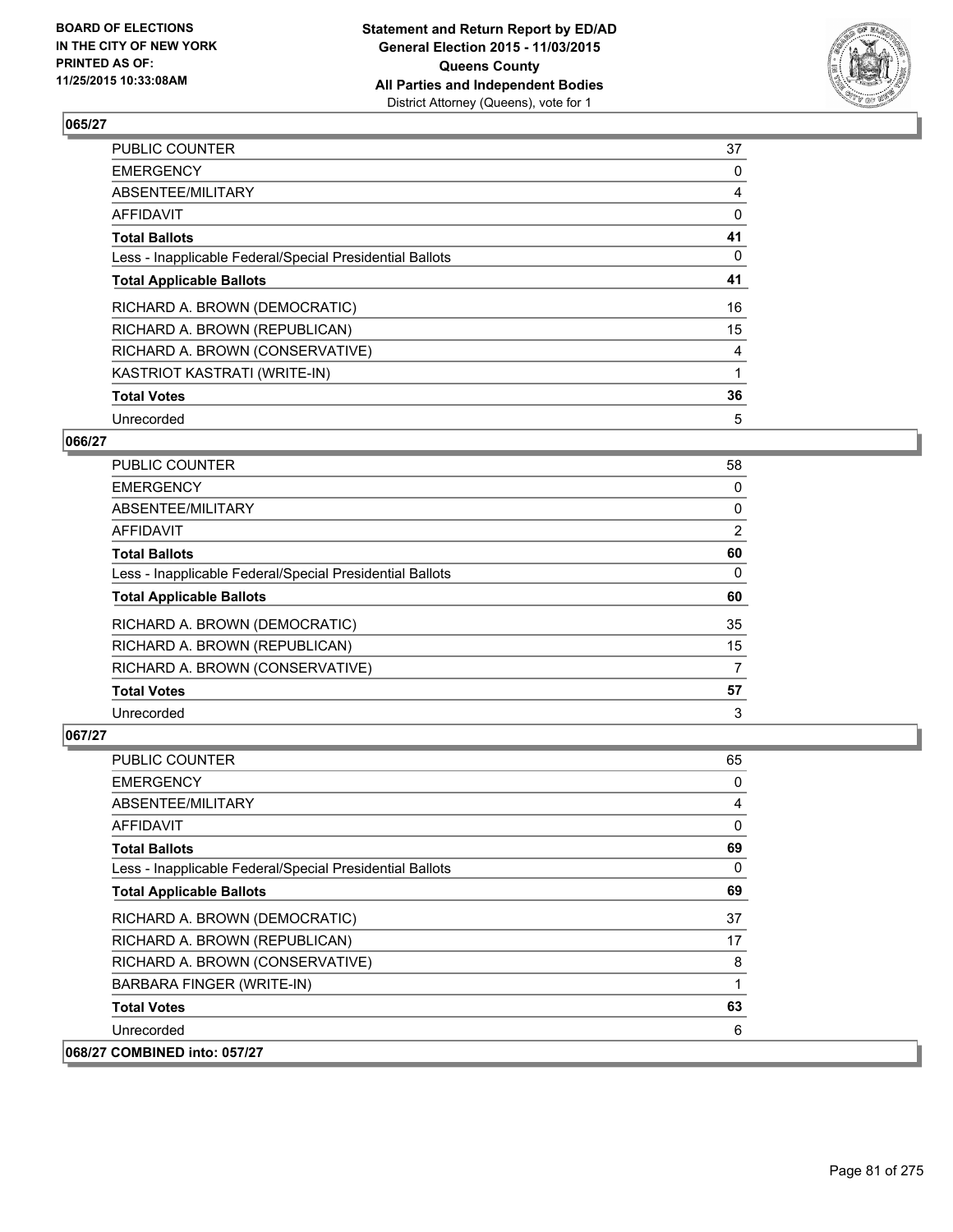

| <b>PUBLIC COUNTER</b>                                    | 0 |  |
|----------------------------------------------------------|---|--|
| <b>EMERGENCY</b>                                         | 0 |  |
| ABSENTEE/MILITARY                                        | 0 |  |
| <b>AFFIDAVIT</b>                                         | 0 |  |
| <b>Total Ballots</b>                                     | 0 |  |
| Less - Inapplicable Federal/Special Presidential Ballots | 0 |  |
| <b>Total Applicable Ballots</b>                          | 0 |  |
| RICHARD A. BROWN (DEMOCRATIC)                            | 0 |  |
| RICHARD A. BROWN (REPUBLICAN)                            | 0 |  |
| RICHARD A. BROWN (CONSERVATIVE)                          | 0 |  |
| <b>Total Votes</b>                                       | 0 |  |
| 070/27 COMBINED into: 019/27                             |   |  |
| 071/27 COMBINED into: 021/27                             |   |  |
| 072/27 COMBINED into: 019/27                             |   |  |
| 073/27 COMBINED into: 054/27                             |   |  |
| 074/27 COMBINED into: 061/27                             |   |  |
| 075/27 COMBINED into: 061/27                             |   |  |
| 076/27 COMBINED into: 051/27                             |   |  |
| 077/27 COMBINED into: 065/27                             |   |  |
| 078/27 COMBINED into: 065/27                             |   |  |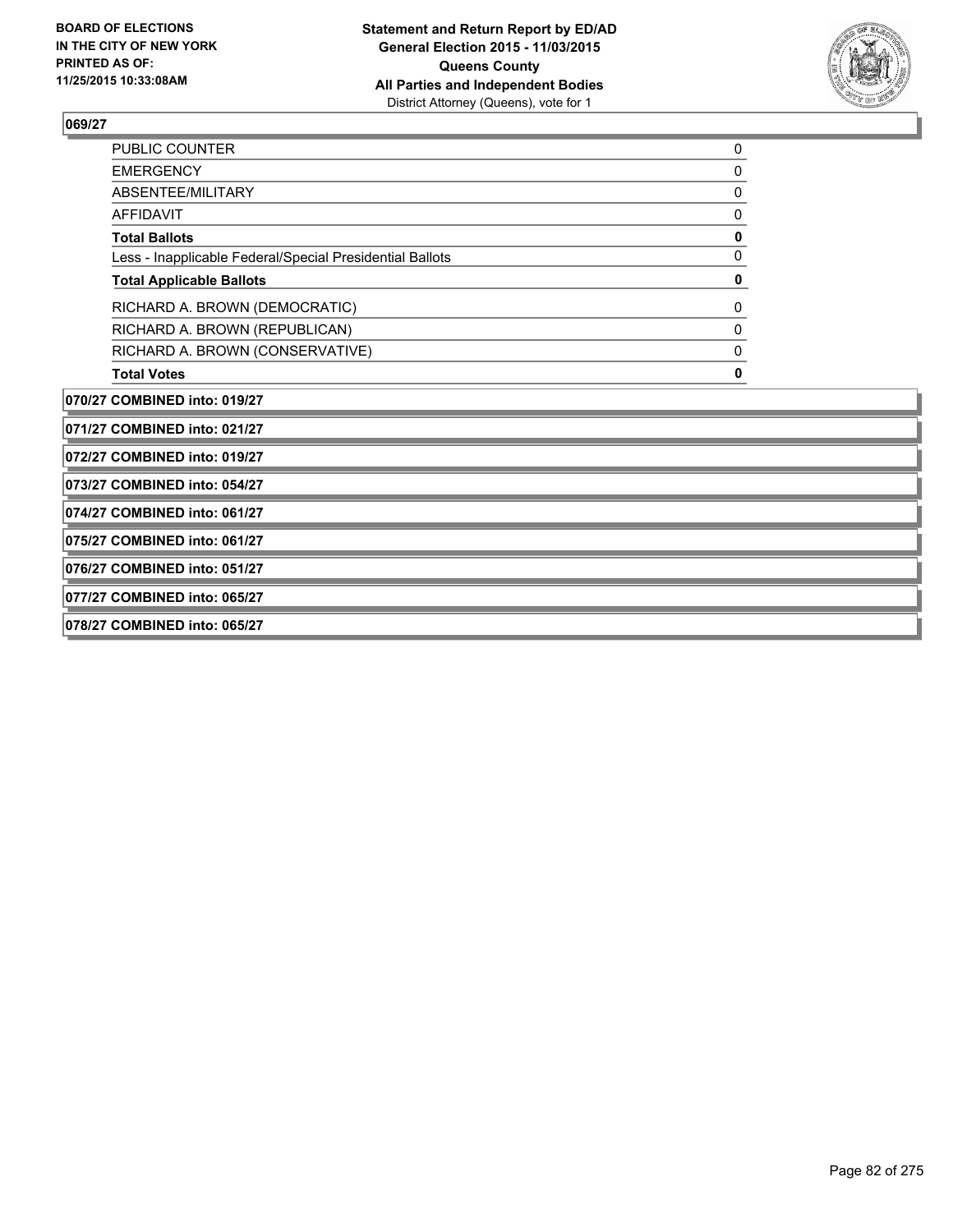

| <b>Total Votes</b>                                       | 52       |
|----------------------------------------------------------|----------|
| RICHARD A. BROWN (CONSERVATIVE)                          | 7        |
| RICHARD A. BROWN (REPUBLICAN)                            | 13       |
| RICHARD A. BROWN (DEMOCRATIC)                            | 32       |
| <b>Total Applicable Ballots</b>                          | 52       |
| Less - Inapplicable Federal/Special Presidential Ballots | 0        |
| <b>Total Ballots</b>                                     | 52       |
| AFFIDAVIT                                                |          |
| ABSENTEE/MILITARY                                        | 6        |
| <b>EMERGENCY</b>                                         | $\Omega$ |
| PUBLIC COUNTER                                           | 45       |

# **002/28**

| <b>PUBLIC COUNTER</b>                                    | 79             |
|----------------------------------------------------------|----------------|
| <b>EMERGENCY</b>                                         | 0              |
| ABSENTEE/MILITARY                                        | 3              |
| <b>AFFIDAVIT</b>                                         | $\Omega$       |
| <b>Total Ballots</b>                                     | 82             |
| Less - Inapplicable Federal/Special Presidential Ballots | 0              |
| <b>Total Applicable Ballots</b>                          | 82             |
| RICHARD A. BROWN (DEMOCRATIC)                            | 50             |
| RICHARD A. BROWN (REPUBLICAN)                            | 16             |
| RICHARD A. BROWN (CONSERVATIVE)                          | 11             |
| UNATTRIBUTABLE WRITE-IN (WRITE-IN)                       | $\overline{2}$ |
| <b>Total Votes</b>                                       | 79             |
| Unrecorded                                               | 3              |
| 003/28 COMBINED into: 002/28                             |                |

| PUBLIC COUNTER                                           | 51             |
|----------------------------------------------------------|----------------|
| <b>EMERGENCY</b>                                         | 0              |
| ABSENTEE/MILITARY                                        |                |
| <b>AFFIDAVIT</b>                                         | $\overline{2}$ |
| <b>Total Ballots</b>                                     | 54             |
| Less - Inapplicable Federal/Special Presidential Ballots | 0              |
| <b>Total Applicable Ballots</b>                          | 54             |
| RICHARD A. BROWN (DEMOCRATIC)                            | 30             |
| RICHARD A. BROWN (REPUBLICAN)                            | 12             |
| RICHARD A. BROWN (CONSERVATIVE)                          | 9              |
| <b>BOB JONES (WRITE-IN)</b>                              | 1              |
| <b>Total Votes</b>                                       | 52             |
| Unrecorded                                               | 2              |
| 005/28 COMBINED into: 004/28                             |                |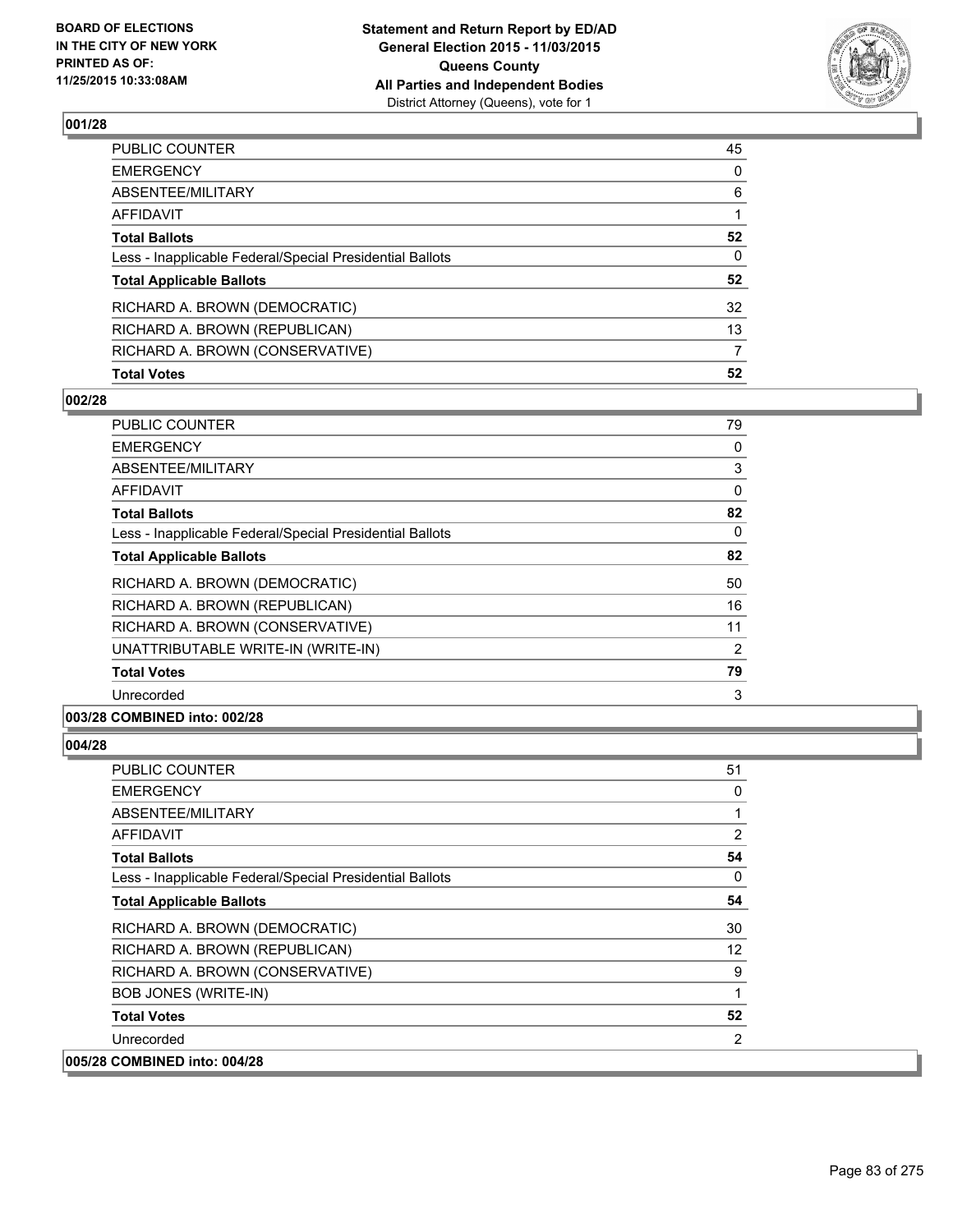

| <b>Total Votes</b>                                       | 15              |
|----------------------------------------------------------|-----------------|
| RICHARD A. BROWN (CONSERVATIVE)                          | 4               |
| RICHARD A. BROWN (REPUBLICAN)                            | 6               |
| RICHARD A. BROWN (DEMOCRATIC)                            | 5               |
| <b>Total Applicable Ballots</b>                          | 15              |
| Less - Inapplicable Federal/Special Presidential Ballots | $\mathbf{0}$    |
| <b>Total Ballots</b>                                     | 15              |
| <b>AFFIDAVIT</b>                                         | $\mathbf{0}$    |
| ABSENTEE/MILITARY                                        | 3               |
| <b>EMERGENCY</b>                                         | 0               |
| PUBLIC COUNTER                                           | 12 <sup>2</sup> |

# **007/28**

| PUBLIC COUNTER                                           | 31             |
|----------------------------------------------------------|----------------|
| <b>EMERGENCY</b>                                         | 0              |
| <b>ABSENTEE/MILITARY</b>                                 | 0              |
| AFFIDAVIT                                                | $\overline{2}$ |
| <b>Total Ballots</b>                                     | 33             |
| Less - Inapplicable Federal/Special Presidential Ballots | 0              |
| <b>Total Applicable Ballots</b>                          | 33             |
| RICHARD A. BROWN (DEMOCRATIC)                            | 22             |
| RICHARD A. BROWN (REPUBLICAN)                            | 9              |
| RICHARD A. BROWN (CONSERVATIVE)                          |                |
| <b>Total Votes</b>                                       | 32             |
| Unrecorded                                               |                |
|                                                          |                |

### **008/28**

| <b>PUBLIC COUNTER</b>                                    | 25 |
|----------------------------------------------------------|----|
| <b>EMERGENCY</b>                                         | 0  |
| ABSENTEE/MILITARY                                        | 8  |
| AFFIDAVIT                                                | 1  |
| <b>Total Ballots</b>                                     | 34 |
| Less - Inapplicable Federal/Special Presidential Ballots | 0  |
| <b>Total Applicable Ballots</b>                          | 34 |
| RICHARD A. BROWN (DEMOCRATIC)                            | 19 |
| RICHARD A. BROWN (REPUBLICAN)                            | 8  |
| RICHARD A. BROWN (CONSERVATIVE)                          | 5  |
| JOHN DOE (WRITE-IN)                                      | 1  |
| <b>Total Votes</b>                                       | 33 |
| Unrecorded                                               | 1  |
| 009/28 COMBINED into: 001/28                             |    |
| 010/28 COMBINED into: 008/28                             |    |

**011/28 COMBINED into: 004/28**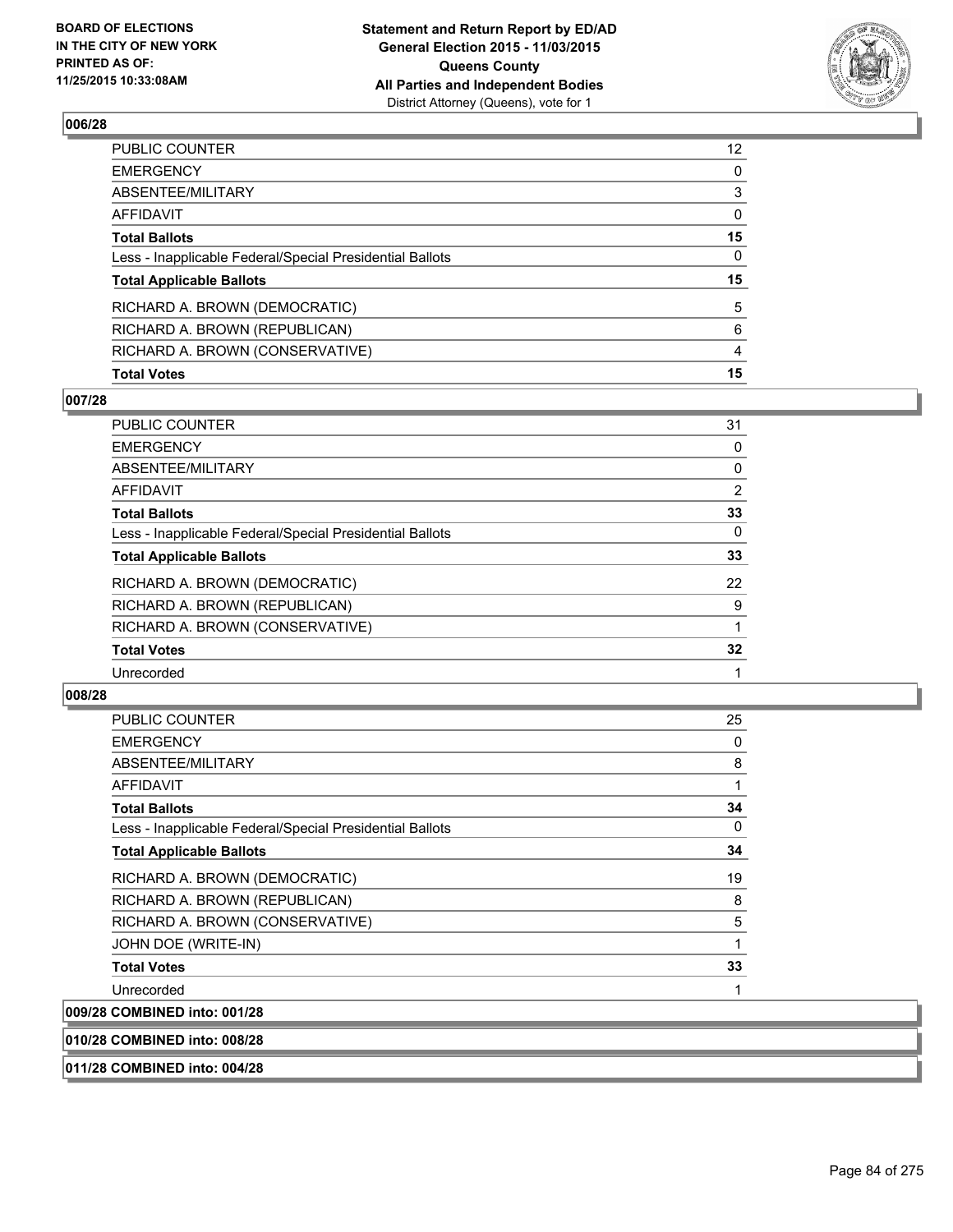

| <b>PUBLIC COUNTER</b>                                    | 52                |
|----------------------------------------------------------|-------------------|
| <b>EMERGENCY</b>                                         | 0                 |
| ABSENTEE/MILITARY                                        | 8                 |
| AFFIDAVIT                                                | 0                 |
| <b>Total Ballots</b>                                     | 60                |
| Less - Inapplicable Federal/Special Presidential Ballots | 0                 |
| <b>Total Applicable Ballots</b>                          | 60                |
| RICHARD A. BROWN (DEMOCRATIC)                            | 38                |
| RICHARD A. BROWN (REPUBLICAN)                            | $12 \overline{ }$ |
| RICHARD A. BROWN (CONSERVATIVE)                          | 3                 |
| ELIZABETH WARREN (WRITE-IN)                              | 1                 |
| <b>Total Votes</b>                                       | 54                |
| Unrecorded                                               | 6                 |
| 013/28 COMBINED into: 002/28                             |                   |

# **014/28**

| <b>PUBLIC COUNTER</b>                                    | 48 |
|----------------------------------------------------------|----|
| <b>EMERGENCY</b>                                         | 0  |
| ABSENTEE/MILITARY                                        | 10 |
| AFFIDAVIT                                                | 2  |
| <b>Total Ballots</b>                                     | 60 |
| Less - Inapplicable Federal/Special Presidential Ballots | 0  |
| <b>Total Applicable Ballots</b>                          | 60 |
| RICHARD A. BROWN (DEMOCRATIC)                            | 38 |
| RICHARD A. BROWN (REPUBLICAN)                            | 8  |
| RICHARD A. BROWN (CONSERVATIVE)                          | 9  |
| UNATTRIBUTABLE WRITE-IN (WRITE-IN)                       | 1  |
| <b>Total Votes</b>                                       | 56 |
| Unrecorded                                               | 4  |

| <b>PUBLIC COUNTER</b>                                    | 40 |
|----------------------------------------------------------|----|
| <b>EMERGENCY</b>                                         | 0  |
| ABSENTEE/MILITARY                                        | 8  |
| AFFIDAVIT                                                | 0  |
| <b>Total Ballots</b>                                     | 48 |
| Less - Inapplicable Federal/Special Presidential Ballots | 0  |
| <b>Total Applicable Ballots</b>                          | 48 |
| RICHARD A. BROWN (DEMOCRATIC)                            | 28 |
| RICHARD A. BROWN (REPUBLICAN)                            | 11 |
| RICHARD A. BROWN (CONSERVATIVE)                          | 7  |
| TOM ROSSI (WRITE-IN)                                     |    |
| <b>Total Votes</b>                                       | 47 |
| Unrecorded                                               | 1  |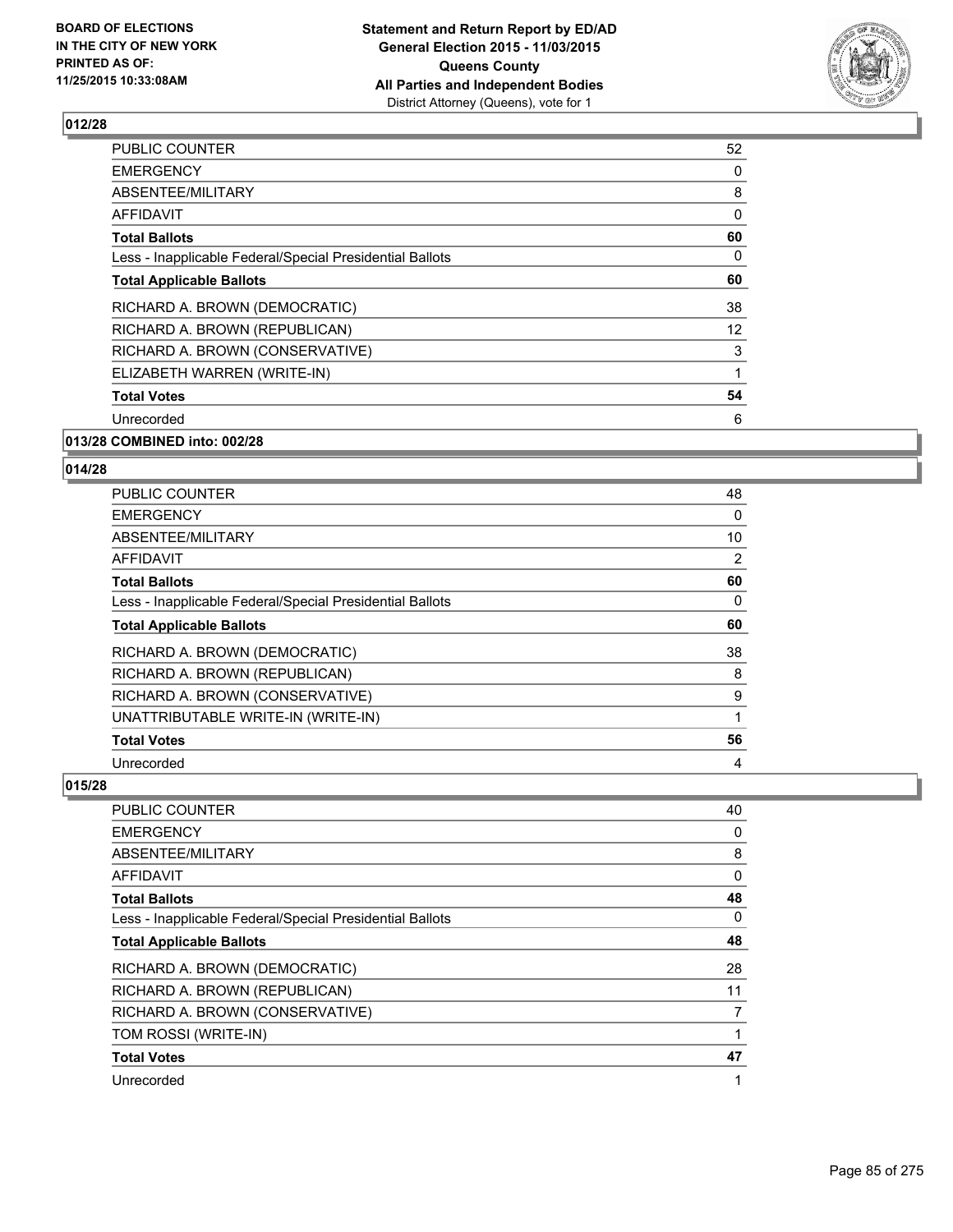

| PUBLIC COUNTER                                           | 85       |
|----------------------------------------------------------|----------|
| <b>EMERGENCY</b>                                         | 0        |
| ABSENTEE/MILITARY                                        | 8        |
| AFFIDAVIT                                                | $\Omega$ |
| <b>Total Ballots</b>                                     | 93       |
| Less - Inapplicable Federal/Special Presidential Ballots | 0        |
| <b>Total Applicable Ballots</b>                          | 93       |
| RICHARD A. BROWN (DEMOCRATIC)                            | 28       |
| RICHARD A. BROWN (REPUBLICAN)                            | 36       |
| RICHARD A. BROWN (CONSERVATIVE)                          | 21       |
| JOSEPH QUINONES (WRITE-IN)                               |          |
| MEAGAN KELLY (WRITE-IN)                                  | 1        |
| PETER BEADLE (WRITE-IN)                                  | 1        |
| <b>Total Votes</b>                                       | 88       |
| Unrecorded                                               | 5        |
|                                                          |          |

**017/28 COMBINED into: 016/28**

# **018/28**

| PUBLIC COUNTER                                           | 51       |
|----------------------------------------------------------|----------|
| EMERGENCY                                                | 0        |
| ABSENTEE/MILITARY                                        | 4        |
| AFFIDAVIT                                                | 0        |
| Total Ballots                                            | 55       |
| Less - Inapplicable Federal/Special Presidential Ballots | $\Omega$ |
| <b>Total Applicable Ballots</b>                          | 55       |
| RICHARD A. BROWN (DEMOCRATIC)                            | 33       |
| RICHARD A. BROWN (REPUBLICAN)                            | 12       |
| RICHARD A. BROWN (CONSERVATIVE)                          | 8        |
| IKE ILKEN (WRITE-IN)                                     |          |
| <b>Total Votes</b>                                       | 54       |
| Unrecorded                                               | 1        |

| PUBLIC COUNTER                                           | 49             |
|----------------------------------------------------------|----------------|
| <b>EMERGENCY</b>                                         | 0              |
| ABSENTEE/MILITARY                                        | 4              |
| AFFIDAVIT                                                | 0              |
| <b>Total Ballots</b>                                     | 53             |
| Less - Inapplicable Federal/Special Presidential Ballots | 0              |
| <b>Total Applicable Ballots</b>                          | 53             |
| RICHARD A. BROWN (DEMOCRATIC)                            | 29             |
| RICHARD A. BROWN (REPUBLICAN)                            | 12             |
| RICHARD A. BROWN (CONSERVATIVE)                          | 6              |
| BRIAN H LOWY (WRITE-IN)                                  | $\overline{2}$ |
| <b>Total Votes</b>                                       | 49             |
| Unrecorded                                               | 4              |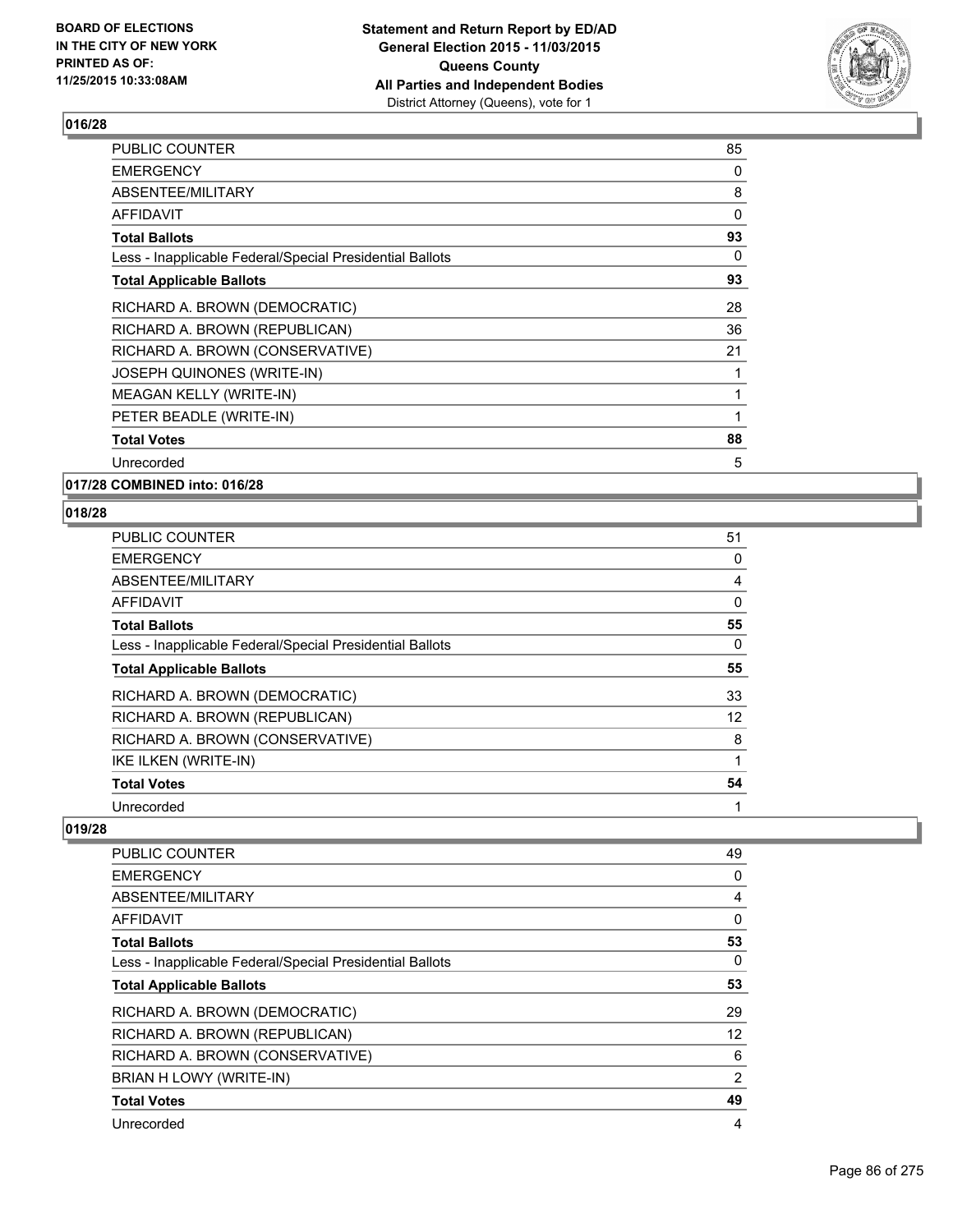

| <b>PUBLIC COUNTER</b>                                    | 55 |
|----------------------------------------------------------|----|
| <b>EMERGENCY</b>                                         | 0  |
| ABSENTEE/MILITARY                                        | 3  |
| AFFIDAVIT                                                | 0  |
| <b>Total Ballots</b>                                     | 58 |
| Less - Inapplicable Federal/Special Presidential Ballots | 0  |
| <b>Total Applicable Ballots</b>                          | 58 |
| RICHARD A. BROWN (DEMOCRATIC)                            | 37 |
| RICHARD A. BROWN (REPUBLICAN)                            | 15 |
| RICHARD A. BROWN (CONSERVATIVE)                          | 2  |
| <b>GREGORY LASAK (WRITE-IN)</b>                          |    |
| MATTHEW D HUNTER (WRITE-IN)                              |    |
| <b>Total Votes</b>                                       | 56 |
| Unrecorded                                               | 2  |

| <b>PUBLIC COUNTER</b>                                    | 79              |
|----------------------------------------------------------|-----------------|
| <b>EMERGENCY</b>                                         | 0               |
| ABSENTEE/MILITARY                                        | 12 <sup>°</sup> |
| AFFIDAVIT                                                | 0               |
| <b>Total Ballots</b>                                     | 91              |
| Less - Inapplicable Federal/Special Presidential Ballots | 0               |
| <b>Total Applicable Ballots</b>                          | 91              |
| RICHARD A. BROWN (DEMOCRATIC)                            | 59              |
| RICHARD A. BROWN (REPUBLICAN)                            | 19              |
| RICHARD A. BROWN (CONSERVATIVE)                          | 10              |
| DAMION BURVICK (WRITE-IN)                                | 1               |
| UNATTRIBUTABLE WRITE-IN (WRITE-IN)                       | 1               |
| <b>Total Votes</b>                                       | 90              |
| Unrecorded                                               | 1               |
| 022/28 COMBINED into: 023/28                             |                 |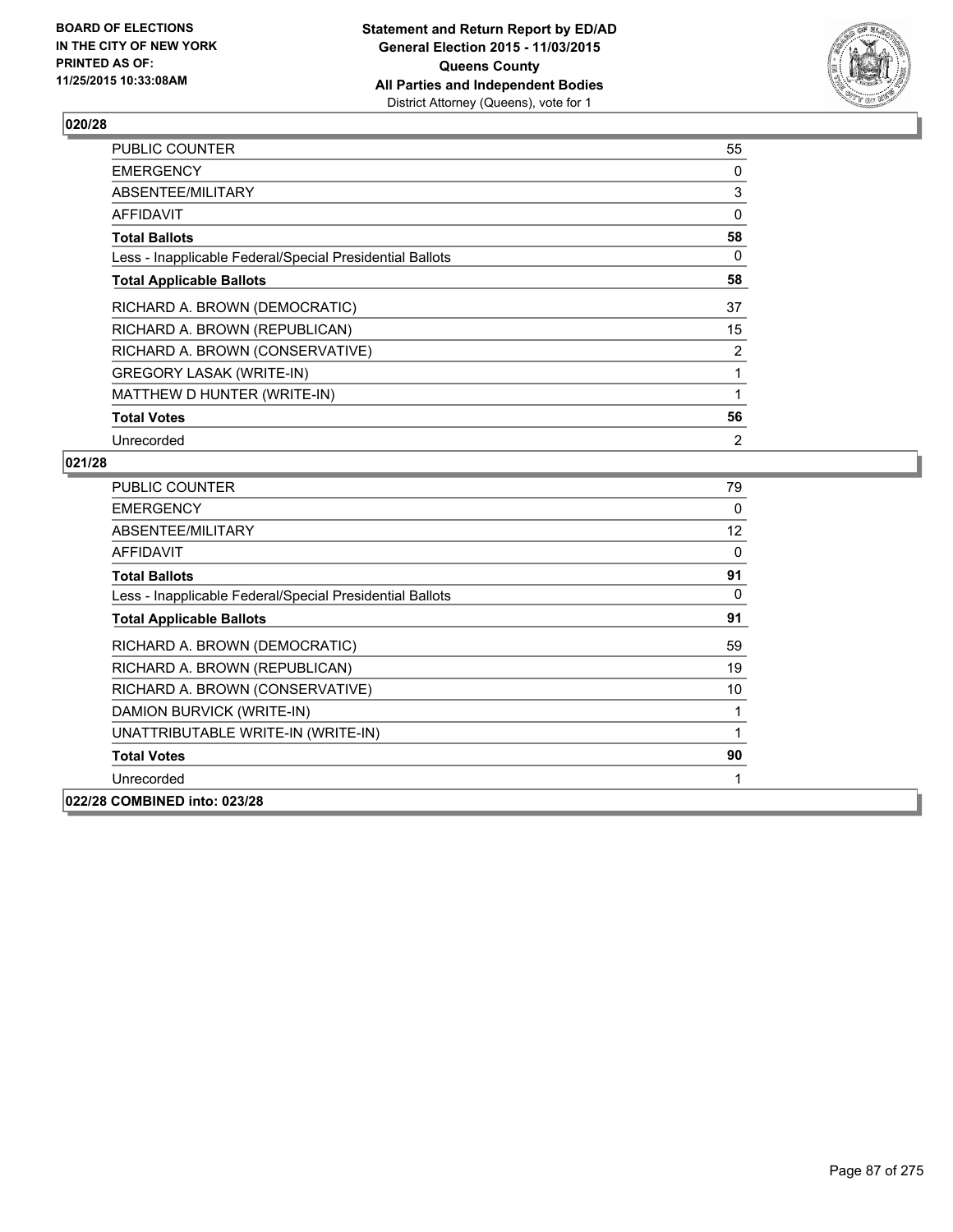

| <b>EMERGENCY</b><br>ABSENTEE/MILITARY<br>AFFIDAVIT<br><b>Total Ballots</b><br><b>Total Applicable Ballots</b><br>UNCOUNTED WRITE-IN PER STATUTE (WRITE-IN)<br><b>Total Votes</b><br>Unrecorded | PUBLIC COUNTER                                           | 92             |
|------------------------------------------------------------------------------------------------------------------------------------------------------------------------------------------------|----------------------------------------------------------|----------------|
|                                                                                                                                                                                                |                                                          | 0              |
|                                                                                                                                                                                                |                                                          | 14             |
|                                                                                                                                                                                                |                                                          | 2              |
|                                                                                                                                                                                                |                                                          | 108            |
|                                                                                                                                                                                                | Less - Inapplicable Federal/Special Presidential Ballots | 0              |
|                                                                                                                                                                                                |                                                          | 108            |
|                                                                                                                                                                                                | RICHARD A. BROWN (DEMOCRATIC)                            | 69             |
|                                                                                                                                                                                                | RICHARD A. BROWN (REPUBLICAN)                            | 20             |
|                                                                                                                                                                                                | RICHARD A. BROWN (CONSERVATIVE)                          | 8              |
|                                                                                                                                                                                                | ANDREA ZIGMAN (WRITE-IN)                                 | $\overline{2}$ |
|                                                                                                                                                                                                | SHARONA BAR NATAN (WRITE-IN)                             | 1              |
|                                                                                                                                                                                                |                                                          | 1              |
|                                                                                                                                                                                                |                                                          | 101            |
|                                                                                                                                                                                                |                                                          | 7              |

## **024/28**

| <b>PUBLIC COUNTER</b>                                    | 70 |
|----------------------------------------------------------|----|
| <b>EMERGENCY</b>                                         | 0  |
| ABSENTEE/MILITARY                                        | 14 |
| <b>AFFIDAVIT</b>                                         | 0  |
| <b>Total Ballots</b>                                     | 84 |
| Less - Inapplicable Federal/Special Presidential Ballots | 0  |
| <b>Total Applicable Ballots</b>                          | 84 |
| RICHARD A. BROWN (DEMOCRATIC)                            | 59 |
| RICHARD A. BROWN (REPUBLICAN)                            | 17 |
| RICHARD A. BROWN (CONSERVATIVE)                          | 4  |
| DANIEL PATRICK MOYNAHAN (WRITE-IN)                       | 1  |
| ERIC GARNER (WRITE-IN)                                   | 1  |
| JEAN KIM (WRITE-IN)                                      | 1  |
| <b>Total Votes</b>                                       | 83 |
| Unrecorded                                               |    |
| 025/28 COMBINED into: 012/28                             |    |
| 026/28 COMBINED into: 021/28                             |    |

**027/28 COMBINED into: 021/28**

**028/28 COMBINED into: 024/28**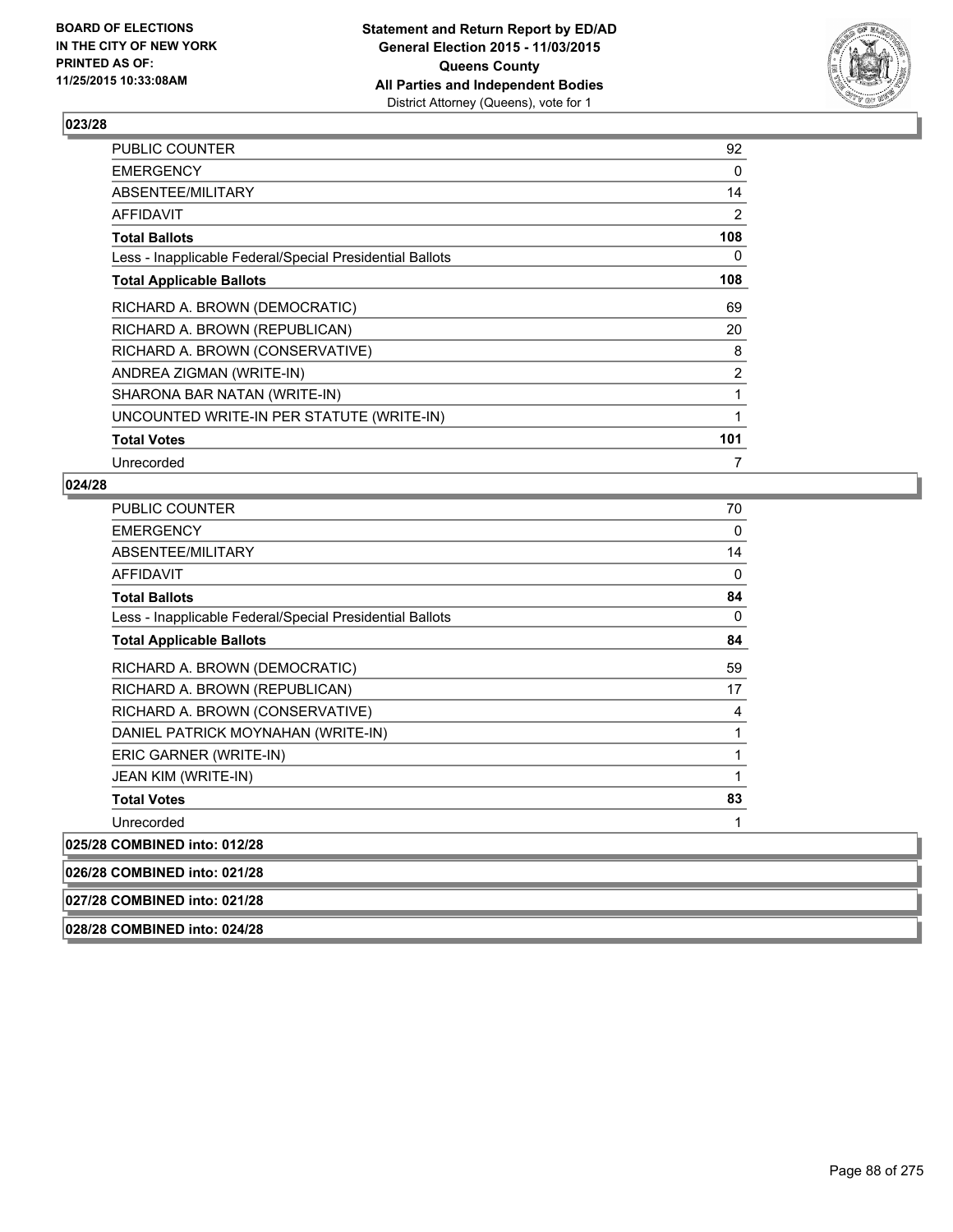

| <b>PUBLIC COUNTER</b>                                    | 110 |
|----------------------------------------------------------|-----|
| <b>EMERGENCY</b>                                         | 0   |
| ABSENTEE/MILITARY                                        | 29  |
| AFFIDAVIT                                                | 1   |
| <b>Total Ballots</b>                                     | 140 |
| Less - Inapplicable Federal/Special Presidential Ballots | 0   |
| <b>Total Applicable Ballots</b>                          | 140 |
| RICHARD A. BROWN (DEMOCRATIC)                            | 103 |
| RICHARD A. BROWN (REPUBLICAN)                            | 28  |
| RICHARD A. BROWN (CONSERVATIVE)                          | 6   |
| JOEL E MILLER (WRITE-IN)                                 | 1   |
| <b>Total Votes</b>                                       | 138 |
| Unrecorded                                               | 2   |
|                                                          |     |

### **030/28 COMBINED into: 029/28**

#### **031/28**

| <b>PUBLIC COUNTER</b>                                    | 42 |
|----------------------------------------------------------|----|
| <b>EMERGENCY</b>                                         | 0  |
| ABSENTEE/MILITARY                                        | 20 |
| <b>AFFIDAVIT</b>                                         | 0  |
| <b>Total Ballots</b>                                     | 62 |
| Less - Inapplicable Federal/Special Presidential Ballots | 0  |
| <b>Total Applicable Ballots</b>                          | 62 |
| RICHARD A. BROWN (DEMOCRATIC)                            | 41 |
| RICHARD A. BROWN (REPUBLICAN)                            | 7  |
| RICHARD A. BROWN (CONSERVATIVE)                          | 4  |
| BETHAMY ADLER (WRITE-IN)                                 | 1  |
| RON KUBY (WRITE-IN)                                      | 1  |
| <b>Total Votes</b>                                       | 54 |
| Unrecorded                                               | 8  |
| 032/28 COMBINED into: 029/28                             |    |
| 033/28 COMBINED into: 024/28                             |    |

**034/28 COMBINED into: 024/28**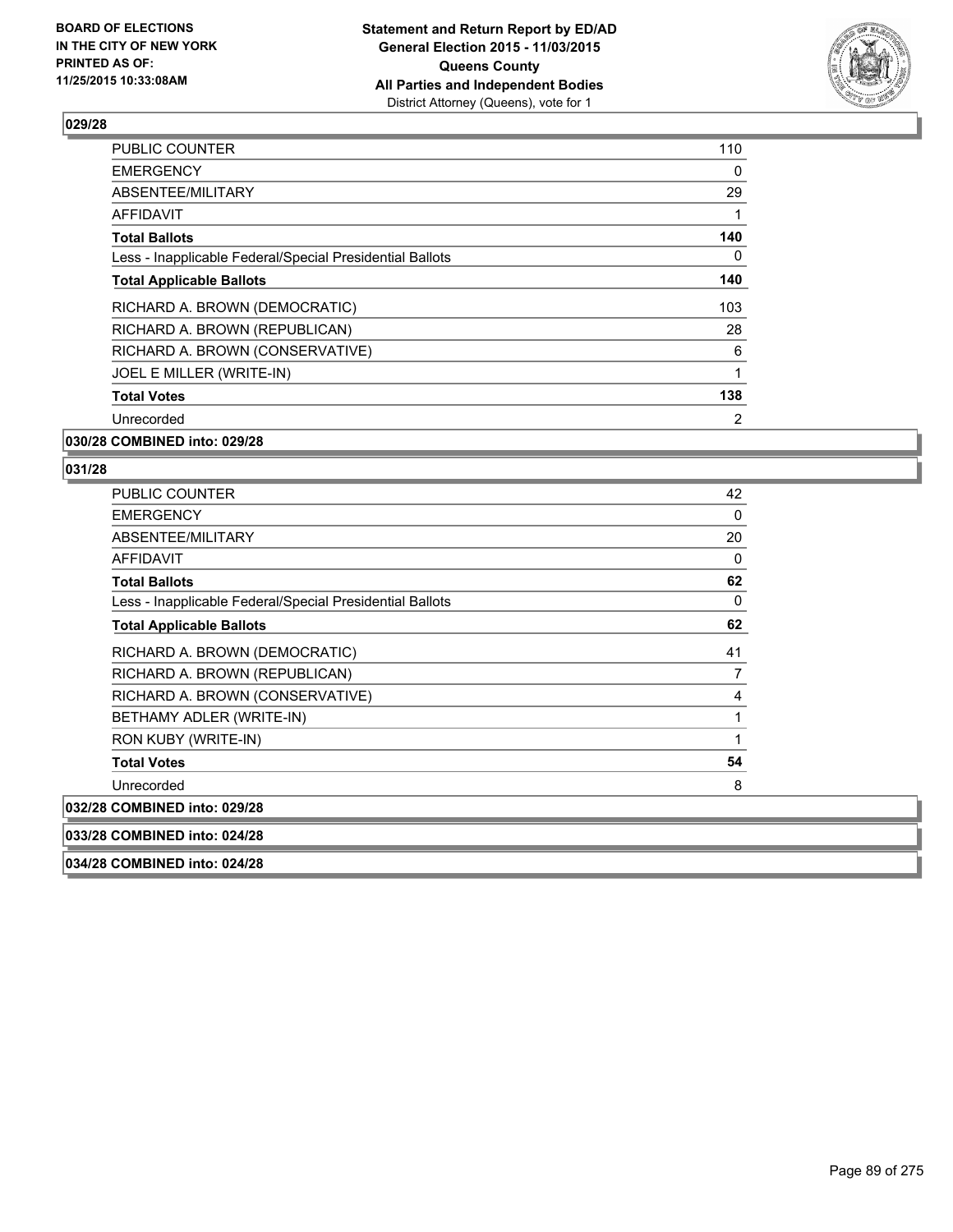

| <b>PUBLIC COUNTER</b>                                    | 100 |
|----------------------------------------------------------|-----|
| <b>EMERGENCY</b>                                         | 0   |
| ABSENTEE/MILITARY                                        | 15  |
| AFFIDAVIT                                                |     |
| <b>Total Ballots</b>                                     | 116 |
| Less - Inapplicable Federal/Special Presidential Ballots | 0   |
| <b>Total Applicable Ballots</b>                          | 116 |
| RICHARD A. BROWN (DEMOCRATIC)                            | 76  |
| RICHARD A. BROWN (REPUBLICAN)                            | 22  |
| RICHARD A. BROWN (CONSERVATIVE)                          | 7   |
| <b>VERONICA ESCOBAR (WRITE-IN)</b>                       | 1   |
| <b>Total Votes</b>                                       | 106 |
| Unrecorded                                               | 10  |

# **036/28**

| <b>PUBLIC COUNTER</b>                                    | 85 |
|----------------------------------------------------------|----|
| <b>EMERGENCY</b>                                         | 0  |
| ABSENTEE/MILITARY                                        | 6  |
| AFFIDAVIT                                                |    |
| <b>Total Ballots</b>                                     | 92 |
| Less - Inapplicable Federal/Special Presidential Ballots | 0  |
| <b>Total Applicable Ballots</b>                          | 92 |
| RICHARD A. BROWN (DEMOCRATIC)                            | 76 |
| RICHARD A. BROWN (REPUBLICAN)                            | 9  |
| RICHARD A. BROWN (CONSERVATIVE)                          | 0  |
| <b>Total Votes</b>                                       | 85 |
| Unrecorded                                               | 7  |

# **037/28**

| PUBLIC COUNTER                                           | 80 |
|----------------------------------------------------------|----|
| <b>EMERGENCY</b>                                         | 0  |
| ABSENTEE/MILITARY                                        | 10 |
| AFFIDAVIT                                                | 0  |
| <b>Total Ballots</b>                                     | 90 |
| Less - Inapplicable Federal/Special Presidential Ballots | 0  |
| <b>Total Applicable Ballots</b>                          | 90 |
| RICHARD A. BROWN (DEMOCRATIC)                            | 64 |
| RICHARD A. BROWN (REPUBLICAN)                            | 14 |
| RICHARD A. BROWN (CONSERVATIVE)                          | 3  |
| UNATTRIBUTABLE WRITE-IN (WRITE-IN)                       | 2  |
| <b>Total Votes</b>                                       | 83 |
| Unrecorded                                               | 7  |

**038/28 COMBINED into: 035/28**

**039/28 COMBINED into: 037/28**

**040/28 COMBINED into: 036/28**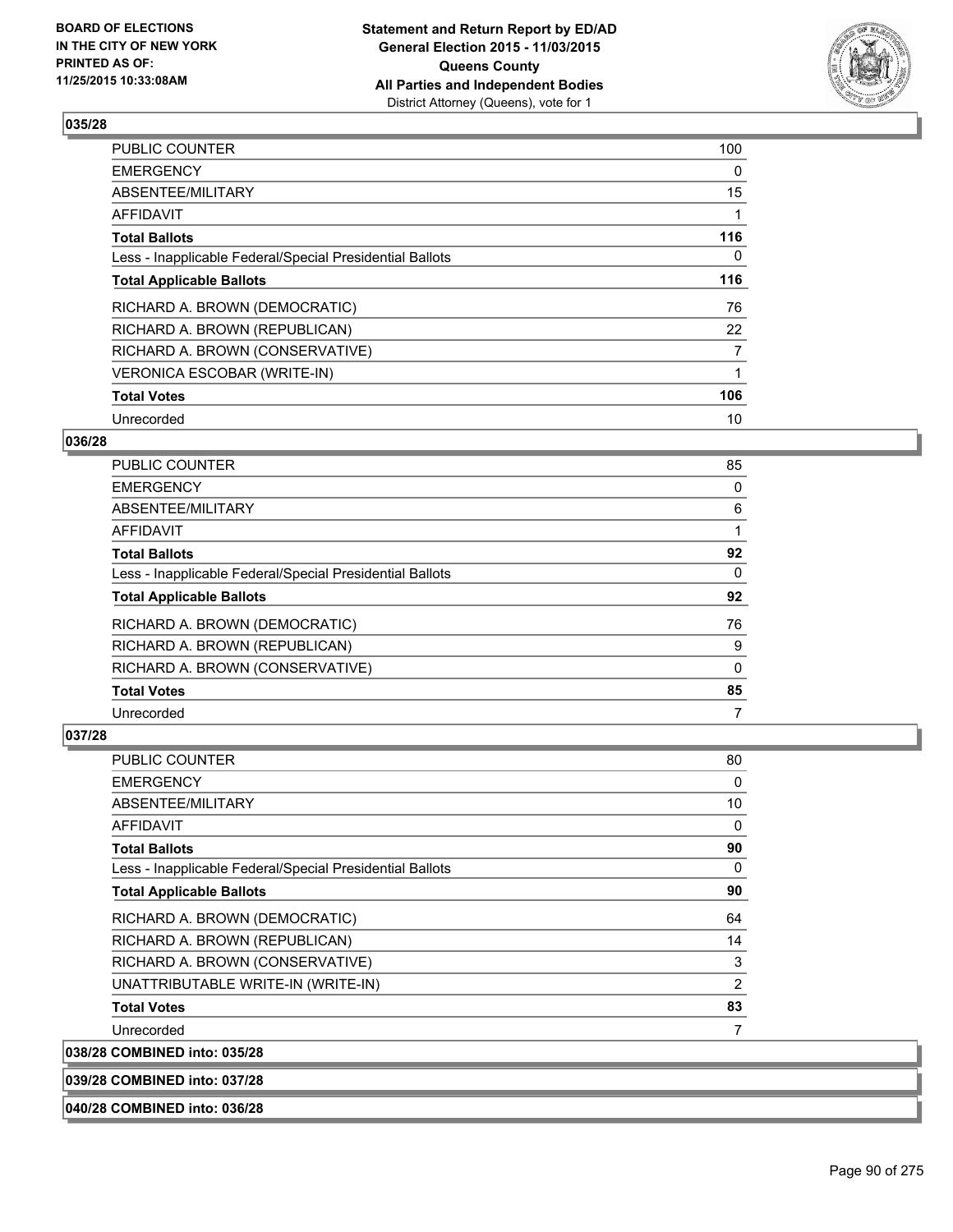

| PUBLIC COUNTER                                           | 40       |
|----------------------------------------------------------|----------|
| <b>EMERGENCY</b>                                         | 0        |
| ABSENTEE/MILITARY                                        | 13       |
| <b>AFFIDAVIT</b>                                         | $\Omega$ |
| <b>Total Ballots</b>                                     | 53       |
| Less - Inapplicable Federal/Special Presidential Ballots | 0        |
| <b>Total Applicable Ballots</b>                          | 53       |
| RICHARD A. BROWN (DEMOCRATIC)                            | 36       |
| RICHARD A. BROWN (REPUBLICAN)                            | 10       |
| RICHARD A. BROWN (CONSERVATIVE)                          | 3        |
| <b>Total Votes</b>                                       | 49       |
| Unrecorded                                               | 4        |

### **042/28**

| PUBLIC COUNTER                                           | 61 |
|----------------------------------------------------------|----|
| <b>EMERGENCY</b>                                         | 0  |
| ABSENTEE/MILITARY                                        | 6  |
| AFFIDAVIT                                                |    |
| <b>Total Ballots</b>                                     | 68 |
| Less - Inapplicable Federal/Special Presidential Ballots | 0  |
| <b>Total Applicable Ballots</b>                          | 68 |
| RICHARD A. BROWN (DEMOCRATIC)                            | 53 |
| RICHARD A. BROWN (REPUBLICAN)                            | 11 |
| RICHARD A. BROWN (CONSERVATIVE)                          |    |
| <b>Total Votes</b>                                       | 65 |
| Unrecorded                                               | 3  |
|                                                          |    |

## **043/28 COMBINED into: 044/28**

| PUBLIC COUNTER                                           | 53 |
|----------------------------------------------------------|----|
| <b>EMERGENCY</b>                                         | 0  |
| ABSENTEE/MILITARY                                        | 13 |
| AFFIDAVIT                                                |    |
| <b>Total Ballots</b>                                     | 67 |
| Less - Inapplicable Federal/Special Presidential Ballots | 0  |
| <b>Total Applicable Ballots</b>                          | 67 |
| RICHARD A. BROWN (DEMOCRATIC)                            | 53 |
| RICHARD A. BROWN (REPUBLICAN)                            | 6  |
| RICHARD A. BROWN (CONSERVATIVE)                          | 3  |
| FORREST KUTTER (WRITE-IN)                                |    |
| <b>Total Votes</b>                                       | 63 |
| Unrecorded                                               | 4  |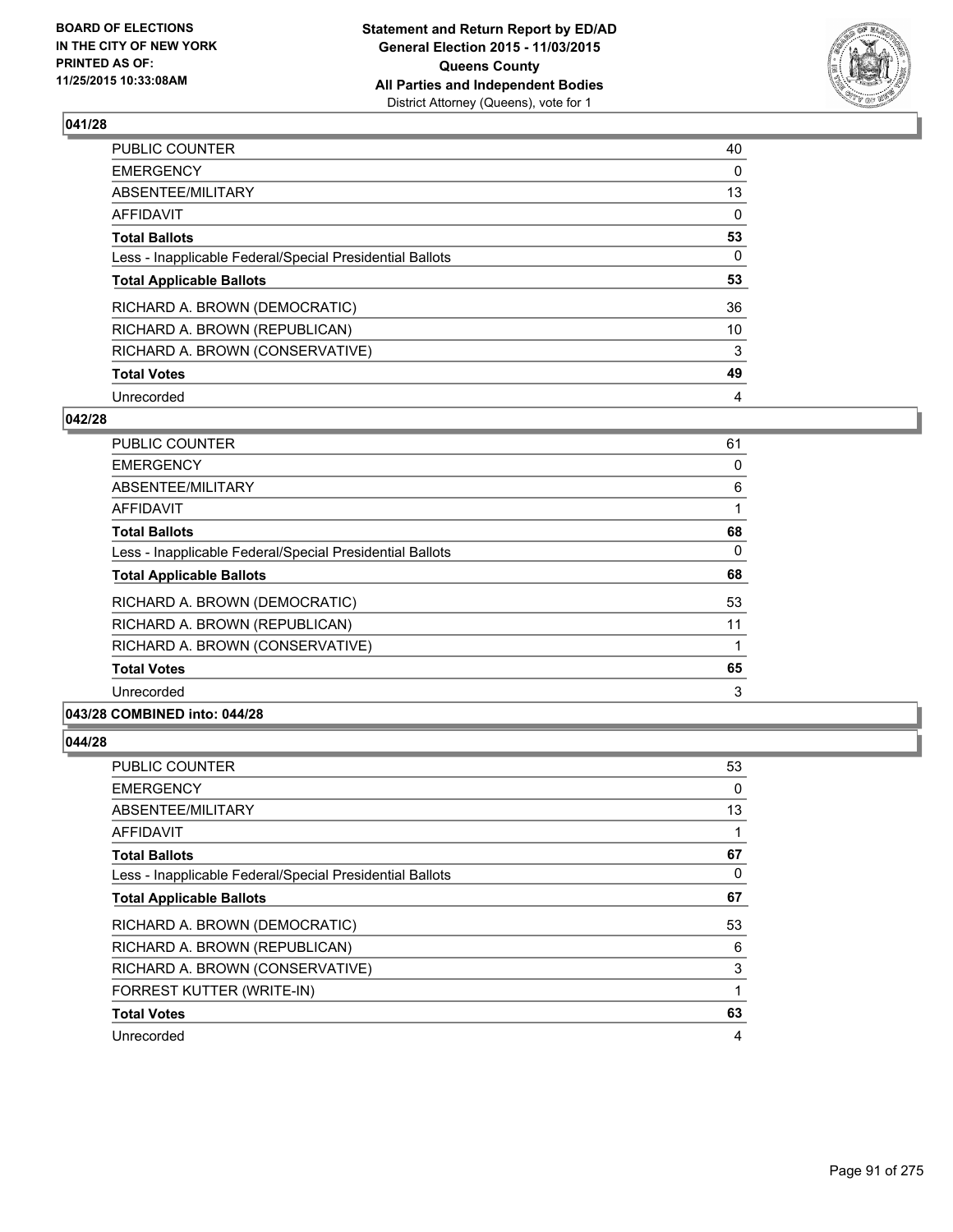

| PUBLIC COUNTER                                           | 34              |
|----------------------------------------------------------|-----------------|
| <b>EMERGENCY</b>                                         | 0               |
| ABSENTEE/MILITARY                                        | 7               |
| <b>AFFIDAVIT</b>                                         | 0               |
| <b>Total Ballots</b>                                     | 41              |
| Less - Inapplicable Federal/Special Presidential Ballots | 0               |
| <b>Total Applicable Ballots</b>                          | 41              |
| RICHARD A. BROWN (DEMOCRATIC)                            | 20              |
| RICHARD A. BROWN (REPUBLICAN)                            | 12 <sup>°</sup> |
| RICHARD A. BROWN (CONSERVATIVE)                          | 3               |
| <b>Total Votes</b>                                       | 35              |
| Unrecorded                                               | 6               |

### **046/28**

| PUBLIC COUNTER                                           | 54 |
|----------------------------------------------------------|----|
| <b>EMERGENCY</b>                                         | 0  |
| ABSENTEE/MILITARY                                        | 10 |
| AFFIDAVIT                                                | 0  |
| <b>Total Ballots</b>                                     | 64 |
| Less - Inapplicable Federal/Special Presidential Ballots | 0  |
| <b>Total Applicable Ballots</b>                          | 64 |
| RICHARD A. BROWN (DEMOCRATIC)                            | 39 |
| RICHARD A. BROWN (REPUBLICAN)                            | 20 |
| RICHARD A. BROWN (CONSERVATIVE)                          | 3  |
| <b>Total Votes</b>                                       | 62 |
| Unrecorded                                               | 2  |

| <b>PUBLIC COUNTER</b>                                    | 53 |
|----------------------------------------------------------|----|
| <b>EMERGENCY</b>                                         | 0  |
| ABSENTEE/MILITARY                                        | 4  |
| <b>AFFIDAVIT</b>                                         | 0  |
| <b>Total Ballots</b>                                     | 57 |
| Less - Inapplicable Federal/Special Presidential Ballots | 0  |
| <b>Total Applicable Ballots</b>                          | 57 |
| RICHARD A. BROWN (DEMOCRATIC)                            | 46 |
| RICHARD A. BROWN (REPUBLICAN)                            | 6  |
| RICHARD A. BROWN (CONSERVATIVE)                          | 4  |
| <b>Total Votes</b>                                       | 56 |
|                                                          |    |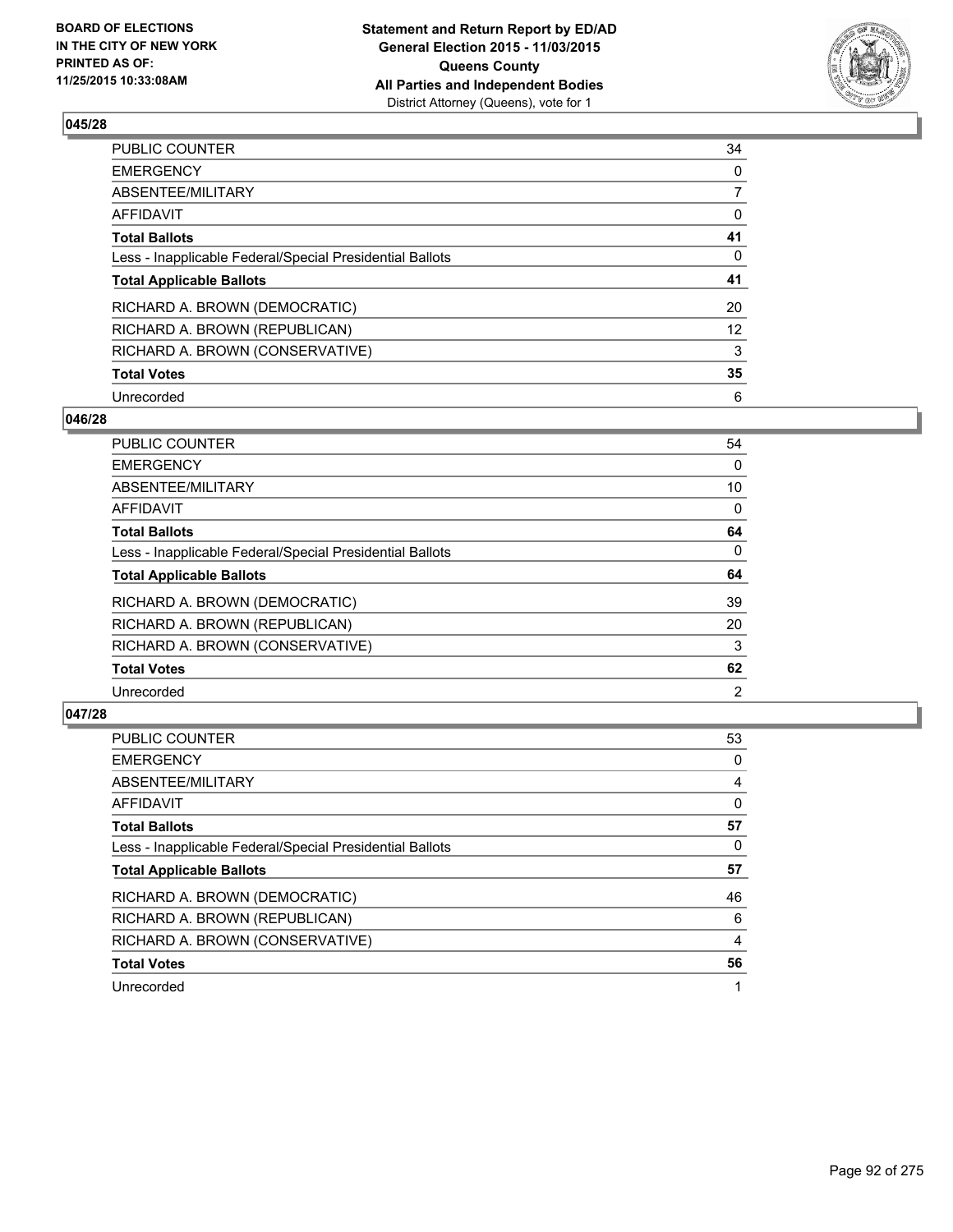

| PUBLIC COUNTER                                           | 60 |
|----------------------------------------------------------|----|
| <b>EMERGENCY</b>                                         | 0  |
| ABSENTEE/MILITARY                                        | 11 |
| AFFIDAVIT                                                | 0  |
| <b>Total Ballots</b>                                     | 71 |
| Less - Inapplicable Federal/Special Presidential Ballots | 0  |
| <b>Total Applicable Ballots</b>                          | 71 |
| RICHARD A. BROWN (DEMOCRATIC)                            | 51 |
| RICHARD A. BROWN (REPUBLICAN)                            | 12 |
| RICHARD A. BROWN (CONSERVATIVE)                          | 5  |
| <b>Total Votes</b>                                       | 68 |
| Unrecorded                                               | 3  |
|                                                          |    |

# **049/28 COMBINED into: 048/28**

#### **050/28**

| <b>PUBLIC COUNTER</b>                                    | 92 |
|----------------------------------------------------------|----|
| <b>EMERGENCY</b>                                         | 0  |
| ABSENTEE/MILITARY                                        | 3  |
| AFFIDAVIT                                                | 0  |
| <b>Total Ballots</b>                                     | 95 |
| Less - Inapplicable Federal/Special Presidential Ballots | 0  |
| <b>Total Applicable Ballots</b>                          | 95 |
| RICHARD A. BROWN (DEMOCRATIC)                            | 64 |
| RICHARD A. BROWN (REPUBLICAN)                            | 19 |
| RICHARD A. BROWN (CONSERVATIVE)                          | 7  |
| PETER M. HARGROVE (WRITE-IN)                             |    |
| <b>Total Votes</b>                                       | 91 |
| Unrecorded                                               | 4  |

| PUBLIC COUNTER                                           | 70 |
|----------------------------------------------------------|----|
| <b>EMERGENCY</b>                                         | 0  |
| ABSENTEE/MILITARY                                        | 6  |
| AFFIDAVIT                                                | 2  |
| <b>Total Ballots</b>                                     | 78 |
| Less - Inapplicable Federal/Special Presidential Ballots | 0  |
| <b>Total Applicable Ballots</b>                          | 78 |
| RICHARD A. BROWN (DEMOCRATIC)                            | 61 |
| RICHARD A. BROWN (REPUBLICAN)                            | 11 |
| RICHARD A. BROWN (CONSERVATIVE)                          | 4  |
| PERRY MASON (WRITE-IN)                                   |    |
| PETER BEADLE (WRITE-IN)                                  | 1  |
| <b>Total Votes</b>                                       | 78 |
| 052/28 COMBINED into: 046/28                             |    |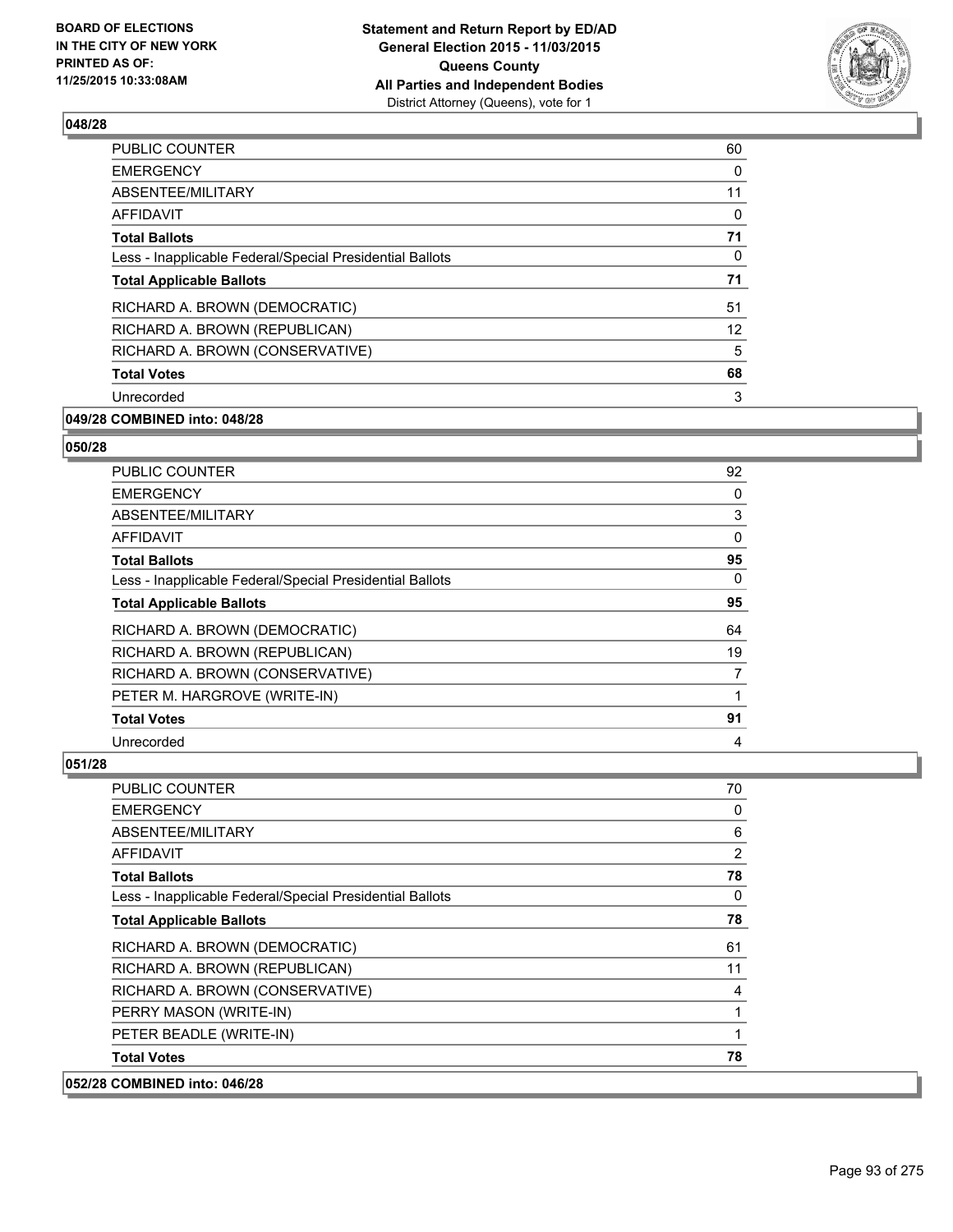

| <b>PUBLIC COUNTER</b>                                    | 23             |
|----------------------------------------------------------|----------------|
| <b>EMERGENCY</b>                                         | 0              |
| ABSENTEE/MILITARY                                        |                |
| AFFIDAVIT                                                | $\Omega$       |
| <b>Total Ballots</b>                                     | 24             |
| Less - Inapplicable Federal/Special Presidential Ballots | 0              |
| <b>Total Applicable Ballots</b>                          | 24             |
| RICHARD A. BROWN (DEMOCRATIC)                            | 16             |
| RICHARD A. BROWN (REPUBLICAN)                            | 5              |
| RICHARD A. BROWN (CONSERVATIVE)                          | $\overline{2}$ |
| <b>Total Votes</b>                                       | 23             |
| Unrecorded                                               |                |

### **054/28**

| <b>PUBLIC COUNTER</b>                                    | 20 |
|----------------------------------------------------------|----|
| <b>EMERGENCY</b>                                         | 0  |
| ABSENTEE/MILITARY                                        |    |
| AFFIDAVIT                                                | 0  |
| <b>Total Ballots</b>                                     | 21 |
| Less - Inapplicable Federal/Special Presidential Ballots | 0  |
| <b>Total Applicable Ballots</b>                          | 21 |
| RICHARD A. BROWN (DEMOCRATIC)                            | 13 |
| RICHARD A. BROWN (REPUBLICAN)                            | 3  |
| RICHARD A. BROWN (CONSERVATIVE)                          |    |
| <b>Total Votes</b>                                       | 17 |
| Unrecorded                                               | 4  |

### **055/28 COMBINED into: 054/28**

**056/28 COMBINED into: 051/28**

### **057/28 COMBINED into: 042/28**

**058/28 COMBINED into: 060/28**

#### **059/28 COMBINED into: 054/28**

| PUBLIC COUNTER                                           | 78 |
|----------------------------------------------------------|----|
| <b>EMERGENCY</b>                                         | 0  |
| ABSENTEE/MILITARY                                        | 5  |
| AFFIDAVIT                                                | 2  |
| <b>Total Ballots</b>                                     | 85 |
| Less - Inapplicable Federal/Special Presidential Ballots | 0  |
| <b>Total Applicable Ballots</b>                          | 85 |
|                                                          |    |
| RICHARD A. BROWN (DEMOCRATIC)                            | 63 |
| RICHARD A. BROWN (REPUBLICAN)                            | 11 |
| RICHARD A. BROWN (CONSERVATIVE)                          | 5  |
| <b>Total Votes</b>                                       | 79 |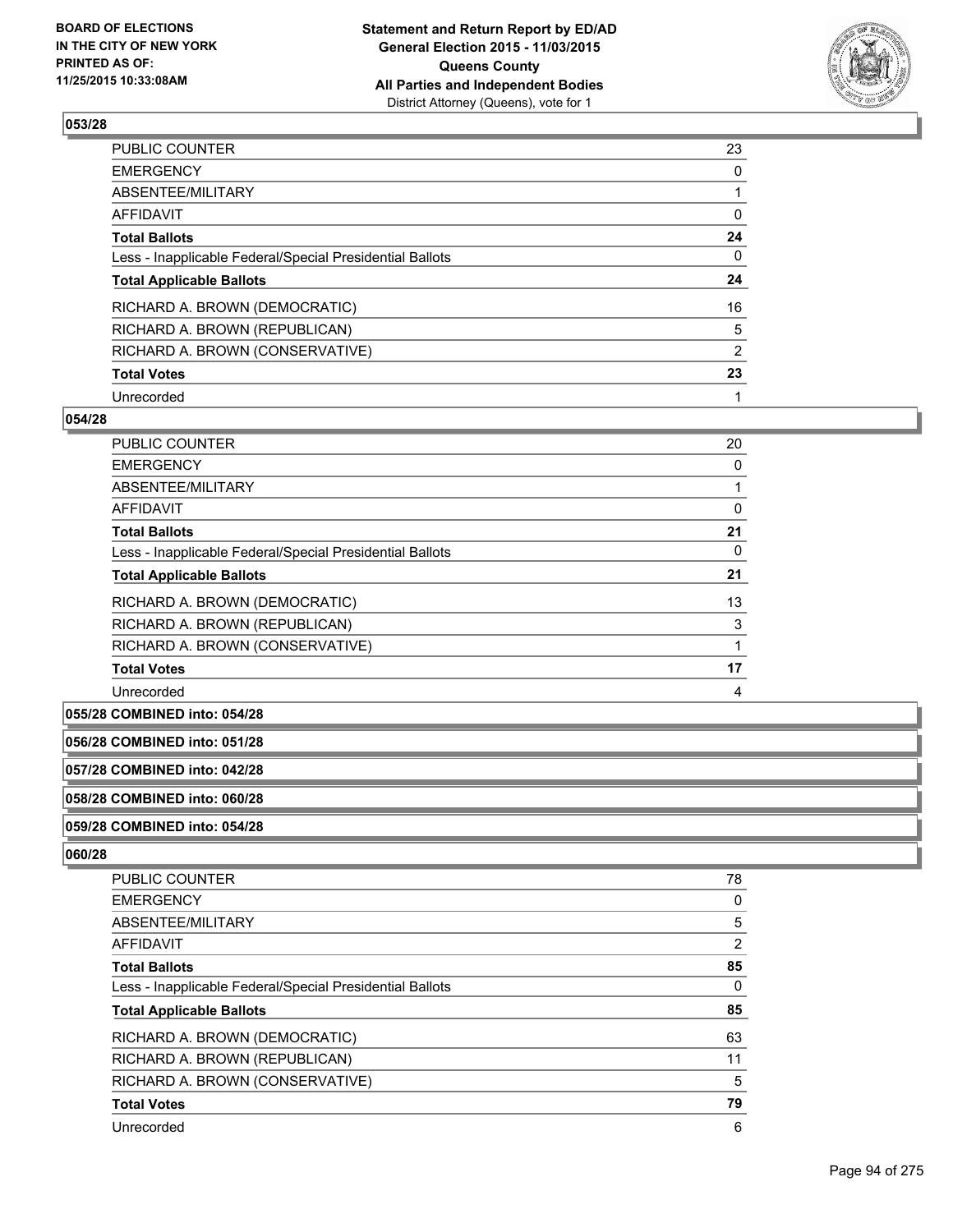

# **061/28 COMBINED into: 050/28**

# **062/28**

| <b>PUBLIC COUNTER</b>                                    | 32 |
|----------------------------------------------------------|----|
| <b>EMERGENCY</b>                                         | 0  |
| ABSENTEE/MILITARY                                        |    |
| <b>AFFIDAVIT</b>                                         | 0  |
| <b>Total Ballots</b>                                     | 33 |
| Less - Inapplicable Federal/Special Presidential Ballots | 0  |
| <b>Total Applicable Ballots</b>                          | 33 |
| RICHARD A. BROWN (DEMOCRATIC)                            | 22 |
| RICHARD A. BROWN (REPUBLICAN)                            | 9  |
| RICHARD A. BROWN (CONSERVATIVE)                          | 0  |
| <b>Total Votes</b>                                       | 31 |
| Unrecorded                                               | 2  |

#### **063/28**

| <b>PUBLIC COUNTER</b>                                    | 43 |
|----------------------------------------------------------|----|
| <b>EMERGENCY</b>                                         | 0  |
| ABSENTEE/MILITARY                                        | 5  |
| AFFIDAVIT                                                | 0  |
| <b>Total Ballots</b>                                     | 48 |
| Less - Inapplicable Federal/Special Presidential Ballots | 0  |
| <b>Total Applicable Ballots</b>                          | 48 |
| RICHARD A. BROWN (DEMOCRATIC)                            | 26 |
| RICHARD A. BROWN (REPUBLICAN)                            | 11 |
| RICHARD A. BROWN (CONSERVATIVE)                          | 7  |
| SUZANNE MELENDEZ (WRITE-IN)                              | 1  |
| UNATTRIBUTABLE WRITE-IN (WRITE-IN)                       | 2  |
| <b>Total Votes</b>                                       | 47 |
| Unrecorded                                               | 1  |

| PUBLIC COUNTER                                           | 32 |
|----------------------------------------------------------|----|
| <b>EMERGENCY</b>                                         | 0  |
| ABSENTEE/MILITARY                                        | 3  |
| <b>AFFIDAVIT</b>                                         | 0  |
| <b>Total Ballots</b>                                     | 35 |
| Less - Inapplicable Federal/Special Presidential Ballots | 0  |
| <b>Total Applicable Ballots</b>                          | 35 |
| RICHARD A. BROWN (DEMOCRATIC)                            | 13 |
| RICHARD A. BROWN (REPUBLICAN)                            | 10 |
| RICHARD A. BROWN (CONSERVATIVE)                          | 7  |
| <b>Total Votes</b>                                       | 30 |
| Unrecorded                                               | 5  |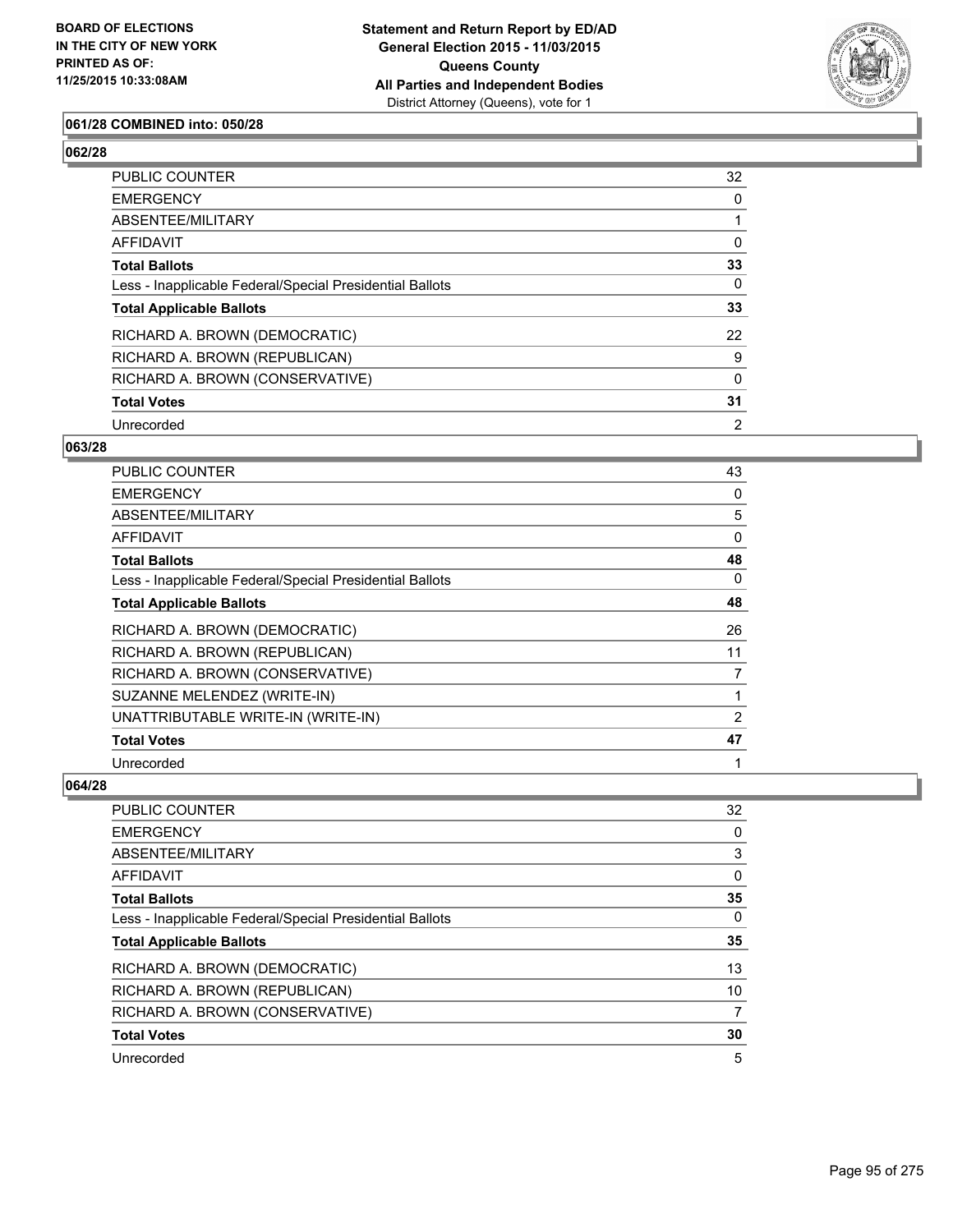

| PUBLIC COUNTER                                           | 62       |
|----------------------------------------------------------|----------|
| <b>EMERGENCY</b>                                         | 0        |
| ABSENTEE/MILITARY                                        | 3        |
| AFFIDAVIT                                                | $\Omega$ |
| <b>Total Ballots</b>                                     | 65       |
| Less - Inapplicable Federal/Special Presidential Ballots | 0        |
| <b>Total Applicable Ballots</b>                          | 65       |
| RICHARD A. BROWN (DEMOCRATIC)                            | 38       |
| RICHARD A. BROWN (REPUBLICAN)                            | 21       |
| RICHARD A. BROWN (CONSERVATIVE)                          | 5        |
| <b>Total Votes</b>                                       | 64       |
| Unrecorded                                               |          |

### **066/28**

| <b>PUBLIC COUNTER</b>                                    | 62 |
|----------------------------------------------------------|----|
| <b>EMERGENCY</b>                                         | 0  |
| ABSENTEE/MILITARY                                        | 4  |
| AFFIDAVIT                                                | 0  |
| <b>Total Ballots</b>                                     | 66 |
| Less - Inapplicable Federal/Special Presidential Ballots | 0  |
| <b>Total Applicable Ballots</b>                          | 66 |
| RICHARD A. BROWN (DEMOCRATIC)                            | 32 |
| RICHARD A. BROWN (REPUBLICAN)                            | 22 |
| RICHARD A. BROWN (CONSERVATIVE)                          | 6  |
| MALCOLM SMITH (WRITE-IN)                                 |    |
| <b>Total Votes</b>                                       | 61 |
| Unrecorded                                               | 5  |

# **067/28**

| <b>Total Applicable Ballots</b> | 111 |
|---------------------------------|-----|
| RICHARD A. BROWN (DEMOCRATIC)   | 63  |
| RICHARD A. BROWN (REPUBLICAN)   | 30  |
| RICHARD A. BROWN (CONSERVATIVE) | 13  |
| <b>Total Votes</b>              | 106 |
| Unrecorded                      | 5   |

**069/28 COMBINED into: 066/28**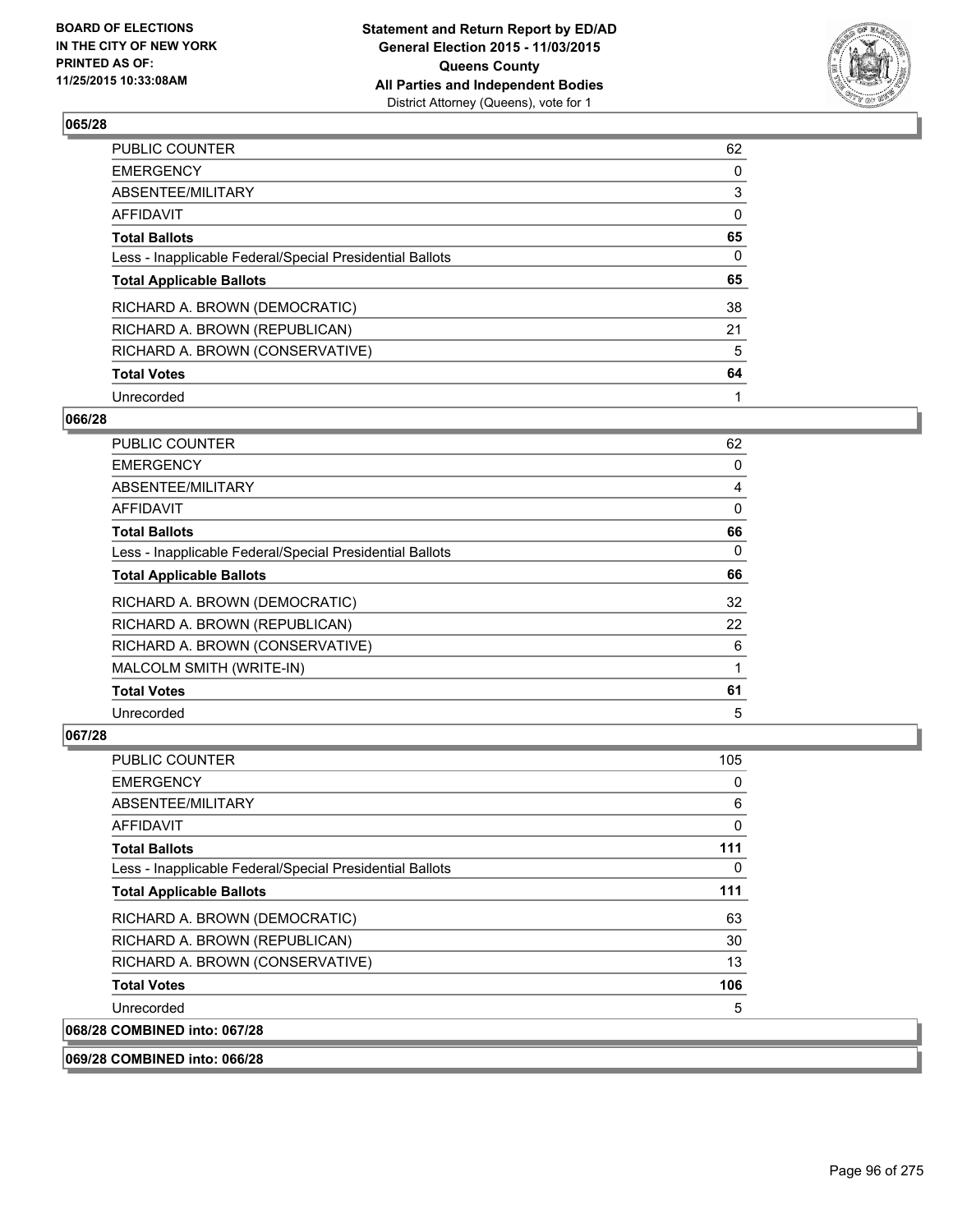

| PUBLIC COUNTER                                           | 39       |
|----------------------------------------------------------|----------|
| <b>EMERGENCY</b>                                         | 0        |
| ABSENTEE/MILITARY                                        | 0        |
| AFFIDAVIT                                                | $\Omega$ |
| <b>Total Ballots</b>                                     | 39       |
| Less - Inapplicable Federal/Special Presidential Ballots | $\Omega$ |
| <b>Total Applicable Ballots</b>                          | 39       |
| RICHARD A. BROWN (DEMOCRATIC)                            | 20       |
| RICHARD A. BROWN (REPUBLICAN)                            | 10       |
| RICHARD A. BROWN (CONSERVATIVE)                          | 8        |
| <b>Total Votes</b>                                       | 38       |
| Unrecorded                                               |          |

### **071/28**

| <b>PUBLIC COUNTER</b>                                    | 35 |
|----------------------------------------------------------|----|
| <b>EMERGENCY</b>                                         | 0  |
| ABSENTEE/MILITARY                                        | 3  |
| <b>AFFIDAVIT</b>                                         | 0  |
| <b>Total Ballots</b>                                     | 38 |
| Less - Inapplicable Federal/Special Presidential Ballots | 0  |
| <b>Total Applicable Ballots</b>                          | 38 |
| RICHARD A. BROWN (DEMOCRATIC)                            | 18 |
| RICHARD A. BROWN (REPUBLICAN)                            | 11 |
| RICHARD A. BROWN (CONSERVATIVE)                          | 6  |
| <b>Total Votes</b>                                       | 35 |
| Unrecorded                                               | 3  |
|                                                          |    |

| <b>PUBLIC COUNTER</b>                                    | 22 |
|----------------------------------------------------------|----|
| <b>EMERGENCY</b>                                         | 0  |
| ABSENTEE/MILITARY                                        | 3  |
| <b>AFFIDAVIT</b>                                         | 0  |
| <b>Total Ballots</b>                                     | 25 |
| Less - Inapplicable Federal/Special Presidential Ballots | 0  |
| <b>Total Applicable Ballots</b>                          | 25 |
| RICHARD A. BROWN (DEMOCRATIC)                            | 10 |
| RICHARD A. BROWN (REPUBLICAN)                            | 9  |
| RICHARD A. BROWN (CONSERVATIVE)                          | 5  |
| <b>Total Votes</b>                                       | 24 |
| Unrecorded                                               |    |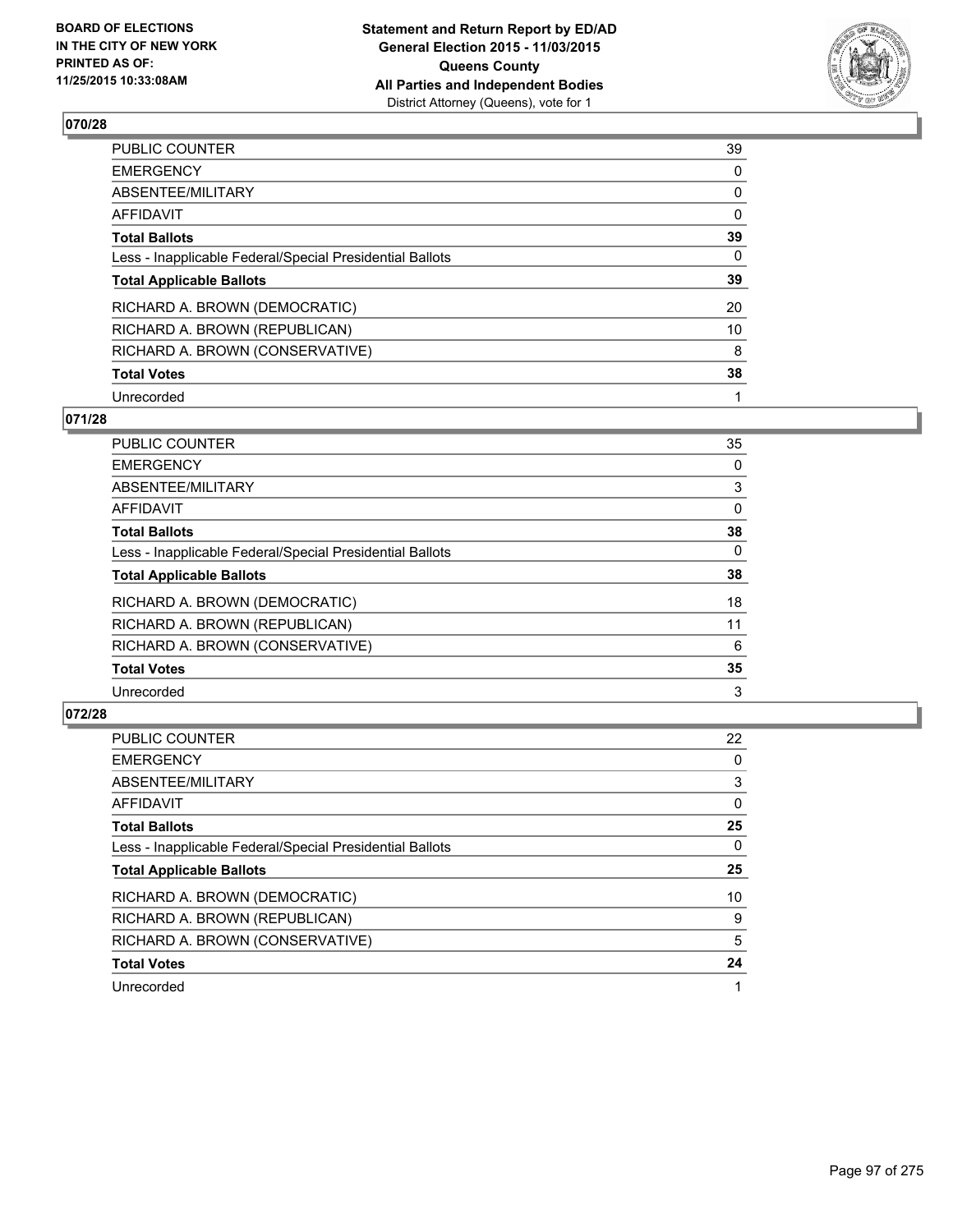

| PUBLIC COUNTER                                           | 39       |
|----------------------------------------------------------|----------|
| <b>EMERGENCY</b>                                         | 0        |
| ABSENTEE/MILITARY                                        | 4        |
| AFFIDAVIT                                                | $\Omega$ |
| <b>Total Ballots</b>                                     | 43       |
| Less - Inapplicable Federal/Special Presidential Ballots | 0        |
| <b>Total Applicable Ballots</b>                          | 43       |
| RICHARD A. BROWN (DEMOCRATIC)                            | 24       |
| RICHARD A. BROWN (REPUBLICAN)                            | 10       |
| RICHARD A. BROWN (CONSERVATIVE)                          | 4        |
| UNATTRIBUTABLE WRITE-IN (WRITE-IN)                       | 1        |
| <b>Total Votes</b>                                       | 39       |
| Unrecorded                                               | 4        |

## **074/28**

| PUBLIC COUNTER                                           | 41       |
|----------------------------------------------------------|----------|
| <b>EMERGENCY</b>                                         | 0        |
| ABSENTEE/MILITARY                                        | 5        |
| <b>AFFIDAVIT</b>                                         | 0        |
| <b>Total Ballots</b>                                     | 46       |
| Less - Inapplicable Federal/Special Presidential Ballots | $\Omega$ |
| <b>Total Applicable Ballots</b>                          | 46       |
| RICHARD A. BROWN (DEMOCRATIC)                            | 21       |
| RICHARD A. BROWN (REPUBLICAN)                            | 18       |
| RICHARD A. BROWN (CONSERVATIVE)                          | 4        |
| UNATTRIBUTABLE WRITE-IN (WRITE-IN)                       |          |
| <b>Total Votes</b>                                       | 44       |
| Unrecorded                                               | 2        |

| <b>PUBLIC COUNTER</b>                                    | 29 |
|----------------------------------------------------------|----|
| <b>EMERGENCY</b>                                         | 0  |
| ABSENTEE/MILITARY                                        |    |
| <b>AFFIDAVIT</b>                                         | 0  |
| <b>Total Ballots</b>                                     | 36 |
| Less - Inapplicable Federal/Special Presidential Ballots | 0  |
| <b>Total Applicable Ballots</b>                          | 36 |
| RICHARD A. BROWN (DEMOCRATIC)                            | 16 |
| RICHARD A. BROWN (REPUBLICAN)                            | 10 |
| RICHARD A. BROWN (CONSERVATIVE)                          | 7  |
| <b>Total Votes</b>                                       | 33 |
|                                                          |    |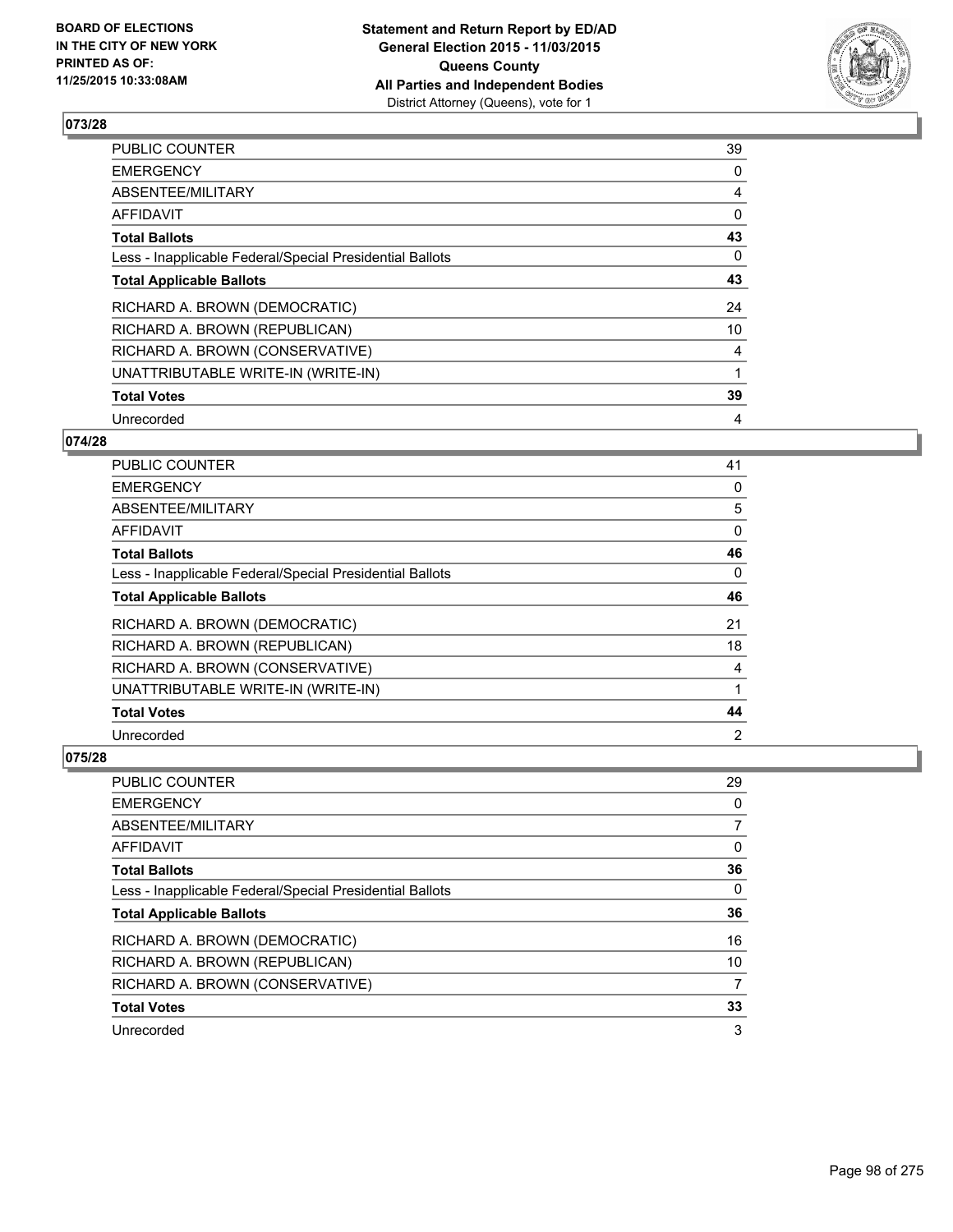

| PUBLIC COUNTER                                           | 31 |
|----------------------------------------------------------|----|
| <b>EMERGENCY</b>                                         | 0  |
| ABSENTEE/MILITARY                                        | 4  |
| AFFIDAVIT                                                | 0  |
| <b>Total Ballots</b>                                     | 35 |
| Less - Inapplicable Federal/Special Presidential Ballots | 0  |
| <b>Total Applicable Ballots</b>                          | 35 |
| RICHARD A. BROWN (DEMOCRATIC)                            | 13 |
| RICHARD A. BROWN (REPUBLICAN)                            | 15 |
| RICHARD A. BROWN (CONSERVATIVE)                          | 5  |
| <b>Total Votes</b>                                       | 33 |
| Unrecorded                                               | 2  |

| <b>PUBLIC COUNTER</b>                                    | 20       |
|----------------------------------------------------------|----------|
| <b>EMERGENCY</b>                                         | 0        |
| ABSENTEE/MILITARY                                        | 6        |
| AFFIDAVIT                                                | 0        |
| <b>Total Ballots</b>                                     | 26       |
| Less - Inapplicable Federal/Special Presidential Ballots | $\Omega$ |
| <b>Total Applicable Ballots</b>                          | 26       |
| RICHARD A. BROWN (DEMOCRATIC)                            | 9        |
| RICHARD A. BROWN (REPUBLICAN)                            | 8        |
| RICHARD A. BROWN (CONSERVATIVE)                          | 5        |
| <b>Total Votes</b>                                       | 22       |
| Unrecorded                                               | 4        |
| 078/28 COMBINED into: 014/28                             |          |
| 079/28 COMBINED into: 001/28                             |          |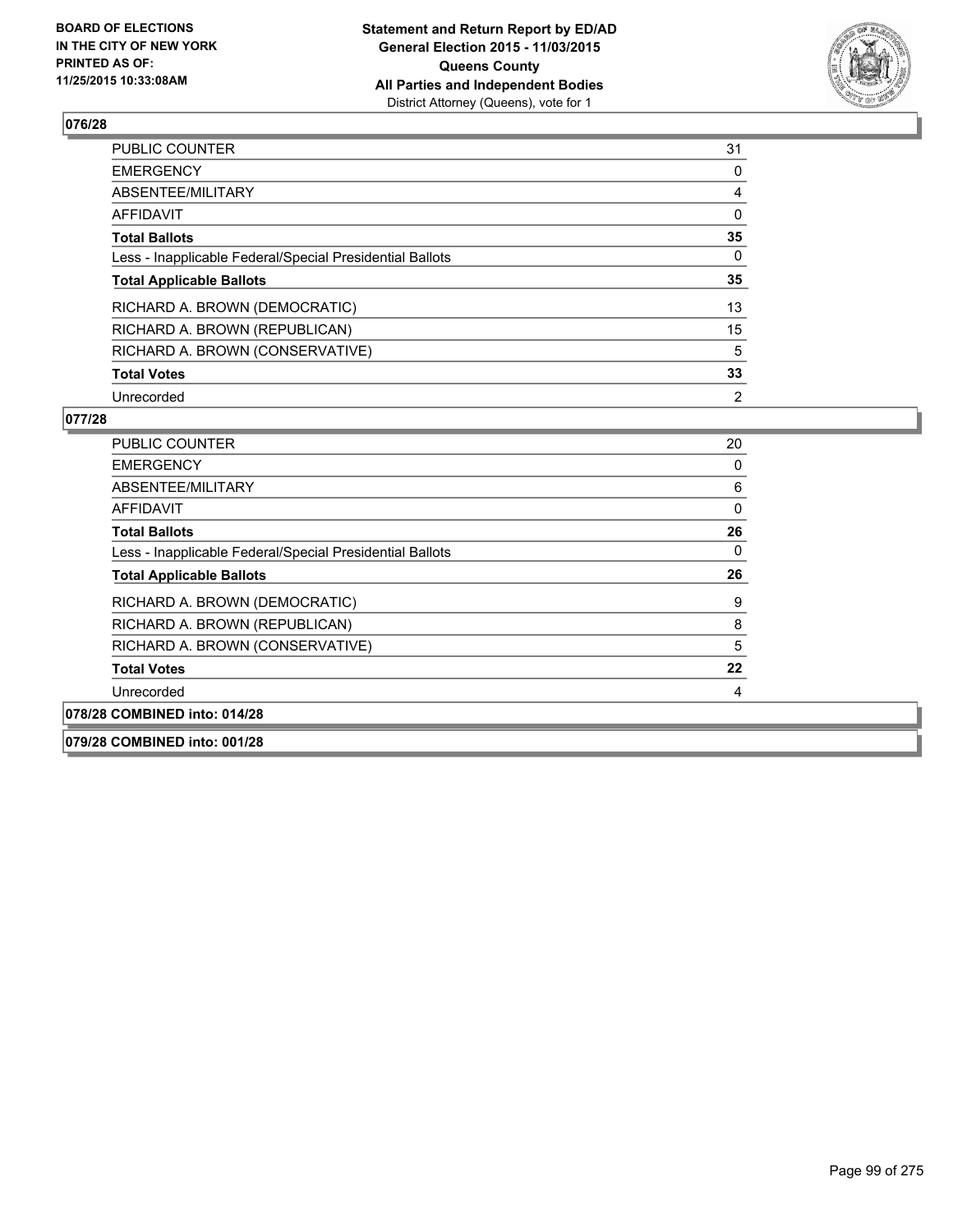

| PUBLIC COUNTER                                           | 30             |
|----------------------------------------------------------|----------------|
| <b>EMERGENCY</b>                                         | 0              |
| ABSENTEE/MILITARY                                        | $\overline{2}$ |
| AFFIDAVIT                                                | $\Omega$       |
| <b>Total Ballots</b>                                     | 32             |
| Less - Inapplicable Federal/Special Presidential Ballots | $\Omega$       |
| <b>Total Applicable Ballots</b>                          | 32             |
| RICHARD A. BROWN (DEMOCRATIC)                            | 27             |
| RICHARD A. BROWN (REPUBLICAN)                            | 3              |
| RICHARD A. BROWN (CONSERVATIVE)                          | $\Omega$       |
| <b>Total Votes</b>                                       | 30             |
| Unrecorded                                               | 2              |

### **002/29**

| <b>PUBLIC COUNTER</b>                                    | 144 |
|----------------------------------------------------------|-----|
| <b>EMERGENCY</b>                                         | 0   |
| ABSENTEE/MILITARY                                        | 10  |
| AFFIDAVIT                                                | 4   |
| <b>Total Ballots</b>                                     | 158 |
| Less - Inapplicable Federal/Special Presidential Ballots | 0   |
| <b>Total Applicable Ballots</b>                          | 158 |
| RICHARD A. BROWN (DEMOCRATIC)                            | 130 |
| RICHARD A. BROWN (REPUBLICAN)                            | 15  |
| RICHARD A. BROWN (CONSERVATIVE)                          | 2   |
| <b>Total Votes</b>                                       | 147 |
| Unrecorded                                               | 11  |
|                                                          |     |

## **003/29 COMBINED into: 002/29**

### **004/29**

| <b>PUBLIC COUNTER</b>                                    | 67             |
|----------------------------------------------------------|----------------|
| <b>EMERGENCY</b>                                         | $\Omega$       |
| ABSENTEE/MILITARY                                        | $\overline{2}$ |
| AFFIDAVIT                                                |                |
| <b>Total Ballots</b>                                     | 70             |
| Less - Inapplicable Federal/Special Presidential Ballots | 0              |
| <b>Total Applicable Ballots</b>                          | 70             |
| RICHARD A. BROWN (DEMOCRATIC)                            | 59             |
| RICHARD A. BROWN (REPUBLICAN)                            | 3              |
| RICHARD A. BROWN (CONSERVATIVE)                          | 3              |
| UNCOUNTED WRITE-IN PER STATUTE (WRITE-IN)                |                |
| <b>Total Votes</b>                                       | 66             |
| Unrecorded                                               | 4              |
|                                                          |                |

**005/29 COMBINED into: 016/29**

**006/29 COMBINED into: 015/29**

**007/29 COMBINED into: 016/29**

**008/29 COMBINED into: 010/29**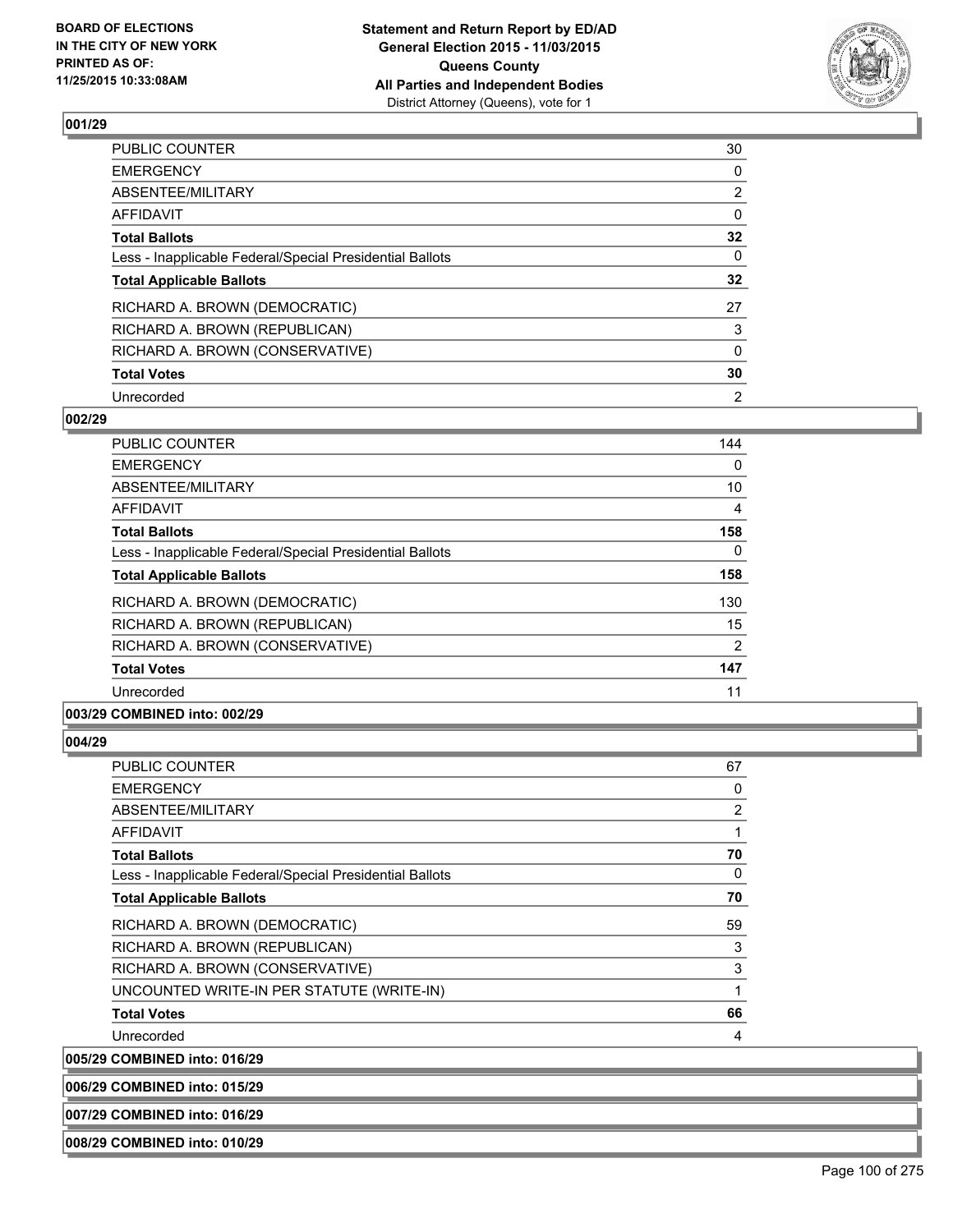

| PUBLIC COUNTER                                           | 99  |
|----------------------------------------------------------|-----|
| <b>EMERGENCY</b>                                         | 0   |
| ABSENTEE/MILITARY                                        |     |
| <b>AFFIDAVIT</b>                                         | 0   |
| <b>Total Ballots</b>                                     | 100 |
| Less - Inapplicable Federal/Special Presidential Ballots | 0   |
| <b>Total Applicable Ballots</b>                          | 100 |
| RICHARD A. BROWN (DEMOCRATIC)                            | 86  |
| RICHARD A. BROWN (REPUBLICAN)                            | 5   |
| RICHARD A. BROWN (CONSERVATIVE)                          |     |
| <b>Total Votes</b>                                       | 92  |
| Unrecorded                                               | 8   |

# **010/29**

| <b>PUBLIC COUNTER</b>                                    | 75  |
|----------------------------------------------------------|-----|
| <b>EMERGENCY</b>                                         | 0   |
| ABSENTEE/MILITARY                                        | 41  |
| AFFIDAVIT                                                | 0   |
| <b>Total Ballots</b>                                     | 116 |
| Less - Inapplicable Federal/Special Presidential Ballots | 0   |
| <b>Total Applicable Ballots</b>                          | 116 |
| RICHARD A. BROWN (DEMOCRATIC)                            | 90  |
| RICHARD A. BROWN (REPUBLICAN)                            | 13  |
| RICHARD A. BROWN (CONSERVATIVE)                          | 4   |
| <b>Total Votes</b>                                       | 107 |
| Unrecorded                                               | 9   |

| <b>PUBLIC COUNTER</b>                                    | 50       |
|----------------------------------------------------------|----------|
| <b>EMERGENCY</b>                                         | 0        |
| ABSENTEE/MILITARY                                        | 0        |
| <b>AFFIDAVIT</b>                                         |          |
| <b>Total Ballots</b>                                     | 51       |
| Less - Inapplicable Federal/Special Presidential Ballots | 0        |
| <b>Total Applicable Ballots</b>                          | 51       |
| RICHARD A. BROWN (DEMOCRATIC)                            | 38       |
| RICHARD A. BROWN (REPUBLICAN)                            | 8        |
| RICHARD A. BROWN (CONSERVATIVE)                          | $\Omega$ |
| <b>Total Votes</b>                                       | 46       |
| Unrecorded                                               | 5        |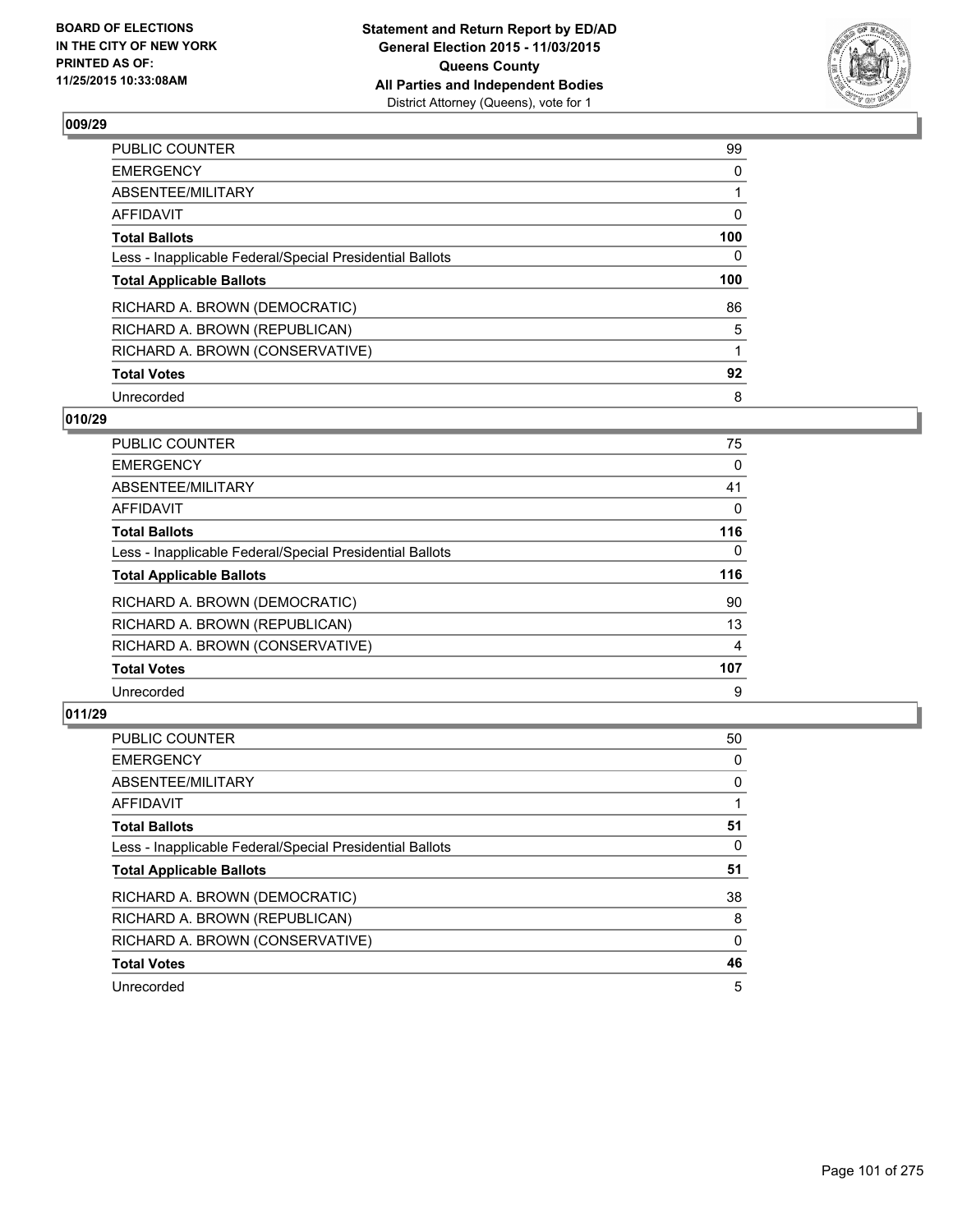

| <b>PUBLIC COUNTER</b>                                    | 57 |
|----------------------------------------------------------|----|
| <b>EMERGENCY</b>                                         | 0  |
| ABSENTEE/MILITARY                                        |    |
| AFFIDAVIT                                                | 0  |
| <b>Total Ballots</b>                                     | 58 |
| Less - Inapplicable Federal/Special Presidential Ballots | 0  |
| <b>Total Applicable Ballots</b>                          | 58 |
| RICHARD A. BROWN (DEMOCRATIC)                            | 49 |
| RICHARD A. BROWN (REPUBLICAN)                            | 3  |
| RICHARD A. BROWN (CONSERVATIVE)                          | 3  |
| <b>Total Votes</b>                                       | 55 |
| Unrecorded                                               | 3  |
|                                                          |    |

**013/29 COMBINED into: 011/29**

### **014/29 COMBINED into: 009/29**

### **015/29**

| <b>PUBLIC COUNTER</b>                                    | 117 |
|----------------------------------------------------------|-----|
| <b>EMERGENCY</b>                                         | 0   |
| ABSENTEE/MILITARY                                        | 6   |
| <b>AFFIDAVIT</b>                                         |     |
| <b>Total Ballots</b>                                     | 124 |
| Less - Inapplicable Federal/Special Presidential Ballots | 0   |
| <b>Total Applicable Ballots</b>                          | 124 |
| RICHARD A. BROWN (DEMOCRATIC)                            | 98  |
| RICHARD A. BROWN (REPUBLICAN)                            | 15  |
| RICHARD A. BROWN (CONSERVATIVE)                          |     |
| <b>Total Votes</b>                                       | 114 |
| Unrecorded                                               | 10  |

| <b>PUBLIC COUNTER</b>                                    | 58 |
|----------------------------------------------------------|----|
| <b>EMERGENCY</b>                                         | 0  |
| ABSENTEE/MILITARY                                        | 11 |
| <b>AFFIDAVIT</b>                                         |    |
| <b>Total Ballots</b>                                     | 70 |
| Less - Inapplicable Federal/Special Presidential Ballots | 0  |
| <b>Total Applicable Ballots</b>                          | 70 |
| RICHARD A. BROWN (DEMOCRATIC)                            | 52 |
| RICHARD A. BROWN (REPUBLICAN)                            | 8  |
| RICHARD A. BROWN (CONSERVATIVE)                          |    |
| UNATTRIBUTABLE WRITE-IN (WRITE-IN)                       |    |
| <b>Total Votes</b>                                       | 62 |
| Unrecorded                                               | 8  |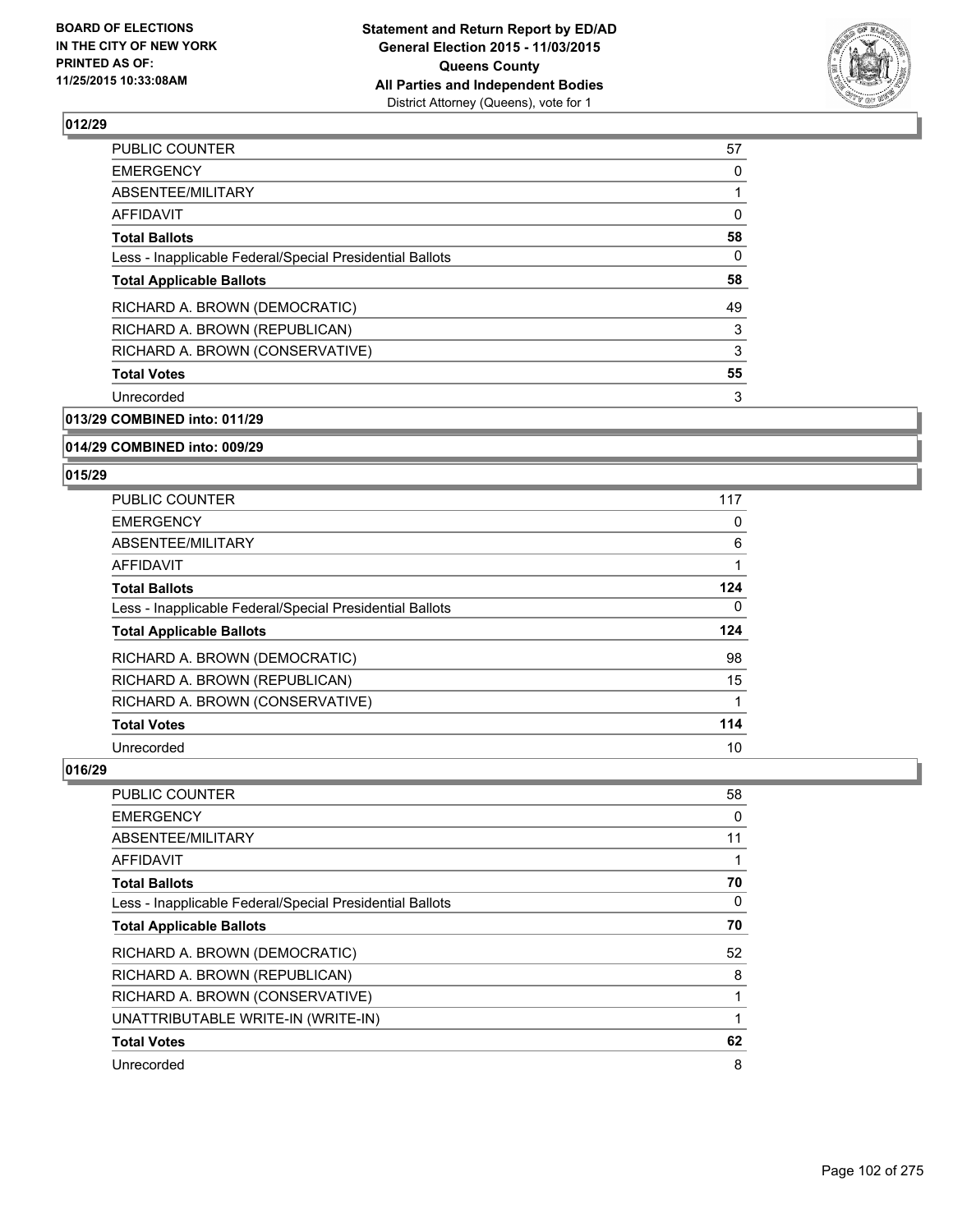

| <b>PUBLIC COUNTER</b>                                    | 131 |
|----------------------------------------------------------|-----|
| <b>EMERGENCY</b>                                         | 0   |
| ABSENTEE/MILITARY                                        | 14  |
| AFFIDAVIT                                                | 3   |
| <b>Total Ballots</b>                                     | 148 |
| Less - Inapplicable Federal/Special Presidential Ballots | 0   |
| <b>Total Applicable Ballots</b>                          | 148 |
| RICHARD A. BROWN (DEMOCRATIC)                            | 130 |
| RICHARD A. BROWN (REPUBLICAN)                            | 4   |
| RICHARD A. BROWN (CONSERVATIVE)                          | 0   |
| MUNIR AVERY (WRITE-IN)                                   | 3   |
| <b>Total Votes</b>                                       | 137 |
| Unrecorded                                               | 11  |

# **018/29**

| <b>PUBLIC COUNTER</b>                                    | 36             |
|----------------------------------------------------------|----------------|
| <b>EMERGENCY</b>                                         | 0              |
| ABSENTEE/MILITARY                                        | 4              |
| AFFIDAVIT                                                | $\overline{2}$ |
| <b>Total Ballots</b>                                     | 42             |
| Less - Inapplicable Federal/Special Presidential Ballots | 0              |
| <b>Total Applicable Ballots</b>                          | 42             |
| RICHARD A. BROWN (DEMOCRATIC)                            | 35             |
| RICHARD A. BROWN (REPUBLICAN)                            | 4              |
| RICHARD A. BROWN (CONSERVATIVE)                          | $\Omega$       |
| <b>Total Votes</b>                                       | 39             |
| Unrecorded                                               | 3              |
|                                                          |                |

# **019/29 COMBINED into: 020/29**

| PUBLIC COUNTER                                           | 90             |
|----------------------------------------------------------|----------------|
| EMERGENCY                                                | 0              |
| ABSENTEE/MILITARY                                        | 3              |
| AFFIDAVIT                                                | 0              |
| Total Ballots                                            | 93             |
| Less - Inapplicable Federal/Special Presidential Ballots | 0              |
| <b>Total Applicable Ballots</b>                          | 93             |
| RICHARD A. BROWN (DEMOCRATIC)                            | 77             |
| RICHARD A. BROWN (REPUBLICAN)                            | 2              |
| RICHARD A. BROWN (CONSERVATIVE)                          | $\overline{2}$ |
| <b>Total Votes</b>                                       | 81             |
|                                                          |                |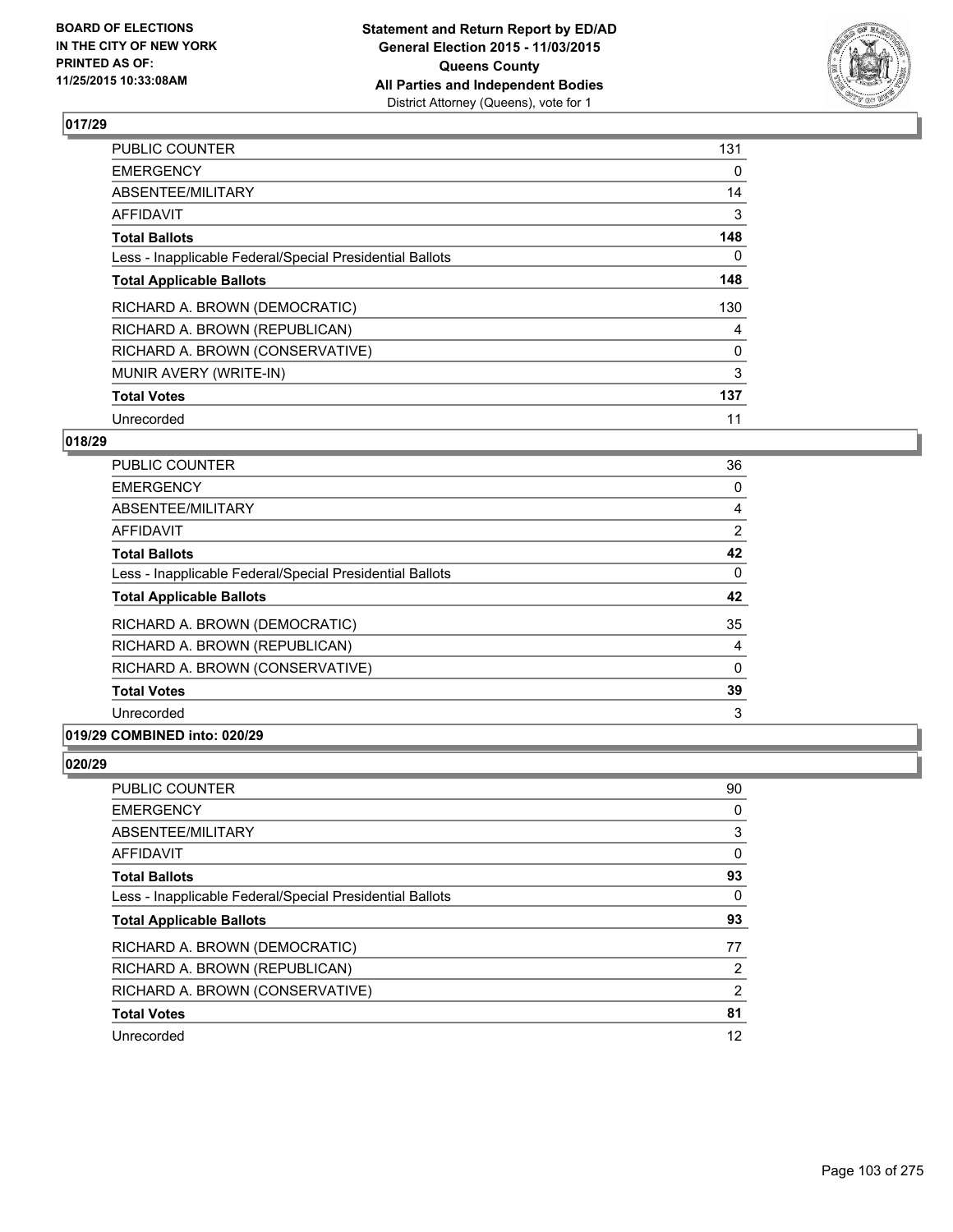

| <b>PUBLIC COUNTER</b>                                    | 49 |
|----------------------------------------------------------|----|
| <b>EMERGENCY</b>                                         | 0  |
| ABSENTEE/MILITARY                                        | 5  |
| AFFIDAVIT                                                |    |
| <b>Total Ballots</b>                                     | 55 |
| Less - Inapplicable Federal/Special Presidential Ballots | 0  |
| <b>Total Applicable Ballots</b>                          | 55 |
| RICHARD A. BROWN (DEMOCRATIC)                            | 47 |
| RICHARD A. BROWN (REPUBLICAN)                            |    |
| RICHARD A. BROWN (CONSERVATIVE)                          | 0  |
| MAXINE BRODERICK (WRITE-IN)                              |    |
| <b>Total Votes</b>                                       | 49 |
| Unrecorded                                               | 6  |

## **022/29**

| <b>PUBLIC COUNTER</b>                                    | 75 |
|----------------------------------------------------------|----|
| <b>EMERGENCY</b>                                         | 0  |
| ABSENTEE/MILITARY                                        | 4  |
| AFFIDAVIT                                                | 0  |
| <b>Total Ballots</b>                                     | 79 |
| Less - Inapplicable Federal/Special Presidential Ballots | 0  |
| <b>Total Applicable Ballots</b>                          | 79 |
| RICHARD A. BROWN (DEMOCRATIC)                            | 70 |
| RICHARD A. BROWN (REPUBLICAN)                            | 0  |
| RICHARD A. BROWN (CONSERVATIVE)                          | 0  |
| <b>BISHME ALLEN (WRITE-IN)</b>                           | 1  |
| NALIKA SORENA (WRITE-IN)                                 | 1  |
| <b>Total Votes</b>                                       | 72 |
| Unrecorded                                               | 7  |
| 0.01101100                                               |    |

# **023/29 COMBINED into: 026/29**

| PUBLIC COUNTER                                           | 238 |
|----------------------------------------------------------|-----|
| <b>EMERGENCY</b>                                         | 0   |
| <b>ABSENTEE/MILITARY</b>                                 | 10  |
| AFFIDAVIT                                                | 0   |
| <b>Total Ballots</b>                                     | 248 |
| Less - Inapplicable Federal/Special Presidential Ballots | 0   |
| <b>Total Applicable Ballots</b>                          | 248 |
| RICHARD A. BROWN (DEMOCRATIC)                            | 205 |
| RICHARD A. BROWN (REPUBLICAN)                            | 7   |
| RICHARD A. BROWN (CONSERVATIVE)                          | 1   |
| LENDRE JOHN (WRITE-IN)                                   | 1   |
| UNATTRIBUTABLE WRITE-IN (WRITE-IN)                       | 1   |
| <b>Total Votes</b>                                       | 215 |
| Unrecorded                                               | 33  |
| 025/29 COMBINED into: 024/29                             |     |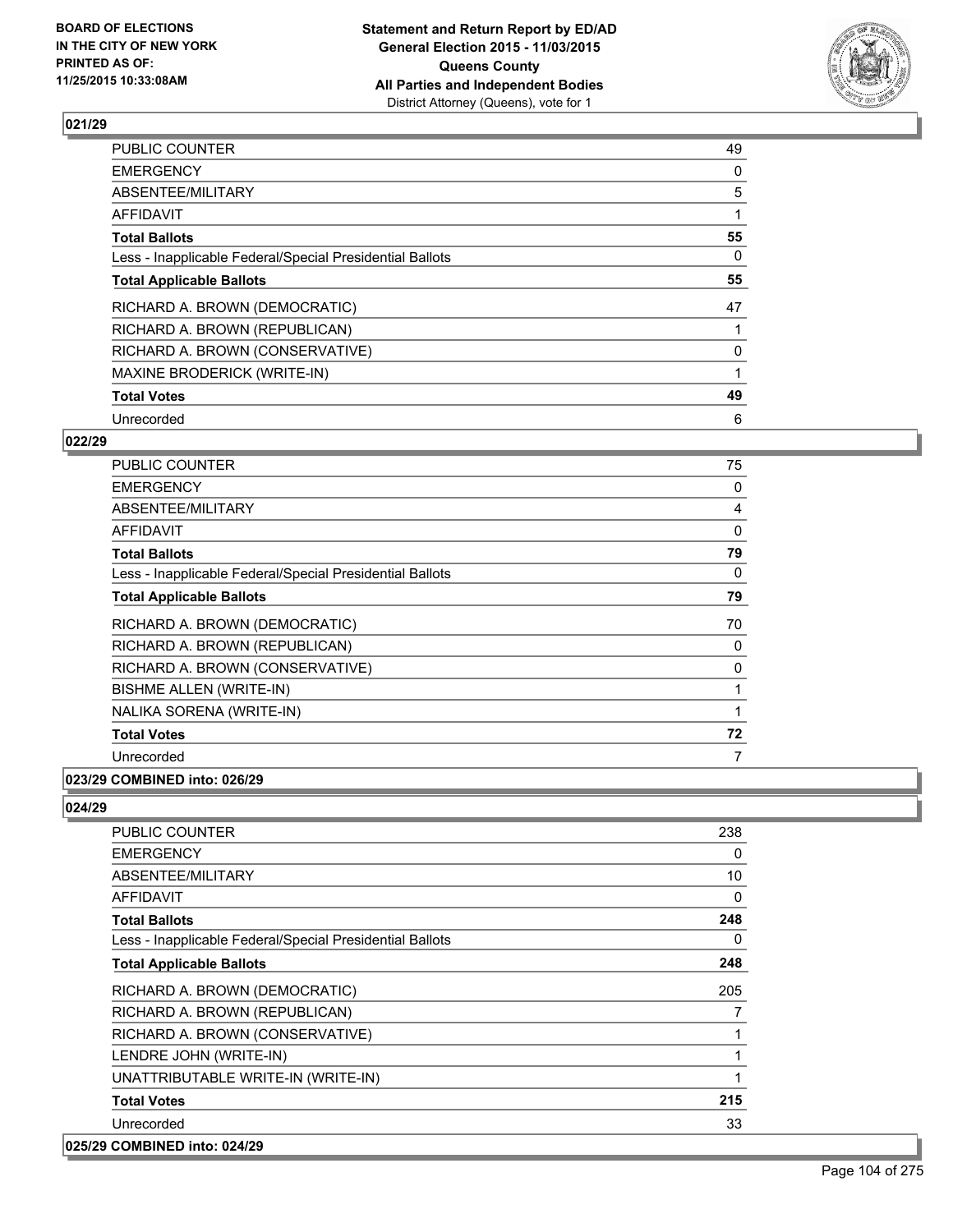

| <b>PUBLIC COUNTER</b>                                    | 193 |
|----------------------------------------------------------|-----|
| <b>EMERGENCY</b>                                         | 0   |
| ABSENTEE/MILITARY                                        | 36  |
| AFFIDAVIT                                                | 0   |
| <b>Total Ballots</b>                                     | 229 |
| Less - Inapplicable Federal/Special Presidential Ballots | 0   |
| <b>Total Applicable Ballots</b>                          | 229 |
| RICHARD A. BROWN (DEMOCRATIC)                            | 204 |
| RICHARD A. BROWN (REPUBLICAN)                            | 11  |
| RICHARD A. BROWN (CONSERVATIVE)                          | 3   |
| LONNIE BROWN II (WRITE-IN)                               | 1   |
| <b>Total Votes</b>                                       | 219 |
| Unrecorded                                               | 10  |

# **027/29**

| PUBLIC COUNTER                                           | 74 |
|----------------------------------------------------------|----|
| <b>EMERGENCY</b>                                         | 0  |
| ABSENTEE/MILITARY                                        |    |
| AFFIDAVIT                                                | 0  |
| <b>Total Ballots</b>                                     | 75 |
| Less - Inapplicable Federal/Special Presidential Ballots | 0  |
|                                                          |    |
| <b>Total Applicable Ballots</b>                          | 75 |
| RICHARD A. BROWN (DEMOCRATIC)                            | 66 |
| RICHARD A. BROWN (REPUBLICAN)                            | 2  |
| RICHARD A. BROWN (CONSERVATIVE)                          | 0  |
| <b>Total Votes</b>                                       | 68 |

| PUBLIC COUNTER                                           | 91 |
|----------------------------------------------------------|----|
| <b>EMERGENCY</b>                                         | 0  |
| ABSENTEE/MILITARY                                        | 0  |
| AFFIDAVIT                                                | 2  |
| <b>Total Ballots</b>                                     | 93 |
| Less - Inapplicable Federal/Special Presidential Ballots | 0  |
| <b>Total Applicable Ballots</b>                          | 93 |
|                                                          |    |
| RICHARD A. BROWN (DEMOCRATIC)                            | 85 |
| RICHARD A. BROWN (REPUBLICAN)                            | 0  |
| RICHARD A. BROWN (CONSERVATIVE)                          | 0  |
| <b>Total Votes</b>                                       | 85 |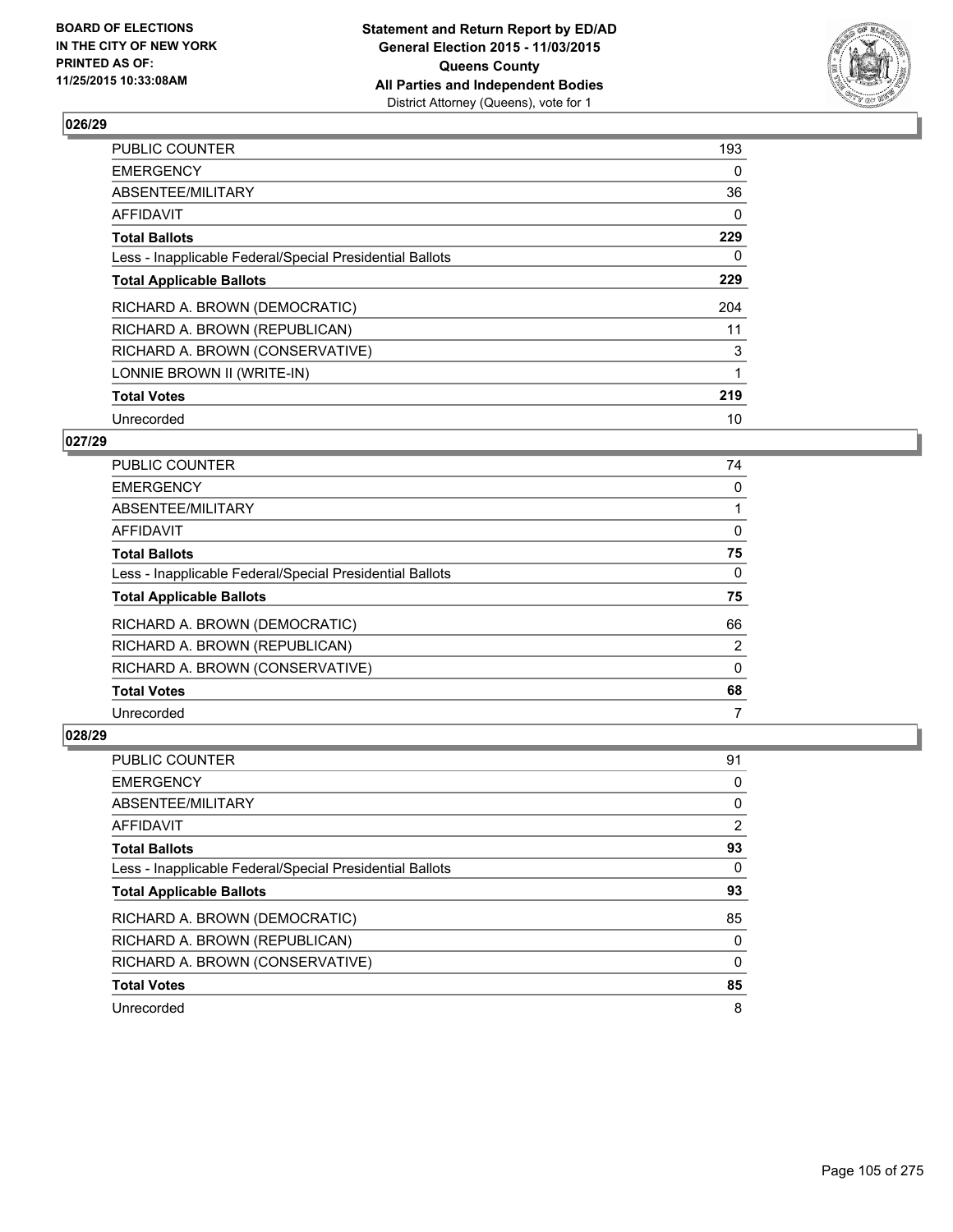

| <b>PUBLIC COUNTER</b>                                    | 78 |
|----------------------------------------------------------|----|
| <b>EMERGENCY</b>                                         | 0  |
| ABSENTEE/MILITARY                                        | 0  |
| AFFIDAVIT                                                | 0  |
| <b>Total Ballots</b>                                     | 78 |
| Less - Inapplicable Federal/Special Presidential Ballots | 0  |
| <b>Total Applicable Ballots</b>                          | 78 |
| RICHARD A. BROWN (DEMOCRATIC)                            | 68 |
| RICHARD A. BROWN (REPUBLICAN)                            | 3  |
| RICHARD A. BROWN (CONSERVATIVE)                          | 0  |
| ALICIA HYNDMAN (WRITE-IN)                                |    |
| <b>Total Votes</b>                                       | 72 |
| Unrecorded                                               | 6  |

# **030/29**

| <b>PUBLIC COUNTER</b>                                    | 60 |
|----------------------------------------------------------|----|
| <b>EMERGENCY</b>                                         | 0  |
| ABSENTEE/MILITARY                                        |    |
| AFFIDAVIT                                                | 0  |
| <b>Total Ballots</b>                                     | 61 |
| Less - Inapplicable Federal/Special Presidential Ballots | 0  |
| <b>Total Applicable Ballots</b>                          | 61 |
| RICHARD A. BROWN (DEMOCRATIC)                            | 59 |
| RICHARD A. BROWN (REPUBLICAN)                            | 0  |
| RICHARD A. BROWN (CONSERVATIVE)                          | 0  |
| <b>Total Votes</b>                                       | 59 |
| Unrecorded                                               | 2  |

| <b>PUBLIC COUNTER</b>                                    | 149 |
|----------------------------------------------------------|-----|
| <b>EMERGENCY</b>                                         | 0   |
| ABSENTEE/MILITARY                                        | 4   |
| AFFIDAVIT                                                |     |
| <b>Total Ballots</b>                                     | 154 |
| Less - Inapplicable Federal/Special Presidential Ballots | 0   |
| <b>Total Applicable Ballots</b>                          | 154 |
| RICHARD A. BROWN (DEMOCRATIC)                            | 140 |
| RICHARD A. BROWN (REPUBLICAN)                            | 3   |
| RICHARD A. BROWN (CONSERVATIVE)                          | 0   |
| <b>CEDRICK CLINTON (WRITE-IN)</b>                        |     |
| <b>Total Votes</b>                                       | 144 |
| Unrecorded                                               | 10  |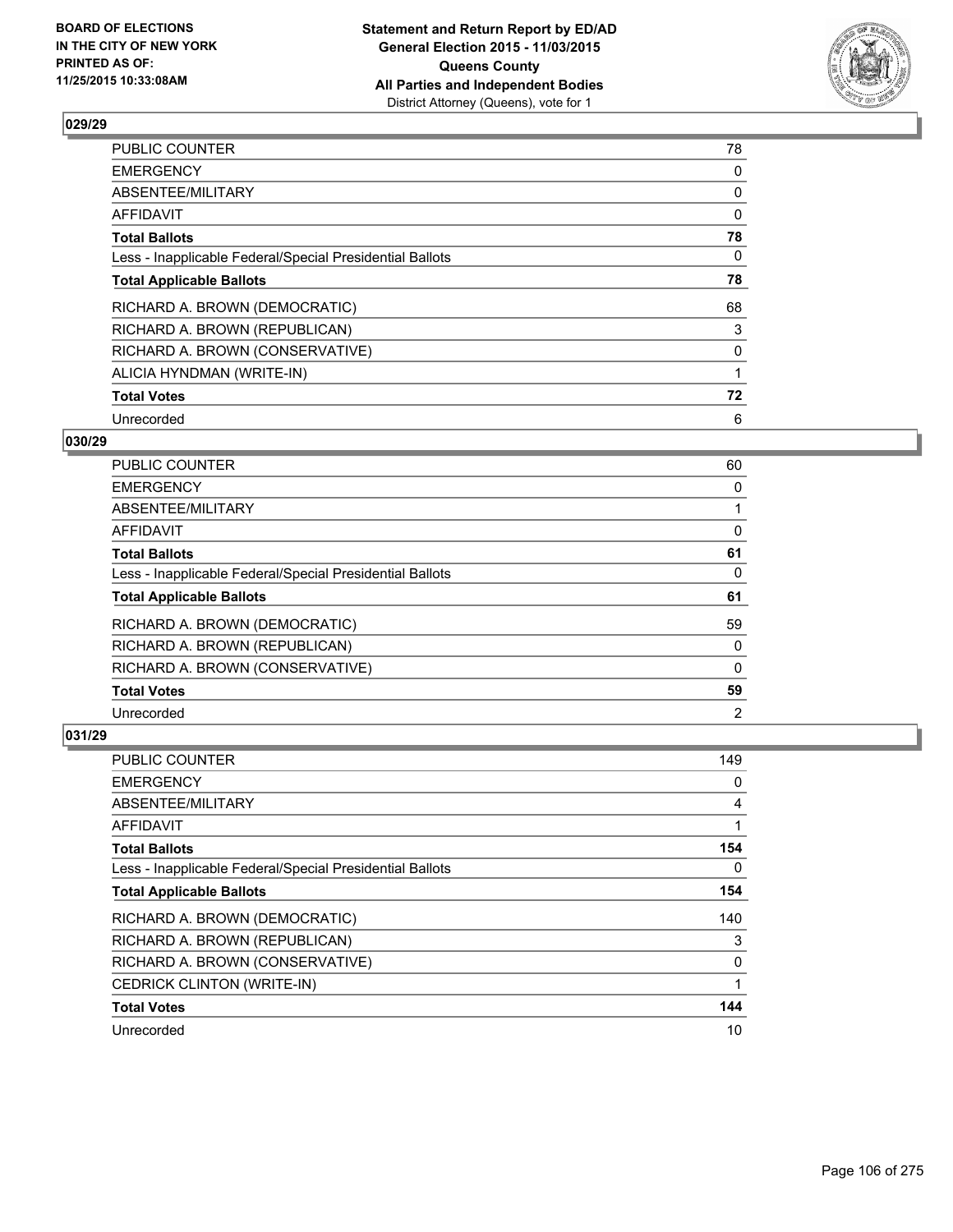

| PUBLIC COUNTER                                           | 71       |
|----------------------------------------------------------|----------|
| <b>EMERGENCY</b>                                         | 0        |
| ABSENTEE/MILITARY                                        | 7        |
| <b>AFFIDAVIT</b>                                         |          |
| <b>Total Ballots</b>                                     | 79       |
| Less - Inapplicable Federal/Special Presidential Ballots | $\Omega$ |
| <b>Total Applicable Ballots</b>                          | 79       |
| RICHARD A. BROWN (DEMOCRATIC)                            | 69       |
| RICHARD A. BROWN (REPUBLICAN)                            | 2        |
| RICHARD A. BROWN (CONSERVATIVE)                          | $\Omega$ |
| <b>Total Votes</b>                                       | 71       |
| Unrecorded                                               | 8        |

### **033/29**

| 84 |
|----|
| 0  |
| 7  |
| 0  |
| 91 |
| 0  |
| 91 |
| 85 |
|    |
|    |
| 87 |
| 4  |
|    |

| PUBLIC COUNTER                                           | 52       |
|----------------------------------------------------------|----------|
| <b>EMERGENCY</b>                                         | 0        |
| ABSENTEE/MILITARY                                        | 5        |
| <b>AFFIDAVIT</b>                                         | 0        |
| <b>Total Ballots</b>                                     | 57       |
| Less - Inapplicable Federal/Special Presidential Ballots | 0        |
| <b>Total Applicable Ballots</b>                          | 57       |
| RICHARD A. BROWN (DEMOCRATIC)                            | 49       |
| RICHARD A. BROWN (REPUBLICAN)                            | 3        |
| RICHARD A. BROWN (CONSERVATIVE)                          | $\Omega$ |
| <b>Total Votes</b>                                       | 52       |
| Unrecorded                                               | 5        |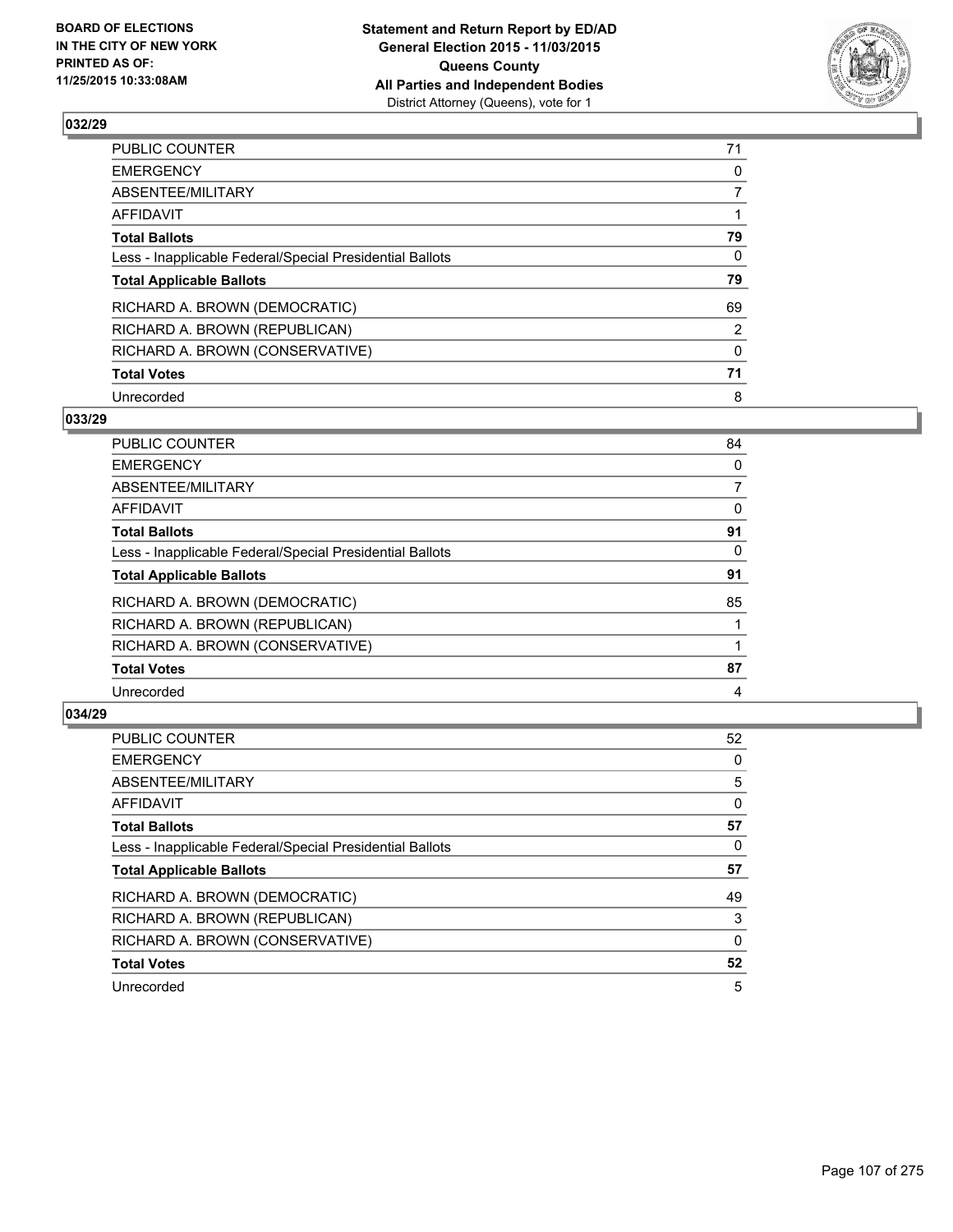

| <b>PUBLIC COUNTER</b>                                    | 54 |
|----------------------------------------------------------|----|
| <b>EMERGENCY</b>                                         | 0  |
| ABSENTEE/MILITARY                                        | 0  |
| AFFIDAVIT                                                | 0  |
| <b>Total Ballots</b>                                     | 54 |
| Less - Inapplicable Federal/Special Presidential Ballots | 0  |
| <b>Total Applicable Ballots</b>                          | 54 |
| RICHARD A. BROWN (DEMOCRATIC)                            | 48 |
| RICHARD A. BROWN (REPUBLICAN)                            | 0  |
| RICHARD A. BROWN (CONSERVATIVE)                          |    |
| SHIRLEY HUNTLEY (WRITE-IN)                               |    |
| <b>Total Votes</b>                                       | 50 |
| Unrecorded                                               | 4  |

## **036/29**

| PUBLIC COUNTER                                           | 77 |
|----------------------------------------------------------|----|
| <b>EMERGENCY</b>                                         | 0  |
| ABSENTEE/MILITARY                                        | 0  |
| AFFIDAVIT                                                |    |
| <b>Total Ballots</b>                                     | 78 |
| Less - Inapplicable Federal/Special Presidential Ballots | 0  |
| <b>Total Applicable Ballots</b>                          | 78 |
| RICHARD A. BROWN (DEMOCRATIC)                            | 63 |
| RICHARD A. BROWN (REPUBLICAN)                            | 6  |
| RICHARD A. BROWN (CONSERVATIVE)                          | 5  |
| <b>Total Votes</b>                                       | 74 |
| Unrecorded                                               | 4  |

| <b>PUBLIC COUNTER</b>                                    | 89 |
|----------------------------------------------------------|----|
| <b>EMERGENCY</b>                                         | 0  |
| ABSENTEE/MILITARY                                        | 0  |
| AFFIDAVIT                                                |    |
| <b>Total Ballots</b>                                     | 90 |
| Less - Inapplicable Federal/Special Presidential Ballots | 0  |
| <b>Total Applicable Ballots</b>                          | 90 |
|                                                          |    |
| RICHARD A. BROWN (DEMOCRATIC)                            | 72 |
| RICHARD A. BROWN (REPUBLICAN)                            | 11 |
| RICHARD A. BROWN (CONSERVATIVE)                          | 0  |
| <b>Total Votes</b>                                       | 83 |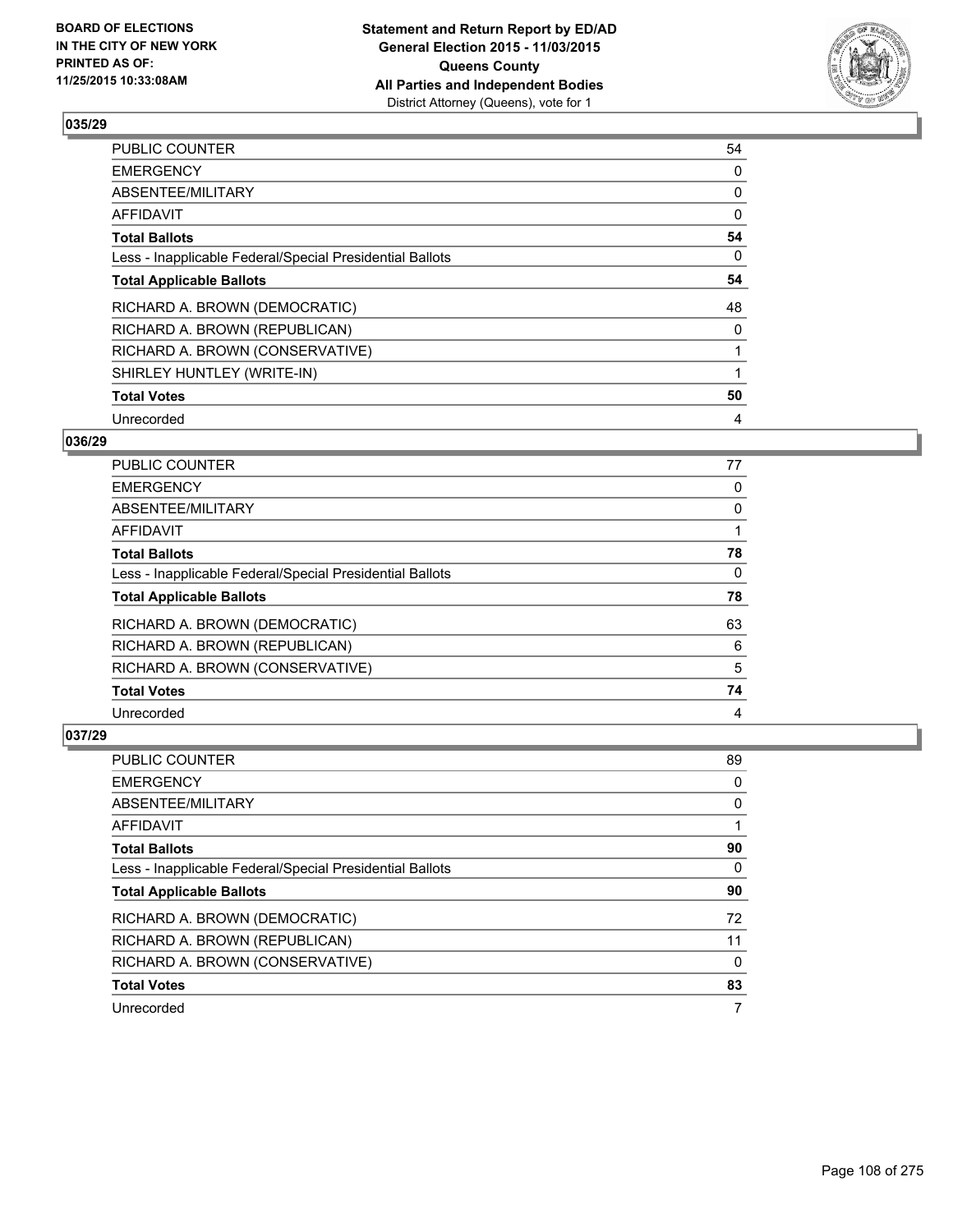

| <b>PUBLIC COUNTER</b>                                    | 121            |
|----------------------------------------------------------|----------------|
| <b>EMERGENCY</b>                                         | 0              |
| ABSENTEE/MILITARY                                        | 4              |
| AFFIDAVIT                                                | $\overline{2}$ |
| <b>Total Ballots</b>                                     | 127            |
| Less - Inapplicable Federal/Special Presidential Ballots | 0              |
| <b>Total Applicable Ballots</b>                          | 127            |
| RICHARD A. BROWN (DEMOCRATIC)                            | 98             |
| RICHARD A. BROWN (REPUBLICAN)                            | 15             |
| RICHARD A. BROWN (CONSERVATIVE)                          | 5              |
| MELVA MILLER (WRITE-IN)                                  | 1              |
| <b>Total Votes</b>                                       | 119            |
| Unrecorded                                               | 8              |
|                                                          |                |

# **039/29 COMBINED into: 038/29**

### **040/29**

| <b>PUBLIC COUNTER</b>                                    | 67 |
|----------------------------------------------------------|----|
| <b>EMERGENCY</b>                                         | 0  |
| ABSENTEE/MILITARY                                        | 3  |
| AFFIDAVIT                                                |    |
| <b>Total Ballots</b>                                     | 71 |
| Less - Inapplicable Federal/Special Presidential Ballots | 0  |
| <b>Total Applicable Ballots</b>                          | 71 |
| RICHARD A. BROWN (DEMOCRATIC)                            | 67 |
| RICHARD A. BROWN (REPUBLICAN)                            | 0  |
| RICHARD A. BROWN (CONSERVATIVE)                          | 0  |
| <b>Total Votes</b>                                       | 67 |
| Unrecorded                                               | 4  |

# **041/29 COMBINED into: 040/29**

| 59 |
|----|
| 0  |
| 0  |
| 0  |
| 59 |
| 0  |
| 59 |
| 54 |
| 0  |
| 2  |
| 56 |
| 3  |
|    |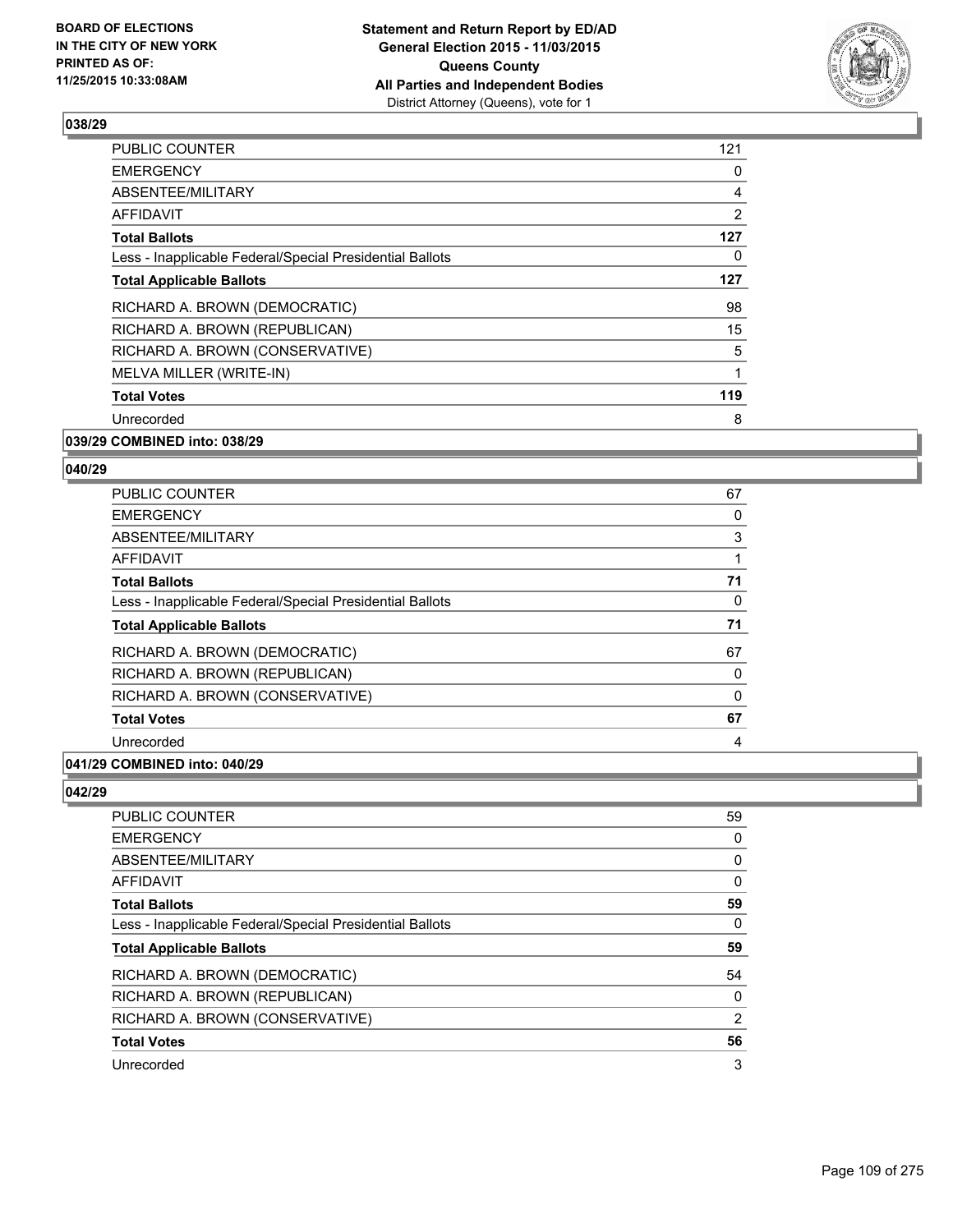

| <b>PUBLIC COUNTER</b>                                    | 94             |
|----------------------------------------------------------|----------------|
| <b>EMERGENCY</b>                                         | 0              |
| ABSENTEE/MILITARY                                        | 0              |
| AFFIDAVIT                                                |                |
| <b>Total Ballots</b>                                     | 95             |
| Less - Inapplicable Federal/Special Presidential Ballots | 0              |
| <b>Total Applicable Ballots</b>                          | 95             |
| RICHARD A. BROWN (DEMOCRATIC)                            | 79             |
| RICHARD A. BROWN (REPUBLICAN)                            | $\overline{2}$ |
| RICHARD A. BROWN (CONSERVATIVE)                          |                |
| UNATTRIBUTABLE WRITE-IN (WRITE-IN)                       |                |
| <b>Total Votes</b>                                       | 83             |
| Unrecorded                                               | 12             |
| 044/29 COMBINED into: 043/29                             |                |

### **045/29**

| <b>PUBLIC COUNTER</b>                                    | 87 |
|----------------------------------------------------------|----|
| <b>EMERGENCY</b>                                         | 0  |
| ABSENTEE/MILITARY                                        | 3  |
| AFFIDAVIT                                                | 0  |
| <b>Total Ballots</b>                                     | 90 |
| Less - Inapplicable Federal/Special Presidential Ballots | 0  |
| <b>Total Applicable Ballots</b>                          | 90 |
| RICHARD A. BROWN (DEMOCRATIC)                            | 80 |
| RICHARD A. BROWN (REPUBLICAN)                            | 4  |
| RICHARD A. BROWN (CONSERVATIVE)                          | 0  |
| <b>Total Votes</b>                                       | 84 |
| Unrecorded                                               | 6  |

| <b>PUBLIC COUNTER</b>                                    | 91       |
|----------------------------------------------------------|----------|
| <b>EMERGENCY</b>                                         | 0        |
| ABSENTEE/MILITARY                                        |          |
| AFFIDAVIT                                                | 2        |
| <b>Total Ballots</b>                                     | 94       |
| Less - Inapplicable Federal/Special Presidential Ballots | $\Omega$ |
| <b>Total Applicable Ballots</b>                          | 94       |
| RICHARD A. BROWN (DEMOCRATIC)                            | 78       |
| RICHARD A. BROWN (REPUBLICAN)                            | 5        |
| RICHARD A. BROWN (CONSERVATIVE)                          | 4        |
| JAMES SANDERS (WRITE-IN)                                 |          |
| <b>Total Votes</b>                                       | 88       |
| Unrecorded                                               | 6        |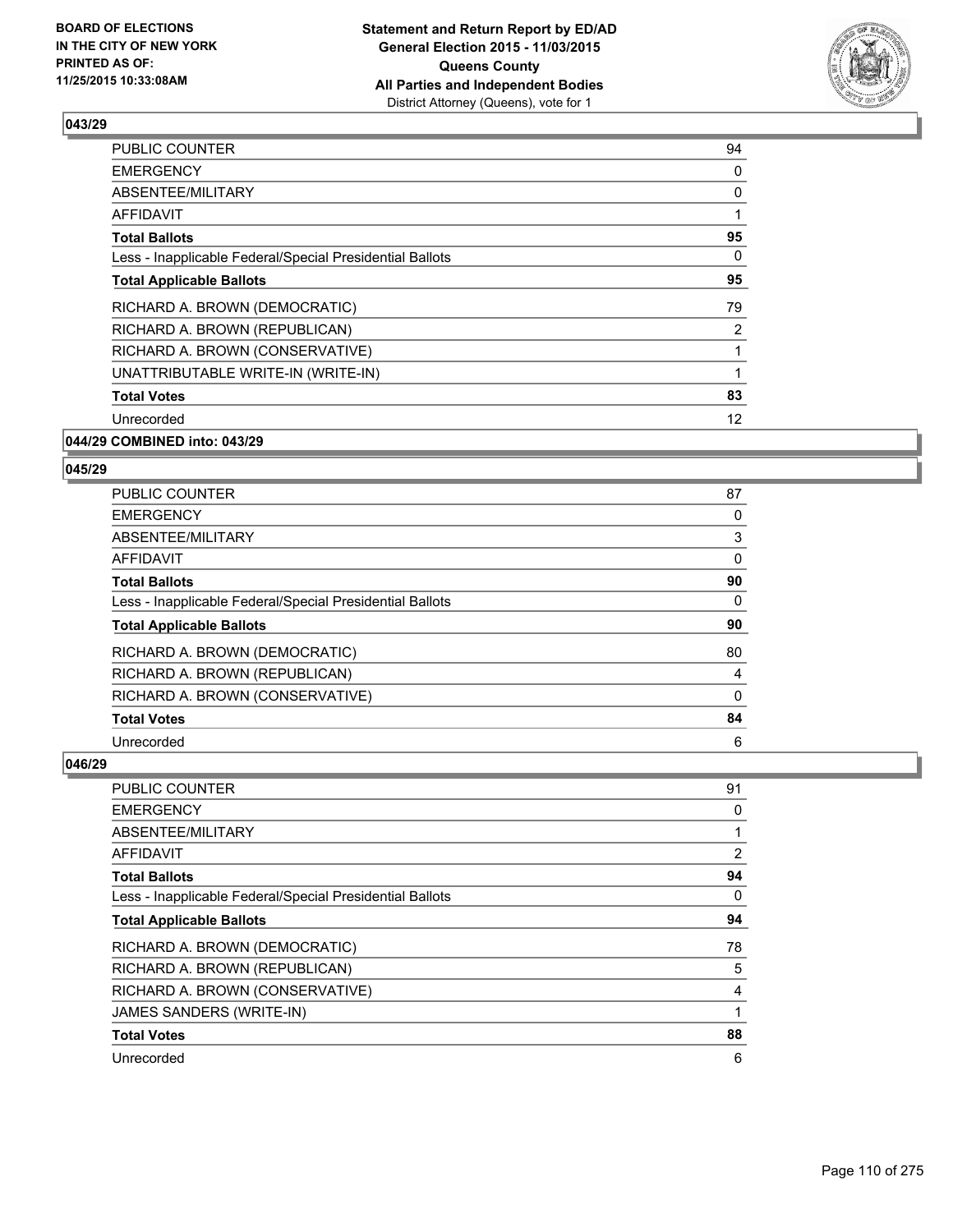

| <b>PUBLIC COUNTER</b>                                    | 95             |
|----------------------------------------------------------|----------------|
| <b>EMERGENCY</b>                                         | 0              |
| ABSENTEE/MILITARY                                        | $\overline{2}$ |
| <b>AFFIDAVIT</b>                                         | 0              |
| <b>Total Ballots</b>                                     | 97             |
| Less - Inapplicable Federal/Special Presidential Ballots | 0              |
| <b>Total Applicable Ballots</b>                          | 97             |
| RICHARD A. BROWN (DEMOCRATIC)                            | 84             |
| RICHARD A. BROWN (REPUBLICAN)                            | 3              |
| RICHARD A. BROWN (CONSERVATIVE)                          | $\overline{2}$ |
| JOHN W CRONIN (WRITE-IN)                                 |                |
| LESLIE LEACH (WRITE-IN)                                  | 1              |
| <b>Total Votes</b>                                       | 91             |
| Unrecorded                                               | 6              |
|                                                          |                |

**048/29 COMBINED into: 046/29**

**049/29 COMBINED into: 047/29**

### **050/29**

| PUBLIC COUNTER                                           | 98  |
|----------------------------------------------------------|-----|
| EMERGENCY                                                | 0   |
| ABSENTEE/MILITARY                                        |     |
| AFFIDAVIT                                                |     |
| Total Ballots                                            | 106 |
| Less - Inapplicable Federal/Special Presidential Ballots | 0   |
| <b>Total Applicable Ballots</b>                          | 106 |
| RICHARD A. BROWN (DEMOCRATIC)                            | 87  |
| RICHARD A. BROWN (REPUBLICAN)                            | 2   |
| RICHARD A. BROWN (CONSERVATIVE)                          | 3   |
|                                                          |     |
| <b>Total Votes</b>                                       | 92  |

| PUBLIC COUNTER                                           | 66 |
|----------------------------------------------------------|----|
| <b>EMERGENCY</b>                                         | 0  |
| ABSENTEE/MILITARY                                        |    |
| AFFIDAVIT                                                |    |
| <b>Total Ballots</b>                                     | 68 |
| Less - Inapplicable Federal/Special Presidential Ballots | 0  |
| <b>Total Applicable Ballots</b>                          | 68 |
| RICHARD A. BROWN (DEMOCRATIC)                            | 60 |
| RICHARD A. BROWN (REPUBLICAN)                            | 0  |
| RICHARD A. BROWN (CONSERVATIVE)                          | 0  |
| <b>Total Votes</b>                                       | 60 |
| Unrecorded                                               | 8  |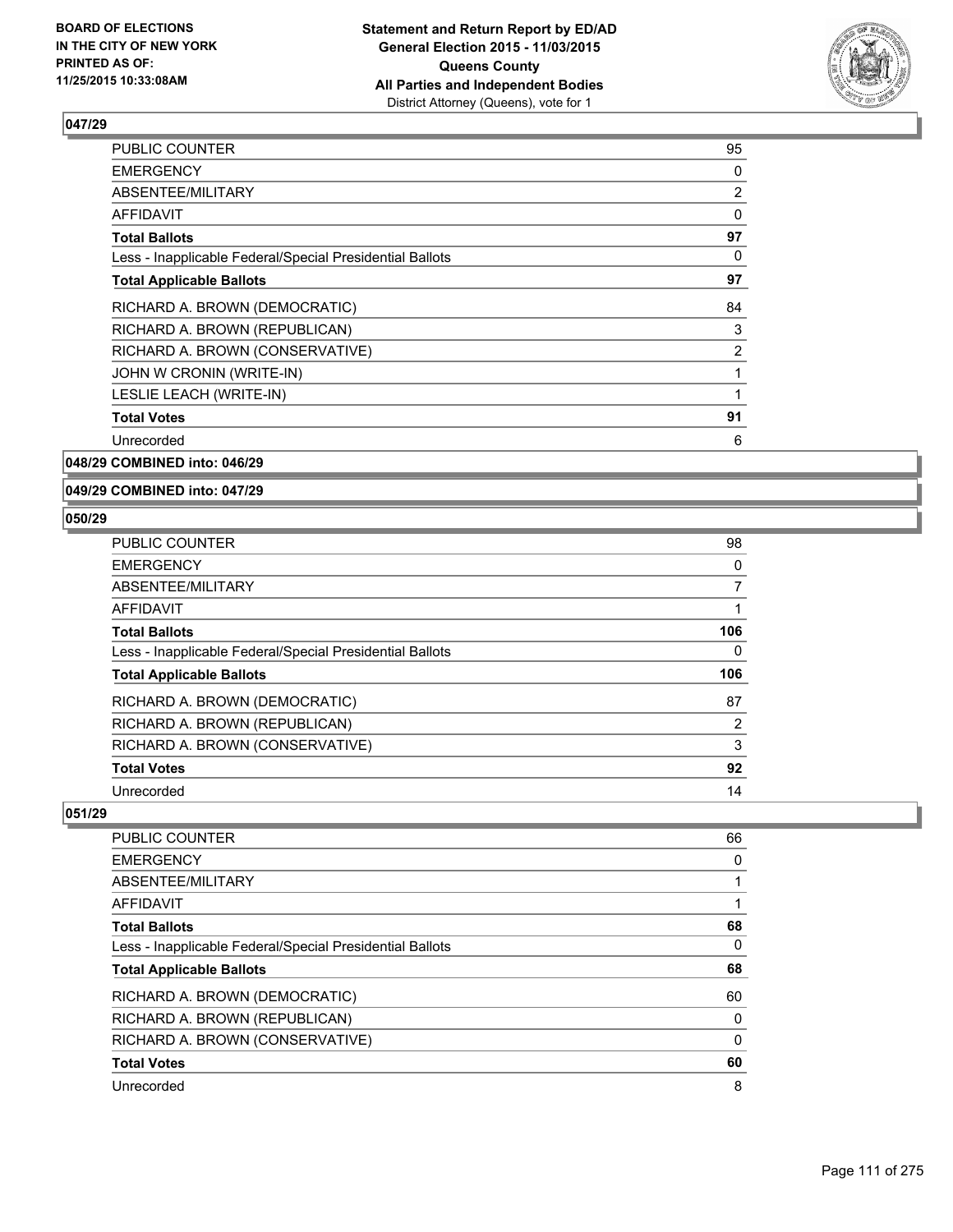

| <b>PUBLIC COUNTER</b>                                    | 76 |
|----------------------------------------------------------|----|
| <b>EMERGENCY</b>                                         | 0  |
| ABSENTEE/MILITARY                                        | 4  |
| AFFIDAVIT                                                |    |
| <b>Total Ballots</b>                                     | 81 |
| Less - Inapplicable Federal/Special Presidential Ballots | 0  |
| <b>Total Applicable Ballots</b>                          | 81 |
| RICHARD A. BROWN (DEMOCRATIC)                            | 69 |
| RICHARD A. BROWN (REPUBLICAN)                            | 0  |
| RICHARD A. BROWN (CONSERVATIVE)                          | 0  |
| <b>Total Votes</b>                                       | 69 |
| Unrecorded                                               | 12 |
|                                                          |    |

# **053/29 COMBINED into: 050/29**

### **054/29**

| <b>PUBLIC COUNTER</b>                                    | 52 |
|----------------------------------------------------------|----|
| <b>EMERGENCY</b>                                         | 0  |
| ABSENTEE/MILITARY                                        | 5  |
| AFFIDAVIT                                                | 0  |
| <b>Total Ballots</b>                                     | 57 |
| Less - Inapplicable Federal/Special Presidential Ballots | 0  |
| <b>Total Applicable Ballots</b>                          | 57 |
| RICHARD A. BROWN (DEMOCRATIC)                            | 50 |
| RICHARD A. BROWN (REPUBLICAN)                            | 0  |
| RICHARD A. BROWN (CONSERVATIVE)                          |    |
| <b>Total Votes</b>                                       | 51 |
| Unrecorded                                               | 6  |

| <b>PUBLIC COUNTER</b>                                    | 125 |
|----------------------------------------------------------|-----|
| <b>EMERGENCY</b>                                         | 0   |
| ABSENTEE/MILITARY                                        | 8   |
| <b>AFFIDAVIT</b>                                         | 3   |
| <b>Total Ballots</b>                                     | 136 |
| Less - Inapplicable Federal/Special Presidential Ballots | 0   |
| <b>Total Applicable Ballots</b>                          | 136 |
| RICHARD A. BROWN (DEMOCRATIC)                            | 114 |
| RICHARD A. BROWN (REPUBLICAN)                            | 5   |
| RICHARD A. BROWN (CONSERVATIVE)                          | 3   |
| <b>Total Votes</b>                                       | 122 |
| Unrecorded                                               | 14  |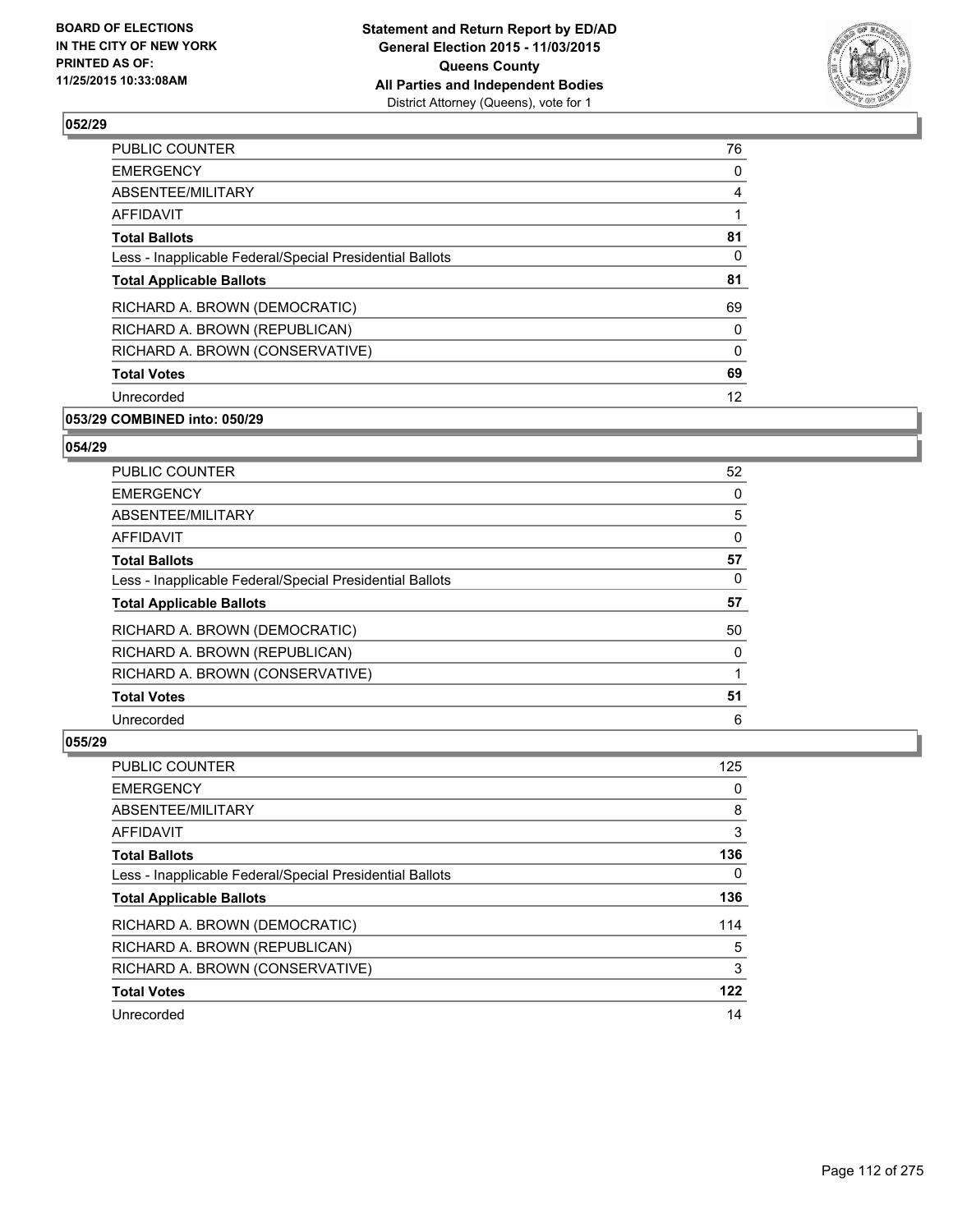

| <b>PUBLIC COUNTER</b>                                    | 45                    |
|----------------------------------------------------------|-----------------------|
| <b>EMERGENCY</b>                                         | 0                     |
| ABSENTEE/MILITARY                                        | $\mathbf{2}^{\prime}$ |
| AFFIDAVIT                                                | 3                     |
| <b>Total Ballots</b>                                     | 50                    |
| Less - Inapplicable Federal/Special Presidential Ballots | 0                     |
| <b>Total Applicable Ballots</b>                          | 50                    |
| RICHARD A. BROWN (DEMOCRATIC)                            | 43                    |
| RICHARD A. BROWN (REPUBLICAN)                            | 0                     |
| RICHARD A. BROWN (CONSERVATIVE)                          |                       |
| <b>Total Votes</b>                                       | 44                    |
| Unrecorded                                               | 6                     |
|                                                          |                       |

**057/29 COMBINED into: 055/29**

**058/29 COMBINED into: 031/29**

### **059/29**

| <b>PUBLIC COUNTER</b>                                    | 104            |
|----------------------------------------------------------|----------------|
| <b>EMERGENCY</b>                                         | 0              |
| ABSENTEE/MILITARY                                        | 4              |
| AFFIDAVIT                                                | 1              |
| <b>Total Ballots</b>                                     | 109            |
| Less - Inapplicable Federal/Special Presidential Ballots | 0              |
| <b>Total Applicable Ballots</b>                          | 109            |
| RICHARD A. BROWN (DEMOCRATIC)                            | 89             |
| RICHARD A. BROWN (REPUBLICAN)                            | 1              |
| RICHARD A. BROWN (CONSERVATIVE)                          | 4              |
| CATHERINE E SAUNDERS (WRITE-IN)                          | 1              |
| NOVA M. FELDER (WRITE-IN)                                | $\overline{2}$ |
| <b>Total Votes</b>                                       | 97             |
| Unrecorded                                               | 12             |

| 102 |
|-----|
| 0   |
| 3   |
| 0   |
| 105 |
| 0   |
| 105 |
| 96  |
| 2   |
|     |
| 99  |
| 6   |
|     |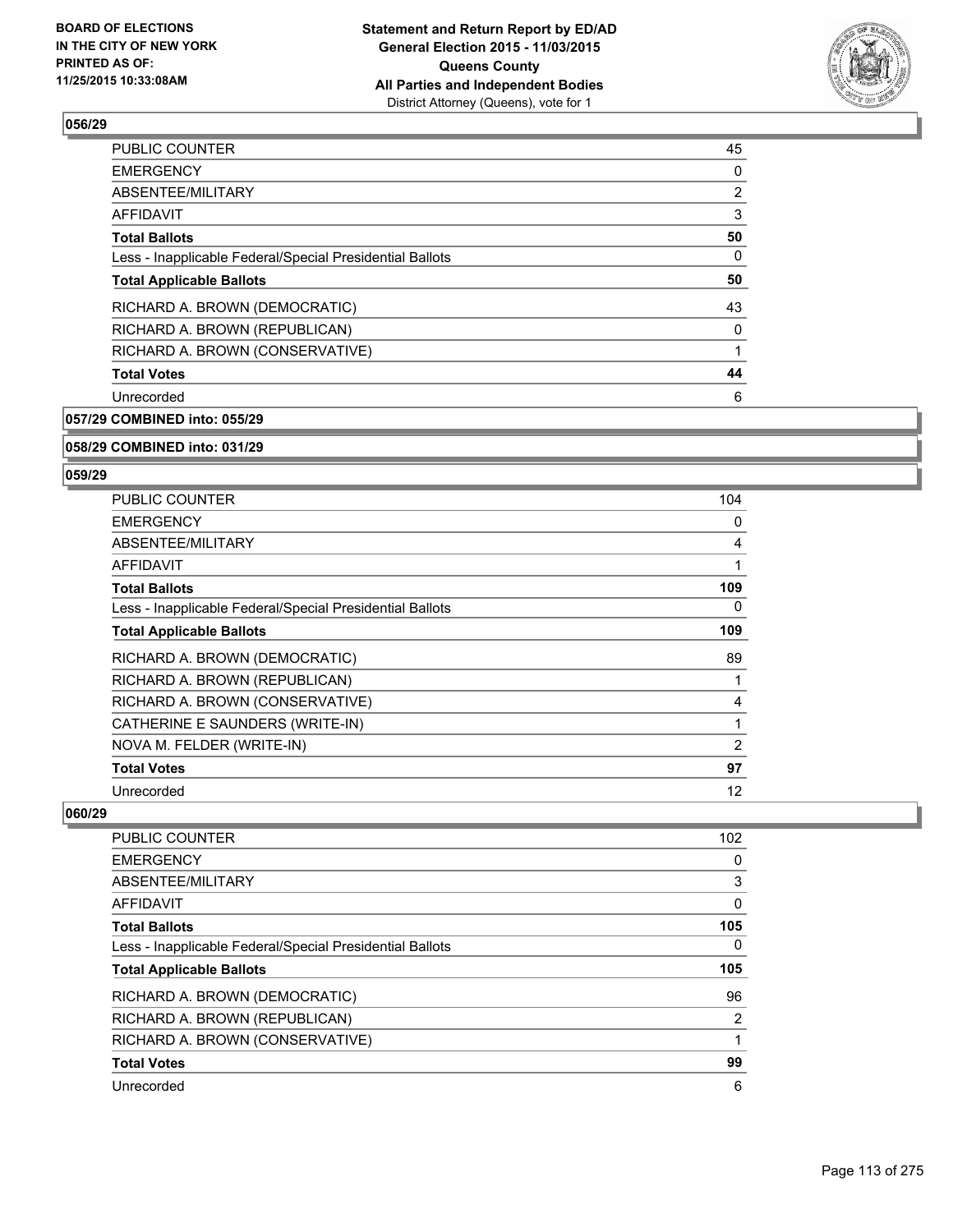

| PUBLIC COUNTER                                           | 171            |
|----------------------------------------------------------|----------------|
| <b>EMERGENCY</b>                                         | 0              |
| ABSENTEE/MILITARY                                        | 5              |
| AFFIDAVIT                                                | 0              |
| <b>Total Ballots</b>                                     | 176            |
| Less - Inapplicable Federal/Special Presidential Ballots | 0              |
| <b>Total Applicable Ballots</b>                          | 176            |
| RICHARD A. BROWN (DEMOCRATIC)                            | 149            |
| RICHARD A. BROWN (REPUBLICAN)                            | 4              |
| RICHARD A. BROWN (CONSERVATIVE)                          | $\overline{2}$ |
| <b>Total Votes</b>                                       | 155            |
| Unrecorded                                               | 21             |

### **062/29**

| <b>PUBLIC COUNTER</b>                                    | 179 |
|----------------------------------------------------------|-----|
| <b>EMERGENCY</b>                                         | 0   |
| ABSENTEE/MILITARY                                        | 7   |
| AFFIDAVIT                                                | 0   |
| <b>Total Ballots</b>                                     | 186 |
| Less - Inapplicable Federal/Special Presidential Ballots | 0   |
| <b>Total Applicable Ballots</b>                          | 186 |
| RICHARD A. BROWN (DEMOCRATIC)                            | 151 |
| RICHARD A. BROWN (REPUBLICAN)                            | 4   |
| RICHARD A. BROWN (CONSERVATIVE)                          | 1   |
| HORATIO SPARKES (WRITE-IN)                               | 1   |
| LESLEY LANOIX (WRITE-IN)                                 | 1   |
| <b>Total Votes</b>                                       | 158 |
| Unrecorded                                               | 28  |

### **063/29**

| <b>PUBLIC COUNTER</b>                                    | 129 |
|----------------------------------------------------------|-----|
| <b>EMERGENCY</b>                                         | 0   |
| ABSENTEE/MILITARY                                        | 4   |
| AFFIDAVIT                                                | 2   |
| <b>Total Ballots</b>                                     | 135 |
| Less - Inapplicable Federal/Special Presidential Ballots | 0   |
| <b>Total Applicable Ballots</b>                          | 135 |
| RICHARD A. BROWN (DEMOCRATIC)                            | 121 |
| RICHARD A. BROWN (REPUBLICAN)                            | 4   |
| RICHARD A. BROWN (CONSERVATIVE)                          |     |
| <b>Total Votes</b>                                       | 126 |
| Unrecorded                                               | 9   |

**064/29 COMBINED into: 061/29**

**065/29 COMBINED into: 068/29**

**066/29 COMBINED into: 062/29**

**067/29 COMBINED into: 063/29**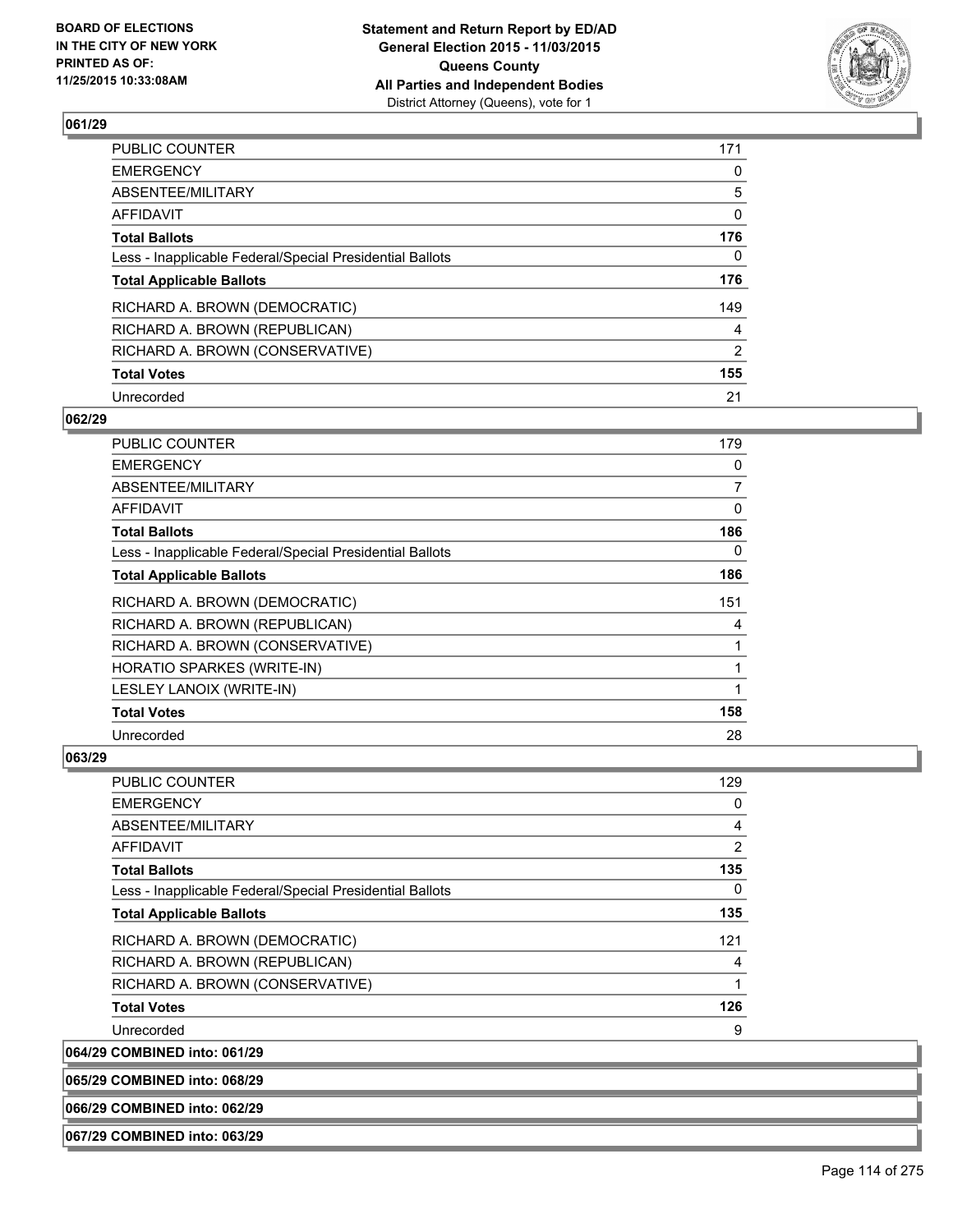

| <b>PUBLIC COUNTER</b>                                    | 102 |
|----------------------------------------------------------|-----|
| <b>EMERGENCY</b>                                         | 0   |
| ABSENTEE/MILITARY                                        | 4   |
| AFFIDAVIT                                                | 3   |
| <b>Total Ballots</b>                                     | 109 |
| Less - Inapplicable Federal/Special Presidential Ballots | 0   |
| <b>Total Applicable Ballots</b>                          | 109 |
| RICHARD A. BROWN (DEMOCRATIC)                            | 95  |
| RICHARD A. BROWN (REPUBLICAN)                            | 5   |
| RICHARD A. BROWN (CONSERVATIVE)                          | 2   |
| <b>Total Votes</b>                                       | 102 |
| Unrecorded                                               |     |
| 069/29 COMBINED into: 040/29                             |     |
| 070/29 COMBINED into: 017/29                             |     |
| 071/29 COMBINED into: 045/29                             |     |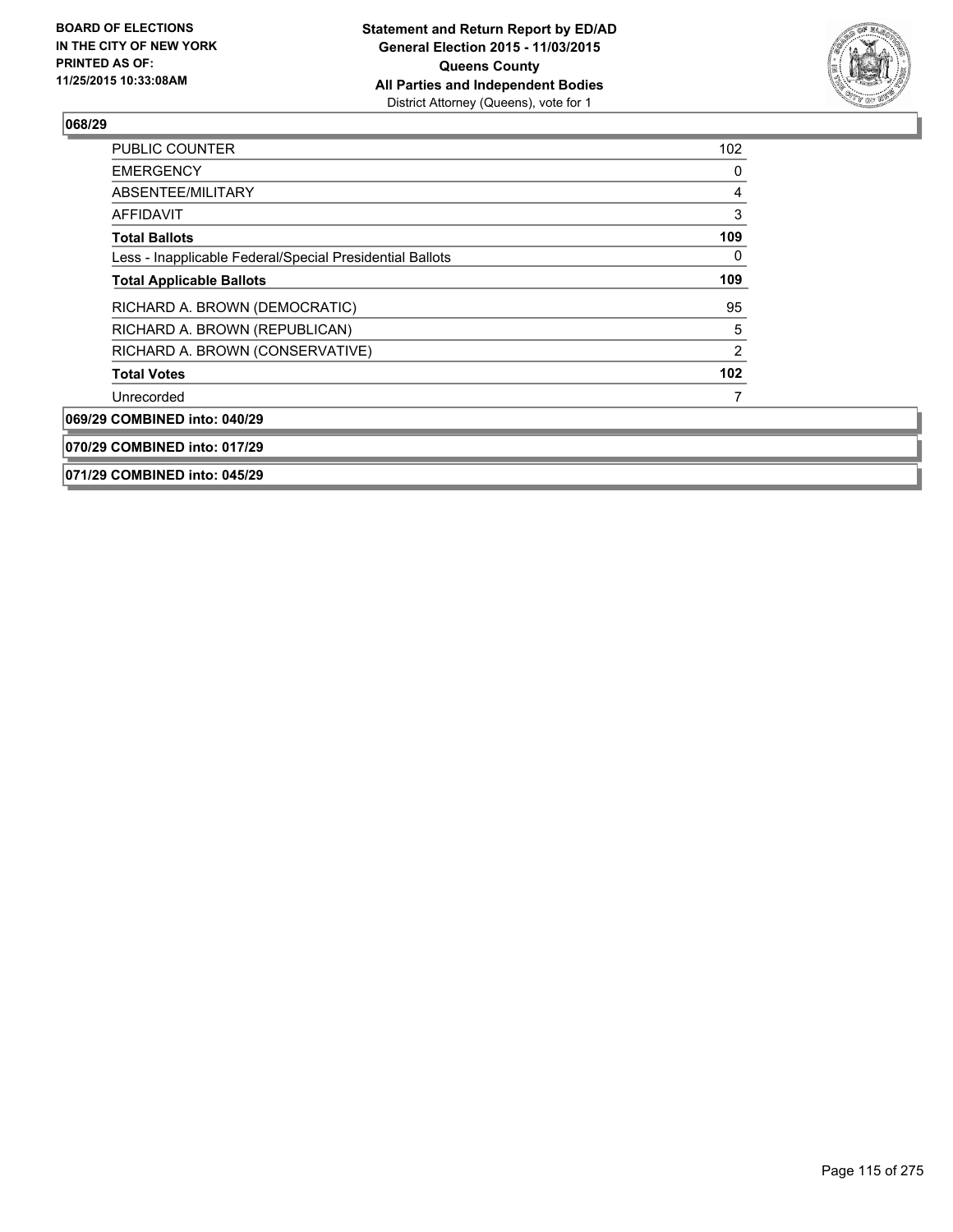

### **001/30 COMBINED into: 010/30**

# **002/30**

| 51       |
|----------|
| 0        |
| 56       |
|          |
| 108      |
| $\Omega$ |
| 108      |
| 59       |
| 32       |
| 10       |
| 101      |
| 7        |
|          |

### **003/30 COMBINED into: 002/30**

### **004/30 COMBINED into: 002/30**

### **005/30**

| 77             |
|----------------|
| 0              |
| 8              |
| 0              |
| 85             |
| 0              |
| 85             |
| 33             |
| 31             |
| 19             |
| 83             |
| $\overline{2}$ |
|                |

### **006/30 COMBINED into: 005/30**

### **007/30 COMBINED into: 008/30**

| PUBLIC COUNTER                                           | 44             |
|----------------------------------------------------------|----------------|
| <b>EMERGENCY</b>                                         | 0              |
| ABSENTEE/MILITARY                                        | 16             |
| AFFIDAVIT                                                | 0              |
| <b>Total Ballots</b>                                     | 60             |
| Less - Inapplicable Federal/Special Presidential Ballots | 0              |
| <b>Total Applicable Ballots</b>                          | 60             |
| RICHARD A. BROWN (DEMOCRATIC)                            | 24             |
| RICHARD A. BROWN (REPUBLICAN)                            | 22             |
| RICHARD A. BROWN (CONSERVATIVE)                          | 12             |
| <b>Total Votes</b>                                       | 58             |
| Unrecorded                                               | $\overline{2}$ |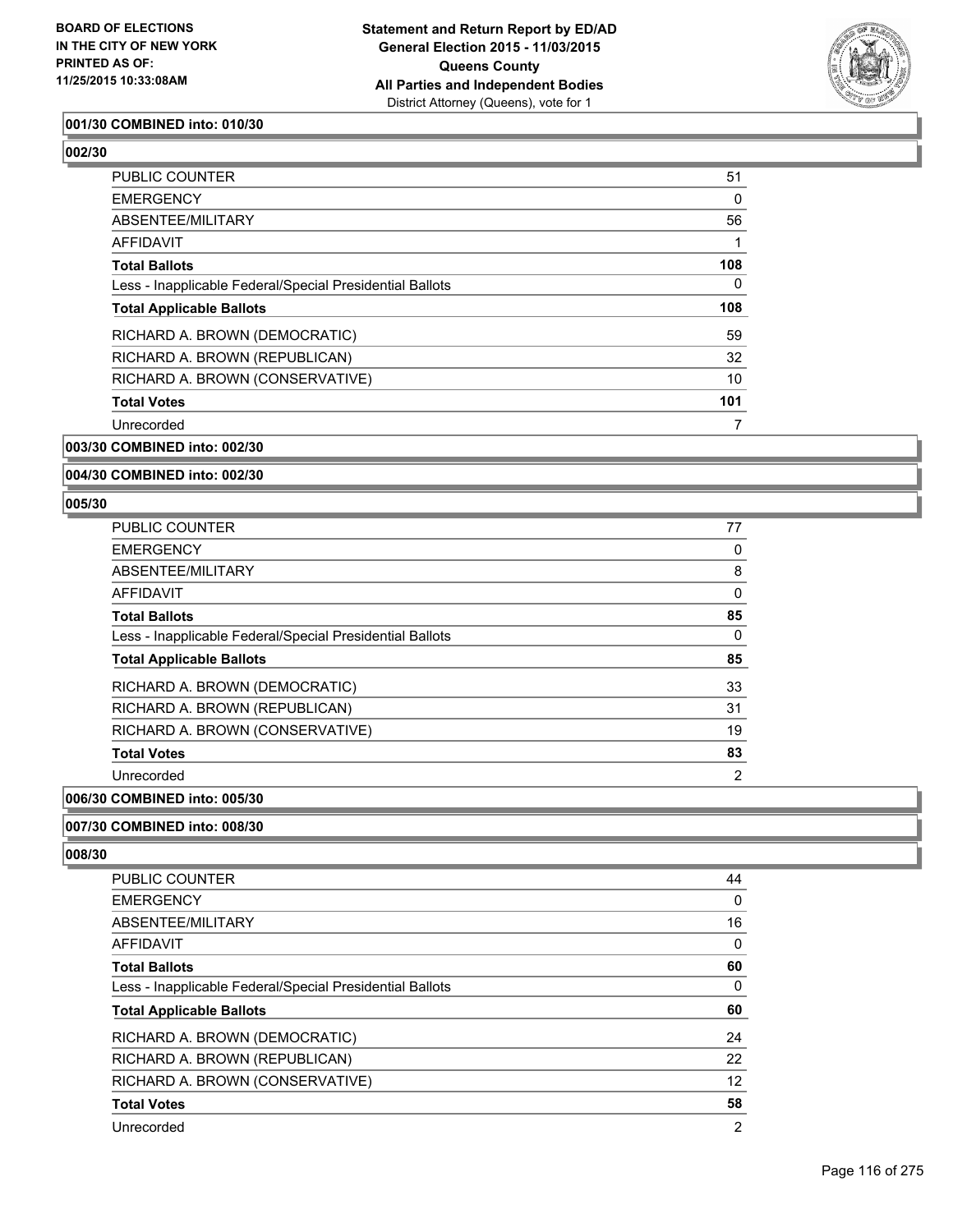

| Total Votes                                              | 41           |
|----------------------------------------------------------|--------------|
| RICHARD A. BROWN (CONSERVATIVE)                          | 4            |
| RICHARD A. BROWN (REPUBLICAN)                            | 14           |
| RICHARD A. BROWN (DEMOCRATIC)                            | 23           |
| <b>Total Applicable Ballots</b>                          | 41           |
| Less - Inapplicable Federal/Special Presidential Ballots | 0            |
| Total Ballots                                            | 41           |
| AFFIDAVIT                                                | 0            |
| ABSENTEE/MILITARY                                        | 4            |
| EMERGENCY                                                | $\mathbf{0}$ |
| PUBLIC COUNTER                                           | 37           |

# **010/30**

| PUBLIC COUNTER                                           | 42           |
|----------------------------------------------------------|--------------|
| <b>EMERGENCY</b>                                         | 0            |
| <b>ABSENTEE/MILITARY</b>                                 | 11           |
| <b>AFFIDAVIT</b>                                         | $\mathbf{0}$ |
| <b>Total Ballots</b>                                     | 53           |
| Less - Inapplicable Federal/Special Presidential Ballots | $\Omega$     |
| <b>Total Applicable Ballots</b>                          | 53           |
| RICHARD A. BROWN (DEMOCRATIC)                            | 20           |
| RICHARD A. BROWN (REPUBLICAN)                            | 25           |
| RICHARD A. BROWN (CONSERVATIVE)                          | 3            |
| ANDREW M. ARCESE (WRITE-IN)                              | 1            |
| JAMES HONG (WRITE-IN)                                    | 1            |
| <b>Total Votes</b>                                       | 50           |
| Unrecorded                                               | 3            |

| PUBLIC COUNTER                                           | 39 |
|----------------------------------------------------------|----|
| <b>EMERGENCY</b>                                         | 0  |
| ABSENTEE/MILITARY                                        | 6  |
| AFFIDAVIT                                                | 0  |
| <b>Total Ballots</b>                                     | 45 |
| Less - Inapplicable Federal/Special Presidential Ballots | 0  |
| <b>Total Applicable Ballots</b>                          | 45 |
| RICHARD A. BROWN (DEMOCRATIC)                            | 14 |
| RICHARD A. BROWN (REPUBLICAN)                            | 15 |
| RICHARD A. BROWN (CONSERVATIVE)                          | 14 |
| <b>Total Votes</b>                                       | 43 |
|                                                          |    |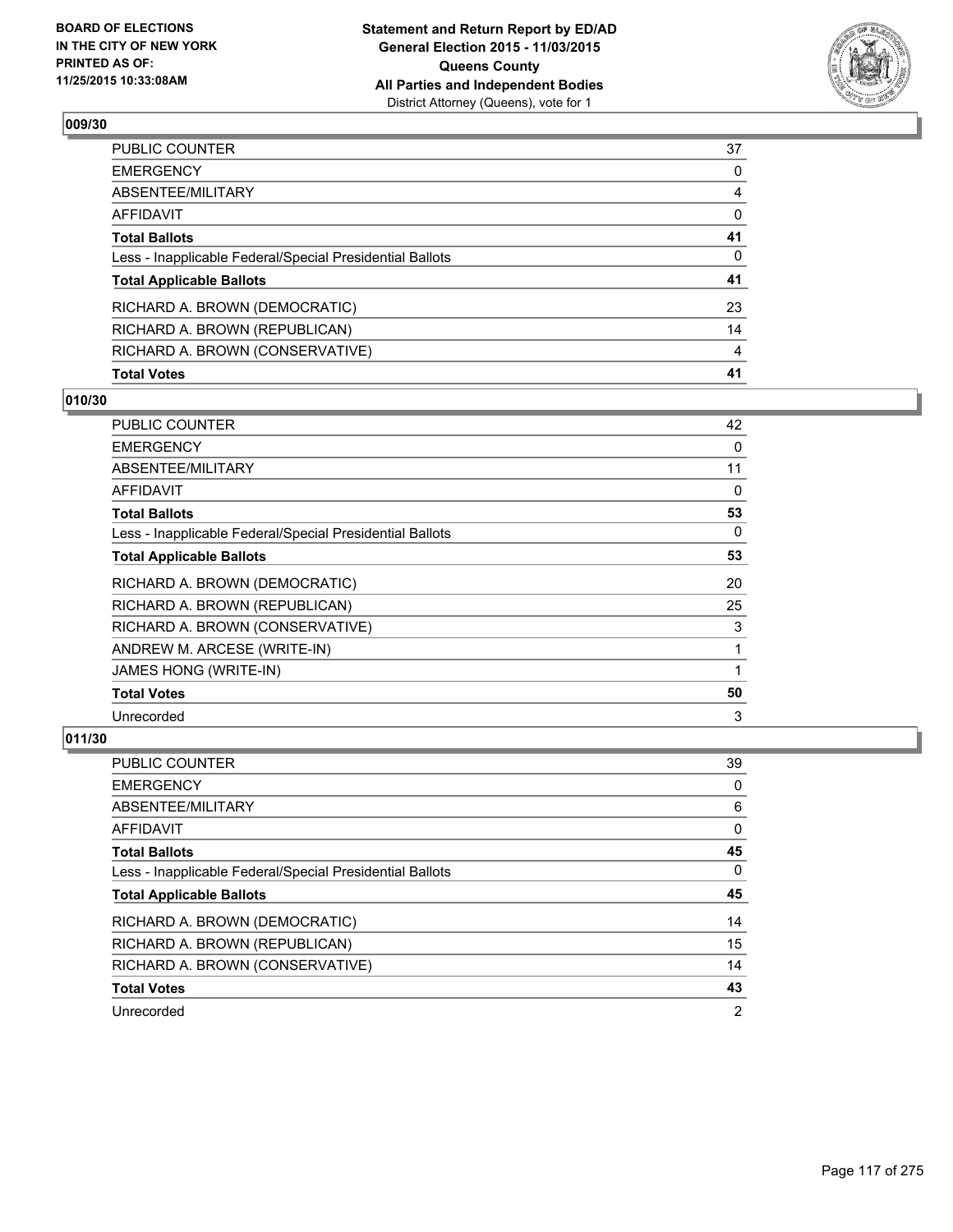

| PUBLIC COUNTER                                           | 42             |
|----------------------------------------------------------|----------------|
| <b>EMERGENCY</b>                                         | 0              |
| ABSENTEE/MILITARY                                        | 5              |
| <b>AFFIDAVIT</b>                                         | 0              |
| <b>Total Ballots</b>                                     | 47             |
| Less - Inapplicable Federal/Special Presidential Ballots | 0              |
| <b>Total Applicable Ballots</b>                          | 47             |
| RICHARD A. BROWN (DEMOCRATIC)                            | $\overline{7}$ |
| RICHARD A. BROWN (REPUBLICAN)                            | 24             |
| RICHARD A. BROWN (CONSERVATIVE)                          | 14             |
| <b>Total Votes</b>                                       | 45             |
| Unrecorded                                               | 2              |

### **013/30**

| <b>PUBLIC COUNTER</b>                                    | 51       |
|----------------------------------------------------------|----------|
| <b>EMERGENCY</b>                                         | 0        |
| <b>ABSENTEE/MILITARY</b>                                 |          |
| <b>AFFIDAVIT</b>                                         | $\Omega$ |
| <b>Total Ballots</b>                                     | 52       |
| Less - Inapplicable Federal/Special Presidential Ballots | 0        |
| <b>Total Applicable Ballots</b>                          | 52       |
| RICHARD A. BROWN (DEMOCRATIC)                            | 25       |
| RICHARD A. BROWN (REPUBLICAN)                            | 21       |
| RICHARD A. BROWN (CONSERVATIVE)                          | 4        |
| <b>JOSEPH AMBROSINI (WRITE-IN)</b>                       |          |
| <b>Total Votes</b>                                       | 51       |
| Unrecorded                                               |          |

| <b>PUBLIC COUNTER</b>                                    | 53 |
|----------------------------------------------------------|----|
| <b>EMERGENCY</b>                                         | 0  |
| ABSENTEE/MILITARY                                        | 11 |
| AFFIDAVIT                                                | 0  |
| <b>Total Ballots</b>                                     | 64 |
| Less - Inapplicable Federal/Special Presidential Ballots | 0  |
| <b>Total Applicable Ballots</b>                          | 64 |
| RICHARD A. BROWN (DEMOCRATIC)                            | 26 |
| RICHARD A. BROWN (REPUBLICAN)                            | 22 |
| RICHARD A. BROWN (CONSERVATIVE)                          | 10 |
| <b>Total Votes</b>                                       | 58 |
| Unrecorded                                               | 6  |
| 015/30 COMBINED into: 014/30                             |    |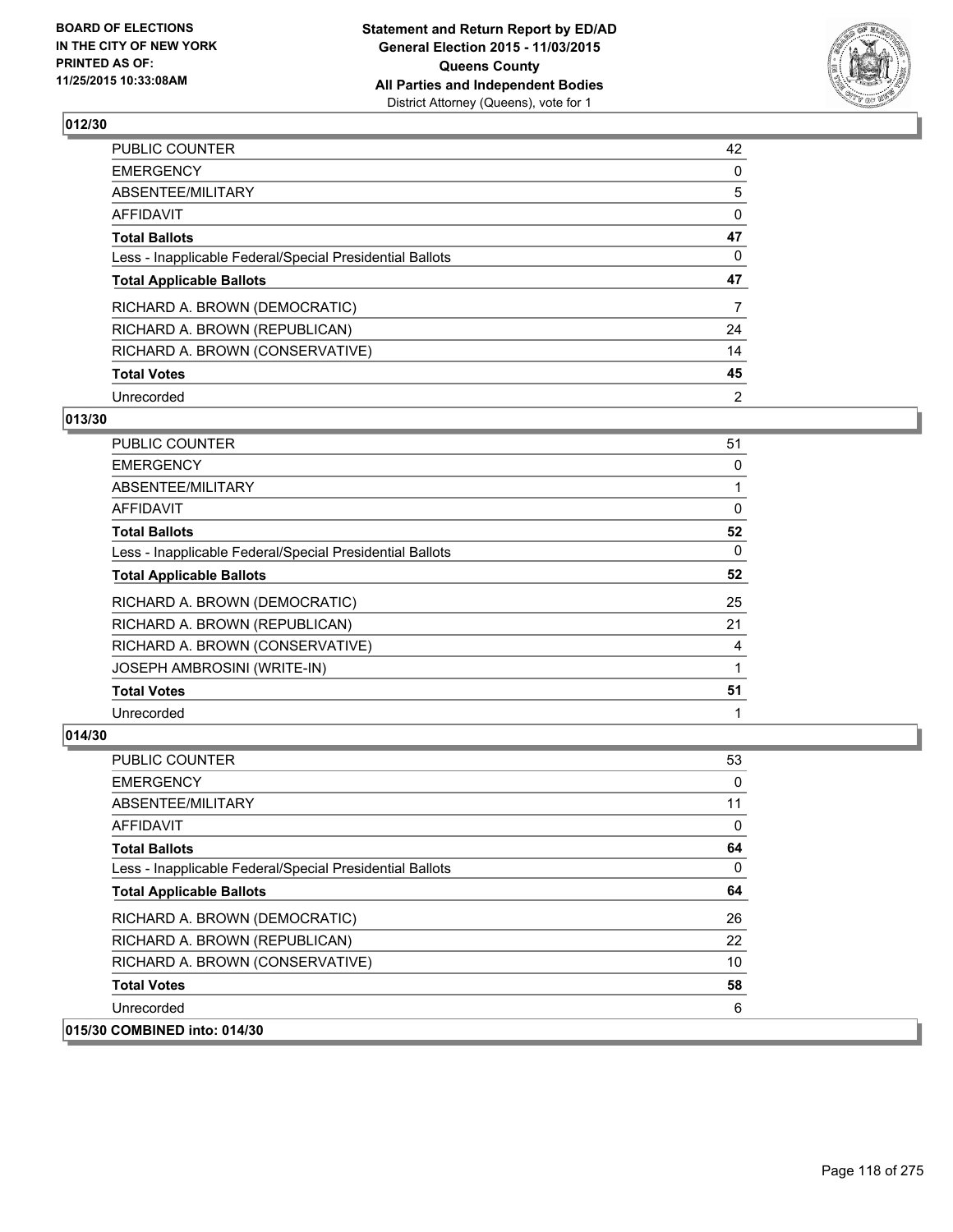

| PUBLIC COUNTER                                           | 32 |
|----------------------------------------------------------|----|
| <b>EMERGENCY</b>                                         | 0  |
| ABSENTEE/MILITARY                                        | 4  |
| <b>AFFIDAVIT</b>                                         |    |
| <b>Total Ballots</b>                                     | 37 |
| Less - Inapplicable Federal/Special Presidential Ballots | 0  |
| <b>Total Applicable Ballots</b>                          | 37 |
| RICHARD A. BROWN (DEMOCRATIC)                            | 18 |
| RICHARD A. BROWN (REPUBLICAN)                            | 10 |
| RICHARD A. BROWN (CONSERVATIVE)                          | 5  |
| <b>Total Votes</b>                                       | 33 |
| Unrecorded                                               | 4  |

# **017/30**

| <b>PUBLIC COUNTER</b>                                    | 25 |
|----------------------------------------------------------|----|
| <b>EMERGENCY</b>                                         | 0  |
| ABSENTEE/MILITARY                                        |    |
| <b>AFFIDAVIT</b>                                         | 0  |
| <b>Total Ballots</b>                                     | 26 |
| Less - Inapplicable Federal/Special Presidential Ballots | 0  |
| <b>Total Applicable Ballots</b>                          | 26 |
| RICHARD A. BROWN (DEMOCRATIC)                            | 9  |
| RICHARD A. BROWN (REPUBLICAN)                            | 8  |
| RICHARD A. BROWN (CONSERVATIVE)                          | 6  |
| UNATTRIBUTABLE WRITE-IN (WRITE-IN)                       |    |
| <b>Total Votes</b>                                       | 24 |
| Unrecorded                                               | 2  |

| <b>PUBLIC COUNTER</b>                                    | 37 |
|----------------------------------------------------------|----|
| <b>EMERGENCY</b>                                         | 0  |
| ABSENTEE/MILITARY                                        | 4  |
| AFFIDAVIT                                                | 0  |
| <b>Total Ballots</b>                                     | 41 |
| Less - Inapplicable Federal/Special Presidential Ballots | 0  |
| <b>Total Applicable Ballots</b>                          | 41 |
| RICHARD A. BROWN (DEMOCRATIC)                            | 21 |
| RICHARD A. BROWN (REPUBLICAN)                            | 14 |
| RICHARD A. BROWN (CONSERVATIVE)                          | 4  |
| <b>Total Votes</b>                                       | 39 |
| Unrecorded                                               | 2  |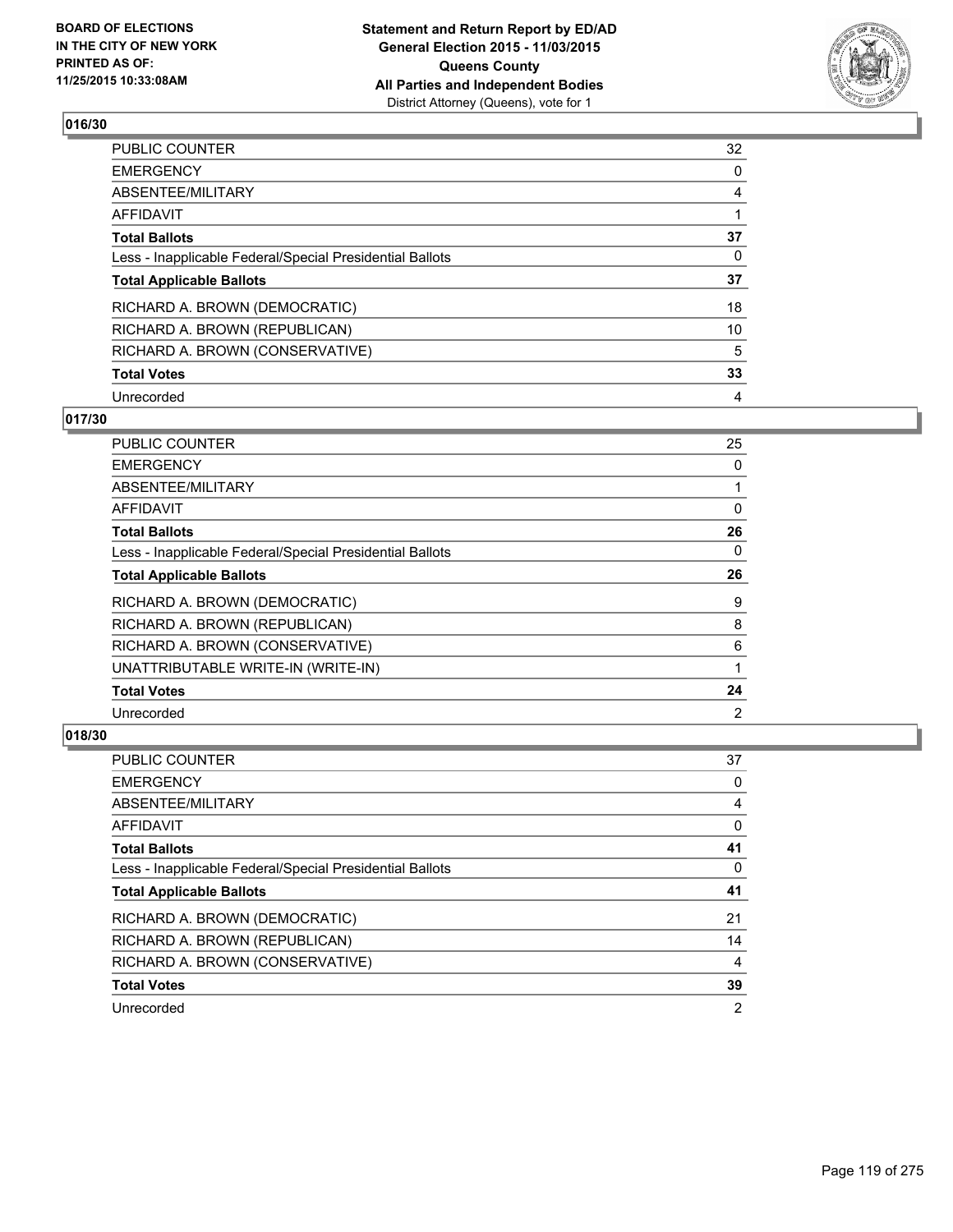

| <b>PUBLIC COUNTER</b>                                    | 0        |
|----------------------------------------------------------|----------|
| <b>EMERGENCY</b>                                         | 0        |
| ABSENTEE/MILITARY                                        | 0        |
| <b>AFFIDAVIT</b>                                         | 0        |
| <b>Total Ballots</b>                                     | 0        |
| Less - Inapplicable Federal/Special Presidential Ballots | 0        |
| <b>Total Applicable Ballots</b>                          | 0        |
| RICHARD A. BROWN (DEMOCRATIC)                            | 0        |
| RICHARD A. BROWN (REPUBLICAN)                            | $\Omega$ |
| RICHARD A. BROWN (CONSERVATIVE)                          | 0        |
| <b>Total Votes</b>                                       | 0        |
|                                                          |          |

### **020/30 COMBINED into: 011/30**

### **021/30**

| PUBLIC COUNTER                                           | 64 |
|----------------------------------------------------------|----|
| <b>EMERGENCY</b>                                         | 0  |
| ABSENTEE/MILITARY                                        | 4  |
| AFFIDAVIT                                                | 0  |
| <b>Total Ballots</b>                                     | 68 |
| Less - Inapplicable Federal/Special Presidential Ballots | 0  |
| <b>Total Applicable Ballots</b>                          | 68 |
| RICHARD A. BROWN (DEMOCRATIC)                            | 36 |
| RICHARD A. BROWN (REPUBLICAN)                            | 16 |
| RICHARD A. BROWN (CONSERVATIVE)                          | 9  |
| JOHN M. RYAN (WRITE-IN)                                  |    |
| <b>Total Votes</b>                                       | 62 |
| Unrecorded                                               | 6  |

| PUBLIC COUNTER                                           | 54 |
|----------------------------------------------------------|----|
| <b>EMERGENCY</b>                                         | 0  |
| ABSENTEE/MILITARY                                        | 16 |
| AFFIDAVIT                                                | 0  |
| <b>Total Ballots</b>                                     | 70 |
| Less - Inapplicable Federal/Special Presidential Ballots | 0  |
| <b>Total Applicable Ballots</b>                          | 70 |
| RICHARD A. BROWN (DEMOCRATIC)                            | 41 |
| RICHARD A. BROWN (REPUBLICAN)                            | 19 |
| RICHARD A. BROWN (CONSERVATIVE)                          | 7  |
| <b>Total Votes</b>                                       | 67 |
| Unrecorded                                               | 3  |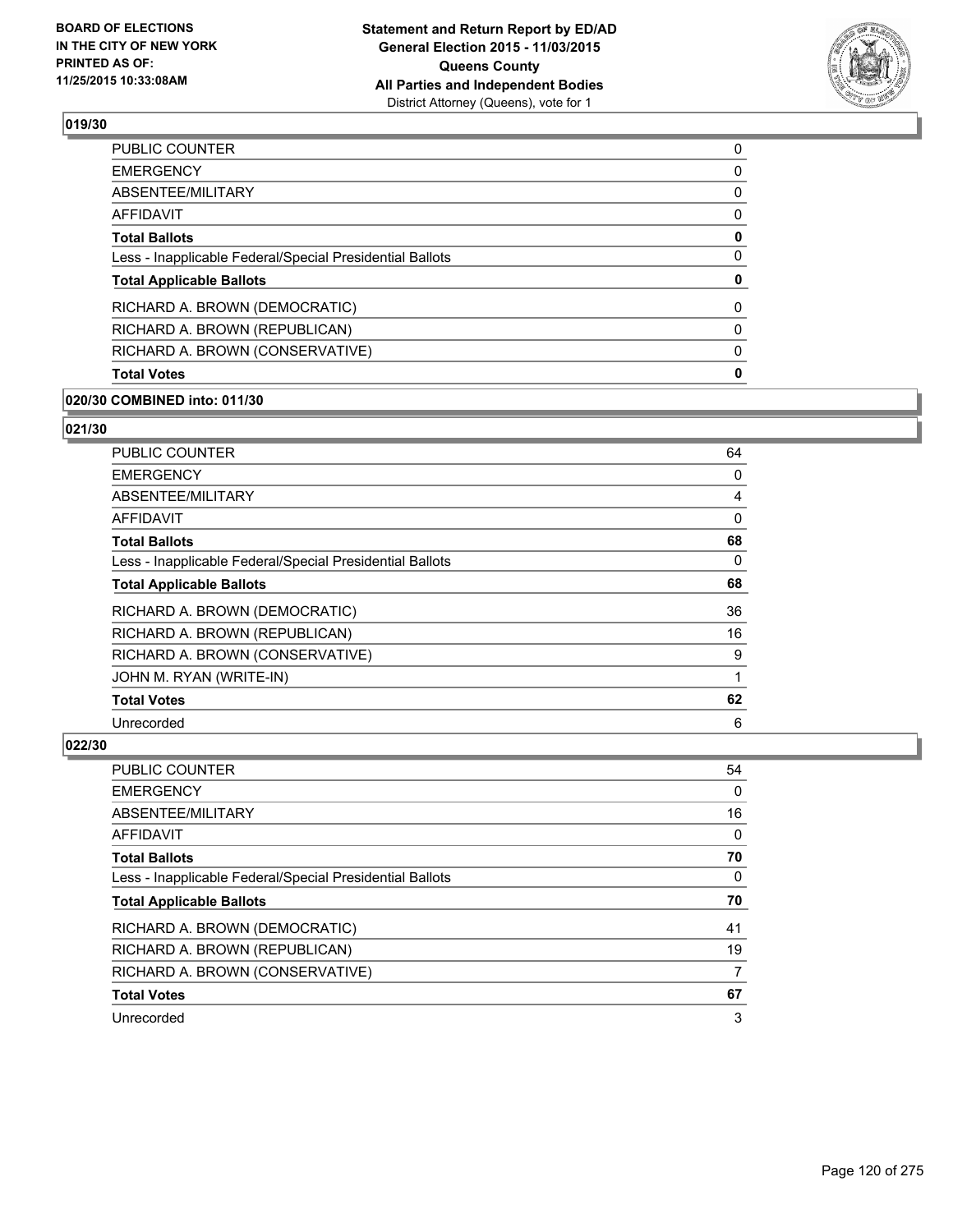

| <b>PUBLIC COUNTER</b>                                    | 38             |
|----------------------------------------------------------|----------------|
| <b>EMERGENCY</b>                                         | 0              |
| ABSENTEE/MILITARY                                        | 10             |
| AFFIDAVIT                                                | 0              |
| <b>Total Ballots</b>                                     | 48             |
| Less - Inapplicable Federal/Special Presidential Ballots | 0              |
| <b>Total Applicable Ballots</b>                          | 48             |
| RICHARD A. BROWN (DEMOCRATIC)                            | 26             |
| RICHARD A. BROWN (REPUBLICAN)                            | 14             |
| RICHARD A. BROWN (CONSERVATIVE)                          | $\overline{2}$ |
| UNATTRIBUTABLE WRITE-IN (WRITE-IN)                       | 1              |
| <b>Total Votes</b>                                       | 43             |
| Unrecorded                                               | 5              |
|                                                          |                |

### **024/30 COMBINED into: 023/30**

### **025/30**

| PUBLIC COUNTER                                           | 48 |
|----------------------------------------------------------|----|
| <b>EMERGENCY</b>                                         | 0  |
| ABSENTEE/MILITARY                                        | 8  |
| AFFIDAVIT                                                | 1  |
| <b>Total Ballots</b>                                     | 57 |
| Less - Inapplicable Federal/Special Presidential Ballots | 0  |
| <b>Total Applicable Ballots</b>                          | 57 |
| RICHARD A. BROWN (DEMOCRATIC)                            | 34 |
| RICHARD A. BROWN (REPUBLICAN)                            | 13 |
| RICHARD A. BROWN (CONSERVATIVE)                          | 6  |
| MILDRED T. KURZAWA (WRITE-IN)                            | 1  |
| UNATTRIBUTABLE WRITE-IN (WRITE-IN)                       | 1  |
| <b>Total Votes</b>                                       | 55 |
| Unrecorded                                               | 2  |

# **026/30 COMBINED into: 021/30**

# **027/30**

**028/30 COMBINED into: 023/30**

| <b>COMBINED into: 023/30</b>                             |    |
|----------------------------------------------------------|----|
| <b>Total Votes</b>                                       | 56 |
| RICHARD A. BROWN (CONSERVATIVE)                          | 6  |
| RICHARD A. BROWN (REPUBLICAN)                            | 18 |
| RICHARD A. BROWN (DEMOCRATIC)                            | 32 |
| <b>Total Applicable Ballots</b>                          | 56 |
| Less - Inapplicable Federal/Special Presidential Ballots | 0  |
| <b>Total Ballots</b>                                     | 56 |
| AFFIDAVIT                                                | 0  |
| ABSENTEE/MILITARY                                        | 3  |
| <b>EMERGENCY</b>                                         | 0  |
| PUBLIC COUNTER                                           | 53 |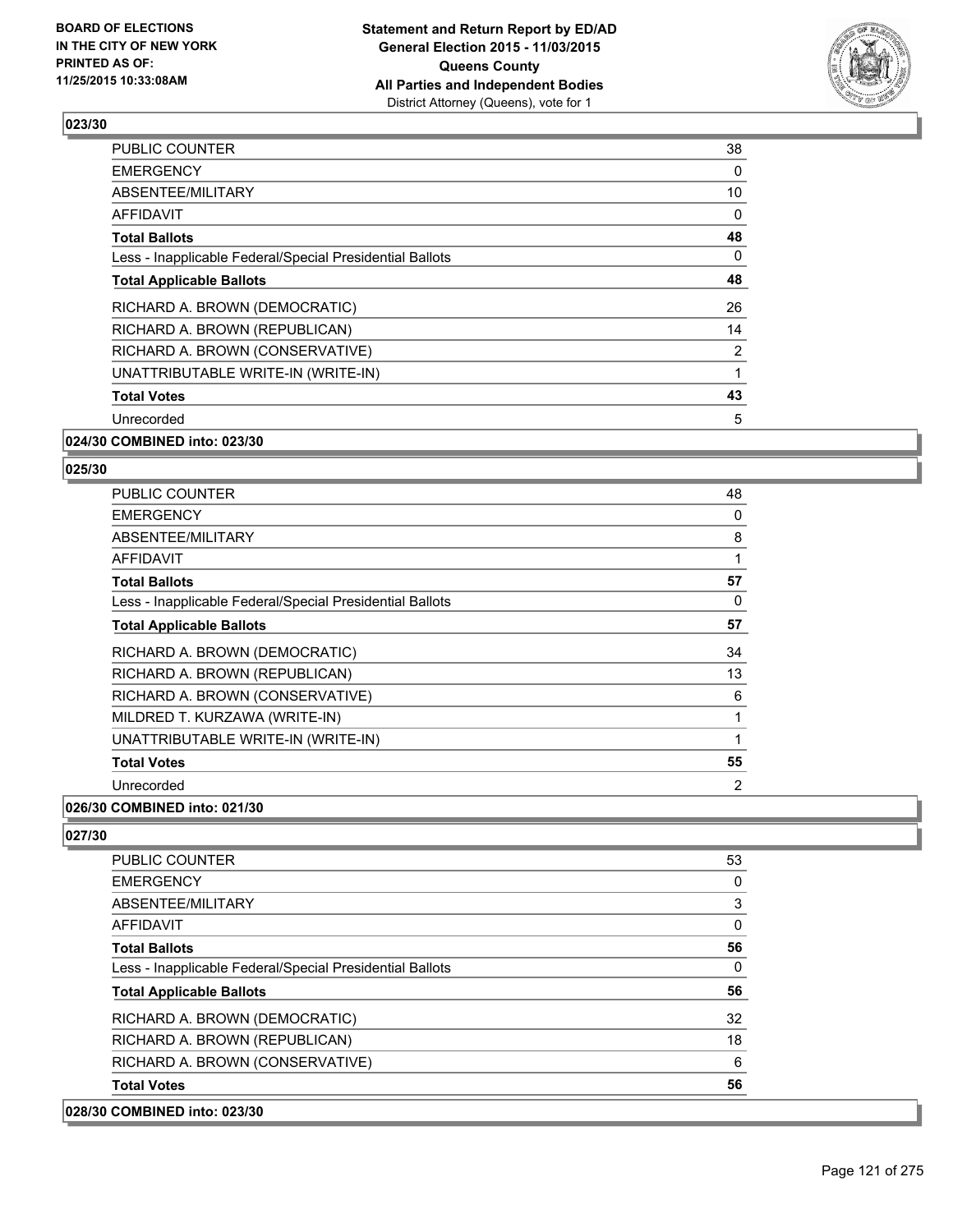

| <b>PUBLIC COUNTER</b>                                    | 3              |
|----------------------------------------------------------|----------------|
| <b>EMERGENCY</b>                                         | 0              |
| ABSENTEE/MILITARY                                        |                |
| <b>AFFIDAVIT</b>                                         | 0              |
| <b>Total Ballots</b>                                     | 4              |
| Less - Inapplicable Federal/Special Presidential Ballots | 0              |
| <b>Total Applicable Ballots</b>                          | 4              |
| RICHARD A. BROWN (DEMOCRATIC)                            | $\overline{2}$ |
| RICHARD A. BROWN (REPUBLICAN)                            | 2              |
| RICHARD A. BROWN (CONSERVATIVE)                          | 0              |
| <b>Total Votes</b>                                       | 4              |
|                                                          |                |

### **030/30 COMBINED into: 022/30**

### **031/30 COMBINED into: 027/30**

### **032/30**

| <b>Total Votes</b>                                       | 3 |
|----------------------------------------------------------|---|
| RICHARD A. BROWN (CONSERVATIVE)                          |   |
| RICHARD A. BROWN (REPUBLICAN)                            | 0 |
| RICHARD A. BROWN (DEMOCRATIC)                            | 2 |
| <b>Total Applicable Ballots</b>                          | 3 |
| Less - Inapplicable Federal/Special Presidential Ballots | 0 |
| <b>Total Ballots</b>                                     | 3 |
| <b>AFFIDAVIT</b>                                         | 0 |
| ABSENTEE/MILITARY                                        | 0 |
| <b>EMERGENCY</b>                                         | 0 |
| PUBLIC COUNTER                                           | 3 |

| <b>PUBLIC COUNTER</b>                                    | 12 <sup>°</sup> |
|----------------------------------------------------------|-----------------|
| <b>EMERGENCY</b>                                         | 0               |
| ABSENTEE/MILITARY                                        |                 |
| <b>AFFIDAVIT</b>                                         | 0               |
| <b>Total Ballots</b>                                     | 13              |
| Less - Inapplicable Federal/Special Presidential Ballots | 0               |
| <b>Total Applicable Ballots</b>                          | 13              |
| RICHARD A. BROWN (DEMOCRATIC)                            |                 |
| RICHARD A. BROWN (REPUBLICAN)                            | 4               |
| RICHARD A. BROWN (CONSERVATIVE)                          |                 |
| <b>Total Votes</b>                                       | 12              |
| Unrecorded                                               |                 |
| 034/30 COMBINED into: 011/30                             |                 |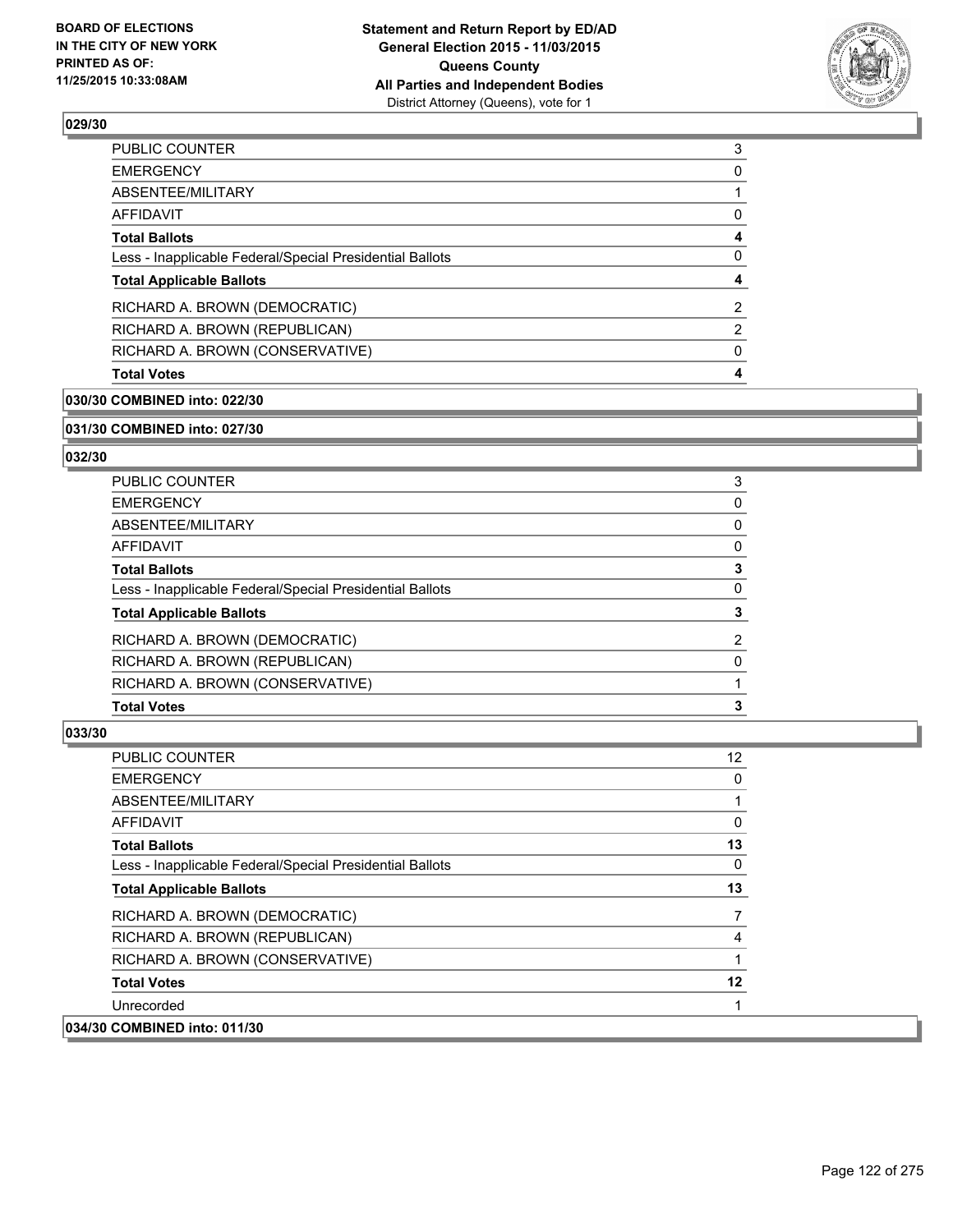

| <b>PUBLIC COUNTER</b>                                    | 38 |
|----------------------------------------------------------|----|
| <b>EMERGENCY</b>                                         | 0  |
| ABSENTEE/MILITARY                                        | 3  |
| AFFIDAVIT                                                |    |
| <b>Total Ballots</b>                                     | 42 |
| Less - Inapplicable Federal/Special Presidential Ballots | 0  |
| <b>Total Applicable Ballots</b>                          | 42 |
| RICHARD A. BROWN (DEMOCRATIC)                            | 29 |
| RICHARD A. BROWN (REPUBLICAN)                            | 6  |
| RICHARD A. BROWN (CONSERVATIVE)                          | 3  |
| UNATTRIBUTABLE WRITE-IN (WRITE-IN)                       |    |
| ZACHARY MORRELL (WRITE-IN)                               |    |
| <b>Total Votes</b>                                       | 40 |
| Unrecorded                                               | 2  |

# **036/30**

| <b>PUBLIC COUNTER</b>                                    | 67 |
|----------------------------------------------------------|----|
| <b>EMERGENCY</b>                                         | 0  |
| ABSENTEE/MILITARY                                        | 16 |
| AFFIDAVIT                                                |    |
| <b>Total Ballots</b>                                     | 84 |
| Less - Inapplicable Federal/Special Presidential Ballots | 0  |
| <b>Total Applicable Ballots</b>                          | 84 |
| RICHARD A. BROWN (DEMOCRATIC)                            | 41 |
| RICHARD A. BROWN (REPUBLICAN)                            | 23 |
| RICHARD A. BROWN (CONSERVATIVE)                          | 12 |
| <b>GREGORY MCANDREWS (WRITE-IN)</b>                      |    |
| <b>Total Votes</b>                                       | 77 |
| Unrecorded                                               |    |
|                                                          |    |

# **037/30 COMBINED into: 036/30**

### **038/30 COMBINED into: 069/30**

| <b>PUBLIC COUNTER</b>                                    | 104 |
|----------------------------------------------------------|-----|
| <b>EMERGENCY</b>                                         | 0   |
| ABSENTEE/MILITARY                                        | 5   |
| AFFIDAVIT                                                | 0   |
| <b>Total Ballots</b>                                     | 109 |
| Less - Inapplicable Federal/Special Presidential Ballots | 0   |
| <b>Total Applicable Ballots</b>                          | 109 |
| RICHARD A. BROWN (DEMOCRATIC)                            | 68  |
| RICHARD A. BROWN (REPUBLICAN)                            | 18  |
| RICHARD A. BROWN (CONSERVATIVE)                          | 11  |
| DONALD TRUMP (WRITE-IN)                                  | 1   |
| UNATTRIBUTABLE WRITE-IN (WRITE-IN)                       |     |
| <b>Total Votes</b>                                       | 99  |
| Unrecorded                                               | 10  |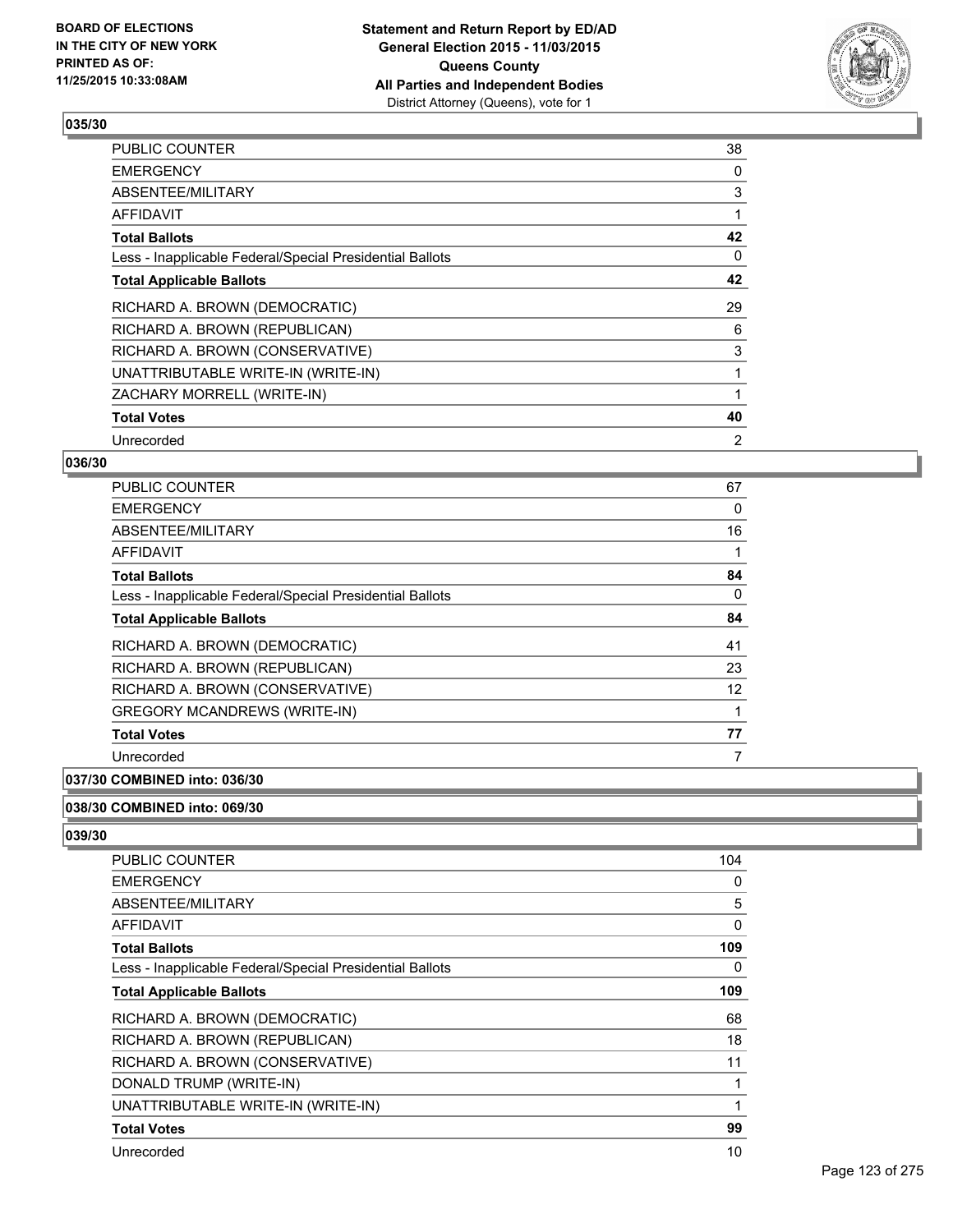

| <b>PUBLIC COUNTER</b>                                    | 107 |
|----------------------------------------------------------|-----|
| <b>EMERGENCY</b>                                         | 0   |
| ABSENTEE/MILITARY                                        | 3   |
| AFFIDAVIT                                                | 0   |
| <b>Total Ballots</b>                                     | 110 |
| Less - Inapplicable Federal/Special Presidential Ballots | 0   |
| <b>Total Applicable Ballots</b>                          | 110 |
| RICHARD A. BROWN (DEMOCRATIC)                            | 76  |
| RICHARD A. BROWN (REPUBLICAN)                            | 19  |
| RICHARD A. BROWN (CONSERVATIVE)                          | 7   |
| UNATTRIBUTABLE WRITE-IN (WRITE-IN)                       | 1   |
| <b>Total Votes</b>                                       | 103 |
| Unrecorded                                               | 7   |

# **041/30**

| <b>PUBLIC COUNTER</b>                                    | 61             |
|----------------------------------------------------------|----------------|
| <b>EMERGENCY</b>                                         | 0              |
| ABSENTEE/MILITARY                                        | $\overline{2}$ |
| <b>AFFIDAVIT</b>                                         | $\Omega$       |
| <b>Total Ballots</b>                                     | 63             |
| Less - Inapplicable Federal/Special Presidential Ballots | $\Omega$       |
| <b>Total Applicable Ballots</b>                          | 63             |
| RICHARD A. BROWN (DEMOCRATIC)                            | 42             |
| RICHARD A. BROWN (REPUBLICAN)                            | 11             |
| RICHARD A. BROWN (CONSERVATIVE)                          | 7              |
| RAYMOND GEE (WRITE-IN)                                   |                |
| <b>Total Votes</b>                                       | 61             |
| Unrecorded                                               | 2              |
| 042/30 COMBINED into: 041/30                             |                |

| 50 |
|----|
| 0  |
| 13 |
| 0  |
| 63 |
| 0  |
| 63 |
| 42 |
| 14 |
|    |
| 57 |
| 6  |
|    |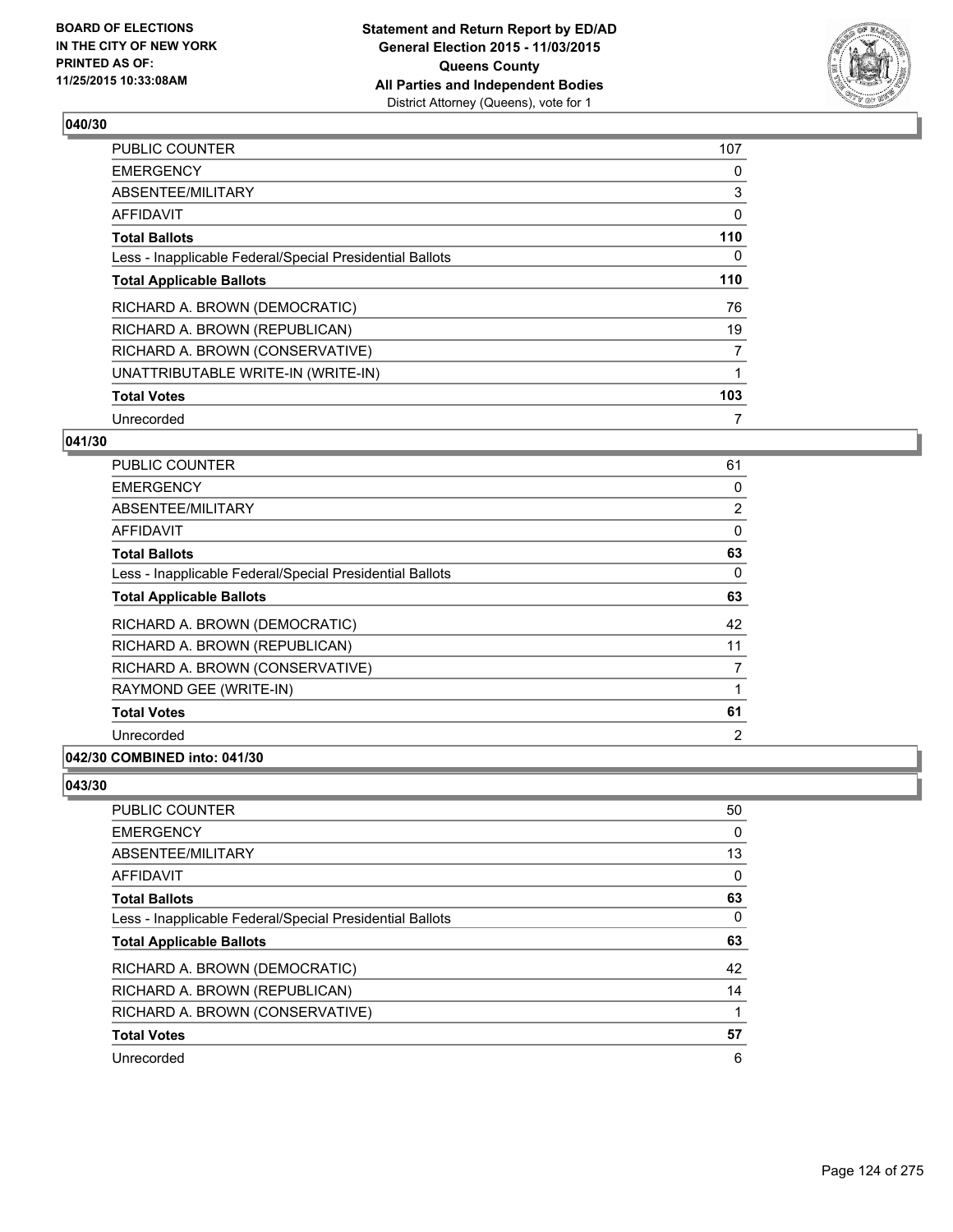

| <b>PUBLIC COUNTER</b>                                    | 49             |
|----------------------------------------------------------|----------------|
| <b>EMERGENCY</b>                                         | 0              |
| ABSENTEE/MILITARY                                        | $\overline{2}$ |
| AFFIDAVIT                                                | 0              |
| <b>Total Ballots</b>                                     | 51             |
| Less - Inapplicable Federal/Special Presidential Ballots | 0              |
| <b>Total Applicable Ballots</b>                          | 51             |
| RICHARD A. BROWN (DEMOCRATIC)                            | 36             |
| RICHARD A. BROWN (REPUBLICAN)                            | 8              |
| RICHARD A. BROWN (CONSERVATIVE)                          | 4              |
| <b>Total Votes</b>                                       | 48             |
| Unrecorded                                               | 3              |

### **045/30**

| <b>PUBLIC COUNTER</b>                                    | 50 |
|----------------------------------------------------------|----|
| <b>EMERGENCY</b>                                         | 0  |
| ABSENTEE/MILITARY                                        | 3  |
| AFFIDAVIT                                                | 4  |
| <b>Total Ballots</b>                                     | 57 |
| Less - Inapplicable Federal/Special Presidential Ballots | 0  |
| <b>Total Applicable Ballots</b>                          | 57 |
| RICHARD A. BROWN (DEMOCRATIC)                            | 39 |
| RICHARD A. BROWN (REPUBLICAN)                            | 10 |
| RICHARD A. BROWN (CONSERVATIVE)                          | 4  |
| PAUL SALOW (WRITE-IN)                                    | 2  |
| <b>Total Votes</b>                                       | 55 |
| Unrecorded                                               | 2  |

| <b>PUBLIC COUNTER</b>                                    | 88 |
|----------------------------------------------------------|----|
| <b>EMERGENCY</b>                                         | 0  |
| ABSENTEE/MILITARY                                        | 6  |
| <b>AFFIDAVIT</b>                                         | 0  |
| <b>Total Ballots</b>                                     | 94 |
| Less - Inapplicable Federal/Special Presidential Ballots | 0  |
| <b>Total Applicable Ballots</b>                          | 94 |
| RICHARD A. BROWN (DEMOCRATIC)                            | 71 |
| RICHARD A. BROWN (REPUBLICAN)                            | 13 |
| RICHARD A. BROWN (CONSERVATIVE)                          | 3  |
| BRIANNA CASZATT (WRITE-IN)                               |    |
| UNATTRIBUTABLE WRITE-IN (WRITE-IN)                       | 1  |
| <b>Total Votes</b>                                       | 89 |
| Unrecorded                                               | 5  |
| 047/30 COMBINED into: 046/30                             |    |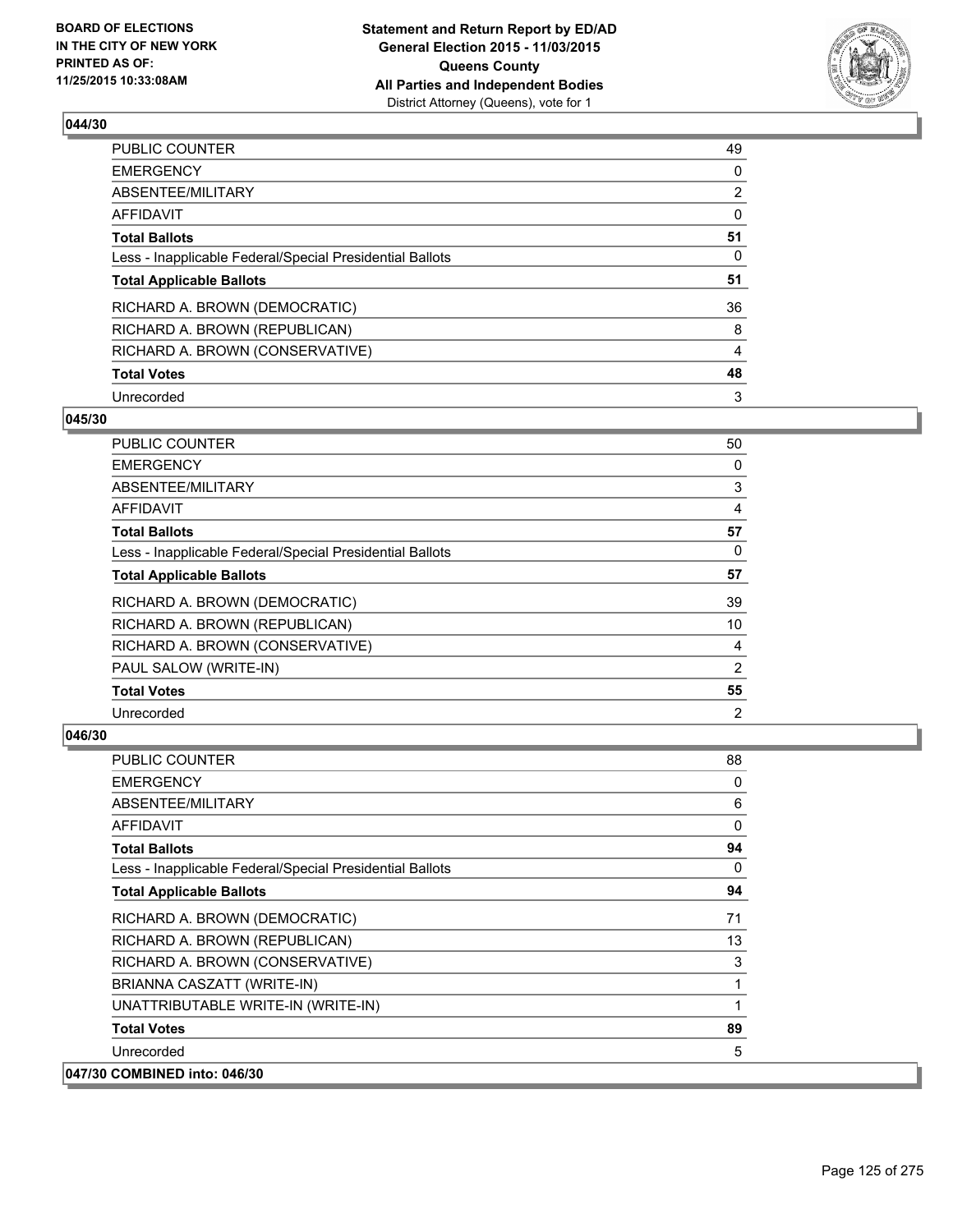

| <b>PUBLIC COUNTER</b>                                    | 66           |
|----------------------------------------------------------|--------------|
| <b>EMERGENCY</b>                                         | 0            |
| ABSENTEE/MILITARY                                        | 10           |
| AFFIDAVIT                                                | 1            |
| <b>Total Ballots</b>                                     | 77           |
| Less - Inapplicable Federal/Special Presidential Ballots | 0            |
| <b>Total Applicable Ballots</b>                          | 77           |
| RICHARD A. BROWN (DEMOCRATIC)                            | 44           |
| RICHARD A. BROWN (REPUBLICAN)                            | 19           |
| RICHARD A. BROWN (CONSERVATIVE)                          | 11           |
| PETER BEADLE (WRITE-IN)                                  | 1            |
| UNATTRIBUTABLE WRITE-IN (WRITE-IN)                       | 1            |
| <b>Total Votes</b>                                       | 76           |
| Unrecorded                                               | $\mathbf{1}$ |

# **049/30**

| PUBLIC COUNTER                                           | 55 |
|----------------------------------------------------------|----|
| <b>EMERGENCY</b>                                         | 0  |
| ABSENTEE/MILITARY                                        | 5  |
| AFFIDAVIT                                                |    |
| <b>Total Ballots</b>                                     | 61 |
| Less - Inapplicable Federal/Special Presidential Ballots | 0  |
| <b>Total Applicable Ballots</b>                          | 61 |
| RICHARD A. BROWN (DEMOCRATIC)                            | 39 |
| RICHARD A. BROWN (REPUBLICAN)                            | 13 |
| RICHARD A. BROWN (CONSERVATIVE)                          | 7  |
| <b>Total Votes</b>                                       | 59 |
| Unrecorded                                               | 2  |

| <b>PUBLIC COUNTER</b>                                    | 87  |
|----------------------------------------------------------|-----|
| <b>EMERGENCY</b>                                         | 0   |
| ABSENTEE/MILITARY                                        | 11  |
| AFFIDAVIT                                                | 2   |
| <b>Total Ballots</b>                                     | 100 |
| Less - Inapplicable Federal/Special Presidential Ballots | 0   |
| <b>Total Applicable Ballots</b>                          | 100 |
| RICHARD A. BROWN (DEMOCRATIC)                            | 71  |
| RICHARD A. BROWN (REPUBLICAN)                            | 18  |
| RICHARD A. BROWN (CONSERVATIVE)                          | 2   |
| <b>IWAN KINAL (WRITE-IN)</b>                             | 1   |
| <b>Total Votes</b>                                       | 92  |
| Unrecorded                                               | 8   |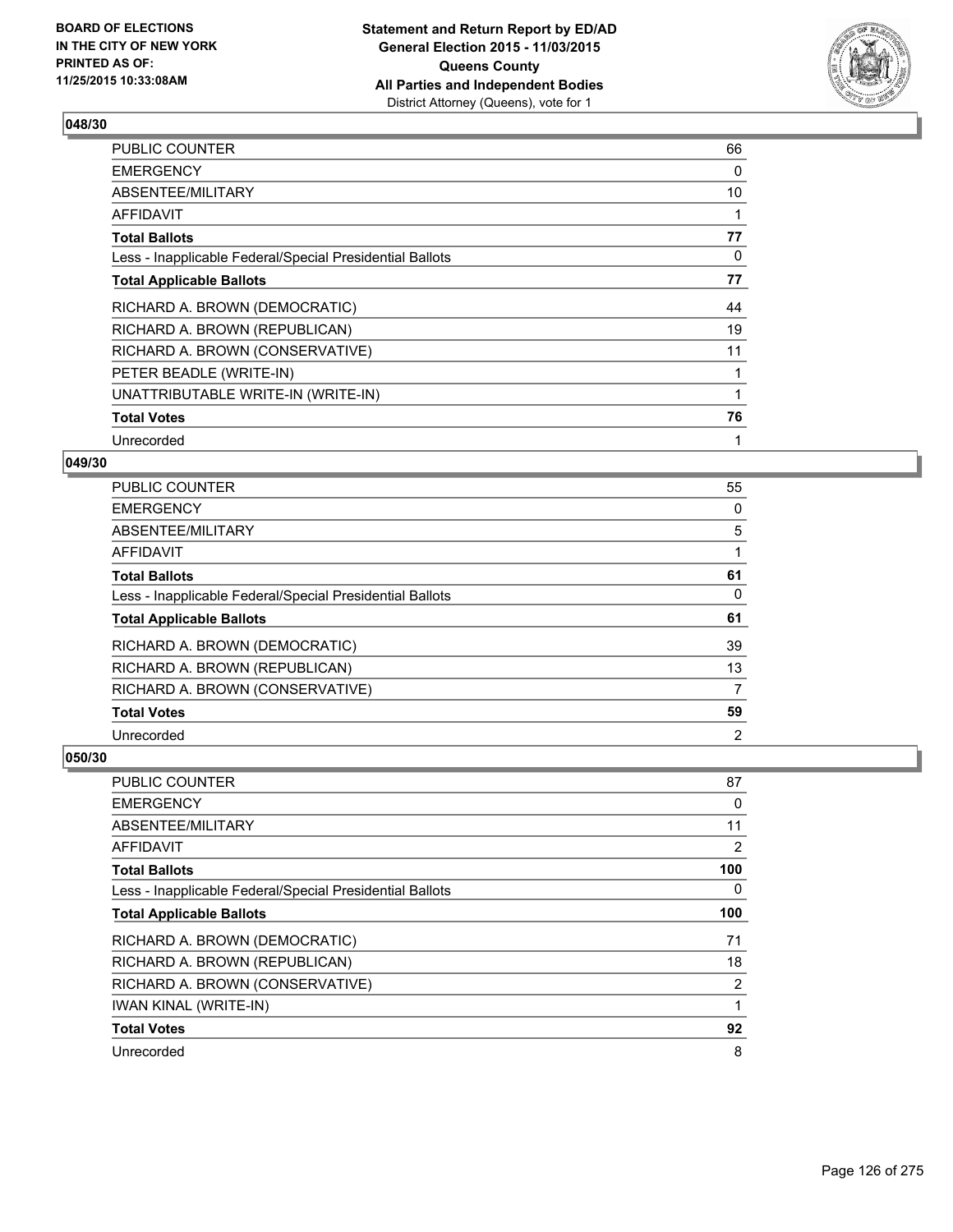

| <b>PUBLIC COUNTER</b>                                    | 73 |
|----------------------------------------------------------|----|
| <b>EMERGENCY</b>                                         | 0  |
| ABSENTEE/MILITARY                                        |    |
| <b>AFFIDAVIT</b>                                         | 1  |
| <b>Total Ballots</b>                                     | 75 |
| Less - Inapplicable Federal/Special Presidential Ballots | 0  |
| <b>Total Applicable Ballots</b>                          | 75 |
| RICHARD A. BROWN (DEMOCRATIC)                            | 46 |
| RICHARD A. BROWN (REPUBLICAN)                            | 11 |
| RICHARD A. BROWN (CONSERVATIVE)                          | 10 |
| SZE CHUEN (WRITE-IN)                                     |    |
| <b>Total Votes</b>                                       | 68 |
| Unrecorded                                               | 7  |
|                                                          |    |

**052/30 COMBINED into: 050/30**

**053/30 COMBINED into: 040/30**

**054/30 COMBINED into: 051/30**

### **055/30**

| <b>Total Votes</b>                                       | 50 |
|----------------------------------------------------------|----|
| RICHARD A. BROWN (CONSERVATIVE)                          | 2  |
| RICHARD A. BROWN (REPUBLICAN)                            | 17 |
| RICHARD A. BROWN (DEMOCRATIC)                            | 31 |
| <b>Total Applicable Ballots</b>                          | 50 |
| Less - Inapplicable Federal/Special Presidential Ballots | 0  |
| <b>Total Ballots</b>                                     | 50 |
| AFFIDAVIT                                                | 0  |
| ABSENTEE/MILITARY                                        | 3  |
| <b>EMERGENCY</b>                                         | 0  |
| PUBLIC COUNTER                                           | 47 |

| PUBLIC COUNTER                                           | 54 |
|----------------------------------------------------------|----|
| <b>EMERGENCY</b>                                         | 0  |
| ABSENTEE/MILITARY                                        | 2  |
| AFFIDAVIT                                                |    |
| <b>Total Ballots</b>                                     | 57 |
| Less - Inapplicable Federal/Special Presidential Ballots | 0  |
| <b>Total Applicable Ballots</b>                          | 57 |
| RICHARD A. BROWN (DEMOCRATIC)                            | 52 |
| RICHARD A. BROWN (REPUBLICAN)                            | 5  |
| RICHARD A. BROWN (CONSERVATIVE)                          | 0  |
| <b>Total Votes</b>                                       | 57 |
|                                                          |    |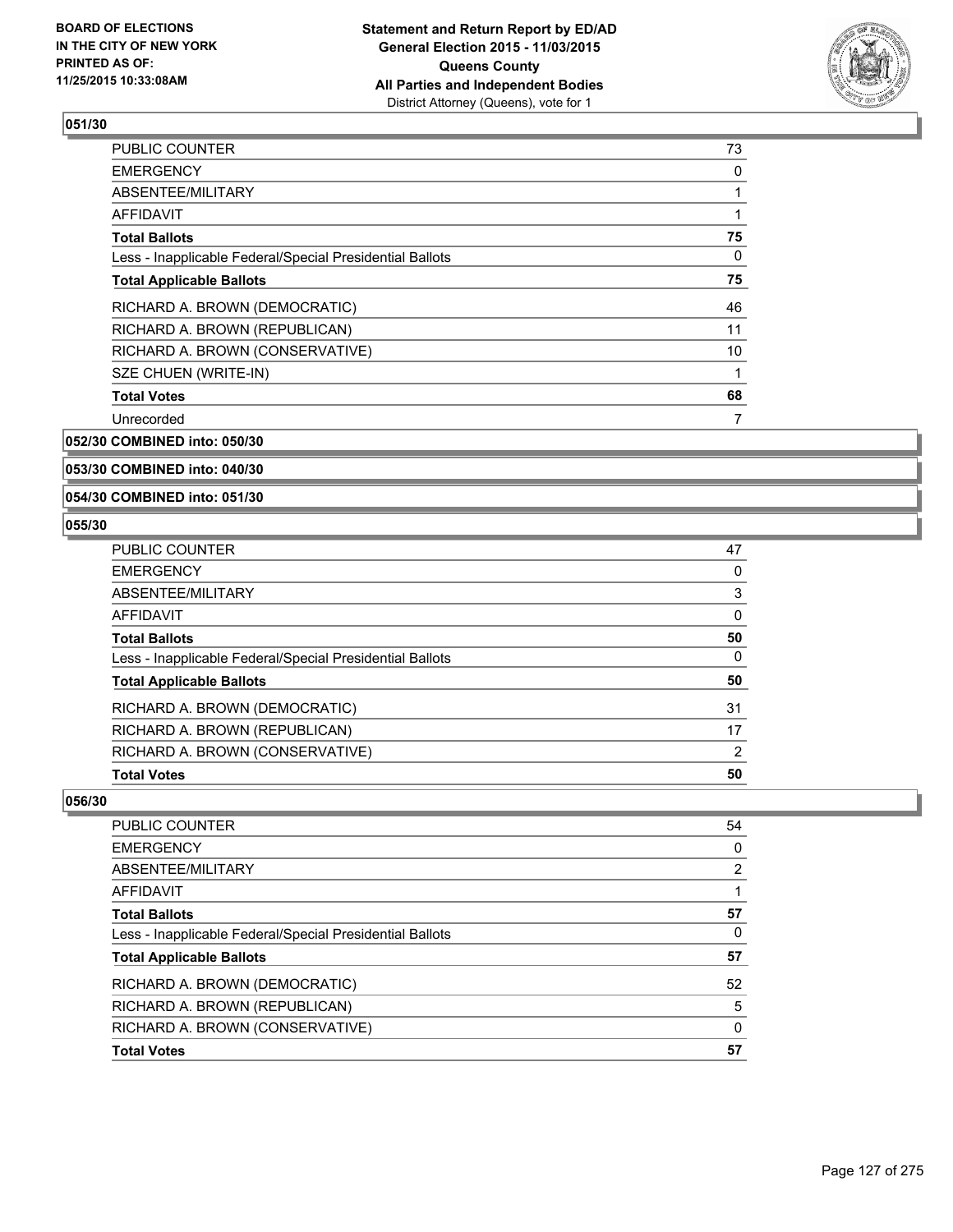

| <b>PUBLIC COUNTER</b>                                    | 38 |
|----------------------------------------------------------|----|
| <b>EMERGENCY</b>                                         | 0  |
| ABSENTEE/MILITARY                                        | 2  |
| AFFIDAVIT                                                |    |
| <b>Total Ballots</b>                                     | 41 |
| Less - Inapplicable Federal/Special Presidential Ballots | 0  |
| <b>Total Applicable Ballots</b>                          | 41 |
| RICHARD A. BROWN (DEMOCRATIC)                            | 32 |
| RICHARD A. BROWN (REPUBLICAN)                            | 5  |
| RICHARD A. BROWN (CONSERVATIVE)                          | 0  |
| UNATTRIBUTABLE WRITE-IN (WRITE-IN)                       | 1  |
| <b>Total Votes</b>                                       | 38 |
| Unrecorded                                               | 3  |

# **058/30**

| <b>PUBLIC COUNTER</b>                                    | 88 |
|----------------------------------------------------------|----|
| <b>EMERGENCY</b>                                         | 0  |
| ABSENTEE/MILITARY                                        | 8  |
| AFFIDAVIT                                                |    |
| <b>Total Ballots</b>                                     | 97 |
| Less - Inapplicable Federal/Special Presidential Ballots | 0  |
| <b>Total Applicable Ballots</b>                          | 97 |
| RICHARD A. BROWN (DEMOCRATIC)                            | 81 |
| RICHARD A. BROWN (REPUBLICAN)                            | 6  |
| RICHARD A. BROWN (CONSERVATIVE)                          |    |
| <b>Total Votes</b>                                       | 88 |
| Unrecorded                                               | 9  |

# **059/30 COMBINED into: 058/30**

### **060/30 COMBINED into: 055/30**

| <b>PUBLIC COUNTER</b>                                    | 91 |
|----------------------------------------------------------|----|
| <b>EMERGENCY</b>                                         | 0  |
| ABSENTEE/MILITARY                                        | 8  |
| AFFIDAVIT                                                | 0  |
| Total Ballots                                            | 99 |
| Less - Inapplicable Federal/Special Presidential Ballots | 0  |
| <b>Total Applicable Ballots</b>                          | 99 |
| RICHARD A. BROWN (DEMOCRATIC)                            | 76 |
| RICHARD A. BROWN (REPUBLICAN)                            | 11 |
| RICHARD A. BROWN (CONSERVATIVE)                          | 4  |
| PETER F. VALLONE JR. (WRITE-IN)                          | 1  |
| UNATTRIBUTABLE WRITE-IN (WRITE-IN)                       | 1  |
| <b>Total Votes</b>                                       | 93 |
| Unrecorded                                               | 6  |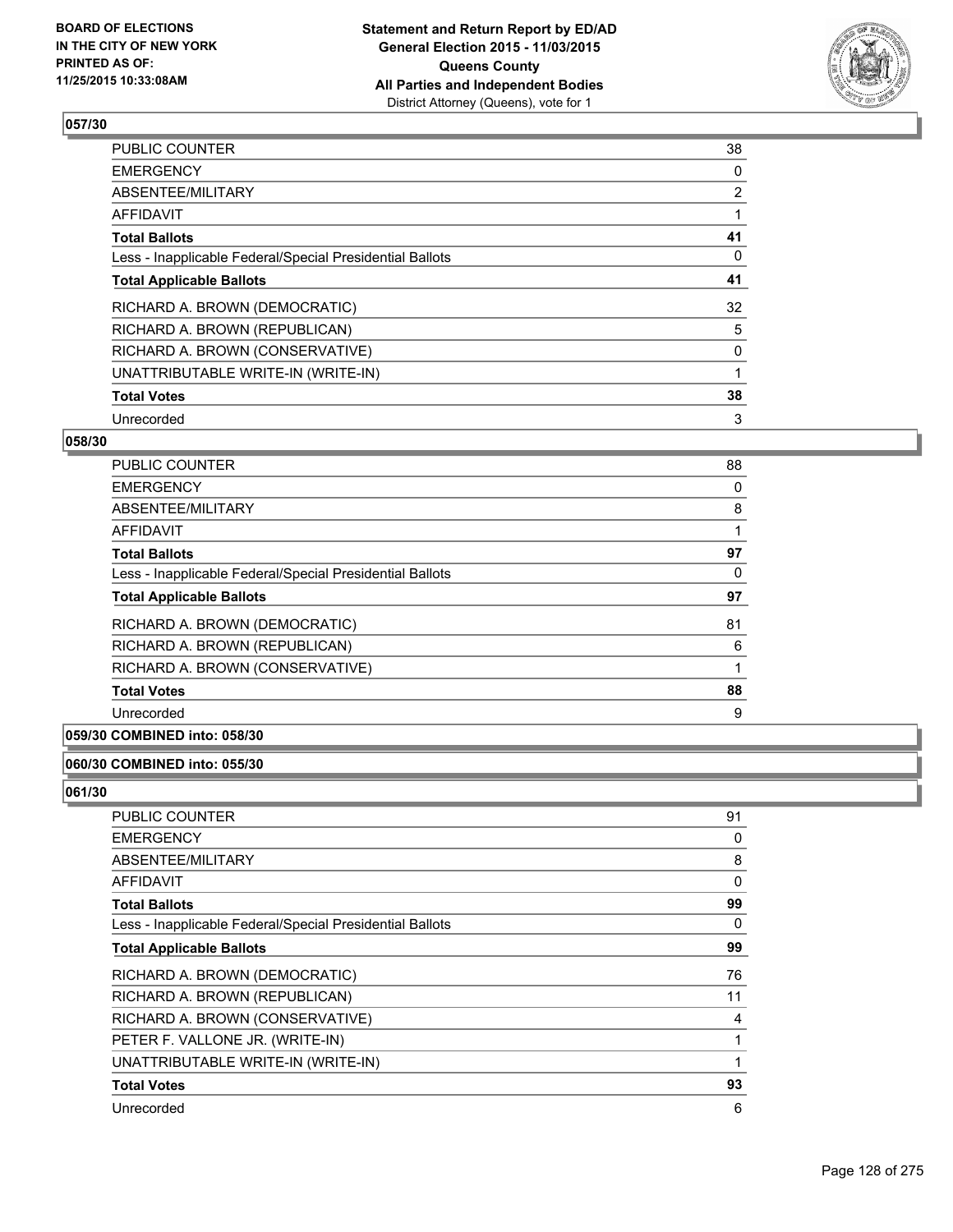

| <b>PUBLIC COUNTER</b>                                    | 25 |
|----------------------------------------------------------|----|
| <b>EMERGENCY</b>                                         | 0  |
| ABSENTEE/MILITARY                                        | 3  |
| AFFIDAVIT                                                | 0  |
| <b>Total Ballots</b>                                     | 28 |
| Less - Inapplicable Federal/Special Presidential Ballots | 0  |
| <b>Total Applicable Ballots</b>                          | 28 |
| RICHARD A. BROWN (DEMOCRATIC)                            | 21 |
| RICHARD A. BROWN (REPUBLICAN)                            | 3  |
| RICHARD A. BROWN (CONSERVATIVE)                          | 2  |
| <b>Total Votes</b>                                       | 26 |
| Unrecorded                                               | 2  |
|                                                          |    |

**063/30 COMBINED into: 035/30**

### **064/30 COMBINED into: 035/30**

### **065/30**

| <b>PUBLIC COUNTER</b>                                    | 73 |
|----------------------------------------------------------|----|
| <b>EMERGENCY</b>                                         | 0  |
| ABSENTEE/MILITARY                                        | 3  |
| AFFIDAVIT                                                | 0  |
| <b>Total Ballots</b>                                     | 76 |
| Less - Inapplicable Federal/Special Presidential Ballots | 0  |
| <b>Total Applicable Ballots</b>                          | 76 |
| RICHARD A. BROWN (DEMOCRATIC)                            | 60 |
| RICHARD A. BROWN (REPUBLICAN)                            | 11 |
| RICHARD A. BROWN (CONSERVATIVE)                          |    |
| <b>Total Votes</b>                                       | 72 |
| Unrecorded                                               | 4  |

| <b>PUBLIC COUNTER</b>                                    | 44             |
|----------------------------------------------------------|----------------|
| <b>EMERGENCY</b>                                         | 0              |
| ABSENTEE/MILITARY                                        | $\overline{2}$ |
| AFFIDAVIT                                                | $\Omega$       |
| <b>Total Ballots</b>                                     | 46             |
| Less - Inapplicable Federal/Special Presidential Ballots | 0              |
| <b>Total Applicable Ballots</b>                          | 46             |
| RICHARD A. BROWN (DEMOCRATIC)                            | 37             |
| RICHARD A. BROWN (REPUBLICAN)                            | 2              |
| RICHARD A. BROWN (CONSERVATIVE)                          | $\overline{2}$ |
| LEE KENNEDY SHAFFER (WRITE-IN)                           |                |
| PETER BEADLE (WRITE-IN)                                  |                |
| <b>Total Votes</b>                                       | 43             |
| Unrecorded                                               | 3              |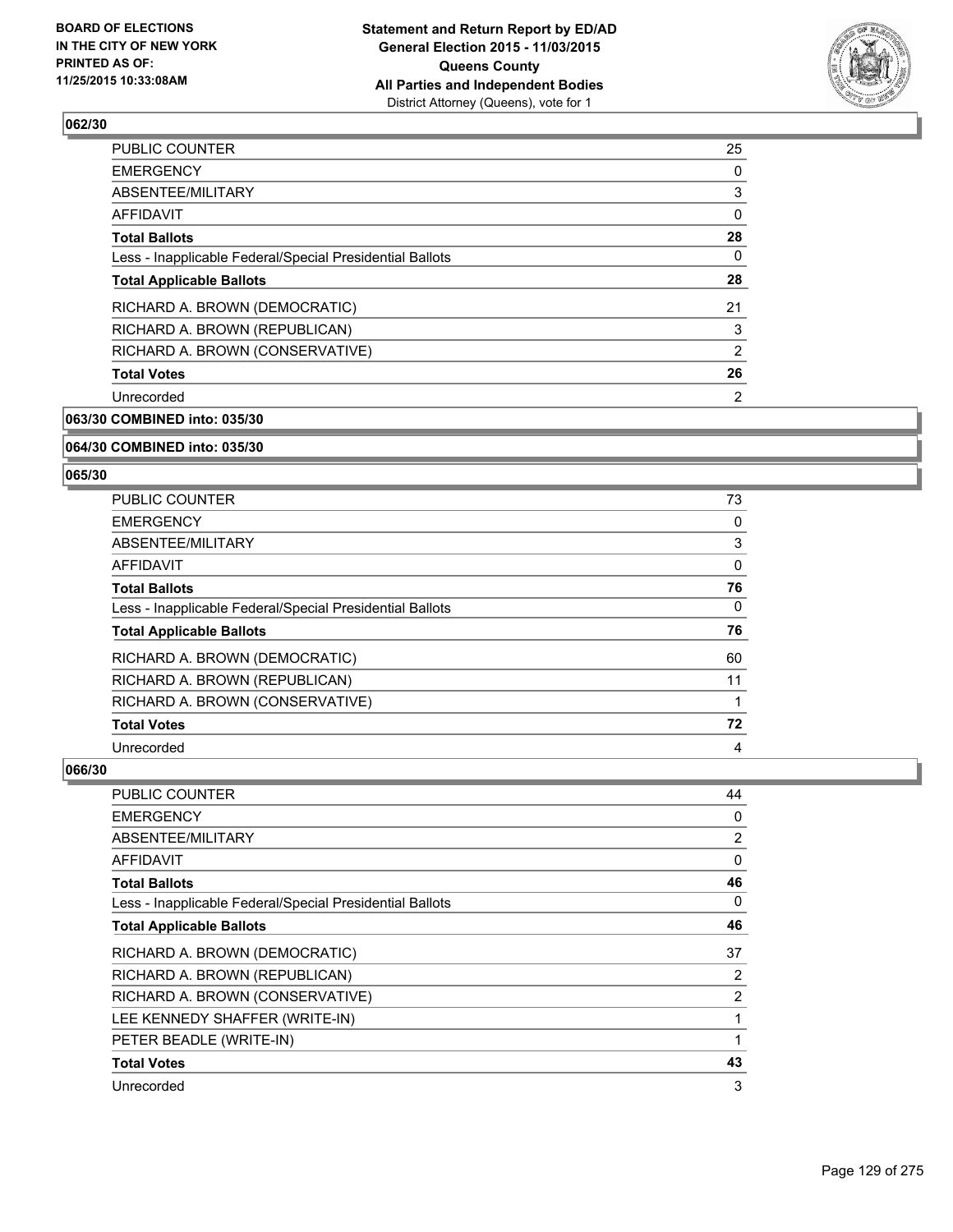

| <b>PUBLIC COUNTER</b>                                    | 57 |
|----------------------------------------------------------|----|
| <b>EMERGENCY</b>                                         | 0  |
| ABSENTEE/MILITARY                                        |    |
| AFFIDAVIT                                                |    |
| <b>Total Ballots</b>                                     | 59 |
| Less - Inapplicable Federal/Special Presidential Ballots | 0  |
| <b>Total Applicable Ballots</b>                          | 59 |
| RICHARD A. BROWN (DEMOCRATIC)                            | 47 |
| RICHARD A. BROWN (REPUBLICAN)                            | 6  |
| RICHARD A. BROWN (CONSERVATIVE)                          | 3  |
| <b>Total Votes</b>                                       | 56 |
| Unrecorded                                               | 3  |
|                                                          |    |

# **068/30 COMBINED into: 056/30**

| <b>PUBLIC COUNTER</b>                                    | 72 |
|----------------------------------------------------------|----|
| <b>EMERGENCY</b>                                         | 0  |
| <b>ABSENTEE/MILITARY</b>                                 | 3  |
| <b>AFFIDAVIT</b>                                         | 0  |
| <b>Total Ballots</b>                                     | 75 |
| Less - Inapplicable Federal/Special Presidential Ballots | 0  |
| <b>Total Applicable Ballots</b>                          | 75 |
| RICHARD A. BROWN (DEMOCRATIC)                            | 52 |
| RICHARD A. BROWN (REPUBLICAN)                            | 12 |
| RICHARD A. BROWN (CONSERVATIVE)                          | 3  |
| JAMES CLARK QUINN (WRITE-IN)                             |    |
| <b>JUSTIN MCNABEY (WRITE-IN)</b>                         |    |
| PETER PARKER (WRITE-IN)                                  |    |
| UNCOUNTED WRITE-IN PER STATUTE (WRITE-IN)                |    |
| <b>Total Votes</b>                                       | 71 |
| Unrecorded                                               | 4  |
| 070/30 COMBINED into: 027/30                             |    |
| 071/30 COMBINED into: 019/30                             |    |
| 072/30 COMBINED into: 036/30                             |    |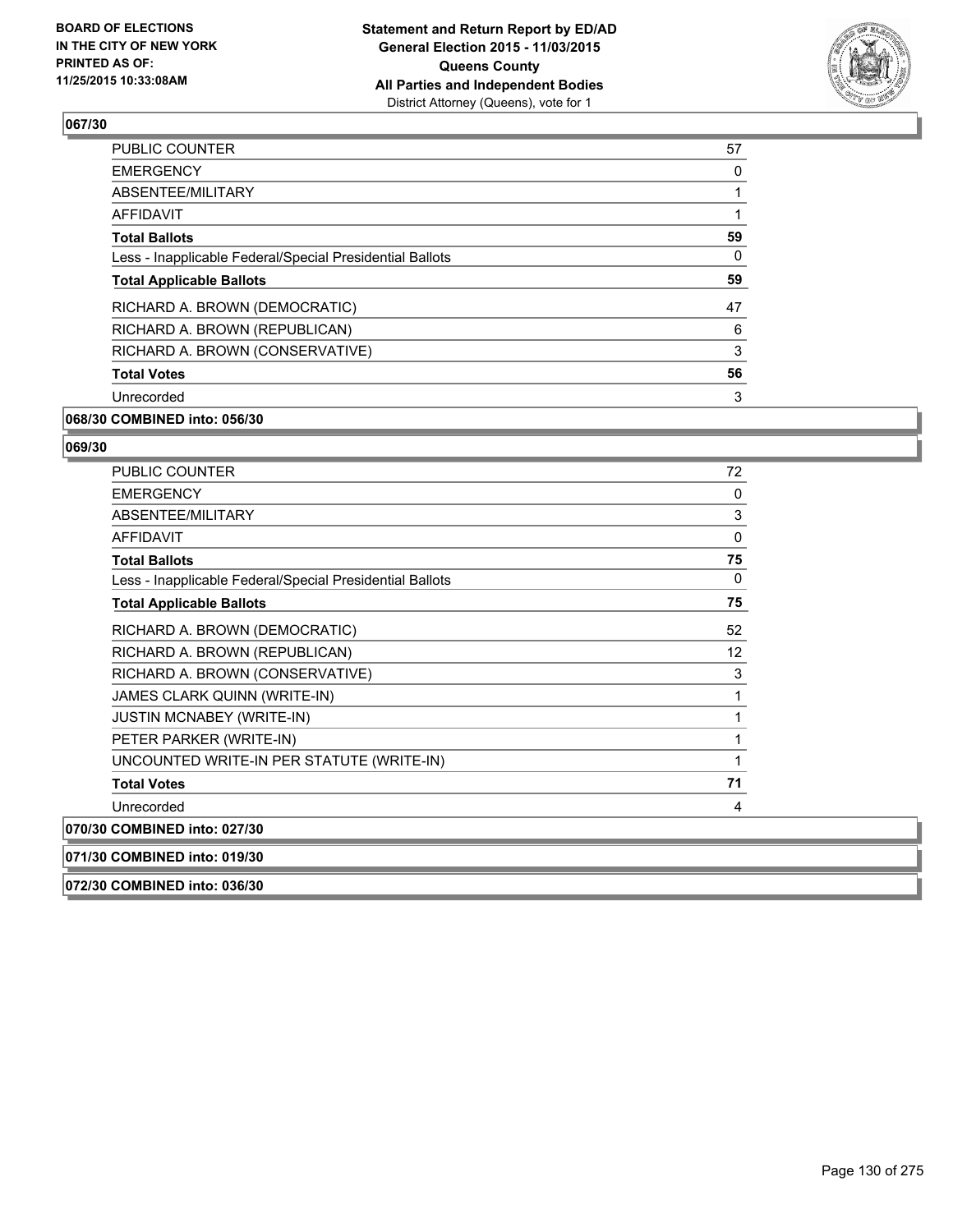

| PUBLIC COUNTER                                           | 29              |
|----------------------------------------------------------|-----------------|
| <b>EMERGENCY</b>                                         | 0               |
| ABSENTEE/MILITARY                                        | $\overline{2}$  |
| AFFIDAVIT                                                |                 |
| <b>Total Ballots</b>                                     | $32\phantom{a}$ |
| Less - Inapplicable Federal/Special Presidential Ballots | $\Omega$        |
| <b>Total Applicable Ballots</b>                          | 32              |
| RICHARD A. BROWN (DEMOCRATIC)                            | 17              |
| RICHARD A. BROWN (REPUBLICAN)                            | 8               |
| RICHARD A. BROWN (CONSERVATIVE)                          | $\overline{2}$  |
| <b>Total Votes</b>                                       | 27              |
| Unrecorded                                               | 5               |

# **002/31**

| <b>PUBLIC COUNTER</b>                                    | 30             |
|----------------------------------------------------------|----------------|
| <b>EMERGENCY</b>                                         | 0              |
| <b>ABSENTEE/MILITARY</b>                                 | 6              |
| <b>AFFIDAVIT</b>                                         | 0              |
| <b>Total Ballots</b>                                     | 36             |
| Less - Inapplicable Federal/Special Presidential Ballots | 0              |
| <b>Total Applicable Ballots</b>                          | 36             |
| RICHARD A. BROWN (DEMOCRATIC)                            | 22             |
| RICHARD A. BROWN (REPUBLICAN)                            | 9              |
| RICHARD A. BROWN (CONSERVATIVE)                          | $\overline{2}$ |
| JOHN C NAUDUS (WRITE-IN)                                 |                |
| <b>Total Votes</b>                                       | 34             |
| Unrecorded                                               | 2              |

| <b>Total Votes</b>                                       | 23       |
|----------------------------------------------------------|----------|
| RICHARD A. BROWN (CONSERVATIVE)                          | 0        |
| RICHARD A. BROWN (REPUBLICAN)                            | 8        |
| RICHARD A. BROWN (DEMOCRATIC)                            | 15       |
| <b>Total Applicable Ballots</b>                          | 23       |
| Less - Inapplicable Federal/Special Presidential Ballots | 0        |
| <b>Total Ballots</b>                                     | 23       |
| <b>AFFIDAVIT</b>                                         | $\Omega$ |
| ABSENTEE/MILITARY                                        |          |
| <b>EMERGENCY</b>                                         | 0        |
| <b>PUBLIC COUNTER</b>                                    | 22       |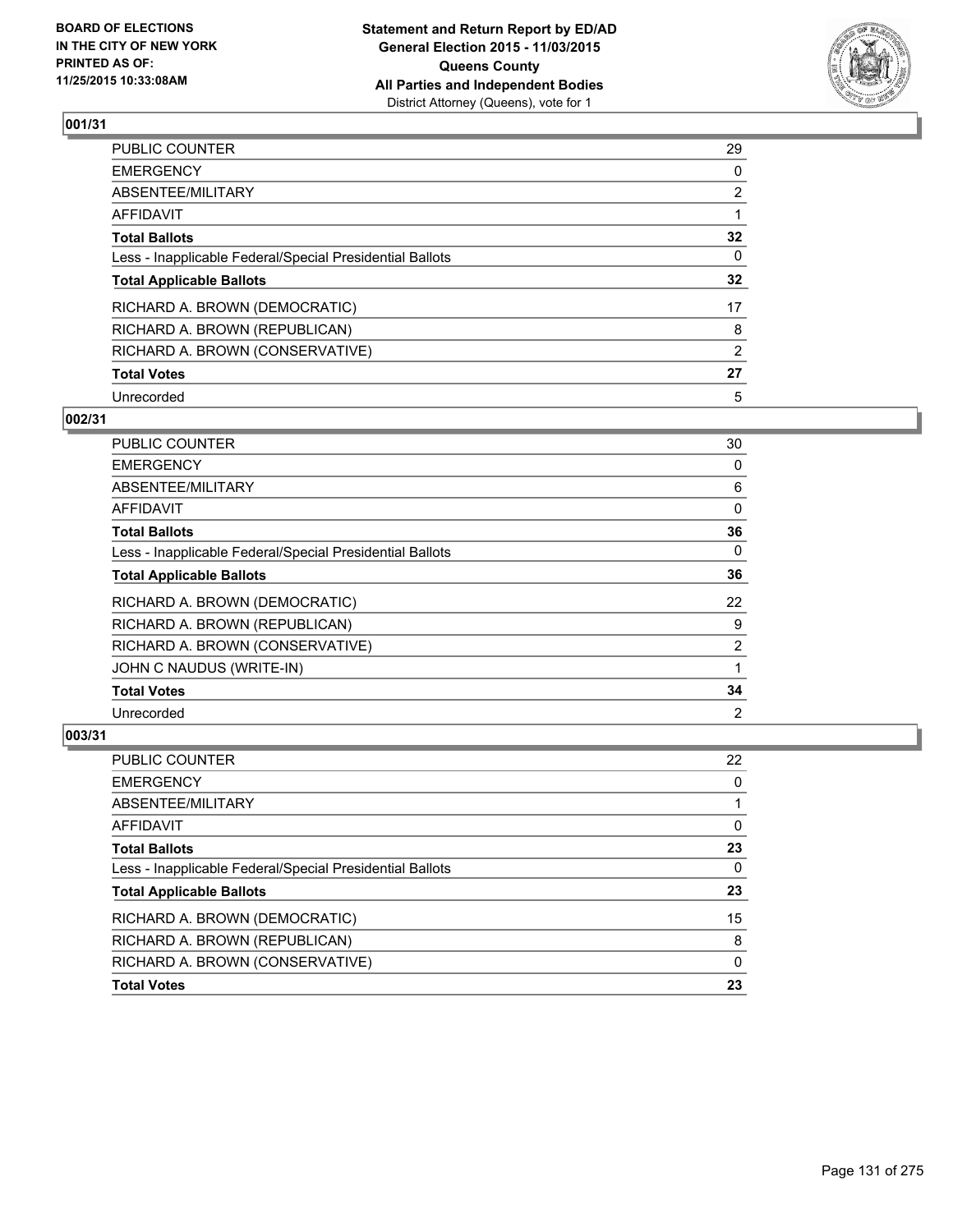

| <b>PUBLIC COUNTER</b>                                    | 55             |
|----------------------------------------------------------|----------------|
| <b>EMERGENCY</b>                                         | 0              |
| ABSENTEE/MILITARY                                        | $\overline{2}$ |
| AFFIDAVIT                                                | 3              |
| <b>Total Ballots</b>                                     | 60             |
| Less - Inapplicable Federal/Special Presidential Ballots | 0              |
| <b>Total Applicable Ballots</b>                          | 60             |
| RICHARD A. BROWN (DEMOCRATIC)                            | 48             |
| RICHARD A. BROWN (REPUBLICAN)                            | 8              |
| RICHARD A. BROWN (CONSERVATIVE)                          |                |
| UNATTRIBUTABLE WRITE-IN (WRITE-IN)                       |                |
| <b>Total Votes</b>                                       | 58             |
| Unrecorded                                               | 2              |

# **005/31**

| <b>PUBLIC COUNTER</b>                                    | 17 |
|----------------------------------------------------------|----|
| <b>EMERGENCY</b>                                         | 0  |
| ABSENTEE/MILITARY                                        | 0  |
| AFFIDAVIT                                                | 0  |
| <b>Total Ballots</b>                                     | 17 |
| Less - Inapplicable Federal/Special Presidential Ballots | 0  |
| <b>Total Applicable Ballots</b>                          | 17 |
| RICHARD A. BROWN (DEMOCRATIC)                            | 8  |
| RICHARD A. BROWN (REPUBLICAN)                            | 5  |
| RICHARD A. BROWN (CONSERVATIVE)                          |    |
| <b>Total Votes</b>                                       | 14 |
| Unrecorded                                               | 3  |
|                                                          |    |

# **006/31 COMBINED into: 005/31**

### **007/31 COMBINED into: 004/31**

| PUBLIC COUNTER                                           | 15 |
|----------------------------------------------------------|----|
| <b>EMERGENCY</b>                                         | 0  |
| ABSENTEE/MILITARY                                        | 2  |
| AFFIDAVIT                                                | 0  |
| <b>Total Ballots</b>                                     | 17 |
| Less - Inapplicable Federal/Special Presidential Ballots | 0  |
| <b>Total Applicable Ballots</b>                          | 17 |
|                                                          |    |
| RICHARD A. BROWN (DEMOCRATIC)                            | 6  |
| RICHARD A. BROWN (REPUBLICAN)                            | 6  |
| RICHARD A. BROWN (CONSERVATIVE)                          | 3  |
| <b>Total Votes</b>                                       | 15 |
| Unrecorded                                               | 2  |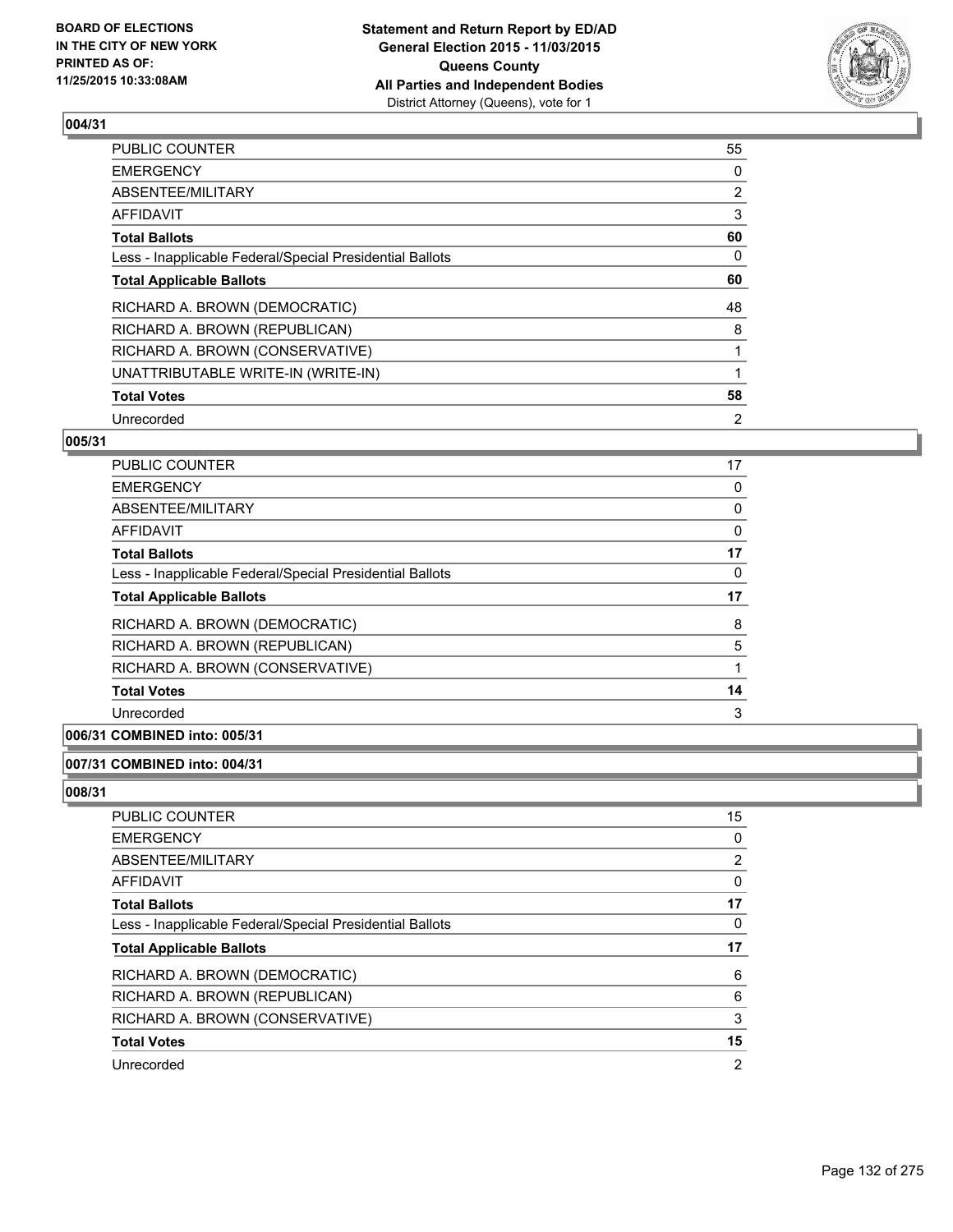

| PUBLIC COUNTER                                           | 29             |
|----------------------------------------------------------|----------------|
| <b>EMERGENCY</b>                                         | 0              |
| ABSENTEE/MILITARY                                        | 0              |
| AFFIDAVIT                                                | $\Omega$       |
| <b>Total Ballots</b>                                     | 29             |
| Less - Inapplicable Federal/Special Presidential Ballots | $\Omega$       |
| <b>Total Applicable Ballots</b>                          | 29             |
| RICHARD A. BROWN (DEMOCRATIC)                            | 22             |
| RICHARD A. BROWN (REPUBLICAN)                            |                |
| RICHARD A. BROWN (CONSERVATIVE)                          | $\overline{2}$ |
| <b>Total Votes</b>                                       | 25             |
| Unrecorded                                               | 4              |

# **010/31**

| <b>PUBLIC COUNTER</b>                                    | 44 |
|----------------------------------------------------------|----|
| <b>EMERGENCY</b>                                         | 0  |
| <b>ABSENTEE/MILITARY</b>                                 | 0  |
| AFFIDAVIT                                                | 0  |
| <b>Total Ballots</b>                                     | 44 |
| Less - Inapplicable Federal/Special Presidential Ballots | 0  |
| <b>Total Applicable Ballots</b>                          | 44 |
| RICHARD A. BROWN (DEMOCRATIC)                            | 32 |
| RICHARD A. BROWN (REPUBLICAN)                            | 6  |
| RICHARD A. BROWN (CONSERVATIVE)                          |    |
| RALPH RICHARDSON (WRITE-IN)                              |    |
| <b>Total Votes</b>                                       | 40 |
| Unrecorded                                               | 4  |

| <b>PUBLIC COUNTER</b>                                    | 46 |
|----------------------------------------------------------|----|
| <b>EMERGENCY</b>                                         | 0  |
| ABSENTEE/MILITARY                                        | 0  |
| <b>AFFIDAVIT</b>                                         | 0  |
| <b>Total Ballots</b>                                     | 46 |
| Less - Inapplicable Federal/Special Presidential Ballots | 0  |
| <b>Total Applicable Ballots</b>                          | 46 |
| RICHARD A. BROWN (DEMOCRATIC)                            | 45 |
| RICHARD A. BROWN (REPUBLICAN)                            |    |
| RICHARD A. BROWN (CONSERVATIVE)                          | 0  |
| <b>Total Votes</b>                                       | 46 |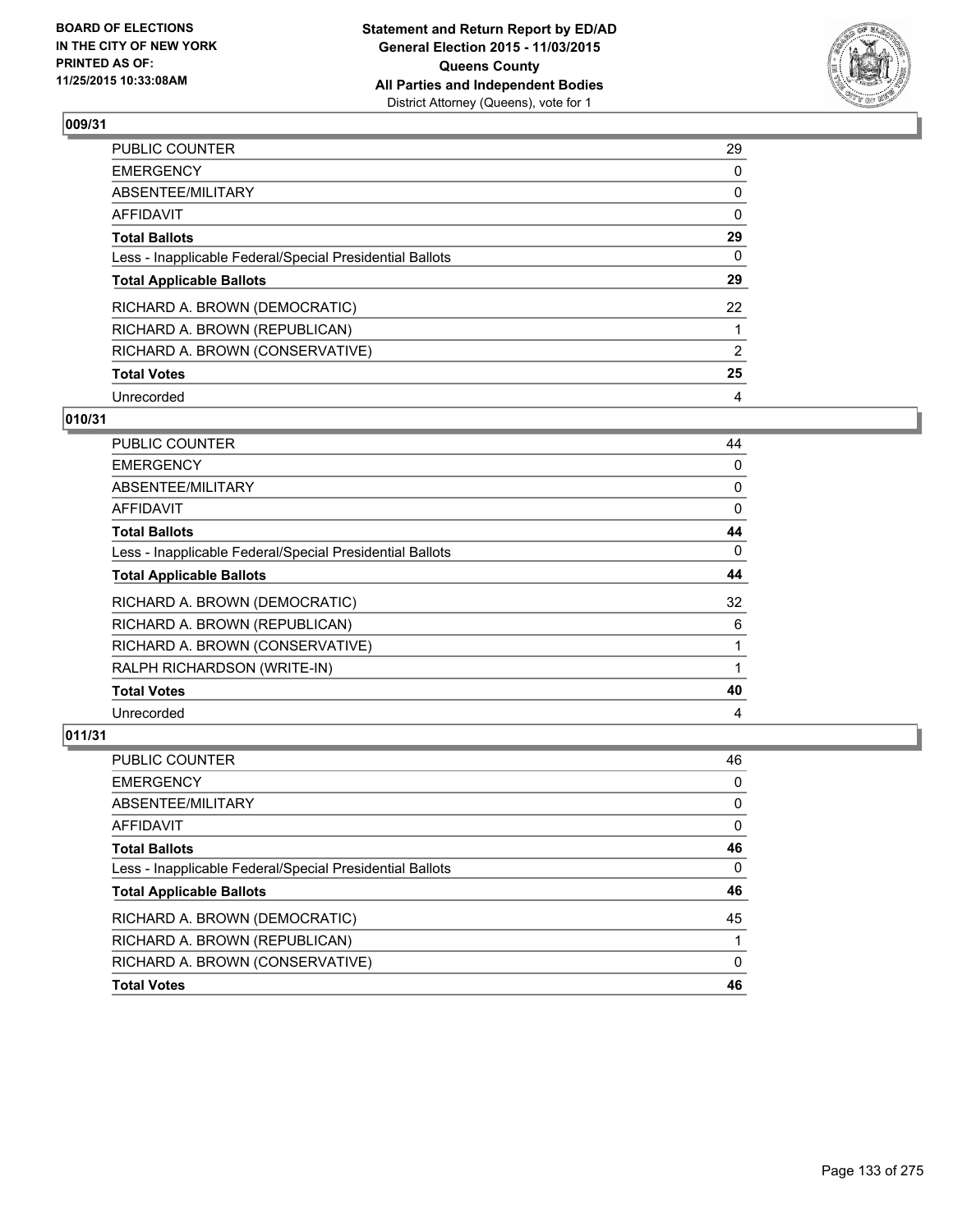

| PUBLIC COUNTER                                           | 30           |
|----------------------------------------------------------|--------------|
| EMERGENCY                                                | 0            |
| ABSENTEE/MILITARY                                        | 0            |
| AFFIDAVIT                                                | 0            |
| <b>Total Ballots</b>                                     | 30           |
| Less - Inapplicable Federal/Special Presidential Ballots | $\mathbf{0}$ |
| <b>Total Applicable Ballots</b>                          | 30           |
| RICHARD A. BROWN (DEMOCRATIC)                            | 28           |
| RICHARD A. BROWN (REPUBLICAN)                            | 2            |
| RICHARD A. BROWN (CONSERVATIVE)                          | $\Omega$     |
| <b>Total Votes</b>                                       | 30           |

# **013/31**

| PUBLIC COUNTER                                           | 27       |
|----------------------------------------------------------|----------|
| <b>EMERGENCY</b>                                         | 0        |
| ABSENTEE/MILITARY                                        | 3        |
| AFFIDAVIT                                                | 0        |
| <b>Total Ballots</b>                                     | 30       |
| Less - Inapplicable Federal/Special Presidential Ballots | $\Omega$ |
| <b>Total Applicable Ballots</b>                          | 30       |
| RICHARD A. BROWN (DEMOCRATIC)                            | 24       |
| RICHARD A. BROWN (REPUBLICAN)                            | 3        |
| RICHARD A. BROWN (CONSERVATIVE)                          |          |
| UNATTRIBUTABLE WRITE-IN (WRITE-IN)                       |          |
| <b>Total Votes</b>                                       | 29       |
| Unrecorded                                               |          |
|                                                          |          |

| <b>PUBLIC COUNTER</b>                                    | 45 |
|----------------------------------------------------------|----|
| <b>EMERGENCY</b>                                         | 0  |
| ABSENTEE/MILITARY                                        | 5  |
| <b>AFFIDAVIT</b>                                         |    |
| <b>Total Ballots</b>                                     | 51 |
| Less - Inapplicable Federal/Special Presidential Ballots | 0  |
| <b>Total Applicable Ballots</b>                          | 51 |
| RICHARD A. BROWN (DEMOCRATIC)                            | 47 |
| RICHARD A. BROWN (REPUBLICAN)                            | 2  |
| RICHARD A. BROWN (CONSERVATIVE)                          |    |
| <b>Total Votes</b>                                       | 50 |
| Unrecorded                                               | 1  |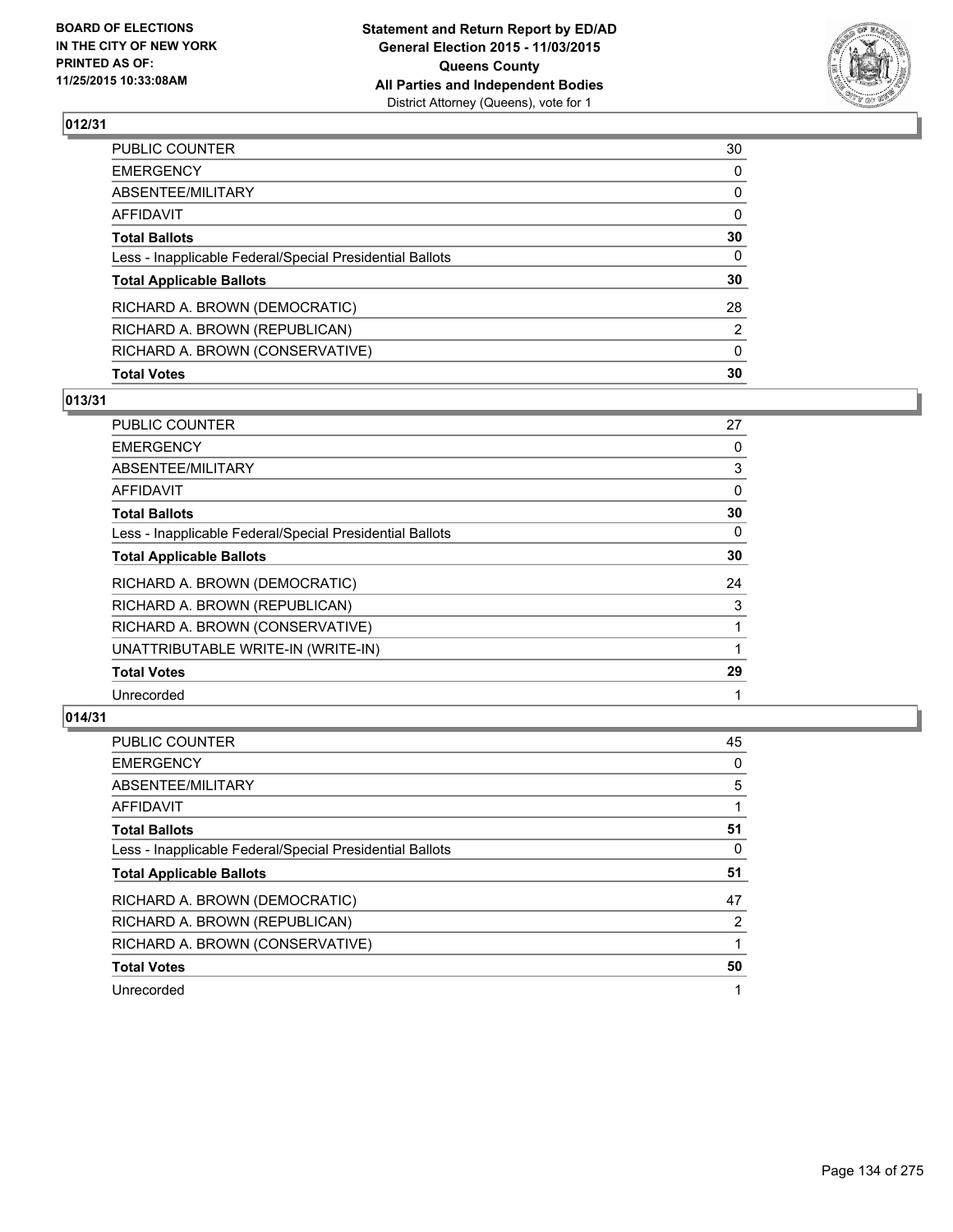

| <b>PUBLIC COUNTER</b>                                    | 24 |
|----------------------------------------------------------|----|
| <b>EMERGENCY</b>                                         | 0  |
| ABSENTEE/MILITARY                                        |    |
| AFFIDAVIT                                                | 0  |
| <b>Total Ballots</b>                                     | 25 |
| Less - Inapplicable Federal/Special Presidential Ballots | 0  |
| <b>Total Applicable Ballots</b>                          | 25 |
| RICHARD A. BROWN (DEMOCRATIC)                            | 23 |
| RICHARD A. BROWN (REPUBLICAN)                            | 0  |
| RICHARD A. BROWN (CONSERVATIVE)                          | 0  |
| <b>Total Votes</b>                                       | 23 |
| Unrecorded                                               | 2  |
|                                                          |    |

# **016/31 COMBINED into: 014/31**

# **017/31**

| <b>PUBLIC COUNTER</b>                                    | 40             |
|----------------------------------------------------------|----------------|
| <b>EMERGENCY</b>                                         | 0              |
| ABSENTEE/MILITARY                                        | 4              |
| <b>AFFIDAVIT</b>                                         |                |
| <b>Total Ballots</b>                                     | 45             |
| Less - Inapplicable Federal/Special Presidential Ballots | $\Omega$       |
| <b>Total Applicable Ballots</b>                          | 45             |
| RICHARD A. BROWN (DEMOCRATIC)                            | 35             |
| RICHARD A. BROWN (REPUBLICAN)                            | 8              |
| RICHARD A. BROWN (CONSERVATIVE)                          | 0              |
| <b>Total Votes</b>                                       | 43             |
| Unrecorded                                               | $\overline{2}$ |

| PUBLIC COUNTER                                           | 34 |
|----------------------------------------------------------|----|
| <b>EMERGENCY</b>                                         | 0  |
| ABSENTEE/MILITARY                                        | 5  |
| AFFIDAVIT                                                | 0  |
| <b>Total Ballots</b>                                     | 39 |
| Less - Inapplicable Federal/Special Presidential Ballots | 0  |
| <b>Total Applicable Ballots</b>                          | 39 |
| RICHARD A. BROWN (DEMOCRATIC)                            | 31 |
| RICHARD A. BROWN (REPUBLICAN)                            | 4  |
| RICHARD A. BROWN (CONSERVATIVE)                          |    |
| <b>Total Votes</b>                                       | 36 |
| Unrecorded                                               | 3  |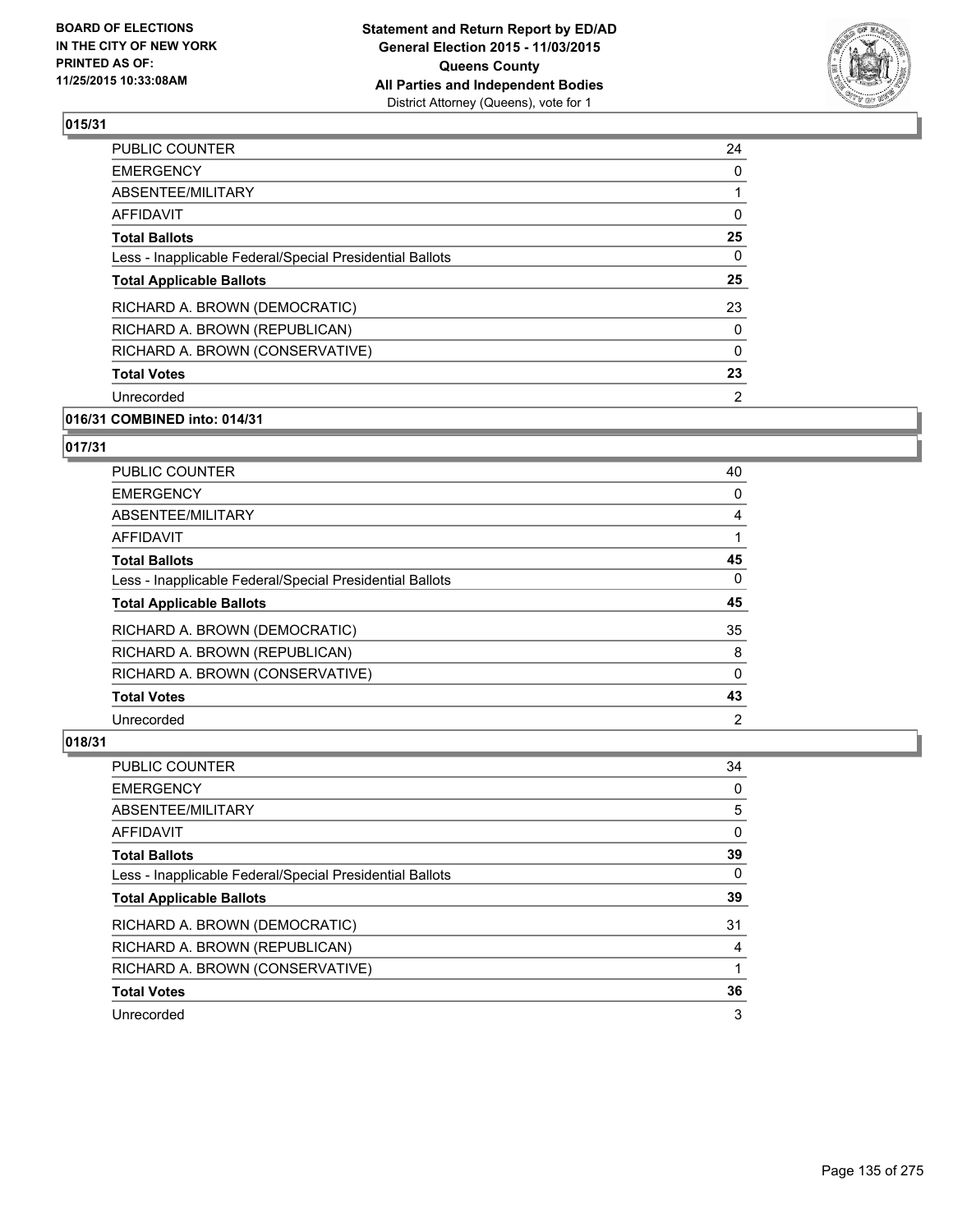

| <b>PUBLIC COUNTER</b>                                    | 45 |
|----------------------------------------------------------|----|
| <b>EMERGENCY</b>                                         | 0  |
| ABSENTEE/MILITARY                                        | 3  |
| AFFIDAVIT                                                | 0  |
| <b>Total Ballots</b>                                     | 48 |
| Less - Inapplicable Federal/Special Presidential Ballots | 0  |
| <b>Total Applicable Ballots</b>                          | 48 |
| RICHARD A. BROWN (DEMOCRATIC)                            | 43 |
| RICHARD A. BROWN (REPUBLICAN)                            | 0  |
| RICHARD A. BROWN (CONSERVATIVE)                          | 0  |
| <b>Total Votes</b>                                       | 43 |
| Unrecorded                                               | 5  |
|                                                          |    |

**020/31 COMBINED into: 017/31**

**021/31 COMBINED into: 048/31**

### **022/31**

| <b>PUBLIC COUNTER</b>                                    | 26 |
|----------------------------------------------------------|----|
| <b>EMERGENCY</b>                                         | 0  |
| ABSENTEE/MILITARY                                        |    |
| AFFIDAVIT                                                | 0  |
| <b>Total Ballots</b>                                     | 27 |
| Less - Inapplicable Federal/Special Presidential Ballots | 0  |
| <b>Total Applicable Ballots</b>                          | 27 |
| RICHARD A. BROWN (DEMOCRATIC)                            | 14 |
| RICHARD A. BROWN (REPUBLICAN)                            | 7  |
| RICHARD A. BROWN (CONSERVATIVE)                          | 2  |
| <b>Total Votes</b>                                       | 23 |
| Unrecorded                                               | 4  |

# **023/31 COMBINED into: 025/31**

| <b>PUBLIC COUNTER</b>                                    | 38 |
|----------------------------------------------------------|----|
| <b>EMERGENCY</b>                                         | 0  |
| ABSENTEE/MILITARY                                        | 2  |
| AFFIDAVIT                                                | 0  |
| <b>Total Ballots</b>                                     | 40 |
| Less - Inapplicable Federal/Special Presidential Ballots | 0  |
| <b>Total Applicable Ballots</b>                          | 40 |
| RICHARD A. BROWN (DEMOCRATIC)                            | 32 |
| RICHARD A. BROWN (REPUBLICAN)                            | 5  |
| RICHARD A. BROWN (CONSERVATIVE)                          | 0  |
| ALLAN JENNINGS (WRITE-IN)                                |    |
| <b>Total Votes</b>                                       | 38 |
| Unrecorded                                               | 2  |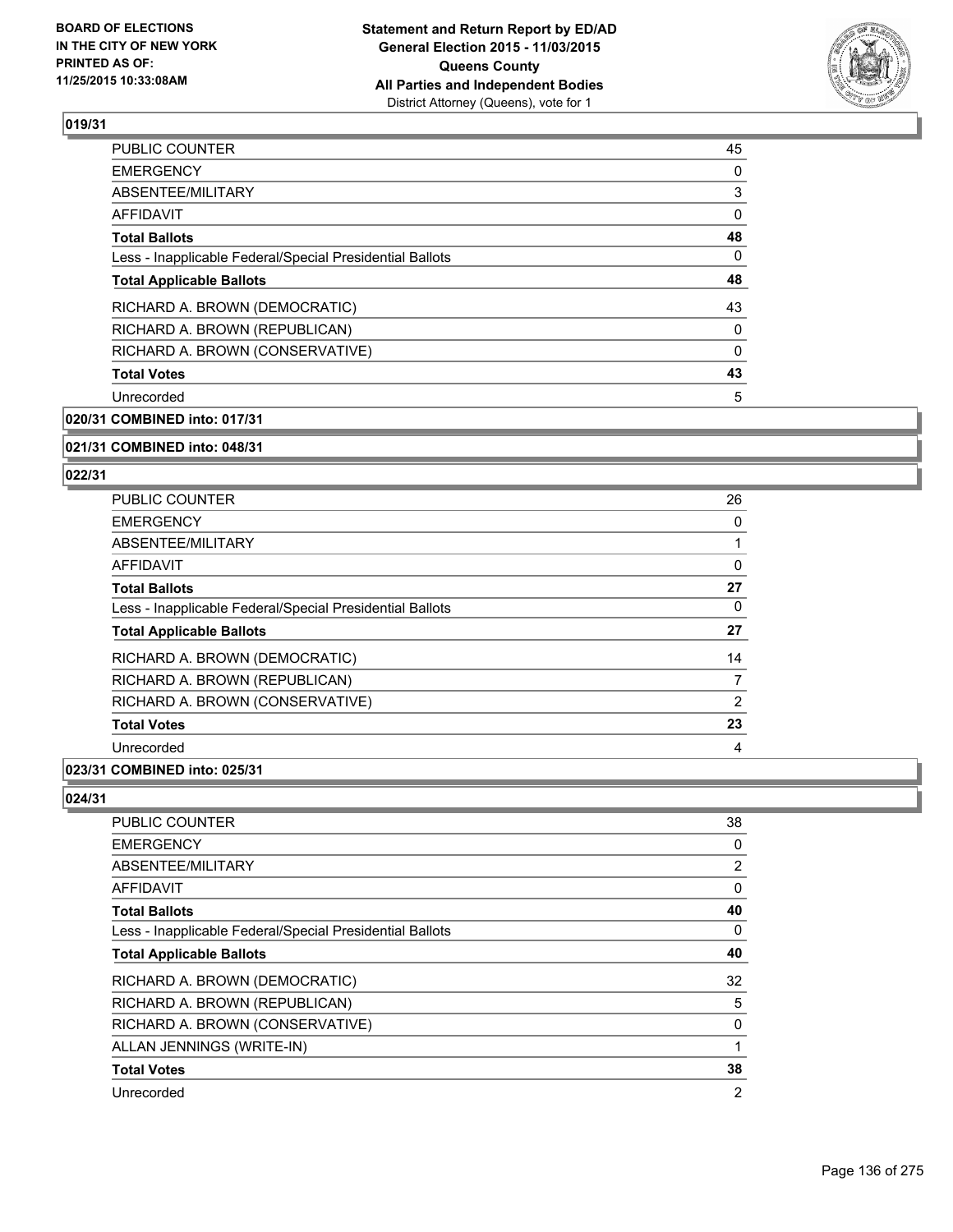

| PUBLIC COUNTER                                           | 26             |
|----------------------------------------------------------|----------------|
| <b>EMERGENCY</b>                                         | 0              |
| ABSENTEE/MILITARY                                        | $\overline{2}$ |
| <b>AFFIDAVIT</b>                                         | 2              |
| <b>Total Ballots</b>                                     | 30             |
| Less - Inapplicable Federal/Special Presidential Ballots | 0              |
| <b>Total Applicable Ballots</b>                          | 30             |
| RICHARD A. BROWN (DEMOCRATIC)                            | 17             |
| RICHARD A. BROWN (REPUBLICAN)                            | 5              |
| RICHARD A. BROWN (CONSERVATIVE)                          | 3              |
| <b>Total Votes</b>                                       | 25             |
| Unrecorded                                               | 5              |

### **026/31**

| <b>PUBLIC COUNTER</b>                                    | 41 |
|----------------------------------------------------------|----|
| <b>EMERGENCY</b>                                         | 0  |
| ABSENTEE/MILITARY                                        | 6  |
| AFFIDAVIT                                                | 0  |
| <b>Total Ballots</b>                                     | 47 |
| Less - Inapplicable Federal/Special Presidential Ballots | 0  |
| <b>Total Applicable Ballots</b>                          | 47 |
| RICHARD A. BROWN (DEMOCRATIC)                            | 25 |
| RICHARD A. BROWN (REPUBLICAN)                            | 12 |
| RICHARD A. BROWN (CONSERVATIVE)                          | 5  |
| <b>Total Votes</b>                                       | 42 |
| Unrecorded                                               | 5  |

**027/31 COMBINED into: 026/31**

### **028/31 COMBINED into: 022/31**

| <b>PUBLIC COUNTER</b>                                    | 80 |
|----------------------------------------------------------|----|
| <b>EMERGENCY</b>                                         | 0  |
| ABSENTEE/MILITARY                                        | 5  |
| AFFIDAVIT                                                |    |
| <b>Total Ballots</b>                                     | 86 |
| Less - Inapplicable Federal/Special Presidential Ballots | 0  |
| <b>Total Applicable Ballots</b>                          | 86 |
| RICHARD A. BROWN (DEMOCRATIC)                            | 77 |
| RICHARD A. BROWN (REPUBLICAN)                            | 2  |
| RICHARD A. BROWN (CONSERVATIVE)                          |    |
| <b>Total Votes</b>                                       | 80 |
| Unrecorded                                               | 6  |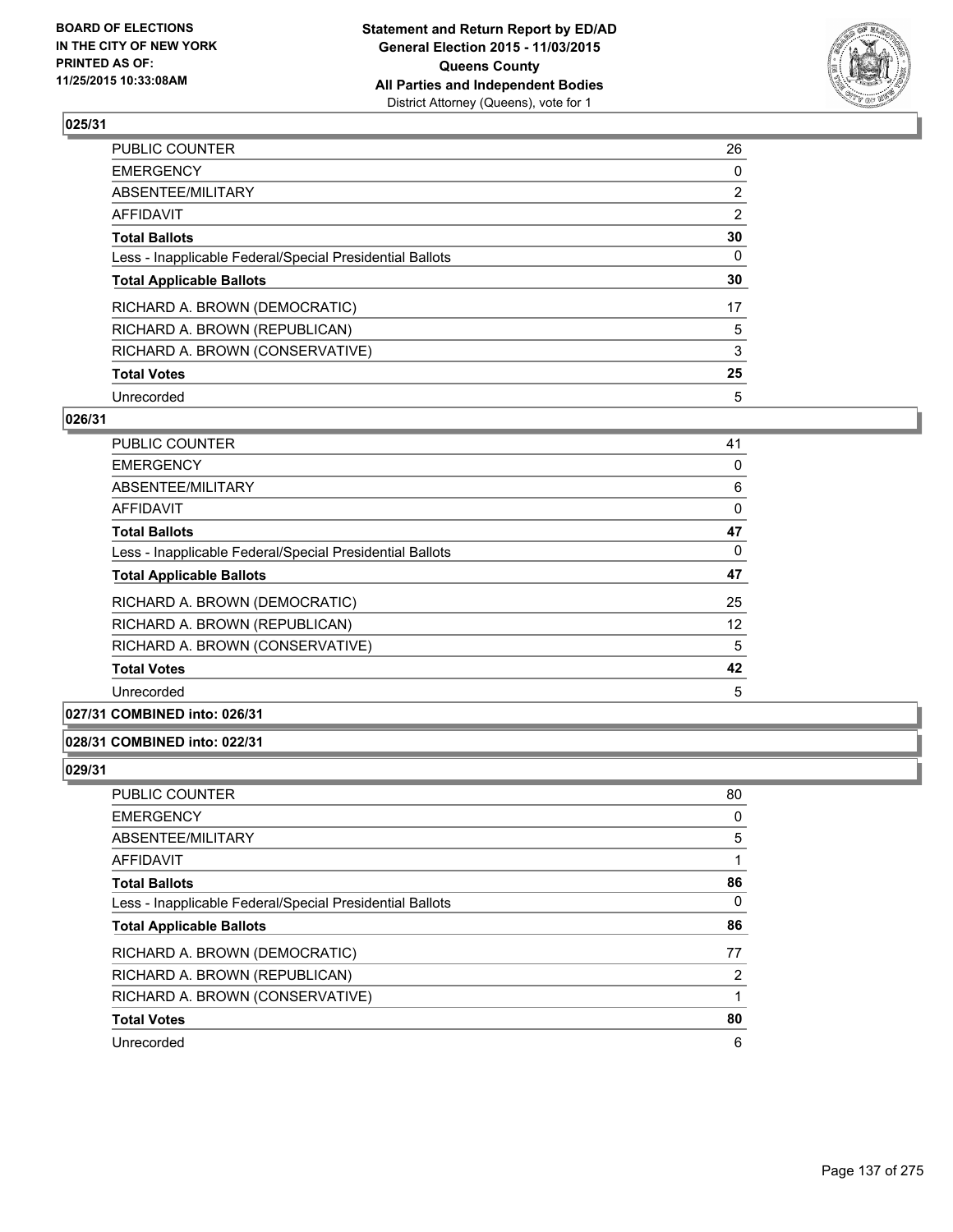

| 0<br>0<br>0<br>0<br>0 | PUBLIC COUNTER                                           | 0 |
|-----------------------|----------------------------------------------------------|---|
|                       | <b>EMERGENCY</b>                                         |   |
|                       | ABSENTEE/MILITARY                                        |   |
|                       | <b>AFFIDAVIT</b>                                         |   |
|                       | <b>Total Ballots</b>                                     |   |
|                       | Less - Inapplicable Federal/Special Presidential Ballots |   |
|                       | <b>Total Applicable Ballots</b>                          |   |
|                       | RICHARD A. BROWN (DEMOCRATIC)                            |   |
|                       | RICHARD A. BROWN (REPUBLICAN)                            |   |
|                       | RICHARD A. BROWN (CONSERVATIVE)                          |   |
|                       | <b>Total Votes</b>                                       |   |

### **031/31 COMBINED into: 030/31**

# **032/31**

| <b>PUBLIC COUNTER</b>                                    | 80 |
|----------------------------------------------------------|----|
| <b>EMERGENCY</b>                                         | 0  |
| ABSENTEE/MILITARY                                        | 2  |
| AFFIDAVIT                                                | 2  |
| <b>Total Ballots</b>                                     | 84 |
| Less - Inapplicable Federal/Special Presidential Ballots | 0  |
| <b>Total Applicable Ballots</b>                          | 84 |
| RICHARD A. BROWN (DEMOCRATIC)                            | 72 |
| RICHARD A. BROWN (REPUBLICAN)                            | 1  |
| RICHARD A. BROWN (CONSERVATIVE)                          | 3  |
| UNATTRIBUTABLE WRITE-IN (WRITE-IN)                       | 1  |
| <b>Total Votes</b>                                       | 77 |
| Unrecorded                                               | 7  |

| <b>Total Votes</b>                                       | 10 |
|----------------------------------------------------------|----|
| RICHARD A. BROWN (CONSERVATIVE)                          | 0  |
| RICHARD A. BROWN (REPUBLICAN)                            | 0  |
| RICHARD A. BROWN (DEMOCRATIC)                            | 10 |
| <b>Total Applicable Ballots</b>                          | 10 |
| Less - Inapplicable Federal/Special Presidential Ballots | 0  |
| <b>Total Ballots</b>                                     | 10 |
| <b>AFFIDAVIT</b>                                         |    |
| ABSENTEE/MILITARY                                        |    |
| <b>EMERGENCY</b>                                         | 0  |
| <b>PUBLIC COUNTER</b>                                    | 8  |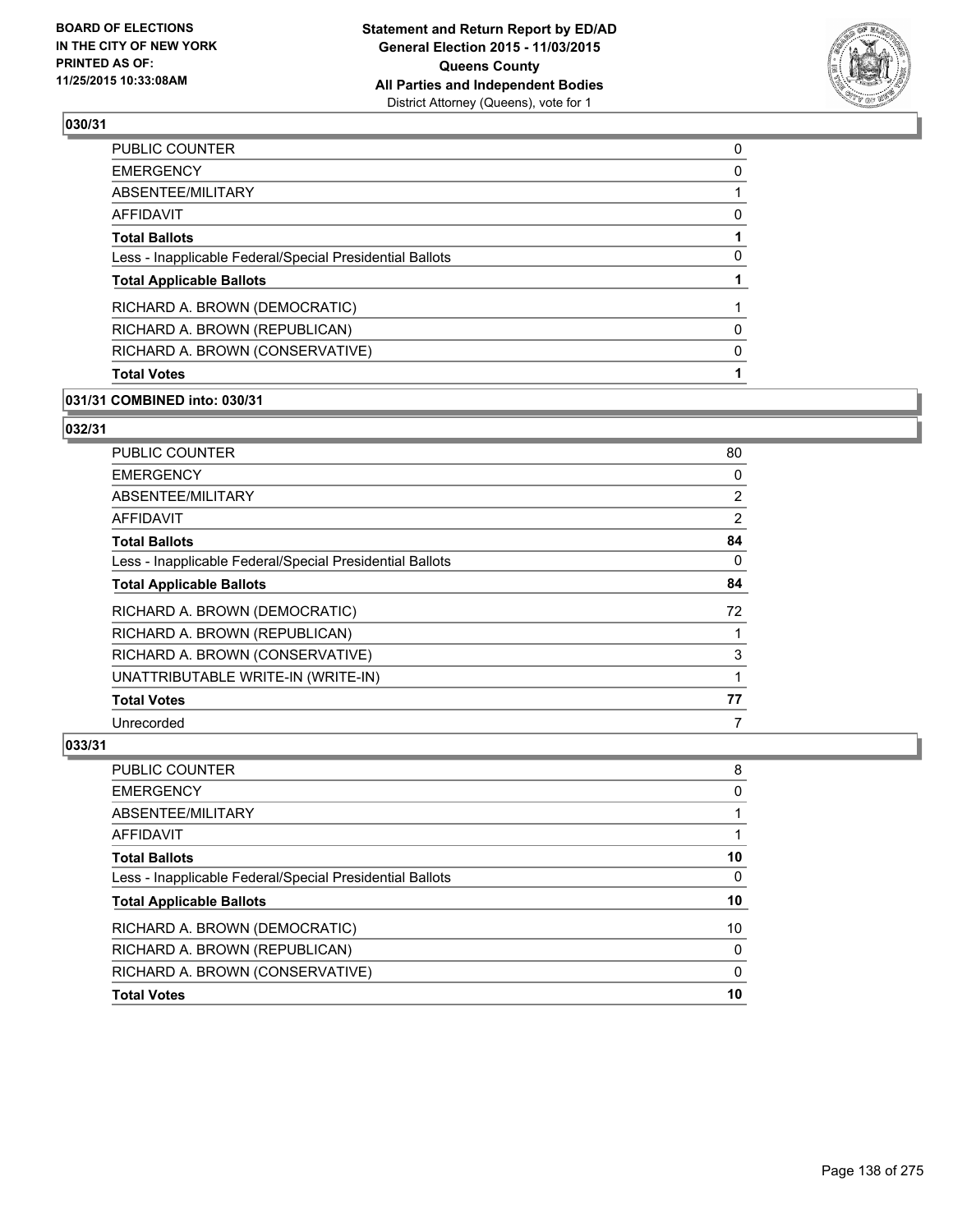

| PUBLIC COUNTER                                           | 91             |
|----------------------------------------------------------|----------------|
| <b>EMERGENCY</b>                                         | 0              |
| ABSENTEE/MILITARY                                        | $\overline{2}$ |
| <b>AFFIDAVIT</b>                                         | $\Omega$       |
| <b>Total Ballots</b>                                     | 93             |
| Less - Inapplicable Federal/Special Presidential Ballots | $\Omega$       |
| <b>Total Applicable Ballots</b>                          | 93             |
| RICHARD A. BROWN (DEMOCRATIC)                            | 89             |
| RICHARD A. BROWN (REPUBLICAN)                            | 0              |
| RICHARD A. BROWN (CONSERVATIVE)                          | $\Omega$       |
| <b>Total Votes</b>                                       | 89             |
| Unrecorded                                               | 4              |

### **035/31**

| <b>PUBLIC COUNTER</b>                                    | 69 |
|----------------------------------------------------------|----|
| <b>EMERGENCY</b>                                         | 0  |
| ABSENTEE/MILITARY                                        | 8  |
| AFFIDAVIT                                                | 0  |
| <b>Total Ballots</b>                                     | 77 |
| Less - Inapplicable Federal/Special Presidential Ballots | 0  |
| <b>Total Applicable Ballots</b>                          | 77 |
| RICHARD A. BROWN (DEMOCRATIC)                            | 65 |
| RICHARD A. BROWN (REPUBLICAN)                            | 7  |
| RICHARD A. BROWN (CONSERVATIVE)                          | 0  |
| <b>Total Votes</b>                                       | 72 |
| Unrecorded                                               | 5  |
|                                                          |    |

# **036/31 COMBINED into: 035/31**

### **037/31 COMBINED into: 034/31**

# **038/31**

| <b>PUBLIC COUNTER</b>                                    | 87 |
|----------------------------------------------------------|----|
| <b>EMERGENCY</b>                                         | 0  |
| <b>ABSENTEE/MILITARY</b>                                 | 6  |
| AFFIDAVIT                                                | 0  |
| <b>Total Ballots</b>                                     | 93 |
| Less - Inapplicable Federal/Special Presidential Ballots | 0  |
| <b>Total Applicable Ballots</b>                          | 93 |
| RICHARD A. BROWN (DEMOCRATIC)                            | 84 |
| RICHARD A. BROWN (REPUBLICAN)                            | 0  |
| RICHARD A. BROWN (CONSERVATIVE)                          | 1  |
| UNATTRIBUTABLE WRITE-IN (WRITE-IN)                       |    |
| WILLIAM H. MCDONALD (WRITE-IN)                           |    |
| <b>Total Votes</b>                                       | 87 |
| Unrecorded                                               | 6  |
| 039/31 COMBINED into: 048/31                             |    |

### **040/31 COMBINED into: 029/31**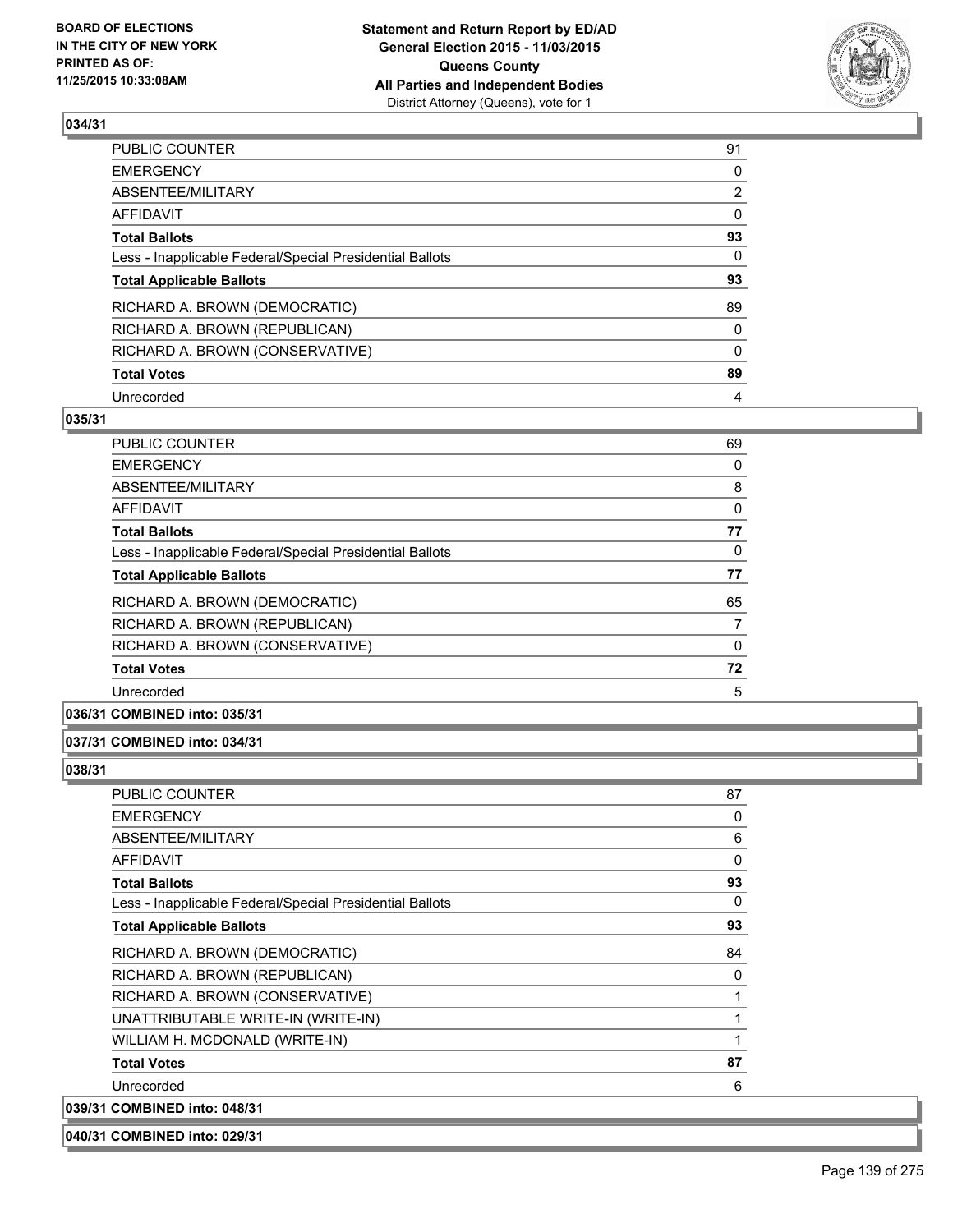

# **041/31 COMBINED into: 038/31**

### **042/31**

| PUBLIC COUNTER                                           | 54 |
|----------------------------------------------------------|----|
| <b>EMERGENCY</b>                                         | 0  |
| ABSENTEE/MILITARY                                        |    |
| AFFIDAVIT                                                | 0  |
| <b>Total Ballots</b>                                     | 55 |
| Less - Inapplicable Federal/Special Presidential Ballots | 0  |
| <b>Total Applicable Ballots</b>                          | 55 |
| RICHARD A. BROWN (DEMOCRATIC)                            | 49 |
| RICHARD A. BROWN (REPUBLICAN)                            | 3  |
| RICHARD A. BROWN (CONSERVATIVE)                          |    |
| <b>Total Votes</b>                                       | 53 |
| Unrecorded                                               | 2  |

### **043/31**

| <b>PUBLIC COUNTER</b>                                    | 49             |
|----------------------------------------------------------|----------------|
| <b>EMERGENCY</b>                                         | 0              |
| ABSENTEE/MILITARY                                        |                |
| <b>AFFIDAVIT</b>                                         |                |
| <b>Total Ballots</b>                                     | 51             |
| Less - Inapplicable Federal/Special Presidential Ballots | 0              |
| <b>Total Applicable Ballots</b>                          | 51             |
| RICHARD A. BROWN (DEMOCRATIC)                            | 44             |
| RICHARD A. BROWN (REPUBLICAN)                            | $\overline{2}$ |
| RICHARD A. BROWN (CONSERVATIVE)                          |                |
| MICHELLE OBAMA (WRITE-IN)                                |                |
| <b>Total Votes</b>                                       | 48             |
| Unrecorded                                               | 3              |

### **044/31**

 $|045/31$ 

| COMBINED into: 064/31                                    |                |
|----------------------------------------------------------|----------------|
| <b>Total Votes</b>                                       | 47             |
| RICHARD A. BROWN (CONSERVATIVE)                          |                |
| RICHARD A. BROWN (REPUBLICAN)                            | $\overline{2}$ |
| RICHARD A. BROWN (DEMOCRATIC)                            | 44             |
| <b>Total Applicable Ballots</b>                          | 47             |
| Less - Inapplicable Federal/Special Presidential Ballots | 0              |
| <b>Total Ballots</b>                                     | 47             |
| AFFIDAVIT                                                | 0              |
| ABSENTEE/MILITARY                                        | 4              |
| EMERGENCY                                                | 0              |
| PUBLIC COUNTER                                           | 43             |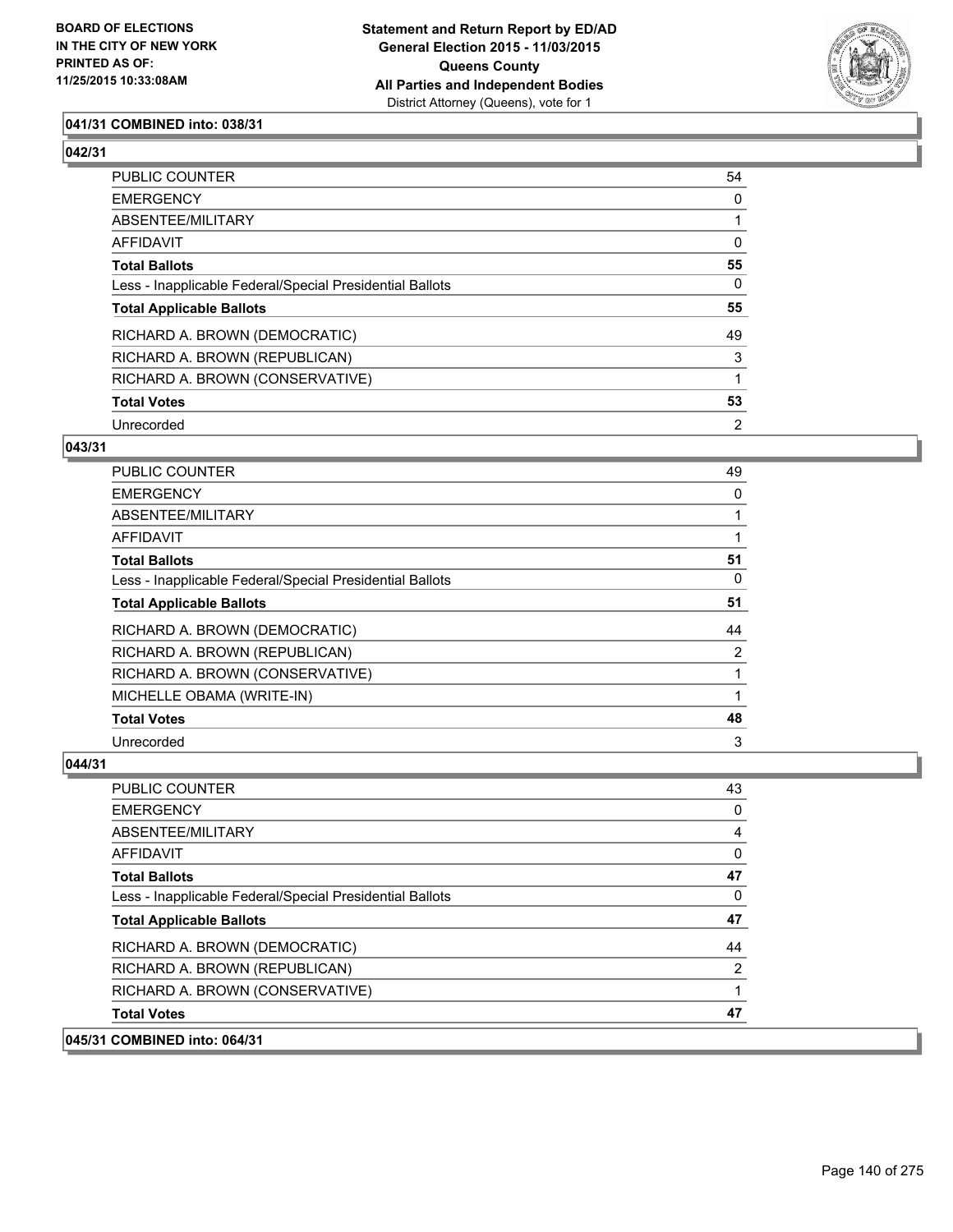

| <b>PUBLIC COUNTER</b>                                    | 75             |
|----------------------------------------------------------|----------------|
| <b>EMERGENCY</b>                                         | 0              |
| ABSENTEE/MILITARY                                        | 3              |
| AFFIDAVIT                                                | 0              |
| <b>Total Ballots</b>                                     | 78             |
| Less - Inapplicable Federal/Special Presidential Ballots | 0              |
| <b>Total Applicable Ballots</b>                          | 78             |
| RICHARD A. BROWN (DEMOCRATIC)                            | 73             |
| RICHARD A. BROWN (REPUBLICAN)                            | $\overline{2}$ |
| RICHARD A. BROWN (CONSERVATIVE)                          | 0              |
| <b>Total Votes</b>                                       | 75             |
| Unrecorded                                               | 3              |
|                                                          |                |

# **047/31 COMBINED into: 046/31**

### **048/31**

| <b>PUBLIC COUNTER</b>                                    | 52 |
|----------------------------------------------------------|----|
| <b>EMERGENCY</b>                                         | 0  |
| ABSENTEE/MILITARY                                        | 5  |
| AFFIDAVIT                                                | 3  |
| <b>Total Ballots</b>                                     | 60 |
| Less - Inapplicable Federal/Special Presidential Ballots | 0  |
| <b>Total Applicable Ballots</b>                          | 60 |
| RICHARD A. BROWN (DEMOCRATIC)                            | 50 |
| RICHARD A. BROWN (REPUBLICAN)                            |    |
| RICHARD A. BROWN (CONSERVATIVE)                          |    |
| JORGE VEGA (WRITE-IN)                                    | 1  |
| UNATTRIBUTABLE WRITE-IN (WRITE-IN)                       | 2  |
| <b>Total Votes</b>                                       | 55 |
| Unrecorded                                               | 5  |

| <b>PUBLIC COUNTER</b>                                    | 73  |
|----------------------------------------------------------|-----|
| <b>EMERGENCY</b>                                         | 0   |
| ABSENTEE/MILITARY                                        | 31  |
| AFFIDAVIT                                                |     |
| <b>Total Ballots</b>                                     | 105 |
| Less - Inapplicable Federal/Special Presidential Ballots | 0   |
| <b>Total Applicable Ballots</b>                          | 105 |
| RICHARD A. BROWN (DEMOCRATIC)                            | 88  |
| RICHARD A. BROWN (REPUBLICAN)                            | 9   |
| RICHARD A. BROWN (CONSERVATIVE)                          |     |
| <b>GEORGE E. SAMUEL (WRITE-IN)</b>                       |     |
| <b>Total Votes</b>                                       | 99  |
| Unrecorded                                               | 6   |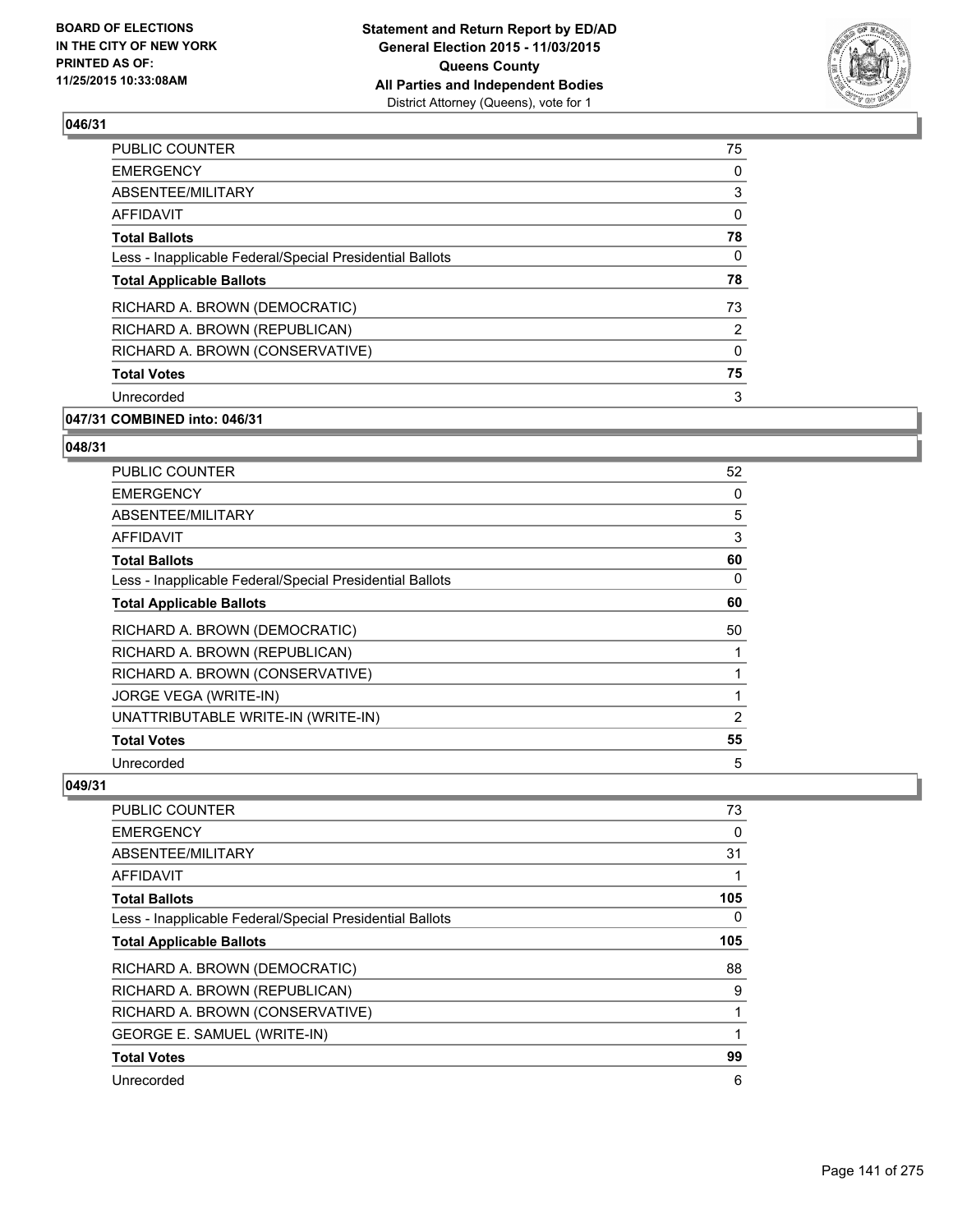

| PUBLIC COUNTER                                           | 104      |
|----------------------------------------------------------|----------|
| <b>EMERGENCY</b>                                         | 0        |
| ABSENTEE/MILITARY                                        |          |
| <b>AFFIDAVIT</b>                                         |          |
| <b>Total Ballots</b>                                     | 106      |
| Less - Inapplicable Federal/Special Presidential Ballots | 0        |
| <b>Total Applicable Ballots</b>                          | 106      |
| RICHARD A. BROWN (DEMOCRATIC)                            | 101      |
| RICHARD A. BROWN (REPUBLICAN)                            | 2        |
| RICHARD A. BROWN (CONSERVATIVE)                          | $\Omega$ |
| <b>Total Votes</b>                                       | 103      |
| Unrecorded                                               | 3        |

### **051/31**

| PUBLIC COUNTER                                           | 48             |
|----------------------------------------------------------|----------------|
| <b>EMERGENCY</b>                                         | 0              |
| ABSENTEE/MILITARY                                        | 27             |
| AFFIDAVIT                                                | $\Omega$       |
| <b>Total Ballots</b>                                     | 75             |
| Less - Inapplicable Federal/Special Presidential Ballots | 0              |
| <b>Total Applicable Ballots</b>                          | 75             |
| RICHARD A. BROWN (DEMOCRATIC)                            | 65             |
| RICHARD A. BROWN (REPUBLICAN)                            | 5              |
| RICHARD A. BROWN (CONSERVATIVE)                          | 3              |
| <b>Total Votes</b>                                       | 73             |
| Unrecorded                                               | $\overline{2}$ |
|                                                          |                |

| <b>PUBLIC COUNTER</b>                                    | 56             |
|----------------------------------------------------------|----------------|
| <b>EMERGENCY</b>                                         | 0              |
| ABSENTEE/MILITARY                                        | 15             |
| <b>AFFIDAVIT</b>                                         | 0              |
| <b>Total Ballots</b>                                     | 71             |
| Less - Inapplicable Federal/Special Presidential Ballots | 0              |
| <b>Total Applicable Ballots</b>                          | 71             |
| RICHARD A. BROWN (DEMOCRATIC)                            | 64             |
| RICHARD A. BROWN (REPUBLICAN)                            | 4              |
| RICHARD A. BROWN (CONSERVATIVE)                          |                |
| <b>Total Votes</b>                                       | 69             |
| Unrecorded                                               | $\overline{2}$ |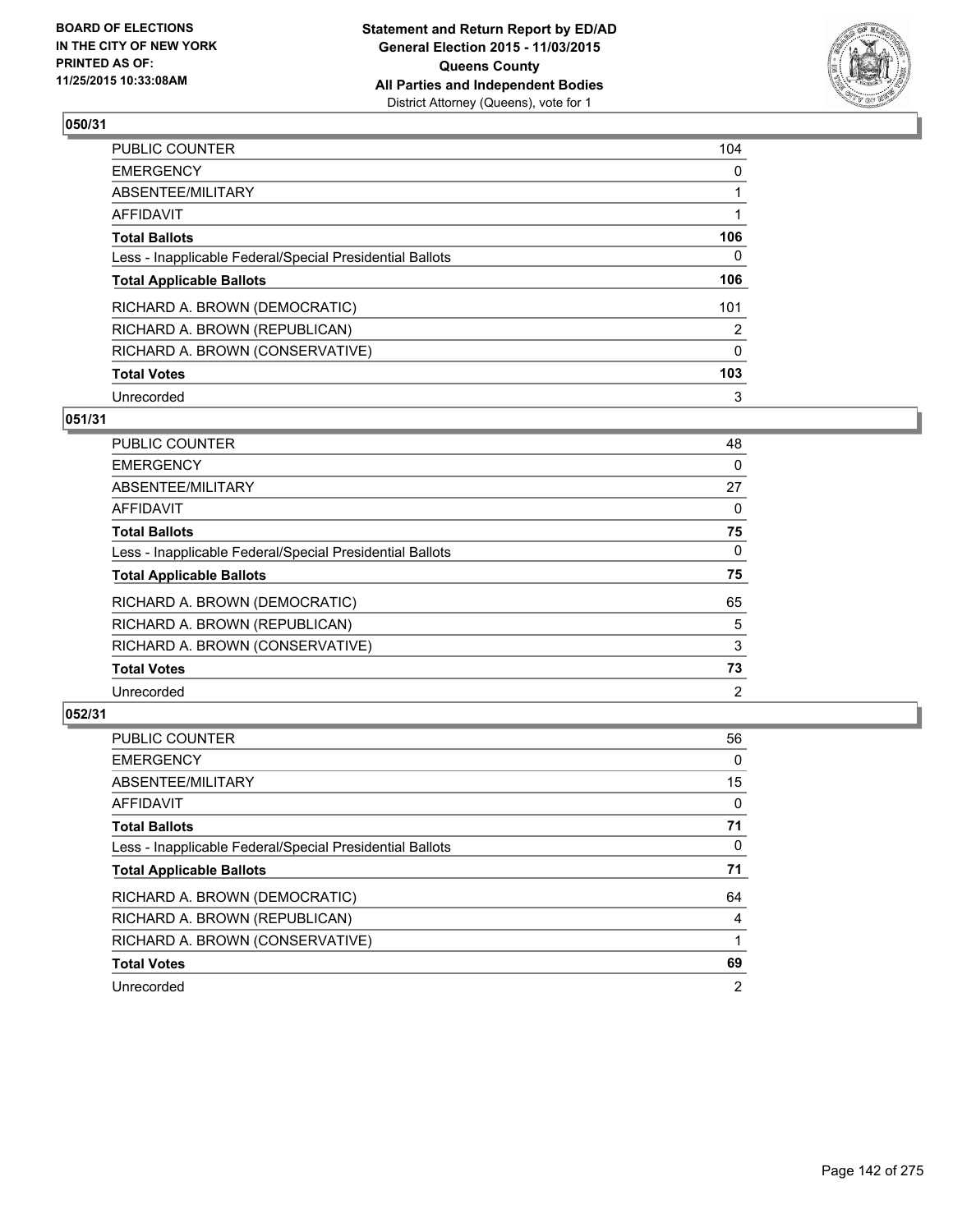

| PUBLIC COUNTER                                           | 26       |
|----------------------------------------------------------|----------|
| <b>EMERGENCY</b>                                         | 0        |
| ABSENTEE/MILITARY                                        |          |
| <b>AFFIDAVIT</b>                                         | 0        |
| <b>Total Ballots</b>                                     | 27       |
| Less - Inapplicable Federal/Special Presidential Ballots | 0        |
| <b>Total Applicable Ballots</b>                          | 27       |
| RICHARD A. BROWN (DEMOCRATIC)                            | 26       |
| RICHARD A. BROWN (REPUBLICAN)                            | 0        |
| RICHARD A. BROWN (CONSERVATIVE)                          | $\Omega$ |
| <b>Total Votes</b>                                       | 26       |
| Unrecorded                                               |          |

### **054/31**

| PUBLIC COUNTER                                           | 50 |
|----------------------------------------------------------|----|
| <b>EMERGENCY</b>                                         | 0  |
| ABSENTEE/MILITARY                                        | 1  |
| AFFIDAVIT                                                | 0  |
| <b>Total Ballots</b>                                     | 51 |
| Less - Inapplicable Federal/Special Presidential Ballots | 0  |
| <b>Total Applicable Ballots</b>                          | 51 |
| RICHARD A. BROWN (DEMOCRATIC)                            | 44 |
| RICHARD A. BROWN (REPUBLICAN)                            | 4  |
| RICHARD A. BROWN (CONSERVATIVE)                          |    |
| EUGENE FALIK (WRITE-IN)                                  | 1  |
| <b>Total Votes</b>                                       | 50 |
| Unrecorded                                               | 1  |

# **055/31 COMBINED into: 050/31**

| <b>PUBLIC COUNTER</b>                                    | 32       |
|----------------------------------------------------------|----------|
| <b>EMERGENCY</b>                                         | 0        |
| ABSENTEE/MILITARY                                        | 0        |
| AFFIDAVIT                                                | $\Omega$ |
| <b>Total Ballots</b>                                     | 32       |
| Less - Inapplicable Federal/Special Presidential Ballots | 0        |
| <b>Total Applicable Ballots</b>                          | 32       |
| RICHARD A. BROWN (DEMOCRATIC)                            | 27       |
| RICHARD A. BROWN (REPUBLICAN)                            |          |
| RICHARD A. BROWN (CONSERVATIVE)                          |          |
| <b>KLEEN SIMON (WRITE-IN)</b>                            | 1        |
| <b>Total Votes</b>                                       | 30       |
| Unrecorded                                               | 2        |
| 057/31 COMBINED into: 049/31                             |          |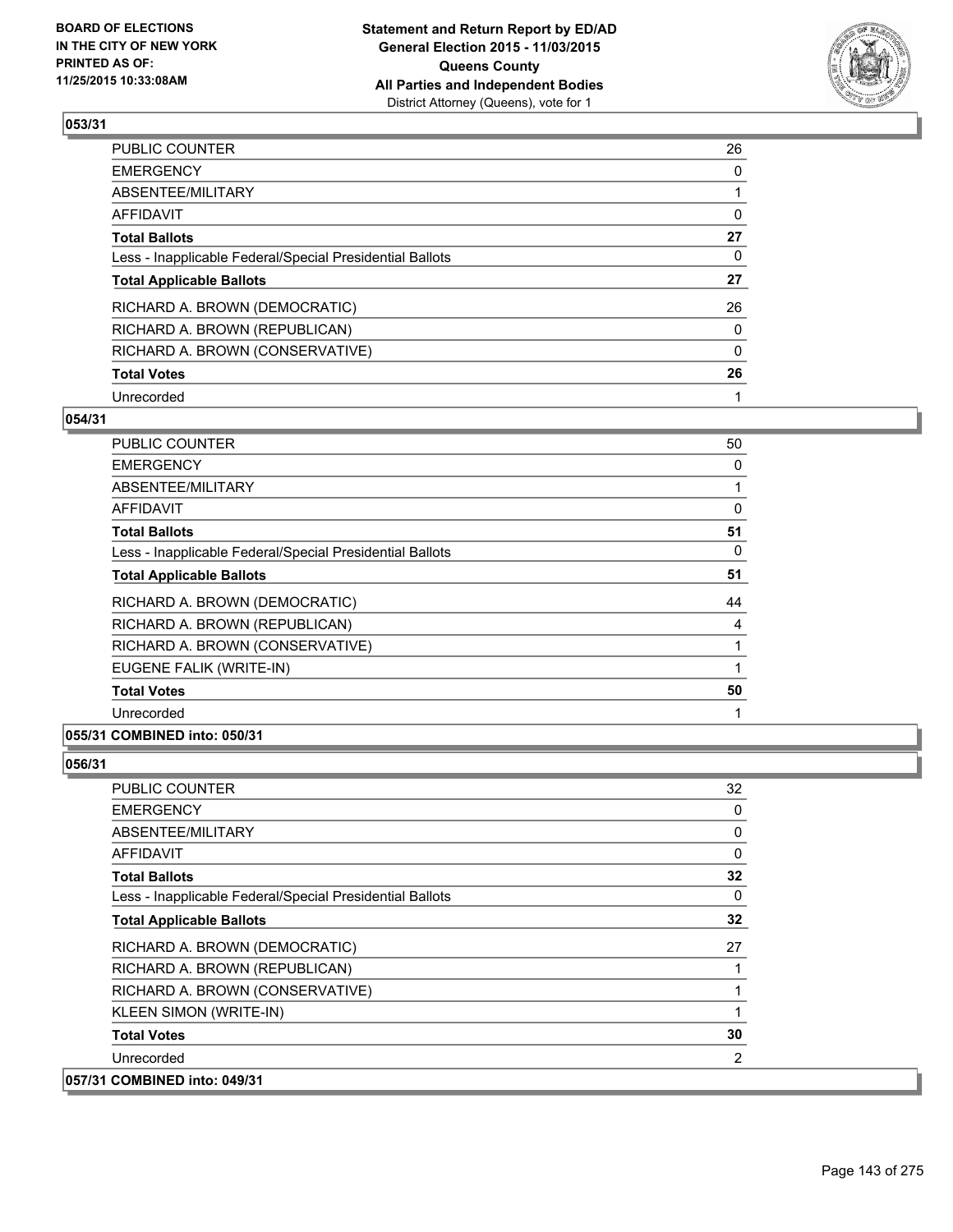

| PUBLIC COUNTER                                           | 60       |
|----------------------------------------------------------|----------|
| <b>EMERGENCY</b>                                         | 0        |
| ABSENTEE/MILITARY                                        |          |
| <b>AFFIDAVIT</b>                                         | 0        |
| <b>Total Ballots</b>                                     | 61       |
| Less - Inapplicable Federal/Special Presidential Ballots | $\Omega$ |
| <b>Total Applicable Ballots</b>                          | 61       |
| RICHARD A. BROWN (DEMOCRATIC)                            | 56       |
| RICHARD A. BROWN (REPUBLICAN)                            | 4        |
| RICHARD A. BROWN (CONSERVATIVE)                          | $\Omega$ |
| <b>Total Votes</b>                                       | 60       |
| Unrecorded                                               |          |

### **059/31**

| <b>PUBLIC COUNTER</b>                                    | 43 |
|----------------------------------------------------------|----|
| <b>EMERGENCY</b>                                         | 0  |
| <b>ABSENTEE/MILITARY</b>                                 | 0  |
| <b>AFFIDAVIT</b>                                         | 1  |
| <b>Total Ballots</b>                                     | 44 |
| Less - Inapplicable Federal/Special Presidential Ballots | 0  |
| <b>Total Applicable Ballots</b>                          | 44 |
| RICHARD A. BROWN (DEMOCRATIC)                            | 38 |
| RICHARD A. BROWN (REPUBLICAN)                            | 2  |
| RICHARD A. BROWN (CONSERVATIVE)                          | 2  |
| <b>BRUCE JACOBS (WRITE-IN)</b>                           | 1  |
| <b>Total Votes</b>                                       | 43 |
| Unrecorded                                               | 1  |

# **060/31 COMBINED into: 059/31**

| PUBLIC COUNTER                                           | 62 |
|----------------------------------------------------------|----|
| <b>EMERGENCY</b>                                         | 0  |
| <b>ABSENTEE/MILITARY</b>                                 | 0  |
| AFFIDAVIT                                                |    |
| <b>Total Ballots</b>                                     | 63 |
| Less - Inapplicable Federal/Special Presidential Ballots | 0  |
| <b>Total Applicable Ballots</b>                          | 63 |
| RICHARD A. BROWN (DEMOCRATIC)                            | 52 |
| RICHARD A. BROWN (REPUBLICAN)                            | 3  |
| RICHARD A. BROWN (CONSERVATIVE)                          |    |
| <b>Total Votes</b>                                       | 56 |
| Unrecorded                                               | 7  |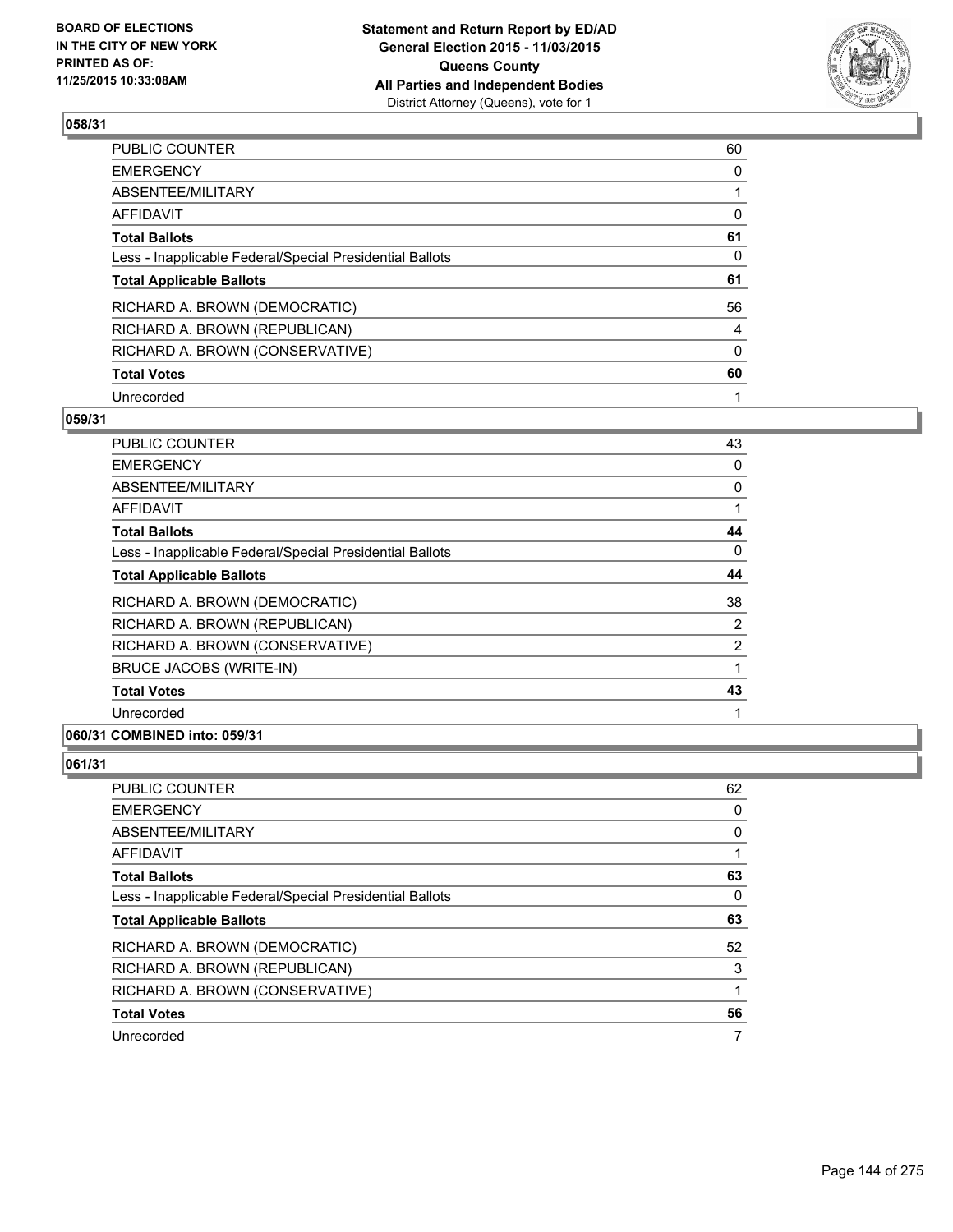

| PUBLIC COUNTER                                           | 60             |
|----------------------------------------------------------|----------------|
| <b>EMERGENCY</b>                                         | 0              |
| ABSENTEE/MILITARY                                        | $\overline{2}$ |
| <b>AFFIDAVIT</b>                                         | 2              |
| <b>Total Ballots</b>                                     | 64             |
| Less - Inapplicable Federal/Special Presidential Ballots | $\Omega$       |
| <b>Total Applicable Ballots</b>                          | 64             |
| RICHARD A. BROWN (DEMOCRATIC)                            | 57             |
| RICHARD A. BROWN (REPUBLICAN)                            | 2              |
| RICHARD A. BROWN (CONSERVATIVE)                          |                |
| <b>Total Votes</b>                                       | 60             |
| Unrecorded                                               | 4              |

#### **063/31**

| PUBLIC COUNTER                                           | 56 |
|----------------------------------------------------------|----|
| <b>EMERGENCY</b>                                         | 0  |
| ABSENTEE/MILITARY                                        | 9  |
| <b>AFFIDAVIT</b>                                         | 0  |
| <b>Total Ballots</b>                                     | 65 |
| Less - Inapplicable Federal/Special Presidential Ballots | 0  |
| <b>Total Applicable Ballots</b>                          | 65 |
| RICHARD A. BROWN (DEMOCRATIC)                            | 53 |
| RICHARD A. BROWN (REPUBLICAN)                            | 2  |
| RICHARD A. BROWN (CONSERVATIVE)                          | 0  |
| MILAN TAYLOR (WRITE-IN)                                  |    |
| <b>Total Votes</b>                                       | 56 |
| Unrecorded                                               | 9  |

| <b>PUBLIC COUNTER</b>                                    | 116            |
|----------------------------------------------------------|----------------|
| <b>EMERGENCY</b>                                         | 0              |
| ABSENTEE/MILITARY                                        | $\overline{2}$ |
| <b>AFFIDAVIT</b>                                         | 3              |
| <b>Total Ballots</b>                                     | 121            |
| Less - Inapplicable Federal/Special Presidential Ballots | 0              |
| <b>Total Applicable Ballots</b>                          | 121            |
| RICHARD A. BROWN (DEMOCRATIC)                            | 112            |
| RICHARD A. BROWN (REPUBLICAN)                            | 4              |
| RICHARD A. BROWN (CONSERVATIVE)                          | 0              |
| BISHME ALLAH (WRITE-IN)                                  | 1              |
| UNATTRIBUTABLE WRITE-IN (WRITE-IN)                       | 1              |
| <b>Total Votes</b>                                       | 118            |
| Unrecorded                                               | 3              |
| 065/31 COMBINED into: 017/31                             |                |
| 066/31 COMBINED into: 017/31                             |                |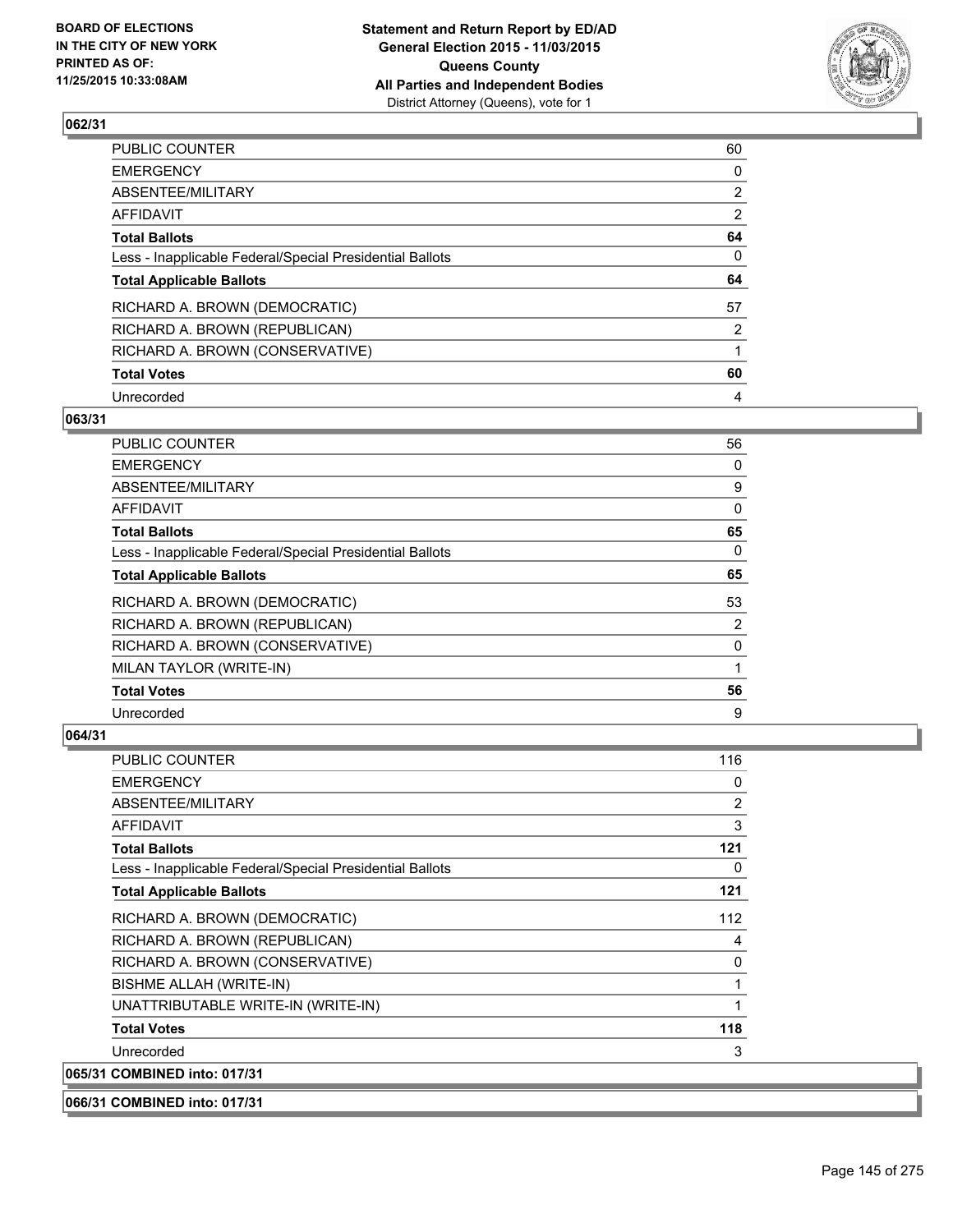

| <b>PUBLIC COUNTER</b>                                    | 0 |
|----------------------------------------------------------|---|
| <b>EMERGENCY</b>                                         | 0 |
| ABSENTEE/MILITARY                                        | 0 |
| <b>AFFIDAVIT</b>                                         | 0 |
| <b>Total Ballots</b>                                     | 0 |
| Less - Inapplicable Federal/Special Presidential Ballots | 0 |
| <b>Total Applicable Ballots</b>                          | 0 |
| RICHARD A. BROWN (DEMOCRATIC)                            | 0 |
| RICHARD A. BROWN (REPUBLICAN)                            | 0 |
| RICHARD A. BROWN (CONSERVATIVE)                          | 0 |
| <b>Total Votes</b>                                       | 0 |
| 068/31 COMBINED into: 067/31                             |   |
| 069/31 COMBINED into: 067/31                             |   |
| 070/31 COMBINED into: 017/31                             |   |
| 071/31 COMBINED into: 056/31                             |   |
| 072/31 COMBINED into: 064/31                             |   |
| 073/31 COMBINED into: 050/31                             |   |
| 074/31 COMBINED into: 029/31                             |   |
| 075/31 COMBINED into: 067/31                             |   |
| 076/31 COMBINED into: 017/31                             |   |
| 077/31 COMBINED into: 017/31                             |   |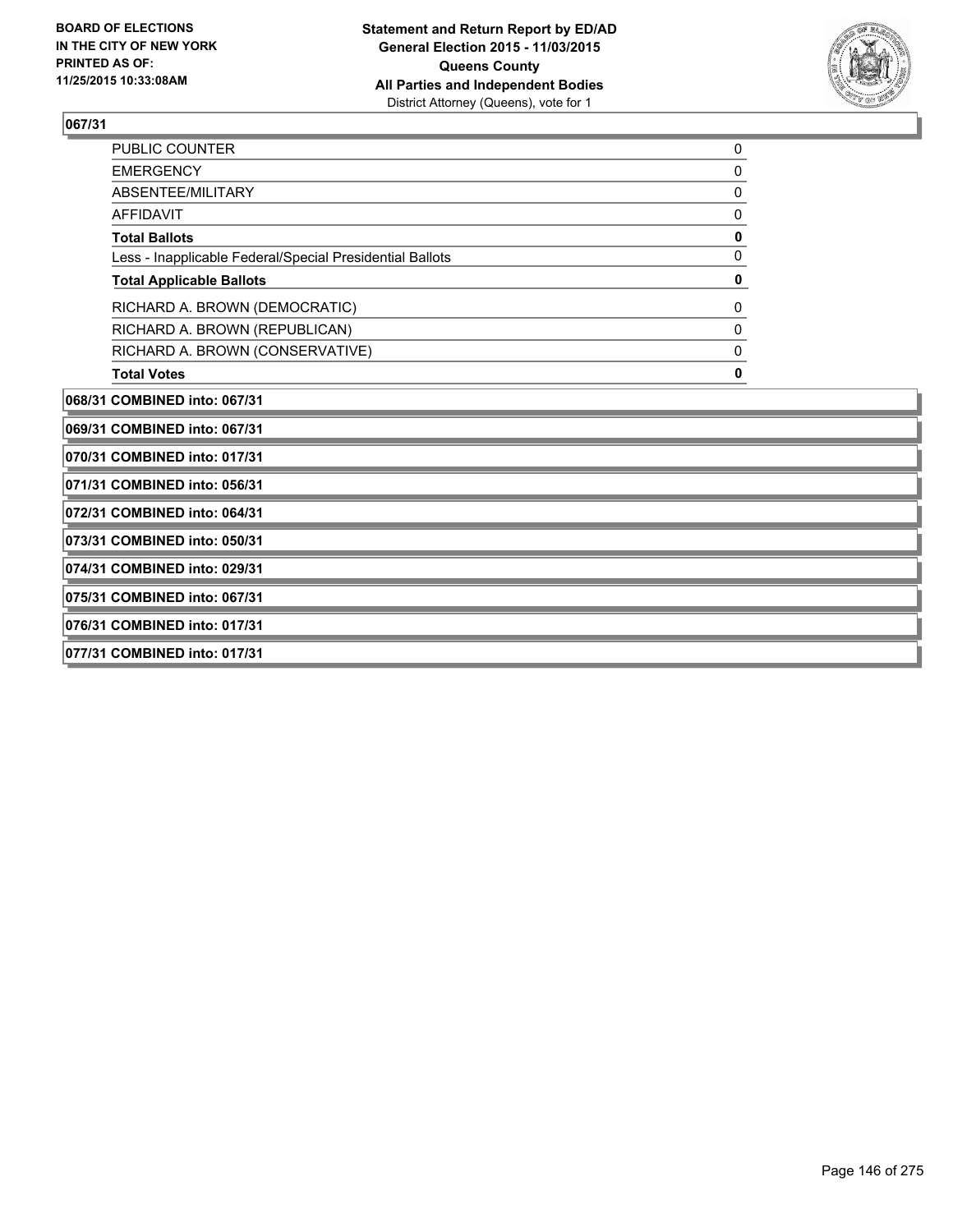

| PUBLIC COUNTER                                           | 46       |
|----------------------------------------------------------|----------|
| <b>EMERGENCY</b>                                         | 0        |
| ABSENTEE/MILITARY                                        | 4        |
| <b>AFFIDAVIT</b>                                         |          |
| <b>Total Ballots</b>                                     | 51       |
| Less - Inapplicable Federal/Special Presidential Ballots | 0        |
| <b>Total Applicable Ballots</b>                          | 51       |
| RICHARD A. BROWN (DEMOCRATIC)                            | 48       |
| RICHARD A. BROWN (REPUBLICAN)                            | 2        |
| RICHARD A. BROWN (CONSERVATIVE)                          | $\Omega$ |
| <b>Total Votes</b>                                       | 50       |
| Unrecorded                                               |          |

#### **002/32**

| <b>PUBLIC COUNTER</b>                                    |   |
|----------------------------------------------------------|---|
| <b>EMERGENCY</b>                                         | 0 |
| <b>ABSENTEE/MILITARY</b>                                 | 0 |
| AFFIDAVIT                                                | 0 |
| <b>Total Ballots</b>                                     |   |
| Less - Inapplicable Federal/Special Presidential Ballots | 0 |
| <b>Total Applicable Ballots</b>                          |   |
| RICHARD A. BROWN (DEMOCRATIC)                            | 0 |
| RICHARD A. BROWN (REPUBLICAN)                            | 0 |
| RICHARD A. BROWN (CONSERVATIVE)                          | 0 |
| <b>Total Votes</b>                                       | 0 |
| Unrecorded                                               |   |
|                                                          |   |

| <b>PUBLIC COUNTER</b>                                    | 81             |
|----------------------------------------------------------|----------------|
| <b>EMERGENCY</b>                                         | 0              |
| ABSENTEE/MILITARY                                        | 6              |
| <b>AFFIDAVIT</b>                                         | 0              |
| <b>Total Ballots</b>                                     | 87             |
| Less - Inapplicable Federal/Special Presidential Ballots | 0              |
| <b>Total Applicable Ballots</b>                          | 87             |
| RICHARD A. BROWN (DEMOCRATIC)                            | 78             |
| RICHARD A. BROWN (REPUBLICAN)                            | $\overline{2}$ |
| RICHARD A. BROWN (CONSERVATIVE)                          | 0              |
| <b>Total Votes</b>                                       | 80             |
| Unrecorded                                               | 7              |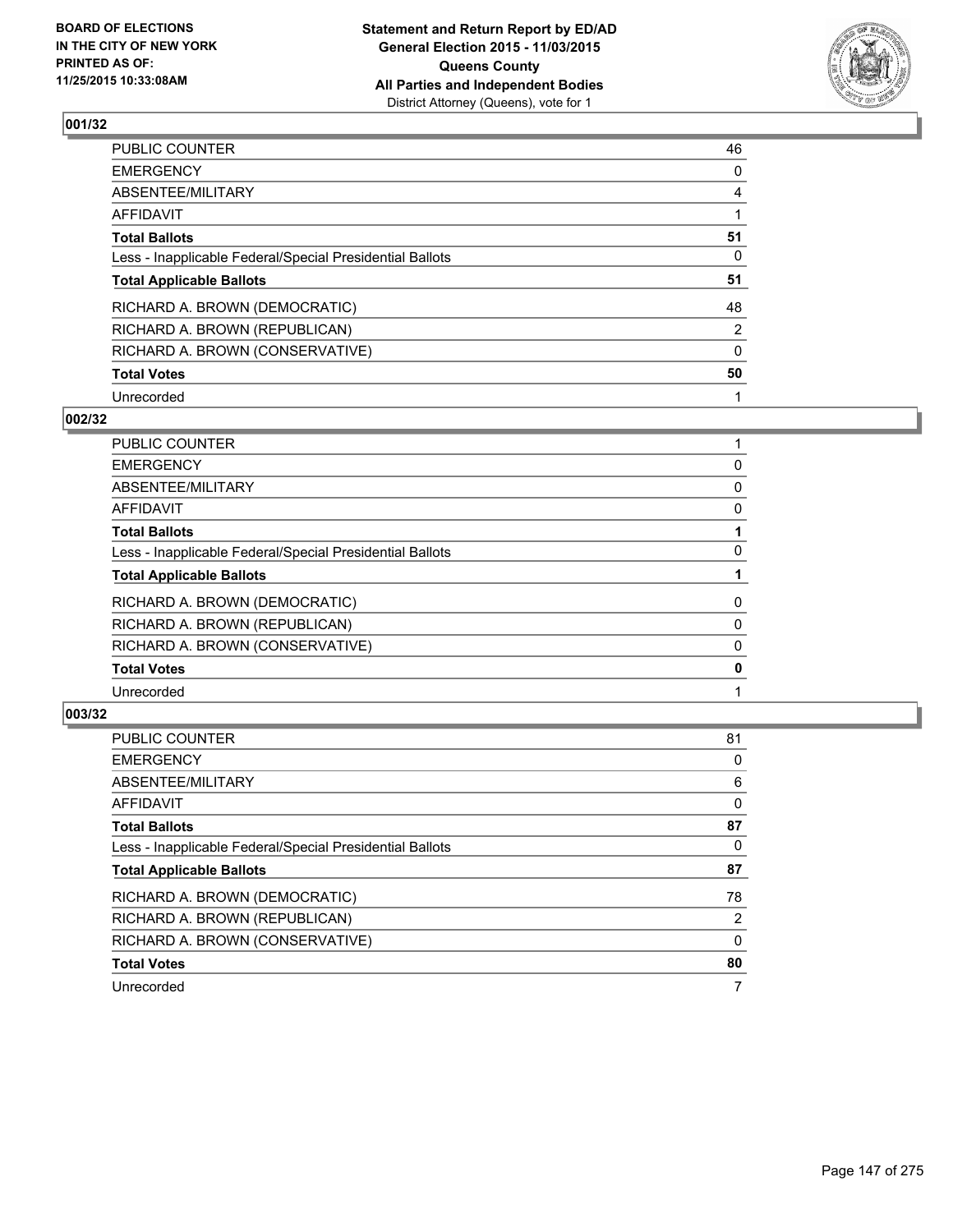

| PUBLIC COUNTER                                           | 70 |
|----------------------------------------------------------|----|
| <b>EMERGENCY</b>                                         | 0  |
| ABSENTEE/MILITARY                                        | 3  |
| AFFIDAVIT                                                |    |
| <b>Total Ballots</b>                                     | 74 |
| Less - Inapplicable Federal/Special Presidential Ballots | 0  |
| <b>Total Applicable Ballots</b>                          | 74 |
| RICHARD A. BROWN (DEMOCRATIC)                            | 62 |
| RICHARD A. BROWN (REPUBLICAN)                            | 9  |
| RICHARD A. BROWN (CONSERVATIVE)                          |    |
| <b>Total Votes</b>                                       | 72 |
| Unrecorded                                               | 2  |

#### **005/32**

| <b>PUBLIC COUNTER</b>                                    | 33 |
|----------------------------------------------------------|----|
| <b>EMERGENCY</b>                                         | 0  |
| ABSENTEE/MILITARY                                        | 3  |
| <b>AFFIDAVIT</b>                                         | 0  |
| <b>Total Ballots</b>                                     | 36 |
| Less - Inapplicable Federal/Special Presidential Ballots | 0  |
| <b>Total Applicable Ballots</b>                          | 36 |
| RICHARD A. BROWN (DEMOCRATIC)                            | 32 |
| RICHARD A. BROWN (REPUBLICAN)                            |    |
| RICHARD A. BROWN (CONSERVATIVE)                          | 0  |
| <b>Total Votes</b>                                       | 33 |
| Unrecorded                                               | 3  |
|                                                          |    |

| <b>PUBLIC COUNTER</b>                                    | 82 |
|----------------------------------------------------------|----|
| <b>EMERGENCY</b>                                         | 0  |
| ABSENTEE/MILITARY                                        | 4  |
| <b>AFFIDAVIT</b>                                         | 5  |
| <b>Total Ballots</b>                                     | 91 |
| Less - Inapplicable Federal/Special Presidential Ballots | 0  |
| <b>Total Applicable Ballots</b>                          | 91 |
| RICHARD A. BROWN (DEMOCRATIC)                            | 75 |
| RICHARD A. BROWN (REPUBLICAN)                            | 13 |
| RICHARD A. BROWN (CONSERVATIVE)                          | 0  |
| <b>Total Votes</b>                                       | 88 |
| Unrecorded                                               | 3  |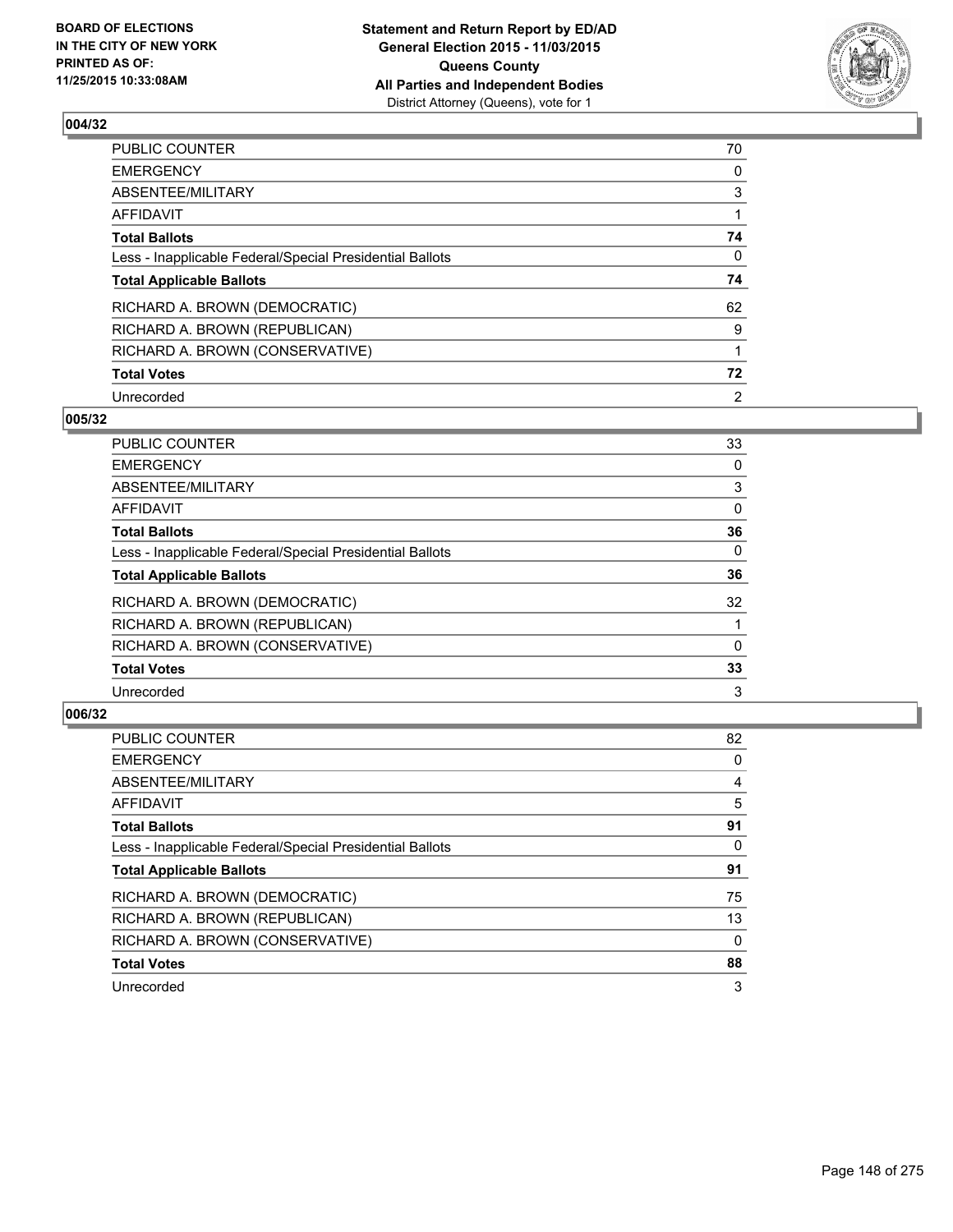

| <b>PUBLIC COUNTER</b>                                    | 5        |
|----------------------------------------------------------|----------|
| <b>EMERGENCY</b>                                         | 0        |
| ABSENTEE/MILITARY                                        | 0        |
| <b>AFFIDAVIT</b>                                         | 0        |
| <b>Total Ballots</b>                                     | 5        |
| Less - Inapplicable Federal/Special Presidential Ballots | 0        |
| <b>Total Applicable Ballots</b>                          | 5        |
| RICHARD A. BROWN (DEMOCRATIC)                            | 5        |
| RICHARD A. BROWN (REPUBLICAN)                            | $\Omega$ |
| RICHARD A. BROWN (CONSERVATIVE)                          | 0        |
| <b>Total Votes</b>                                       | 5        |

**008/32 COMBINED into: 005/32**

**009/32 COMBINED into: 006/32**

**010/32 COMBINED into: 006/32**

**011/32 COMBINED into: 006/32**

**012/32 COMBINED into: 021/32**

**013/32 COMBINED into: 021/32**

**014/32 COMBINED into: 001/32**

**015/32 COMBINED into: 025/32**

| <b>PUBLIC COUNTER</b>                                    | 68             |
|----------------------------------------------------------|----------------|
| <b>EMERGENCY</b>                                         | 0              |
| ABSENTEE/MILITARY                                        | 10             |
| <b>AFFIDAVIT</b>                                         | 0              |
| <b>Total Ballots</b>                                     | 78             |
| Less - Inapplicable Federal/Special Presidential Ballots | 0              |
| <b>Total Applicable Ballots</b>                          | 78             |
| RICHARD A. BROWN (DEMOCRATIC)                            | 70             |
| RICHARD A. BROWN (REPUBLICAN)                            | 6              |
| RICHARD A. BROWN (CONSERVATIVE)                          | 0              |
| <b>Total Votes</b>                                       | 76             |
| Unrecorded                                               | $\overline{2}$ |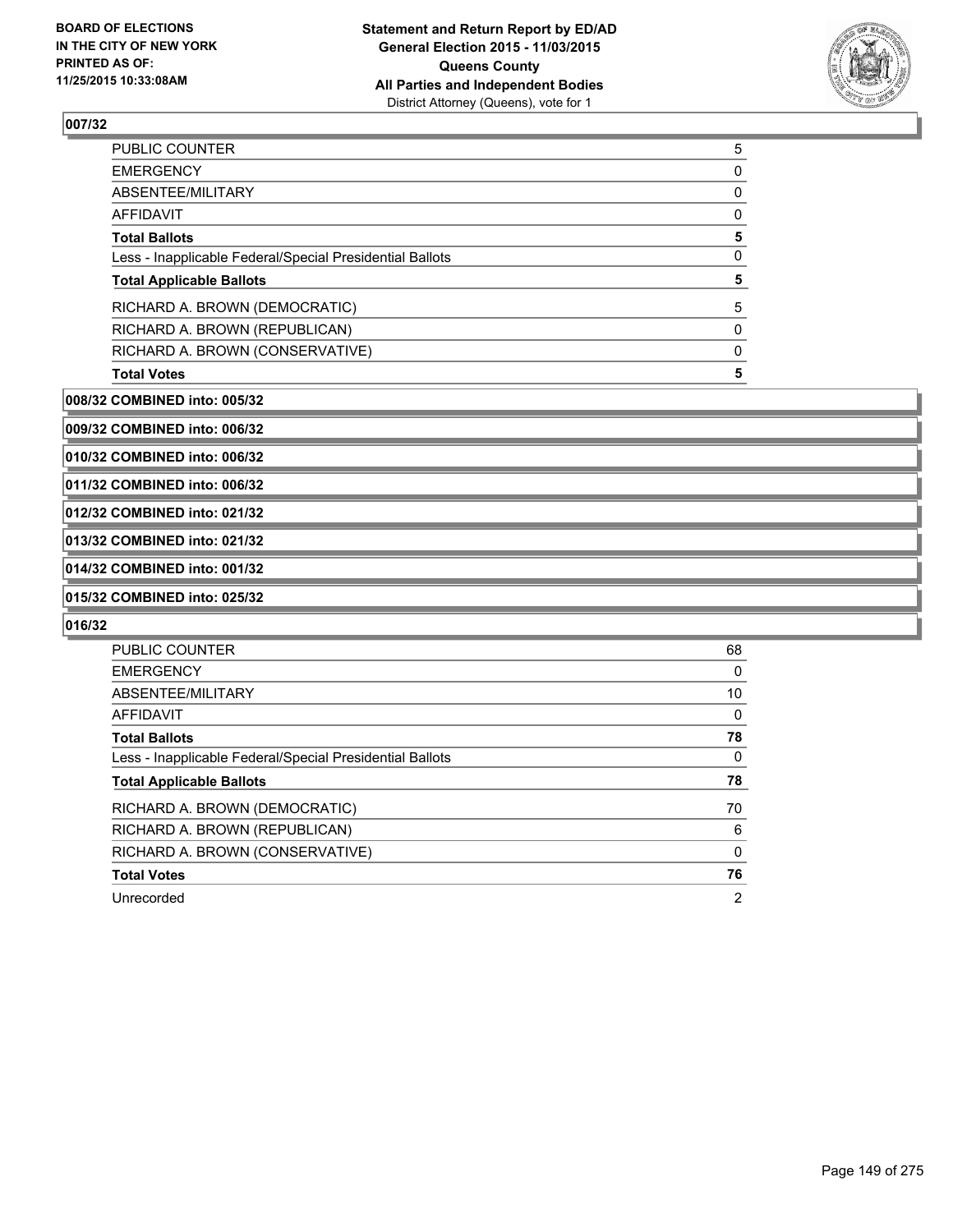

| PUBLIC COUNTER                                           | 58             |
|----------------------------------------------------------|----------------|
| <b>EMERGENCY</b>                                         | 0              |
| ABSENTEE/MILITARY                                        | 3              |
| <b>AFFIDAVIT</b>                                         | 2              |
| <b>Total Ballots</b>                                     | 63             |
| Less - Inapplicable Federal/Special Presidential Ballots | 0              |
| <b>Total Applicable Ballots</b>                          | 63             |
| RICHARD A. BROWN (DEMOCRATIC)                            | 50             |
| RICHARD A. BROWN (REPUBLICAN)                            | 3              |
| RICHARD A. BROWN (CONSERVATIVE)                          | $\overline{2}$ |
| <b>Total Votes</b>                                       | 55             |
| Unrecorded                                               | 8              |

# **018/32**

| <b>PUBLIC COUNTER</b>                                    | 41       |
|----------------------------------------------------------|----------|
| <b>EMERGENCY</b>                                         | 0        |
| ABSENTEE/MILITARY                                        | 5        |
| <b>AFFIDAVIT</b>                                         | 0        |
| <b>Total Ballots</b>                                     | 46       |
| Less - Inapplicable Federal/Special Presidential Ballots | $\Omega$ |
| <b>Total Applicable Ballots</b>                          | 46       |
| RICHARD A. BROWN (DEMOCRATIC)                            | 41       |
| RICHARD A. BROWN (REPUBLICAN)                            |          |
| RICHARD A. BROWN (CONSERVATIVE)                          | 0        |
| <b>Total Votes</b>                                       | 42       |
| Unrecorded                                               | 4        |
|                                                          |          |

## **019/32 COMBINED into: 018/32**

| PUBLIC COUNTER                                           | 40 |
|----------------------------------------------------------|----|
| <b>EMERGENCY</b>                                         | 0  |
| ABSENTEE/MILITARY                                        |    |
| AFFIDAVIT                                                | 0  |
| <b>Total Ballots</b>                                     | 41 |
| Less - Inapplicable Federal/Special Presidential Ballots | 0  |
| <b>Total Applicable Ballots</b>                          | 41 |
| RICHARD A. BROWN (DEMOCRATIC)                            | 31 |
| RICHARD A. BROWN (REPUBLICAN)                            | 8  |
| RICHARD A. BROWN (CONSERVATIVE)                          |    |
| <b>Total Votes</b>                                       | 40 |
| Unrecorded                                               |    |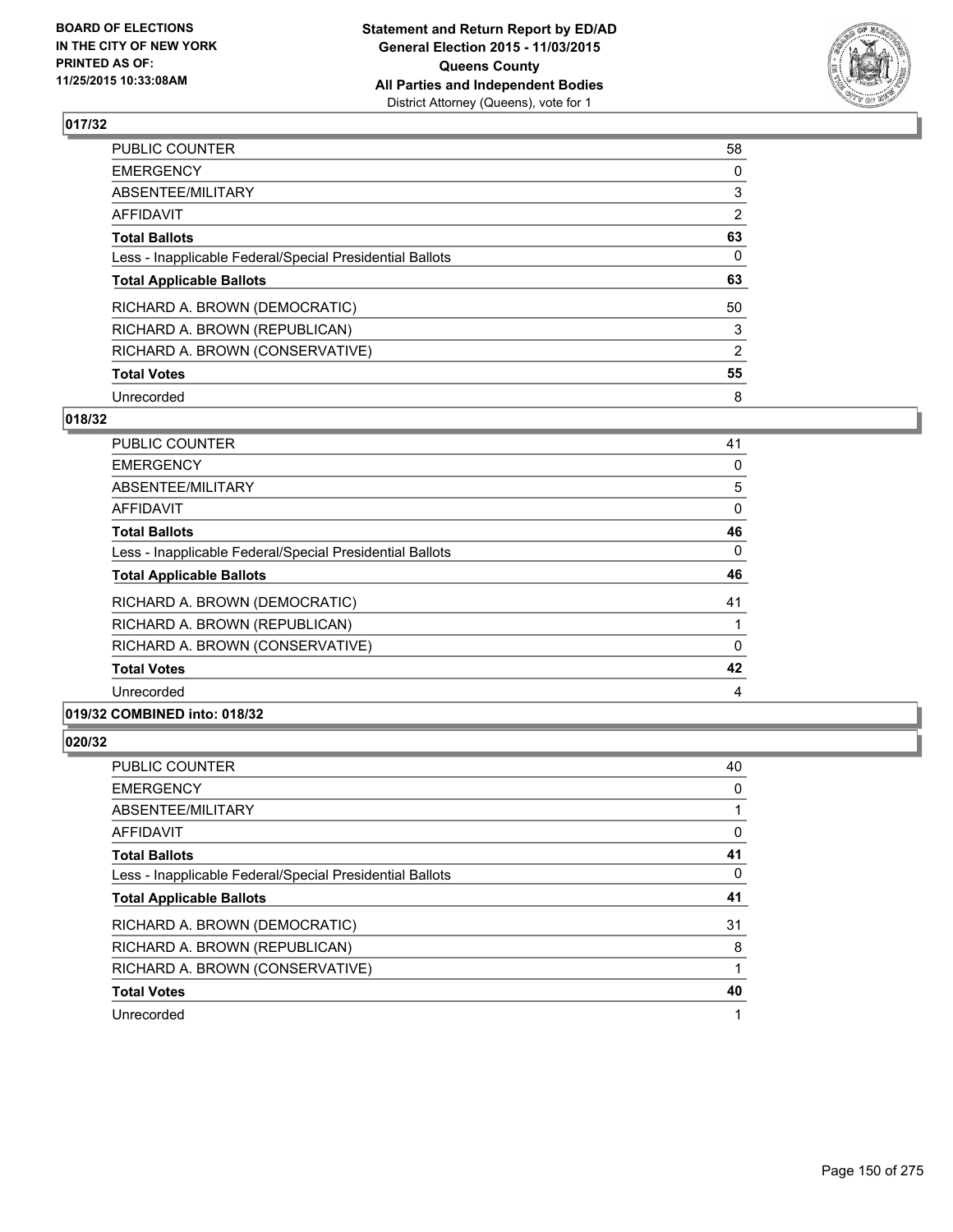

| PUBLIC COUNTER                                           | 33       |
|----------------------------------------------------------|----------|
| <b>EMERGENCY</b>                                         | 0        |
| ABSENTEE/MILITARY                                        | 3        |
| <b>AFFIDAVIT</b>                                         |          |
| <b>Total Ballots</b>                                     | 37       |
| Less - Inapplicable Federal/Special Presidential Ballots | 0        |
| <b>Total Applicable Ballots</b>                          | 37       |
| RICHARD A. BROWN (DEMOCRATIC)                            | 34       |
| RICHARD A. BROWN (REPUBLICAN)                            | 0        |
| RICHARD A. BROWN (CONSERVATIVE)                          | $\Omega$ |
| <b>Total Votes</b>                                       | 34       |
| Unrecorded                                               | 3        |

#### **022/32**

| <b>PUBLIC COUNTER</b>                                    | 65 |
|----------------------------------------------------------|----|
| <b>EMERGENCY</b>                                         | 0  |
| ABSENTEE/MILITARY                                        | 4  |
| AFFIDAVIT                                                | 0  |
| <b>Total Ballots</b>                                     | 69 |
| Less - Inapplicable Federal/Special Presidential Ballots | 0  |
| <b>Total Applicable Ballots</b>                          | 69 |
| RICHARD A. BROWN (DEMOCRATIC)                            | 66 |
| RICHARD A. BROWN (REPUBLICAN)                            |    |
| RICHARD A. BROWN (CONSERVATIVE)                          |    |
| <b>Total Votes</b>                                       | 68 |
| Unrecorded                                               |    |
|                                                          |    |

# **023/32 COMBINED into: 017/32**

#### **024/32 COMBINED into: 021/32**

| <b>PUBLIC COUNTER</b>                                    | 58             |
|----------------------------------------------------------|----------------|
| <b>EMERGENCY</b>                                         | 0              |
| ABSENTEE/MILITARY                                        | $\overline{2}$ |
| <b>AFFIDAVIT</b>                                         | 1              |
| <b>Total Ballots</b>                                     | 61             |
| Less - Inapplicable Federal/Special Presidential Ballots | 0              |
| <b>Total Applicable Ballots</b>                          | 61             |
| RICHARD A. BROWN (DEMOCRATIC)                            | 59             |
| RICHARD A. BROWN (REPUBLICAN)                            | 0              |
| RICHARD A. BROWN (CONSERVATIVE)                          | 0              |
| EDWARD HAMMOCK (WRITE-IN)                                | 1              |
| <b>Total Votes</b>                                       | 60             |
| Unrecorded                                               | 1              |
| 026/32 COMBINED into: 016/32                             |                |
| 027/32 COMBINED into: 028/32                             |                |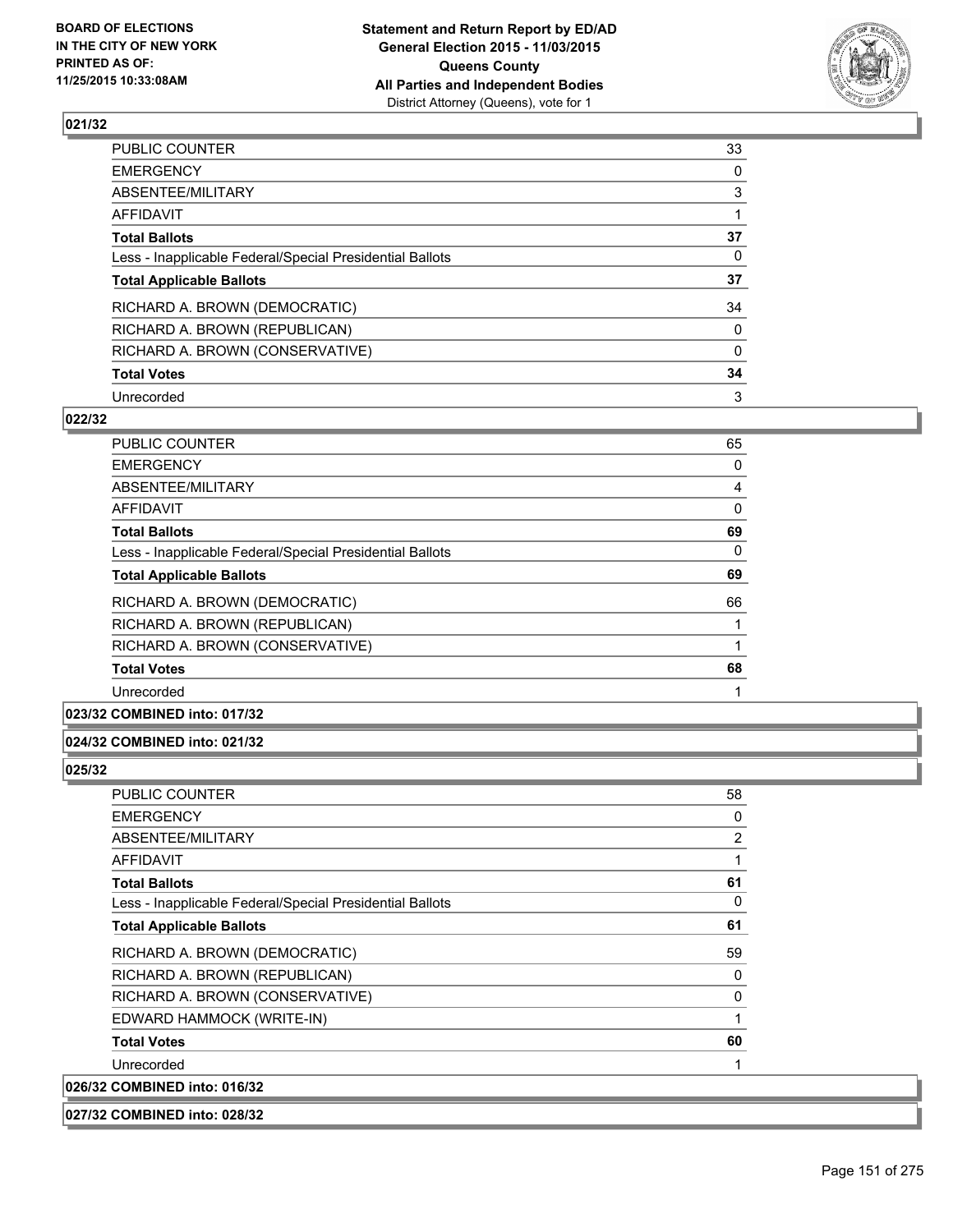

| PUBLIC COUNTER                                           | 69              |
|----------------------------------------------------------|-----------------|
| <b>EMERGENCY</b>                                         | 0               |
| ABSENTEE/MILITARY                                        | 12 <sup>2</sup> |
| <b>AFFIDAVIT</b>                                         | $\Omega$        |
| <b>Total Ballots</b>                                     | 81              |
| Less - Inapplicable Federal/Special Presidential Ballots | 0               |
| <b>Total Applicable Ballots</b>                          | 81              |
| RICHARD A. BROWN (DEMOCRATIC)                            | 73              |
| RICHARD A. BROWN (REPUBLICAN)                            | 2               |
| RICHARD A. BROWN (CONSERVATIVE)                          |                 |
| <b>Total Votes</b>                                       | 76              |
| Unrecorded                                               | 5               |

#### **029/32**

| PUBLIC COUNTER                                           | 41       |
|----------------------------------------------------------|----------|
| <b>EMERGENCY</b>                                         | 0        |
| ABSENTEE/MILITARY                                        | 4        |
| <b>AFFIDAVIT</b>                                         |          |
| <b>Total Ballots</b>                                     | 46       |
| Less - Inapplicable Federal/Special Presidential Ballots | $\Omega$ |
| <b>Total Applicable Ballots</b>                          | 46       |
| RICHARD A. BROWN (DEMOCRATIC)                            | 43       |
| RICHARD A. BROWN (REPUBLICAN)                            |          |
| RICHARD A. BROWN (CONSERVATIVE)                          | 0        |
| <b>Total Votes</b>                                       | 44       |
| Unrecorded                                               | 2        |
|                                                          |          |

#### **030/32 COMBINED into: 034/32**

| <b>PUBLIC COUNTER</b>                                    | 37       |
|----------------------------------------------------------|----------|
| <b>EMERGENCY</b>                                         | 0        |
| ABSENTEE/MILITARY                                        | 2        |
| AFFIDAVIT                                                | 1        |
| <b>Total Ballots</b>                                     | 40       |
| Less - Inapplicable Federal/Special Presidential Ballots | $\Omega$ |
| <b>Total Applicable Ballots</b>                          | 40       |
| RICHARD A. BROWN (DEMOCRATIC)                            | 35       |
| RICHARD A. BROWN (REPUBLICAN)                            | $\Omega$ |
| RICHARD A. BROWN (CONSERVATIVE)                          | 2        |
| <b>Total Votes</b>                                       | 37       |
| Unrecorded                                               | 3        |
| 032/32 COMBINED into: 020/32                             |          |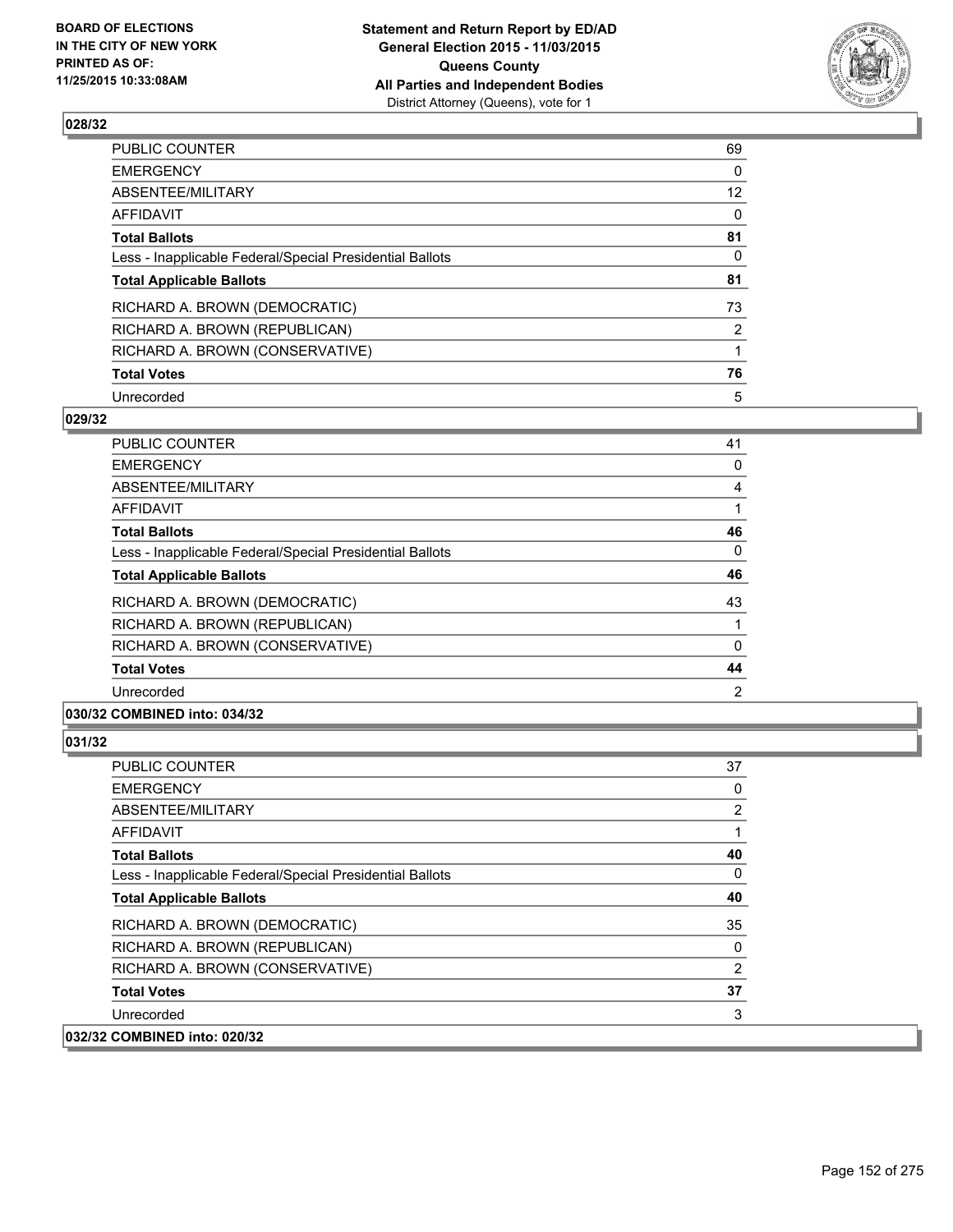

| PUBLIC COUNTER                                           | 62       |
|----------------------------------------------------------|----------|
| <b>EMERGENCY</b>                                         | 0        |
| ABSENTEE/MILITARY                                        | 3        |
| <b>AFFIDAVIT</b>                                         |          |
| <b>Total Ballots</b>                                     | 66       |
| Less - Inapplicable Federal/Special Presidential Ballots | 0        |
| <b>Total Applicable Ballots</b>                          | 66       |
| RICHARD A. BROWN (DEMOCRATIC)                            | 62       |
| RICHARD A. BROWN (REPUBLICAN)                            |          |
| RICHARD A. BROWN (CONSERVATIVE)                          | $\Omega$ |
| <b>Total Votes</b>                                       | 63       |
| Unrecorded                                               | 3        |

#### **034/32**

| <b>PUBLIC COUNTER</b>                                    | 63 |
|----------------------------------------------------------|----|
| <b>EMERGENCY</b>                                         | 0  |
| <b>ABSENTEE/MILITARY</b>                                 | 0  |
| <b>AFFIDAVIT</b>                                         |    |
| <b>Total Ballots</b>                                     | 64 |
| Less - Inapplicable Federal/Special Presidential Ballots | 0  |
| <b>Total Applicable Ballots</b>                          | 64 |
| RICHARD A. BROWN (DEMOCRATIC)                            | 51 |
| RICHARD A. BROWN (REPUBLICAN)                            | 4  |
| RICHARD A. BROWN (CONSERVATIVE)                          | 0  |
| CHRIS REINFROE (WRITE-IN)                                |    |
| <b>Total Votes</b>                                       | 56 |
| Unrecorded                                               | 8  |

| <b>PUBLIC COUNTER</b>                                    | 32 |
|----------------------------------------------------------|----|
| <b>EMERGENCY</b>                                         | 0  |
| ABSENTEE/MILITARY                                        |    |
| <b>AFFIDAVIT</b>                                         | 0  |
| <b>Total Ballots</b>                                     | 33 |
| Less - Inapplicable Federal/Special Presidential Ballots | 0  |
| <b>Total Applicable Ballots</b>                          | 33 |
| RICHARD A. BROWN (DEMOCRATIC)                            | 31 |
| RICHARD A. BROWN (REPUBLICAN)                            |    |
| RICHARD A. BROWN (CONSERVATIVE)                          |    |
| <b>Total Votes</b>                                       | 33 |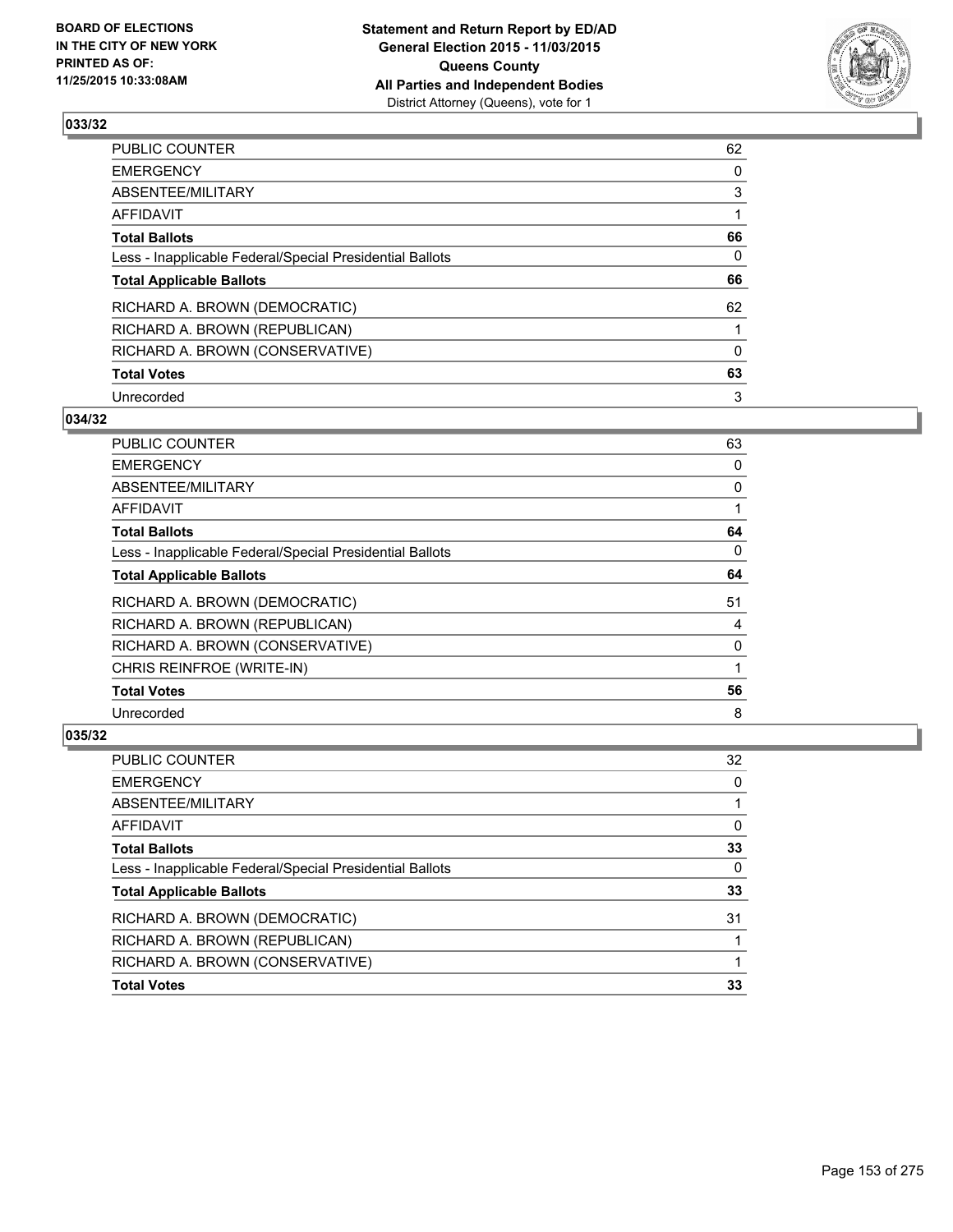

| 36       |
|----------|
| $\Omega$ |
|          |
| 0        |
| 37       |
| 0        |
| 37       |
| 37       |
| 0        |
| 0        |
| 37       |
|          |

#### **037/32 COMBINED into: 045/32**

## **038/32**

| <b>PUBLIC COUNTER</b>                                    | 71 |
|----------------------------------------------------------|----|
| <b>EMERGENCY</b>                                         | 0  |
| ABSENTEE/MILITARY                                        | 6  |
| <b>AFFIDAVIT</b>                                         | 0  |
| <b>Total Ballots</b>                                     | 77 |
| Less - Inapplicable Federal/Special Presidential Ballots | 0  |
| <b>Total Applicable Ballots</b>                          | 77 |
| RICHARD A. BROWN (DEMOCRATIC)                            | 68 |
| RICHARD A. BROWN (REPUBLICAN)                            | 3  |
| RICHARD A. BROWN (CONSERVATIVE)                          | 0  |
| KEITH S JAMES (WRITE-IN)                                 | 2  |
| <b>Total Votes</b>                                       | 73 |
| Unrecorded                                               | 4  |

| <b>PUBLIC COUNTER</b>                                    | 64 |
|----------------------------------------------------------|----|
| <b>EMERGENCY</b>                                         | 0  |
| ABSENTEE/MILITARY                                        | 3  |
| <b>AFFIDAVIT</b>                                         | 2  |
| <b>Total Ballots</b>                                     | 69 |
| Less - Inapplicable Federal/Special Presidential Ballots | 0  |
| <b>Total Applicable Ballots</b>                          | 69 |
| RICHARD A. BROWN (DEMOCRATIC)                            | 64 |
| RICHARD A. BROWN (REPUBLICAN)                            | 2  |
| RICHARD A. BROWN (CONSERVATIVE)                          | 2  |
| <b>Total Votes</b>                                       | 68 |
| Unrecorded                                               | 1  |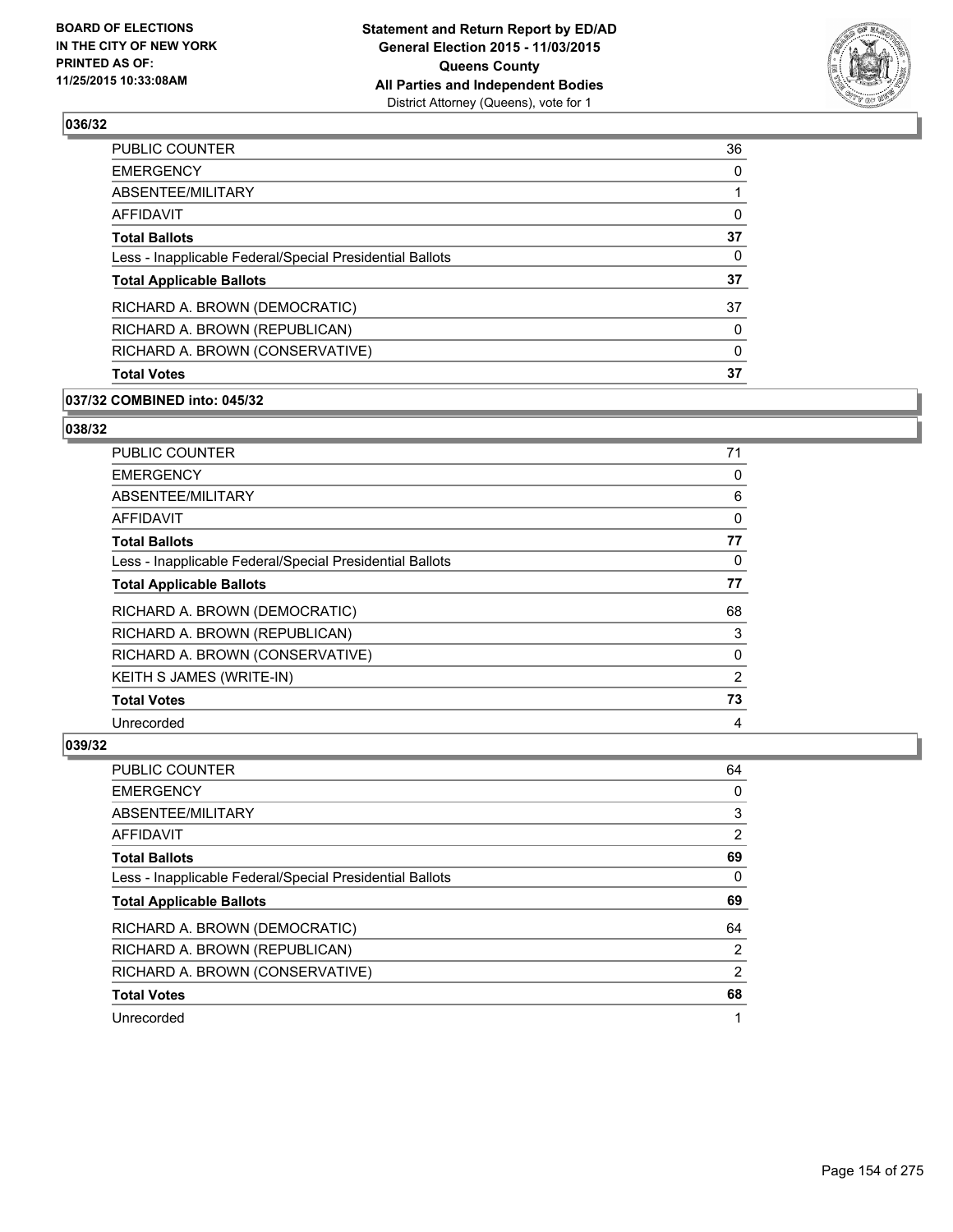

| PUBLIC COUNTER                                           | 85 |
|----------------------------------------------------------|----|
| <b>EMERGENCY</b>                                         | 0  |
| ABSENTEE/MILITARY                                        | 4  |
| AFFIDAVIT                                                | 2  |
| <b>Total Ballots</b>                                     | 91 |
| Less - Inapplicable Federal/Special Presidential Ballots | 0  |
| <b>Total Applicable Ballots</b>                          | 91 |
| RICHARD A. BROWN (DEMOCRATIC)                            | 86 |
| RICHARD A. BROWN (REPUBLICAN)                            | 3  |
| RICHARD A. BROWN (CONSERVATIVE)                          | 0  |
| BRUCE COPNEY (WRITE-IN)                                  | 1  |
| <b>Total Votes</b>                                       | 90 |
| Unrecorded                                               | 1  |

# **041/32**

| <b>PUBLIC COUNTER</b>                                    | 45                    |
|----------------------------------------------------------|-----------------------|
| <b>EMERGENCY</b>                                         | 0                     |
| ABSENTEE/MILITARY                                        |                       |
| <b>AFFIDAVIT</b>                                         | $\mathbf{2}^{\prime}$ |
| <b>Total Ballots</b>                                     | 48                    |
| Less - Inapplicable Federal/Special Presidential Ballots | 0                     |
| <b>Total Applicable Ballots</b>                          | 48                    |
| RICHARD A. BROWN (DEMOCRATIC)                            | 43                    |
| RICHARD A. BROWN (REPUBLICAN)                            | 2                     |
| RICHARD A. BROWN (CONSERVATIVE)                          |                       |
| <b>Total Votes</b>                                       | 46                    |
| Unrecorded                                               | 2                     |

| <b>PUBLIC COUNTER</b>                                    | 46 |
|----------------------------------------------------------|----|
| <b>EMERGENCY</b>                                         | 0  |
| ABSENTEE/MILITARY                                        | 3  |
| AFFIDAVIT                                                | 0  |
| <b>Total Ballots</b>                                     | 49 |
| Less - Inapplicable Federal/Special Presidential Ballots | 0  |
| <b>Total Applicable Ballots</b>                          | 49 |
| RICHARD A. BROWN (DEMOCRATIC)                            | 43 |
| RICHARD A. BROWN (REPUBLICAN)                            | 0  |
| RICHARD A. BROWN (CONSERVATIVE)                          | 0  |
| <b>RUBEN WILLS (WRITE-IN)</b>                            | 1  |
| UNATTRIBUTABLE WRITE-IN (WRITE-IN)                       |    |
| <b>Total Votes</b>                                       | 45 |
| Unrecorded                                               | 4  |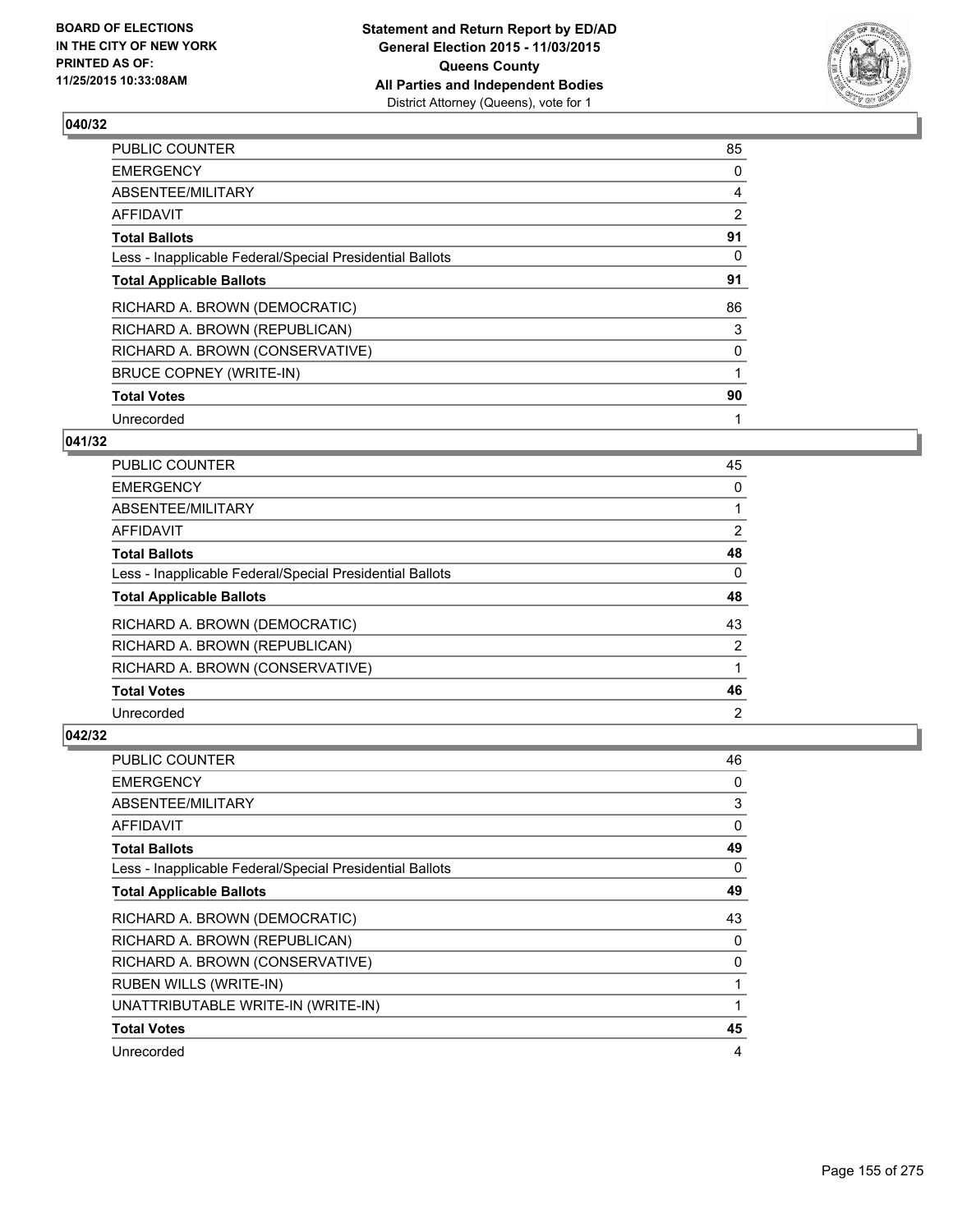

| <b>PUBLIC COUNTER</b>                                    | 107 |
|----------------------------------------------------------|-----|
| <b>EMERGENCY</b>                                         | 0   |
| ABSENTEE/MILITARY                                        | 4   |
| <b>AFFIDAVIT</b>                                         | 2   |
| <b>Total Ballots</b>                                     | 113 |
| Less - Inapplicable Federal/Special Presidential Ballots | 0   |
| <b>Total Applicable Ballots</b>                          | 113 |
| RICHARD A. BROWN (DEMOCRATIC)                            | 101 |
| RICHARD A. BROWN (REPUBLICAN)                            | 5   |
| RICHARD A. BROWN (CONSERVATIVE)                          | 1   |
| CLYDE VENEL (WRITE-IN)                                   | 1   |
| <b>Total Votes</b>                                       | 108 |
| Unrecorded                                               | 5   |
|                                                          |     |

### **044/32 COMBINED into: 038/32**

#### **045/32**

| <b>PUBLIC COUNTER</b>                                    | 66 |
|----------------------------------------------------------|----|
| <b>EMERGENCY</b>                                         | 0  |
| ABSENTEE/MILITARY                                        | 4  |
| AFFIDAVIT                                                | 0  |
| <b>Total Ballots</b>                                     | 70 |
| Less - Inapplicable Federal/Special Presidential Ballots | 0  |
| <b>Total Applicable Ballots</b>                          | 70 |
| RICHARD A. BROWN (DEMOCRATIC)                            | 60 |
| RICHARD A. BROWN (REPUBLICAN)                            | 3  |
| RICHARD A. BROWN (CONSERVATIVE)                          | 2  |
| JESILE JEREH ESQ (WRITE-IN)                              |    |
| <b>Total Votes</b>                                       | 66 |
| Unrecorded                                               | 4  |

| <b>PUBLIC COUNTER</b>                                    | 53             |
|----------------------------------------------------------|----------------|
| <b>EMERGENCY</b>                                         | 0              |
| ABSENTEE/MILITARY                                        | 5              |
| AFFIDAVIT                                                | 1              |
| <b>Total Ballots</b>                                     | 59             |
| Less - Inapplicable Federal/Special Presidential Ballots | 0              |
| <b>Total Applicable Ballots</b>                          | 59             |
| RICHARD A. BROWN (DEMOCRATIC)                            | 54             |
| RICHARD A. BROWN (REPUBLICAN)                            | 3              |
| RICHARD A. BROWN (CONSERVATIVE)                          | $\Omega$       |
| <b>Total Votes</b>                                       | 57             |
| Unrecorded                                               | $\overline{2}$ |
| 047/32 COMBINED into: 046/32                             |                |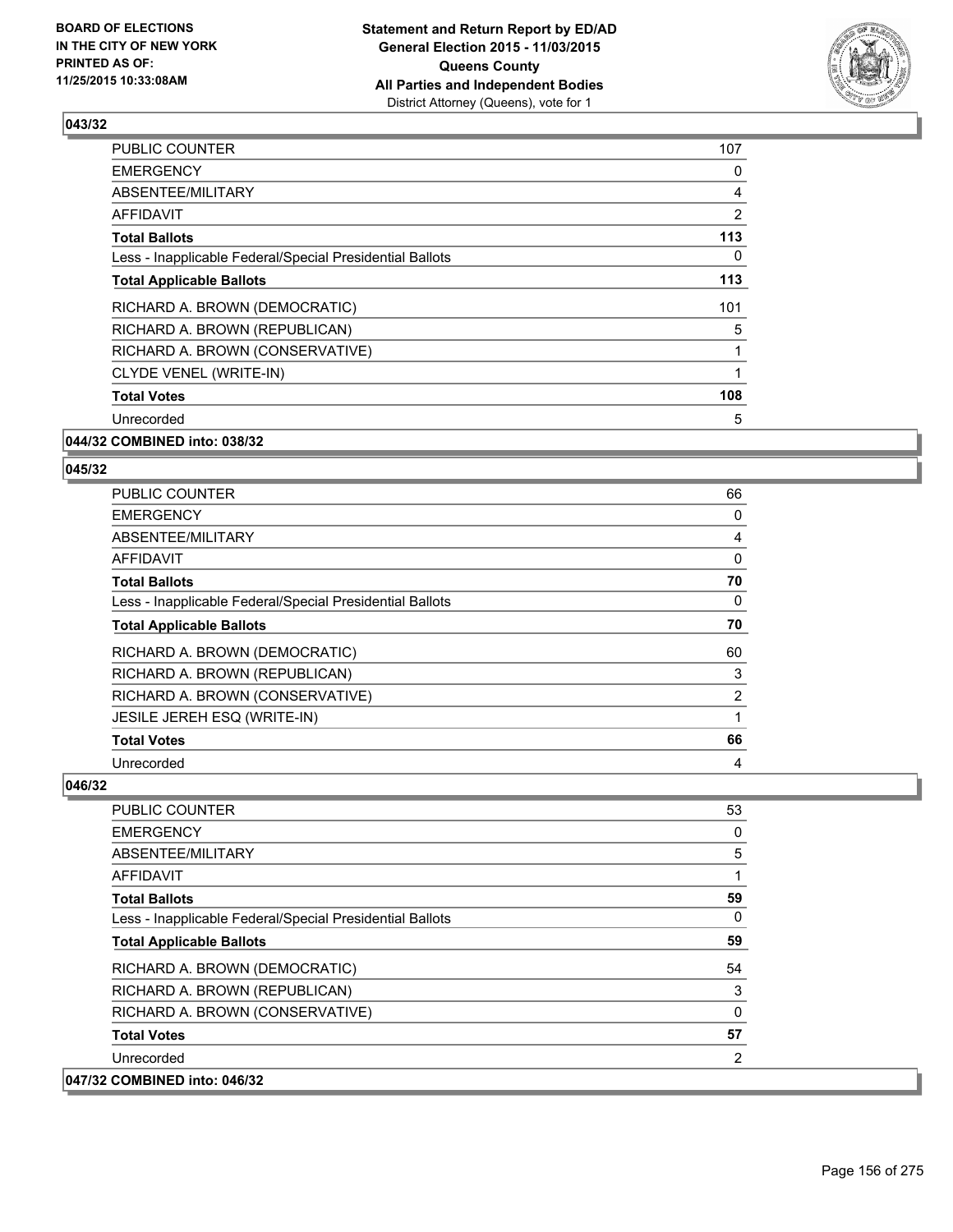

| PUBLIC COUNTER                                           | 47 |
|----------------------------------------------------------|----|
| <b>EMERGENCY</b>                                         | 0  |
| ABSENTEE/MILITARY                                        | 0  |
| <b>AFFIDAVIT</b>                                         | 0  |
| <b>Total Ballots</b>                                     | 47 |
| Less - Inapplicable Federal/Special Presidential Ballots | 0  |
| <b>Total Applicable Ballots</b>                          | 47 |
| RICHARD A. BROWN (DEMOCRATIC)                            | 42 |
| RICHARD A. BROWN (REPUBLICAN)                            |    |
| RICHARD A. BROWN (CONSERVATIVE)                          |    |
| <b>Total Votes</b>                                       | 44 |
| Unrecorded                                               | 3  |

#### **049/32**

| <b>EMERGENCY</b><br>ABSENTEE/MILITARY                    | 0<br>4 |
|----------------------------------------------------------|--------|
| AFFIDAVIT                                                | 0      |
| <b>Total Ballots</b>                                     | 43     |
| Less - Inapplicable Federal/Special Presidential Ballots | 0      |
| <b>Total Applicable Ballots</b>                          | 43     |
| RICHARD A. BROWN (DEMOCRATIC)                            | 41     |
| RICHARD A. BROWN (REPUBLICAN)                            |        |
| RICHARD A. BROWN (CONSERVATIVE)                          | 0      |
| <b>KEVIN RILEY (WRITE-IN)</b>                            |        |
| <b>Total Votes</b>                                       | 43     |
|                                                          |        |

| PUBLIC COUNTER                                           | 39             |
|----------------------------------------------------------|----------------|
| <b>EMERGENCY</b>                                         | 0              |
| ABSENTEE/MILITARY                                        | $\overline{2}$ |
| <b>AFFIDAVIT</b>                                         | 0              |
| <b>Total Ballots</b>                                     | 41             |
| Less - Inapplicable Federal/Special Presidential Ballots | 0              |
| <b>Total Applicable Ballots</b>                          | 41             |
| RICHARD A. BROWN (DEMOCRATIC)                            | 33             |
| RICHARD A. BROWN (REPUBLICAN)                            | 2              |
| RICHARD A. BROWN (CONSERVATIVE)                          |                |
| <b>Total Votes</b>                                       | 36             |
| Unrecorded                                               | 5              |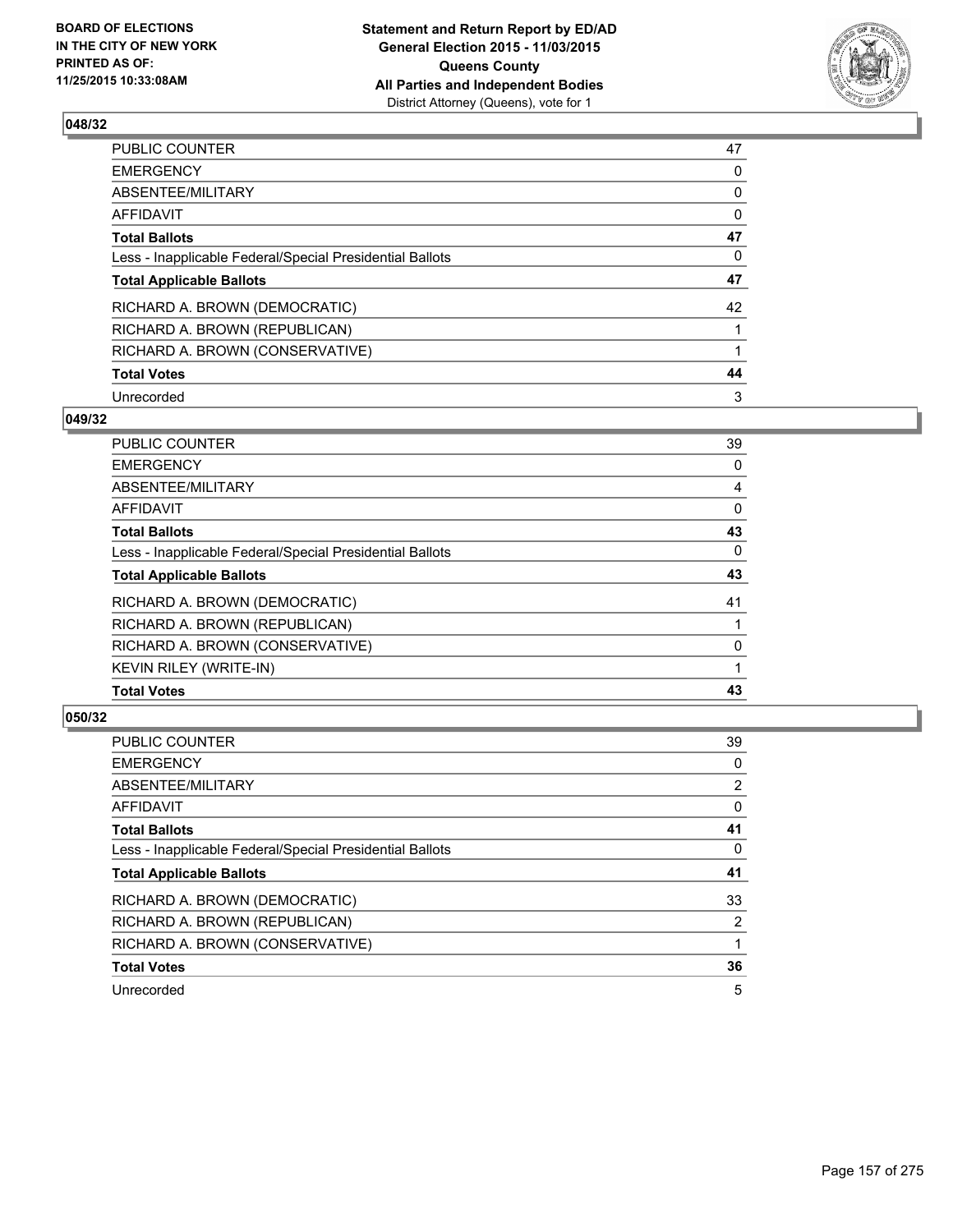

| <b>PUBLIC COUNTER</b>                                    | 34 |
|----------------------------------------------------------|----|
| <b>EMERGENCY</b>                                         | 0  |
| ABSENTEE/MILITARY                                        | 3  |
| AFFIDAVIT                                                | 0  |
| <b>Total Ballots</b>                                     | 37 |
| Less - Inapplicable Federal/Special Presidential Ballots | 0  |
| <b>Total Applicable Ballots</b>                          | 37 |
| RICHARD A. BROWN (DEMOCRATIC)                            | 33 |
| RICHARD A. BROWN (REPUBLICAN)                            | 0  |
| RICHARD A. BROWN (CONSERVATIVE)                          | 0  |
| <b>Total Votes</b>                                       | 33 |
| Unrecorded                                               | 4  |
|                                                          |    |

# **052/32 COMBINED into: 039/32**

# **053/32**

| <b>PUBLIC COUNTER</b>                                    | 40 |
|----------------------------------------------------------|----|
| <b>EMERGENCY</b>                                         | 0  |
| ABSENTEE/MILITARY                                        | 5  |
| AFFIDAVIT                                                | 1  |
| <b>Total Ballots</b>                                     | 46 |
| Less - Inapplicable Federal/Special Presidential Ballots | 0  |
| <b>Total Applicable Ballots</b>                          | 46 |
| RICHARD A. BROWN (DEMOCRATIC)                            | 42 |
| RICHARD A. BROWN (REPUBLICAN)                            | 0  |
| RICHARD A. BROWN (CONSERVATIVE)                          | 0  |
| CALVIN GRANT (WRITE-IN)                                  | 1  |
| <b>Total Votes</b>                                       | 43 |
| Unrecorded                                               | 3  |

| <b>PUBLIC COUNTER</b>                                    | 67           |
|----------------------------------------------------------|--------------|
| <b>EMERGENCY</b>                                         | 0            |
| ABSENTEE/MILITARY                                        | 8            |
| AFFIDAVIT                                                |              |
| <b>Total Ballots</b>                                     | 76           |
| Less - Inapplicable Federal/Special Presidential Ballots | $\mathbf{0}$ |
| <b>Total Applicable Ballots</b>                          | 76           |
| RICHARD A. BROWN (DEMOCRATIC)                            | 69           |
| RICHARD A. BROWN (REPUBLICAN)                            | 0            |
| RICHARD A. BROWN (CONSERVATIVE)                          |              |
| <b>Total Votes</b>                                       | 70           |
| Unrecorded                                               | 6            |
| 055/32 COMBINED into: 054/32                             |              |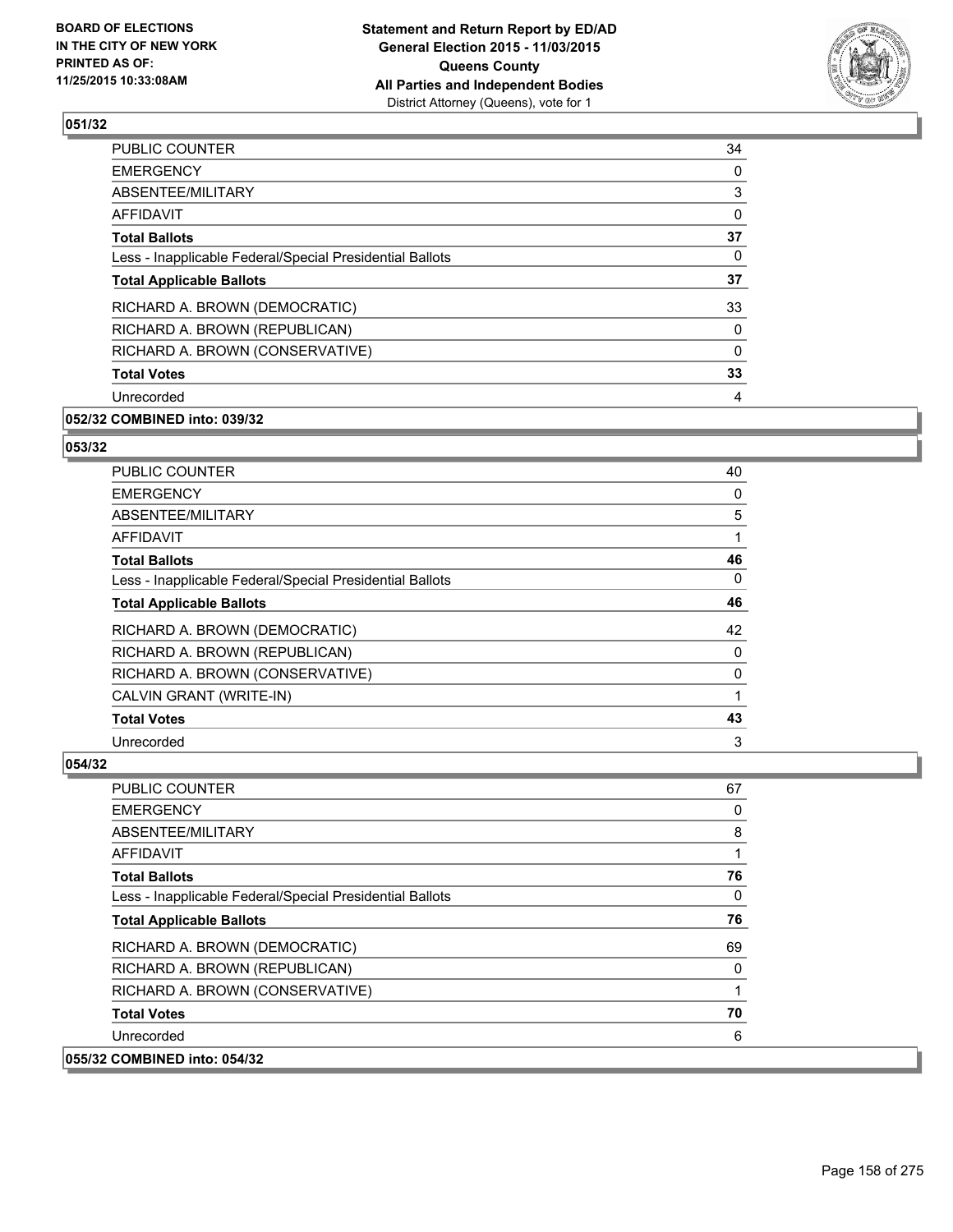

| PUBLIC COUNTER                                           | 8            |
|----------------------------------------------------------|--------------|
| EMERGENCY                                                | 0            |
| ABSENTEE/MILITARY                                        |              |
| AFFIDAVIT                                                | 0            |
| <b>Total Ballots</b>                                     | 9            |
| Less - Inapplicable Federal/Special Presidential Ballots | 0            |
| <b>Total Applicable Ballots</b>                          | 9            |
| RICHARD A. BROWN (DEMOCRATIC)                            | 9            |
| RICHARD A. BROWN (REPUBLICAN)                            | $\mathbf{0}$ |
| RICHARD A. BROWN (CONSERVATIVE)                          | $\mathbf{0}$ |
| <b>Total Votes</b>                                       | 9            |

# **057/32**

| PUBLIC COUNTER                                           | 61 |
|----------------------------------------------------------|----|
| <b>EMERGENCY</b>                                         | 0  |
| ABSENTEE/MILITARY                                        | 4  |
| AFFIDAVIT                                                | 0  |
| <b>Total Ballots</b>                                     | 65 |
| Less - Inapplicable Federal/Special Presidential Ballots | 0  |
| <b>Total Applicable Ballots</b>                          | 65 |
| RICHARD A. BROWN (DEMOCRATIC)                            | 61 |
| RICHARD A. BROWN (REPUBLICAN)                            |    |
| RICHARD A. BROWN (CONSERVATIVE)                          | 0  |
| JENNIFER NARMA (WRITE-IN)                                | 1  |
| <b>Total Votes</b>                                       | 63 |
| Unrecorded                                               | 2  |
|                                                          |    |

| <b>PUBLIC COUNTER</b>                                    | 90             |
|----------------------------------------------------------|----------------|
| <b>EMERGENCY</b>                                         | 0              |
| ABSENTEE/MILITARY                                        | 6              |
| <b>AFFIDAVIT</b>                                         | 0              |
| <b>Total Ballots</b>                                     | 96             |
| Less - Inapplicable Federal/Special Presidential Ballots | 0              |
| <b>Total Applicable Ballots</b>                          | 96             |
| RICHARD A. BROWN (DEMOCRATIC)                            | 80             |
| RICHARD A. BROWN (REPUBLICAN)                            | $\overline{2}$ |
| RICHARD A. BROWN (CONSERVATIVE)                          | 4              |
| <b>Total Votes</b>                                       | 86             |
| Unrecorded                                               | 10             |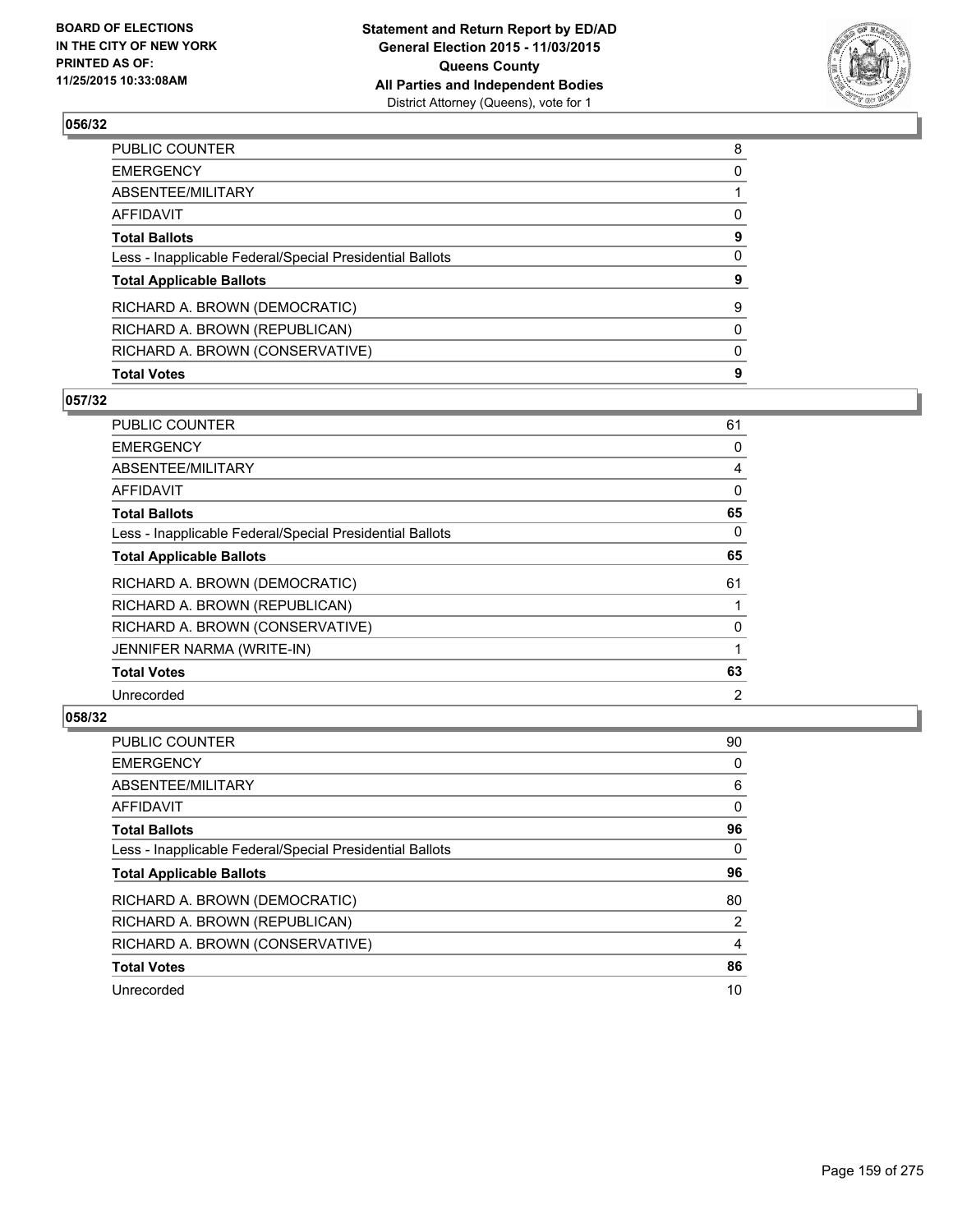

| PUBLIC COUNTER                                           | 51       |
|----------------------------------------------------------|----------|
| <b>EMERGENCY</b>                                         | 0        |
| ABSENTEE/MILITARY                                        | 3        |
| <b>AFFIDAVIT</b>                                         | 0        |
| <b>Total Ballots</b>                                     | 54       |
| Less - Inapplicable Federal/Special Presidential Ballots | $\Omega$ |
| <b>Total Applicable Ballots</b>                          | 54       |
| RICHARD A. BROWN (DEMOCRATIC)                            | 50       |
| RICHARD A. BROWN (REPUBLICAN)                            |          |
| RICHARD A. BROWN (CONSERVATIVE)                          |          |
| <b>Total Votes</b>                                       | 52       |
| Unrecorded                                               | 2        |

#### **060/32**

| PUBLIC COUNTER                                           | 49 |
|----------------------------------------------------------|----|
| <b>EMERGENCY</b>                                         | 0  |
| ABSENTEE/MILITARY                                        | 4  |
| AFFIDAVIT                                                | 0  |
| <b>Total Ballots</b>                                     | 53 |
| Less - Inapplicable Federal/Special Presidential Ballots | 0  |
| <b>Total Applicable Ballots</b>                          | 53 |
| RICHARD A. BROWN (DEMOCRATIC)                            | 46 |
| RICHARD A. BROWN (REPUBLICAN)                            | 0  |
| RICHARD A. BROWN (CONSERVATIVE)                          | 0  |
| UNATTRIBUTABLE WRITE-IN (WRITE-IN)                       |    |
| <b>Total Votes</b>                                       | 47 |
| Unrecorded                                               | 6  |

| <b>PUBLIC COUNTER</b>                                    | 26 |
|----------------------------------------------------------|----|
| <b>EMERGENCY</b>                                         | 0  |
| ABSENTEE/MILITARY                                        | 3  |
| AFFIDAVIT                                                | 0  |
| <b>Total Ballots</b>                                     | 29 |
| Less - Inapplicable Federal/Special Presidential Ballots | 0  |
| <b>Total Applicable Ballots</b>                          | 29 |
| RICHARD A. BROWN (DEMOCRATIC)                            | 25 |
| RICHARD A. BROWN (REPUBLICAN)                            | 0  |
| RICHARD A. BROWN (CONSERVATIVE)                          | 0  |
| <b>Total Votes</b>                                       | 25 |
| Unrecorded                                               | 4  |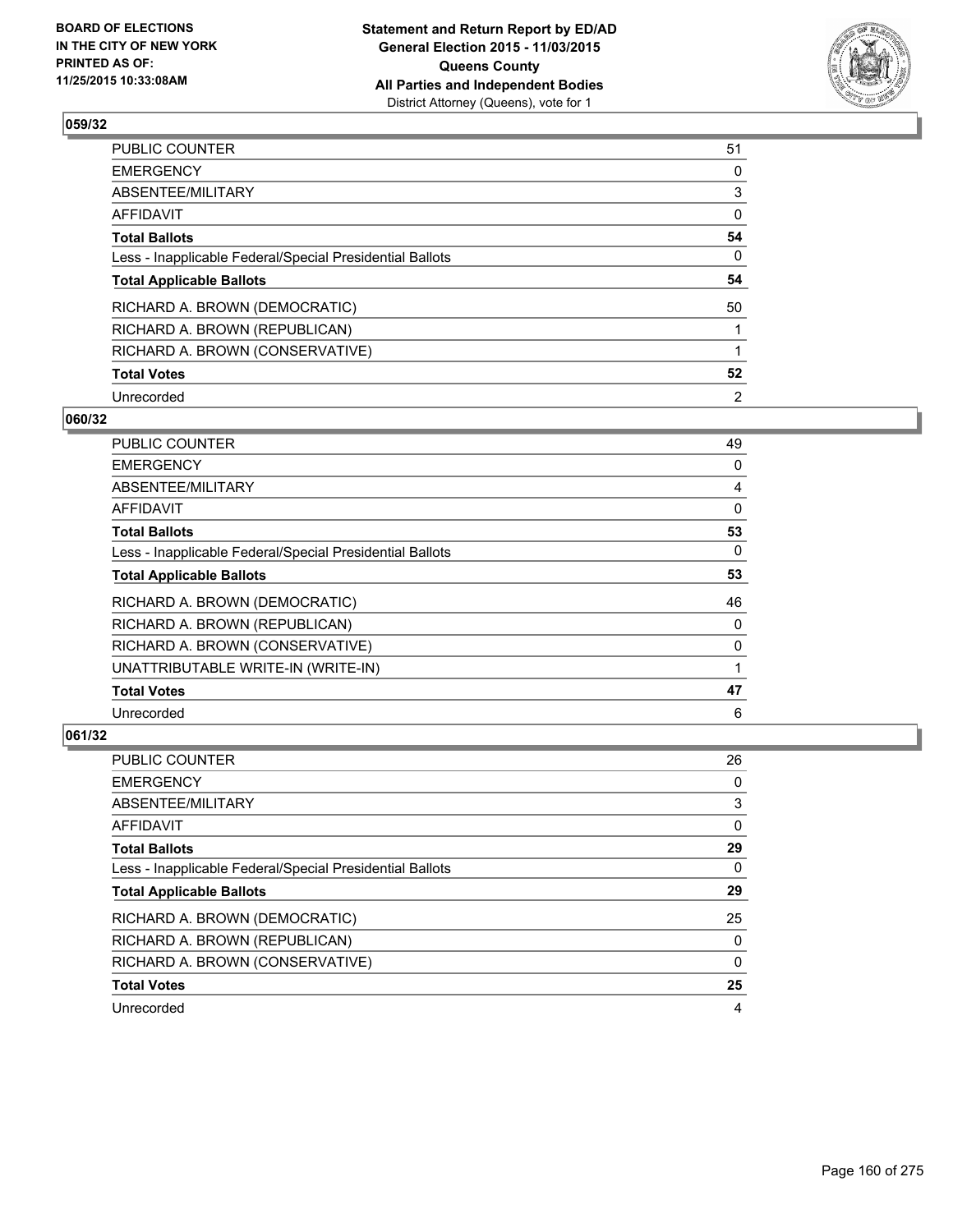

| <b>PUBLIC COUNTER</b>                                    | 115            |
|----------------------------------------------------------|----------------|
| <b>EMERGENCY</b>                                         | 0              |
| ABSENTEE/MILITARY                                        | 6              |
| AFFIDAVIT                                                | 1              |
| <b>Total Ballots</b>                                     | 122            |
| Less - Inapplicable Federal/Special Presidential Ballots | 0              |
| <b>Total Applicable Ballots</b>                          | 122            |
| RICHARD A. BROWN (DEMOCRATIC)                            | 106            |
| RICHARD A. BROWN (REPUBLICAN)                            | $\overline{2}$ |
| RICHARD A. BROWN (CONSERVATIVE)                          |                |
| DEBRA D WEB (WRITE-IN)                                   |                |
| IVAN MOSSOP (WRITE-IN)                                   |                |
| <b>Total Votes</b>                                       | 111            |
| Unrecorded                                               | 11             |
| 063/32 COMBINED into: 062/32                             |                |

## **064/32**

| <b>PUBLIC COUNTER</b>                                    | 112 |
|----------------------------------------------------------|-----|
| <b>EMERGENCY</b>                                         | 0   |
| ABSENTEE/MILITARY                                        | 11  |
| <b>AFFIDAVIT</b>                                         | 0   |
| <b>Total Ballots</b>                                     | 123 |
| Less - Inapplicable Federal/Special Presidential Ballots | 0   |
| <b>Total Applicable Ballots</b>                          | 123 |
| RICHARD A. BROWN (DEMOCRATIC)                            | 103 |
| RICHARD A. BROWN (REPUBLICAN)                            | 1   |
| RICHARD A. BROWN (CONSERVATIVE)                          | 2   |
| UNATTRIBUTABLE WRITE-IN (WRITE-IN)                       | 1   |
| <b>WESLEY BEAMON (WRITE-IN)</b>                          | 1   |
| <b>Total Votes</b>                                       | 108 |
| Unrecorded                                               | 15  |
|                                                          |     |

# **065/32 COMBINED into: 064/32**

| PUBLIC COUNTER                                           | 62             |
|----------------------------------------------------------|----------------|
| <b>EMERGENCY</b>                                         | 0              |
| ABSENTEE/MILITARY                                        | 3              |
| <b>AFFIDAVIT</b>                                         | 0              |
| <b>Total Ballots</b>                                     | 65             |
| Less - Inapplicable Federal/Special Presidential Ballots | 0              |
| <b>Total Applicable Ballots</b>                          | 65             |
| RICHARD A. BROWN (DEMOCRATIC)                            | 56             |
| RICHARD A. BROWN (REPUBLICAN)                            | 2              |
| RICHARD A. BROWN (CONSERVATIVE)                          | $\overline{2}$ |
| <b>Total Votes</b>                                       | 60             |
| Unrecorded                                               | 5              |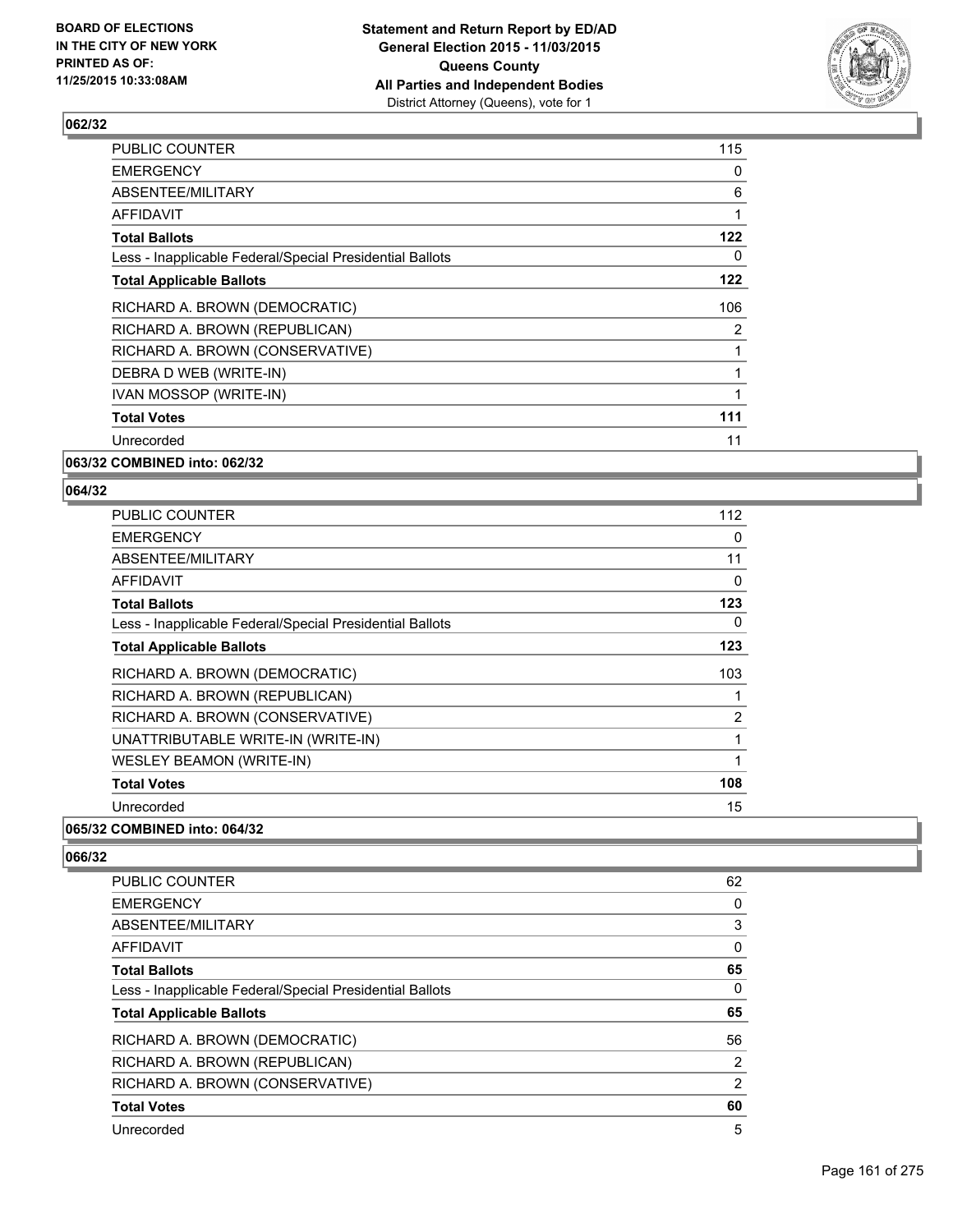

| PUBLIC COUNTER                                           | 85       |
|----------------------------------------------------------|----------|
| <b>EMERGENCY</b>                                         | 0        |
| ABSENTEE/MILITARY                                        | 9        |
| <b>AFFIDAVIT</b>                                         | 0        |
| <b>Total Ballots</b>                                     | 94       |
| Less - Inapplicable Federal/Special Presidential Ballots | $\Omega$ |
| <b>Total Applicable Ballots</b>                          | 94       |
| RICHARD A. BROWN (DEMOCRATIC)                            | 86       |
| RICHARD A. BROWN (REPUBLICAN)                            | 4        |
| RICHARD A. BROWN (CONSERVATIVE)                          |          |
| <b>Total Votes</b>                                       | 91       |
| Unrecorded                                               | 3        |

#### **068/32**

| <b>PUBLIC COUNTER</b>                                    | 124 |
|----------------------------------------------------------|-----|
| <b>EMERGENCY</b>                                         | 0   |
| ABSENTEE/MILITARY                                        | 11  |
| AFFIDAVIT                                                |     |
| <b>Total Ballots</b>                                     | 136 |
| Less - Inapplicable Federal/Special Presidential Ballots | 0   |
| <b>Total Applicable Ballots</b>                          | 136 |
| RICHARD A. BROWN (DEMOCRATIC)                            | 126 |
| RICHARD A. BROWN (REPUBLICAN)                            |     |
| RICHARD A. BROWN (CONSERVATIVE)                          | 0   |
| <b>Total Votes</b>                                       | 127 |
| Unrecorded                                               | 9   |
|                                                          |     |

# **069/32 COMBINED into: 068/32**

#### **070/32 COMBINED into: 072/32**

# **071/32 COMBINED into: 067/32**

| PUBLIC COUNTER                                           | 116 |
|----------------------------------------------------------|-----|
| <b>EMERGENCY</b>                                         | 0   |
| ABSENTEE/MILITARY                                        | 6   |
| <b>AFFIDAVIT</b>                                         |     |
| <b>Total Ballots</b>                                     | 123 |
| Less - Inapplicable Federal/Special Presidential Ballots | 0   |
| <b>Total Applicable Ballots</b>                          | 123 |
| RICHARD A. BROWN (DEMOCRATIC)                            | 106 |
| RICHARD A. BROWN (REPUBLICAN)                            | 2   |
| RICHARD A. BROWN (CONSERVATIVE)                          | 2   |
| <b>Total Votes</b>                                       | 110 |
| Unrecorded                                               | 13  |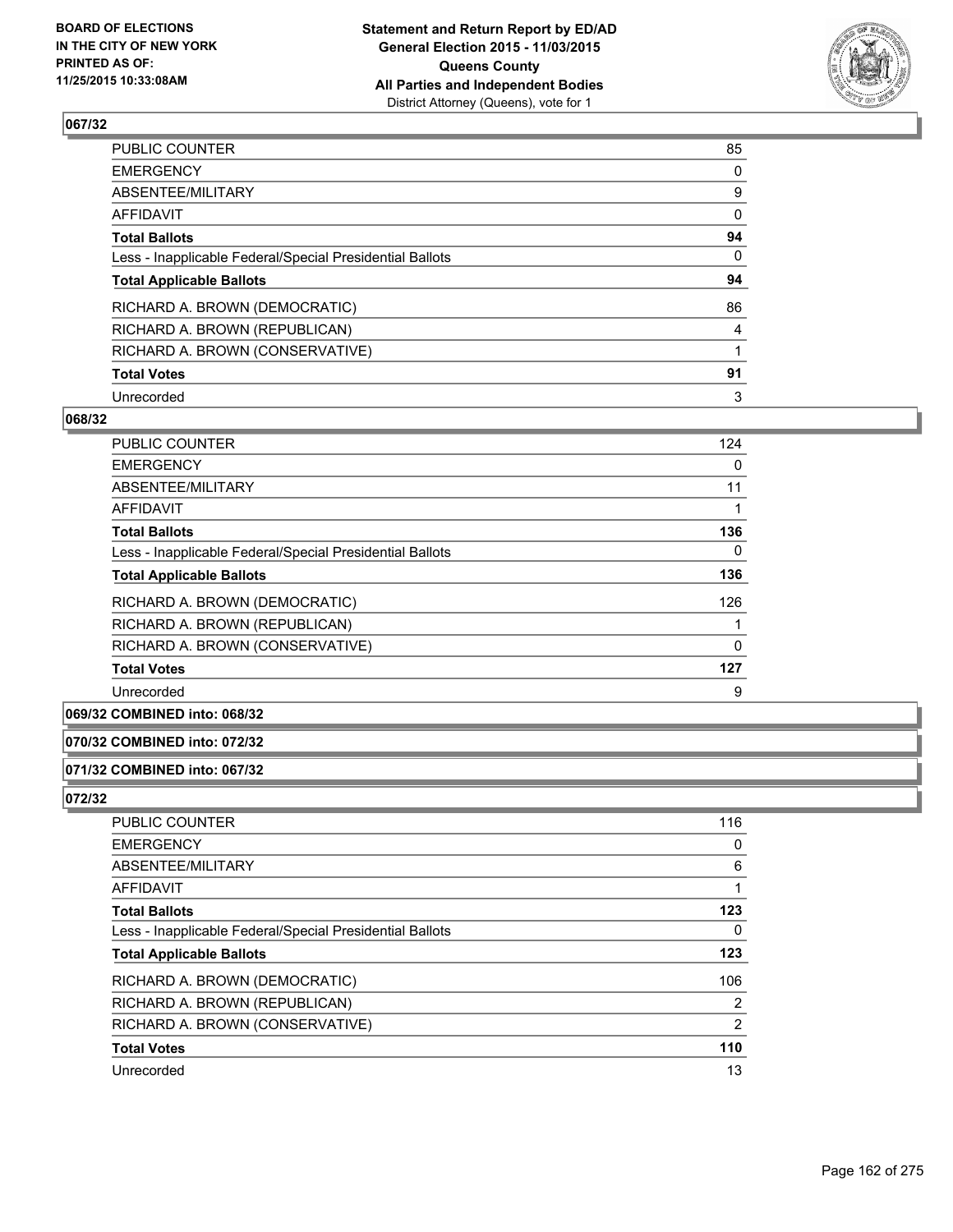

| <b>PUBLIC COUNTER</b>                                    | 78 |  |
|----------------------------------------------------------|----|--|
| <b>EMERGENCY</b>                                         | 0  |  |
| ABSENTEE/MILITARY                                        | 3  |  |
| <b>AFFIDAVIT</b>                                         | 0  |  |
| <b>Total Ballots</b>                                     | 81 |  |
| Less - Inapplicable Federal/Special Presidential Ballots | 0  |  |
| <b>Total Applicable Ballots</b>                          | 81 |  |
| RICHARD A. BROWN (DEMOCRATIC)                            | 69 |  |
| RICHARD A. BROWN (REPUBLICAN)                            | 2  |  |
| RICHARD A. BROWN (CONSERVATIVE)                          | 4  |  |
| <b>Total Votes</b>                                       | 75 |  |
| Unrecorded                                               | 6  |  |
| 074/32 COMBINED into: 073/32                             |    |  |
| 075/32 COMBINED into: 058/32                             |    |  |
| 076/32 COMBINED into: 056/32                             |    |  |
| 077/32 COMBINED into: 022/32                             |    |  |
| 078/32 COMBINED into: 048/32                             |    |  |
|                                                          |    |  |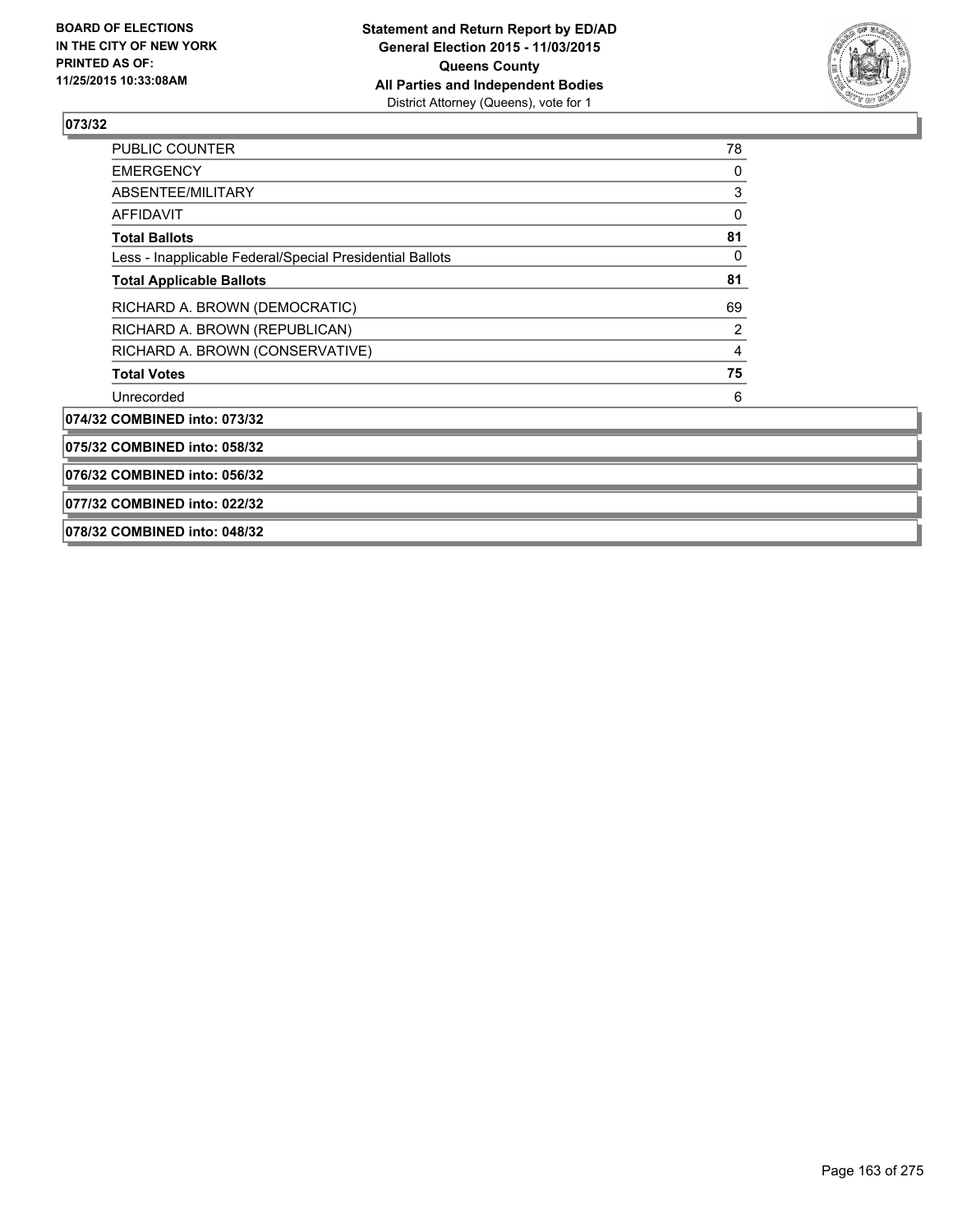

| <b>PUBLIC COUNTER</b>                                    | 323               |
|----------------------------------------------------------|-------------------|
| <b>EMERGENCY</b>                                         | 0                 |
| ABSENTEE/MILITARY                                        | $12 \overline{ }$ |
| <b>AFFIDAVIT</b>                                         | 0                 |
| <b>Total Ballots</b>                                     | 335               |
| Less - Inapplicable Federal/Special Presidential Ballots | 0                 |
| <b>Total Applicable Ballots</b>                          | 335               |
| RICHARD A. BROWN (DEMOCRATIC)                            | 146               |
| RICHARD A. BROWN (REPUBLICAN)                            | 105               |
| RICHARD A. BROWN (CONSERVATIVE)                          | 45                |
| HARVEY DENT (WRITE-IN)                                   |                   |
| <b>Total Votes</b>                                       | 297               |
| Unrecorded                                               | 38                |

# **002/33**

| <b>PUBLIC COUNTER</b>                                    | 283 |
|----------------------------------------------------------|-----|
| <b>EMERGENCY</b>                                         | 0   |
| <b>ABSENTEE/MILITARY</b>                                 | 1   |
| <b>AFFIDAVIT</b>                                         | 0   |
| <b>Total Ballots</b>                                     | 284 |
| Less - Inapplicable Federal/Special Presidential Ballots | 0   |
| <b>Total Applicable Ballots</b>                          | 284 |
| RICHARD A. BROWN (DEMOCRATIC)                            | 140 |
| RICHARD A. BROWN (REPUBLICAN)                            | 82  |
| RICHARD A. BROWN (CONSERVATIVE)                          | 30  |
| BRANDON T BRAVES (WRITE-IN)                              |     |
| BRANDON T DAVES (WRITE-IN)                               | 1   |
| <b>JOSEPH PALLADINO (WRITE-IN)</b>                       | 1   |
| <b>Total Votes</b>                                       | 255 |
| Unrecorded                                               | 29  |

| <b>PUBLIC COUNTER</b>                                    | 143 |
|----------------------------------------------------------|-----|
| <b>EMERGENCY</b>                                         | 0   |
| ABSENTEE/MILITARY                                        | 4   |
| AFFIDAVIT                                                | 0   |
| <b>Total Ballots</b>                                     | 147 |
| Less - Inapplicable Federal/Special Presidential Ballots | 0   |
| <b>Total Applicable Ballots</b>                          | 147 |
| RICHARD A. BROWN (DEMOCRATIC)                            | 87  |
| RICHARD A. BROWN (REPUBLICAN)                            | 32  |
| RICHARD A. BROWN (CONSERVATIVE)                          | 13  |
| THOMAS FARIELLO (WRITE-IN)                               | 1   |
| <b>Total Votes</b>                                       | 133 |
| Unrecorded                                               | 14  |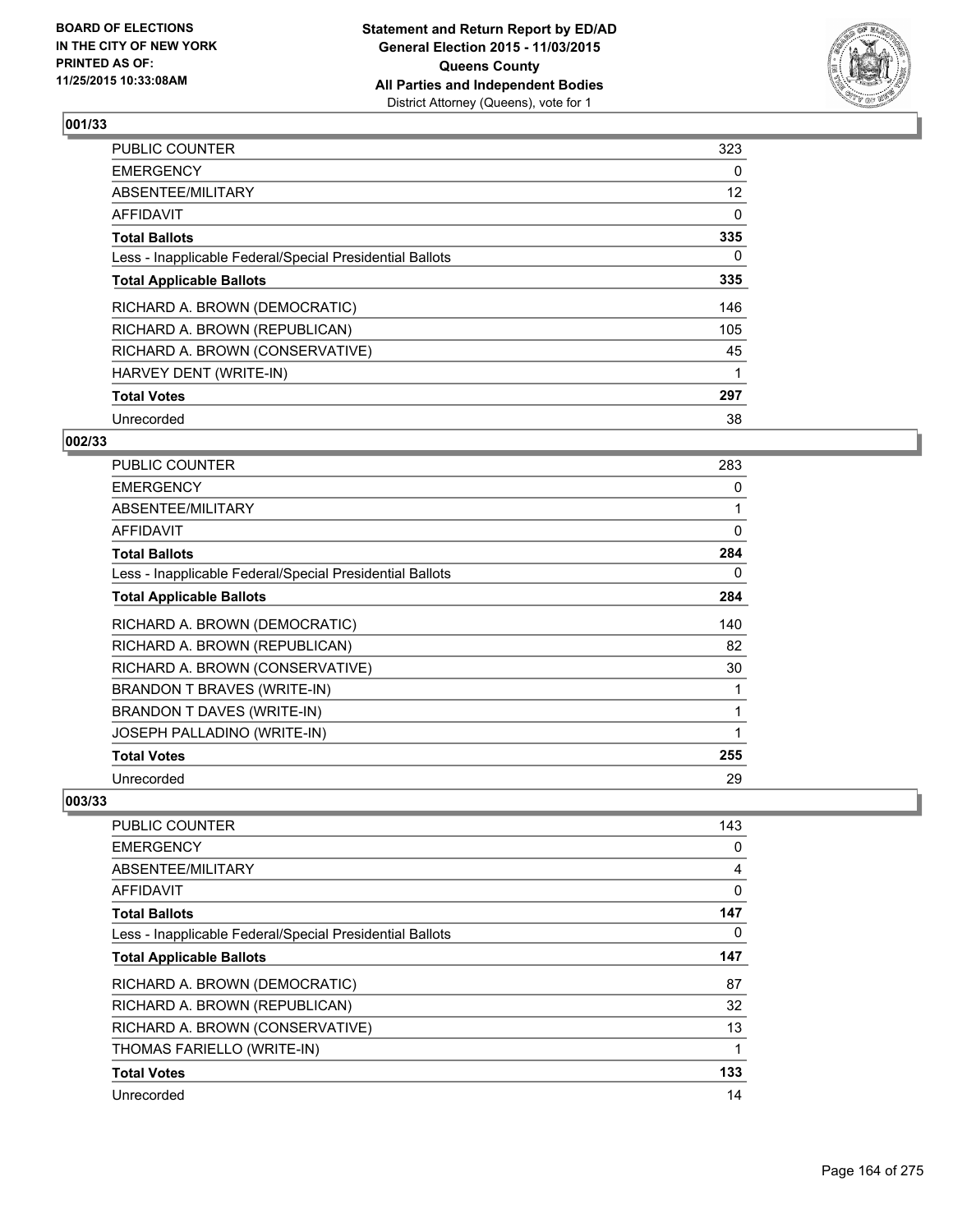

| PUBLIC COUNTER                                           | 135 |
|----------------------------------------------------------|-----|
| <b>EMERGENCY</b>                                         | 0   |
| ABSENTEE/MILITARY                                        | 9   |
| <b>AFFIDAVIT</b>                                         | 0   |
| <b>Total Ballots</b>                                     | 144 |
| Less - Inapplicable Federal/Special Presidential Ballots | 0   |
| <b>Total Applicable Ballots</b>                          | 144 |
| RICHARD A. BROWN (DEMOCRATIC)                            | 74  |
| RICHARD A. BROWN (REPUBLICAN)                            | 36  |
| RICHARD A. BROWN (CONSERVATIVE)                          | 15  |
| <b>Total Votes</b>                                       | 125 |
| Unrecorded                                               | 19  |

#### **005/33**

| <b>PUBLIC COUNTER</b>                                    | 160            |
|----------------------------------------------------------|----------------|
| <b>EMERGENCY</b>                                         | 0              |
| ABSENTEE/MILITARY                                        | 10             |
| <b>AFFIDAVIT</b>                                         | $\overline{2}$ |
| <b>Total Ballots</b>                                     | 172            |
| Less - Inapplicable Federal/Special Presidential Ballots | 0              |
| <b>Total Applicable Ballots</b>                          | 172            |
| RICHARD A. BROWN (DEMOCRATIC)                            | 82             |
| RICHARD A. BROWN (REPUBLICAN)                            | 53             |
| RICHARD A. BROWN (CONSERVATIVE)                          | 14             |
| <b>Total Votes</b>                                       | 149            |
| Unrecorded                                               | 23             |
|                                                          |                |

| <b>PUBLIC COUNTER</b>                                    | 172 |
|----------------------------------------------------------|-----|
| <b>EMERGENCY</b>                                         | 0   |
| ABSENTEE/MILITARY                                        | 9   |
| <b>AFFIDAVIT</b>                                         | 0   |
| <b>Total Ballots</b>                                     | 181 |
| Less - Inapplicable Federal/Special Presidential Ballots | 0   |
| <b>Total Applicable Ballots</b>                          | 181 |
| RICHARD A. BROWN (DEMOCRATIC)                            | 77  |
| RICHARD A. BROWN (REPUBLICAN)                            | 51  |
| RICHARD A. BROWN (CONSERVATIVE)                          | 28  |
| <b>Total Votes</b>                                       | 156 |
| Unrecorded                                               | 25  |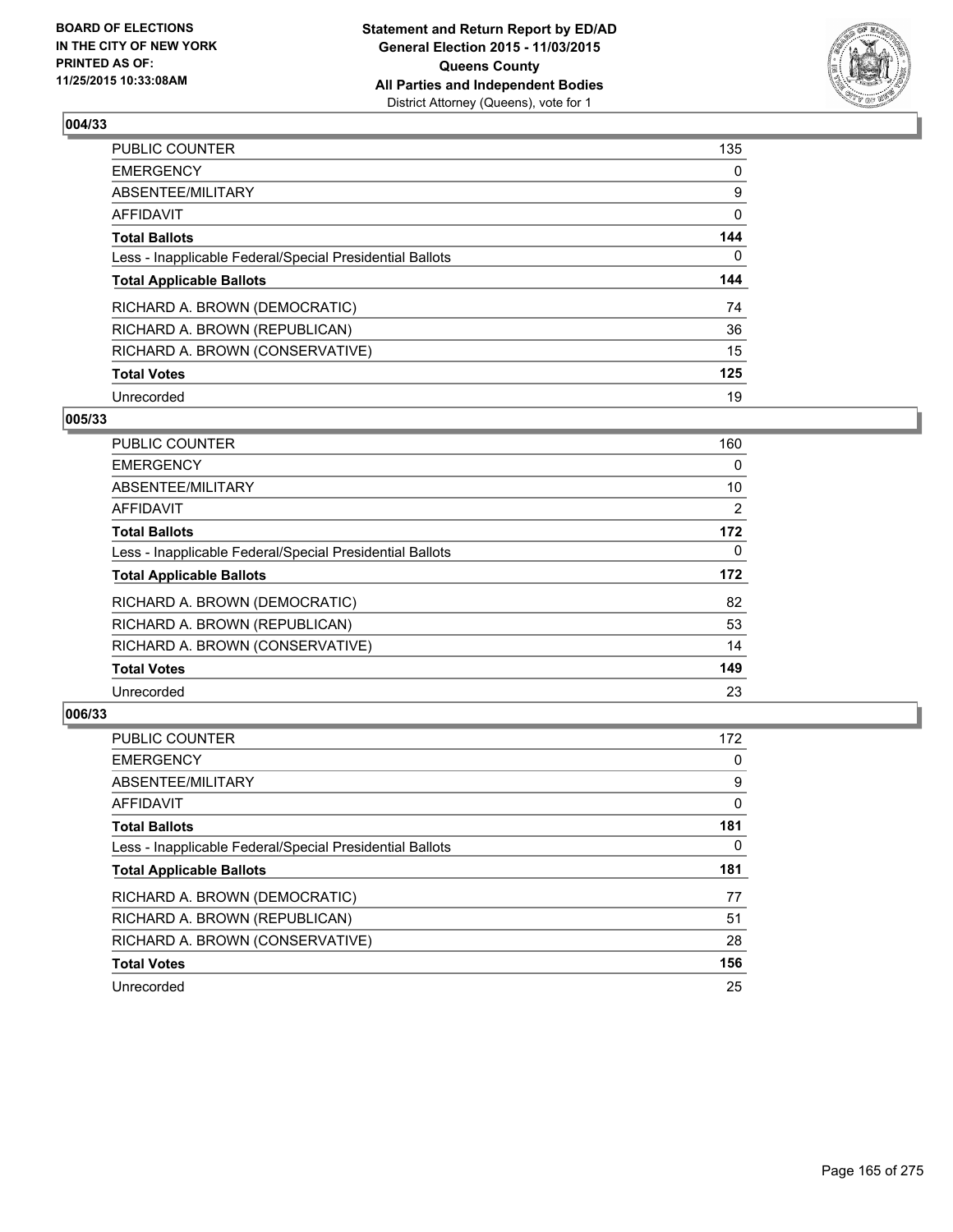

| <b>PUBLIC COUNTER</b>                                    | 197 |
|----------------------------------------------------------|-----|
| <b>EMERGENCY</b>                                         | 0   |
| ABSENTEE/MILITARY                                        | 5   |
| AFFIDAVIT                                                | 0   |
| <b>Total Ballots</b>                                     | 202 |
| Less - Inapplicable Federal/Special Presidential Ballots | 0   |
| <b>Total Applicable Ballots</b>                          | 202 |
| RICHARD A. BROWN (DEMOCRATIC)                            | 69  |
| RICHARD A. BROWN (REPUBLICAN)                            | 75  |
| RICHARD A. BROWN (CONSERVATIVE)                          | 25  |
| <b>Total Votes</b>                                       | 169 |
| Unrecorded                                               | 33  |
|                                                          |     |

**008/33 COMBINED into: 002/33**

#### **009/33 COMBINED into: 001/33**

#### **010/33**

| <b>PUBLIC COUNTER</b>                                    | 247 |
|----------------------------------------------------------|-----|
| <b>EMERGENCY</b>                                         | 0   |
| ABSENTEE/MILITARY                                        | 9   |
| AFFIDAVIT                                                | 1   |
| <b>Total Ballots</b>                                     | 257 |
| Less - Inapplicable Federal/Special Presidential Ballots | 0   |
| <b>Total Applicable Ballots</b>                          | 257 |
| RICHARD A. BROWN (DEMOCRATIC)                            | 99  |
| RICHARD A. BROWN (REPUBLICAN)                            | 94  |
| RICHARD A. BROWN (CONSERVATIVE)                          | 27  |
| <b>Total Votes</b>                                       | 220 |
| Unrecorded                                               | 37  |

# **011/33 COMBINED into: 010/33**

| PUBLIC COUNTER                                           | 210 |
|----------------------------------------------------------|-----|
| <b>EMERGENCY</b>                                         | 0   |
| ABSENTEE/MILITARY                                        | 5   |
| AFFIDAVIT                                                | 0   |
| <b>Total Ballots</b>                                     | 215 |
| Less - Inapplicable Federal/Special Presidential Ballots | 0   |
| <b>Total Applicable Ballots</b>                          | 215 |
| RICHARD A. BROWN (DEMOCRATIC)                            | 119 |
| RICHARD A. BROWN (REPUBLICAN)                            | 66  |
| RICHARD A. BROWN (CONSERVATIVE)                          | 14  |
| <b>Total Votes</b>                                       | 199 |
| Unrecorded                                               | 16  |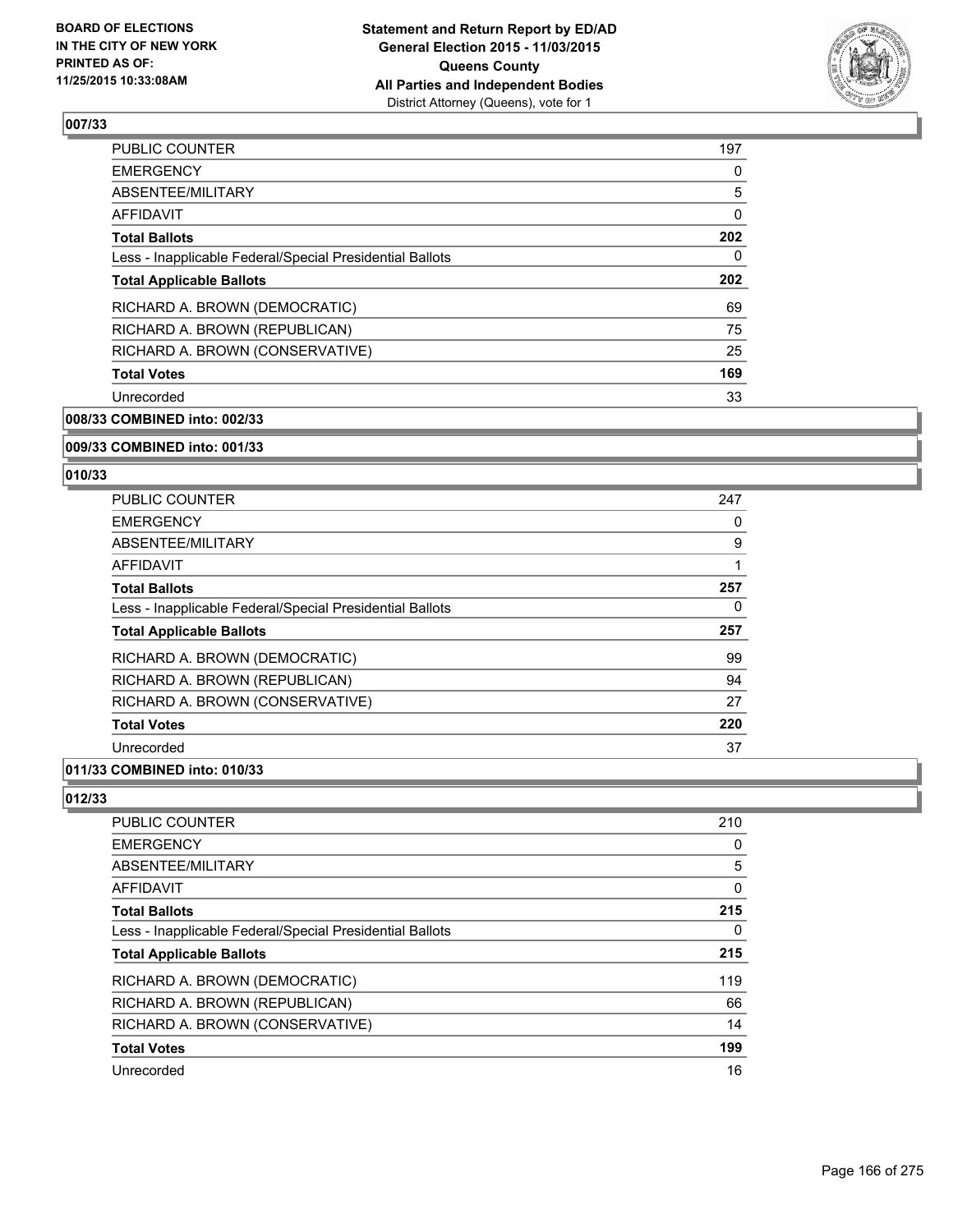

| <b>PUBLIC COUNTER</b>                                    | 222 |
|----------------------------------------------------------|-----|
| <b>EMERGENCY</b>                                         | 0   |
| ABSENTEE/MILITARY                                        | 8   |
| AFFIDAVIT                                                |     |
| <b>Total Ballots</b>                                     | 231 |
| Less - Inapplicable Federal/Special Presidential Ballots | 0   |
| <b>Total Applicable Ballots</b>                          | 231 |
| RICHARD A. BROWN (DEMOCRATIC)                            | 129 |
| RICHARD A. BROWN (REPUBLICAN)                            | 63  |
| RICHARD A. BROWN (CONSERVATIVE)                          | 19  |
| <b>Total Votes</b>                                       | 211 |
| Unrecorded                                               | 20  |
|                                                          |     |

**014/33 COMBINED into: 013/33**

#### **015/33 COMBINED into: 019/33**

#### **016/33**

| PUBLIC COUNTER                                           | 14              |
|----------------------------------------------------------|-----------------|
| <b>EMERGENCY</b>                                         | 0               |
| <b>ABSENTEE/MILITARY</b>                                 | $\overline{2}$  |
| AFFIDAVIT                                                | 0               |
| <b>Total Ballots</b>                                     | 16              |
| Less - Inapplicable Federal/Special Presidential Ballots | 0               |
| <b>Total Applicable Ballots</b>                          | 16              |
| RICHARD A. BROWN (DEMOCRATIC)                            | 12 <sup>2</sup> |
| RICHARD A. BROWN (REPUBLICAN)                            | 3               |
| RICHARD A. BROWN (CONSERVATIVE)                          |                 |
| <b>Total Votes</b>                                       | 16              |

| <b>PUBLIC COUNTER</b>                                    | 100 |
|----------------------------------------------------------|-----|
| <b>EMERGENCY</b>                                         | 0   |
| ABSENTEE/MILITARY                                        | 4   |
| AFFIDAVIT                                                | 0   |
| <b>Total Ballots</b>                                     | 104 |
| Less - Inapplicable Federal/Special Presidential Ballots | 0   |
| <b>Total Applicable Ballots</b>                          | 104 |
| RICHARD A. BROWN (DEMOCRATIC)                            | 60  |
| RICHARD A. BROWN (REPUBLICAN)                            | 18  |
| RICHARD A. BROWN (CONSERVATIVE)                          | 23  |
| <b>Total Votes</b>                                       | 101 |
| Unrecorded                                               | 3   |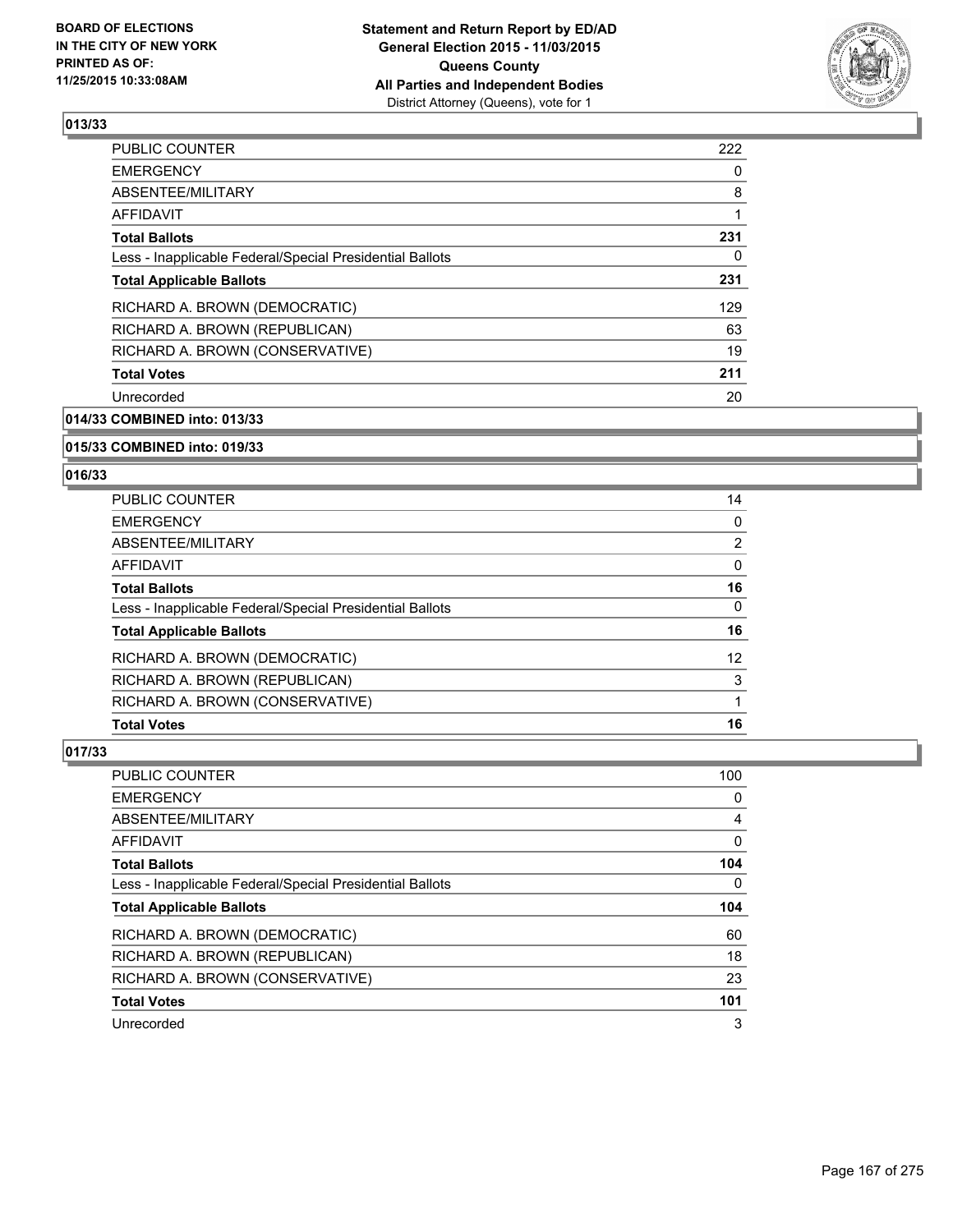

| PUBLIC COUNTER                                           | 112 |
|----------------------------------------------------------|-----|
| <b>EMERGENCY</b>                                         | 0   |
| ABSENTEE/MILITARY                                        | 3   |
| AFFIDAVIT                                                | 0   |
| <b>Total Ballots</b>                                     | 115 |
| Less - Inapplicable Federal/Special Presidential Ballots | 0   |
| <b>Total Applicable Ballots</b>                          | 115 |
| RICHARD A. BROWN (DEMOCRATIC)                            | 63  |
| RICHARD A. BROWN (REPUBLICAN)                            | 32  |
| RICHARD A. BROWN (CONSERVATIVE)                          | 11  |
| <b>Total Votes</b>                                       | 106 |
| Unrecorded                                               | 9   |

# **019/33**

| PUBLIC COUNTER                                           | 196 |
|----------------------------------------------------------|-----|
| <b>EMERGENCY</b>                                         | 0   |
| ABSENTEE/MILITARY                                        | 9   |
| AFFIDAVIT                                                | 2   |
| <b>Total Ballots</b>                                     | 207 |
| Less - Inapplicable Federal/Special Presidential Ballots | 0   |
| <b>Total Applicable Ballots</b>                          | 207 |
| RICHARD A. BROWN (DEMOCRATIC)                            | 109 |
| RICHARD A. BROWN (REPUBLICAN)                            | 56  |
| RICHARD A. BROWN (CONSERVATIVE)                          | 24  |
| MICHAEL PEREZ (WRITE-IN)                                 | 1   |
| <b>Total Votes</b>                                       | 190 |
| Unrecorded                                               | 17  |

| PUBLIC COUNTER                                           | 141 |
|----------------------------------------------------------|-----|
| <b>EMERGENCY</b>                                         | 0   |
| ABSENTEE/MILITARY                                        | 5   |
| AFFIDAVIT                                                | 0   |
| <b>Total Ballots</b>                                     | 146 |
| Less - Inapplicable Federal/Special Presidential Ballots | 0   |
| <b>Total Applicable Ballots</b>                          | 146 |
| RICHARD A. BROWN (DEMOCRATIC)                            | 114 |
| RICHARD A. BROWN (REPUBLICAN)                            | 19  |
| RICHARD A. BROWN (CONSERVATIVE)                          | 5   |
| <b>Total Votes</b>                                       | 138 |
| Unrecorded                                               | 8   |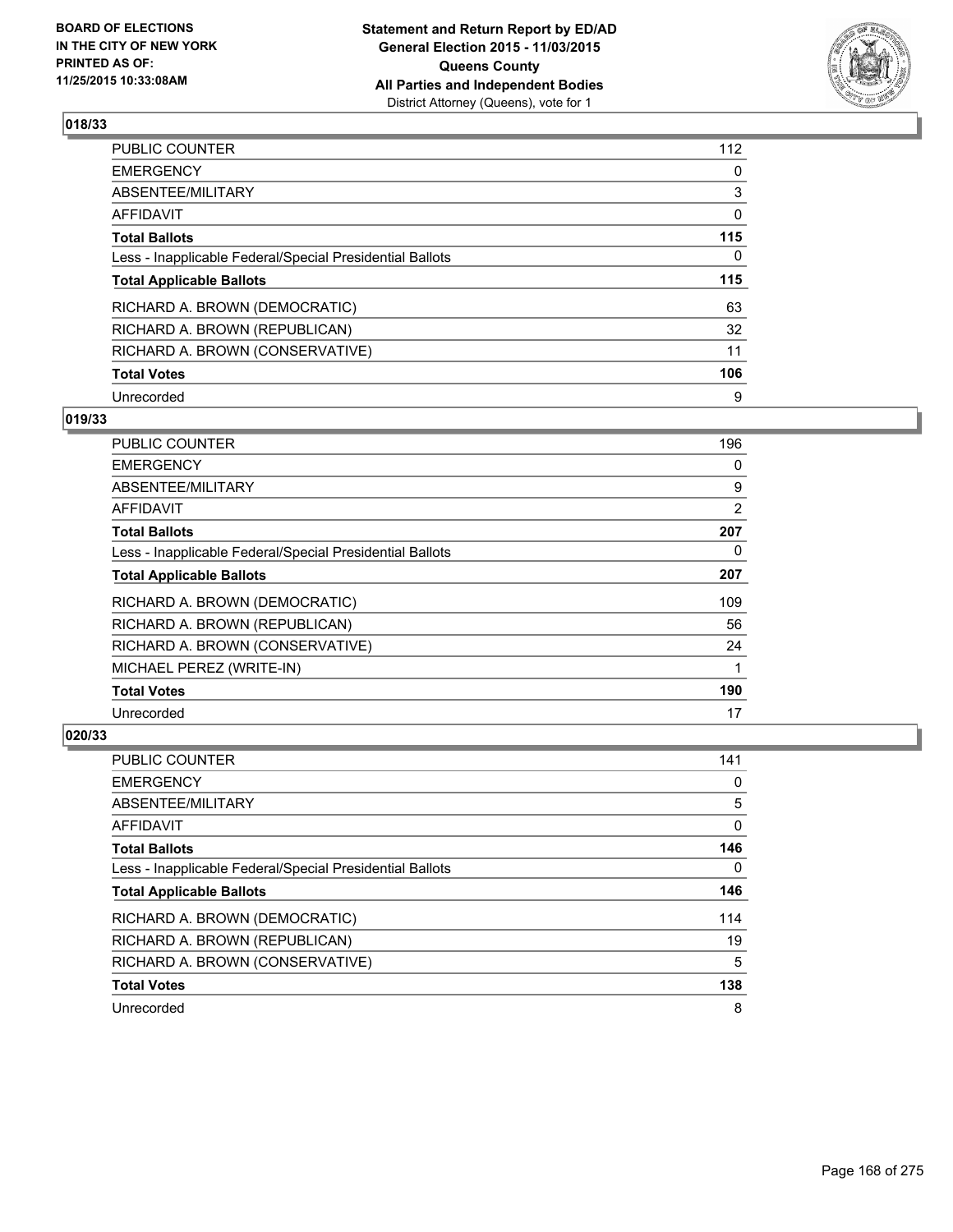

| PUBLIC COUNTER                                           | 91             |
|----------------------------------------------------------|----------------|
| <b>EMERGENCY</b>                                         | 0              |
| ABSENTEE/MILITARY                                        | $\overline{2}$ |
| <b>AFFIDAVIT</b>                                         |                |
| <b>Total Ballots</b>                                     | 94             |
| Less - Inapplicable Federal/Special Presidential Ballots | $\Omega$       |
| <b>Total Applicable Ballots</b>                          | 94             |
| RICHARD A. BROWN (DEMOCRATIC)                            | 64             |
| RICHARD A. BROWN (REPUBLICAN)                            | 13             |
| RICHARD A. BROWN (CONSERVATIVE)                          | 8              |
| <b>Total Votes</b>                                       | 85             |
| Unrecorded                                               | 9              |

#### **022/33**

| <b>PUBLIC COUNTER</b>                                    | 84       |
|----------------------------------------------------------|----------|
| <b>EMERGENCY</b>                                         | 0        |
| ABSENTEE/MILITARY                                        | 4        |
| <b>AFFIDAVIT</b>                                         | 0        |
| <b>Total Ballots</b>                                     | 88       |
| Less - Inapplicable Federal/Special Presidential Ballots | $\Omega$ |
| <b>Total Applicable Ballots</b>                          | 88       |
| RICHARD A. BROWN (DEMOCRATIC)                            | 48       |
| RICHARD A. BROWN (REPUBLICAN)                            | 18       |
| RICHARD A. BROWN (CONSERVATIVE)                          | 9        |
| <b>Total Votes</b>                                       | 75       |
| Unrecorded                                               | 13       |

| PUBLIC COUNTER                                           | 78 |
|----------------------------------------------------------|----|
| <b>EMERGENCY</b>                                         | 0  |
| ABSENTEE/MILITARY                                        |    |
| AFFIDAVIT                                                | 0  |
| <b>Total Ballots</b>                                     | 79 |
| Less - Inapplicable Federal/Special Presidential Ballots | 0  |
| <b>Total Applicable Ballots</b>                          | 79 |
| RICHARD A. BROWN (DEMOCRATIC)                            | 56 |
| RICHARD A. BROWN (REPUBLICAN)                            | 12 |
| RICHARD A. BROWN (CONSERVATIVE)                          | 0  |
| MARE CLOUTIER (WRITE-IN)                                 |    |
| <b>Total Votes</b>                                       | 69 |
| Unrecorded                                               | 10 |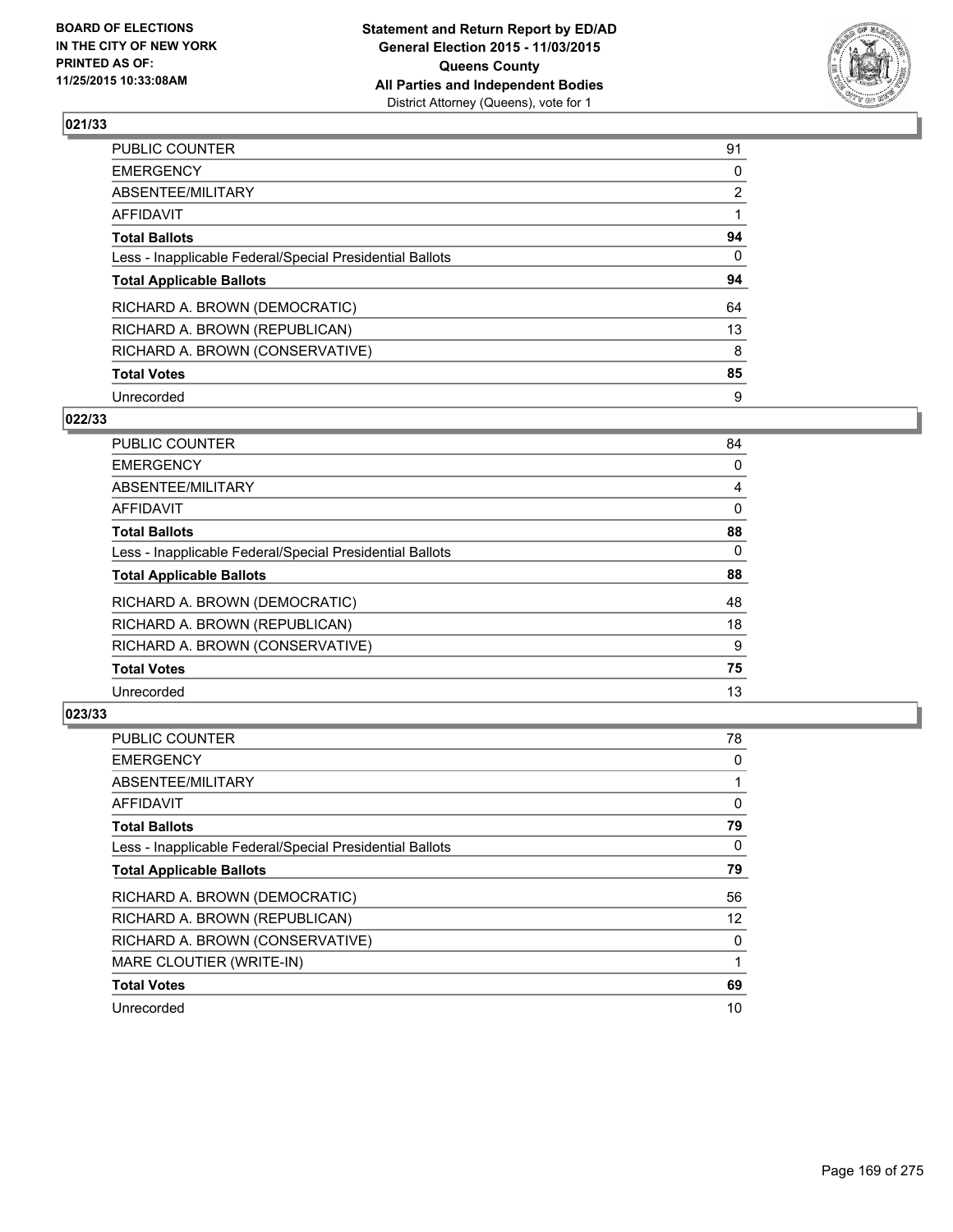

| <b>PUBLIC COUNTER</b>                                    | 102      |
|----------------------------------------------------------|----------|
| <b>EMERGENCY</b>                                         | 0        |
| ABSENTEE/MILITARY                                        | 3        |
| <b>AFFIDAVIT</b>                                         | $\Omega$ |
| <b>Total Ballots</b>                                     | 105      |
| Less - Inapplicable Federal/Special Presidential Ballots | 0        |
| <b>Total Applicable Ballots</b>                          | 105      |
| RICHARD A. BROWN (DEMOCRATIC)                            | 76       |
| RICHARD A. BROWN (REPUBLICAN)                            | 11       |
| RICHARD A. BROWN (CONSERVATIVE)                          | 5        |
| UNATTRIBUTABLE WRITE-IN (WRITE-IN)                       | 1        |
| <b>Total Votes</b>                                       | 93       |
| Unrecorded                                               | 12       |

# **025/33**

| <b>PUBLIC COUNTER</b>                                    | 82       |
|----------------------------------------------------------|----------|
| <b>EMERGENCY</b>                                         | 0        |
| ABSENTEE/MILITARY                                        | 0        |
| <b>AFFIDAVIT</b>                                         | 0        |
| <b>Total Ballots</b>                                     | 82       |
| Less - Inapplicable Federal/Special Presidential Ballots | $\Omega$ |
| <b>Total Applicable Ballots</b>                          | 82       |
| RICHARD A. BROWN (DEMOCRATIC)                            | 65       |
| RICHARD A. BROWN (REPUBLICAN)                            | 12       |
| RICHARD A. BROWN (CONSERVATIVE)                          |          |
| <b>Total Votes</b>                                       | 78       |
| Unrecorded                                               | 4        |

# **026/33 COMBINED into: 020/33**

| <b>PUBLIC COUNTER</b>                                    | 195 |
|----------------------------------------------------------|-----|
| <b>EMERGENCY</b>                                         | 0   |
| ABSENTEE/MILITARY                                        | 2   |
| <b>AFFIDAVIT</b>                                         | 2   |
| <b>Total Ballots</b>                                     | 199 |
| Less - Inapplicable Federal/Special Presidential Ballots | 0   |
| <b>Total Applicable Ballots</b>                          | 199 |
| RICHARD A. BROWN (DEMOCRATIC)                            | 153 |
| RICHARD A. BROWN (REPUBLICAN)                            | 25  |
| RICHARD A. BROWN (CONSERVATIVE)                          | 5   |
| <b>Total Votes</b>                                       | 183 |
| Unrecorded                                               | 16  |
| 028/33 COMBINED into: 027/33                             |     |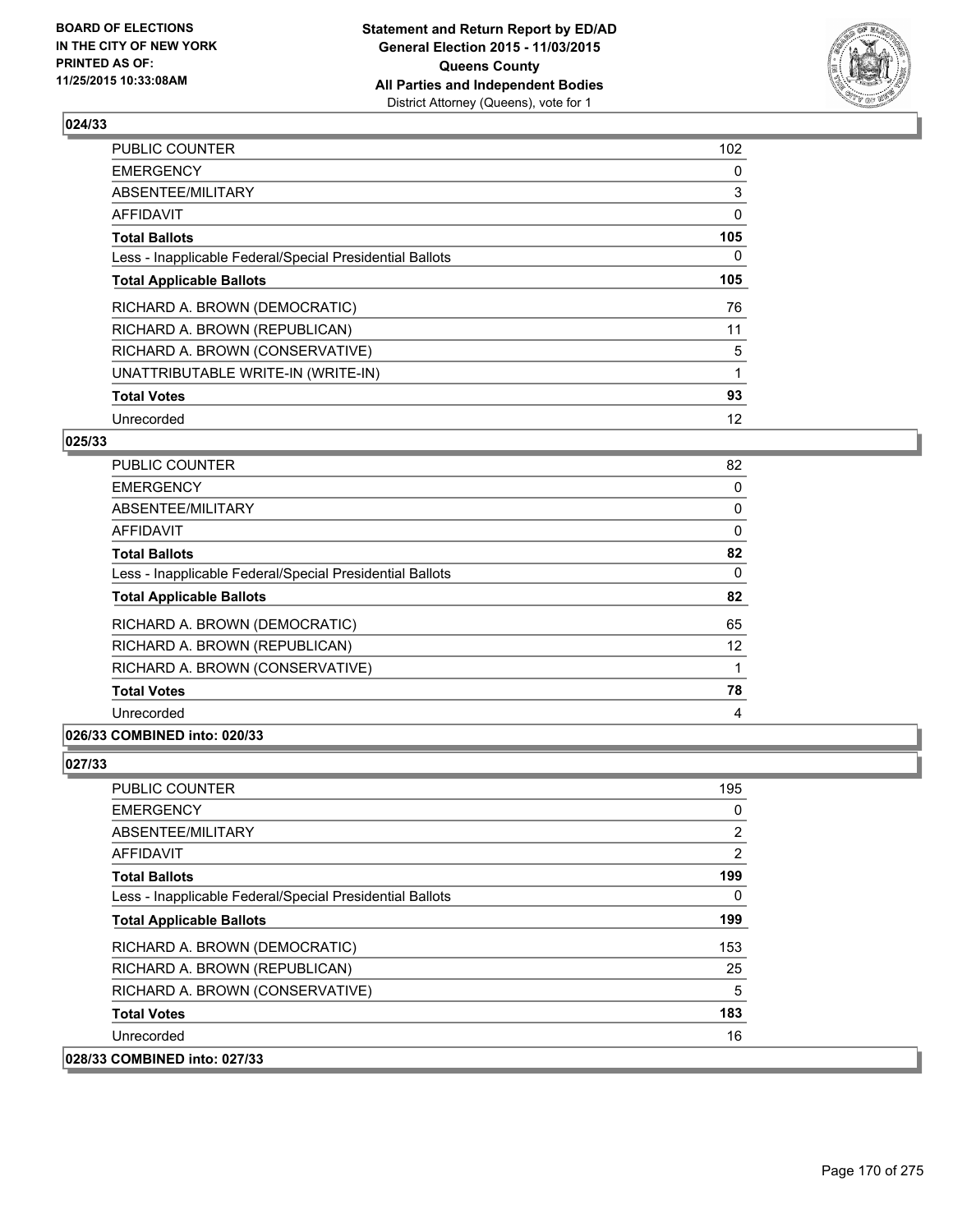

| PUBLIC COUNTER                                           | 47       |
|----------------------------------------------------------|----------|
| <b>EMERGENCY</b>                                         | 0        |
| ABSENTEE/MILITARY                                        | 3        |
| <b>AFFIDAVIT</b>                                         | $\Omega$ |
| <b>Total Ballots</b>                                     | 50       |
| Less - Inapplicable Federal/Special Presidential Ballots | 0        |
| <b>Total Applicable Ballots</b>                          | 50       |
| RICHARD A. BROWN (DEMOCRATIC)                            | 47       |
| RICHARD A. BROWN (REPUBLICAN)                            |          |
| RICHARD A. BROWN (CONSERVATIVE)                          | $\Omega$ |
| <b>Total Votes</b>                                       | 48       |
| Unrecorded                                               | 2        |

#### **030/33**

| PUBLIC COUNTER                                           | 53 |
|----------------------------------------------------------|----|
| <b>EMERGENCY</b>                                         | 0  |
| <b>ABSENTEE/MILITARY</b>                                 | 0  |
| <b>AFFIDAVIT</b>                                         | 0  |
| <b>Total Ballots</b>                                     | 53 |
| Less - Inapplicable Federal/Special Presidential Ballots | 0  |
| <b>Total Applicable Ballots</b>                          | 53 |
| RICHARD A. BROWN (DEMOCRATIC)                            | 49 |
| RICHARD A. BROWN (REPUBLICAN)                            | 0  |
| RICHARD A. BROWN (CONSERVATIVE)                          | 0  |
| <b>Total Votes</b>                                       | 49 |
| Unrecorded                                               | 4  |

| PUBLIC COUNTER                                           | 36             |
|----------------------------------------------------------|----------------|
| <b>EMERGENCY</b>                                         | 0              |
| ABSENTEE/MILITARY                                        | $\overline{2}$ |
| <b>AFFIDAVIT</b>                                         | 0              |
| <b>Total Ballots</b>                                     | 38             |
| Less - Inapplicable Federal/Special Presidential Ballots | 0              |
| <b>Total Applicable Ballots</b>                          | 38             |
| RICHARD A. BROWN (DEMOCRATIC)                            | 36             |
| RICHARD A. BROWN (REPUBLICAN)                            |                |
| RICHARD A. BROWN (CONSERVATIVE)                          | 0              |
| <b>Total Votes</b>                                       | 37             |
| Unrecorded                                               |                |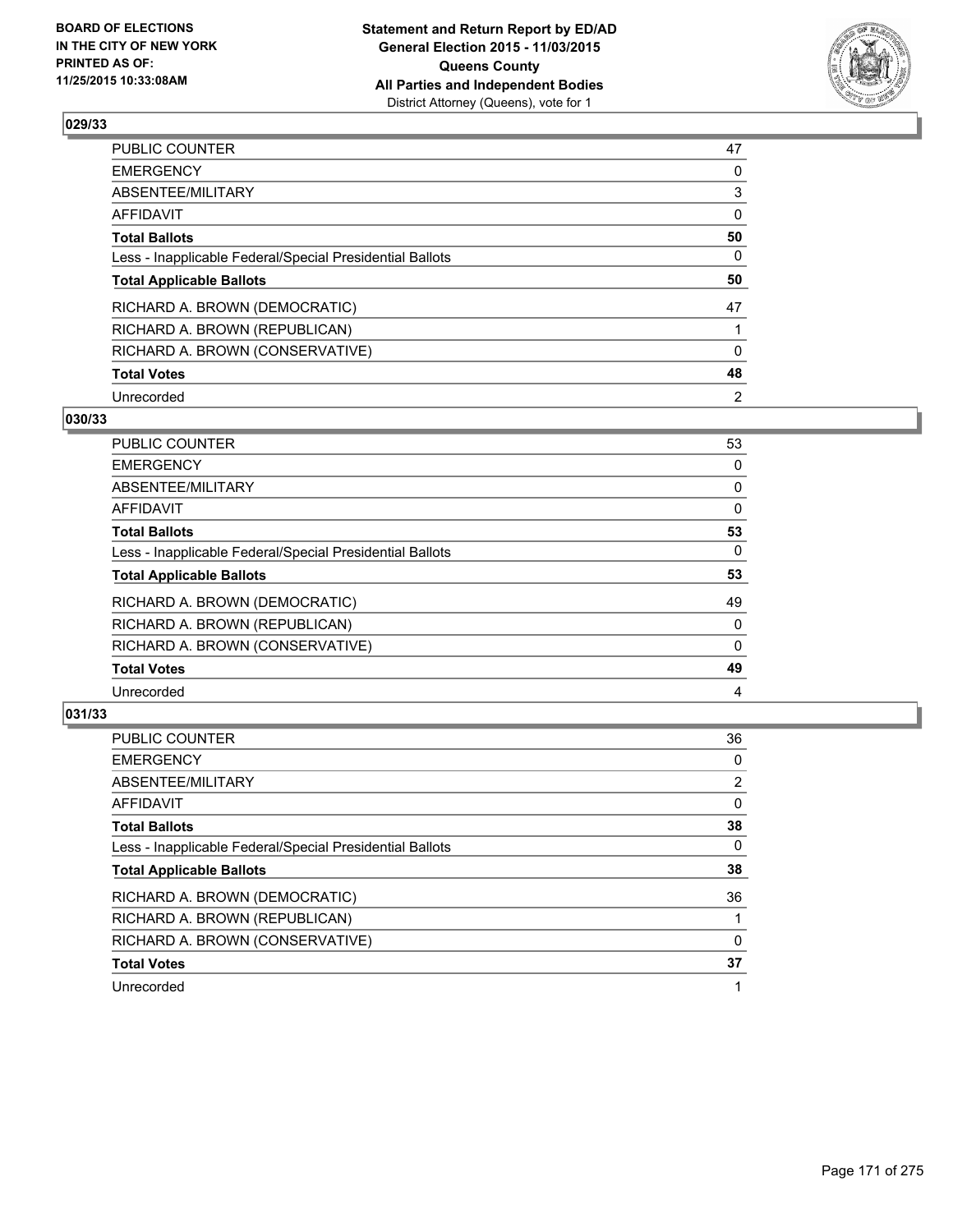

| PUBLIC COUNTER                                           | 47       |
|----------------------------------------------------------|----------|
| <b>EMERGENCY</b>                                         | 0        |
| ABSENTEE/MILITARY                                        | 3        |
| <b>AFFIDAVIT</b>                                         | $\Omega$ |
| <b>Total Ballots</b>                                     | 50       |
| Less - Inapplicable Federal/Special Presidential Ballots | 0        |
| <b>Total Applicable Ballots</b>                          | 50       |
| RICHARD A. BROWN (DEMOCRATIC)                            | 46       |
| RICHARD A. BROWN (REPUBLICAN)                            | 3        |
| RICHARD A. BROWN (CONSERVATIVE)                          | $\Omega$ |
| <b>Total Votes</b>                                       | 49       |
| Unrecorded                                               |          |

#### **033/33**

| PUBLIC COUNTER                                           | 42           |
|----------------------------------------------------------|--------------|
| <b>EMERGENCY</b>                                         | 0            |
| ABSENTEE/MILITARY                                        | 6            |
| <b>AFFIDAVIT</b>                                         | 0            |
| <b>Total Ballots</b>                                     | 48           |
| Less - Inapplicable Federal/Special Presidential Ballots | 0            |
| <b>Total Applicable Ballots</b>                          | 48           |
| RICHARD A. BROWN (DEMOCRATIC)                            | 41           |
| RICHARD A. BROWN (REPUBLICAN)                            | 0            |
| RICHARD A. BROWN (CONSERVATIVE)                          | $\mathbf{0}$ |
| B. JOSEPH BARRETT (WRITE-IN)                             | 1            |
| EDDIE GATES (WRITE-IN)                                   | 1            |
| MUHAMMED ALLAH (WRITE-IN)                                |              |
| <b>Total Votes</b>                                       | 44           |
| Unrecorded                                               | 4            |

| PUBLIC COUNTER                                           | 39 |
|----------------------------------------------------------|----|
| <b>EMERGENCY</b>                                         | 0  |
| ABSENTEE/MILITARY                                        | 4  |
| AFFIDAVIT                                                | 5  |
| <b>Total Ballots</b>                                     | 48 |
| Less - Inapplicable Federal/Special Presidential Ballots | 0  |
| <b>Total Applicable Ballots</b>                          | 48 |
| RICHARD A. BROWN (DEMOCRATIC)                            | 36 |
| RICHARD A. BROWN (REPUBLICAN)                            | 0  |
| RICHARD A. BROWN (CONSERVATIVE)                          | 2  |
| LEANDRE JOHN (WRITE-IN)                                  | 1  |
| <b>WESLEY BEAMON (WRITE-IN)</b>                          | 1  |
| <b>Total Votes</b>                                       | 40 |
| Unrecorded                                               | 8  |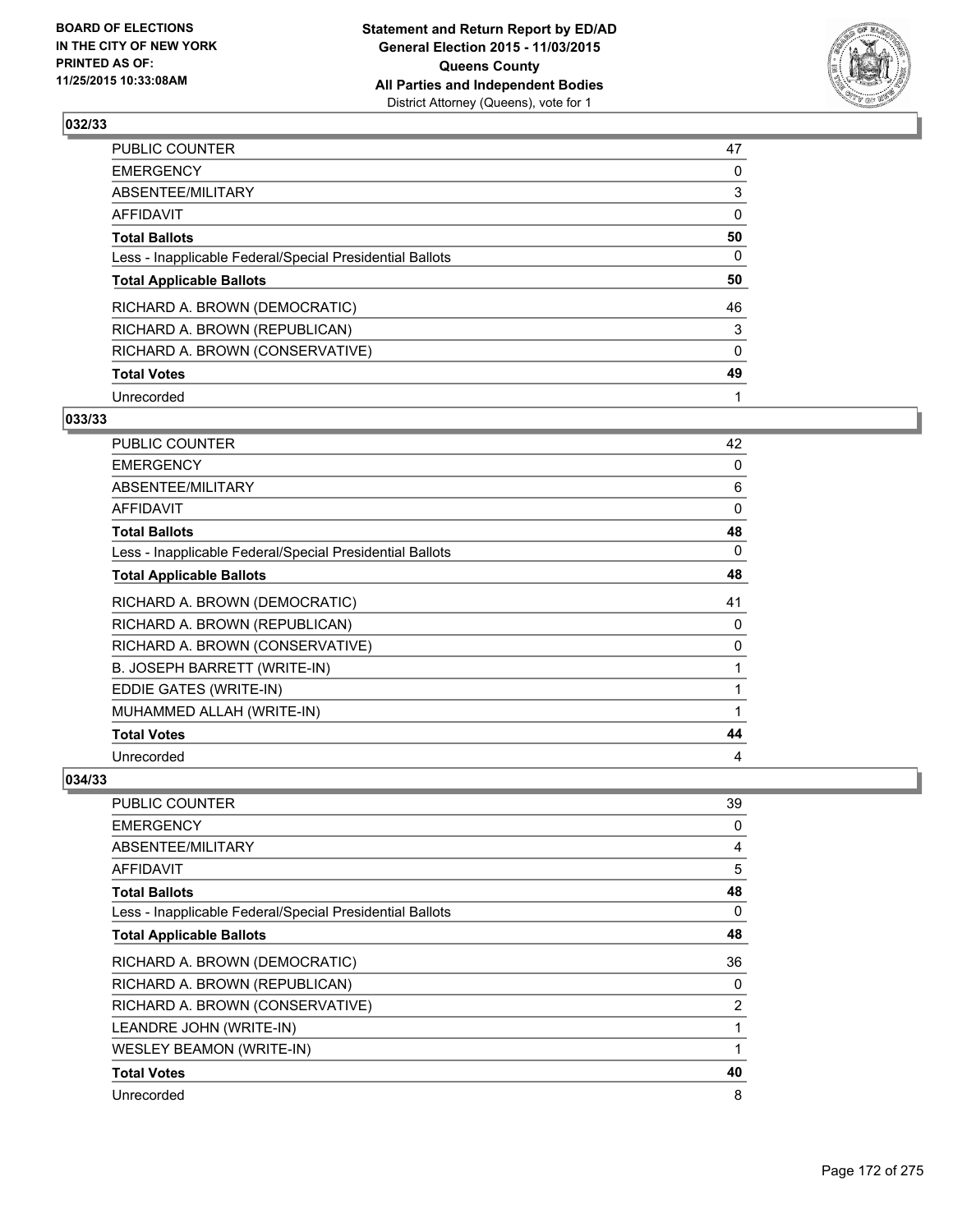

| PUBLIC COUNTER                                           | 48             |
|----------------------------------------------------------|----------------|
| <b>EMERGENCY</b>                                         | 0              |
| ABSENTEE/MILITARY                                        | $\overline{2}$ |
| AFFIDAVIT                                                |                |
| <b>Total Ballots</b>                                     | 51             |
| Less - Inapplicable Federal/Special Presidential Ballots | 0              |
| <b>Total Applicable Ballots</b>                          | 51             |
| RICHARD A. BROWN (DEMOCRATIC)                            | 47             |
| RICHARD A. BROWN (REPUBLICAN)                            | 0              |
| RICHARD A. BROWN (CONSERVATIVE)                          | 0              |
| UNATTRIBUTABLE WRITE-IN (WRITE-IN)                       |                |
| <b>Total Votes</b>                                       | 48             |
| Unrecorded                                               | 3              |

## **036/33**

| PUBLIC COUNTER                                           | 40 |
|----------------------------------------------------------|----|
| <b>EMERGENCY</b>                                         | 0  |
| ABSENTEE/MILITARY                                        |    |
| <b>AFFIDAVIT</b>                                         | 0  |
| <b>Total Ballots</b>                                     | 41 |
| Less - Inapplicable Federal/Special Presidential Ballots | 0  |
| <b>Total Applicable Ballots</b>                          | 41 |
| RICHARD A. BROWN (DEMOCRATIC)                            | 38 |
| RICHARD A. BROWN (REPUBLICAN)                            | 0  |
| RICHARD A. BROWN (CONSERVATIVE)                          | 0  |
|                                                          |    |
| <b>Total Votes</b>                                       | 38 |

| PUBLIC COUNTER                                           | 54 |
|----------------------------------------------------------|----|
| <b>EMERGENCY</b>                                         | 0  |
| ABSENTEE/MILITARY                                        | 3  |
| <b>AFFIDAVIT</b>                                         | 0  |
| <b>Total Ballots</b>                                     | 57 |
| Less - Inapplicable Federal/Special Presidential Ballots | 0  |
| <b>Total Applicable Ballots</b>                          | 57 |
| RICHARD A. BROWN (DEMOCRATIC)                            | 55 |
| RICHARD A. BROWN (REPUBLICAN)                            |    |
| RICHARD A. BROWN (CONSERVATIVE)                          |    |
| <b>Total Votes</b>                                       | 57 |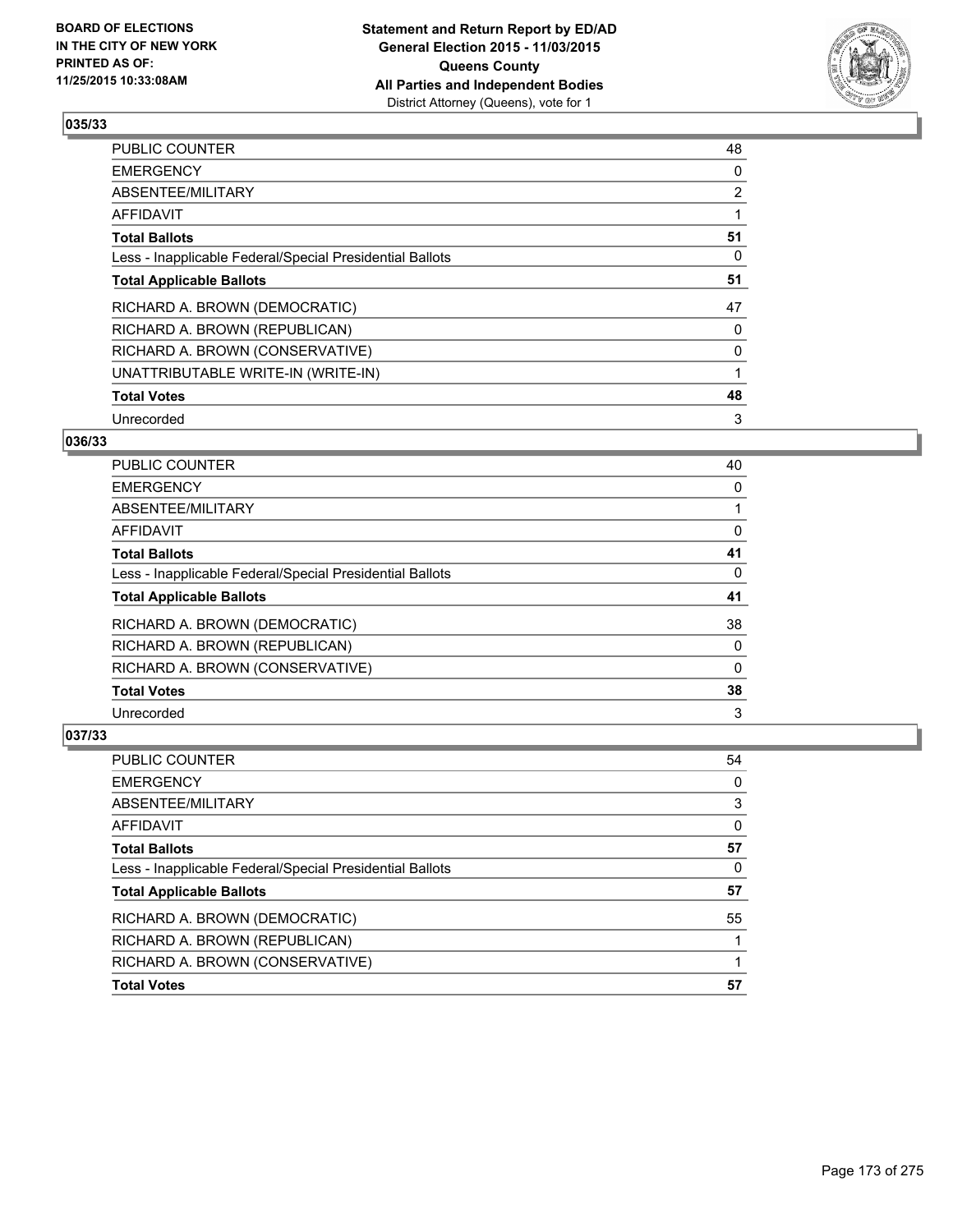

| <b>PUBLIC COUNTER</b>                                    | 67 |
|----------------------------------------------------------|----|
| <b>EMERGENCY</b>                                         | 0  |
| ABSENTEE/MILITARY                                        | 3  |
| AFFIDAVIT                                                |    |
| <b>Total Ballots</b>                                     | 71 |
| Less - Inapplicable Federal/Special Presidential Ballots | 0  |
| <b>Total Applicable Ballots</b>                          | 71 |
| RICHARD A. BROWN (DEMOCRATIC)                            | 63 |
| RICHARD A. BROWN (REPUBLICAN)                            |    |
| RICHARD A. BROWN (CONSERVATIVE)                          |    |
| MUNIR AVERY (WRITE-IN)                                   | 2  |
| <b>Total Votes</b>                                       | 67 |
| Unrecorded                                               | 4  |
|                                                          |    |

# **039/33 COMBINED into: 042/33**

#### **040/33 COMBINED into: 041/33**

#### **041/33**

| <b>PUBLIC COUNTER</b>                                    | 74 |
|----------------------------------------------------------|----|
| <b>EMERGENCY</b>                                         | 0  |
| ABSENTEE/MILITARY                                        | 6  |
| <b>AFFIDAVIT</b>                                         | 0  |
| <b>Total Ballots</b>                                     | 80 |
| Less - Inapplicable Federal/Special Presidential Ballots | 0  |
| <b>Total Applicable Ballots</b>                          | 80 |
| RICHARD A. BROWN (DEMOCRATIC)                            | 67 |
| RICHARD A. BROWN (REPUBLICAN)                            | 3  |
| RICHARD A. BROWN (CONSERVATIVE)                          | 2  |
| DONNEL DAVIS (WRITE-IN)                                  | 1  |
| HAROLD BELIZARE (WRITE-IN)                               | 1  |
| UNATTRIBUTABLE WRITE-IN (WRITE-IN)                       | 1  |
| <b>Total Votes</b>                                       | 75 |
| Unrecorded                                               | 5  |

| <b>PUBLIC COUNTER</b>                                    | 73 |
|----------------------------------------------------------|----|
| <b>EMERGENCY</b>                                         | 0  |
| ABSENTEE/MILITARY                                        | 3  |
| AFFIDAVIT                                                | 0  |
| <b>Total Ballots</b>                                     | 76 |
| Less - Inapplicable Federal/Special Presidential Ballots | 0  |
|                                                          |    |
| <b>Total Applicable Ballots</b>                          | 76 |
| RICHARD A. BROWN (DEMOCRATIC)                            | 71 |
| RICHARD A. BROWN (REPUBLICAN)                            | 0  |
| RICHARD A. BROWN (CONSERVATIVE)                          |    |
| <b>Total Votes</b>                                       | 72 |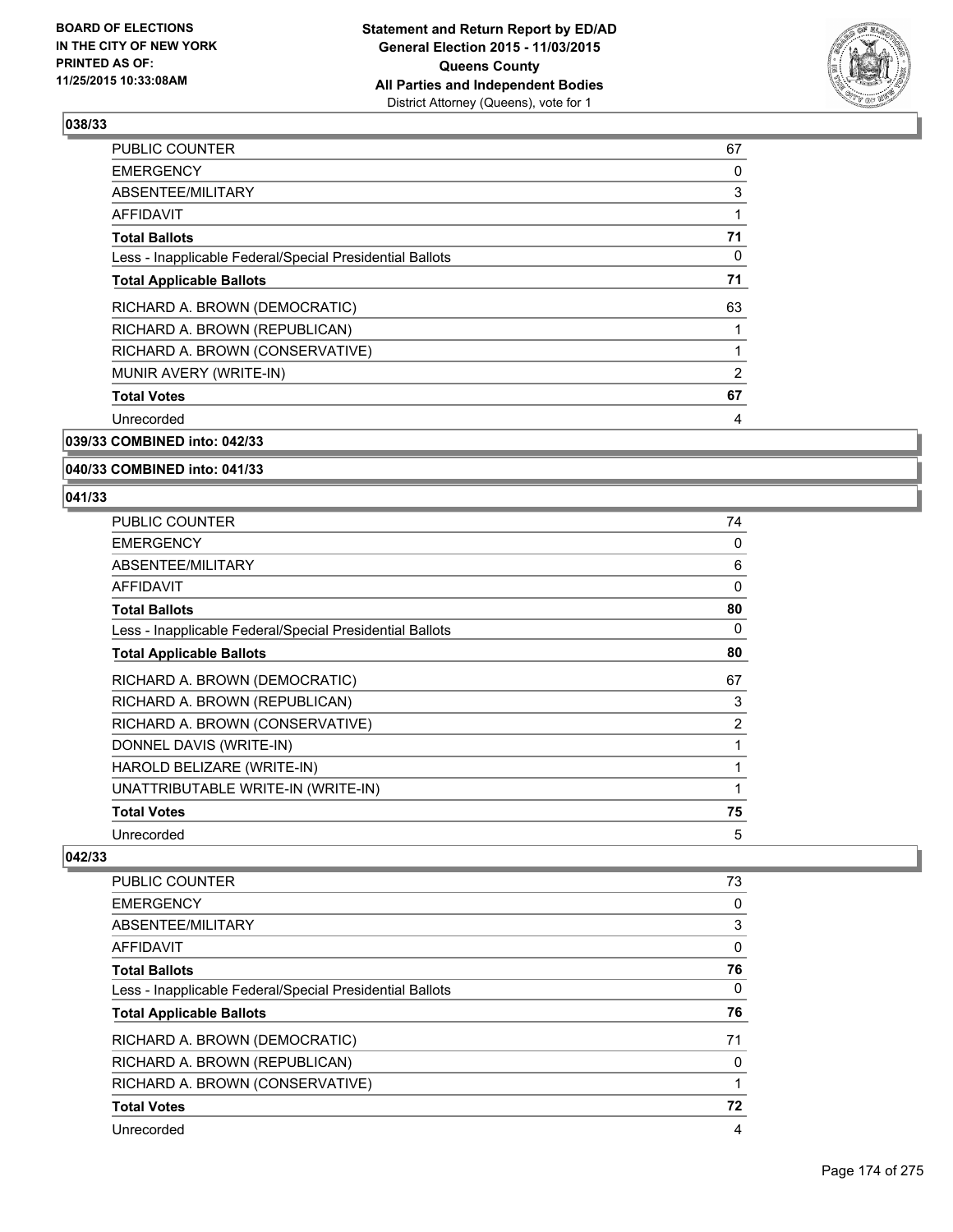

| PUBLIC COUNTER                                           | 64       |
|----------------------------------------------------------|----------|
| <b>EMERGENCY</b>                                         | 0        |
| ABSENTEE/MILITARY                                        | 8        |
| AFFIDAVIT                                                | 0        |
| <b>Total Ballots</b>                                     | 72       |
| Less - Inapplicable Federal/Special Presidential Ballots | $\Omega$ |
| <b>Total Applicable Ballots</b>                          | 72       |
| RICHARD A. BROWN (DEMOCRATIC)                            | 62       |
| RICHARD A. BROWN (REPUBLICAN)                            | 4        |
| RICHARD A. BROWN (CONSERVATIVE)                          | 3        |
| <b>Total Votes</b>                                       | 69       |
| Unrecorded                                               | 3        |

# **044/33**

| PUBLIC COUNTER                                           | 70 |
|----------------------------------------------------------|----|
| <b>EMERGENCY</b>                                         | 0  |
| <b>ABSENTEE/MILITARY</b>                                 | 0  |
| AFFIDAVIT                                                | 0  |
| <b>Total Ballots</b>                                     | 70 |
| Less - Inapplicable Federal/Special Presidential Ballots | 0  |
| <b>Total Applicable Ballots</b>                          | 70 |
| RICHARD A. BROWN (DEMOCRATIC)                            | 59 |
| RICHARD A. BROWN (REPUBLICAN)                            | 4  |
| RICHARD A. BROWN (CONSERVATIVE)                          |    |
| <b>Total Votes</b>                                       | 64 |
| Unrecorded                                               | 6  |
|                                                          |    |

| PUBLIC COUNTER                                           | 66             |
|----------------------------------------------------------|----------------|
| <b>EMERGENCY</b>                                         | 0              |
| ABSENTEE/MILITARY                                        | $\overline{2}$ |
| AFFIDAVIT                                                | 0              |
| <b>Total Ballots</b>                                     | 68             |
| Less - Inapplicable Federal/Special Presidential Ballots | 0              |
| <b>Total Applicable Ballots</b>                          | 68             |
| RICHARD A. BROWN (DEMOCRATIC)                            | 63             |
| RICHARD A. BROWN (REPUBLICAN)                            |                |
| RICHARD A. BROWN (CONSERVATIVE)                          |                |
| <b>Total Votes</b>                                       | 65             |
| Unrecorded                                               | 3              |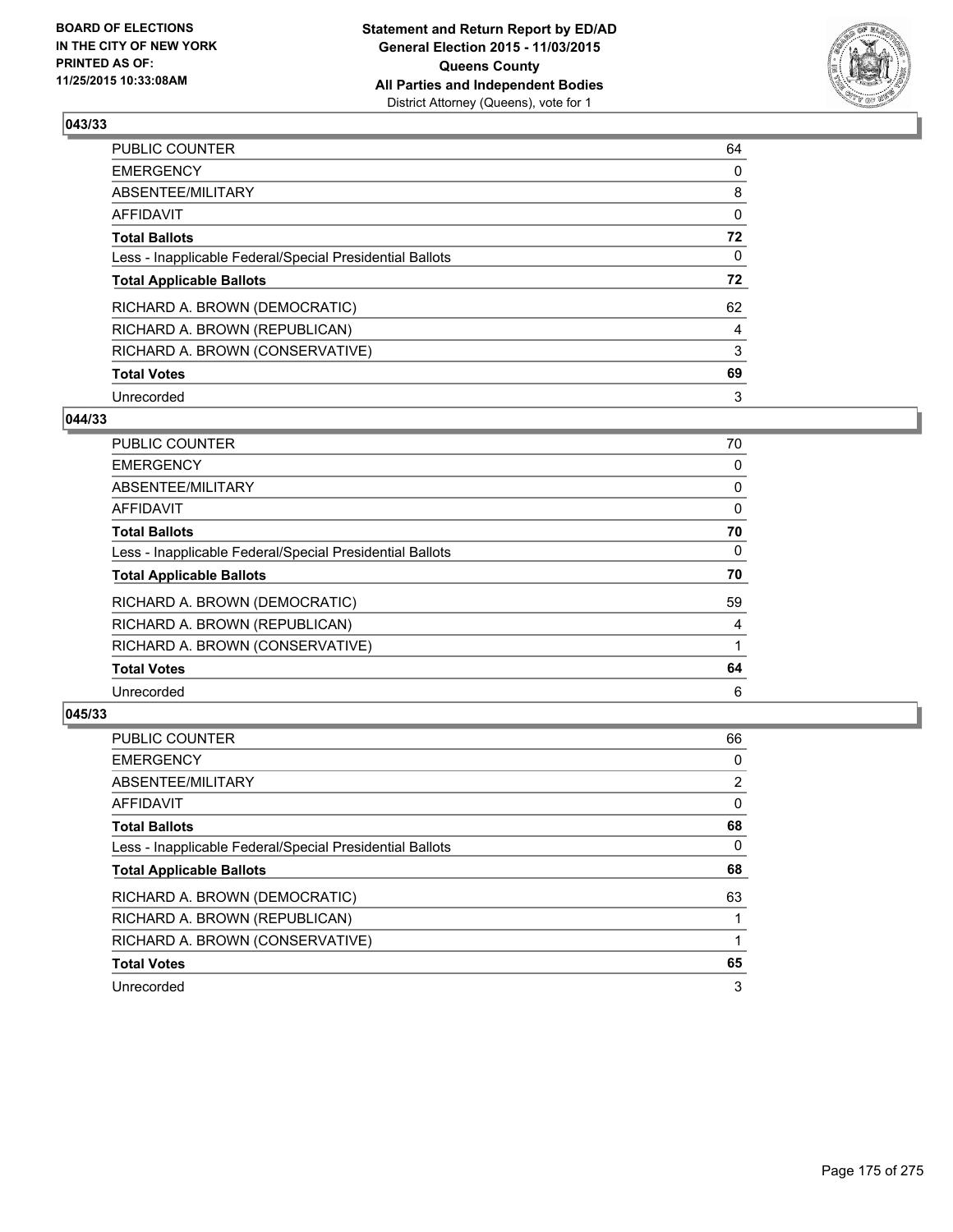

| <b>PUBLIC COUNTER</b>                                    | 52                    |
|----------------------------------------------------------|-----------------------|
| <b>EMERGENCY</b>                                         | 0                     |
| ABSENTEE/MILITARY                                        | $\mathbf{2}^{\prime}$ |
| AFFIDAVIT                                                | 0                     |
| <b>Total Ballots</b>                                     | 54                    |
| Less - Inapplicable Federal/Special Presidential Ballots | 0                     |
| <b>Total Applicable Ballots</b>                          | 54                    |
| RICHARD A. BROWN (DEMOCRATIC)                            | 49                    |
| RICHARD A. BROWN (REPUBLICAN)                            | 2                     |
| RICHARD A. BROWN (CONSERVATIVE)                          | 0                     |
| <b>Total Votes</b>                                       | 51                    |
| Unrecorded                                               | 3                     |
|                                                          |                       |

**047/33 COMBINED into: 043/33**

#### **048/33 COMBINED into: 055/33**

#### **049/33**

| <b>PUBLIC COUNTER</b>                                    | 77             |
|----------------------------------------------------------|----------------|
| <b>EMERGENCY</b>                                         | 0              |
| ABSENTEE/MILITARY                                        |                |
| AFFIDAVIT                                                |                |
| <b>Total Ballots</b>                                     | 79             |
| Less - Inapplicable Federal/Special Presidential Ballots | 0              |
| <b>Total Applicable Ballots</b>                          | 79             |
| RICHARD A. BROWN (DEMOCRATIC)                            | 66             |
| RICHARD A. BROWN (REPUBLICAN)                            | 4              |
| RICHARD A. BROWN (CONSERVATIVE)                          | $\overline{2}$ |
| <b>Total Votes</b>                                       | 72             |
| Unrecorded                                               | 7              |

| PUBLIC COUNTER                                           | 46                    |
|----------------------------------------------------------|-----------------------|
| <b>EMERGENCY</b>                                         | 0                     |
| ABSENTEE/MILITARY                                        | 4                     |
| AFFIDAVIT                                                |                       |
| <b>Total Ballots</b>                                     | 51                    |
| Less - Inapplicable Federal/Special Presidential Ballots | 0                     |
| <b>Total Applicable Ballots</b>                          | 51                    |
| RICHARD A. BROWN (DEMOCRATIC)                            | 41                    |
| RICHARD A. BROWN (REPUBLICAN)                            | $\mathbf{2}^{\prime}$ |
| RICHARD A. BROWN (CONSERVATIVE)                          |                       |
| <b>Total Votes</b>                                       | 44                    |
| Unrecorded                                               | 7                     |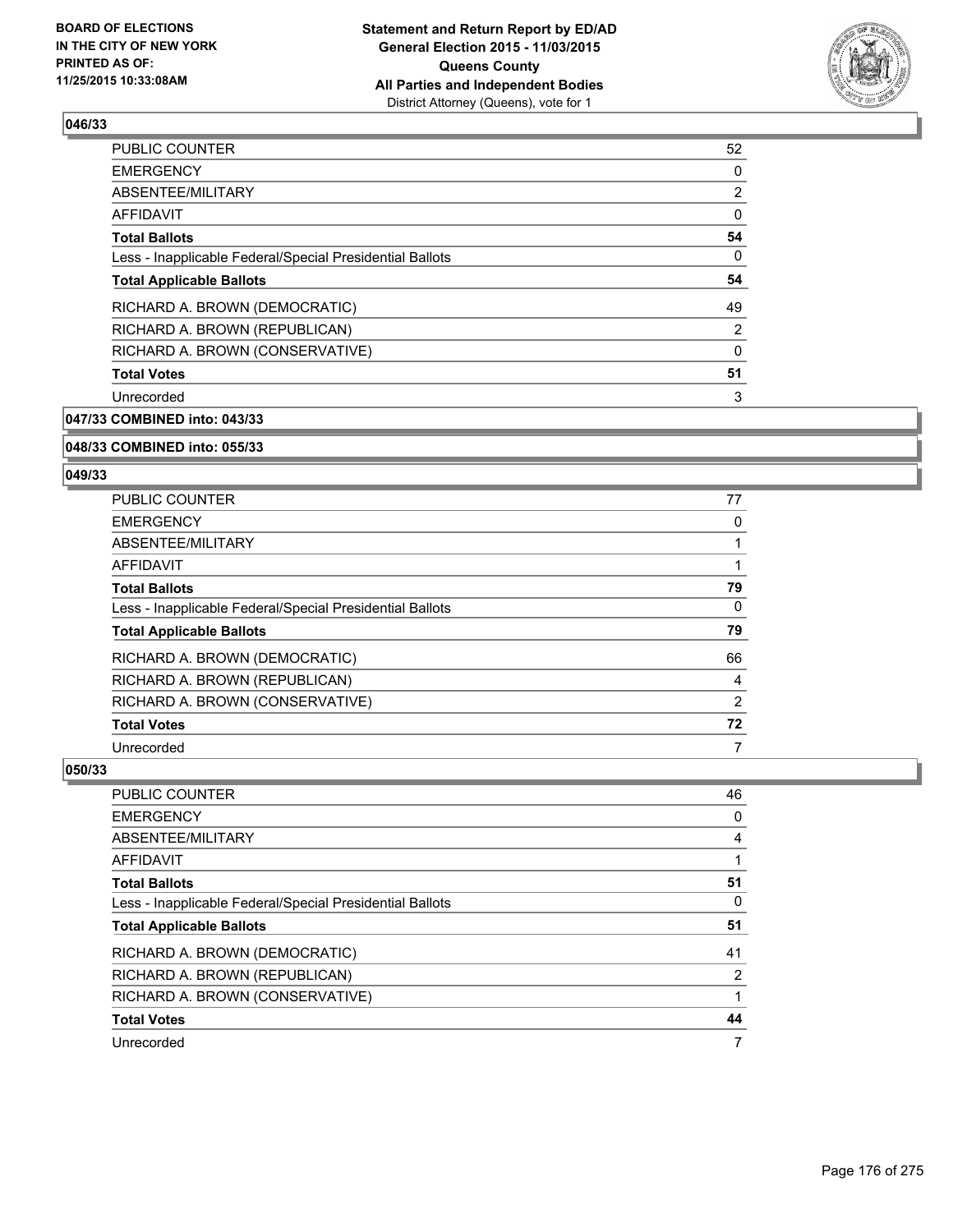

| <b>PUBLIC COUNTER</b>                                    | 57 |
|----------------------------------------------------------|----|
| <b>EMERGENCY</b>                                         | 0  |
| ABSENTEE/MILITARY                                        | 3  |
| AFFIDAVIT                                                | 0  |
| <b>Total Ballots</b>                                     | 60 |
| Less - Inapplicable Federal/Special Presidential Ballots | 0  |
| <b>Total Applicable Ballots</b>                          | 60 |
| RICHARD A. BROWN (DEMOCRATIC)                            | 48 |
| RICHARD A. BROWN (REPUBLICAN)                            | 4  |
| RICHARD A. BROWN (CONSERVATIVE)                          |    |
| ALTON MADDOX (WRITE-IN)                                  |    |
| STEPHAN DYAN (WRITE-IN)                                  |    |
| <b>Total Votes</b>                                       | 55 |
| Unrecorded                                               | 5  |

# **052/33**

| PUBLIC COUNTER                                           | 87  |
|----------------------------------------------------------|-----|
| <b>EMERGENCY</b>                                         | 0   |
| ABSENTEE/MILITARY                                        | 13  |
| <b>AFFIDAVIT</b>                                         | 0   |
| <b>Total Ballots</b>                                     | 100 |
| Less - Inapplicable Federal/Special Presidential Ballots | 0   |
| <b>Total Applicable Ballots</b>                          | 100 |
| RICHARD A. BROWN (DEMOCRATIC)                            | 90  |
| RICHARD A. BROWN (REPUBLICAN)                            | 6   |
| RICHARD A. BROWN (CONSERVATIVE)                          |     |
| <b>Total Votes</b>                                       | 97  |
| Unrecorded                                               | 3   |
|                                                          |     |

# **053/33 COMBINED into: 052/33**

| <b>PUBLIC COUNTER</b>                                    | 93 |
|----------------------------------------------------------|----|
| <b>EMERGENCY</b>                                         | 0  |
| ABSENTEE/MILITARY                                        | 1  |
| AFFIDAVIT                                                | 1  |
| <b>Total Ballots</b>                                     | 95 |
| Less - Inapplicable Federal/Special Presidential Ballots | 0  |
| <b>Total Applicable Ballots</b>                          | 95 |
| RICHARD A. BROWN (DEMOCRATIC)                            | 91 |
| RICHARD A. BROWN (REPUBLICAN)                            | 0  |
| RICHARD A. BROWN (CONSERVATIVE)                          | 1  |
| UNATTRIBUTABLE WRITE-IN (WRITE-IN)                       | 1  |
| <b>Total Votes</b>                                       | 93 |
| Unrecorded                                               | 2  |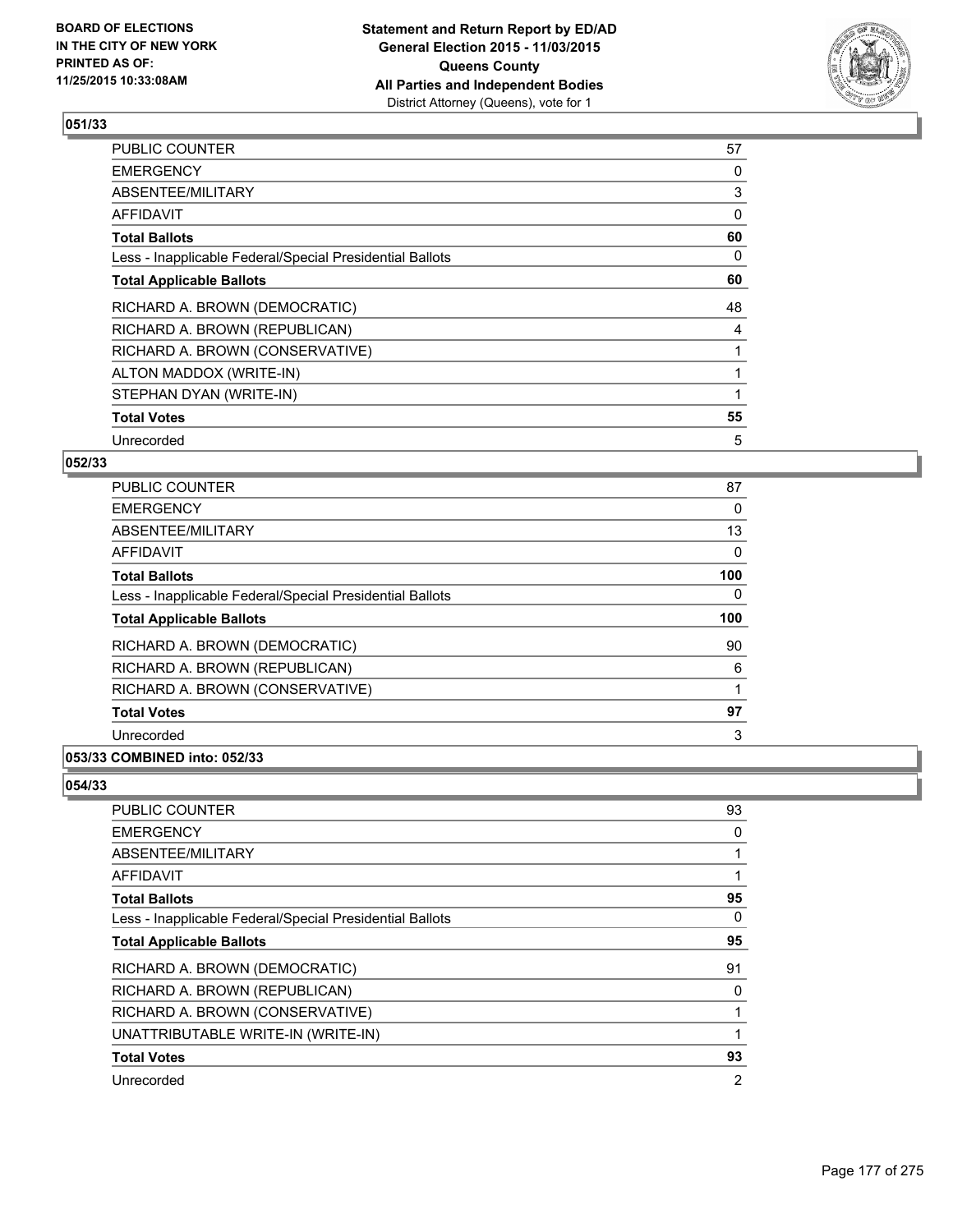

| PUBLIC COUNTER                                           | 88       |
|----------------------------------------------------------|----------|
| <b>EMERGENCY</b>                                         | 0        |
| ABSENTEE/MILITARY                                        | 6        |
| <b>AFFIDAVIT</b>                                         | 0        |
| <b>Total Ballots</b>                                     | 94       |
| Less - Inapplicable Federal/Special Presidential Ballots | $\Omega$ |
| <b>Total Applicable Ballots</b>                          | 94       |
| RICHARD A. BROWN (DEMOCRATIC)                            | 79       |
| RICHARD A. BROWN (REPUBLICAN)                            | 6        |
| RICHARD A. BROWN (CONSERVATIVE)                          | $\Omega$ |
| <b>Total Votes</b>                                       | 85       |
| Unrecorded                                               | 9        |

#### **056/33**

| PUBLIC COUNTER                                           | 158 |
|----------------------------------------------------------|-----|
| <b>EMERGENCY</b>                                         | 0   |
| ABSENTEE/MILITARY                                        | 8   |
| <b>AFFIDAVIT</b>                                         | 0   |
| <b>Total Ballots</b>                                     | 166 |
| Less - Inapplicable Federal/Special Presidential Ballots | 0   |
| <b>Total Applicable Ballots</b>                          | 166 |
| RICHARD A. BROWN (DEMOCRATIC)                            | 151 |
| RICHARD A. BROWN (REPUBLICAN)                            | 2   |
| RICHARD A. BROWN (CONSERVATIVE)                          |     |
| CLYDE VENEL (WRITE-IN)                                   |     |
| <b>Total Votes</b>                                       | 155 |
| Unrecorded                                               | 11  |

| <b>PUBLIC COUNTER</b>                                    | 55 |
|----------------------------------------------------------|----|
| <b>EMERGENCY</b>                                         | 0  |
| ABSENTEE/MILITARY                                        | 3  |
| <b>AFFIDAVIT</b>                                         | 0  |
| <b>Total Ballots</b>                                     | 58 |
| Less - Inapplicable Federal/Special Presidential Ballots | 0  |
| <b>Total Applicable Ballots</b>                          | 58 |
| RICHARD A. BROWN (DEMOCRATIC)                            | 50 |
| RICHARD A. BROWN (REPUBLICAN)                            | 3  |
| RICHARD A. BROWN (CONSERVATIVE)                          | 1  |
| KEVIN H. SATTERFIELD (WRITE-IN)                          |    |
| <b>Total Votes</b>                                       | 55 |
| Unrecorded                                               | 3  |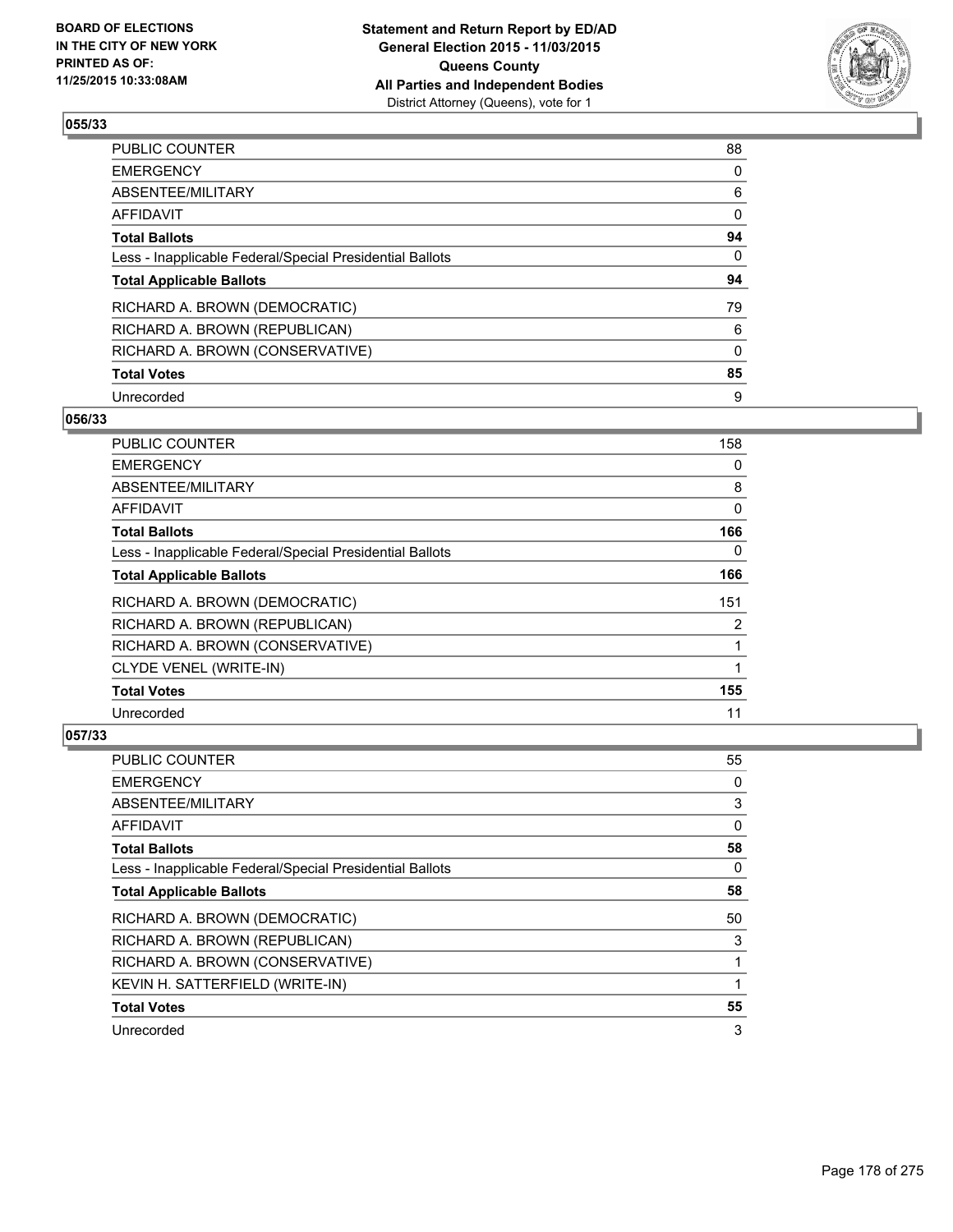

| PUBLIC COUNTER                                           | 49 |
|----------------------------------------------------------|----|
| <b>EMERGENCY</b>                                         | 0  |
| ABSENTEE/MILITARY                                        |    |
| <b>AFFIDAVIT</b>                                         |    |
| <b>Total Ballots</b>                                     | 51 |
| Less - Inapplicable Federal/Special Presidential Ballots | 0  |
| <b>Total Applicable Ballots</b>                          | 51 |
| RICHARD A. BROWN (DEMOCRATIC)                            | 44 |
| RICHARD A. BROWN (REPUBLICAN)                            |    |
| RICHARD A. BROWN (CONSERVATIVE)                          |    |
| <b>Total Votes</b>                                       | 46 |
| Unrecorded                                               | 5  |

#### **059/33**

| PUBLIC COUNTER                                           | 65 |
|----------------------------------------------------------|----|
| <b>EMERGENCY</b>                                         | 0  |
| ABSENTEE/MILITARY                                        |    |
| <b>AFFIDAVIT</b>                                         | 0  |
| <b>Total Ballots</b>                                     | 66 |
| Less - Inapplicable Federal/Special Presidential Ballots | 0  |
| <b>Total Applicable Ballots</b>                          | 66 |
| RICHARD A. BROWN (DEMOCRATIC)                            | 58 |
| RICHARD A. BROWN (REPUBLICAN)                            |    |
| RICHARD A. BROWN (CONSERVATIVE)                          |    |
| <b>Total Votes</b>                                       | 60 |
| Unrecorded                                               | 6  |

| <b>PUBLIC COUNTER</b>                                    | 43 |
|----------------------------------------------------------|----|
| <b>EMERGENCY</b>                                         | 0  |
| ABSENTEE/MILITARY                                        | 5  |
| <b>AFFIDAVIT</b>                                         | 0  |
| <b>Total Ballots</b>                                     | 48 |
| Less - Inapplicable Federal/Special Presidential Ballots | 0  |
| <b>Total Applicable Ballots</b>                          | 48 |
| RICHARD A. BROWN (DEMOCRATIC)                            | 43 |
| RICHARD A. BROWN (REPUBLICAN)                            |    |
| RICHARD A. BROWN (CONSERVATIVE)                          | 0  |
| <b>Total Votes</b>                                       | 44 |
| Unrecorded                                               | 4  |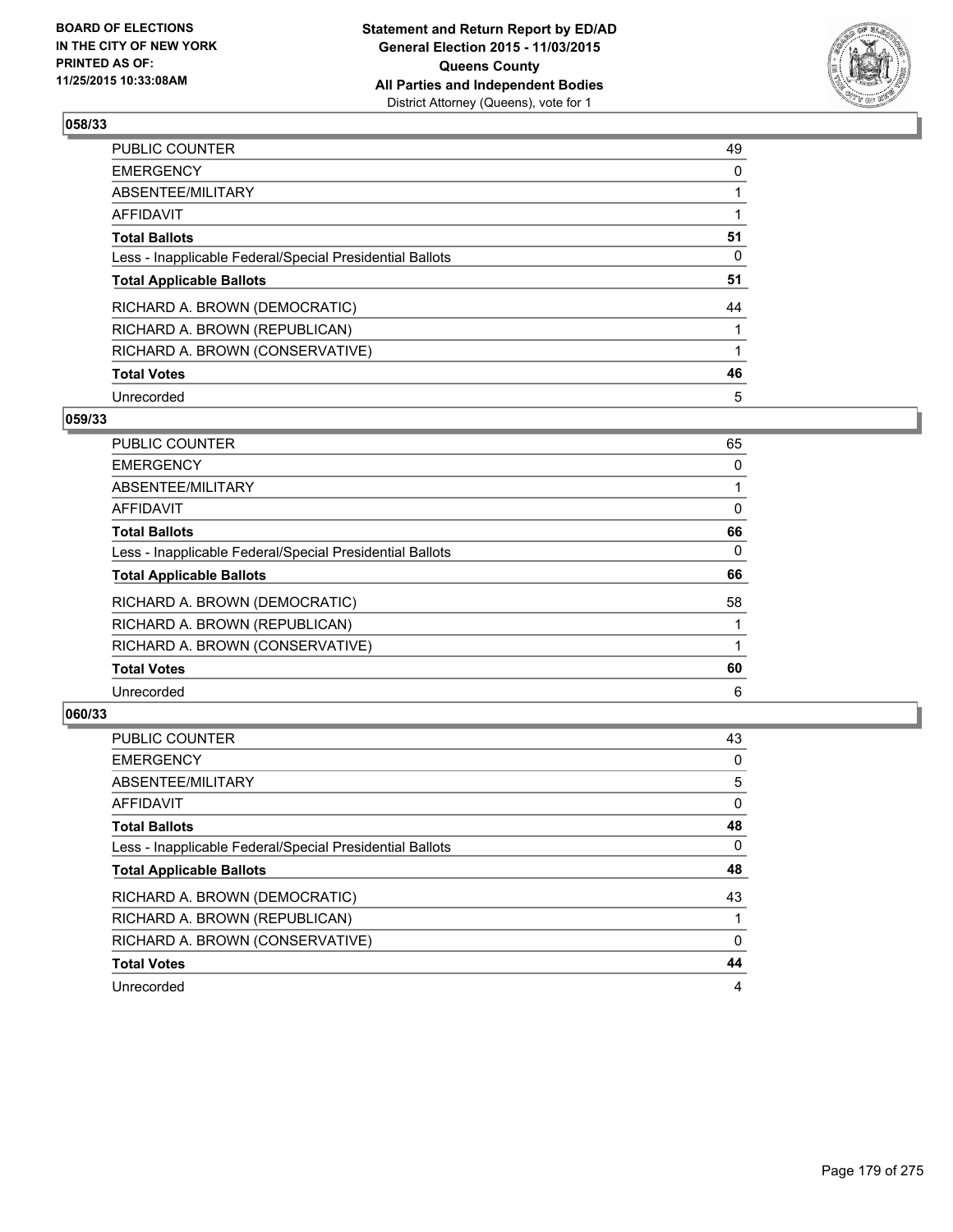

| <b>PUBLIC COUNTER</b>                                    | 36 |
|----------------------------------------------------------|----|
| <b>EMERGENCY</b>                                         | 0  |
| ABSENTEE/MILITARY                                        |    |
| <b>AFFIDAVIT</b>                                         | 0  |
| <b>Total Ballots</b>                                     | 37 |
| Less - Inapplicable Federal/Special Presidential Ballots | 0  |
| <b>Total Applicable Ballots</b>                          | 37 |
| RICHARD A. BROWN (DEMOCRATIC)                            | 31 |
| RICHARD A. BROWN (REPUBLICAN)                            | 0  |
| RICHARD A. BROWN (CONSERVATIVE)                          | 0  |
| MUNIR AVERY (WRITE-IN)                                   | 1  |
| <b>Total Votes</b>                                       | 32 |
| Unrecorded                                               | 5  |

# **062/33**

| PUBLIC COUNTER                                           | 69       |
|----------------------------------------------------------|----------|
| <b>EMERGENCY</b>                                         | 0        |
| <b>ABSENTEE/MILITARY</b>                                 | 6        |
| <b>AFFIDAVIT</b>                                         | 0        |
| <b>Total Ballots</b>                                     | 75       |
| Less - Inapplicable Federal/Special Presidential Ballots | $\Omega$ |
| <b>Total Applicable Ballots</b>                          | 75       |
| RICHARD A. BROWN (DEMOCRATIC)                            | 66       |
| RICHARD A. BROWN (REPUBLICAN)                            |          |
| RICHARD A. BROWN (CONSERVATIVE)                          | 0        |
| DAVID SERGE (WRITE-IN)                                   |          |
| <b>Total Votes</b>                                       | 68       |
| Unrecorded                                               | 7        |

| <b>PUBLIC COUNTER</b>                                    | 58 |
|----------------------------------------------------------|----|
| <b>EMERGENCY</b>                                         | 0  |
| ABSENTEE/MILITARY                                        | 5  |
| <b>AFFIDAVIT</b>                                         | 0  |
| <b>Total Ballots</b>                                     | 63 |
| Less - Inapplicable Federal/Special Presidential Ballots | 0  |
| <b>Total Applicable Ballots</b>                          | 63 |
|                                                          |    |
| RICHARD A. BROWN (DEMOCRATIC)                            | 57 |
| RICHARD A. BROWN (REPUBLICAN)                            | 0  |
| RICHARD A. BROWN (CONSERVATIVE)                          |    |
| <b>Total Votes</b>                                       | 58 |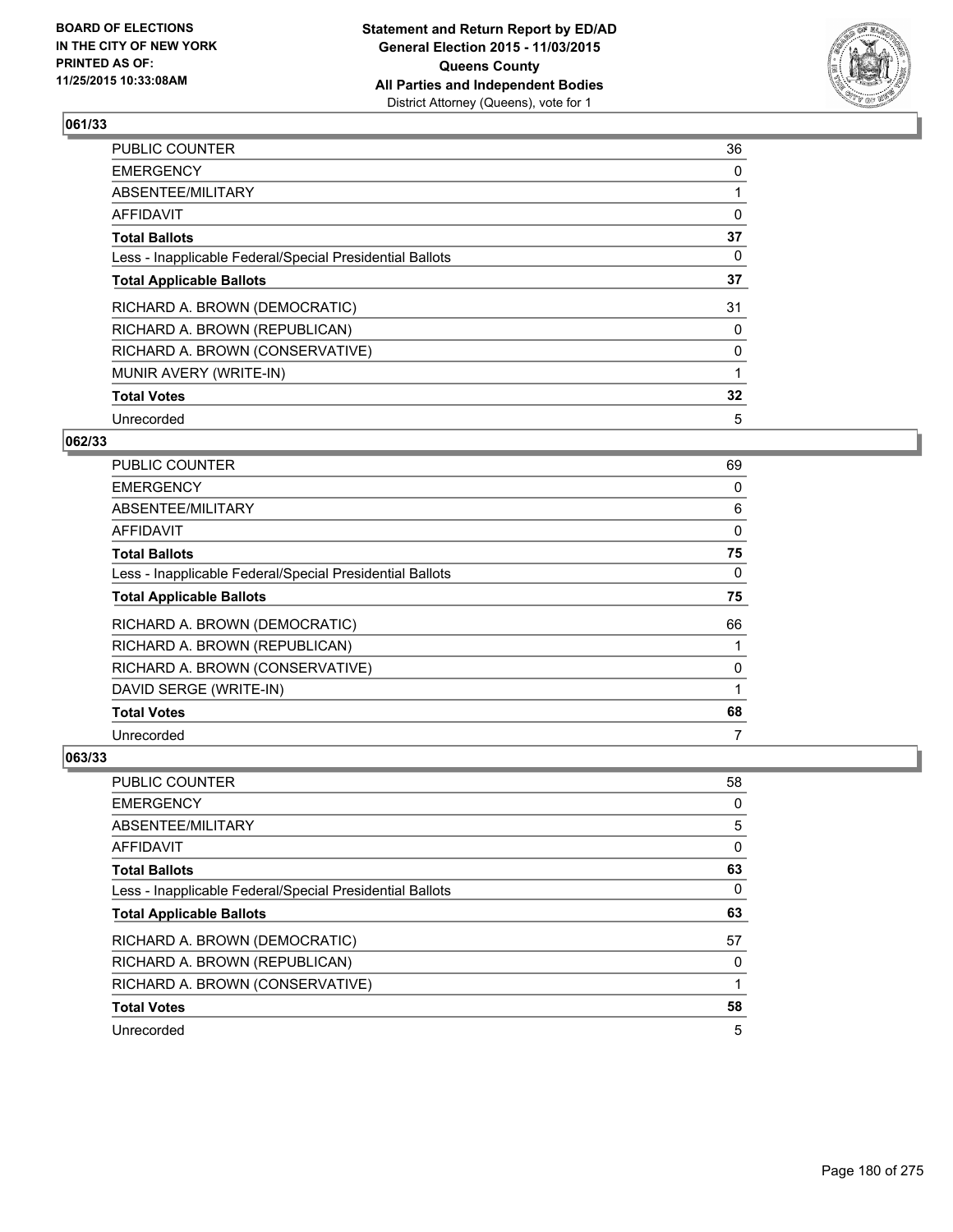

| PUBLIC COUNTER                                           | 47       |
|----------------------------------------------------------|----------|
| <b>EMERGENCY</b>                                         | 0        |
| ABSENTEE/MILITARY                                        | 5        |
| AFFIDAVIT                                                | 0        |
| <b>Total Ballots</b>                                     | 52       |
| Less - Inapplicable Federal/Special Presidential Ballots | $\Omega$ |
| <b>Total Applicable Ballots</b>                          | 52       |
| RICHARD A. BROWN (DEMOCRATIC)                            | 49       |
| RICHARD A. BROWN (REPUBLICAN)                            | 0        |
| RICHARD A. BROWN (CONSERVATIVE)                          | $\Omega$ |
| <b>Total Votes</b>                                       | 49       |
| Unrecorded                                               | 3        |

#### **065/33**

| PUBLIC COUNTER                                           | 176 |
|----------------------------------------------------------|-----|
| <b>EMERGENCY</b>                                         | 0   |
| ABSENTEE/MILITARY                                        | 7   |
| AFFIDAVIT                                                | 0   |
| <b>Total Ballots</b>                                     | 183 |
| Less - Inapplicable Federal/Special Presidential Ballots | 0   |
| <b>Total Applicable Ballots</b>                          | 183 |
| RICHARD A. BROWN (DEMOCRATIC)                            | 170 |
| RICHARD A. BROWN (REPUBLICAN)                            | 3   |
| RICHARD A. BROWN (CONSERVATIVE)                          | 3   |
| JACQUES LEANDRE (WRITE-IN)                               | 1   |
| UNATTRIBUTABLE WRITE-IN (WRITE-IN)                       | 1   |
| <b>Total Votes</b>                                       | 178 |
| Unrecorded                                               | 5   |
|                                                          |     |

# **066/33 COMBINED into: 056/33**

| <b>PUBLIC COUNTER</b>                                    | 126 |
|----------------------------------------------------------|-----|
| <b>EMERGENCY</b>                                         | 0   |
| ABSENTEE/MILITARY                                        | 3   |
| AFFIDAVIT                                                | 0   |
| <b>Total Ballots</b>                                     | 129 |
| Less - Inapplicable Federal/Special Presidential Ballots | 0   |
| <b>Total Applicable Ballots</b>                          | 129 |
| RICHARD A. BROWN (DEMOCRATIC)                            | 115 |
| RICHARD A. BROWN (REPUBLICAN)                            | 2   |
| RICHARD A. BROWN (CONSERVATIVE)                          | 2   |
| <b>JOSEPH MARTHONE (WRITE-IN)</b>                        | 1   |
| <b>Total Votes</b>                                       | 120 |
| Unrecorded                                               | 9   |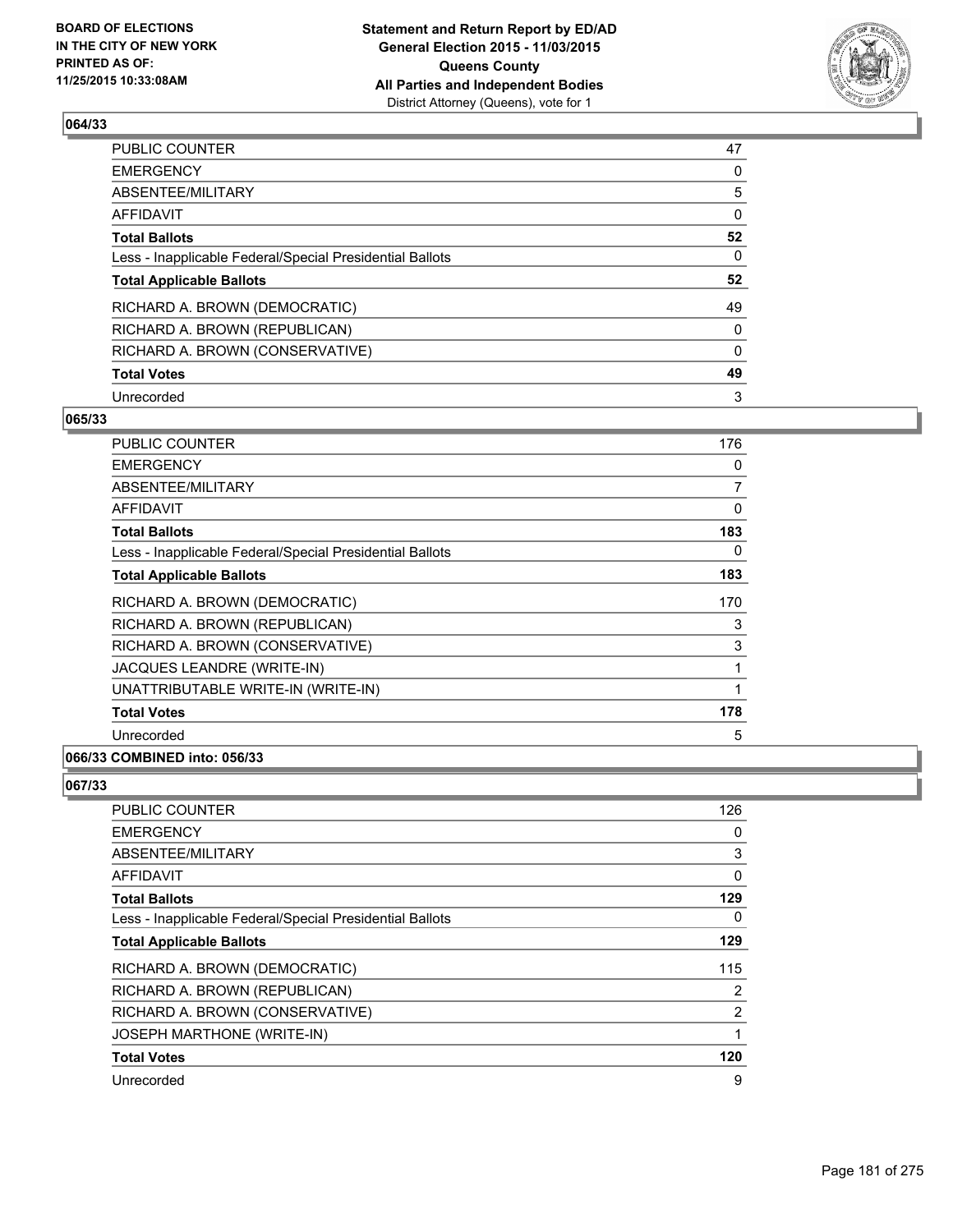

| <b>PUBLIC COUNTER</b>                                    | 155 |
|----------------------------------------------------------|-----|
| <b>EMERGENCY</b>                                         | 0   |
| ABSENTEE/MILITARY                                        | 4   |
| <b>AFFIDAVIT</b>                                         | 0   |
| <b>Total Ballots</b>                                     | 159 |
| Less - Inapplicable Federal/Special Presidential Ballots | 0   |
| <b>Total Applicable Ballots</b>                          | 159 |
| RICHARD A. BROWN (DEMOCRATIC)                            | 148 |
| RICHARD A. BROWN (REPUBLICAN)                            |     |
| RICHARD A. BROWN (CONSERVATIVE)                          |     |
| <b>Total Votes</b>                                       | 150 |
| Unrecorded                                               | 9   |
| 069/33 COMBINED into: 068/33                             |     |
| 070/33 COMBINED into: 065/33                             |     |
| 071/33 COMBINED into: 067/33                             |     |
| 072/33 COMBINED into: 044/33                             |     |
| 073/33 COMBINED into: 054/33                             |     |
|                                                          |     |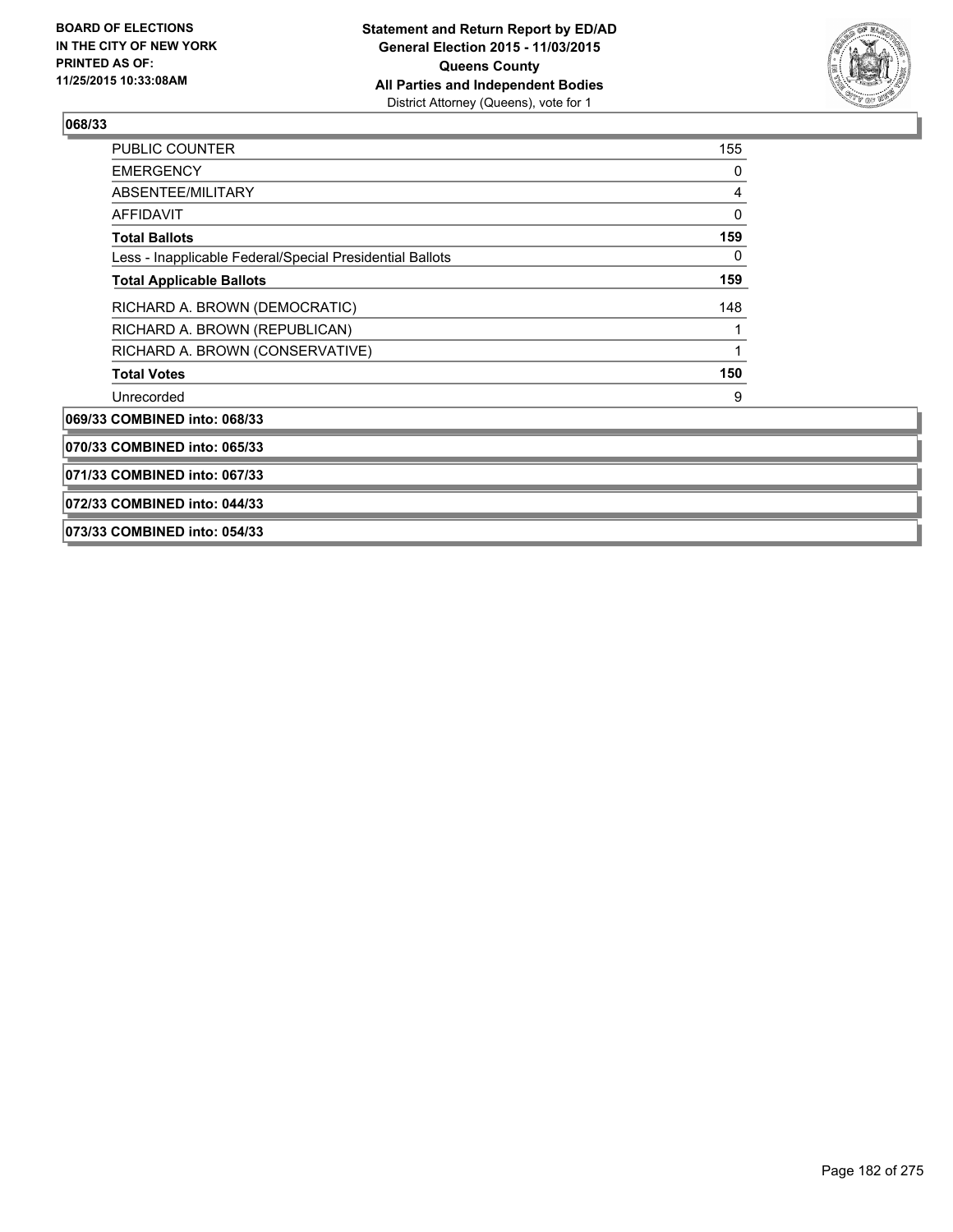

| PUBLIC COUNTER                                           | 40             |
|----------------------------------------------------------|----------------|
| <b>EMERGENCY</b>                                         | 0              |
| ABSENTEE/MILITARY                                        | $\overline{2}$ |
| <b>AFFIDAVIT</b>                                         | 0              |
| <b>Total Ballots</b>                                     | 42             |
| Less - Inapplicable Federal/Special Presidential Ballots | 0              |
| <b>Total Applicable Ballots</b>                          | 42             |
| RICHARD A. BROWN (DEMOCRATIC)                            | 39             |
| RICHARD A. BROWN (REPUBLICAN)                            |                |
| RICHARD A. BROWN (CONSERVATIVE)                          | $\Omega$       |
| <b>Total Votes</b>                                       | 40             |
| Unrecorded                                               | 2              |

#### **002/34**

| PUBLIC COUNTER                                           | 41 |
|----------------------------------------------------------|----|
| <b>EMERGENCY</b>                                         | 0  |
| ABSENTEE/MILITARY                                        | 0  |
| AFFIDAVIT                                                | 0  |
| <b>Total Ballots</b>                                     | 41 |
| Less - Inapplicable Federal/Special Presidential Ballots | 0  |
| <b>Total Applicable Ballots</b>                          | 41 |
| RICHARD A. BROWN (DEMOCRATIC)                            | 25 |
| RICHARD A. BROWN (REPUBLICAN)                            | 11 |
| RICHARD A. BROWN (CONSERVATIVE)                          | 3  |
| <b>Total Votes</b>                                       | 39 |
| Unrecorded                                               | 2  |

| PUBLIC COUNTER                                           | 69             |
|----------------------------------------------------------|----------------|
| <b>EMERGENCY</b>                                         | 0              |
| ABSENTEE/MILITARY                                        | 5              |
| AFFIDAVIT                                                | 3              |
| <b>Total Ballots</b>                                     | 77             |
| Less - Inapplicable Federal/Special Presidential Ballots | 0              |
| <b>Total Applicable Ballots</b>                          | 77             |
| RICHARD A. BROWN (DEMOCRATIC)                            | 64             |
| RICHARD A. BROWN (REPUBLICAN)                            | 8              |
| RICHARD A. BROWN (CONSERVATIVE)                          | 1              |
| JAIME RIOS (WRITE-IN)                                    | 2              |
| <b>Total Votes</b>                                       | 75             |
| Unrecorded                                               | $\overline{2}$ |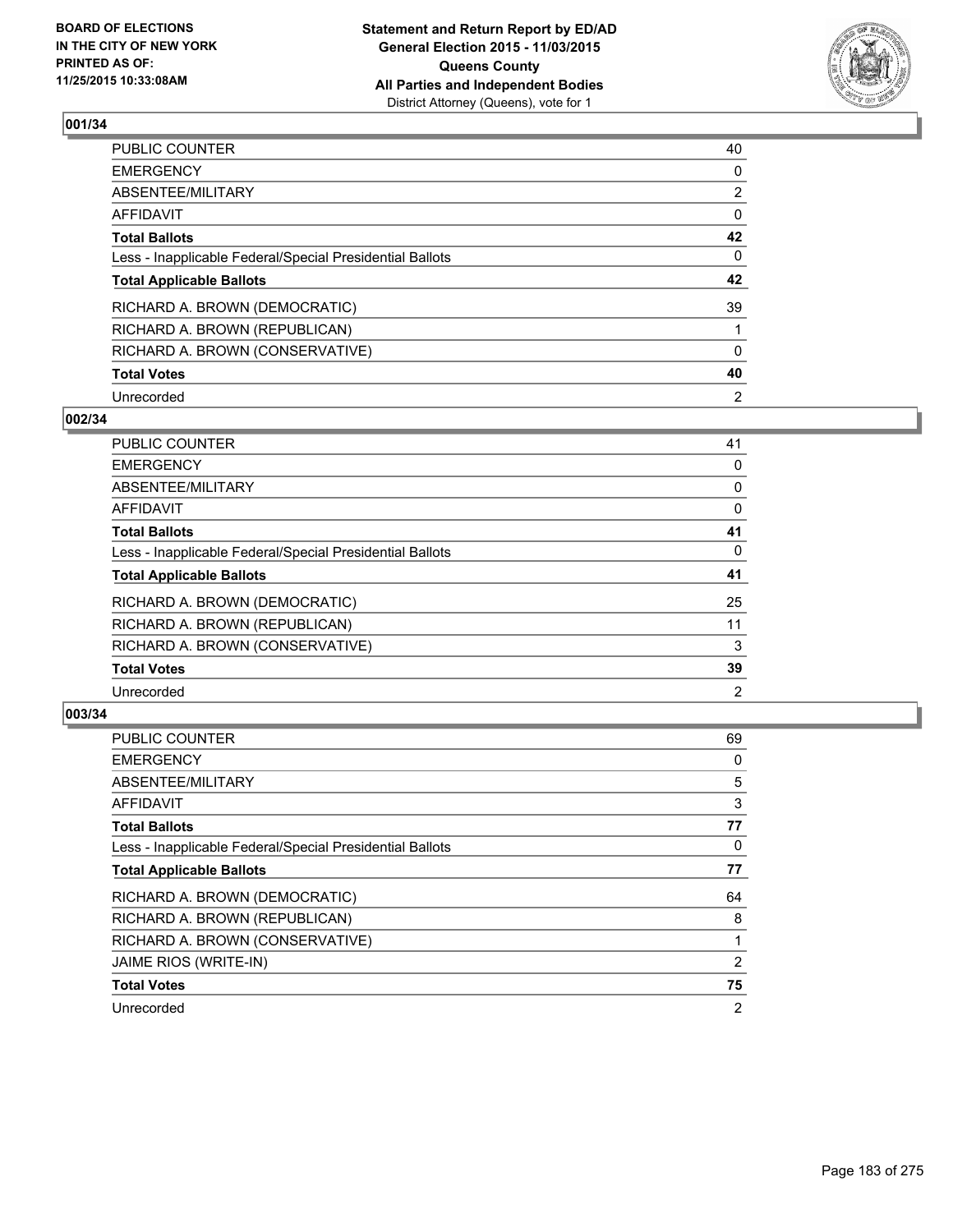

| PUBLIC COUNTER                                           | 149 |
|----------------------------------------------------------|-----|
| <b>EMERGENCY</b>                                         | 0   |
| ABSENTEE/MILITARY                                        | 9   |
| <b>AFFIDAVIT</b>                                         |     |
| <b>Total Ballots</b>                                     | 159 |
| Less - Inapplicable Federal/Special Presidential Ballots | 0   |
| <b>Total Applicable Ballots</b>                          | 159 |
| RICHARD A. BROWN (DEMOCRATIC)                            | 120 |
| RICHARD A. BROWN (REPUBLICAN)                            | 15  |
| RICHARD A. BROWN (CONSERVATIVE)                          | 7   |
| <b>Total Votes</b>                                       | 142 |
| Unrecorded                                               | 17  |

#### **005/34**

| PUBLIC COUNTER                                           | 47 |
|----------------------------------------------------------|----|
| <b>EMERGENCY</b>                                         | 0  |
| ABSENTEE/MILITARY                                        | 0  |
| AFFIDAVIT                                                | 0  |
| <b>Total Ballots</b>                                     | 47 |
| Less - Inapplicable Federal/Special Presidential Ballots | 0  |
| <b>Total Applicable Ballots</b>                          | 47 |
| RICHARD A. BROWN (DEMOCRATIC)                            | 42 |
| RICHARD A. BROWN (REPUBLICAN)                            | 3  |
| RICHARD A. BROWN (CONSERVATIVE)                          | 0  |
| <b>Total Votes</b>                                       | 45 |
| Unrecorded                                               | 2  |
| A                                                        |    |

### **006/34 COMBINED into: 003/34**

| PUBLIC COUNTER                                           | 45       |
|----------------------------------------------------------|----------|
| <b>EMERGENCY</b>                                         | $\Omega$ |
| ABSENTEE/MILITARY                                        | 2        |
| AFFIDAVIT                                                | 0        |
| <b>Total Ballots</b>                                     | 47       |
| Less - Inapplicable Federal/Special Presidential Ballots | 0        |
| <b>Total Applicable Ballots</b>                          | 47       |
| RICHARD A. BROWN (DEMOCRATIC)                            | 41       |
| RICHARD A. BROWN (REPUBLICAN)                            | 4        |
| RICHARD A. BROWN (CONSERVATIVE)                          |          |
| <b>Total Votes</b>                                       | 46       |
| Unrecorded                                               | 1        |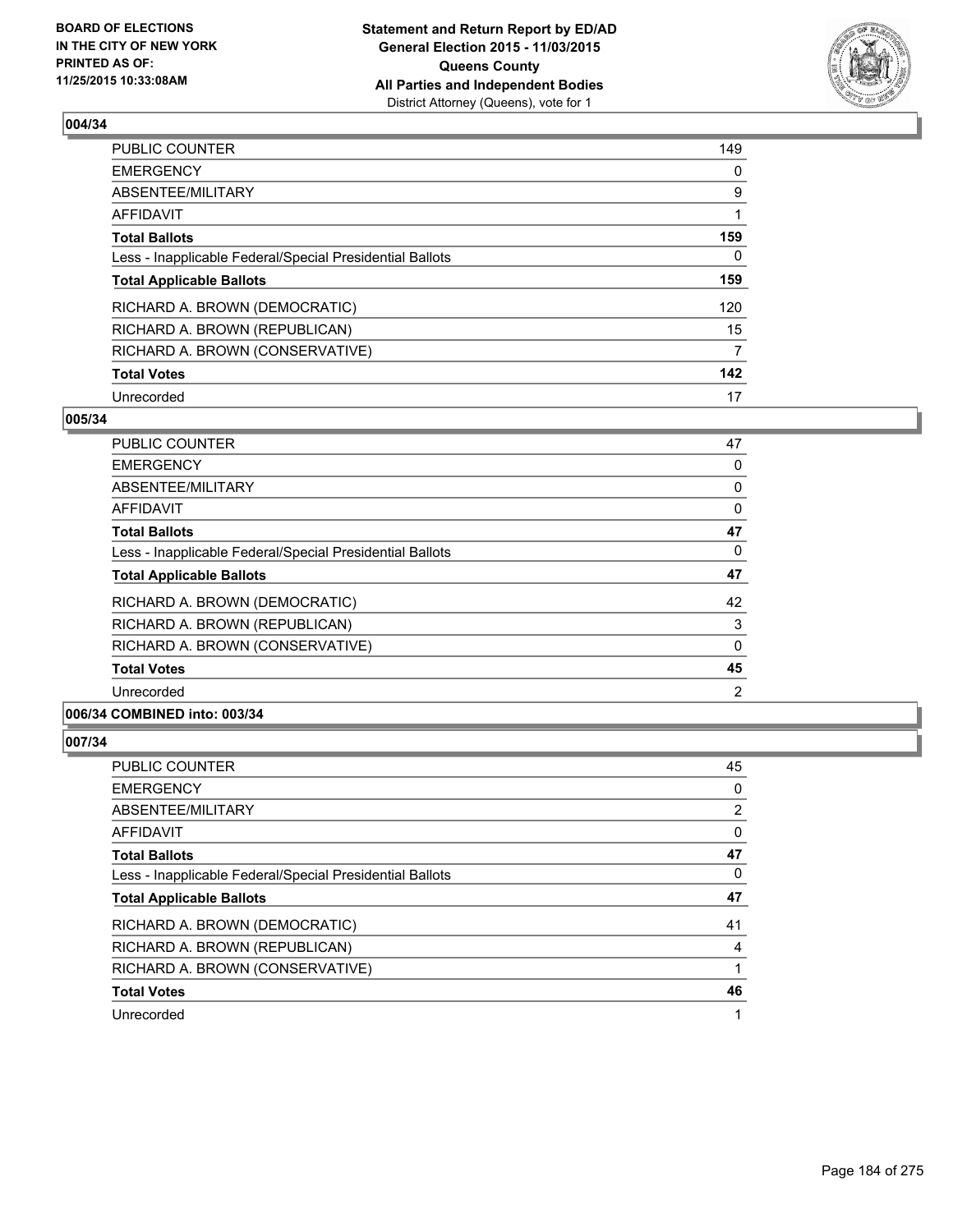

| PUBLIC COUNTER                                           | 57 |
|----------------------------------------------------------|----|
| <b>EMERGENCY</b>                                         | 0  |
| ABSENTEE/MILITARY                                        | 0  |
| AFFIDAVIT                                                |    |
| <b>Total Ballots</b>                                     | 58 |
| Less - Inapplicable Federal/Special Presidential Ballots | 0  |
| <b>Total Applicable Ballots</b>                          | 58 |
| RICHARD A. BROWN (DEMOCRATIC)                            | 47 |
| RICHARD A. BROWN (REPUBLICAN)                            | 9  |
| RICHARD A. BROWN (CONSERVATIVE)                          |    |
| <b>Total Votes</b>                                       | 57 |
| Unrecorded                                               |    |

#### **009/34**

| <b>PUBLIC COUNTER</b>                                    | 95 |
|----------------------------------------------------------|----|
| <b>EMERGENCY</b>                                         | 0  |
| <b>ABSENTEE/MILITARY</b>                                 | 3  |
| <b>AFFIDAVIT</b>                                         |    |
| <b>Total Ballots</b>                                     | 99 |
| Less - Inapplicable Federal/Special Presidential Ballots | 0  |
| <b>Total Applicable Ballots</b>                          | 99 |
| RICHARD A. BROWN (DEMOCRATIC)                            | 74 |
| RICHARD A. BROWN (REPUBLICAN)                            | 13 |
| RICHARD A. BROWN (CONSERVATIVE)                          | 4  |
| <b>Total Votes</b>                                       | 91 |
| Unrecorded                                               | 8  |
|                                                          |    |

| PUBLIC COUNTER                                           | 48 |
|----------------------------------------------------------|----|
| <b>EMERGENCY</b>                                         | 0  |
| ABSENTEE/MILITARY                                        | 5  |
| <b>AFFIDAVIT</b>                                         | 0  |
| <b>Total Ballots</b>                                     | 53 |
| Less - Inapplicable Federal/Special Presidential Ballots | 0  |
| <b>Total Applicable Ballots</b>                          | 53 |
| RICHARD A. BROWN (DEMOCRATIC)                            | 36 |
| RICHARD A. BROWN (REPUBLICAN)                            | 9  |
| RICHARD A. BROWN (CONSERVATIVE)                          | 4  |
| <b>Total Votes</b>                                       | 49 |
| Unrecorded                                               | 4  |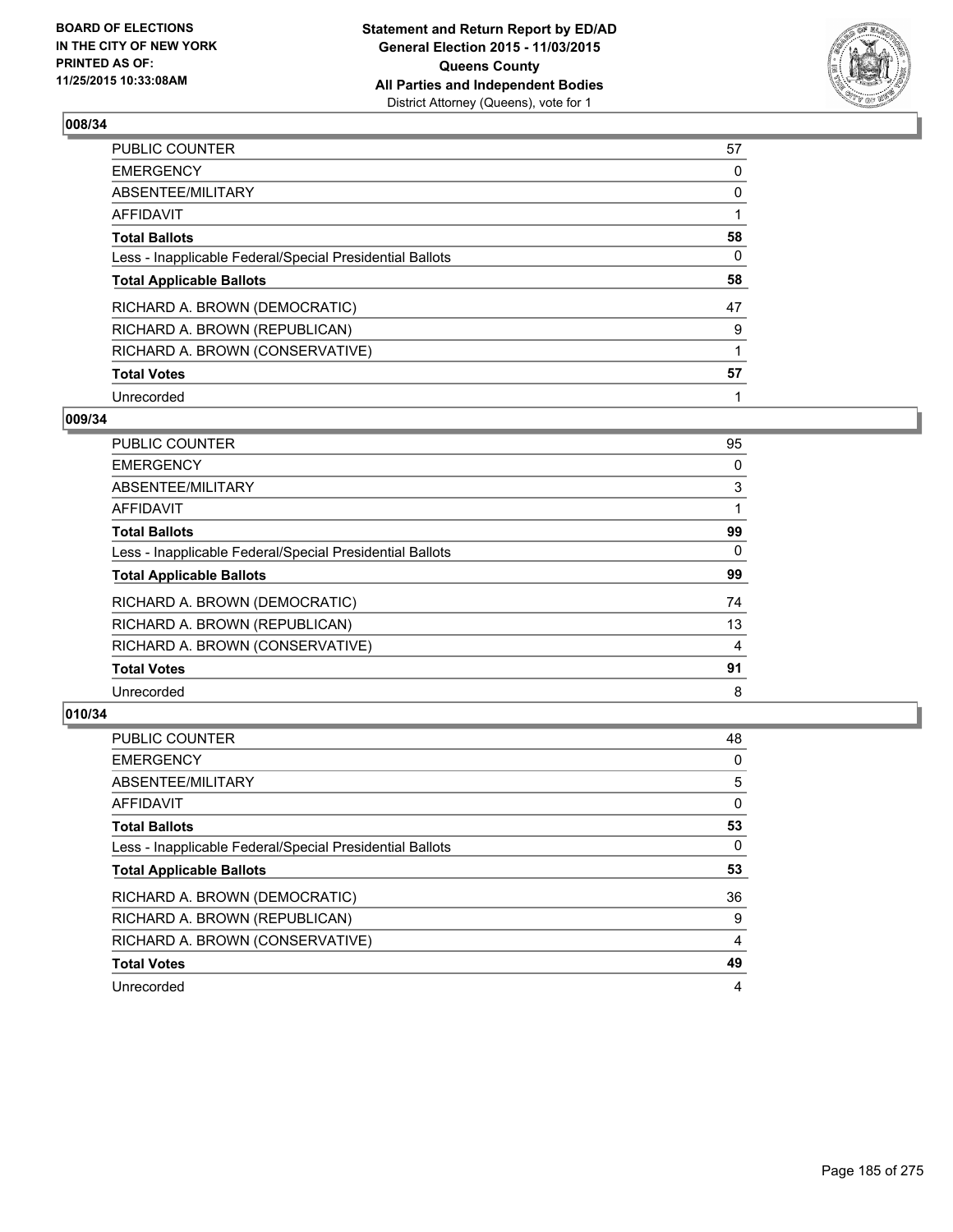

| <b>PUBLIC COUNTER</b>                                    | 11 |
|----------------------------------------------------------|----|
| <b>EMERGENCY</b>                                         | 0  |
| ABSENTEE/MILITARY                                        | 3  |
| AFFIDAVIT                                                | 0  |
| <b>Total Ballots</b>                                     | 14 |
| Less - Inapplicable Federal/Special Presidential Ballots | 0  |
| <b>Total Applicable Ballots</b>                          | 14 |
| RICHARD A. BROWN (DEMOCRATIC)                            | 9  |
| RICHARD A. BROWN (REPUBLICAN)                            | 4  |
| RICHARD A. BROWN (CONSERVATIVE)                          | 0  |
| <b>Total Votes</b>                                       | 13 |
| Unrecorded                                               |    |
|                                                          |    |

# **012/34 COMBINED into: 013/34**

#### **013/34**

| <b>PUBLIC COUNTER</b>                                    | 121            |
|----------------------------------------------------------|----------------|
| <b>EMERGENCY</b>                                         | 0              |
| ABSENTEE/MILITARY                                        | 6              |
| AFFIDAVIT                                                | $\overline{2}$ |
| <b>Total Ballots</b>                                     | 129            |
| Less - Inapplicable Federal/Special Presidential Ballots | 0              |
| <b>Total Applicable Ballots</b>                          | 129            |
| RICHARD A. BROWN (DEMOCRATIC)                            | 107            |
| RICHARD A. BROWN (REPUBLICAN)                            | 13             |
| RICHARD A. BROWN (CONSERVATIVE)                          | 5              |
| UNCOUNTED WRITE-IN PER STATUTE (WRITE-IN)                | 1              |
| <b>Total Votes</b>                                       | 126            |
| Unrecorded                                               | 3              |

#### **014/34**

| <b>PUBLIC COUNTER</b>                                    | 92       |
|----------------------------------------------------------|----------|
| <b>EMERGENCY</b>                                         | 0        |
| ABSENTEE/MILITARY                                        | 10       |
| AFFIDAVIT                                                |          |
| Total Ballots                                            | 103      |
| Less - Inapplicable Federal/Special Presidential Ballots | $\Omega$ |
| <b>Total Applicable Ballots</b>                          | 103      |
| RICHARD A. BROWN (DEMOCRATIC)                            | 76       |
| RICHARD A. BROWN (REPUBLICAN)                            | 14       |
| RICHARD A. BROWN (CONSERVATIVE)                          | 6        |
| UNATTRIBUTABLE WRITE-IN (WRITE-IN)                       |          |
| <b>Total Votes</b>                                       | 97       |
| Unrecorded                                               | 6        |
| 015/34 COMBINED into: 009/34                             |          |

# **016/34 COMBINED into: 014/34**

**017/34 COMBINED into: 004/34**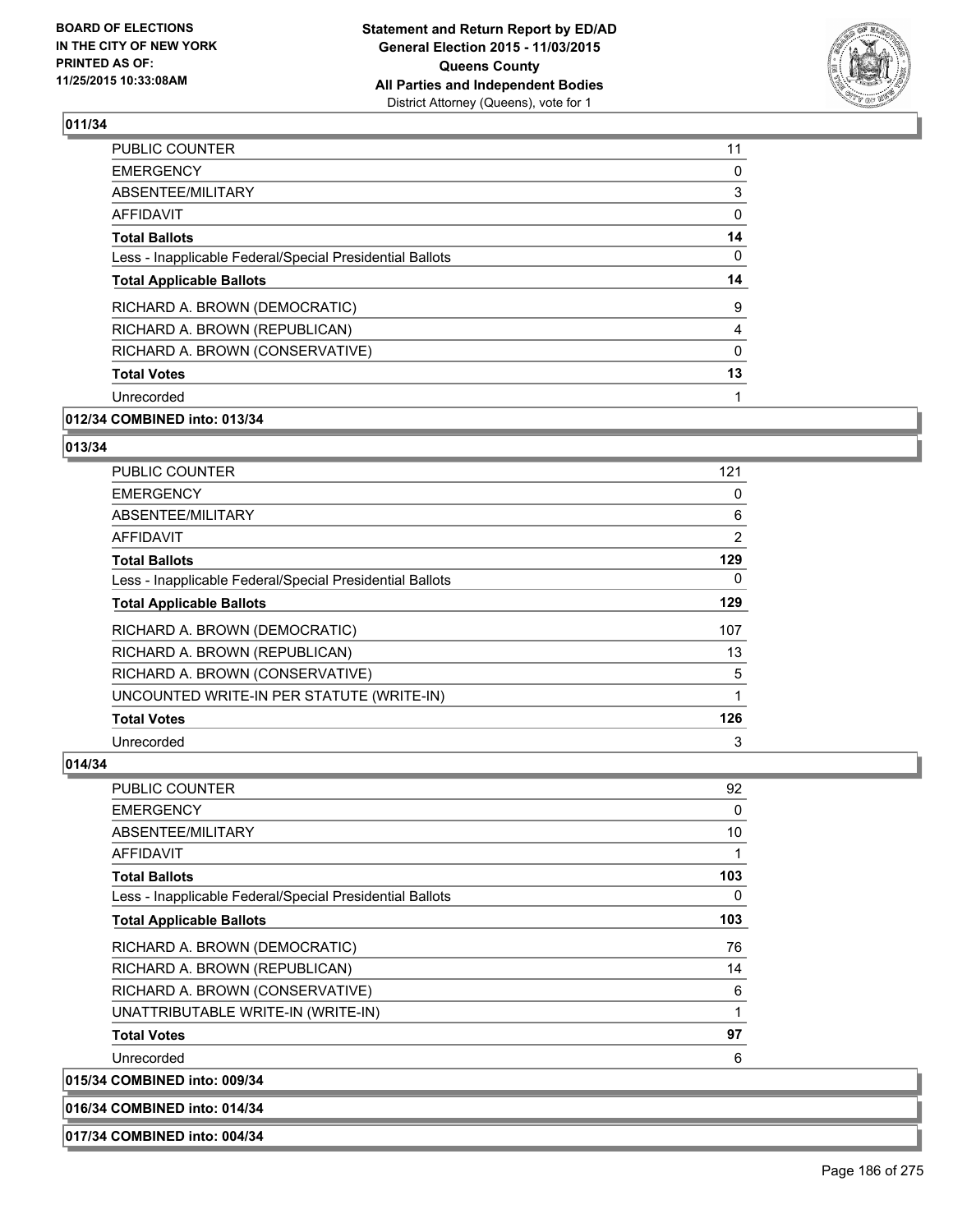

| <b>PUBLIC COUNTER</b>                                    | 85 |
|----------------------------------------------------------|----|
| <b>EMERGENCY</b>                                         | 0  |
| ABSENTEE/MILITARY                                        |    |
| AFFIDAVIT                                                |    |
| <b>Total Ballots</b>                                     | 87 |
| Less - Inapplicable Federal/Special Presidential Ballots | 0  |
| <b>Total Applicable Ballots</b>                          | 87 |
| RICHARD A. BROWN (DEMOCRATIC)                            | 61 |
| RICHARD A. BROWN (REPUBLICAN)                            | 15 |
| RICHARD A. BROWN (CONSERVATIVE)                          | 6  |
| STEPHEN ROSENBLOOM (WRITE-IN)                            |    |
| <b>Total Votes</b>                                       | 83 |
| Unrecorded                                               | 4  |

## **019/34**

| <b>PUBLIC COUNTER</b>                                    | 45             |
|----------------------------------------------------------|----------------|
| <b>EMERGENCY</b>                                         | 0              |
| ABSENTEE/MILITARY                                        | 7              |
| <b>AFFIDAVIT</b>                                         | 0              |
| <b>Total Ballots</b>                                     | 52             |
| Less - Inapplicable Federal/Special Presidential Ballots | $\Omega$       |
| <b>Total Applicable Ballots</b>                          | 52             |
| RICHARD A. BROWN (DEMOCRATIC)                            | 41             |
| RICHARD A. BROWN (REPUBLICAN)                            | 4              |
| RICHARD A. BROWN (CONSERVATIVE)                          | $\overline{2}$ |
| UNATTRIBUTABLE WRITE-IN (WRITE-IN)                       |                |
| <b>Total Votes</b>                                       | 48             |
| Unrecorded                                               | 4              |

| PUBLIC COUNTER                                           | 36 |
|----------------------------------------------------------|----|
| <b>EMERGENCY</b>                                         | 0  |
| ABSENTEE/MILITARY                                        | 3  |
| <b>AFFIDAVIT</b>                                         |    |
| <b>Total Ballots</b>                                     | 40 |
| Less - Inapplicable Federal/Special Presidential Ballots | 0  |
| <b>Total Applicable Ballots</b>                          | 40 |
| RICHARD A. BROWN (DEMOCRATIC)                            | 33 |
| RICHARD A. BROWN (REPUBLICAN)                            | 4  |
| RICHARD A. BROWN (CONSERVATIVE)                          | 0  |
| <b>Total Votes</b>                                       | 37 |
| Unrecorded                                               | 3  |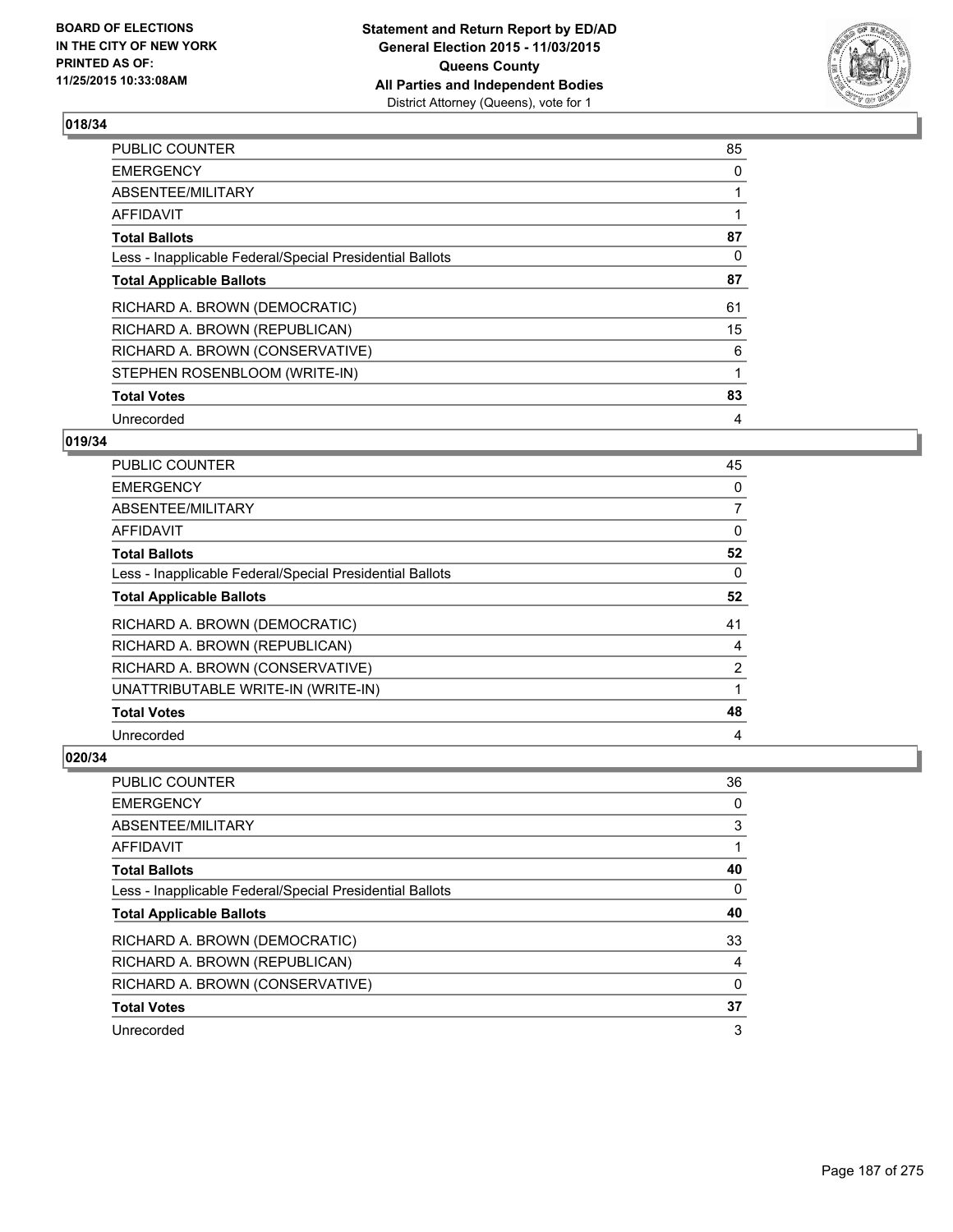

| PUBLIC COUNTER                                           | 43 |
|----------------------------------------------------------|----|
| <b>EMERGENCY</b>                                         | 0  |
| ABSENTEE/MILITARY                                        | 3  |
| <b>AFFIDAVIT</b>                                         | 0  |
| <b>Total Ballots</b>                                     | 46 |
| Less - Inapplicable Federal/Special Presidential Ballots | 0  |
| <b>Total Applicable Ballots</b>                          | 46 |
| RICHARD A. BROWN (DEMOCRATIC)                            | 37 |
| RICHARD A. BROWN (REPUBLICAN)                            | 5  |
| RICHARD A. BROWN (CONSERVATIVE)                          | 3  |
| <b>Total Votes</b>                                       | 45 |
| Unrecorded                                               |    |

#### **022/34**

| <b>PUBLIC COUNTER</b>                                    | 96  |
|----------------------------------------------------------|-----|
| <b>EMERGENCY</b>                                         | 0   |
| ABSENTEE/MILITARY                                        | 4   |
| <b>AFFIDAVIT</b>                                         | 1   |
| <b>Total Ballots</b>                                     | 101 |
| Less - Inapplicable Federal/Special Presidential Ballots | 0   |
| <b>Total Applicable Ballots</b>                          | 101 |
| RICHARD A. BROWN (DEMOCRATIC)                            | 73  |
| RICHARD A. BROWN (REPUBLICAN)                            | 16  |
| RICHARD A. BROWN (CONSERVATIVE)                          | 5   |
| CHELSEA MORNING (WRITE-IN)                               | 1   |
| UNATTRIBUTABLE WRITE-IN (WRITE-IN)                       | 1   |
| <b>Total Votes</b>                                       | 96  |
| Unrecorded                                               | 5   |

| <b>PUBLIC COUNTER</b>                                    | 55       |
|----------------------------------------------------------|----------|
| <b>EMERGENCY</b>                                         | 0        |
| ABSENTEE/MILITARY                                        | 0        |
| <b>AFFIDAVIT</b>                                         | 0        |
| <b>Total Ballots</b>                                     | 55       |
| Less - Inapplicable Federal/Special Presidential Ballots | $\Omega$ |
| <b>Total Applicable Ballots</b>                          | 55       |
| RICHARD A. BROWN (DEMOCRATIC)                            | 40       |
| RICHARD A. BROWN (REPUBLICAN)                            | 8        |
| RICHARD A. BROWN (CONSERVATIVE)                          | 3        |
| <b>Total Votes</b>                                       | 51       |
| Unrecorded                                               | 4        |
| 024/34 COMBINED into: 022/34                             |          |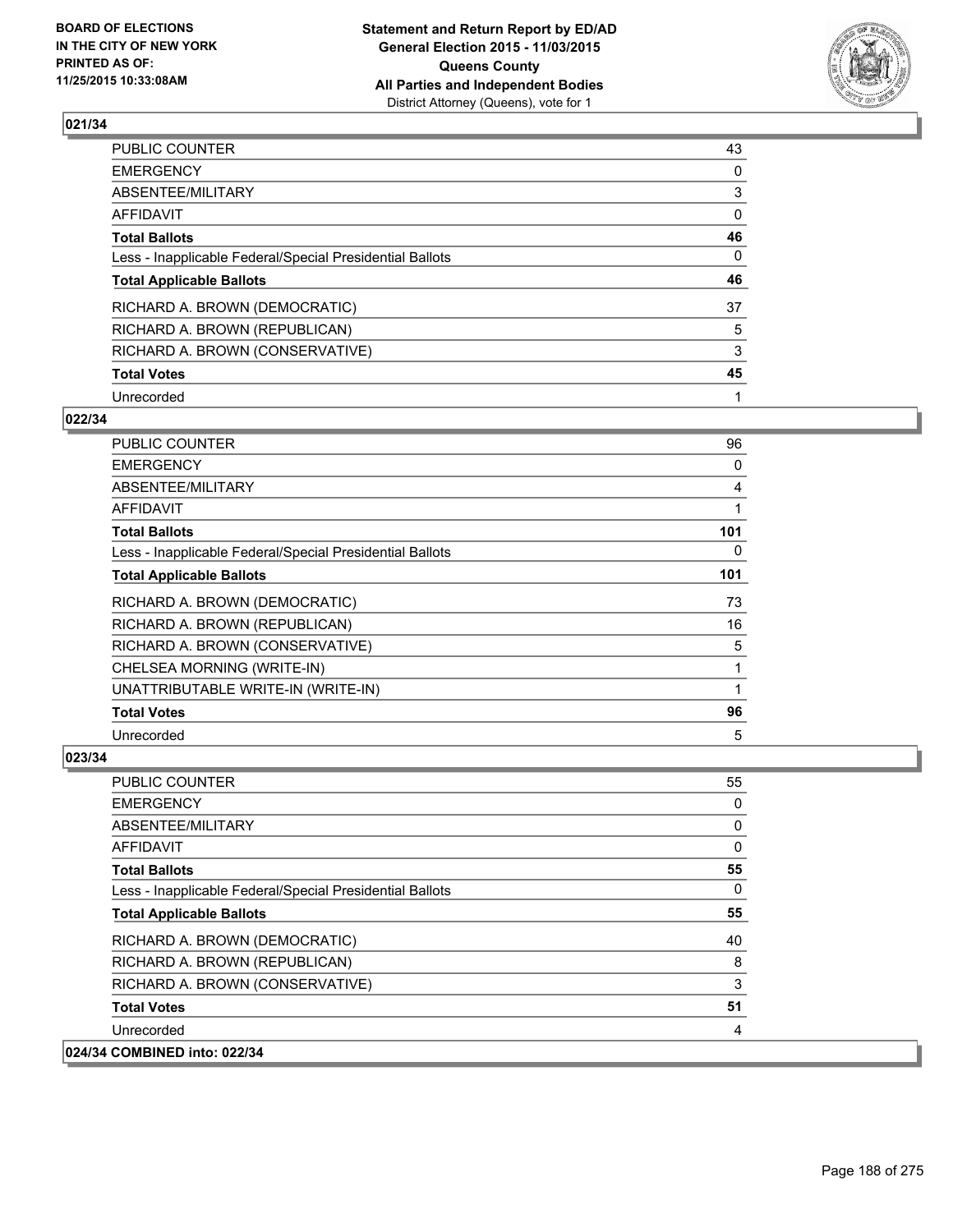

| <b>PUBLIC COUNTER</b>                                    | 90  |
|----------------------------------------------------------|-----|
| <b>EMERGENCY</b>                                         | 0   |
| ABSENTEE/MILITARY                                        | 9   |
| AFFIDAVIT                                                | 4   |
| <b>Total Ballots</b>                                     | 103 |
| Less - Inapplicable Federal/Special Presidential Ballots | 0   |
| <b>Total Applicable Ballots</b>                          | 103 |
| RICHARD A. BROWN (DEMOCRATIC)                            | 77  |
| RICHARD A. BROWN (REPUBLICAN)                            | 12  |
| RICHARD A. BROWN (CONSERVATIVE)                          | 6   |
| ERIC BAYRUNS (WRITE-IN)                                  | 1   |
| MICAH KWASNIK (WRITE-IN)                                 |     |
| <b>Total Votes</b>                                       | 97  |
| Unrecorded                                               | 6   |

### **026/34**

| PUBLIC COUNTER                                           | 88 |
|----------------------------------------------------------|----|
| <b>EMERGENCY</b>                                         | 0  |
| ABSENTEE/MILITARY                                        | 10 |
| <b>AFFIDAVIT</b>                                         |    |
| <b>Total Ballots</b>                                     | 99 |
| Less - Inapplicable Federal/Special Presidential Ballots | 0  |
| <b>Total Applicable Ballots</b>                          | 99 |
| RICHARD A. BROWN (DEMOCRATIC)                            | 67 |
| RICHARD A. BROWN (REPUBLICAN)                            | 12 |
| RICHARD A. BROWN (CONSERVATIVE)                          | 11 |
| <b>Total Votes</b>                                       | 90 |
| Unrecorded                                               | 9  |
|                                                          |    |

### **027/34 COMBINED into: 025/34**

| PUBLIC COUNTER                                           | 46 |
|----------------------------------------------------------|----|
| <b>EMERGENCY</b>                                         | 0  |
| ABSENTEE/MILITARY                                        | 4  |
| AFFIDAVIT                                                | 0  |
| <b>Total Ballots</b>                                     | 50 |
| Less - Inapplicable Federal/Special Presidential Ballots | 0  |
| <b>Total Applicable Ballots</b>                          | 50 |
| RICHARD A. BROWN (DEMOCRATIC)                            | 38 |
| RICHARD A. BROWN (REPUBLICAN)                            | 4  |
| RICHARD A. BROWN (CONSERVATIVE)                          | 5  |
| BARRY KRON (WRITE-IN)                                    | 1  |
| HAKEEM JEFFRIES (WRITE-IN)                               | 1  |
| <b>Total Votes</b>                                       | 49 |
| Unrecorded                                               | 1  |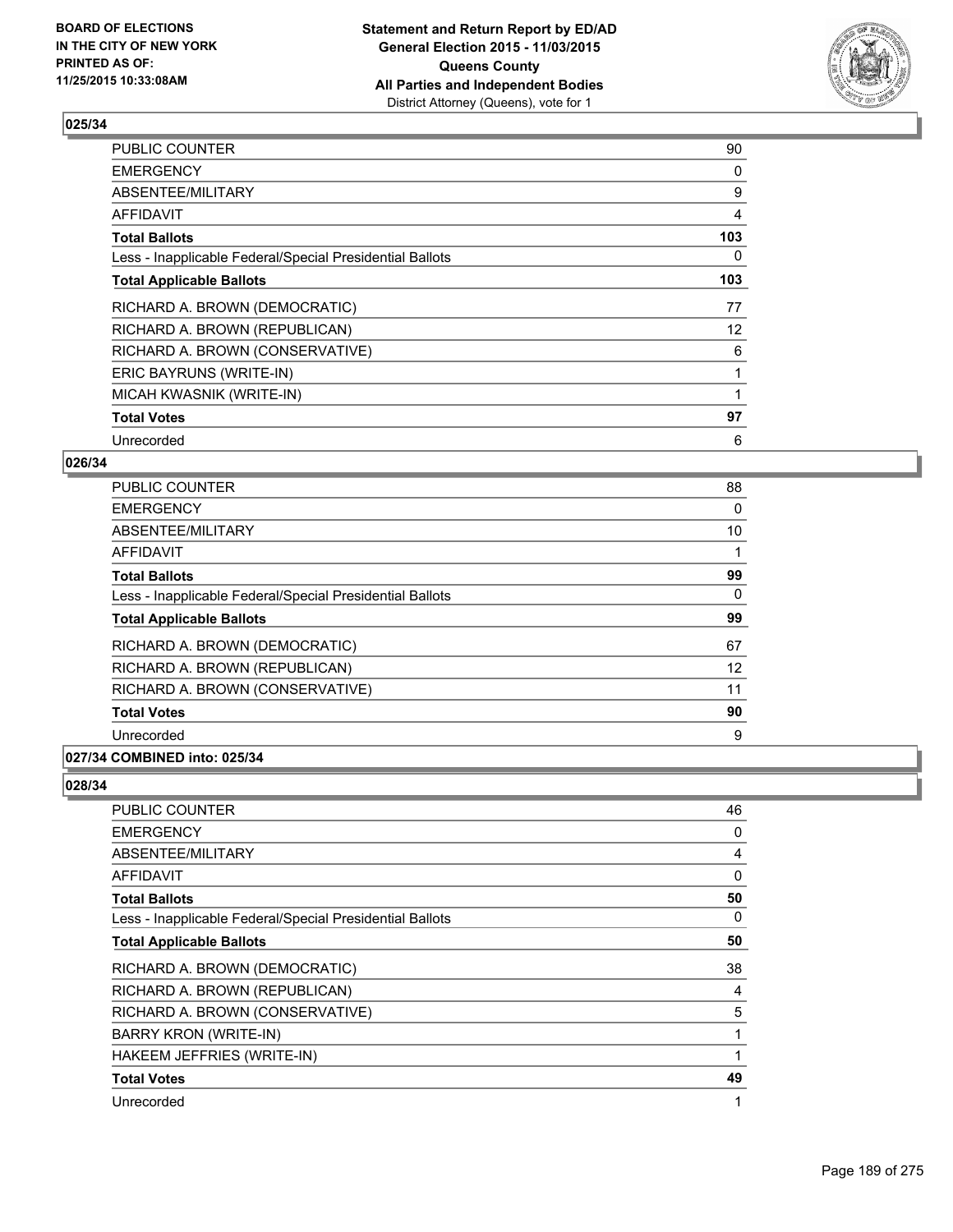

| 44 |
|----|
| 0  |
| 31 |
| 1  |
| 76 |
| 0  |
| 76 |
| 53 |
| 17 |
| 2  |
| 72 |
| 4  |
|    |

**030/34 COMBINED into: 029/34**

### **031/34 COMBINED into: 029/34**

**032/34 COMBINED into: 029/34**

#### **033/34**

| <b>PUBLIC COUNTER</b>                                    | 67 |
|----------------------------------------------------------|----|
| <b>EMERGENCY</b>                                         | 0  |
| ABSENTEE/MILITARY                                        | 3  |
| <b>AFFIDAVIT</b>                                         | 0  |
| <b>Total Ballots</b>                                     | 70 |
| Less - Inapplicable Federal/Special Presidential Ballots | 0  |
| <b>Total Applicable Ballots</b>                          | 70 |
| RICHARD A. BROWN (DEMOCRATIC)                            | 53 |
| RICHARD A. BROWN (REPUBLICAN)                            | 8  |
| RICHARD A. BROWN (CONSERVATIVE)                          | 5  |
| <b>Total Votes</b>                                       | 66 |
| Unrecorded                                               | 4  |
|                                                          |    |

#### **034/34 COMBINED into: 007/34**

| 49 |
|----|
| 0  |
| 0  |
| 0  |
| 49 |
| 0  |
| 49 |
| 39 |
| 4  |
| 5  |
| 48 |
| 1  |
|    |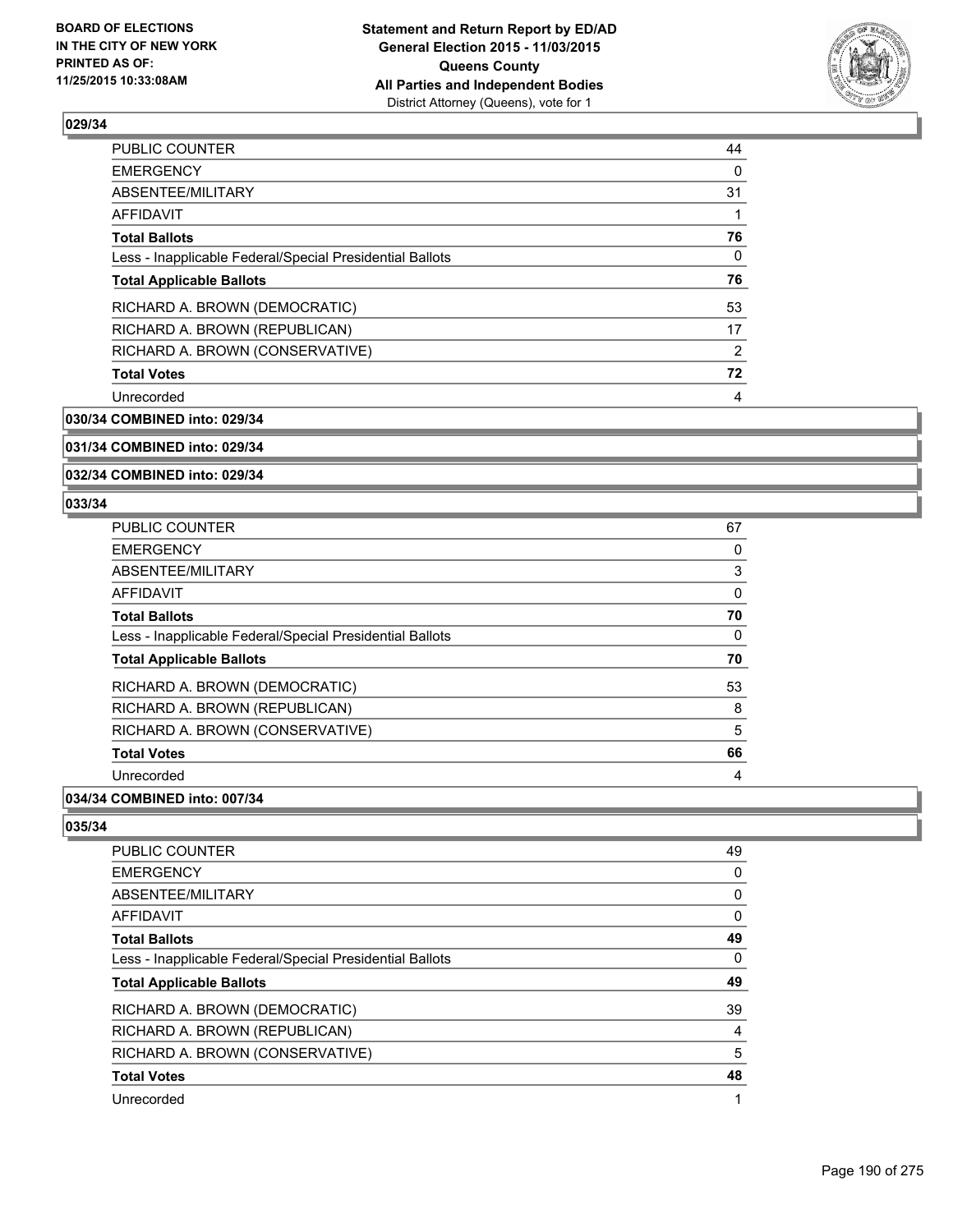

| PUBLIC COUNTER                                           | 37             |
|----------------------------------------------------------|----------------|
| <b>EMERGENCY</b>                                         | 0              |
| ABSENTEE/MILITARY                                        | $\overline{2}$ |
| AFFIDAVIT                                                |                |
| <b>Total Ballots</b>                                     | 40             |
| Less - Inapplicable Federal/Special Presidential Ballots | 0              |
| <b>Total Applicable Ballots</b>                          | 40             |
| RICHARD A. BROWN (DEMOCRATIC)                            | 25             |
| RICHARD A. BROWN (REPUBLICAN)                            | 5              |
| RICHARD A. BROWN (CONSERVATIVE)                          | 3              |
| CARMEN R. VELASQUEZ (WRITE-IN)                           |                |
| <b>Total Votes</b>                                       | 34             |
| Unrecorded                                               | 6              |

### **037/34**

| 20             |
|----------------|
| 0              |
|                |
| 0              |
| 21             |
| $\Omega$       |
| 21             |
| 16             |
| $\overline{2}$ |
| $\overline{2}$ |
| 20             |
|                |
|                |

# **038/34 COMBINED into: 033/34**

| PUBLIC COUNTER                                           | 36 |
|----------------------------------------------------------|----|
| <b>EMERGENCY</b>                                         | 0  |
| ABSENTEE/MILITARY                                        | 5  |
| AFFIDAVIT                                                | 0  |
| <b>Total Ballots</b>                                     | 41 |
| Less - Inapplicable Federal/Special Presidential Ballots | 0  |
| <b>Total Applicable Ballots</b>                          | 41 |
| RICHARD A. BROWN (DEMOCRATIC)                            | 32 |
| RICHARD A. BROWN (REPUBLICAN)                            | 6  |
| RICHARD A. BROWN (CONSERVATIVE)                          | 2  |
| <b>Total Votes</b>                                       | 40 |
| Unrecorded                                               |    |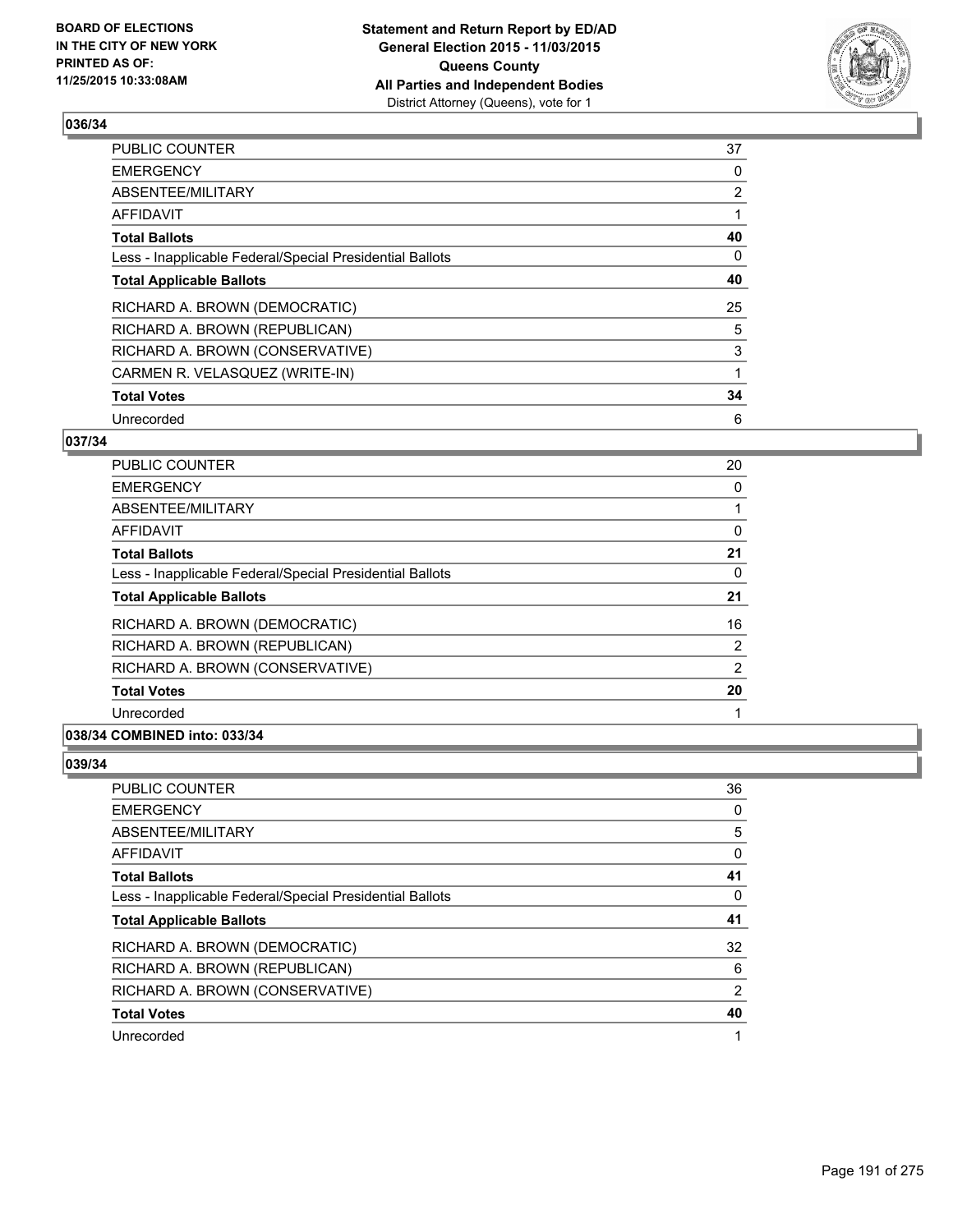

| <b>PUBLIC COUNTER</b>                                    | 33 |
|----------------------------------------------------------|----|
| <b>EMERGENCY</b>                                         | 0  |
| ABSENTEE/MILITARY                                        | 5  |
| AFFIDAVIT                                                | 0  |
| <b>Total Ballots</b>                                     | 38 |
| Less - Inapplicable Federal/Special Presidential Ballots | 0  |
| <b>Total Applicable Ballots</b>                          | 38 |
| RICHARD A. BROWN (DEMOCRATIC)                            | 28 |
| RICHARD A. BROWN (REPUBLICAN)                            | 6  |
| RICHARD A. BROWN (CONSERVATIVE)                          | 2  |
| <b>Total Votes</b>                                       | 36 |
| Unrecorded                                               | 2  |
| . <b>.</b>                                               |    |

**041/34 COMBINED into: 039/34**

#### **042/34 COMBINED into: 010/34**

#### **043/34**

| PUBLIC COUNTER                                           | 20       |
|----------------------------------------------------------|----------|
| <b>EMERGENCY</b>                                         | 0        |
| ABSENTEE/MILITARY                                        | 3        |
| <b>AFFIDAVIT</b>                                         | 0        |
| <b>Total Ballots</b>                                     | 23       |
| Less - Inapplicable Federal/Special Presidential Ballots | $\Omega$ |
| <b>Total Applicable Ballots</b>                          | 23       |
| RICHARD A. BROWN (DEMOCRATIC)                            | 16       |
| RICHARD A. BROWN (REPUBLICAN)                            | 3        |
| RICHARD A. BROWN (CONSERVATIVE)                          | 3        |
| <b>Total Votes</b>                                       | 22       |
| Unrecorded                                               |          |

# **044/34 COMBINED into: 033/34**

| PUBLIC COUNTER                                           | 72       |
|----------------------------------------------------------|----------|
| <b>EMERGENCY</b>                                         | 0        |
| ABSENTEE/MILITARY                                        | 4        |
| AFFIDAVIT                                                | $\Omega$ |
| <b>Total Ballots</b>                                     | 76       |
| Less - Inapplicable Federal/Special Presidential Ballots | 0        |
| <b>Total Applicable Ballots</b>                          | 76       |
| RICHARD A. BROWN (DEMOCRATIC)                            | 55       |
| RICHARD A. BROWN (REPUBLICAN)                            | 13       |
| RICHARD A. BROWN (CONSERVATIVE)                          | 3        |
| BERNIE SANDERS (WRITE-IN)                                |          |
| <b>Total Votes</b>                                       | 72       |
| Unrecorded                                               | 4        |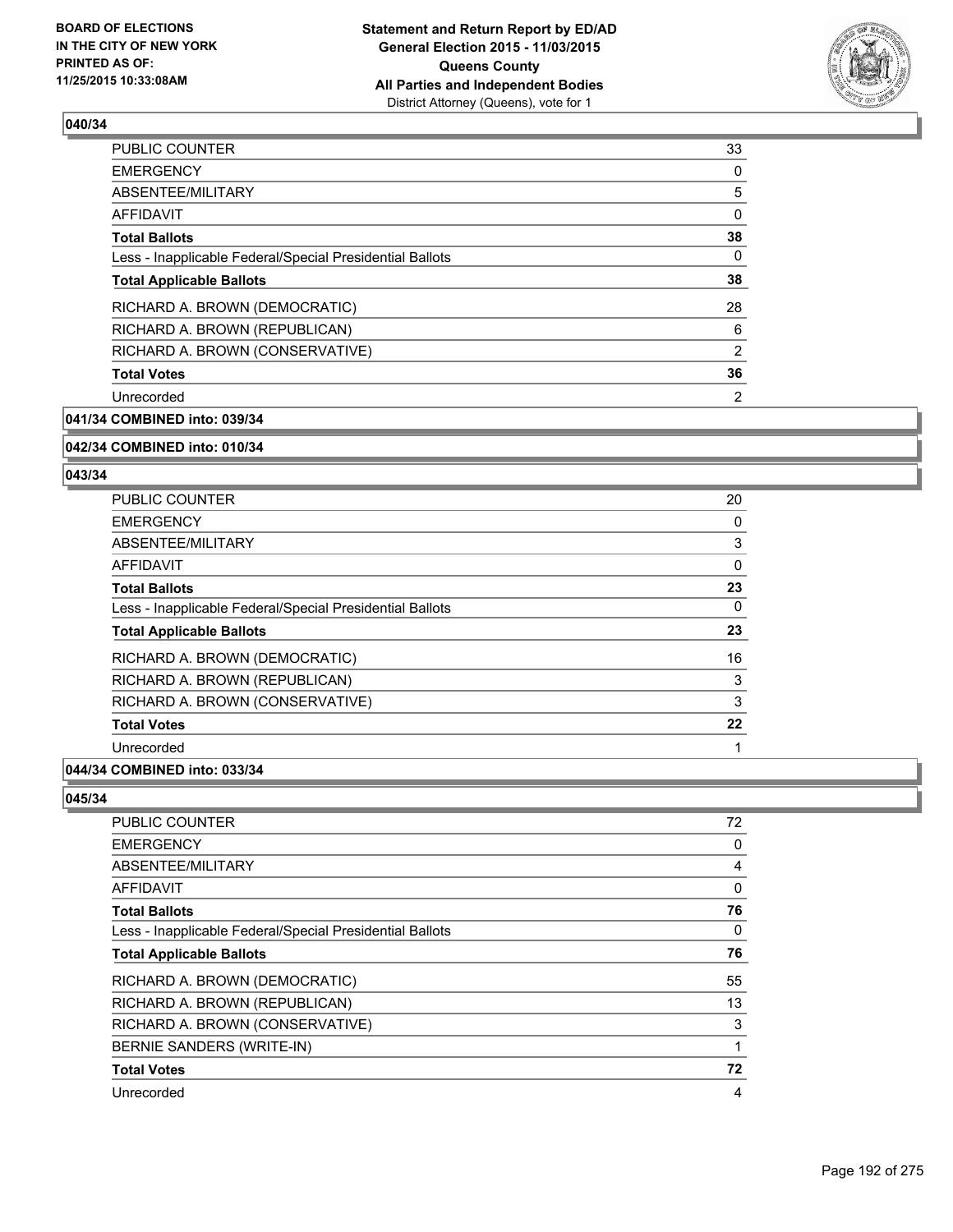

| <b>PUBLIC COUNTER</b>                                    | 58 |
|----------------------------------------------------------|----|
| <b>EMERGENCY</b>                                         | 0  |
| ABSENTEE/MILITARY                                        | 5  |
| AFFIDAVIT                                                | 0  |
| <b>Total Ballots</b>                                     | 63 |
| Less - Inapplicable Federal/Special Presidential Ballots | 0  |
| <b>Total Applicable Ballots</b>                          | 63 |
| RICHARD A. BROWN (DEMOCRATIC)                            | 35 |
| RICHARD A. BROWN (REPUBLICAN)                            | 18 |
| RICHARD A. BROWN (CONSERVATIVE)                          | 3  |
| <b>Total Votes</b>                                       | 56 |
| Unrecorded                                               | 7  |
|                                                          |    |

**047/34 COMBINED into: 046/34**

#### **048/34 COMBINED into: 033/34**

#### **049/34**

| <b>Total Votes</b>                                       | 44 |
|----------------------------------------------------------|----|
| MEGAN K. ZWIEBEL (WRITE-IN)                              |    |
| RICHARD A. BROWN (CONSERVATIVE)                          |    |
| RICHARD A. BROWN (REPUBLICAN)                            | 3  |
| RICHARD A. BROWN (DEMOCRATIC)                            | 39 |
| <b>Total Applicable Ballots</b>                          | 44 |
| Less - Inapplicable Federal/Special Presidential Ballots | 0  |
| <b>Total Ballots</b>                                     | 44 |
| AFFIDAVIT                                                | 0  |
| ABSENTEE/MILITARY                                        | 3  |
| <b>EMERGENCY</b>                                         | 0  |
| PUBLIC COUNTER                                           | 41 |

| <b>PUBLIC COUNTER</b>                                    | 79 |
|----------------------------------------------------------|----|
| <b>EMERGENCY</b>                                         | 0  |
| ABSENTEE/MILITARY                                        |    |
| AFFIDAVIT                                                | 0  |
| <b>Total Ballots</b>                                     | 80 |
| Less - Inapplicable Federal/Special Presidential Ballots | 0  |
| <b>Total Applicable Ballots</b>                          | 80 |
| RICHARD A. BROWN (DEMOCRATIC)                            | 63 |
| RICHARD A. BROWN (REPUBLICAN)                            | 9  |
| RICHARD A. BROWN (CONSERVATIVE)                          | 3  |
| <b>Total Votes</b>                                       | 75 |
| Unrecorded                                               | 5  |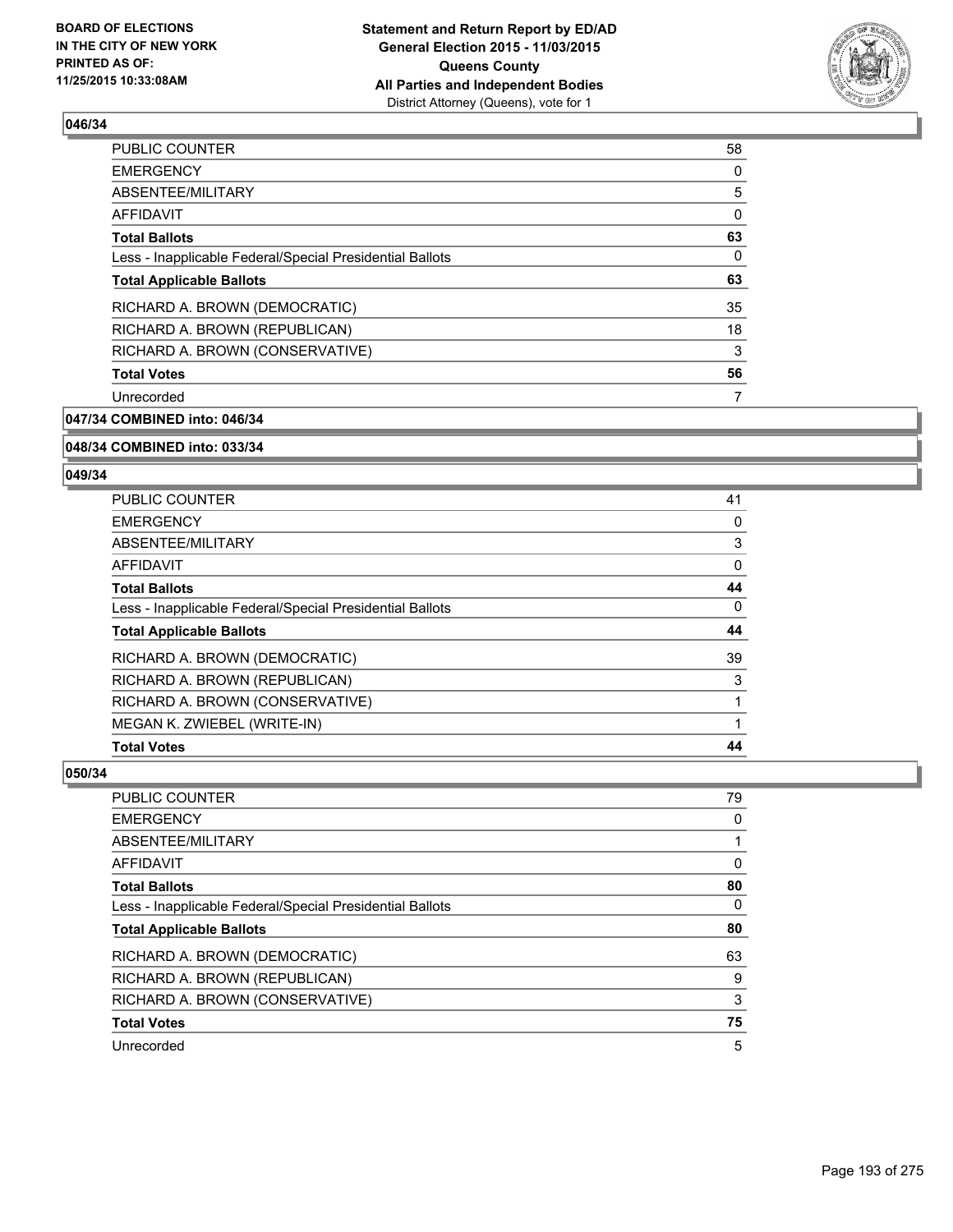

| <b>PUBLIC COUNTER</b>                                    | 59             |
|----------------------------------------------------------|----------------|
| <b>EMERGENCY</b>                                         | 0              |
| ABSENTEE/MILITARY                                        | $\overline{2}$ |
| AFFIDAVIT                                                | 0              |
| <b>Total Ballots</b>                                     | 61             |
| Less - Inapplicable Federal/Special Presidential Ballots | 0              |
| <b>Total Applicable Ballots</b>                          | 61             |
| RICHARD A. BROWN (DEMOCRATIC)                            | 45             |
| RICHARD A. BROWN (REPUBLICAN)                            | 4              |
| RICHARD A. BROWN (CONSERVATIVE)                          | 4              |
| UNATTRIBUTABLE WRITE-IN (WRITE-IN)                       | 2              |
| <b>Total Votes</b>                                       | 55             |
| Unrecorded                                               | 6              |
|                                                          |                |

### **052/34 COMBINED into: 050/34**

#### **053/34**

| PUBLIC COUNTER                                           | 8        |
|----------------------------------------------------------|----------|
| <b>EMERGENCY</b>                                         | 0        |
| ABSENTEE/MILITARY                                        | 0        |
| <b>AFFIDAVIT</b>                                         | 0        |
| <b>Total Ballots</b>                                     | 8        |
| Less - Inapplicable Federal/Special Presidential Ballots | $\Omega$ |
| <b>Total Applicable Ballots</b>                          | 8        |
| RICHARD A. BROWN (DEMOCRATIC)                            | 8        |
| RICHARD A. BROWN (REPUBLICAN)                            | 0        |
| RICHARD A. BROWN (CONSERVATIVE)                          | 0        |
| <b>Total Votes</b>                                       | 8        |

|  |  | 054/34 COMBINED into: 053/34 |  |
|--|--|------------------------------|--|
|--|--|------------------------------|--|

**055/34 COMBINED into: 053/34**

**056/34 COMBINED into: 053/34**

**057/34 COMBINED into: 046/34**

**058/34 COMBINED into: 046/34**

**059/34 COMBINED into: 046/34**

**060/34 COMBINED into: 046/34**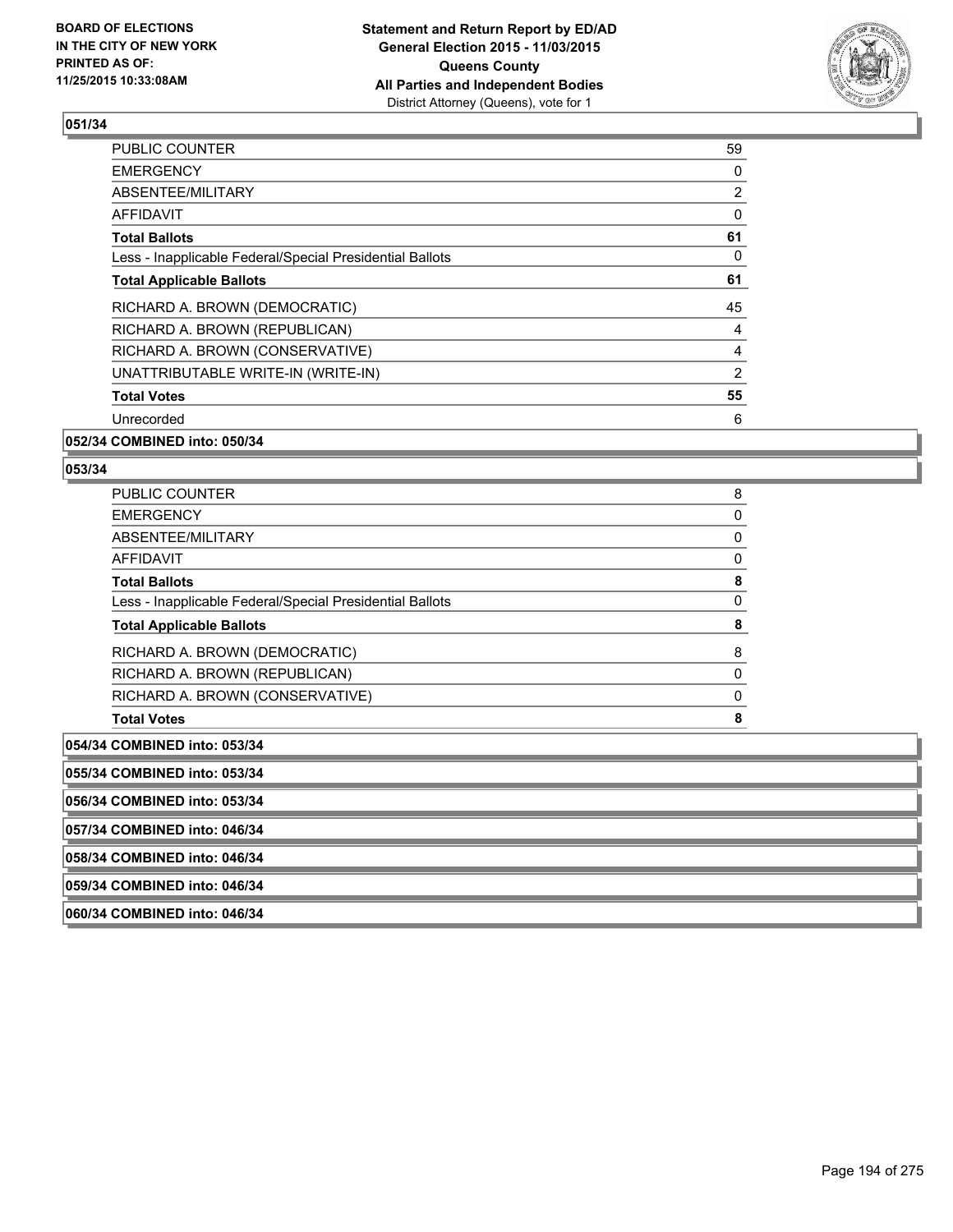

| 064/34 COMBINED into: 029/34                             |          |
|----------------------------------------------------------|----------|
| 063/34 COMBINED into: 026/34                             |          |
| 062/34 COMBINED into: 061/34                             |          |
| <b>Total Votes</b>                                       | 12       |
| RICHARD A. BROWN (CONSERVATIVE)                          | $\Omega$ |
| RICHARD A. BROWN (REPUBLICAN)                            |          |
| RICHARD A. BROWN (DEMOCRATIC)                            | 11       |
| <b>Total Applicable Ballots</b>                          | $12 \,$  |
| Less - Inapplicable Federal/Special Presidential Ballots | 0        |
| <b>Total Ballots</b>                                     | 12       |
| <b>AFFIDAVIT</b>                                         | 0        |
| ABSENTEE/MILITARY                                        | 0        |
| <b>EMERGENCY</b>                                         | 0        |
| <b>PUBLIC COUNTER</b>                                    | 12       |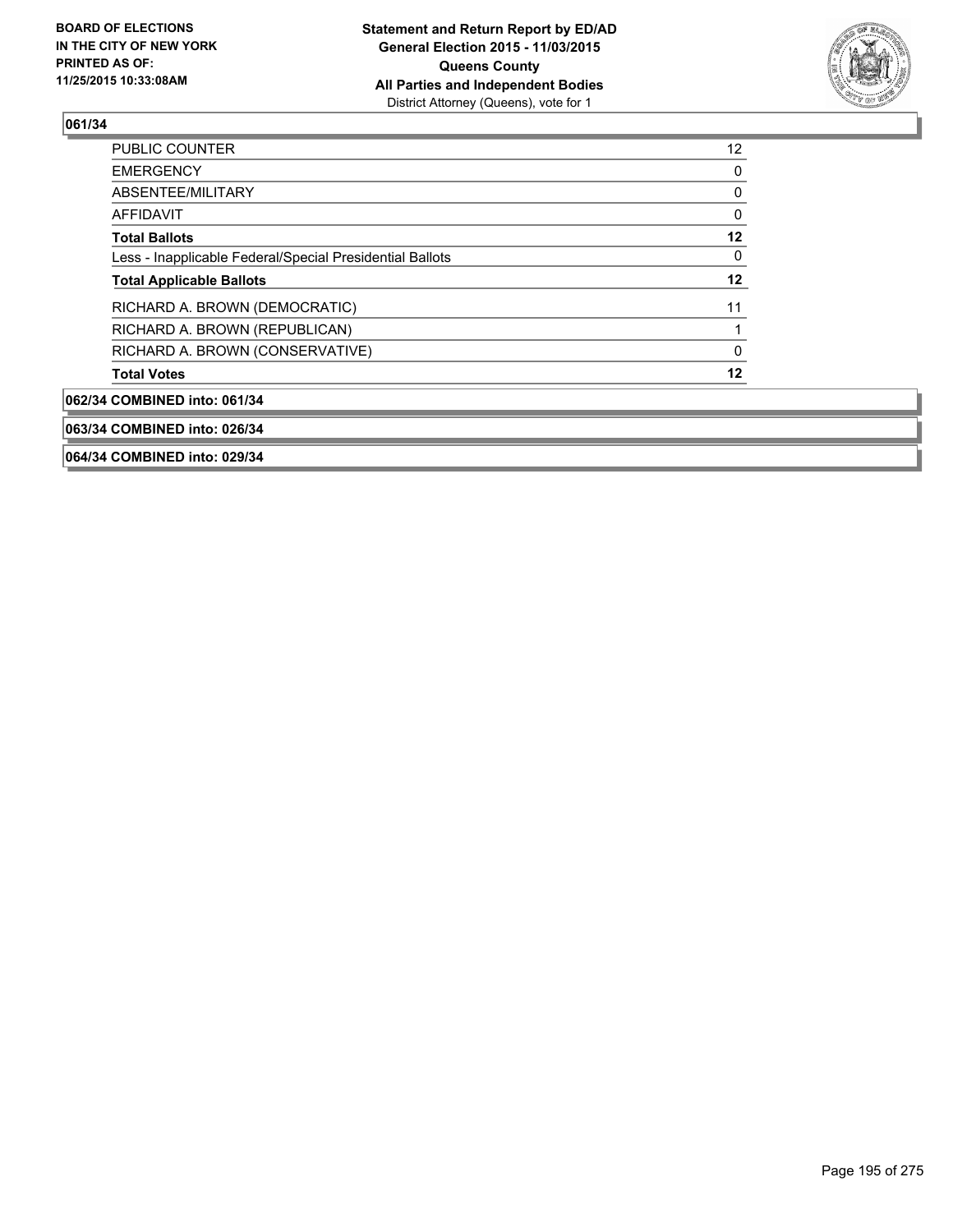

| PUBLIC COUNTER                                           | 4              |
|----------------------------------------------------------|----------------|
| EMERGENCY                                                | 0              |
| ABSENTEE/MILITARY                                        | $\mathbf{0}$   |
| AFFIDAVIT                                                | $\mathbf{0}$   |
| Total Ballots                                            | 4              |
| Less - Inapplicable Federal/Special Presidential Ballots | $\mathbf{0}$   |
| <b>Total Applicable Ballots</b>                          | 4              |
| RICHARD A. BROWN (DEMOCRATIC)                            | 2              |
| RICHARD A. BROWN (REPUBLICAN)                            | $\overline{2}$ |
| RICHARD A. BROWN (CONSERVATIVE)                          | $\Omega$       |
| <b>Total Votes</b>                                       | 4              |

### **002/35**

| <b>PUBLIC COUNTER</b>                                    | 47 |
|----------------------------------------------------------|----|
| <b>EMERGENCY</b>                                         | 0  |
| ABSENTEE/MILITARY                                        |    |
| <b>AFFIDAVIT</b>                                         | 0  |
| <b>Total Ballots</b>                                     | 48 |
| Less - Inapplicable Federal/Special Presidential Ballots | 0  |
| <b>Total Applicable Ballots</b>                          | 48 |
| RICHARD A. BROWN (DEMOCRATIC)                            | 21 |
| RICHARD A. BROWN (REPUBLICAN)                            | 21 |
| RICHARD A. BROWN (CONSERVATIVE)                          | 4  |
| HARVEY DENT (WRITE-IN)                                   |    |
| <b>Total Votes</b>                                       | 47 |
| Unrecorded                                               |    |
| 003/35 COMBINED into: 002/35                             |    |

| <b>PUBLIC COUNTER</b>                                    | 44 |
|----------------------------------------------------------|----|
| <b>EMERGENCY</b>                                         | 0  |
| ABSENTEE/MILITARY                                        | 4  |
| AFFIDAVIT                                                | 0  |
| <b>Total Ballots</b>                                     | 48 |
| Less - Inapplicable Federal/Special Presidential Ballots | 0  |
| <b>Total Applicable Ballots</b>                          | 48 |
| RICHARD A. BROWN (DEMOCRATIC)                            | 25 |
| RICHARD A. BROWN (REPUBLICAN)                            | 14 |
| RICHARD A. BROWN (CONSERVATIVE)                          | 2  |
| MARK J. BIBLIS (WRITE-IN)                                | 1  |
| <b>Total Votes</b>                                       | 42 |
| Unrecorded                                               | 6  |
| 005/35 COMBINED into: 004/35                             |    |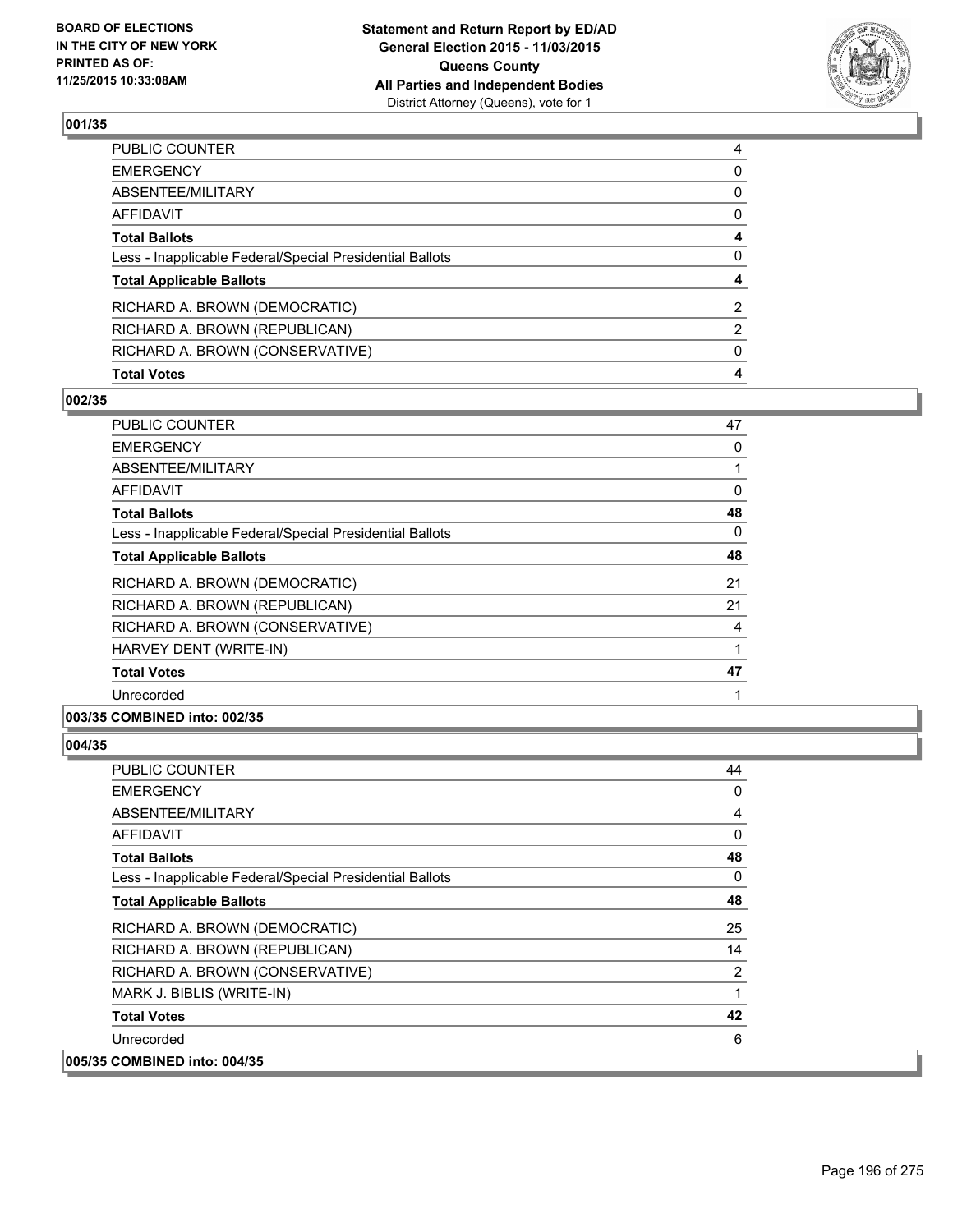

| PUBLIC COUNTER                                           | 71 |
|----------------------------------------------------------|----|
| <b>EMERGENCY</b>                                         | 0  |
| ABSENTEE/MILITARY                                        | 6  |
| AFFIDAVIT                                                |    |
| <b>Total Ballots</b>                                     | 78 |
| Less - Inapplicable Federal/Special Presidential Ballots | 0  |
| <b>Total Applicable Ballots</b>                          | 78 |
| RICHARD A. BROWN (DEMOCRATIC)                            | 63 |
| RICHARD A. BROWN (REPUBLICAN)                            | 10 |
| RICHARD A. BROWN (CONSERVATIVE)                          |    |
| UNATTRIBUTABLE WRITE-IN (WRITE-IN)                       | 1  |
| <b>Total Votes</b>                                       | 75 |
| Unrecorded                                               | 3  |

#### **007/35**

| <b>PUBLIC COUNTER</b>                                    | 32             |
|----------------------------------------------------------|----------------|
| <b>EMERGENCY</b>                                         | 0              |
| ABSENTEE/MILITARY                                        | 0              |
| AFFIDAVIT                                                | $\overline{2}$ |
| <b>Total Ballots</b>                                     | 34             |
| Less - Inapplicable Federal/Special Presidential Ballots | $\Omega$       |
| <b>Total Applicable Ballots</b>                          | 34             |
| RICHARD A. BROWN (DEMOCRATIC)                            | 25             |
| RICHARD A. BROWN (REPUBLICAN)                            | 6              |
| RICHARD A. BROWN (CONSERVATIVE)                          | $\Omega$       |
| <b>Total Votes</b>                                       | 31             |
| Unrecorded                                               | 3              |

# **008/35 COMBINED into: 011/35**

| <b>PUBLIC COUNTER</b>                                    | 48             |
|----------------------------------------------------------|----------------|
| <b>EMERGENCY</b>                                         | 0              |
| <b>ABSENTEE/MILITARY</b>                                 | 13             |
| <b>AFFIDAVIT</b>                                         | 0              |
| <b>Total Ballots</b>                                     | 61             |
| Less - Inapplicable Federal/Special Presidential Ballots | $\Omega$       |
| <b>Total Applicable Ballots</b>                          | 61             |
| RICHARD A. BROWN (DEMOCRATIC)                            | 30             |
| RICHARD A. BROWN (REPUBLICAN)                            | 15             |
| RICHARD A. BROWN (CONSERVATIVE)                          | $\overline{2}$ |
| DONALD TRUMP (WRITE-IN)                                  | $\overline{2}$ |
| <b>Total Votes</b>                                       | 49             |
| Unrecorded                                               | 12             |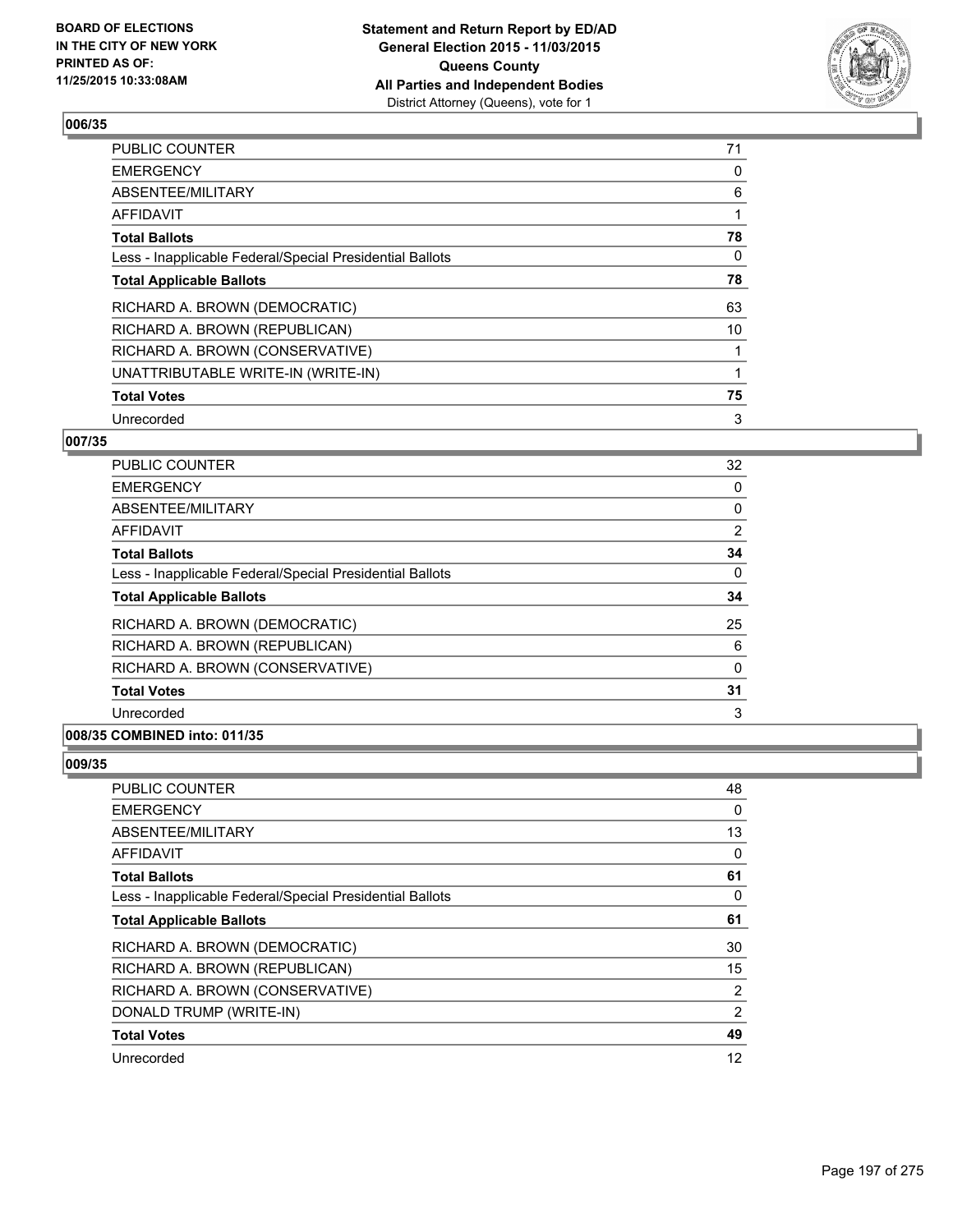

| PUBLIC COUNTER                                           | 57             |
|----------------------------------------------------------|----------------|
| <b>EMERGENCY</b>                                         | 0              |
| ABSENTEE/MILITARY                                        | $\overline{2}$ |
| <b>AFFIDAVIT</b>                                         | 2              |
| <b>Total Ballots</b>                                     | 61             |
| Less - Inapplicable Federal/Special Presidential Ballots | 0              |
| <b>Total Applicable Ballots</b>                          | 61             |
| RICHARD A. BROWN (DEMOCRATIC)                            | 48             |
| RICHARD A. BROWN (REPUBLICAN)                            | 5              |
| RICHARD A. BROWN (CONSERVATIVE)                          | 3              |
| <b>Total Votes</b>                                       | 56             |
| Unrecorded                                               | 5              |

# **011/35**

| PUBLIC COUNTER                                           | 40       |
|----------------------------------------------------------|----------|
| <b>EMERGENCY</b>                                         | 0        |
| ABSENTEE/MILITARY                                        |          |
| <b>AFFIDAVIT</b>                                         |          |
| <b>Total Ballots</b>                                     | 42       |
| Less - Inapplicable Federal/Special Presidential Ballots | $\Omega$ |
| <b>Total Applicable Ballots</b>                          | 42       |
| RICHARD A. BROWN (DEMOCRATIC)                            | 34       |
| RICHARD A. BROWN (REPUBLICAN)                            | 5        |
| RICHARD A. BROWN (CONSERVATIVE)                          | 0        |
| ADAM EDENTON (WRITE-IN)                                  |          |
| <b>Total Votes</b>                                       | 40       |
| Unrecorded                                               | 2        |

# **012/35 COMBINED into: 010/35**

| <b>PUBLIC COUNTER</b>                                    | 75 |
|----------------------------------------------------------|----|
| <b>EMERGENCY</b>                                         | 0  |
| ABSENTEE/MILITARY                                        | 8  |
| AFFIDAVIT                                                | 3  |
| <b>Total Ballots</b>                                     | 86 |
| Less - Inapplicable Federal/Special Presidential Ballots | 0  |
| <b>Total Applicable Ballots</b>                          | 86 |
| RICHARD A. BROWN (DEMOCRATIC)                            | 74 |
| RICHARD A. BROWN (REPUBLICAN)                            | 5  |
| RICHARD A. BROWN (CONSERVATIVE)                          | 2  |
| <b>Total Votes</b>                                       | 81 |
| Unrecorded                                               | 5  |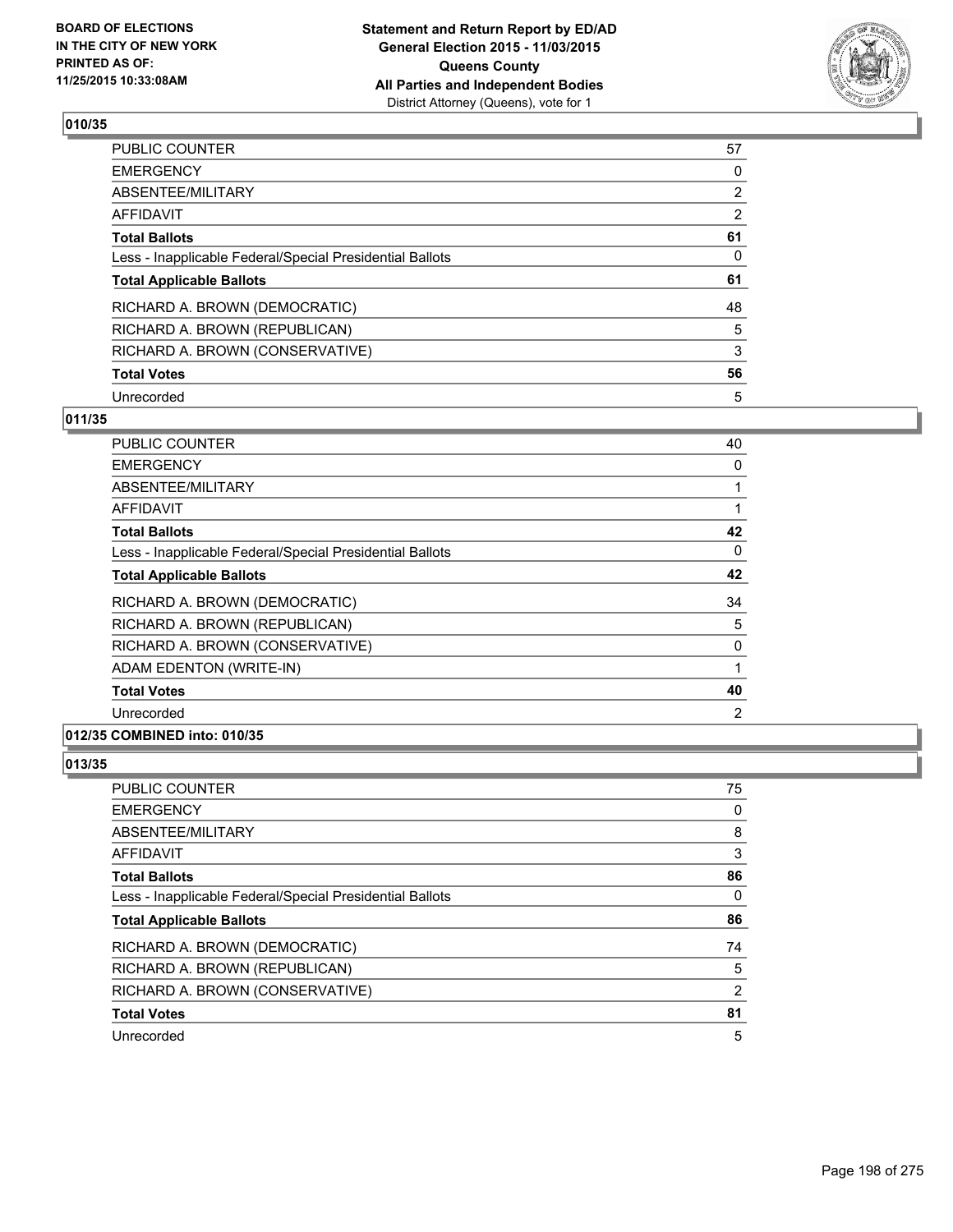

| <b>PUBLIC COUNTER</b>                                    | 39 |
|----------------------------------------------------------|----|
| <b>EMERGENCY</b>                                         | 0  |
| ABSENTEE/MILITARY                                        | 0  |
| AFFIDAVIT                                                |    |
| <b>Total Ballots</b>                                     | 40 |
| Less - Inapplicable Federal/Special Presidential Ballots | 0  |
| <b>Total Applicable Ballots</b>                          | 40 |
| RICHARD A. BROWN (DEMOCRATIC)                            | 28 |
| RICHARD A. BROWN (REPUBLICAN)                            | 6  |
| RICHARD A. BROWN (CONSERVATIVE)                          | 0  |
| UNATTRIBUTABLE WRITE-IN (WRITE-IN)                       |    |
| <b>Total Votes</b>                                       | 35 |
| Unrecorded                                               | 5  |

# **015/35**

| PUBLIC COUNTER                                           | 58             |
|----------------------------------------------------------|----------------|
| <b>EMERGENCY</b>                                         | 0              |
| ABSENTEE/MILITARY                                        |                |
| AFFIDAVIT                                                | 0              |
| <b>Total Ballots</b>                                     | 59             |
| Less - Inapplicable Federal/Special Presidential Ballots | 0              |
| <b>Total Applicable Ballots</b>                          | 59             |
| RICHARD A. BROWN (DEMOCRATIC)                            | 56             |
| RICHARD A. BROWN (REPUBLICAN)                            | 0              |
| RICHARD A. BROWN (CONSERVATIVE)                          |                |
| <b>Total Votes</b>                                       | 57             |
| Unrecorded                                               | $\overline{2}$ |

| PUBLIC COUNTER                                           | 38 |
|----------------------------------------------------------|----|
| <b>EMERGENCY</b>                                         | 0  |
| ABSENTEE/MILITARY                                        | 0  |
| AFFIDAVIT                                                | 0  |
| <b>Total Ballots</b>                                     | 38 |
| Less - Inapplicable Federal/Special Presidential Ballots | 0  |
| <b>Total Applicable Ballots</b>                          | 38 |
| RICHARD A. BROWN (DEMOCRATIC)                            | 33 |
| RICHARD A. BROWN (REPUBLICAN)                            | 3  |
| RICHARD A. BROWN (CONSERVATIVE)                          |    |
| <b>Total Votes</b>                                       | 37 |
| Unrecorded                                               | 1  |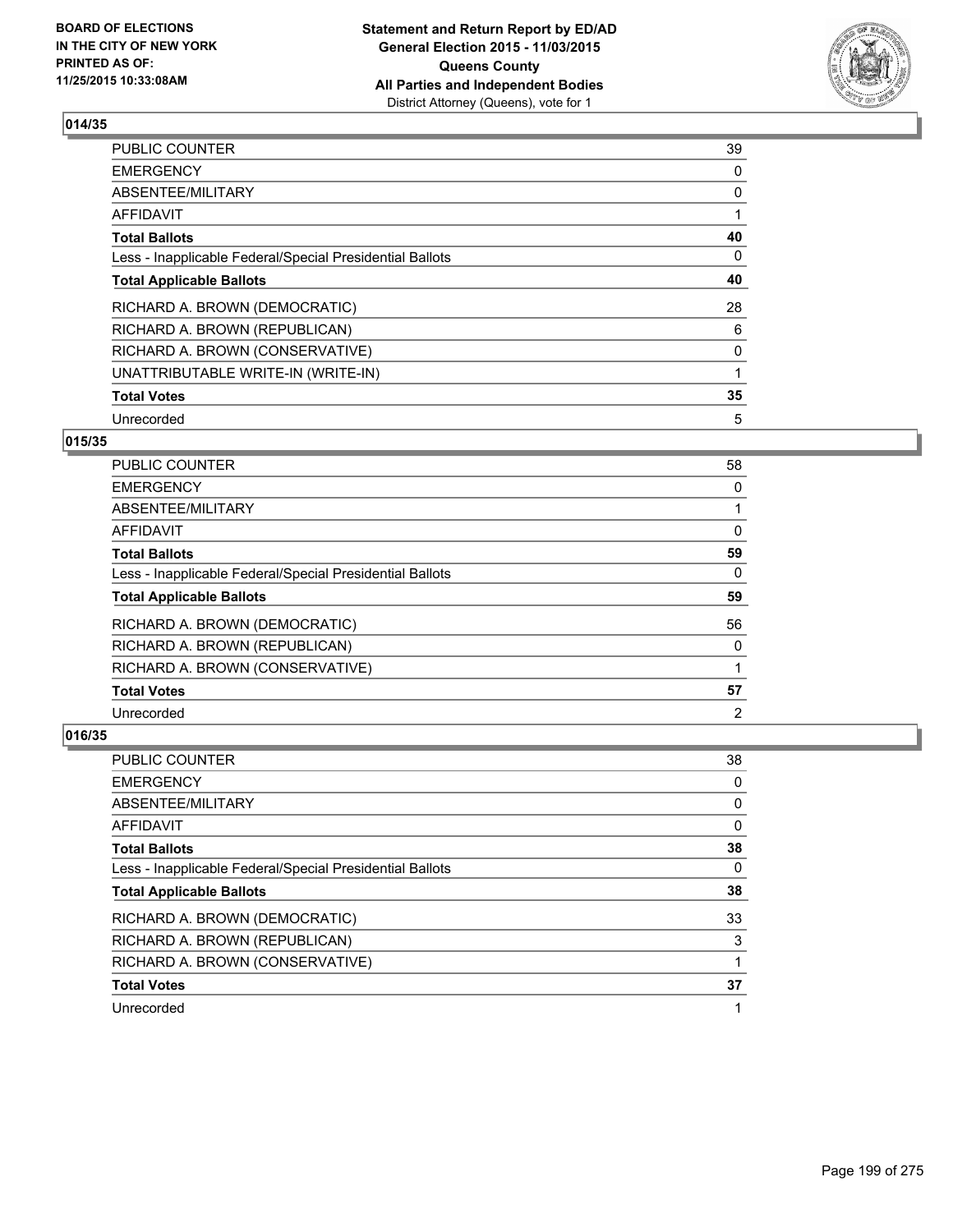

| <b>PUBLIC COUNTER</b>                                    | 32 |
|----------------------------------------------------------|----|
| <b>EMERGENCY</b>                                         | 0  |
| ABSENTEE/MILITARY                                        | 5  |
| AFFIDAVIT                                                | 0  |
| <b>Total Ballots</b>                                     | 37 |
| Less - Inapplicable Federal/Special Presidential Ballots | 0  |
| <b>Total Applicable Ballots</b>                          | 37 |
| RICHARD A. BROWN (DEMOCRATIC)                            | 34 |
| RICHARD A. BROWN (REPUBLICAN)                            | 0  |
| RICHARD A. BROWN (CONSERVATIVE)                          | 0  |
| WILLIAM HELMS (WRITE-IN)                                 |    |
| <b>Total Votes</b>                                       | 35 |
| Unrecorded                                               | 2  |

# **018/35**

| PUBLIC COUNTER                                           | 69 |
|----------------------------------------------------------|----|
| <b>EMERGENCY</b>                                         | 0  |
| ABSENTEE/MILITARY                                        | 4  |
| AFFIDAVIT                                                | 2  |
| <b>Total Ballots</b>                                     | 75 |
| Less - Inapplicable Federal/Special Presidential Ballots | 0  |
| <b>Total Applicable Ballots</b>                          | 75 |
| RICHARD A. BROWN (DEMOCRATIC)                            | 68 |
| RICHARD A. BROWN (REPUBLICAN)                            | 3  |
|                                                          |    |
| RICHARD A. BROWN (CONSERVATIVE)                          | 0  |
| <b>Total Votes</b>                                       | 71 |

| PUBLIC COUNTER                                           | 57 |
|----------------------------------------------------------|----|
| <b>EMERGENCY</b>                                         | 0  |
| ABSENTEE/MILITARY                                        | 3  |
| AFFIDAVIT                                                | 0  |
| <b>Total Ballots</b>                                     | 60 |
| Less - Inapplicable Federal/Special Presidential Ballots | 0  |
| <b>Total Applicable Ballots</b>                          | 60 |
|                                                          |    |
| RICHARD A. BROWN (DEMOCRATIC)                            | 48 |
| RICHARD A. BROWN (REPUBLICAN)                            | 6  |
| RICHARD A. BROWN (CONSERVATIVE)                          |    |
| <b>Total Votes</b>                                       | 55 |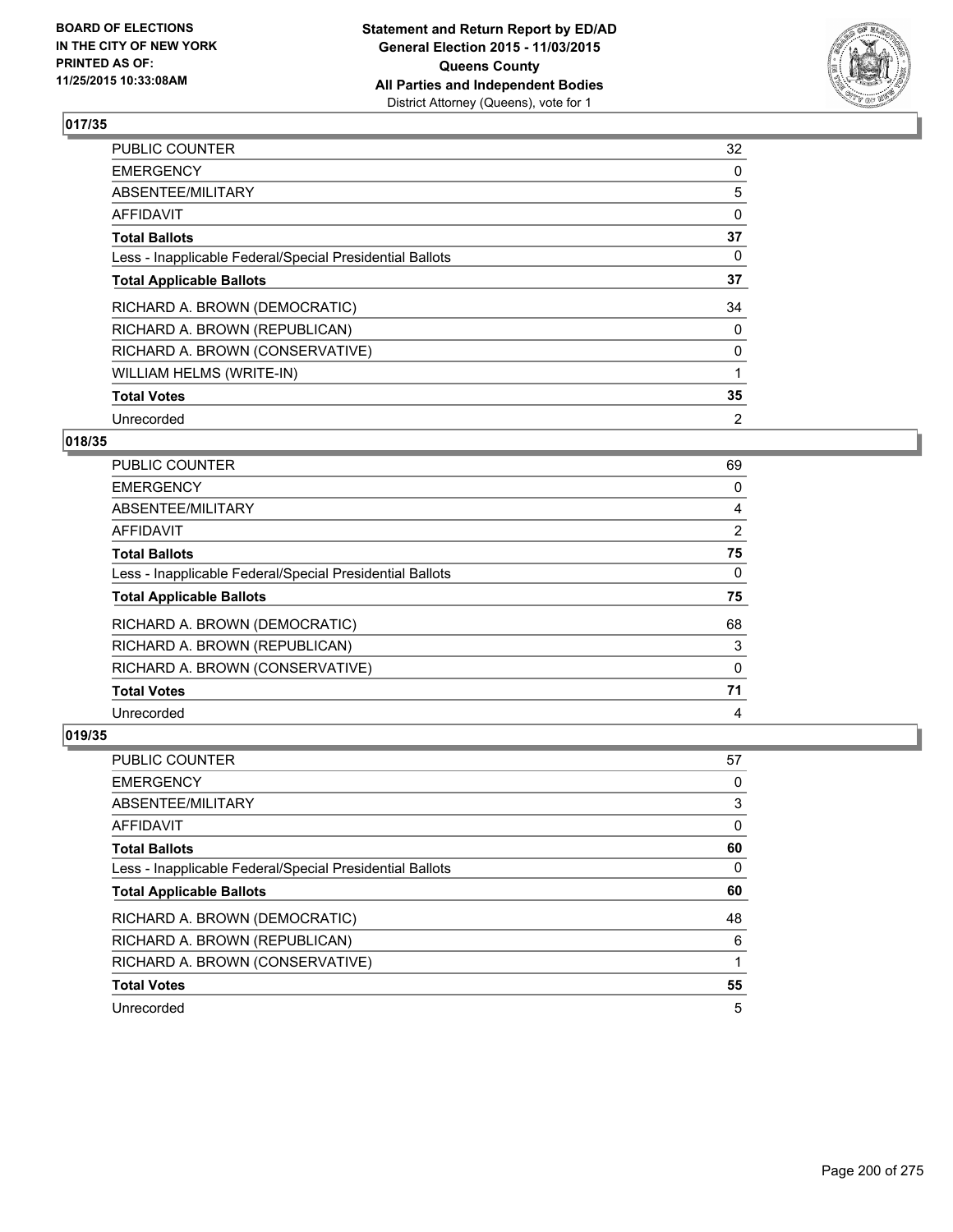

| PUBLIC COUNTER                                           | 80       |
|----------------------------------------------------------|----------|
| <b>EMERGENCY</b>                                         | 0        |
| ABSENTEE/MILITARY                                        | 5        |
| <b>AFFIDAVIT</b>                                         | $\Omega$ |
| <b>Total Ballots</b>                                     | 85       |
| Less - Inapplicable Federal/Special Presidential Ballots | $\Omega$ |
| <b>Total Applicable Ballots</b>                          | 85       |
| RICHARD A. BROWN (DEMOCRATIC)                            | 79       |
| RICHARD A. BROWN (REPUBLICAN)                            | 2        |
| RICHARD A. BROWN (CONSERVATIVE)                          |          |
| <b>Total Votes</b>                                       | 82       |
| Unrecorded                                               | 3        |

#### **021/35**

| Unrecorded                                               | 2              |
|----------------------------------------------------------|----------------|
| <b>Total Votes</b>                                       | 101            |
| RICHARD A. BROWN (CONSERVATIVE)                          | 2              |
| RICHARD A. BROWN (REPUBLICAN)                            | 6              |
| RICHARD A. BROWN (DEMOCRATIC)                            | 93             |
| <b>Total Applicable Ballots</b>                          | 103            |
| Less - Inapplicable Federal/Special Presidential Ballots | 0              |
| <b>Total Ballots</b>                                     | 103            |
| <b>AFFIDAVIT</b>                                         | 3              |
| ABSENTEE/MILITARY                                        | $\overline{2}$ |
| <b>EMERGENCY</b>                                         | 0              |
| <b>PUBLIC COUNTER</b>                                    | 98             |

#### **022/35 COMBINED into: 021/35**

| <b>PUBLIC COUNTER</b>                                    | 42 |
|----------------------------------------------------------|----|
| <b>EMERGENCY</b>                                         | 0  |
| ABSENTEE/MILITARY                                        | 9  |
| AFFIDAVIT                                                | 0  |
| <b>Total Ballots</b>                                     | 51 |
| Less - Inapplicable Federal/Special Presidential Ballots | 0  |
| <b>Total Applicable Ballots</b>                          | 51 |
| RICHARD A. BROWN (DEMOCRATIC)                            | 38 |
| RICHARD A. BROWN (REPUBLICAN)                            | 10 |
| RICHARD A. BROWN (CONSERVATIVE)                          |    |
| <b>Total Votes</b>                                       | 49 |
| Unrecorded                                               | 2  |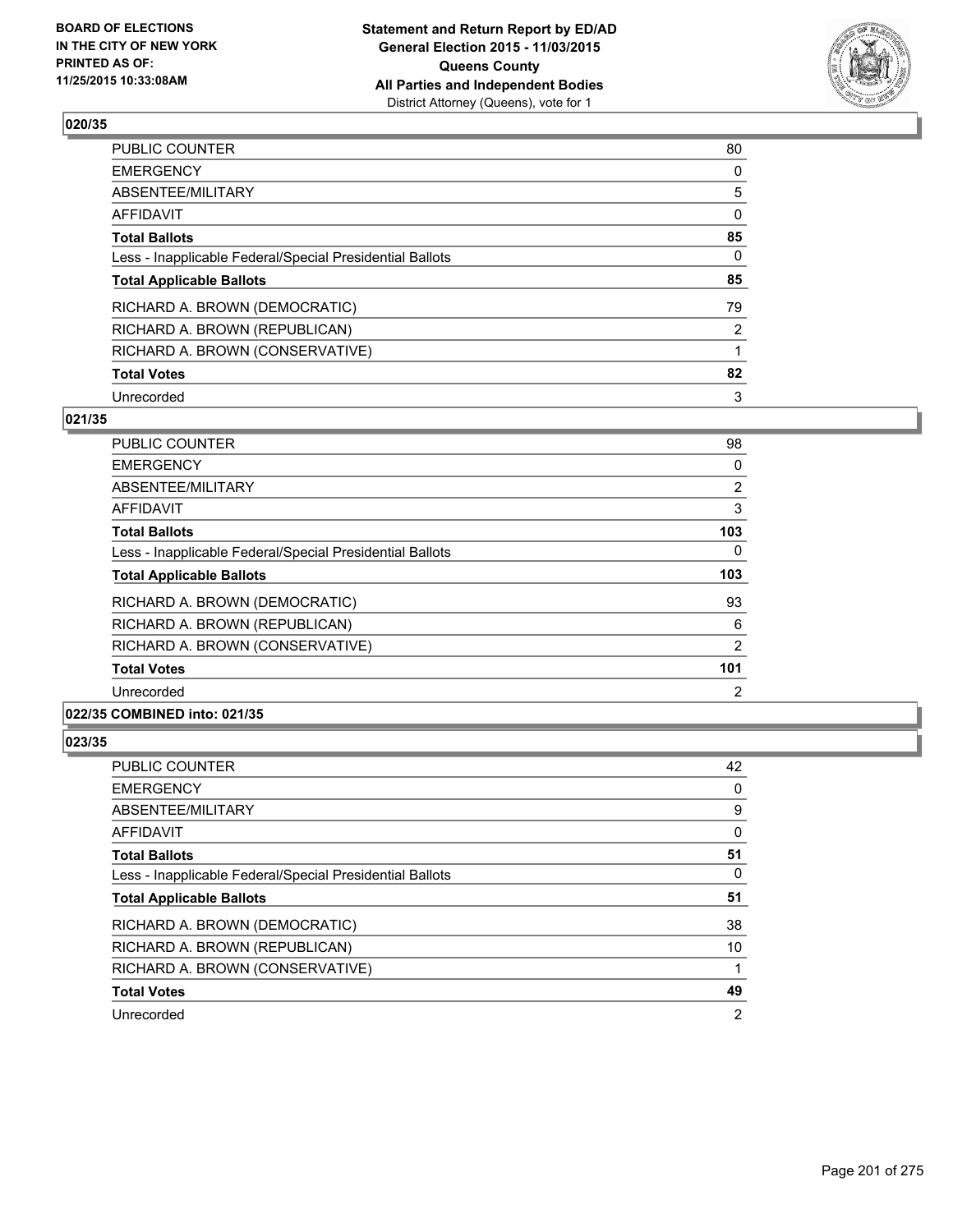

| PUBLIC COUNTER                                           | 88       |
|----------------------------------------------------------|----------|
| <b>EMERGENCY</b>                                         | 0        |
| ABSENTEE/MILITARY                                        | 6        |
| <b>AFFIDAVIT</b>                                         | 0        |
| <b>Total Ballots</b>                                     | 94       |
| Less - Inapplicable Federal/Special Presidential Ballots | $\Omega$ |
| <b>Total Applicable Ballots</b>                          | 94       |
| RICHARD A. BROWN (DEMOCRATIC)                            | 74       |
| RICHARD A. BROWN (REPUBLICAN)                            | 15       |
| RICHARD A. BROWN (CONSERVATIVE)                          |          |
| <b>Total Votes</b>                                       | 90       |
| Unrecorded                                               | 4        |

#### **025/35**

| PUBLIC COUNTER                                           | 89             |
|----------------------------------------------------------|----------------|
| <b>EMERGENCY</b>                                         | 0              |
| ABSENTEE/MILITARY                                        | 0              |
| <b>AFFIDAVIT</b>                                         |                |
| <b>Total Ballots</b>                                     | 90             |
| Less - Inapplicable Federal/Special Presidential Ballots | $\Omega$       |
| <b>Total Applicable Ballots</b>                          | 90             |
| RICHARD A. BROWN (DEMOCRATIC)                            | 75             |
| RICHARD A. BROWN (REPUBLICAN)                            | 5              |
| RICHARD A. BROWN (CONSERVATIVE)                          | $\overline{2}$ |
| UNATTRIBUTABLE WRITE-IN (WRITE-IN)                       |                |
| <b>Total Votes</b>                                       | 83             |
| Unrecorded                                               | 7              |

### **026/35 COMBINED into: 024/35**

| <b>PUBLIC COUNTER</b>                                    | 52             |
|----------------------------------------------------------|----------------|
| <b>EMERGENCY</b>                                         | 0              |
| ABSENTEE/MILITARY                                        | 4              |
| <b>AFFIDAVIT</b>                                         | $\overline{2}$ |
| <b>Total Ballots</b>                                     | 58             |
| Less - Inapplicable Federal/Special Presidential Ballots | 0              |
| <b>Total Applicable Ballots</b>                          | 58             |
| RICHARD A. BROWN (DEMOCRATIC)                            | 38             |
| RICHARD A. BROWN (REPUBLICAN)                            | 11             |
| RICHARD A. BROWN (CONSERVATIVE)                          | 4              |
| <b>Total Votes</b>                                       | 53             |
| Unrecorded                                               | 5              |
| 028/35 COMBINED into: 027/35                             |                |
| 029/35 COMBINED into: 021/35                             |                |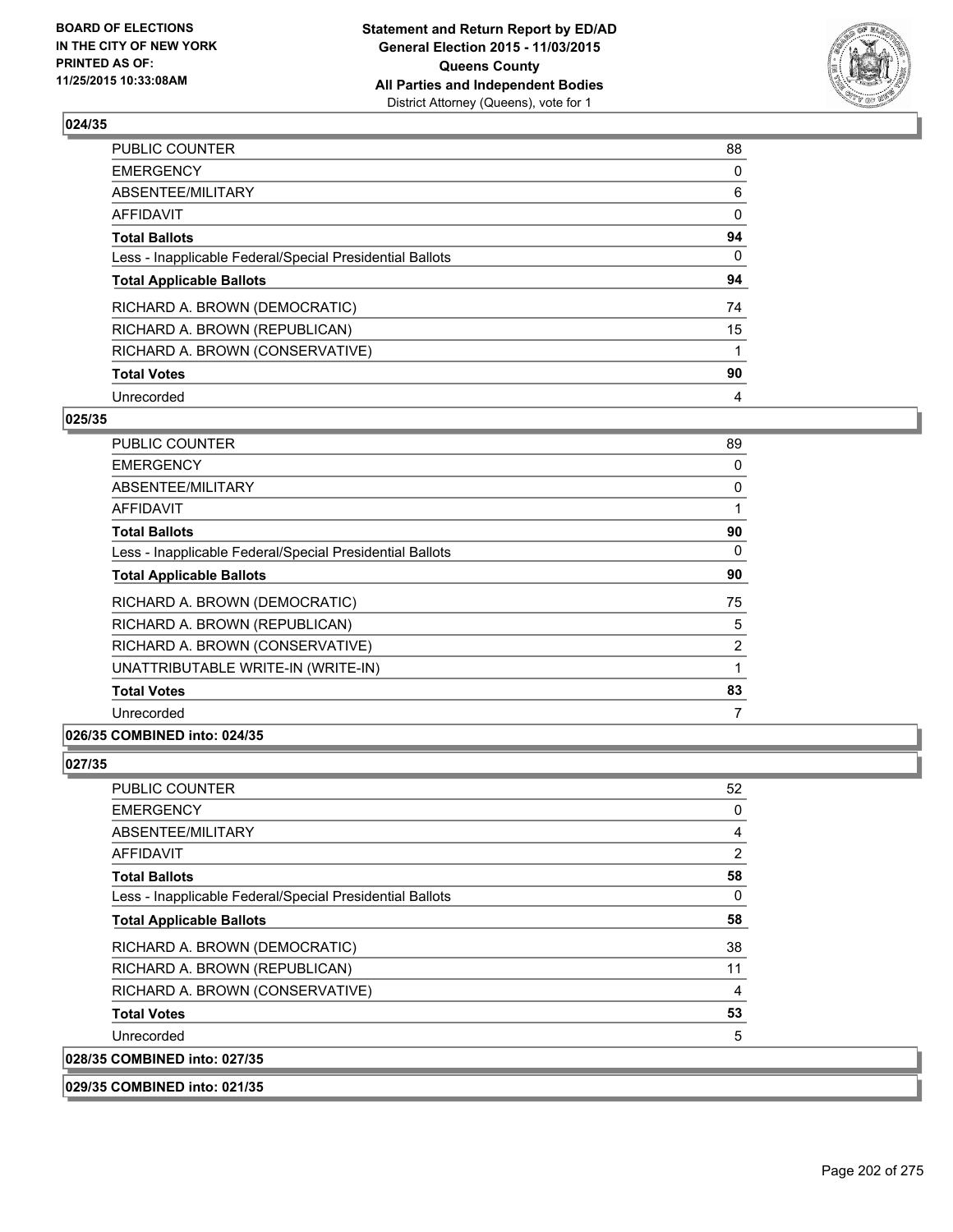

| <b>PUBLIC COUNTER</b>                                    | 38 |
|----------------------------------------------------------|----|
| <b>EMERGENCY</b>                                         | 0  |
| ABSENTEE/MILITARY                                        | 28 |
| <b>AFFIDAVIT</b>                                         | 0  |
| <b>Total Ballots</b>                                     | 66 |
| Less - Inapplicable Federal/Special Presidential Ballots | 0  |
| <b>Total Applicable Ballots</b>                          | 66 |
| RICHARD A. BROWN (DEMOCRATIC)                            | 52 |
| RICHARD A. BROWN (REPUBLICAN)                            | 8  |
| RICHARD A. BROWN (CONSERVATIVE)                          | 3  |
| <b>Total Votes</b>                                       | 63 |
| Unrecorded                                               | 3  |

**031/35 COMBINED into: 030/35**

**032/35 COMBINED into: 030/35**

**033/35 COMBINED into: 006/35**

**034/35 COMBINED into: 030/35**

| <b>PUBLIC COUNTER</b>                                    | 16  |
|----------------------------------------------------------|-----|
| <b>EMERGENCY</b>                                         | 0   |
| ABSENTEE/MILITARY                                        | 100 |
| AFFIDAVIT                                                | 0   |
| <b>Total Ballots</b>                                     | 116 |
| Less - Inapplicable Federal/Special Presidential Ballots | 0   |
| <b>Total Applicable Ballots</b>                          | 116 |
| RICHARD A. BROWN (DEMOCRATIC)                            | 84  |
| RICHARD A. BROWN (REPUBLICAN)                            | 13  |
| RICHARD A. BROWN (CONSERVATIVE)                          | 7   |
| ATON MADDOX (WRITE-IN)                                   | 1   |
| CARMEN VOLASCES (WRITE-IN)                               | 1   |
| <b>Total Votes</b>                                       | 106 |
| Unrecorded                                               | 10  |
| 036/35 COMBINED into: 006/35                             |     |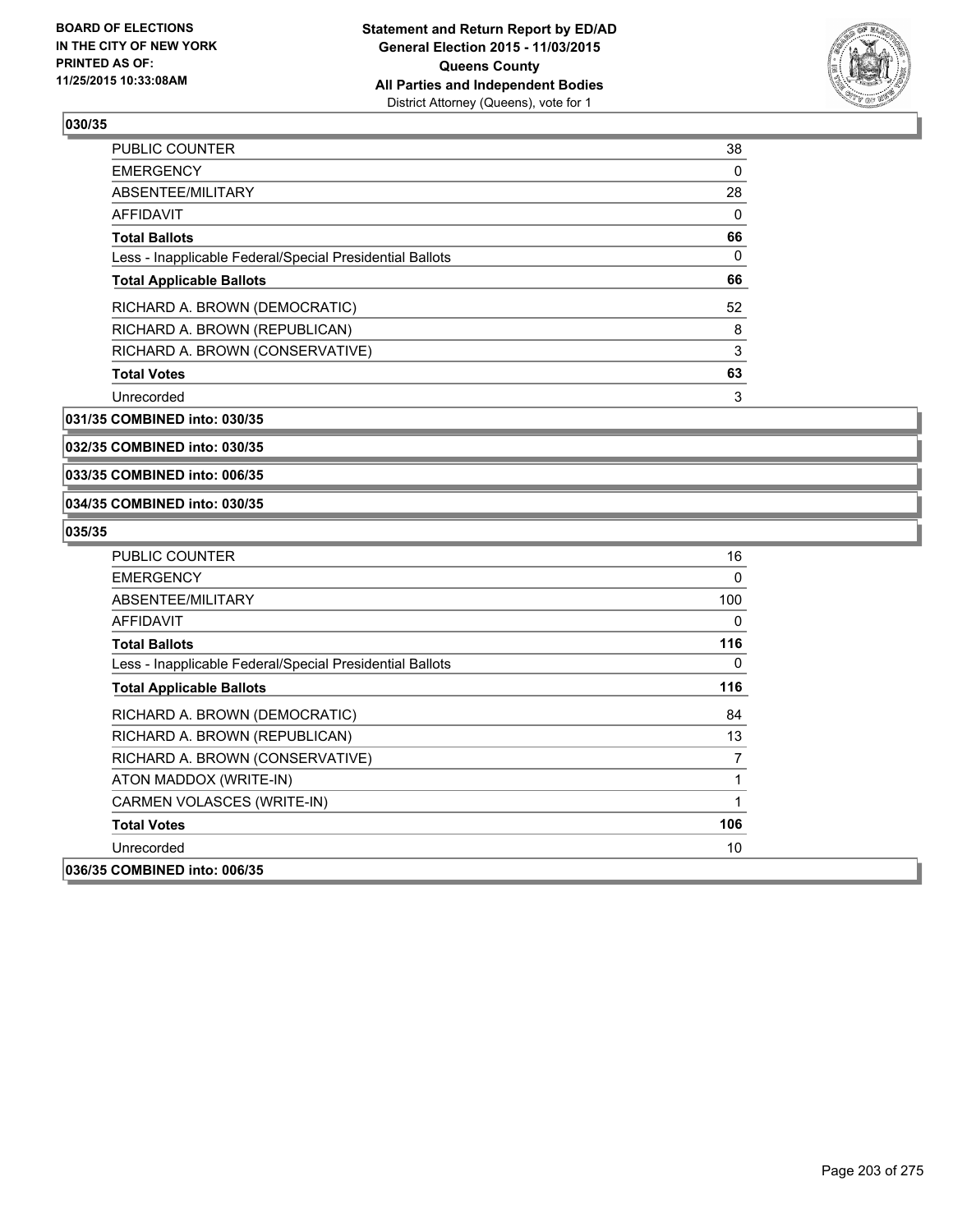

| <b>PUBLIC COUNTER</b>                                    | 68 |
|----------------------------------------------------------|----|
| <b>EMERGENCY</b>                                         | 0  |
| ABSENTEE/MILITARY                                        | 3  |
| AFFIDAVIT                                                |    |
| <b>Total Ballots</b>                                     | 72 |
| Less - Inapplicable Federal/Special Presidential Ballots | 0  |
| <b>Total Applicable Ballots</b>                          | 72 |
| RICHARD A. BROWN (DEMOCRATIC)                            | 59 |
| RICHARD A. BROWN (REPUBLICAN)                            |    |
| RICHARD A. BROWN (CONSERVATIVE)                          |    |
| <b>Total Votes</b>                                       | 67 |
| Unrecorded                                               | 5  |
|                                                          |    |

**038/35 COMBINED into: 037/35**

**039/35 COMBINED into: 013/35**

#### **040/35**

| <b>PUBLIC COUNTER</b>                                    | 31 |
|----------------------------------------------------------|----|
| <b>EMERGENCY</b>                                         | 0  |
| ABSENTEE/MILITARY                                        | 0  |
| AFFIDAVIT                                                |    |
| <b>Total Ballots</b>                                     | 32 |
| Less - Inapplicable Federal/Special Presidential Ballots | 0  |
| <b>Total Applicable Ballots</b>                          | 32 |
| RICHARD A. BROWN (DEMOCRATIC)                            | 29 |
| RICHARD A. BROWN (REPUBLICAN)                            | 0  |
| RICHARD A. BROWN (CONSERVATIVE)                          | 0  |
| UNATTRIBUTABLE WRITE-IN (WRITE-IN)                       |    |
| <b>Total Votes</b>                                       | 30 |
| Unrecorded                                               | 2  |

| PUBLIC COUNTER                                           | 50 |
|----------------------------------------------------------|----|
| <b>EMERGENCY</b>                                         | 0  |
| ABSENTEE/MILITARY                                        | 2  |
| AFFIDAVIT                                                | 0  |
| <b>Total Ballots</b>                                     | 52 |
| Less - Inapplicable Federal/Special Presidential Ballots | 0  |
| <b>Total Applicable Ballots</b>                          | 52 |
| RICHARD A. BROWN (DEMOCRATIC)                            | 44 |
| RICHARD A. BROWN (REPUBLICAN)                            | 4  |
| RICHARD A. BROWN (CONSERVATIVE)                          | 2  |
| UNATTRIBUTABLE WRITE-IN (WRITE-IN)                       | 1  |
| <b>Total Votes</b>                                       | 51 |
| Unrecorded                                               | 1  |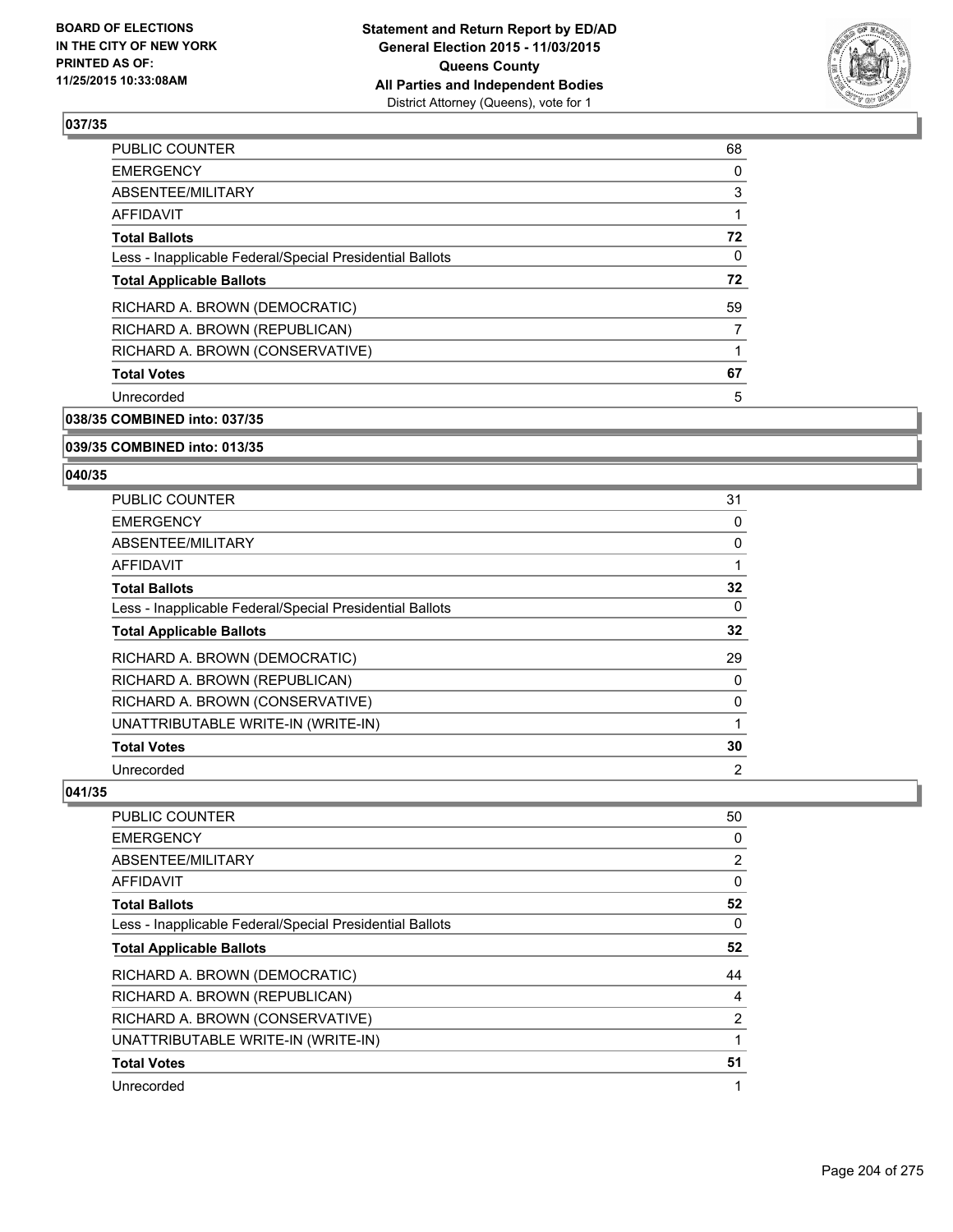

| PUBLIC COUNTER                                           | 75             |
|----------------------------------------------------------|----------------|
| <b>EMERGENCY</b>                                         | 0              |
| ABSENTEE/MILITARY                                        |                |
| AFFIDAVIT                                                | 2              |
| <b>Total Ballots</b>                                     | 78             |
| Less - Inapplicable Federal/Special Presidential Ballots | $\Omega$       |
| <b>Total Applicable Ballots</b>                          | 78             |
| RICHARD A. BROWN (DEMOCRATIC)                            | 67             |
| RICHARD A. BROWN (REPUBLICAN)                            | 4              |
| RICHARD A. BROWN (CONSERVATIVE)                          | $\overline{2}$ |
| <b>Total Votes</b>                                       | 73             |
| Unrecorded                                               | 5              |

#### **043/35**

| PUBLIC COUNTER                                           | 35 |
|----------------------------------------------------------|----|
| <b>EMERGENCY</b>                                         | 0  |
| ABSENTEE/MILITARY                                        | 0  |
| AFFIDAVIT                                                | 0  |
| <b>Total Ballots</b>                                     | 35 |
| Less - Inapplicable Federal/Special Presidential Ballots | 0  |
| <b>Total Applicable Ballots</b>                          | 35 |
| RICHARD A. BROWN (DEMOCRATIC)                            | 31 |
| RICHARD A. BROWN (REPUBLICAN)                            | 0  |
| RICHARD A. BROWN (CONSERVATIVE)                          |    |
| <b>Total Votes</b>                                       | 32 |
| Unrecorded                                               | 3  |
|                                                          |    |

### **044/35 COMBINED into: 042/35**

| PUBLIC COUNTER                                           | 46             |
|----------------------------------------------------------|----------------|
| <b>EMERGENCY</b>                                         | 0              |
| ABSENTEE/MILITARY                                        | 3              |
| AFFIDAVIT                                                |                |
| <b>Total Ballots</b>                                     | 50             |
| Less - Inapplicable Federal/Special Presidential Ballots | 0              |
| <b>Total Applicable Ballots</b>                          | 50             |
| RICHARD A. BROWN (DEMOCRATIC)                            | 43             |
| RICHARD A. BROWN (REPUBLICAN)                            | $\overline{2}$ |
| RICHARD A. BROWN (CONSERVATIVE)                          | 3              |
| <b>Total Votes</b>                                       | 48             |
| Unrecorded                                               | 2              |
| 046/35 COMBINED into: 020/35                             |                |
| 047/35 COMBINED into: 052/35                             |                |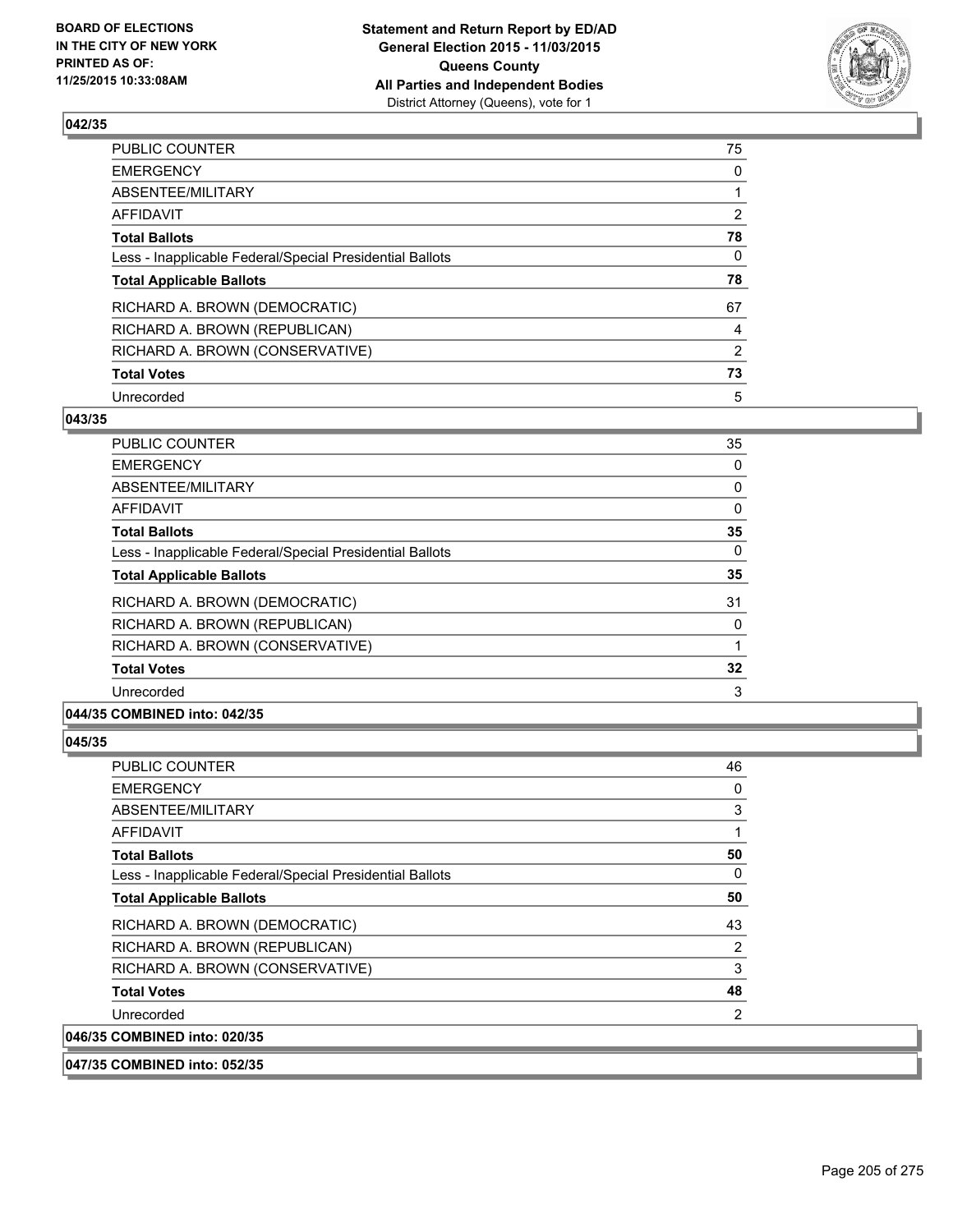

| PUBLIC COUNTER                                           | 61             |
|----------------------------------------------------------|----------------|
| <b>EMERGENCY</b>                                         | 0              |
| ABSENTEE/MILITARY                                        | $\overline{2}$ |
| <b>AFFIDAVIT</b>                                         | $\Omega$       |
| <b>Total Ballots</b>                                     | 63             |
| Less - Inapplicable Federal/Special Presidential Ballots | 0              |
| <b>Total Applicable Ballots</b>                          | 63             |
| RICHARD A. BROWN (DEMOCRATIC)                            | 60             |
| RICHARD A. BROWN (REPUBLICAN)                            |                |
| RICHARD A. BROWN (CONSERVATIVE)                          | $\Omega$       |
| <b>Total Votes</b>                                       | 61             |
| Unrecorded                                               | 2              |

#### **049/35**

| PUBLIC COUNTER                                           | 13             |
|----------------------------------------------------------|----------------|
| EMERGENCY                                                | 0              |
| ABSENTEE/MILITARY                                        | $\overline{2}$ |
| AFFIDAVIT                                                | 0              |
| Total Ballots                                            | 15             |
| Less - Inapplicable Federal/Special Presidential Ballots | 0              |
| <b>Total Applicable Ballots</b>                          | 15             |
| RICHARD A. BROWN (DEMOCRATIC)                            | 10             |
| RICHARD A. BROWN (REPUBLICAN)                            | 3              |
| RICHARD A. BROWN (CONSERVATIVE)                          | 2              |
| <b>Total Votes</b>                                       | 15             |
|                                                          |                |

| <b>PUBLIC COUNTER</b>                                    | 33 |
|----------------------------------------------------------|----|
| <b>EMERGENCY</b>                                         | 0  |
| ABSENTEE/MILITARY                                        |    |
| AFFIDAVIT                                                |    |
| <b>Total Ballots</b>                                     | 35 |
| Less - Inapplicable Federal/Special Presidential Ballots | 0  |
| <b>Total Applicable Ballots</b>                          | 35 |
| RICHARD A. BROWN (DEMOCRATIC)                            | 28 |
| RICHARD A. BROWN (REPUBLICAN)                            | 5  |
| RICHARD A. BROWN (CONSERVATIVE)                          |    |
| <b>Total Votes</b>                                       | 34 |
| Unrecorded                                               |    |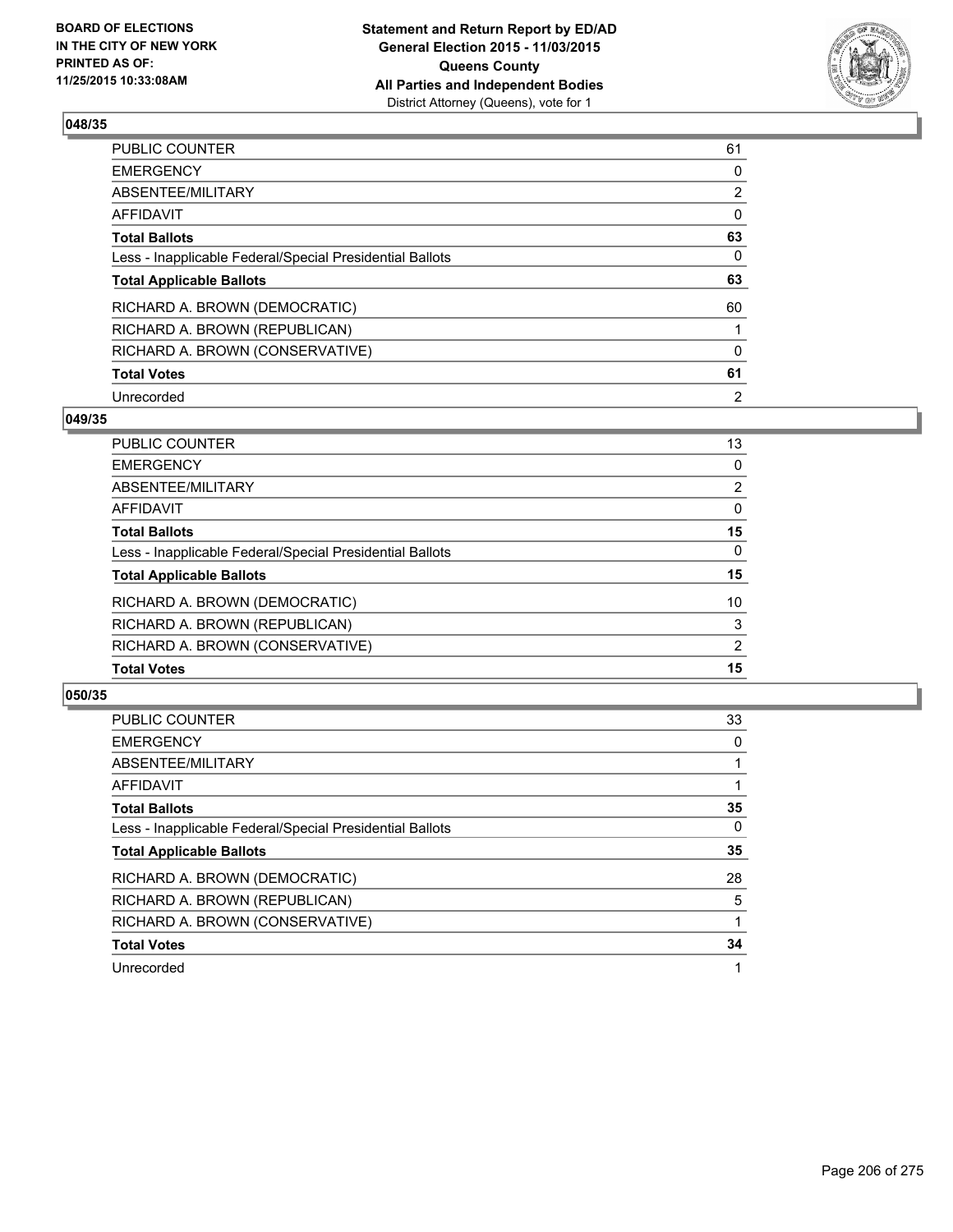

| PUBLIC COUNTER                                           | 31           |
|----------------------------------------------------------|--------------|
| EMERGENCY                                                | $\mathbf{0}$ |
| ABSENTEE/MILITARY                                        | 3            |
| AFFIDAVIT                                                | 0            |
| <b>Total Ballots</b>                                     | 34           |
| Less - Inapplicable Federal/Special Presidential Ballots | $\mathbf{0}$ |
| <b>Total Applicable Ballots</b>                          | 34           |
| RICHARD A. BROWN (DEMOCRATIC)                            | 32           |
| RICHARD A. BROWN (REPUBLICAN)                            |              |
| RICHARD A. BROWN (CONSERVATIVE)                          |              |
| <b>Total Votes</b>                                       | 34           |

### **052/35**

| PUBLIC COUNTER                                           | 76             |
|----------------------------------------------------------|----------------|
| EMERGENCY                                                | 0              |
| ABSENTEE/MILITARY                                        | 0              |
| AFFIDAVIT                                                | $\mathbf 0$    |
| <b>Total Ballots</b>                                     | 76             |
| Less - Inapplicable Federal/Special Presidential Ballots | 0              |
| <b>Total Applicable Ballots</b>                          | 76             |
| RICHARD A. BROWN (DEMOCRATIC)                            | 68             |
| RICHARD A. BROWN (REPUBLICAN)                            | $\overline{2}$ |
| RICHARD A. BROWN (CONSERVATIVE)                          | 1              |
| ANTWAVN GAVINS (WRITE-IN)                                |                |
| <b>Total Votes</b>                                       | 72             |
| Unrecorded                                               | 4              |
|                                                          |                |

# **053/35**

| PUBLIC COUNTER                                           | 54       |
|----------------------------------------------------------|----------|
| <b>EMERGENCY</b>                                         | 0        |
| <b>ABSENTEE/MILITARY</b>                                 | 88       |
| AFFIDAVIT                                                | $\Omega$ |
| <b>Total Ballots</b>                                     | 142      |
| Less - Inapplicable Federal/Special Presidential Ballots | $\Omega$ |
| <b>Total Applicable Ballots</b>                          | 142      |
| RICHARD A. BROWN (DEMOCRATIC)                            | 120      |
| RICHARD A. BROWN (REPUBLICAN)                            | 11       |
| RICHARD A. BROWN (CONSERVATIVE)                          | 1        |
| CHARLES C. SMALL III (WRITE-IN)                          | 1        |
| <b>Total Votes</b>                                       | 133      |
| Unrecorded                                               | 9        |
| 054/35 COMBINED into: 027/35                             |          |

**055/35 COMBINED into: 027/35**

**056/35 COMBINED into: 053/35**

**057/35 COMBINED into: 035/35**

**058/35 COMBINED into: 035/35**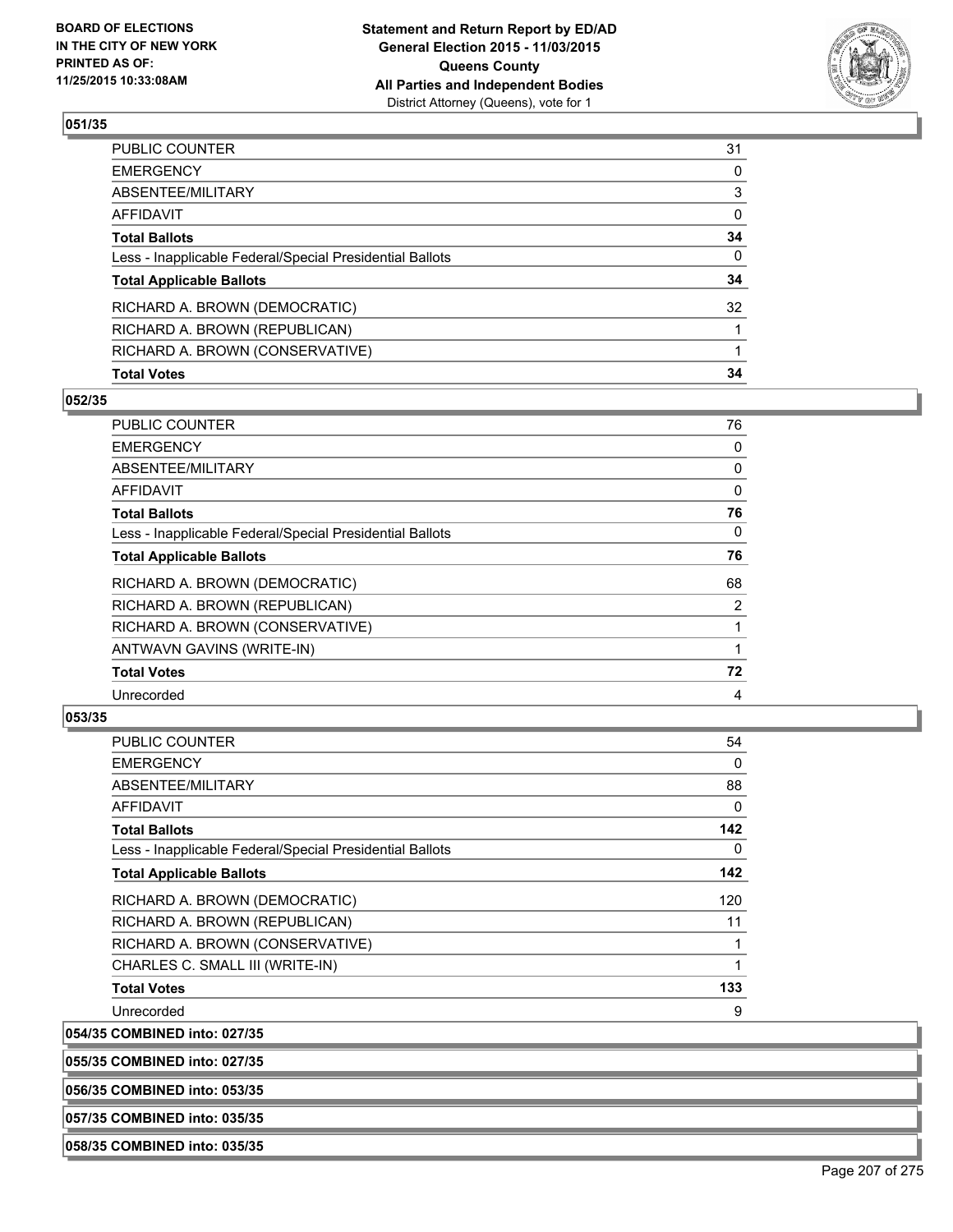

**059/35 COMBINED into: 050/35**

**060/35 COMBINED into: 053/35**

**061/35 COMBINED into: 013/35**

**062/35 COMBINED into: 027/35**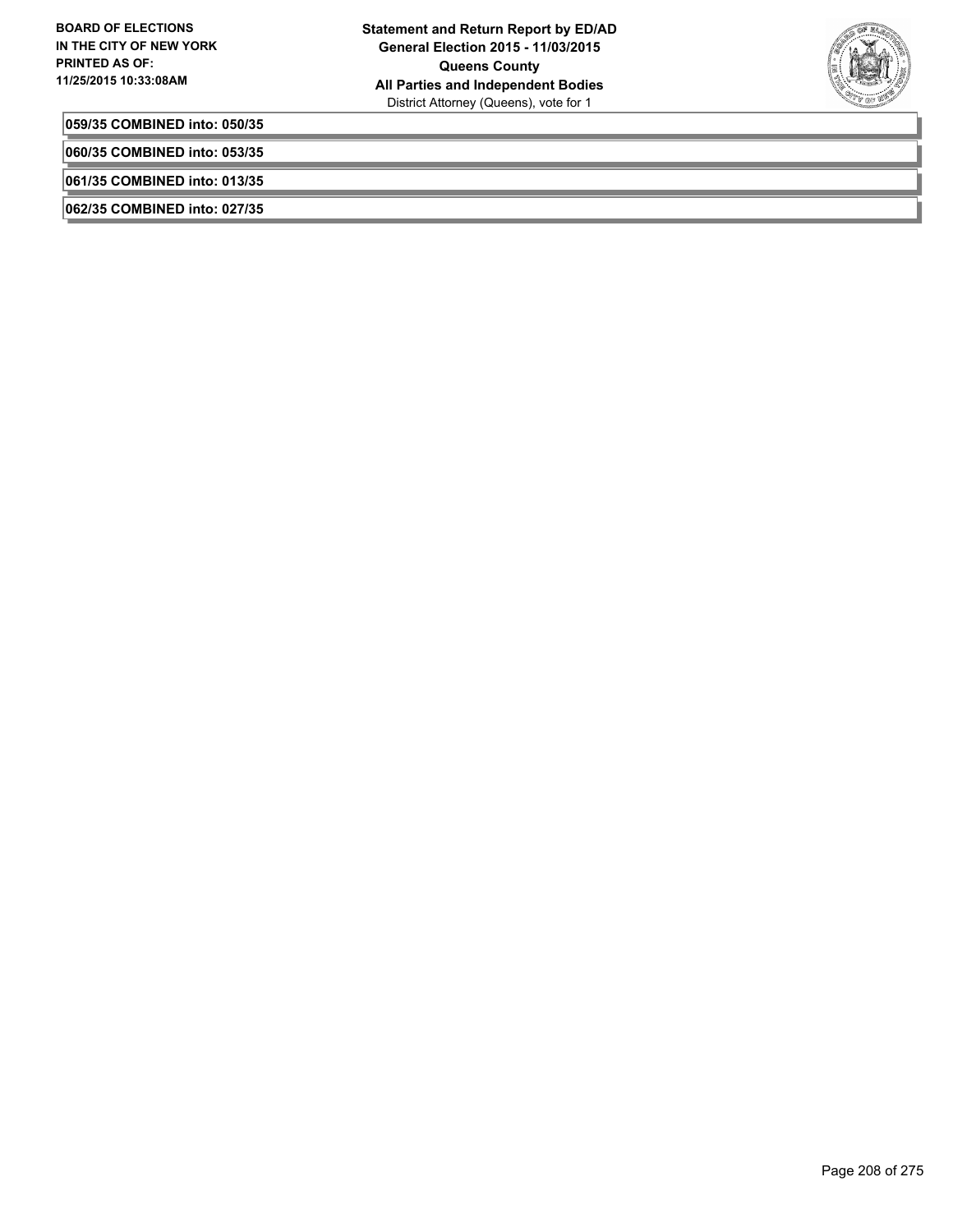

| <b>PUBLIC COUNTER</b>                                    | 105 |
|----------------------------------------------------------|-----|
| <b>EMERGENCY</b>                                         | 0   |
| ABSENTEE/MILITARY                                        | 5   |
| AFFIDAVIT                                                | 0   |
| <b>Total Ballots</b>                                     | 110 |
| Less - Inapplicable Federal/Special Presidential Ballots | 0   |
| <b>Total Applicable Ballots</b>                          | 110 |
| RICHARD A. BROWN (DEMOCRATIC)                            | 82  |
| RICHARD A. BROWN (REPUBLICAN)                            | 12  |
| RICHARD A. BROWN (CONSERVATIVE)                          | 4   |
| NATE TREADWELL (WRITE-IN)                                |     |
| <b>Total Votes</b>                                       | 99  |
| Unrecorded                                               | 11  |

## **002/36**

| PUBLIC COUNTER                                           | 57             |
|----------------------------------------------------------|----------------|
| <b>EMERGENCY</b>                                         | 0              |
| ABSENTEE/MILITARY                                        | 4              |
| <b>AFFIDAVIT</b>                                         | 2              |
| <b>Total Ballots</b>                                     | 63             |
| Less - Inapplicable Federal/Special Presidential Ballots | 0              |
| <b>Total Applicable Ballots</b>                          | 63             |
| RICHARD A. BROWN (DEMOCRATIC)                            | 42             |
| RICHARD A. BROWN (REPUBLICAN)                            | 9              |
| RICHARD A. BROWN (CONSERVATIVE)                          | 8              |
| UNATTRIBUTABLE WRITE-IN (WRITE-IN)                       | 2              |
| <b>Total Votes</b>                                       | 61             |
| Unrecorded                                               | $\overline{2}$ |

| <b>PUBLIC COUNTER</b>                                    | 39 |
|----------------------------------------------------------|----|
| <b>EMERGENCY</b>                                         | 0  |
| ABSENTEE/MILITARY                                        |    |
| AFFIDAVIT                                                | 0  |
| <b>Total Ballots</b>                                     | 40 |
| Less - Inapplicable Federal/Special Presidential Ballots | 0  |
| <b>Total Applicable Ballots</b>                          | 40 |
| RICHARD A. BROWN (DEMOCRATIC)                            | 30 |
| RICHARD A. BROWN (REPUBLICAN)                            | 8  |
| RICHARD A. BROWN (CONSERVATIVE)                          | 1  |
| <b>Total Votes</b>                                       | 39 |
|                                                          |    |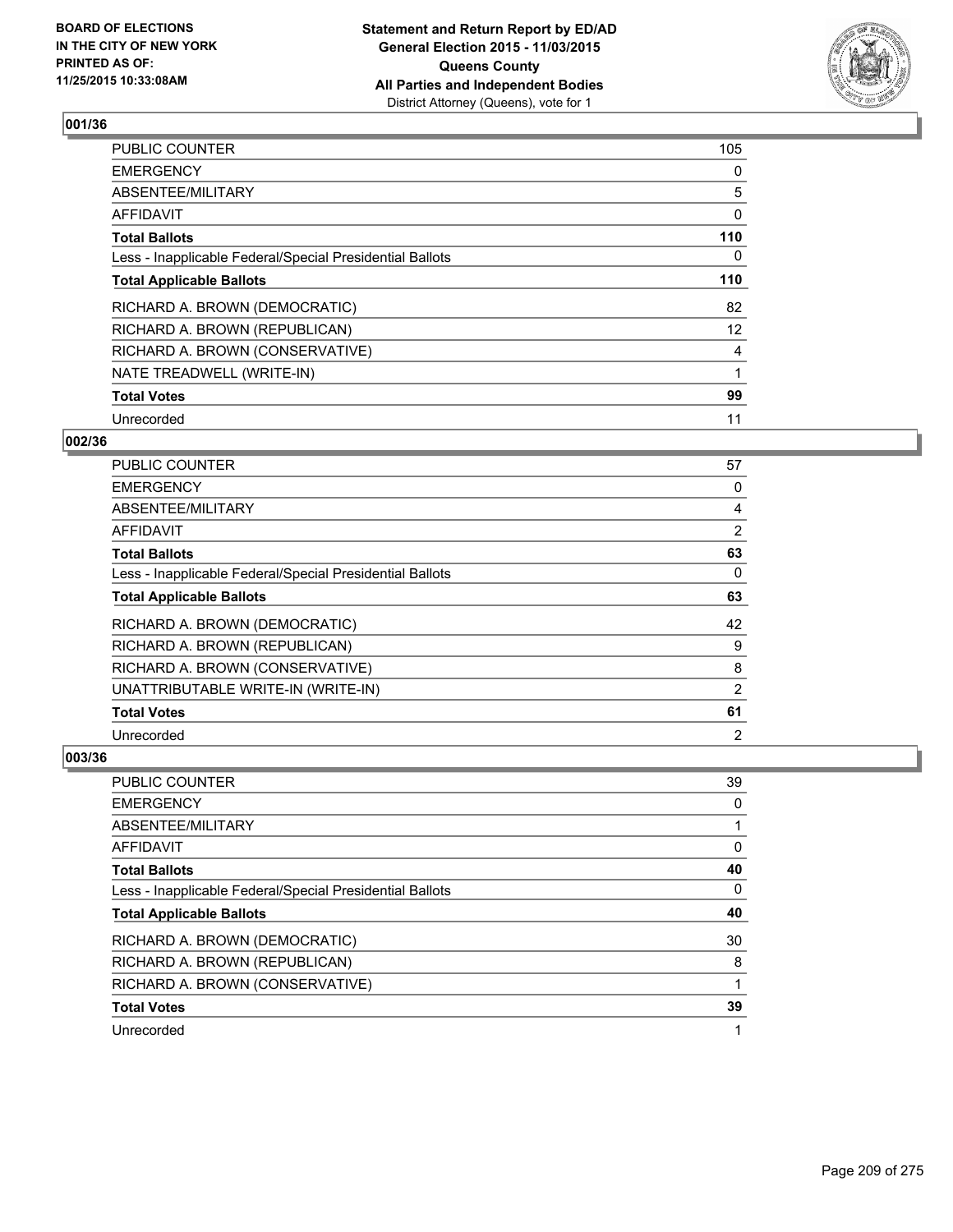

| <b>PUBLIC COUNTER</b>                                    | 63 |
|----------------------------------------------------------|----|
| <b>EMERGENCY</b>                                         | 0  |
| ABSENTEE/MILITARY                                        | 3  |
| AFFIDAVIT                                                |    |
| <b>Total Ballots</b>                                     | 67 |
| Less - Inapplicable Federal/Special Presidential Ballots | 0  |
| <b>Total Applicable Ballots</b>                          | 67 |
| RICHARD A. BROWN (DEMOCRATIC)                            | 58 |
| RICHARD A. BROWN (REPUBLICAN)                            | 6  |
| RICHARD A. BROWN (CONSERVATIVE)                          | 0  |
| PETER BEADLE (WRITE-IN)                                  | 1  |
| <b>Total Votes</b>                                       | 65 |
| Unrecorded                                               | 2  |
|                                                          |    |

# **005/36 COMBINED into: 004/36**

#### **006/36**

| PUBLIC COUNTER                                           | 47 |
|----------------------------------------------------------|----|
| <b>EMERGENCY</b>                                         | 0  |
| ABSENTEE/MILITARY                                        | 5  |
| AFFIDAVIT                                                | 0  |
| <b>Total Ballots</b>                                     | 52 |
| Less - Inapplicable Federal/Special Presidential Ballots | 0  |
| <b>Total Applicable Ballots</b>                          | 52 |
| RICHARD A. BROWN (DEMOCRATIC)                            | 42 |
| RICHARD A. BROWN (REPUBLICAN)                            | 8  |
| RICHARD A. BROWN (CONSERVATIVE)                          | 0  |
| UNATTRIBUTABLE WRITE-IN (WRITE-IN)                       |    |
| <b>Total Votes</b>                                       | 51 |
| Unrecorded                                               |    |

| <b>PUBLIC COUNTER</b>                                    | 64 |
|----------------------------------------------------------|----|
| <b>EMERGENCY</b>                                         | 0  |
| ABSENTEE/MILITARY                                        | 6  |
| <b>AFFIDAVIT</b>                                         | 0  |
| <b>Total Ballots</b>                                     | 70 |
| Less - Inapplicable Federal/Special Presidential Ballots | 0  |
| <b>Total Applicable Ballots</b>                          | 70 |
| RICHARD A. BROWN (DEMOCRATIC)                            | 51 |
| RICHARD A. BROWN (REPUBLICAN)                            | 10 |
| RICHARD A. BROWN (CONSERVATIVE)                          | 6  |
| MELISSA SKLARZ (WRITE-IN)                                |    |
| UNATTRIBUTABLE WRITE-IN (WRITE-IN)                       |    |
| <b>Total Votes</b>                                       | 69 |
| Unrecorded                                               |    |
| 008/36 COMBINED into: 007/36                             |    |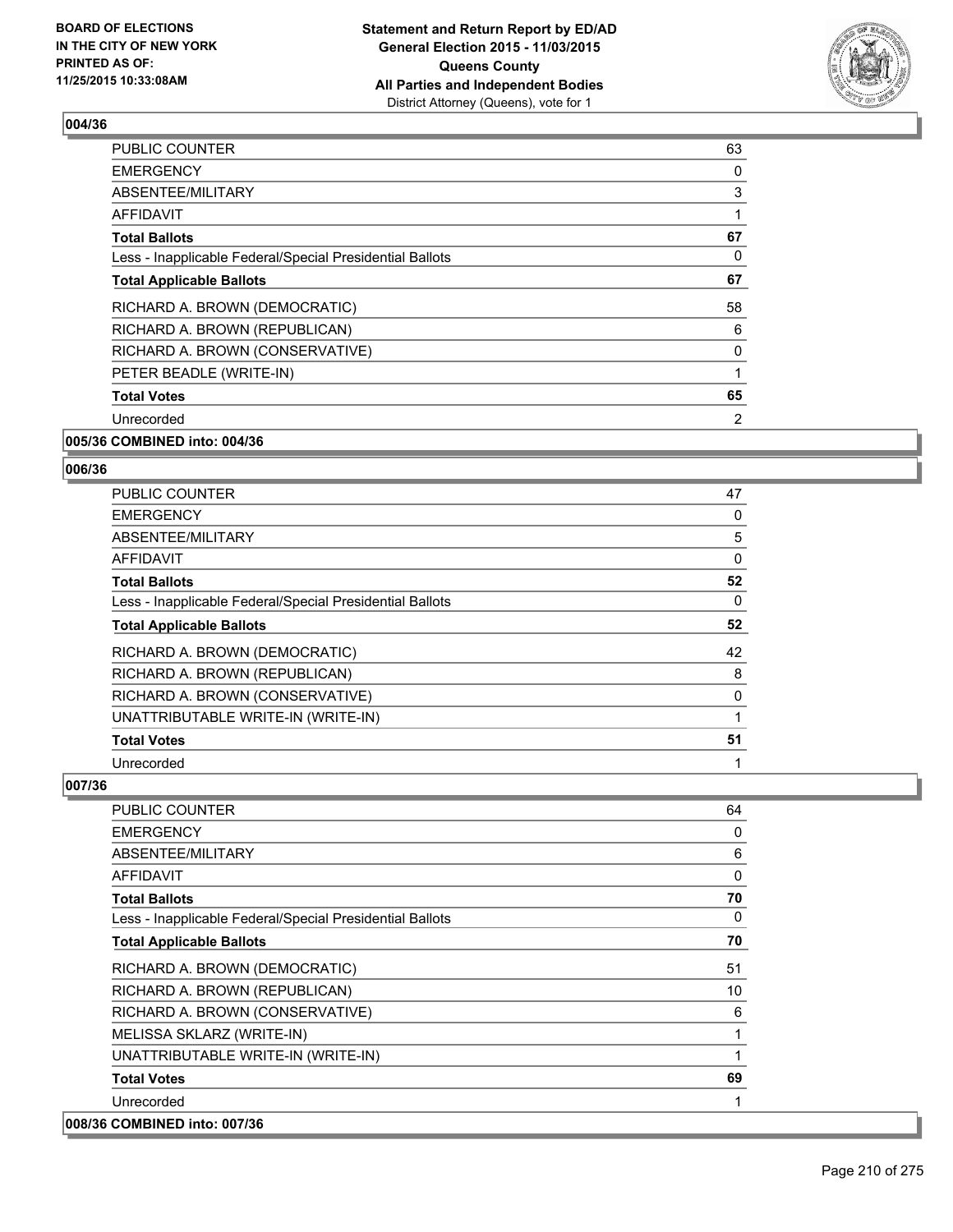

| PUBLIC COUNTER                                           | 108            |
|----------------------------------------------------------|----------------|
| <b>EMERGENCY</b>                                         | 0              |
| ABSENTEE/MILITARY                                        |                |
| <b>AFFIDAVIT</b>                                         | 4              |
| <b>Total Ballots</b>                                     | 113            |
| Less - Inapplicable Federal/Special Presidential Ballots | 0              |
| <b>Total Applicable Ballots</b>                          | 113            |
| RICHARD A. BROWN (DEMOCRATIC)                            | 82             |
| RICHARD A. BROWN (REPUBLICAN)                            | 13             |
| RICHARD A. BROWN (CONSERVATIVE)                          | $\overline{2}$ |
| <b>Total Votes</b>                                       | 97             |
| Unrecorded                                               | 16             |

# **010/36**

| <b>PUBLIC COUNTER</b>                                    | 48             |
|----------------------------------------------------------|----------------|
| <b>EMERGENCY</b>                                         | 0              |
| ABSENTEE/MILITARY                                        | $\overline{2}$ |
| <b>AFFIDAVIT</b>                                         | 0              |
| <b>Total Ballots</b>                                     | 50             |
| Less - Inapplicable Federal/Special Presidential Ballots | 0              |
| <b>Total Applicable Ballots</b>                          | 50             |
| RICHARD A. BROWN (DEMOCRATIC)                            | 38             |
| RICHARD A. BROWN (REPUBLICAN)                            | 3              |
| RICHARD A. BROWN (CONSERVATIVE)                          | 3              |
| RUTH BADER GINSBURG (WRITE-IN)                           |                |
| <b>Total Votes</b>                                       | 45             |
| Unrecorded                                               | 5              |

| <b>PUBLIC COUNTER</b>                                    | 54 |
|----------------------------------------------------------|----|
| <b>EMERGENCY</b>                                         | 0  |
| ABSENTEE/MILITARY                                        | 3  |
| AFFIDAVIT                                                | 0  |
| <b>Total Ballots</b>                                     | 57 |
| Less - Inapplicable Federal/Special Presidential Ballots | 0  |
| <b>Total Applicable Ballots</b>                          | 57 |
| RICHARD A. BROWN (DEMOCRATIC)                            | 39 |
| RICHARD A. BROWN (REPUBLICAN)                            | 9  |
| RICHARD A. BROWN (CONSERVATIVE)                          | 2  |
| <b>Total Votes</b>                                       | 50 |
| Unrecorded                                               | 7  |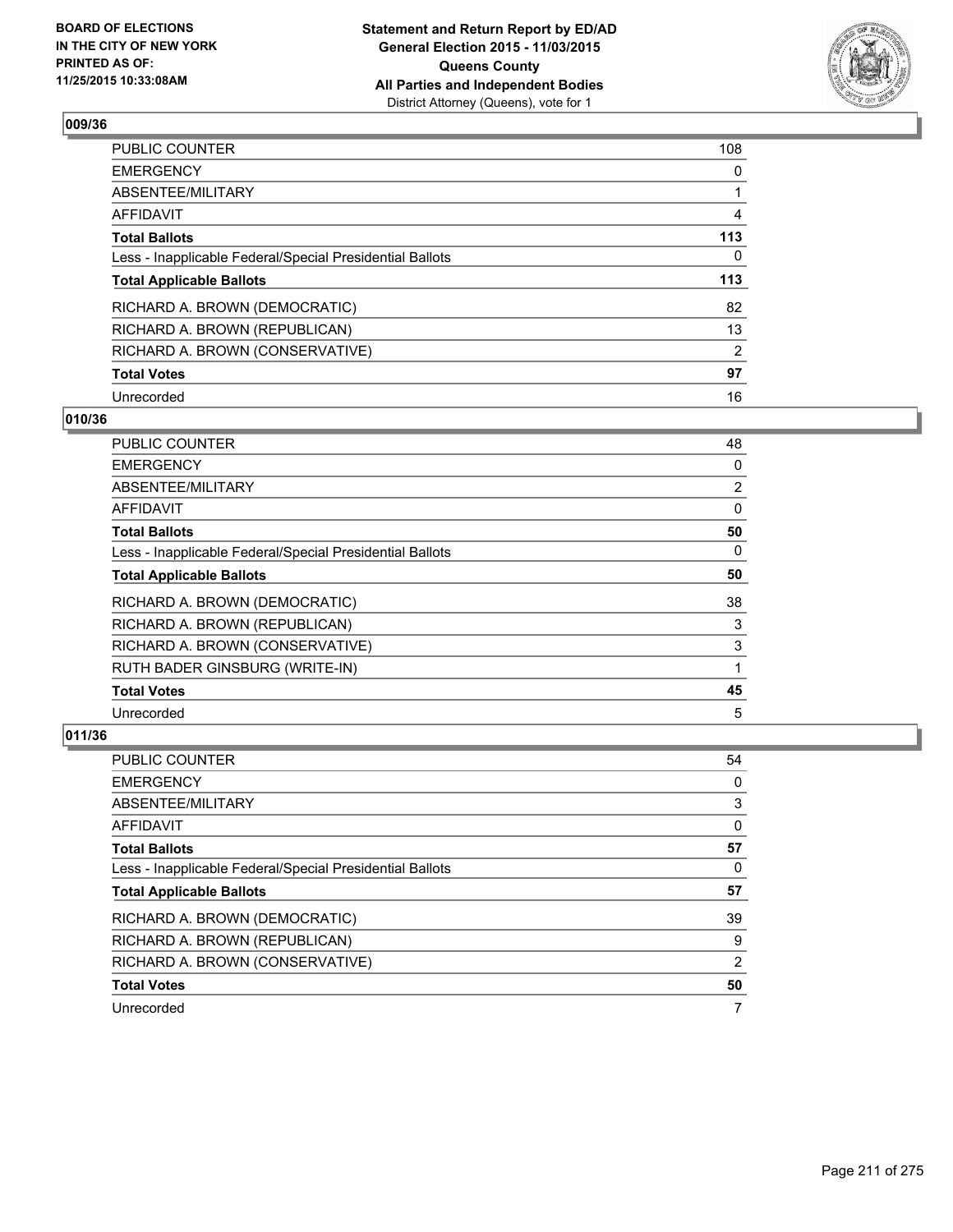

| <b>PUBLIC COUNTER</b>                                    | 58             |
|----------------------------------------------------------|----------------|
| <b>EMERGENCY</b>                                         | 0              |
| ABSENTEE/MILITARY                                        | $\overline{2}$ |
| AFFIDAVIT                                                |                |
| <b>Total Ballots</b>                                     | 61             |
| Less - Inapplicable Federal/Special Presidential Ballots | 0              |
| <b>Total Applicable Ballots</b>                          | 61             |
| RICHARD A. BROWN (DEMOCRATIC)                            | 47             |
| RICHARD A. BROWN (REPUBLICAN)                            | 7              |
| RICHARD A. BROWN (CONSERVATIVE)                          | 4              |
| DANA KIRSCHENBAUM STANLEY (WRITE-IN)                     |                |
| EDWARD BRAUNSTEIN (WRITE-IN)                             |                |
| <b>Total Votes</b>                                       | 60             |
| Unrecorded                                               | 1              |

# **013/36**

| <b>PUBLIC COUNTER</b>                                    | 91 |
|----------------------------------------------------------|----|
| <b>EMERGENCY</b>                                         | 0  |
| ABSENTEE/MILITARY                                        | 3  |
| <b>AFFIDAVIT</b>                                         | 3  |
| <b>Total Ballots</b>                                     | 97 |
| Less - Inapplicable Federal/Special Presidential Ballots | 0  |
| <b>Total Applicable Ballots</b>                          | 97 |
| RICHARD A. BROWN (DEMOCRATIC)                            | 69 |
| RICHARD A. BROWN (REPUBLICAN)                            | 15 |
| RICHARD A. BROWN (CONSERVATIVE)                          | 4  |
| RICHARD C. BA-ON (WRITE-IN)                              |    |
| <b>Total Votes</b>                                       | 89 |
| Unrecorded                                               | 8  |

| <b>PUBLIC COUNTER</b>                                    | 53       |
|----------------------------------------------------------|----------|
| <b>EMERGENCY</b>                                         | 0        |
| ABSENTEE/MILITARY                                        | 27       |
| <b>AFFIDAVIT</b>                                         | 2        |
| <b>Total Ballots</b>                                     | 82       |
| Less - Inapplicable Federal/Special Presidential Ballots | $\Omega$ |
| <b>Total Applicable Ballots</b>                          | 82       |
| RICHARD A. BROWN (DEMOCRATIC)                            | 61       |
| RICHARD A. BROWN (REPUBLICAN)                            | 6        |
| RICHARD A. BROWN (CONSERVATIVE)                          | 3        |
| UNATTRIBUTABLE WRITE-IN (WRITE-IN)                       | 1        |
| <b>Total Votes</b>                                       | 71       |
| Unrecorded                                               | 11       |
| 015/36 COMBINED into: 011/36                             |          |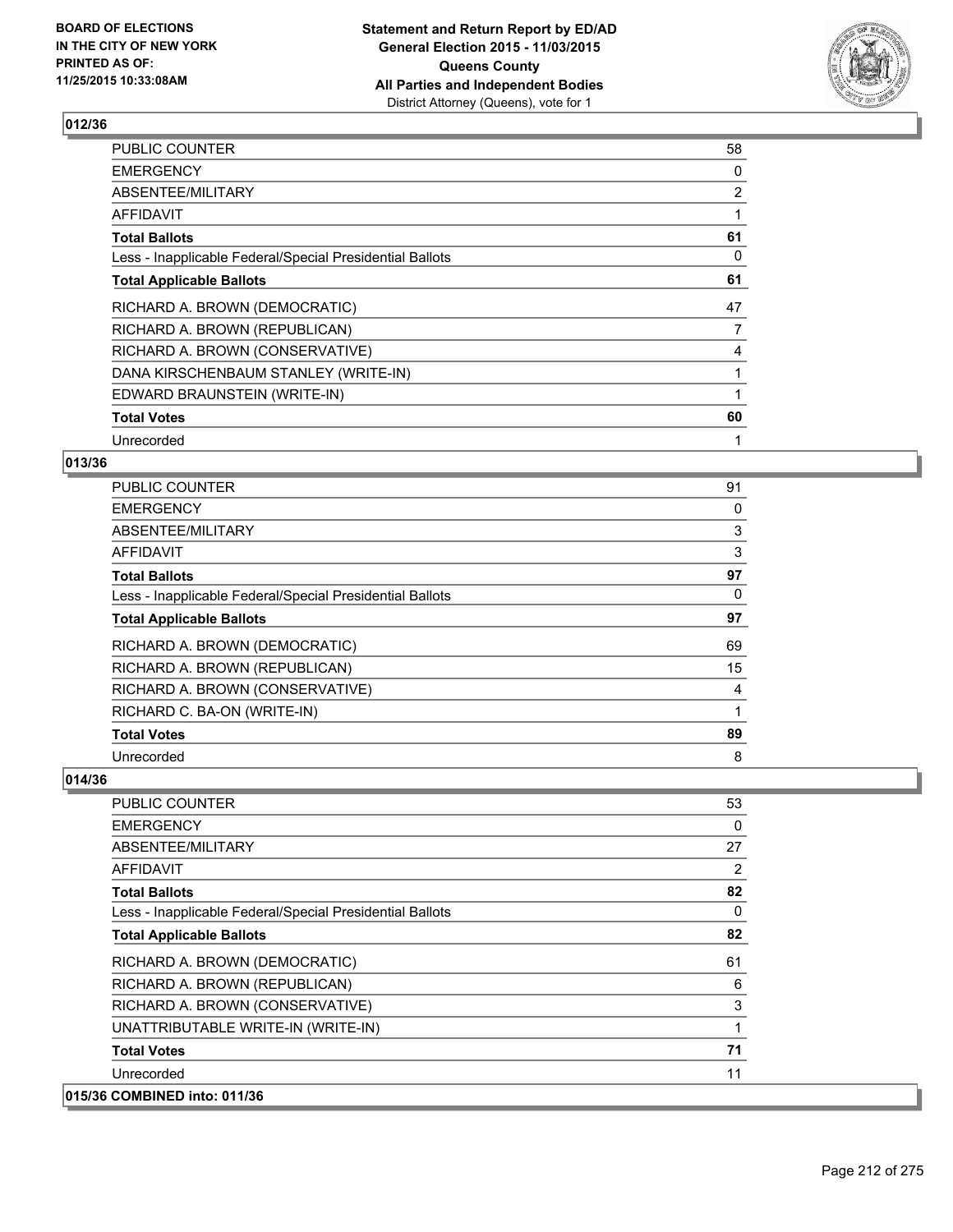

| <b>PUBLIC COUNTER</b>                                    | 91 |
|----------------------------------------------------------|----|
| <b>EMERGENCY</b>                                         | 0  |
| ABSENTEE/MILITARY                                        | 3  |
| AFFIDAVIT                                                | 2  |
| <b>Total Ballots</b>                                     | 96 |
| Less - Inapplicable Federal/Special Presidential Ballots | 0  |
| <b>Total Applicable Ballots</b>                          | 96 |
| RICHARD A. BROWN (DEMOCRATIC)                            | 76 |
| RICHARD A. BROWN (REPUBLICAN)                            | 8  |
| RICHARD A. BROWN (CONSERVATIVE)                          | 5  |
| UNCOUNTED WRITE-IN PER STATUTE (WRITE-IN)                |    |
| <b>Total Votes</b>                                       | 90 |
| Unrecorded                                               | 6  |
|                                                          |    |

**017/36 COMBINED into: 013/36**

#### **018/36 COMBINED into: 020/36**

| <b>PUBLIC COUNTER</b>                                    | 55 |
|----------------------------------------------------------|----|
| <b>EMERGENCY</b>                                         | 0  |
| ABSENTEE/MILITARY                                        | 2  |
| AFFIDAVIT                                                | 0  |
| <b>Total Ballots</b>                                     | 57 |
| Less - Inapplicable Federal/Special Presidential Ballots | 0  |
| <b>Total Applicable Ballots</b>                          | 57 |
| RICHARD A. BROWN (DEMOCRATIC)                            | 47 |
| RICHARD A. BROWN (REPUBLICAN)                            | 2  |
| RICHARD A. BROWN (CONSERVATIVE)                          | 2  |
| RICHARD OSUNA (WRITE-IN)                                 | 1  |
| TED TRAVER (WRITE-IN)                                    |    |
| <b>Total Votes</b>                                       | 53 |
| Unrecorded                                               | 4  |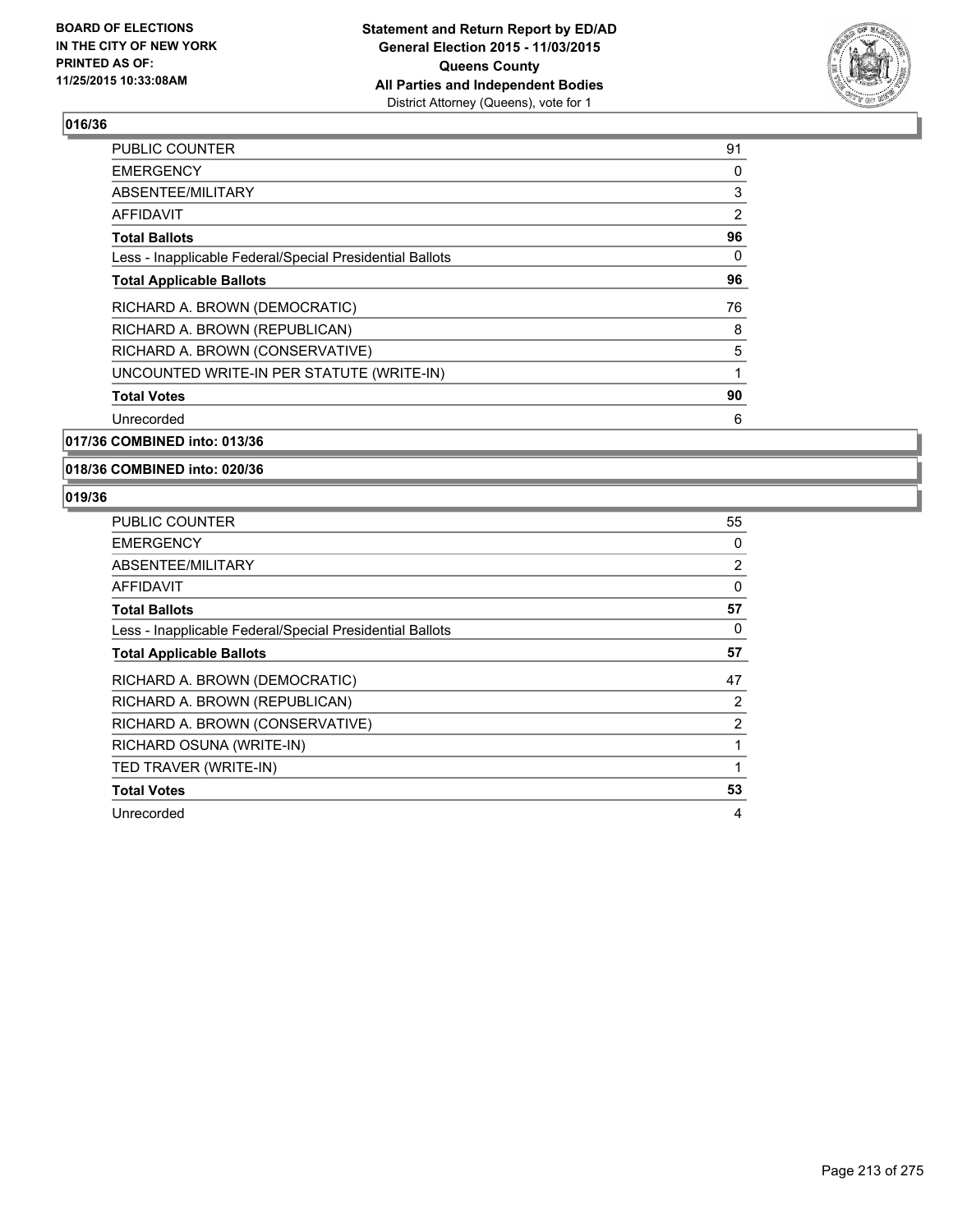

| PUBLIC COUNTER                                           | 87 |
|----------------------------------------------------------|----|
| <b>EMERGENCY</b>                                         | 0  |
| ABSENTEE/MILITARY                                        | 6  |
| <b>AFFIDAVIT</b>                                         | 1  |
| <b>Total Ballots</b>                                     | 94 |
| Less - Inapplicable Federal/Special Presidential Ballots | 0  |
| <b>Total Applicable Ballots</b>                          | 94 |
| RICHARD A. BROWN (DEMOCRATIC)                            | 74 |
| RICHARD A. BROWN (REPUBLICAN)                            | 7  |
| RICHARD A. BROWN (CONSERVATIVE)                          | 1  |
| EMILY KADAR (WRITE-IN)                                   |    |
| ERIC GARNER (WRITE-IN)                                   |    |
| PHILIP NEUMANN (WRITE-IN)                                | 1  |
| TYLER OCON (WRITE-IN)                                    | 1  |
| <b>Total Votes</b>                                       | 86 |
| Unrecorded                                               | 8  |
|                                                          |    |

# **021/36 COMBINED into: 019/36**

| PUBLIC COUNTER                                           | 39 |
|----------------------------------------------------------|----|
| <b>EMERGENCY</b>                                         | 0  |
| ABSENTEE/MILITARY                                        | 3  |
| AFFIDAVIT                                                |    |
| <b>Total Ballots</b>                                     | 43 |
| Less - Inapplicable Federal/Special Presidential Ballots | 0  |
| <b>Total Applicable Ballots</b>                          | 43 |
| RICHARD A. BROWN (DEMOCRATIC)                            | 27 |
| RICHARD A. BROWN (REPUBLICAN)                            | 4  |
| RICHARD A. BROWN (CONSERVATIVE)                          | 5  |
| ELLIOT SPITZER (WRITE-IN)                                |    |
| JOELLE LURGVIN (WRITE-IN)                                |    |
| UNATTRIBUTABLE WRITE-IN (WRITE-IN)                       | 1  |
| <b>Total Votes</b>                                       | 39 |
| Unrecorded                                               | 4  |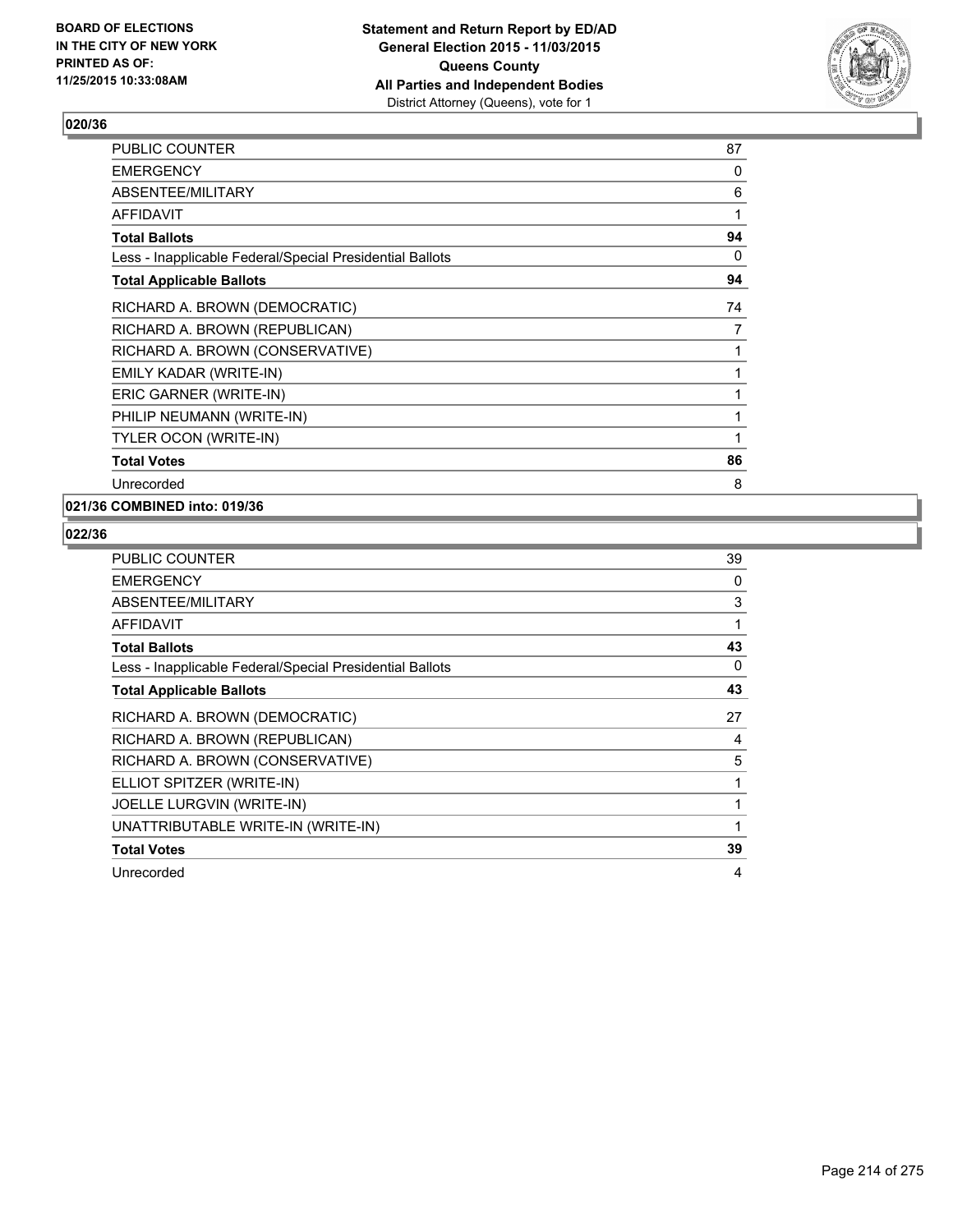

| <b>PUBLIC COUNTER</b>                                    | 53 |
|----------------------------------------------------------|----|
| <b>EMERGENCY</b>                                         | 0  |
| ABSENTEE/MILITARY                                        | 4  |
| AFFIDAVIT                                                | 0  |
| <b>Total Ballots</b>                                     | 57 |
| Less - Inapplicable Federal/Special Presidential Ballots | 0  |
| <b>Total Applicable Ballots</b>                          | 57 |
| RICHARD A. BROWN (DEMOCRATIC)                            | 42 |
| RICHARD A. BROWN (REPUBLICAN)                            | 5  |
| RICHARD A. BROWN (CONSERVATIVE)                          | 2  |
| STEVE VACCARO (WRITE-IN)                                 |    |
| <b>Total Votes</b>                                       | 50 |
| Unrecorded                                               | 7  |
|                                                          |    |

# **024/36 COMBINED into: 022/36**

| 027/36 COMBINED into: 025/36                             |    |
|----------------------------------------------------------|----|
| 026/36 COMBINED into: 006/36                             |    |
| Unrecorded                                               | 6  |
| <b>Total Votes</b>                                       | 62 |
| LESLIE KNOPE (WRITE-IN)                                  | 1  |
| COSTA G. CONSTANTINIDES (WRITE-IN)                       | 1  |
| <b>BURIM NAMANI (WRITE-IN)</b>                           | 1  |
| ANDREW SULLIVAN ESQ (WRITE-IN)                           | 1  |
| RICHARD A. BROWN (CONSERVATIVE)                          | 3  |
| RICHARD A. BROWN (REPUBLICAN)                            | 7  |
| RICHARD A. BROWN (DEMOCRATIC)                            | 48 |
| <b>Total Applicable Ballots</b>                          | 68 |
| Less - Inapplicable Federal/Special Presidential Ballots | 0  |
| <b>Total Ballots</b>                                     | 68 |
| <b>AFFIDAVIT</b>                                         | 0  |
| ABSENTEE/MILITARY                                        | 5  |
| <b>EMERGENCY</b>                                         | 0  |
| <b>PUBLIC COUNTER</b>                                    | 63 |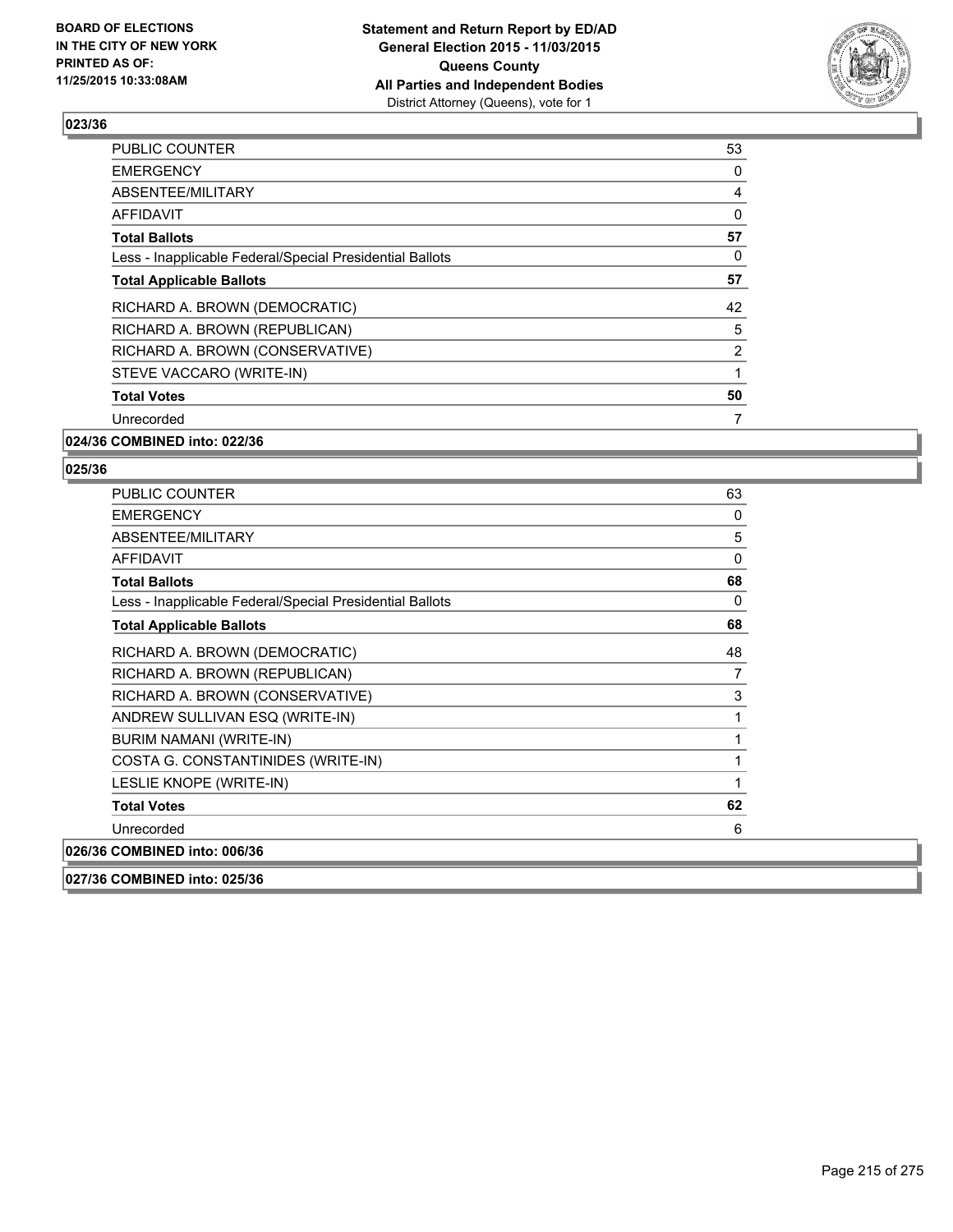

| PUBLIC COUNTER                                           | 61 |
|----------------------------------------------------------|----|
| <b>EMERGENCY</b>                                         | 0  |
| ABSENTEE/MILITARY                                        | 10 |
| <b>AFFIDAVIT</b>                                         | 0  |
| <b>Total Ballots</b>                                     | 71 |
| Less - Inapplicable Federal/Special Presidential Ballots | 0  |
| <b>Total Applicable Ballots</b>                          | 71 |
| RICHARD A. BROWN (DEMOCRATIC)                            | 36 |
| RICHARD A. BROWN (REPUBLICAN)                            | 19 |
| RICHARD A. BROWN (CONSERVATIVE)                          | 7  |
| ERIC ULRICH (WRITE-IN)                                   | 1  |
| <b>GENNZRO SAVASTMO (WRITE-IN)</b>                       | 1  |
| MARTHA CONSTANZA CHEMAS (WRITE-IN)                       | 1  |
| PETER VALLONE (WRITE-IN)                                 | 1  |
| UNATTRIBUTABLE WRITE-IN (WRITE-IN)                       | 1  |
| <b>Total Votes</b>                                       | 67 |
| Unrecorded                                               | 4  |
|                                                          |    |

### **029/36 COMBINED into: 028/36**

| <b>PUBLIC COUNTER</b>                                    | 72 |
|----------------------------------------------------------|----|
| <b>EMERGENCY</b>                                         | 0  |
| ABSENTEE/MILITARY                                        | 0  |
| AFFIDAVIT                                                | 0  |
| <b>Total Ballots</b>                                     | 72 |
| Less - Inapplicable Federal/Special Presidential Ballots | 0  |
| <b>Total Applicable Ballots</b>                          | 72 |
| RICHARD A. BROWN (DEMOCRATIC)                            | 45 |
| RICHARD A. BROWN (REPUBLICAN)                            | 7  |
| RICHARD A. BROWN (CONSERVATIVE)                          | 10 |
| ERIC HOLDER (WRITE-IN)                                   |    |
| <b>Total Votes</b>                                       | 63 |
| Unrecorded                                               | 9  |
| 031/36 COMBINED into: 023/36                             |    |
| 032/36 COMBINED into: 030/36                             |    |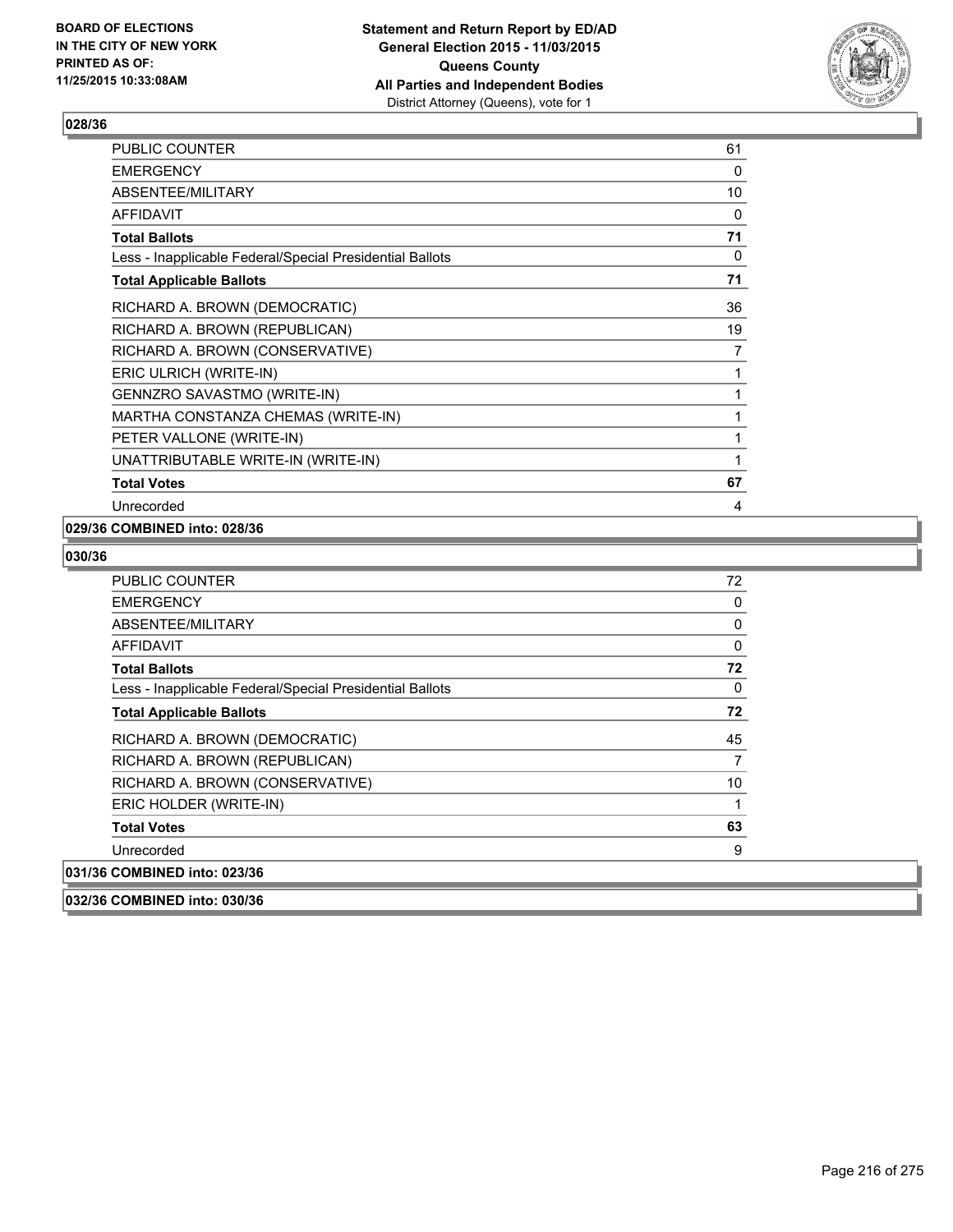

| 53 |
|----|
| 0  |
| 3  |
|    |
| 57 |
| 0  |
| 57 |
| 33 |
| 9  |
| 9  |
| 1  |
|    |
| 53 |
| 4  |
|    |

## **034/36**

| <b>PUBLIC COUNTER</b>                                    | 54             |
|----------------------------------------------------------|----------------|
| <b>EMERGENCY</b>                                         | 0              |
| ABSENTEE/MILITARY                                        | $\overline{2}$ |
| AFFIDAVIT                                                | 0              |
| <b>Total Ballots</b>                                     | 56             |
| Less - Inapplicable Federal/Special Presidential Ballots | $\Omega$       |
| <b>Total Applicable Ballots</b>                          | 56             |
| RICHARD A. BROWN (DEMOCRATIC)                            | 40             |
| RICHARD A. BROWN (REPUBLICAN)                            | 10             |
| RICHARD A. BROWN (CONSERVATIVE)                          | 2              |
| <b>WESLEY CHENG (WRITE-IN)</b>                           |                |
| <b>Total Votes</b>                                       | 53             |
| Unrecorded                                               | 3              |
| 035/36 COMBINED into: 034/36                             |                |

| 77 |
|----|
| 0  |
| 5  |
| 0  |
| 82 |
| 0  |
| 82 |
| 63 |
| 9  |
| 4  |
| 76 |
| 6  |
|    |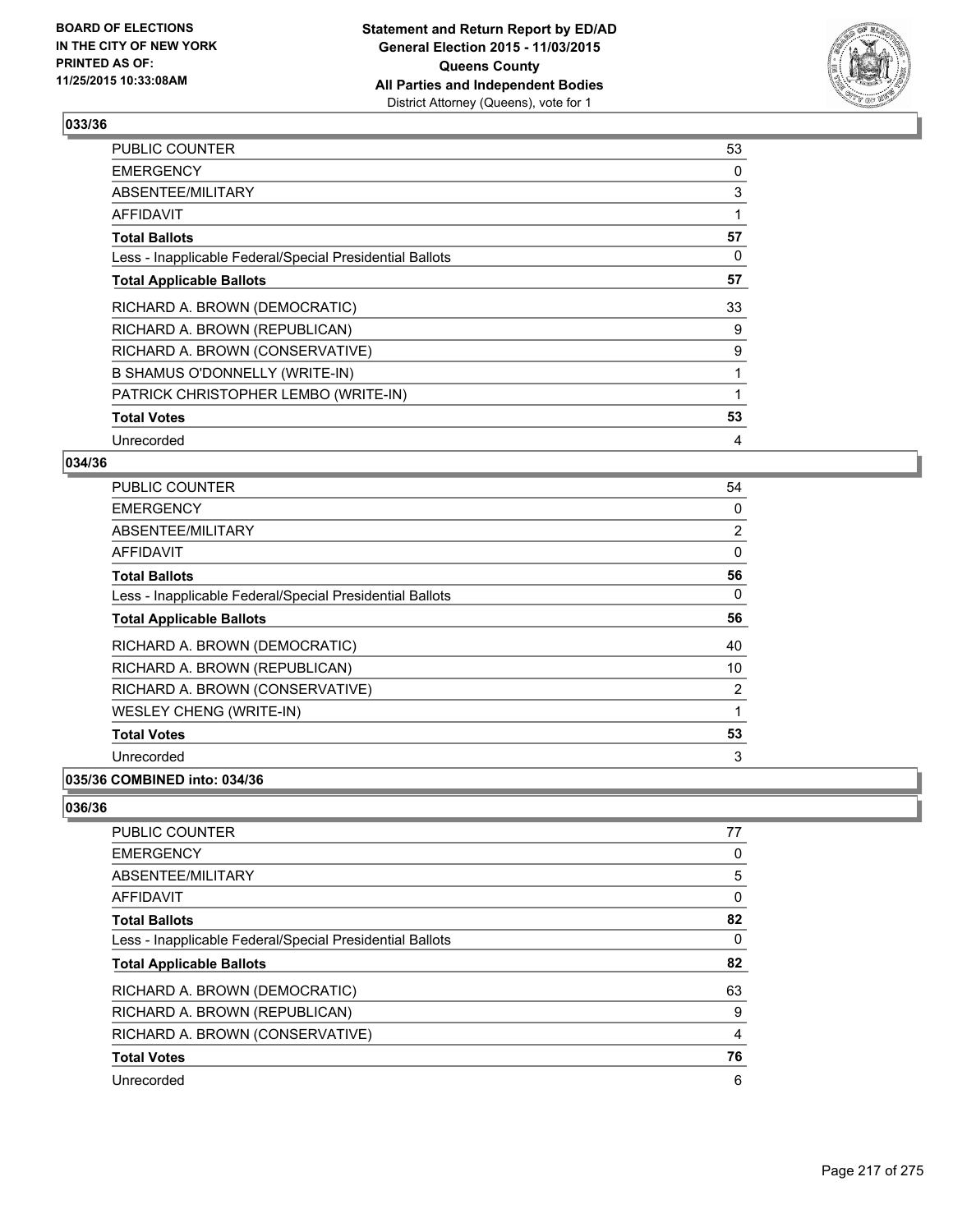

| PUBLIC COUNTER                                           | 63             |
|----------------------------------------------------------|----------------|
| <b>EMERGENCY</b>                                         | 0              |
| ABSENTEE/MILITARY                                        | $\overline{2}$ |
| <b>AFFIDAVIT</b>                                         | $\Omega$       |
| <b>Total Ballots</b>                                     | 65             |
| Less - Inapplicable Federal/Special Presidential Ballots | 0              |
| <b>Total Applicable Ballots</b>                          | 65             |
| RICHARD A. BROWN (DEMOCRATIC)                            | 46             |
| RICHARD A. BROWN (REPUBLICAN)                            | 9              |
| RICHARD A. BROWN (CONSERVATIVE)                          | 5              |
| LEON KOZOL (WRITE-IN)                                    |                |
| <b>Total Votes</b>                                       | 61             |
| Unrecorded                                               | 4              |

## **038/36**

| <b>PUBLIC COUNTER</b>                                    | 46             |
|----------------------------------------------------------|----------------|
| <b>EMERGENCY</b>                                         | 0              |
| <b>ABSENTEE/MILITARY</b>                                 | $\overline{2}$ |
| <b>AFFIDAVIT</b>                                         | 0              |
| <b>Total Ballots</b>                                     | 48             |
| Less - Inapplicable Federal/Special Presidential Ballots | $\Omega$       |
| <b>Total Applicable Ballots</b>                          | 48             |
| RICHARD A. BROWN (DEMOCRATIC)                            | 36             |
| RICHARD A. BROWN (REPUBLICAN)                            | 6              |
| RICHARD A. BROWN (CONSERVATIVE)                          | 4              |
| DONALD TRUMP (WRITE-IN)                                  |                |
| <b>Total Votes</b>                                       | 47             |
| Unrecorded                                               | 1              |

| <b>PUBLIC COUNTER</b>                                    | 55 |
|----------------------------------------------------------|----|
| <b>EMERGENCY</b>                                         | 0  |
| ABSENTEE/MILITARY                                        | 4  |
| AFFIDAVIT                                                | 1  |
| <b>Total Ballots</b>                                     | 60 |
| Less - Inapplicable Federal/Special Presidential Ballots | 0  |
| <b>Total Applicable Ballots</b>                          | 60 |
| RICHARD A. BROWN (DEMOCRATIC)                            | 34 |
| RICHARD A. BROWN (REPUBLICAN)                            | 14 |
| RICHARD A. BROWN (CONSERVATIVE)                          | 4  |
| HAROLD DAVID KORNGAY (WRITE-IN)                          | 1  |
| PETER VALLONE (WRITE-IN)                                 | 1  |
| <b>Total Votes</b>                                       | 54 |
| Unrecorded                                               | 6  |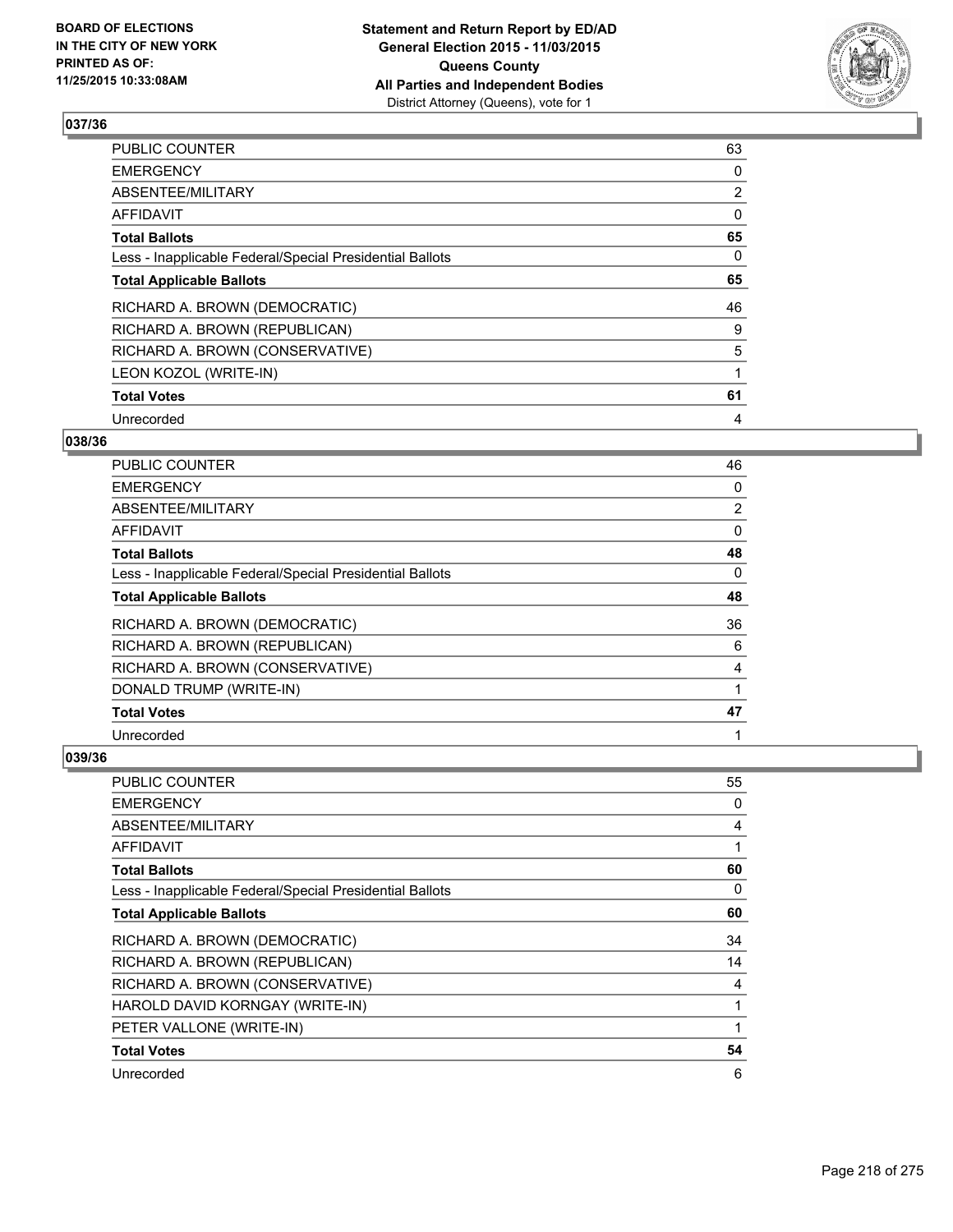

| PUBLIC COUNTER                                           | 32 |
|----------------------------------------------------------|----|
| <b>EMERGENCY</b>                                         | 0  |
| ABSENTEE/MILITARY                                        | 5  |
| <b>AFFIDAVIT</b>                                         |    |
| <b>Total Ballots</b>                                     | 38 |
| Less - Inapplicable Federal/Special Presidential Ballots | 0  |
| <b>Total Applicable Ballots</b>                          | 38 |
| RICHARD A. BROWN (DEMOCRATIC)                            | 21 |
| RICHARD A. BROWN (REPUBLICAN)                            | 9  |
| RICHARD A. BROWN (CONSERVATIVE)                          | 3  |
| <b>Total Votes</b>                                       | 33 |
| Unrecorded                                               | 5  |

### **041/36**

| PUBLIC COUNTER                                           | 111            |
|----------------------------------------------------------|----------------|
| <b>EMERGENCY</b>                                         | 0              |
| ABSENTEE/MILITARY                                        | 4              |
| AFFIDAVIT                                                | $\overline{2}$ |
| <b>Total Ballots</b>                                     | 117            |
| Less - Inapplicable Federal/Special Presidential Ballots | 0              |
| <b>Total Applicable Ballots</b>                          | 117            |
| RICHARD A. BROWN (DEMOCRATIC)                            | 82             |
| RICHARD A. BROWN (REPUBLICAN)                            | 18             |
| RICHARD A. BROWN (CONSERVATIVE)                          | 5              |
| MICHAEL REVENAUGH (WRITE-IN)                             | 1              |
| PRET DRAHARMA (WRITE-IN)                                 | 1              |
| <b>Total Votes</b>                                       | 107            |
| Unrecorded                                               | 10             |

| <b>PUBLIC COUNTER</b>                                    | 90 |
|----------------------------------------------------------|----|
| <b>EMERGENCY</b>                                         | 0  |
| ABSENTEE/MILITARY                                        | 1  |
| <b>AFFIDAVIT</b>                                         | 1  |
| <b>Total Ballots</b>                                     | 92 |
| Less - Inapplicable Federal/Special Presidential Ballots | 0  |
| <b>Total Applicable Ballots</b>                          | 92 |
| RICHARD A. BROWN (DEMOCRATIC)                            | 67 |
| RICHARD A. BROWN (REPUBLICAN)                            | 15 |
| RICHARD A. BROWN (CONSERVATIVE)                          | 4  |
| JUAN - CARLOS RESTRPO RODRIGUEZ (WRITE-IN)               | 2  |
| MICHAEL CRIAIL (WRITE-IN)                                | 1  |
| ROBERT NAPOLES (WRITE-IN)                                | 1  |
| <b>Total Votes</b>                                       | 90 |
| Unrecorded                                               | 2  |
| 043/36 COMBINED into: 030/36                             |    |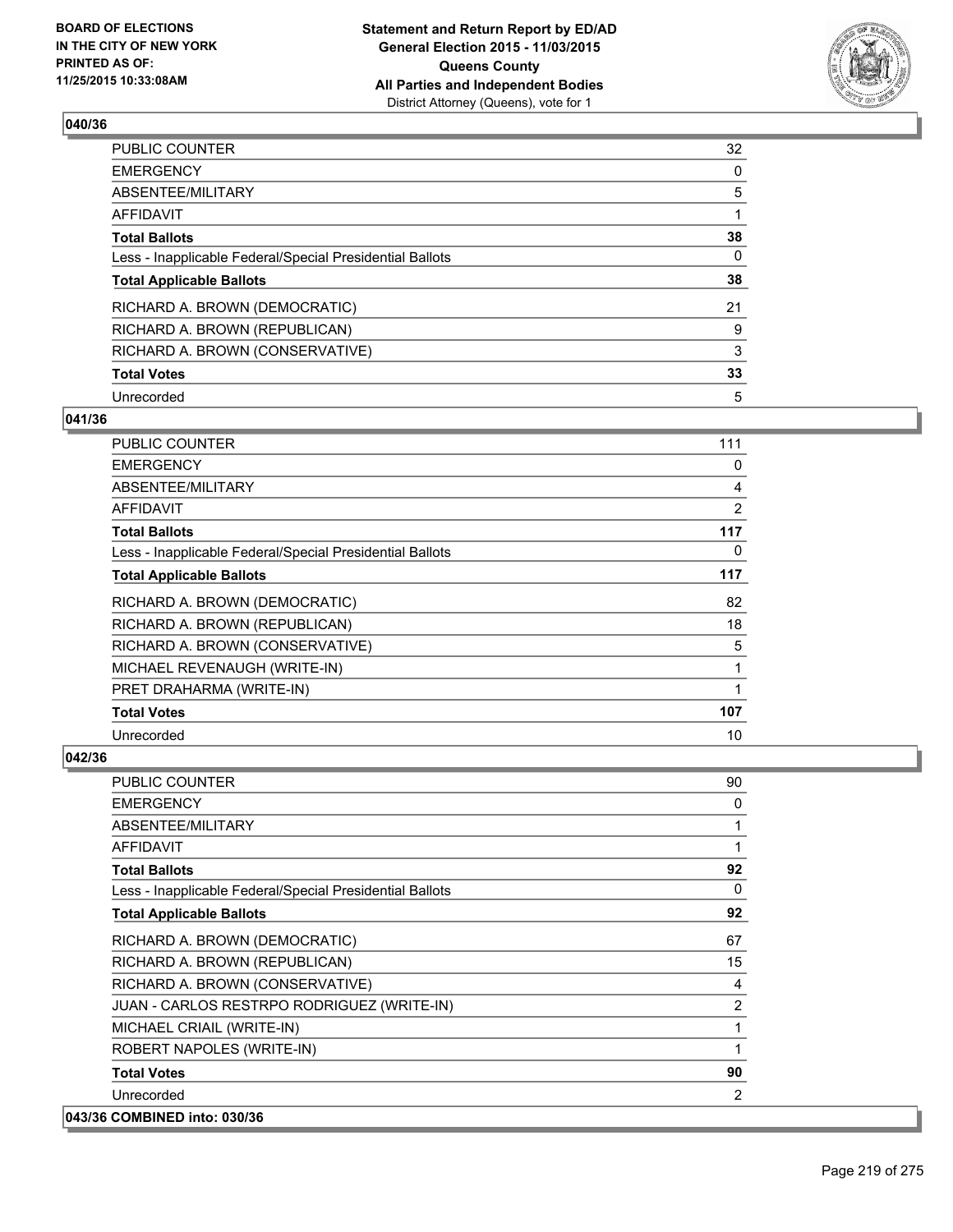

| <b>PUBLIC COUNTER</b>                                    | $\overline{2}$ |
|----------------------------------------------------------|----------------|
| <b>EMERGENCY</b>                                         | 0              |
| ABSENTEE/MILITARY                                        | 0              |
| <b>AFFIDAVIT</b>                                         | 0              |
| <b>Total Ballots</b>                                     | $\mathbf{2}$   |
| Less - Inapplicable Federal/Special Presidential Ballots | 0              |
| <b>Total Applicable Ballots</b>                          | $\mathbf{2}$   |
| RICHARD A. BROWN (DEMOCRATIC)                            | 2              |
| RICHARD A. BROWN (REPUBLICAN)                            | 0              |
| RICHARD A. BROWN (CONSERVATIVE)                          | 0              |
| <b>Total Votes</b>                                       | $\mathbf{2}$   |
|                                                          |                |

### **045/36 COMBINED into: 014/36**

#### **046/36 COMBINED into: 033/36**

| <b>PUBLIC COUNTER</b>                                    | 56             |
|----------------------------------------------------------|----------------|
| <b>EMERGENCY</b>                                         | 0              |
| ABSENTEE/MILITARY                                        | $\overline{7}$ |
| <b>AFFIDAVIT</b>                                         | 0              |
| <b>Total Ballots</b>                                     | 63             |
| Less - Inapplicable Federal/Special Presidential Ballots | 0              |
| <b>Total Applicable Ballots</b>                          | 63             |
| RICHARD A. BROWN (DEMOCRATIC)                            | 40             |
| RICHARD A. BROWN (REPUBLICAN)                            | 11             |
| RICHARD A. BROWN (CONSERVATIVE)                          | 6              |
| PHILLIP SMALLMAN (WRITE-IN)                              | 1              |
| <b>Total Votes</b>                                       | 58             |
| Unrecorded                                               | 5              |
| 048/36 COMBINED into: 047/36                             |                |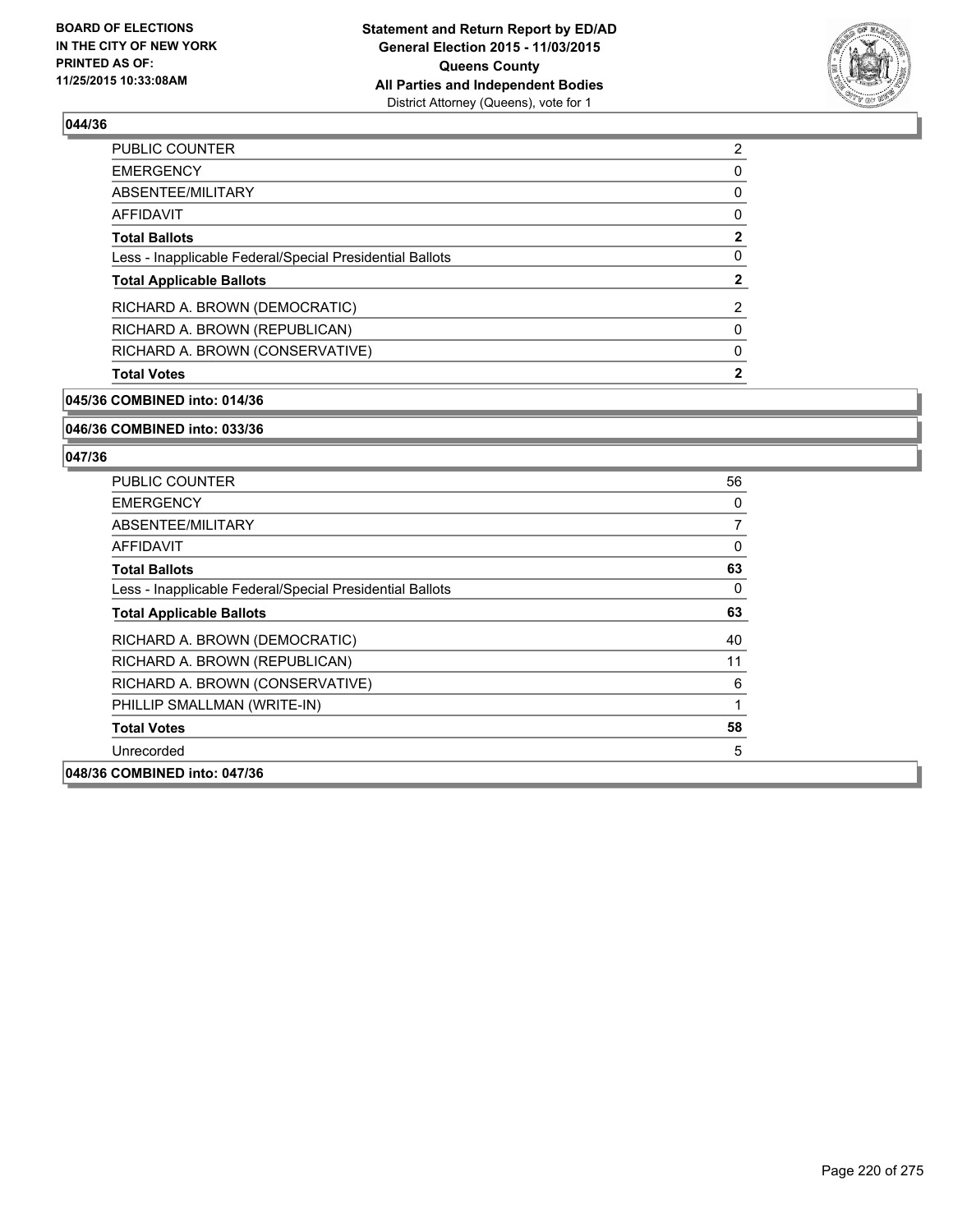

| <b>PUBLIC COUNTER</b>                                    | 75             |
|----------------------------------------------------------|----------------|
| <b>EMERGENCY</b>                                         | 0              |
| ABSENTEE/MILITARY                                        | $\overline{2}$ |
| <b>AFFIDAVIT</b>                                         | 0              |
| <b>Total Ballots</b>                                     | 77             |
| Less - Inapplicable Federal/Special Presidential Ballots | 0              |
| <b>Total Applicable Ballots</b>                          | 77             |
| RICHARD A. BROWN (DEMOCRATIC)                            | 49             |
| RICHARD A. BROWN (REPUBLICAN)                            | 15             |
| RICHARD A. BROWN (CONSERVATIVE)                          | 2              |
| CHRISTOPHER WALTER STRUNGIS (WRITE-IN)                   | 1              |
| ELIOT SPITZER (WRITE-IN)                                 | 1              |
| LUCAS DUDA (WRITE-IN)                                    |                |
| UNATTRIBUTABLE WRITE-IN (WRITE-IN)                       |                |
| <b>Total Votes</b>                                       | 70             |
| Unrecorded                                               | 7              |

## **050/36**

| PUBLIC COUNTER                                           | 6              |
|----------------------------------------------------------|----------------|
| EMERGENCY                                                | 0              |
| ABSENTEE/MILITARY                                        | 0              |
| AFFIDAVIT                                                | 0              |
| <b>Total Ballots</b>                                     | 6              |
| Less - Inapplicable Federal/Special Presidential Ballots | 0              |
| <b>Total Applicable Ballots</b>                          | 6              |
| RICHARD A. BROWN (DEMOCRATIC)                            | 4              |
| RICHARD A. BROWN (REPUBLICAN)                            | $\overline{2}$ |
| RICHARD A. BROWN (CONSERVATIVE)                          | 0              |
| <b>Total Votes</b>                                       | 6              |
|                                                          |                |

## **051/36 COMBINED into: 030/36**

### **052/36 COMBINED into: 016/36**

| <b>PUBLIC COUNTER</b>                                    | 58           |
|----------------------------------------------------------|--------------|
| <b>EMERGENCY</b>                                         | 0            |
| ABSENTEE/MILITARY                                        | 6            |
| <b>AFFIDAVIT</b>                                         | $\mathbf{0}$ |
| <b>Total Ballots</b>                                     | 64           |
| Less - Inapplicable Federal/Special Presidential Ballots | 0            |
| <b>Total Applicable Ballots</b>                          | 64           |
| RICHARD A. BROWN (DEMOCRATIC)                            | 36           |
| RICHARD A. BROWN (REPUBLICAN)                            | 18           |
| RICHARD A. BROWN (CONSERVATIVE)                          | 8            |
| <b>Total Votes</b>                                       | 62           |
| Unrecorded                                               | 2            |
| 054/36 COMBINED into: 053/36                             |              |
|                                                          |              |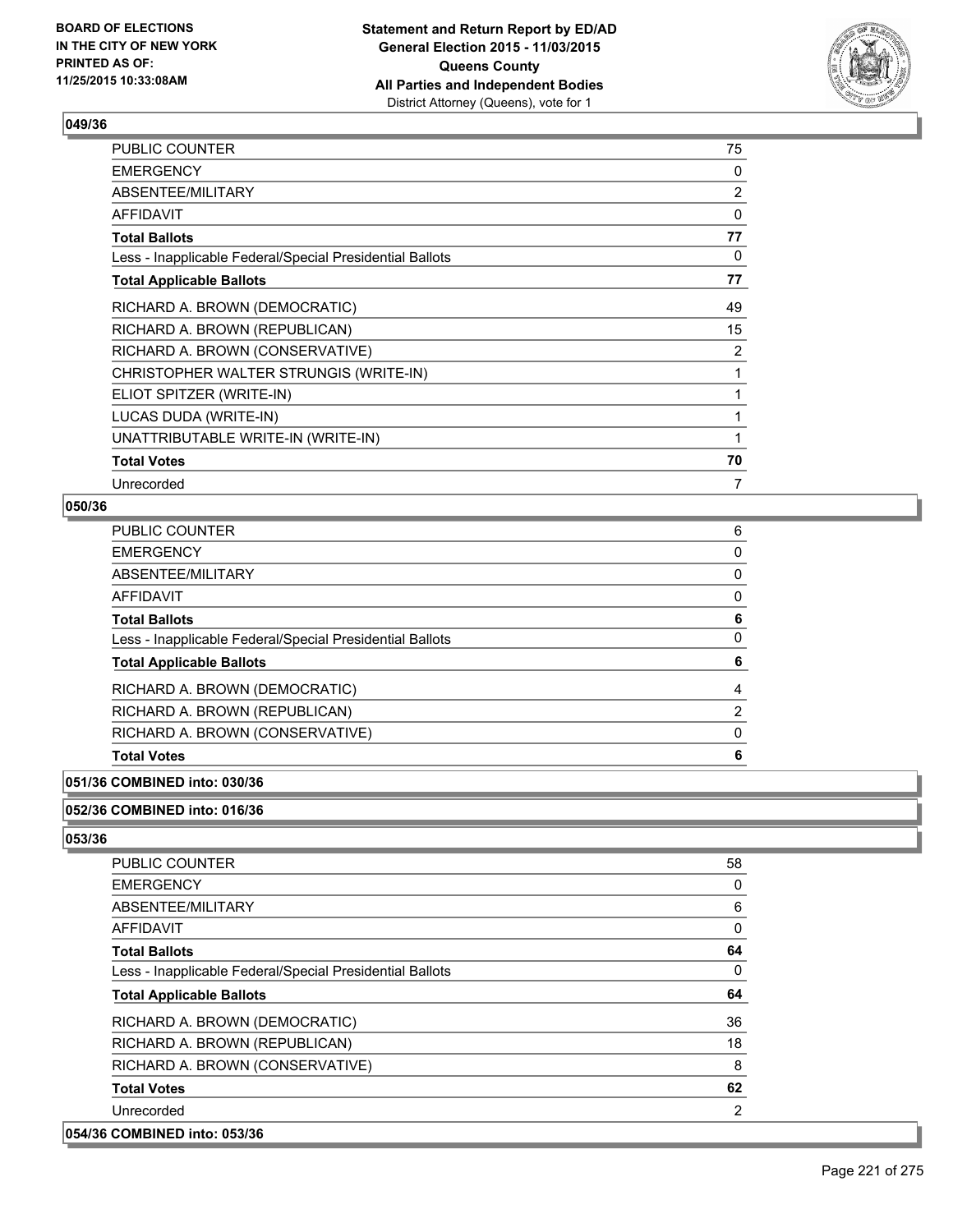

| 35 |
|----|
| 0  |
| 5  |
| 0  |
| 40 |
| 0  |
| 40 |
| 31 |
| 5  |
| 3  |
| 39 |
|    |
|    |

## **056/36 COMBINED into: 039/36**

#### **057/36**

| <b>PUBLIC COUNTER</b>                                    | 60 |
|----------------------------------------------------------|----|
| <b>EMERGENCY</b>                                         | 0  |
| ABSENTEE/MILITARY                                        | 6  |
| <b>AFFIDAVIT</b>                                         | 0  |
| <b>Total Ballots</b>                                     | 66 |
| Less - Inapplicable Federal/Special Presidential Ballots | 0  |
| <b>Total Applicable Ballots</b>                          | 66 |
| RICHARD A. BROWN (DEMOCRATIC)                            | 49 |
| RICHARD A. BROWN (REPUBLICAN)                            | 9  |
| RICHARD A. BROWN (CONSERVATIVE)                          | 3  |
| DAVID WEPRIN (WRITE-IN)                                  | 1  |
| KEITH FEISENFELD (WRITE-IN)                              |    |
| <b>Total Votes</b>                                       | 63 |
| Unrecorded                                               | 3  |
|                                                          |    |

**058/36 COMBINED into: 057/36**

**059/36 COMBINED into: 037/36**

**060/36 COMBINED into: 036/36**

**061/36 COMBINED into: 042/36**

**062/36 COMBINED into: 067/36**

**063/36 COMBINED into: 041/36**

**064/36 COMBINED into: 049/36**

**065/36 COMBINED into: 003/36**

**066/36 COMBINED into: 055/36**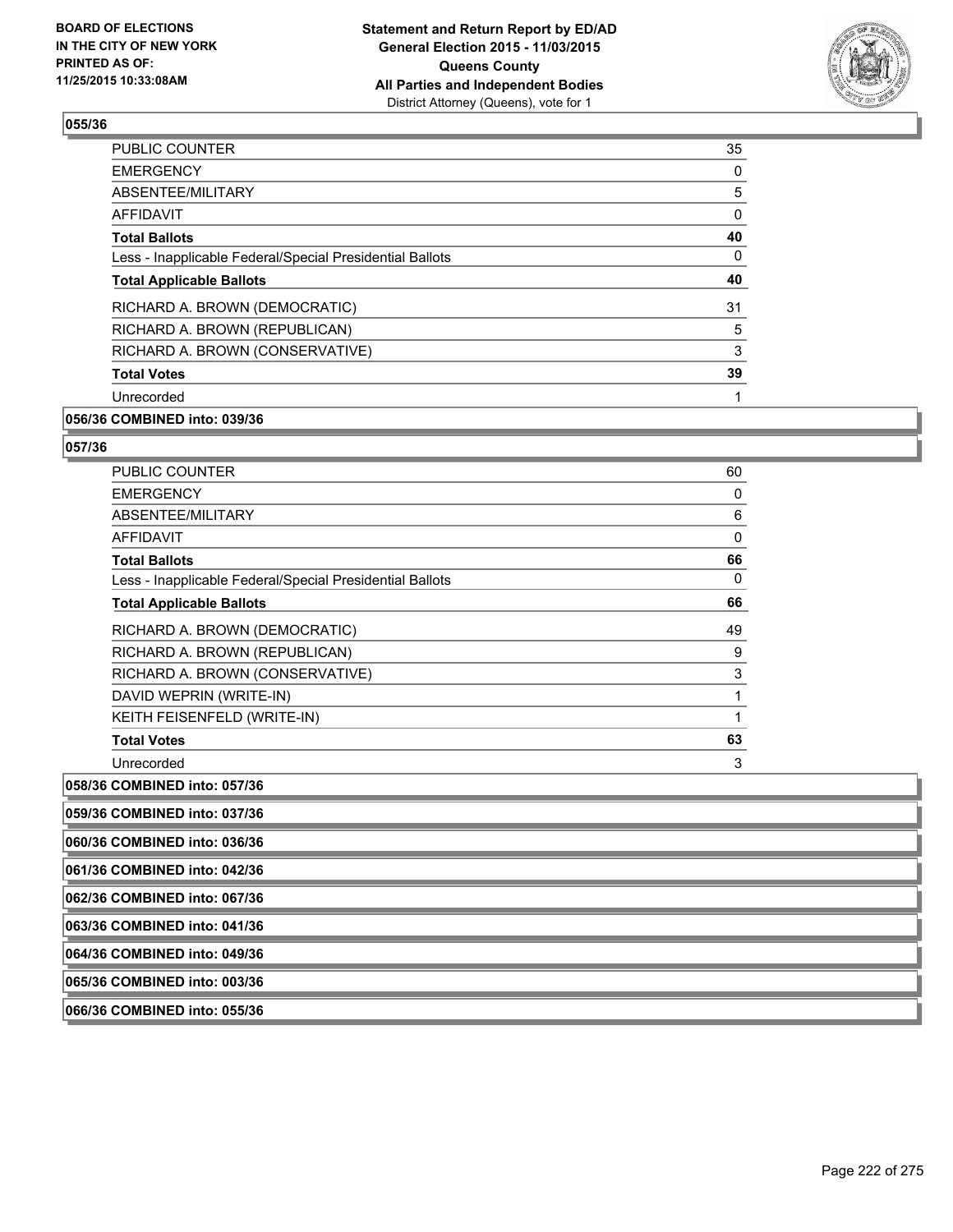

| <b>PUBLIC COUNTER</b>                                    | 52 |
|----------------------------------------------------------|----|
| <b>EMERGENCY</b>                                         | 0  |
| ABSENTEE/MILITARY                                        | 4  |
| <b>AFFIDAVIT</b>                                         | 0  |
| <b>Total Ballots</b>                                     | 56 |
| Less - Inapplicable Federal/Special Presidential Ballots | 0  |
| <b>Total Applicable Ballots</b>                          | 56 |
| RICHARD A. BROWN (DEMOCRATIC)                            | 42 |
| RICHARD A. BROWN (REPUBLICAN)                            | 9  |
| RICHARD A. BROWN (CONSERVATIVE)                          |    |
| JAMES INQUENEZ (WRITE-IN)                                |    |
| <b>Total Votes</b>                                       | 53 |
| Unrecorded                                               | 3  |
| 068/36 COMBINED into: 049/36                             |    |
| 069/36 COMBINED into: 050/36                             |    |
| 070/36 COMBINED into: 044/36                             |    |
| 071/36 COMBINED into: 055/36                             |    |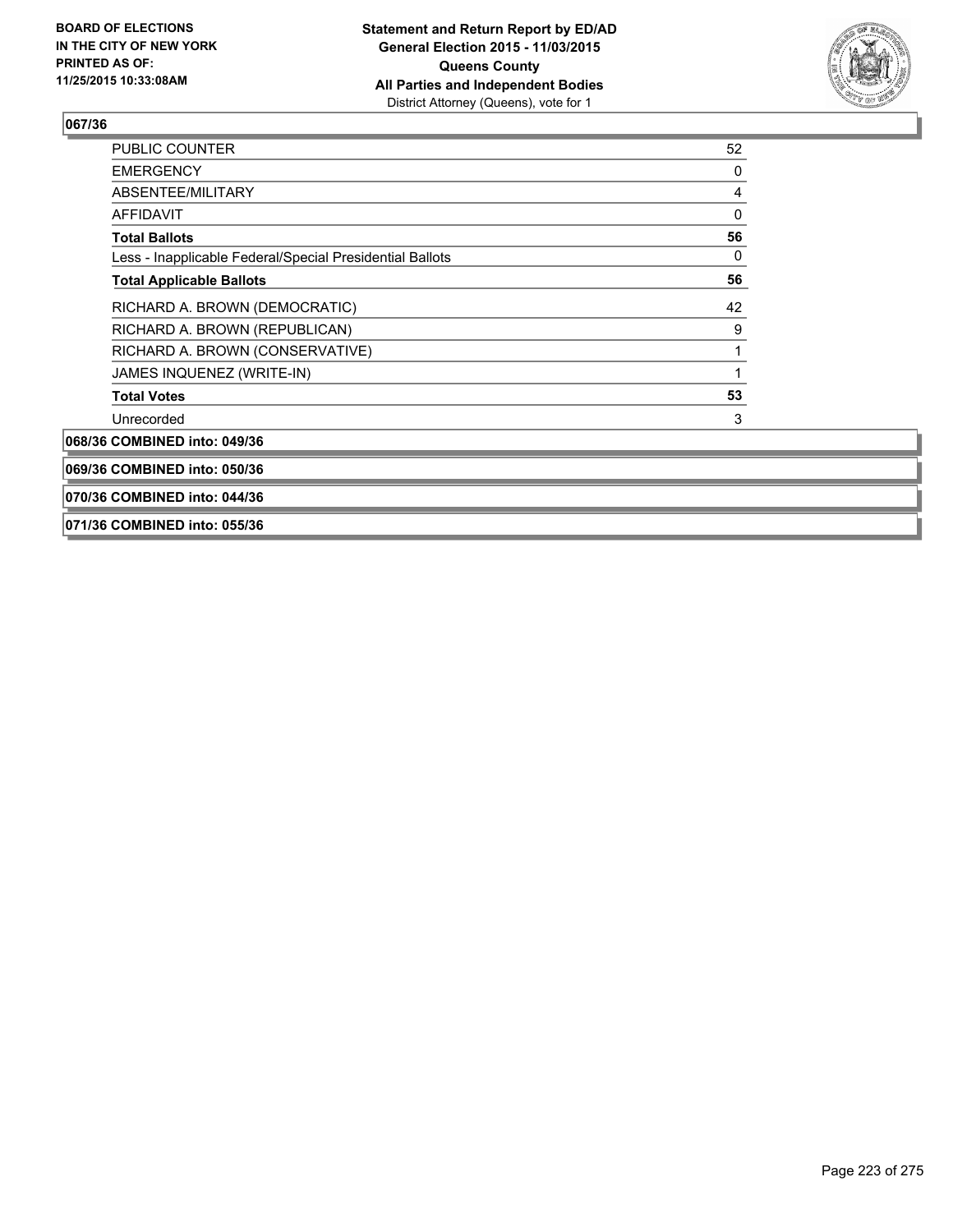

| PUBLIC COUNTER                                           | 61             |
|----------------------------------------------------------|----------------|
| <b>EMERGENCY</b>                                         | 0              |
| ABSENTEE/MILITARY                                        | 5              |
| AFFIDAVIT                                                | $\Omega$       |
| <b>Total Ballots</b>                                     | 66             |
| Less - Inapplicable Federal/Special Presidential Ballots | 0              |
| <b>Total Applicable Ballots</b>                          | 66             |
| RICHARD A. BROWN (DEMOCRATIC)                            | 53             |
| RICHARD A. BROWN (REPUBLICAN)                            | 9              |
| RICHARD A. BROWN (CONSERVATIVE)                          | $\overline{2}$ |
| <b>Total Votes</b>                                       | 64             |
| Unrecorded                                               | 2              |

### **002/37**

| <b>PUBLIC COUNTER</b>                                    | 101 |
|----------------------------------------------------------|-----|
| <b>EMERGENCY</b>                                         | 0   |
| ABSENTEE/MILITARY                                        | 2   |
| AFFIDAVIT                                                | 3   |
| <b>Total Ballots</b>                                     | 106 |
| Less - Inapplicable Federal/Special Presidential Ballots | 0   |
| <b>Total Applicable Ballots</b>                          | 106 |
| RICHARD A. BROWN (DEMOCRATIC)                            | 96  |
| RICHARD A. BROWN (REPUBLICAN)                            | 4   |
| RICHARD A. BROWN (CONSERVATIVE)                          |     |
| UNATTRIBUTABLE WRITE-IN (WRITE-IN)                       | 1   |
| <b>Total Votes</b>                                       | 102 |
| Unrecorded                                               | 4   |

## **003/37 COMBINED into: 002/37**

| <b>PUBLIC COUNTER</b>                                    | 50 |
|----------------------------------------------------------|----|
| <b>EMERGENCY</b>                                         | 0  |
| ABSENTEE/MILITARY                                        |    |
| <b>AFFIDAVIT</b>                                         | 0  |
| <b>Total Ballots</b>                                     | 51 |
| Less - Inapplicable Federal/Special Presidential Ballots | 0  |
|                                                          |    |
| <b>Total Applicable Ballots</b>                          | 51 |
| RICHARD A. BROWN (DEMOCRATIC)                            | 49 |
| RICHARD A. BROWN (REPUBLICAN)                            |    |
| RICHARD A. BROWN (CONSERVATIVE)                          | 0  |
| <b>Total Votes</b>                                       | 50 |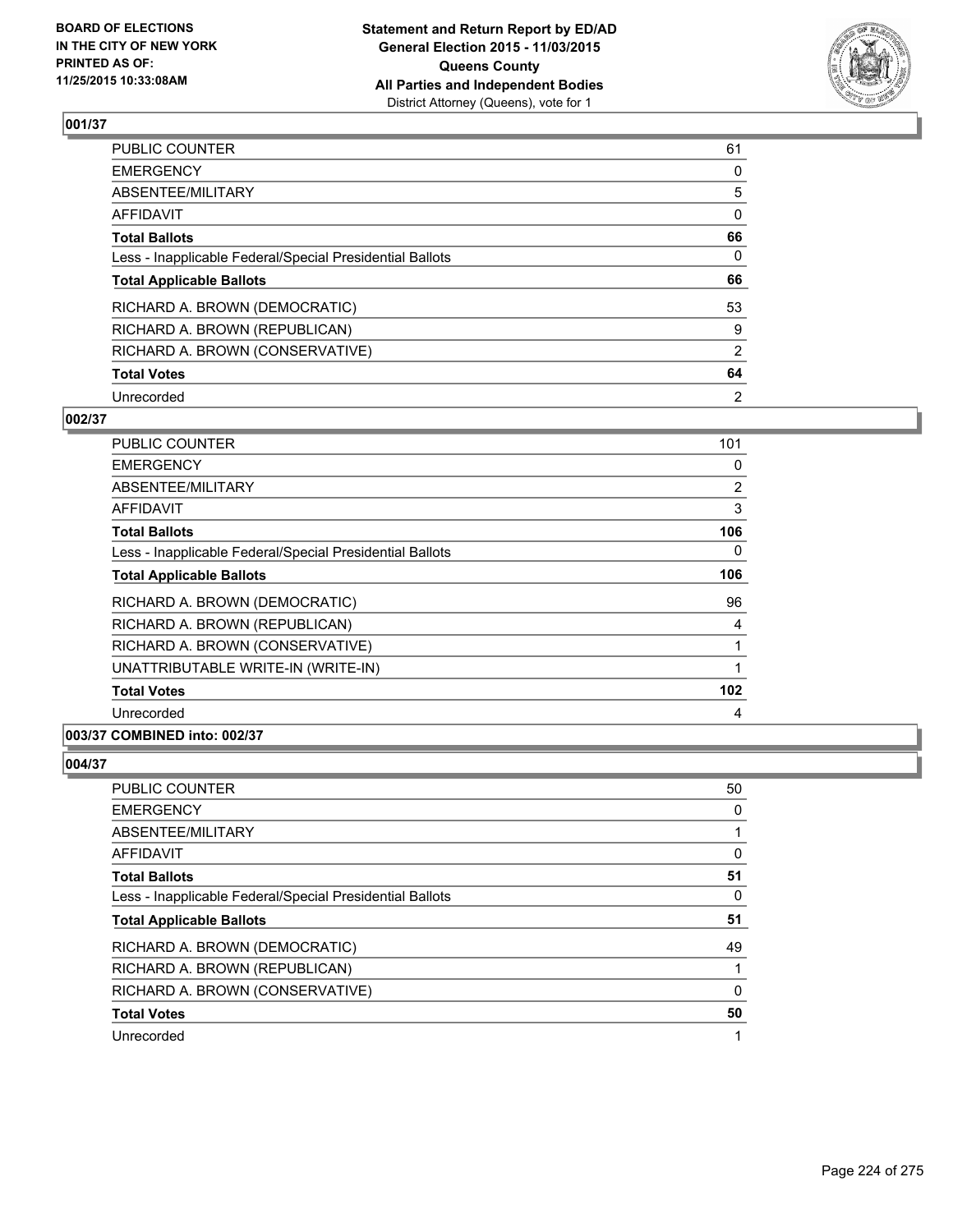

| PUBLIC COUNTER                                           | 18       |
|----------------------------------------------------------|----------|
| <b>EMERGENCY</b>                                         | 0        |
| ABSENTEE/MILITARY                                        | 0        |
| <b>AFFIDAVIT</b>                                         | 0        |
| <b>Total Ballots</b>                                     | 18       |
| Less - Inapplicable Federal/Special Presidential Ballots | 0        |
| <b>Total Applicable Ballots</b>                          | 18       |
| RICHARD A. BROWN (DEMOCRATIC)                            | 11       |
| RICHARD A. BROWN (REPUBLICAN)                            | 5        |
| RICHARD A. BROWN (CONSERVATIVE)                          | $\Omega$ |
| <b>Total Votes</b>                                       | 16       |
| Unrecorded                                               | 2        |

### **006/37**

| <b>PUBLIC COUNTER</b>                                    | 23 |
|----------------------------------------------------------|----|
| <b>EMERGENCY</b>                                         | 0  |
| <b>ABSENTEE/MILITARY</b>                                 |    |
| <b>AFFIDAVIT</b>                                         |    |
| <b>Total Ballots</b>                                     | 25 |
| Less - Inapplicable Federal/Special Presidential Ballots | 0  |
| <b>Total Applicable Ballots</b>                          | 25 |
| RICHARD A. BROWN (DEMOCRATIC)                            | 21 |
| RICHARD A. BROWN (REPUBLICAN)                            |    |
| RICHARD A. BROWN (CONSERVATIVE)                          | 2  |
| <b>Total Votes</b>                                       | 24 |
| Unrecorded                                               |    |
|                                                          |    |

| <b>PUBLIC COUNTER</b>                                    | 59                |
|----------------------------------------------------------|-------------------|
| <b>EMERGENCY</b>                                         | 0                 |
| ABSENTEE/MILITARY                                        | 4                 |
| <b>AFFIDAVIT</b>                                         | $\overline{2}$    |
| <b>Total Ballots</b>                                     | 65                |
| Less - Inapplicable Federal/Special Presidential Ballots | 0                 |
| <b>Total Applicable Ballots</b>                          | 65                |
|                                                          |                   |
| RICHARD A. BROWN (DEMOCRATIC)                            | 49                |
| RICHARD A. BROWN (REPUBLICAN)                            | $12 \overline{ }$ |
| RICHARD A. BROWN (CONSERVATIVE)                          | 0                 |
| <b>Total Votes</b>                                       | 61                |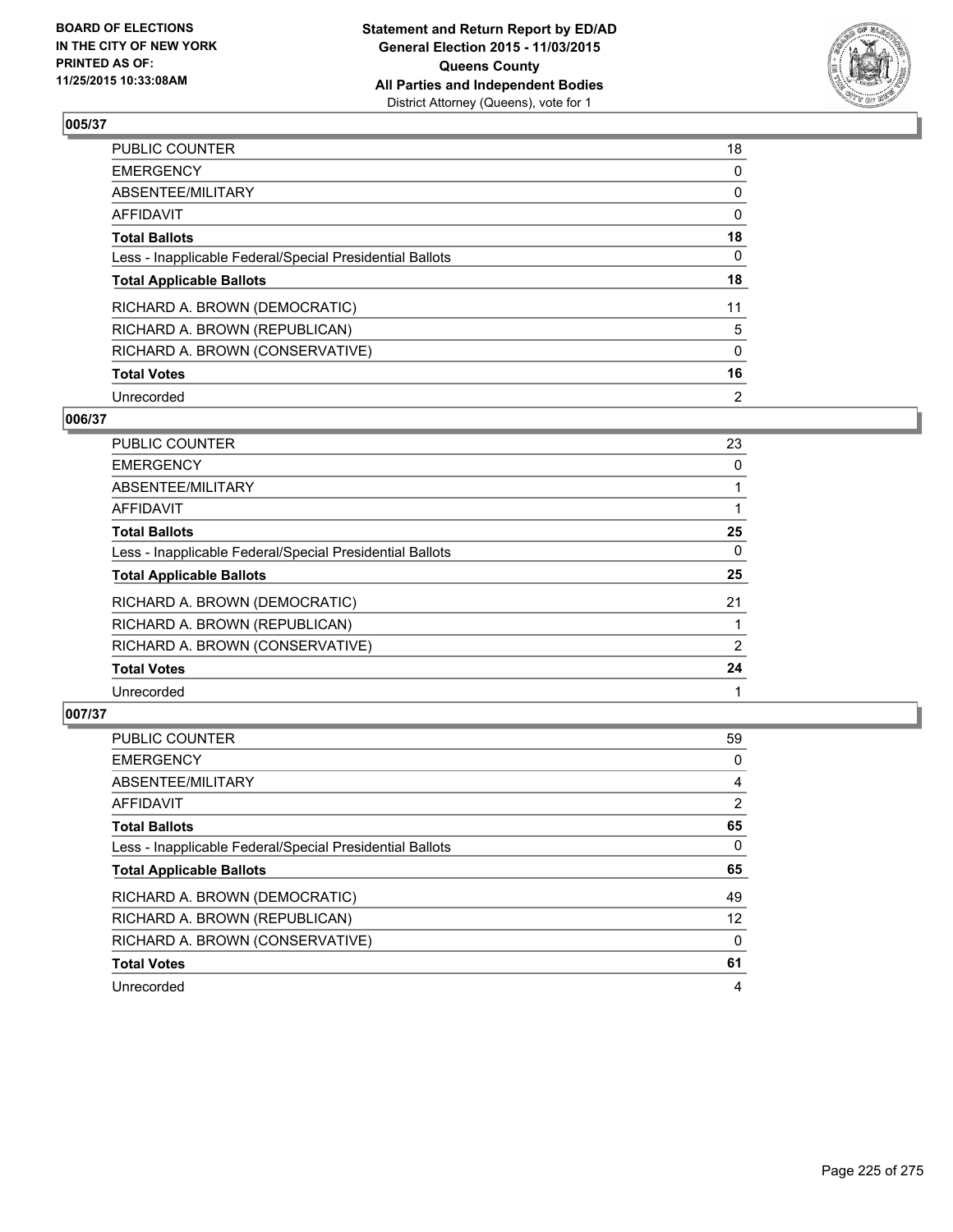

| <b>PUBLIC COUNTER</b>                                    | 56 |
|----------------------------------------------------------|----|
| <b>EMERGENCY</b>                                         | 0  |
| ABSENTEE/MILITARY                                        |    |
| AFFIDAVIT                                                | 0  |
| <b>Total Ballots</b>                                     | 57 |
| Less - Inapplicable Federal/Special Presidential Ballots | 0  |
| <b>Total Applicable Ballots</b>                          | 57 |
| RICHARD A. BROWN (DEMOCRATIC)                            | 51 |
| RICHARD A. BROWN (REPUBLICAN)                            |    |
| RICHARD A. BROWN (CONSERVATIVE)                          | 1  |
| <b>Total Votes</b>                                       | 53 |
| Unrecorded                                               | 4  |
|                                                          |    |

# **009/37 COMBINED into: 007/37**

# **010/37**

| <b>PUBLIC COUNTER</b>                                    | 35             |
|----------------------------------------------------------|----------------|
| <b>EMERGENCY</b>                                         | 0              |
| ABSENTEE/MILITARY                                        | $\overline{7}$ |
| <b>AFFIDAVIT</b>                                         |                |
| <b>Total Ballots</b>                                     | 43             |
| Less - Inapplicable Federal/Special Presidential Ballots | 0              |
| <b>Total Applicable Ballots</b>                          | 43             |
| RICHARD A. BROWN (DEMOCRATIC)                            | 35             |
| RICHARD A. BROWN (REPUBLICAN)                            | 4              |
| RICHARD A. BROWN (CONSERVATIVE)                          | 0              |
| UNCOUNTED WRITE-IN PER STATUTE (WRITE-IN)                | 1              |
| <b>Total Votes</b>                                       | 40             |
| Unrecorded                                               | 3              |

| PUBLIC COUNTER                                           | 48             |
|----------------------------------------------------------|----------------|
| <b>EMERGENCY</b>                                         | 0              |
| ABSENTEE/MILITARY                                        | $\overline{2}$ |
| <b>AFFIDAVIT</b>                                         | $\Omega$       |
| <b>Total Ballots</b>                                     | 50             |
| Less - Inapplicable Federal/Special Presidential Ballots | 0              |
| <b>Total Applicable Ballots</b>                          | 50             |
| RICHARD A. BROWN (DEMOCRATIC)                            | 41             |
| RICHARD A. BROWN (REPUBLICAN)                            | 3              |
| RICHARD A. BROWN (CONSERVATIVE)                          | 3              |
| <b>JASON ANTON (WRITE-IN)</b>                            |                |
| UNATTRIBUTABLE WRITE-IN (WRITE-IN)                       |                |
| <b>Total Votes</b>                                       | 49             |
| Unrecorded                                               | 1              |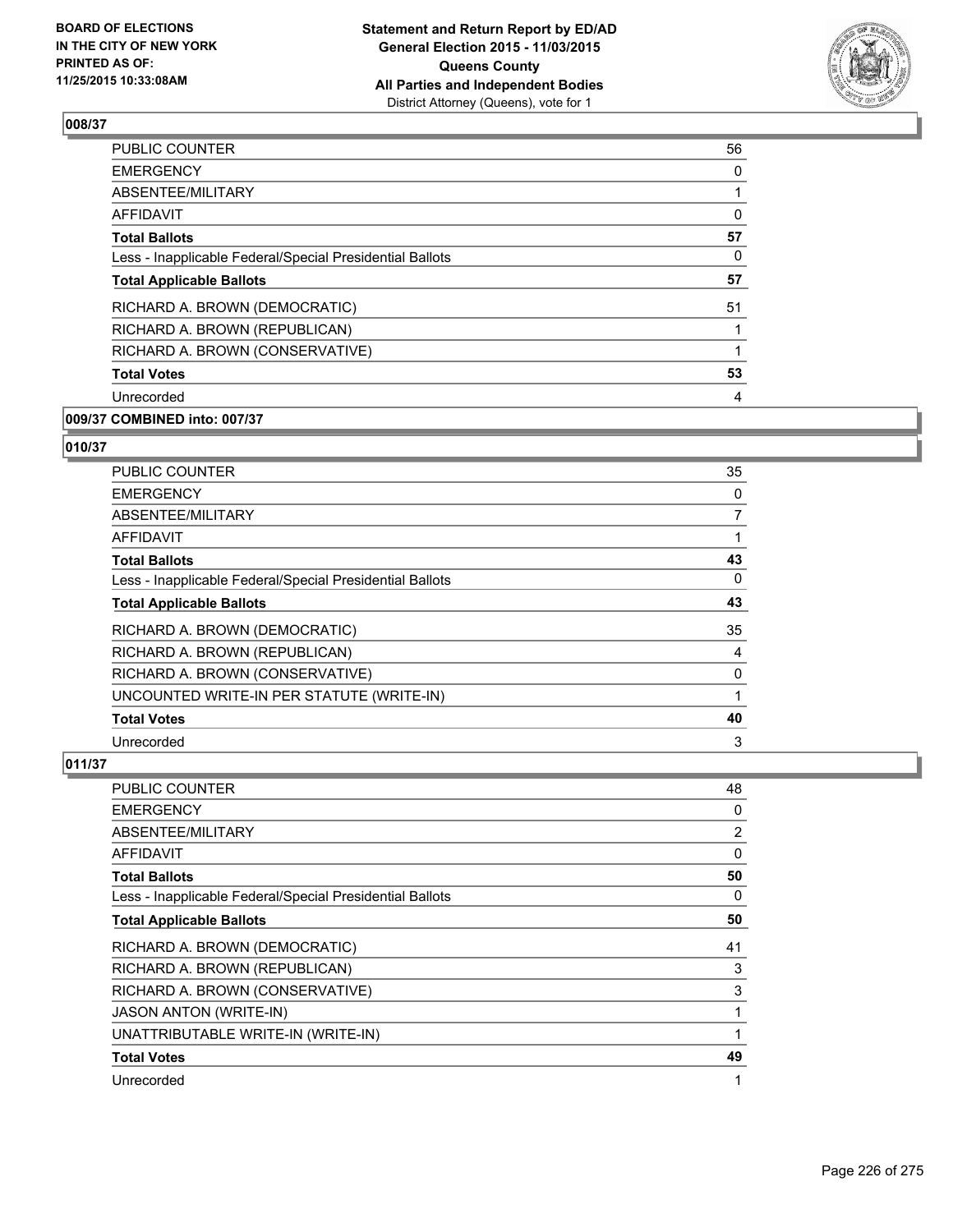

| <b>PUBLIC COUNTER</b>                                    | 77                    |
|----------------------------------------------------------|-----------------------|
| <b>EMERGENCY</b>                                         | 0                     |
| ABSENTEE/MILITARY                                        |                       |
| AFFIDAVIT                                                | 0                     |
| <b>Total Ballots</b>                                     | 78                    |
| Less - Inapplicable Federal/Special Presidential Ballots | 0                     |
| <b>Total Applicable Ballots</b>                          | 78                    |
| RICHARD A. BROWN (DEMOCRATIC)                            | 69                    |
| RICHARD A. BROWN (REPUBLICAN)                            | $\mathbf{2}^{\prime}$ |
| RICHARD A. BROWN (CONSERVATIVE)                          |                       |
| <b>Total Votes</b>                                       | 72                    |
| Unrecorded                                               | 6                     |
|                                                          |                       |

# **013/37 COMBINED into: 012/37**

#### **014/37**

| <b>PUBLIC COUNTER</b>                                    | 106 |
|----------------------------------------------------------|-----|
| <b>EMERGENCY</b>                                         | 0   |
| ABSENTEE/MILITARY                                        | 2   |
| <b>AFFIDAVIT</b>                                         | 0   |
| <b>Total Ballots</b>                                     | 108 |
| Less - Inapplicable Federal/Special Presidential Ballots | 0   |
| <b>Total Applicable Ballots</b>                          | 108 |
| RICHARD A. BROWN (DEMOCRATIC)                            | 89  |
| RICHARD A. BROWN (REPUBLICAN)                            | 6   |
| RICHARD A. BROWN (CONSERVATIVE)                          | 4   |
| <b>JESSE ADAM (WRITE-IN)</b>                             | 1   |
| <b>Total Votes</b>                                       | 100 |
| Unrecorded                                               | 8   |

## **015/37 COMBINED into: 014/37**

| <b>PUBLIC COUNTER</b>                                    | 121 |
|----------------------------------------------------------|-----|
| <b>EMERGENCY</b>                                         | 0   |
| ABSENTEE/MILITARY                                        | 4   |
| AFFIDAVIT                                                | 2   |
| <b>Total Ballots</b>                                     | 127 |
| Less - Inapplicable Federal/Special Presidential Ballots | 0   |
| <b>Total Applicable Ballots</b>                          | 127 |
| RICHARD A. BROWN (DEMOCRATIC)                            | 106 |
| RICHARD A. BROWN (REPUBLICAN)                            | 6   |
| RICHARD A. BROWN (CONSERVATIVE)                          | 1   |
| UNATTRIBUTABLE WRITE-IN (WRITE-IN)                       | 1   |
| <b>Total Votes</b>                                       | 114 |
| Unrecorded                                               | 13  |
| 017/37 COMBINED into: 016/37                             |     |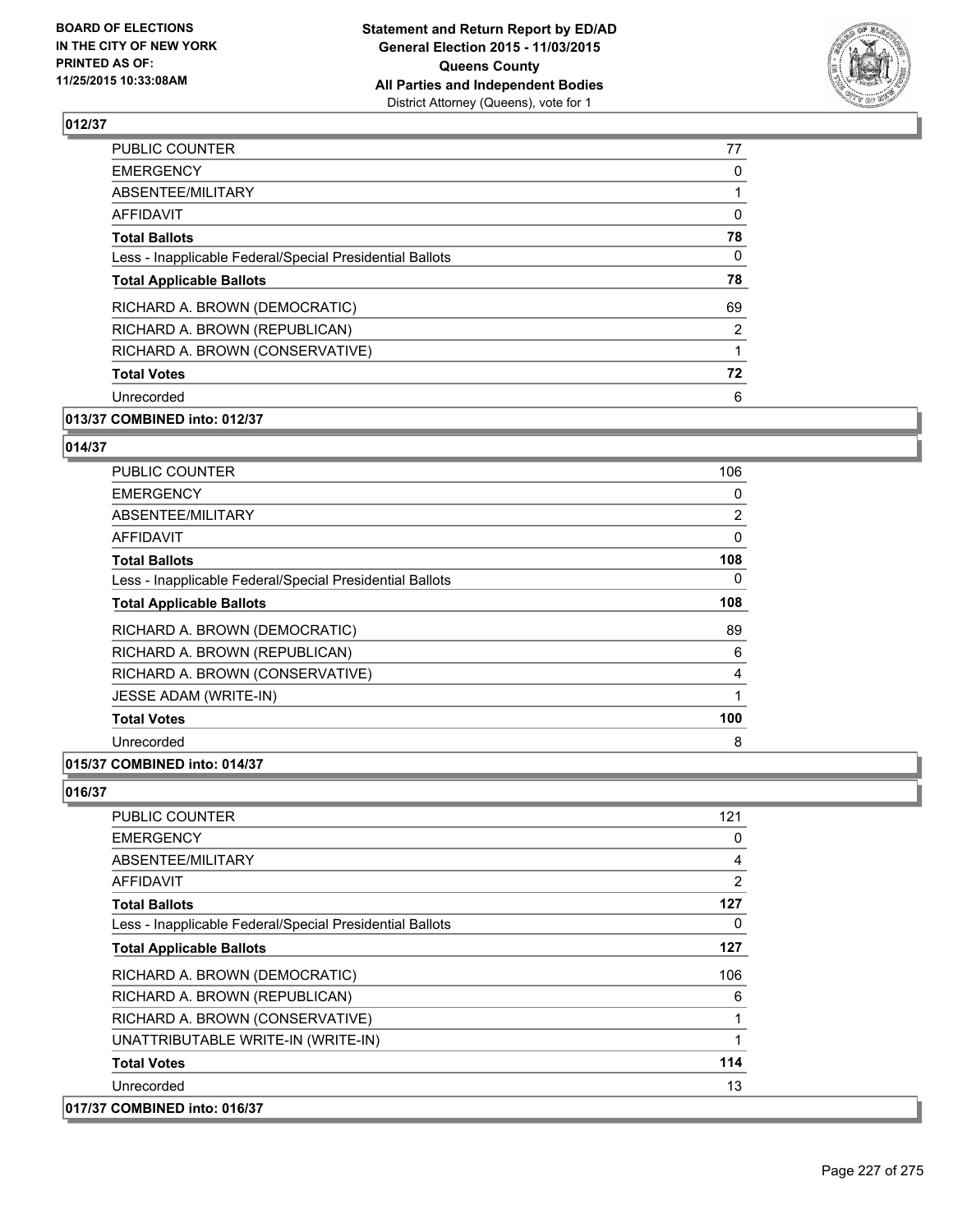

| <b>PUBLIC COUNTER</b>                                    | 39 |
|----------------------------------------------------------|----|
| <b>EMERGENCY</b>                                         | 0  |
| ABSENTEE/MILITARY                                        | 3  |
| AFFIDAVIT                                                | 0  |
| <b>Total Ballots</b>                                     | 42 |
| Less - Inapplicable Federal/Special Presidential Ballots | 0  |
| <b>Total Applicable Ballots</b>                          | 42 |
| RICHARD A. BROWN (DEMOCRATIC)                            | 36 |
| RICHARD A. BROWN (REPUBLICAN)                            |    |
| RICHARD A. BROWN (CONSERVATIVE)                          | 0  |
| ROBERT MIRAGLIA (WRITE-IN)                               |    |
| UNATTRIBUTABLE WRITE-IN (WRITE-IN)                       |    |
| <b>Total Votes</b>                                       | 39 |
| Unrecorded                                               | 3  |

## **019/37**

| PUBLIC COUNTER                                           | 30           |
|----------------------------------------------------------|--------------|
| <b>EMERGENCY</b>                                         | 0            |
| ABSENTEE/MILITARY                                        | 4            |
| <b>AFFIDAVIT</b>                                         | 4            |
| <b>Total Ballots</b>                                     | 38           |
| Less - Inapplicable Federal/Special Presidential Ballots | $\mathbf{0}$ |
| <b>Total Applicable Ballots</b>                          | 38           |
| RICHARD A. BROWN (DEMOCRATIC)                            | 34           |
| RICHARD A. BROWN (REPUBLICAN)                            | 3            |
| RICHARD A. BROWN (CONSERVATIVE)                          |              |
| <b>Total Votes</b>                                       | 38           |

| <b>PUBLIC COUNTER</b>                                    | 64           |
|----------------------------------------------------------|--------------|
| <b>EMERGENCY</b>                                         | 0            |
| ABSENTEE/MILITARY                                        |              |
| <b>AFFIDAVIT</b>                                         | $\mathbf{0}$ |
| <b>Total Ballots</b>                                     | 65           |
| Less - Inapplicable Federal/Special Presidential Ballots | 0            |
| <b>Total Applicable Ballots</b>                          | 65           |
| RICHARD A. BROWN (DEMOCRATIC)                            | 49           |
| RICHARD A. BROWN (REPUBLICAN)                            | 9            |
| RICHARD A. BROWN (CONSERVATIVE)                          | 2            |
| EUGENE RHEE (WRITE-IN)                                   |              |
| <b>Total Votes</b>                                       | 61           |
| Unrecorded                                               | 4            |
| 021/37 COMBINED into: 020/37                             |              |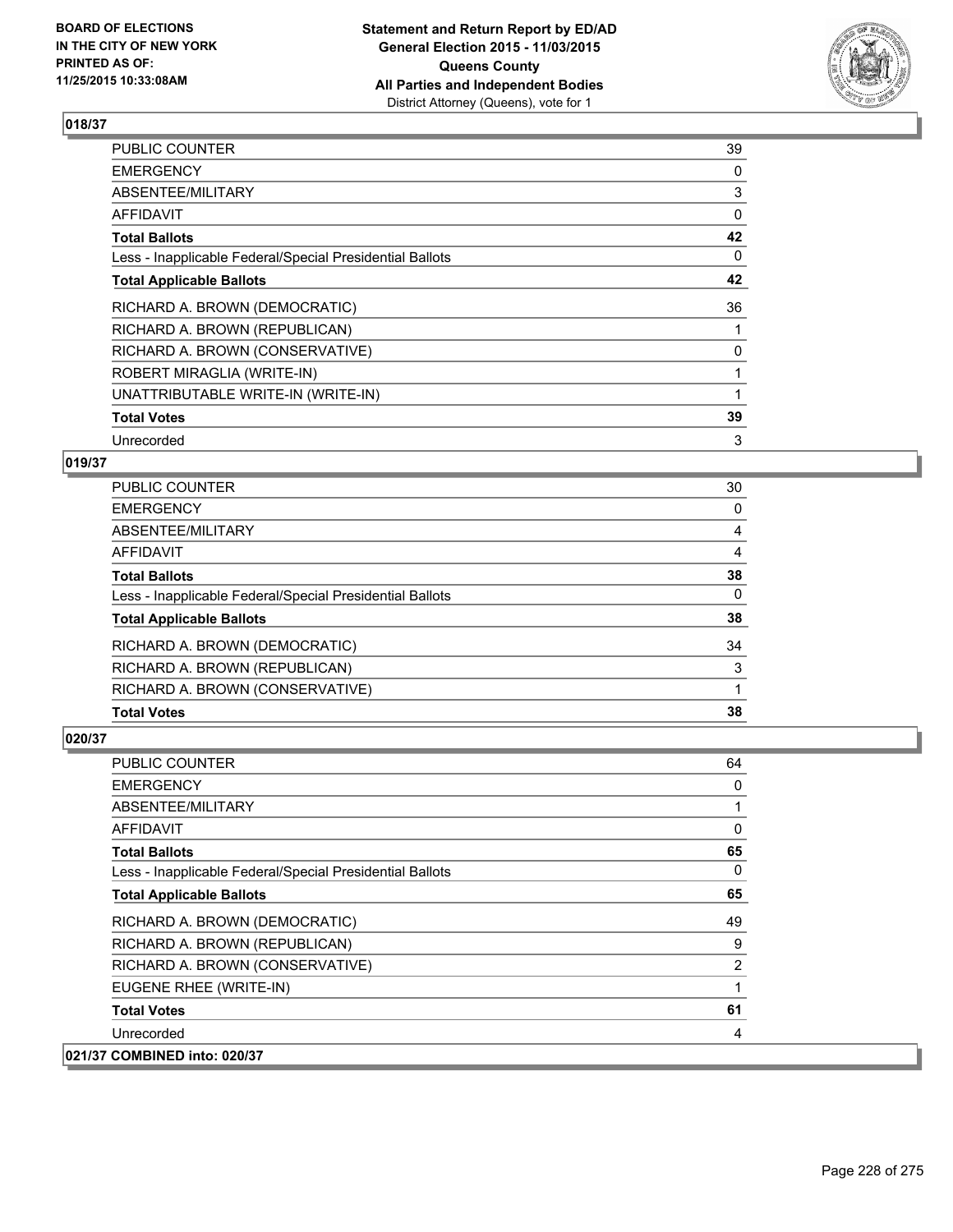

| <b>PUBLIC COUNTER</b>                                    | 55 |
|----------------------------------------------------------|----|
| <b>EMERGENCY</b>                                         | 0  |
| ABSENTEE/MILITARY                                        |    |
| AFFIDAVIT                                                | 0  |
| <b>Total Ballots</b>                                     | 56 |
| Less - Inapplicable Federal/Special Presidential Ballots | 0  |
| <b>Total Applicable Ballots</b>                          | 56 |
| RICHARD A. BROWN (DEMOCRATIC)                            | 46 |
| RICHARD A. BROWN (REPUBLICAN)                            | 5  |
| RICHARD A. BROWN (CONSERVATIVE)                          |    |
| <b>JUDGE MATHIS (WRITE-IN)</b>                           |    |
| UNATTRIBUTABLE WRITE-IN (WRITE-IN)                       |    |
| <b>Total Votes</b>                                       | 54 |
| Unrecorded                                               | 2  |

### **023/37**

| PUBLIC COUNTER                                           | 41 |
|----------------------------------------------------------|----|
| <b>EMERGENCY</b>                                         | 0  |
| ABSENTEE/MILITARY                                        | 3  |
| AFFIDAVIT                                                | 5  |
| <b>Total Ballots</b>                                     | 49 |
| Less - Inapplicable Federal/Special Presidential Ballots | 0  |
| <b>Total Applicable Ballots</b>                          | 49 |
| RICHARD A. BROWN (DEMOCRATIC)                            | 35 |
| RICHARD A. BROWN (REPUBLICAN)                            | 5  |
| RICHARD A. BROWN (CONSERVATIVE)                          | 5  |
| ALLISON LIAO (WRITE-IN)                                  |    |
| SAL PUCCIO (WRITE-IN)                                    |    |
| <b>Total Votes</b>                                       | 47 |
| Unrecorded                                               | 2  |

#### **024/37**

| PUBLIC COUNTER                                           | 31             |
|----------------------------------------------------------|----------------|
| <b>EMERGENCY</b>                                         | 0              |
| ABSENTEE/MILITARY                                        | $\overline{2}$ |
| AFFIDAVIT                                                | 0              |
| <b>Total Ballots</b>                                     | 33             |
| Less - Inapplicable Federal/Special Presidential Ballots | 0              |
| <b>Total Applicable Ballots</b>                          | 33             |
| RICHARD A. BROWN (DEMOCRATIC)                            | 27             |
| RICHARD A. BROWN (REPUBLICAN)                            | 2              |
| RICHARD A. BROWN (CONSERVATIVE)                          | 0              |
| <b>JUDY PEDRAZA (WRITE-IN)</b>                           | 1              |
| <b>Total Votes</b>                                       | 30             |
| Unrecorded                                               | 3              |
| 025/37 COMBINED into: 038/37                             |                |

### **026/37 COMBINED into: 038/37**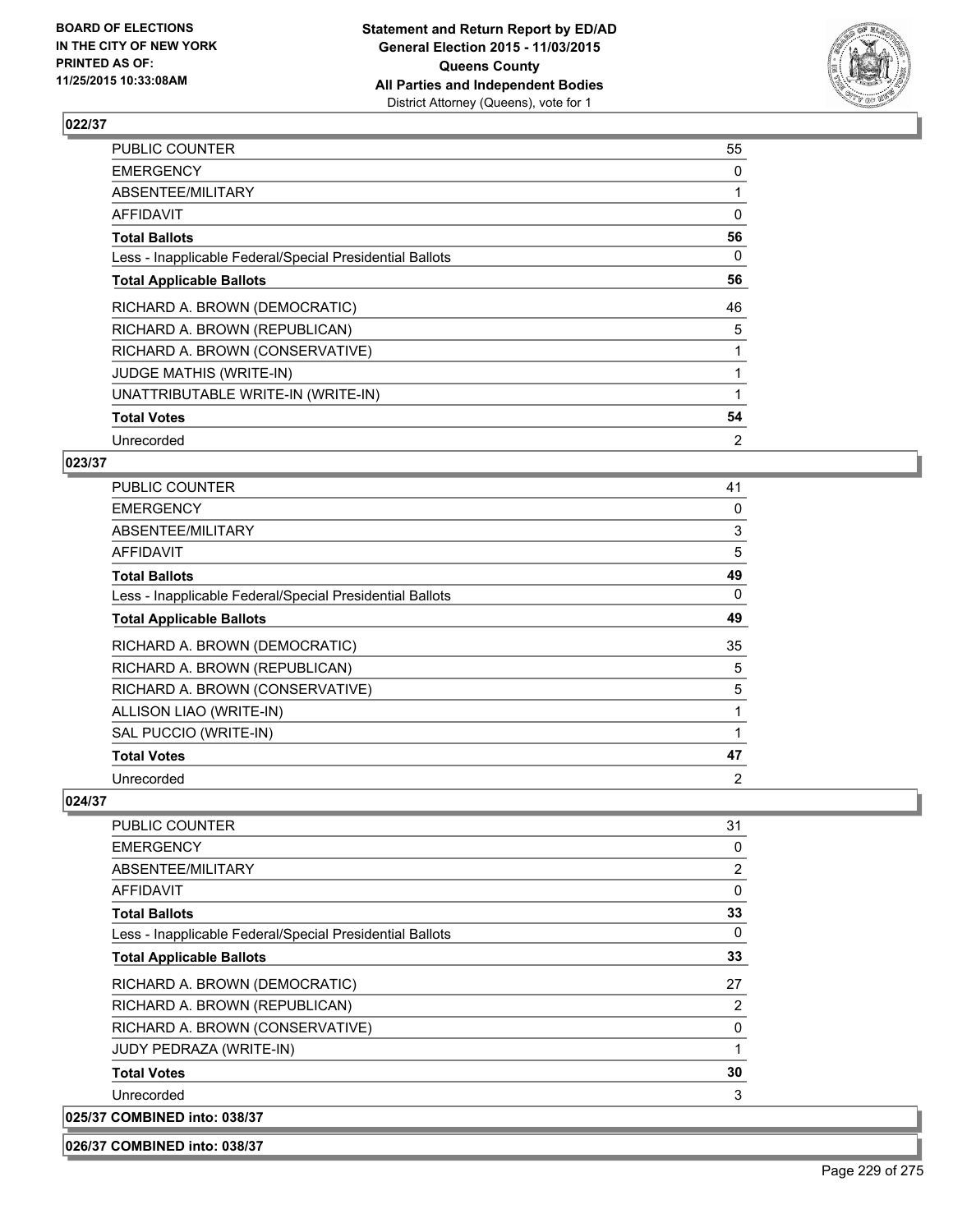

| PUBLIC COUNTER                                           | 74       |
|----------------------------------------------------------|----------|
| <b>EMERGENCY</b>                                         | 0        |
| ABSENTEE/MILITARY                                        | 3        |
| AFFIDAVIT                                                |          |
| <b>Total Ballots</b>                                     | 78       |
| Less - Inapplicable Federal/Special Presidential Ballots | $\Omega$ |
| <b>Total Applicable Ballots</b>                          | 78       |
| RICHARD A. BROWN (DEMOCRATIC)                            | 55       |
| RICHARD A. BROWN (REPUBLICAN)                            | 7        |
| RICHARD A. BROWN (CONSERVATIVE)                          | 10       |
| <b>Total Votes</b>                                       | 72       |
| Unrecorded                                               | 6        |

### **028/37**

| PUBLIC COUNTER                                           | 62             |
|----------------------------------------------------------|----------------|
| <b>EMERGENCY</b>                                         | 0              |
| <b>ABSENTEE/MILITARY</b>                                 | 3              |
| <b>AFFIDAVIT</b>                                         | 1              |
| <b>Total Ballots</b>                                     | 66             |
| Less - Inapplicable Federal/Special Presidential Ballots | 0              |
| <b>Total Applicable Ballots</b>                          | 66             |
| RICHARD A. BROWN (DEMOCRATIC)                            | 56             |
| RICHARD A. BROWN (REPUBLICAN)                            | 2              |
| RICHARD A. BROWN (CONSERVATIVE)                          | 3              |
| HELEN HO (WRITE-IN)                                      | $\overline{2}$ |
| UNATTRIBUTABLE WRITE-IN (WRITE-IN)                       | 1              |
| <b>Total Votes</b>                                       | 64             |
| Unrecorded                                               | 2              |

| PUBLIC COUNTER                                           | 56             |
|----------------------------------------------------------|----------------|
| <b>EMERGENCY</b>                                         | 0              |
| ABSENTEE/MILITARY                                        | 2              |
| AFFIDAVIT                                                | 1              |
| <b>Total Ballots</b>                                     | 59             |
| Less - Inapplicable Federal/Special Presidential Ballots | 0              |
| <b>Total Applicable Ballots</b>                          | 59             |
| RICHARD A. BROWN (DEMOCRATIC)                            | 41             |
| RICHARD A. BROWN (REPUBLICAN)                            | 13             |
| RICHARD A. BROWN (CONSERVATIVE)                          | 1              |
| SHIRLEY LIMONGI (WRITE-IN)                               | 1              |
| UNATTRIBUTABLE WRITE-IN (WRITE-IN)                       | 1              |
| <b>Total Votes</b>                                       | 57             |
| Unrecorded                                               | $\overline{2}$ |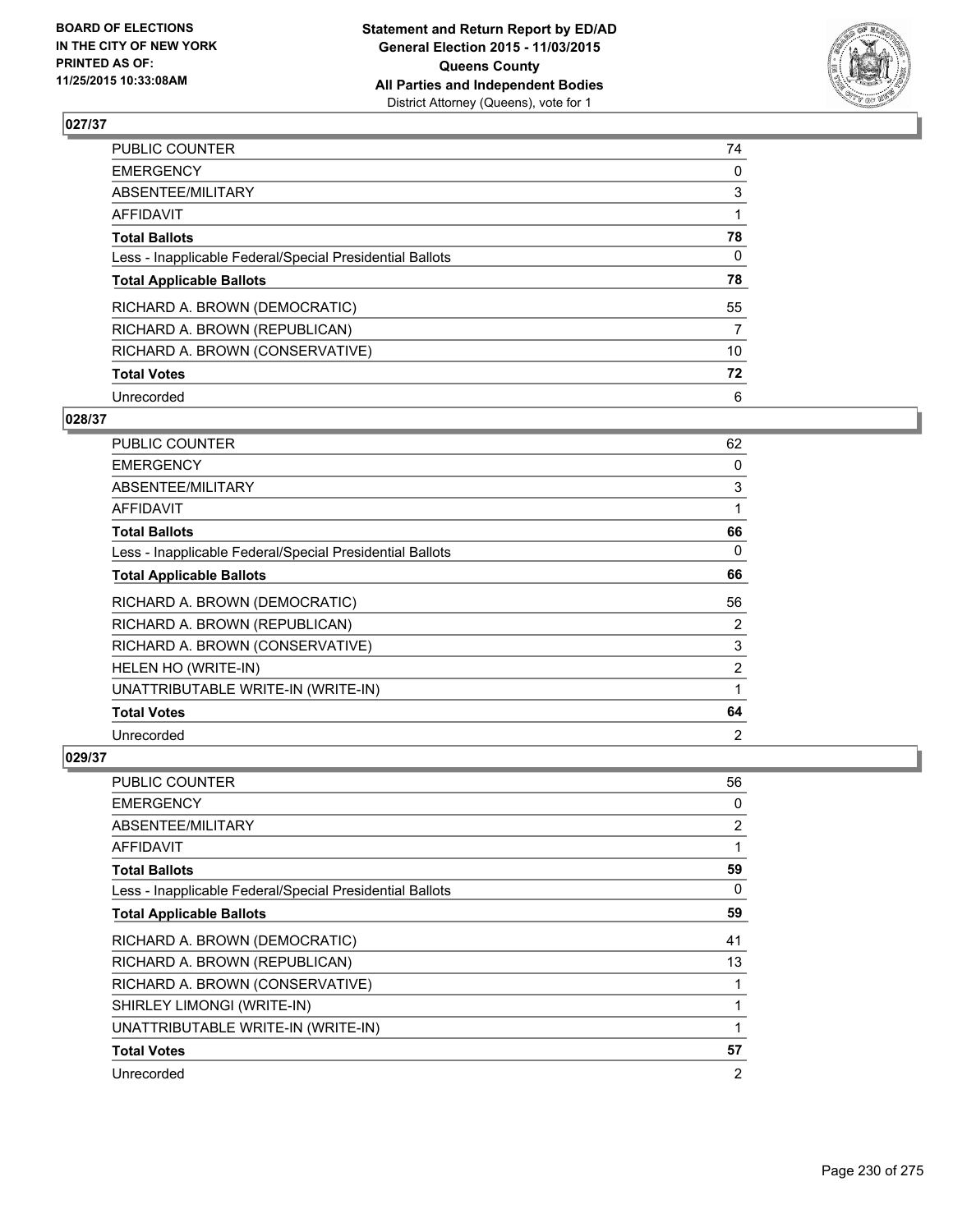

| <b>PUBLIC COUNTER</b>                                    | 65 |
|----------------------------------------------------------|----|
| <b>EMERGENCY</b>                                         | 0  |
| ABSENTEE/MILITARY                                        | 4  |
| AFFIDAVIT                                                | 0  |
| <b>Total Ballots</b>                                     | 69 |
| Less - Inapplicable Federal/Special Presidential Ballots | 0  |
| <b>Total Applicable Ballots</b>                          | 69 |
| RICHARD A. BROWN (DEMOCRATIC)                            | 55 |
| RICHARD A. BROWN (REPUBLICAN)                            | 5  |
| RICHARD A. BROWN (CONSERVATIVE)                          | 4  |
| PETER FLORIEK (WRITE-IN)                                 |    |
| <b>Total Votes</b>                                       | 65 |
| Unrecorded                                               | 4  |

## **031/37**

| PUBLIC COUNTER                                           | 85 |
|----------------------------------------------------------|----|
| <b>EMERGENCY</b>                                         | 0  |
| ABSENTEE/MILITARY                                        | 4  |
| <b>AFFIDAVIT</b>                                         | 0  |
| <b>Total Ballots</b>                                     | 89 |
| Less - Inapplicable Federal/Special Presidential Ballots | 0  |
| <b>Total Applicable Ballots</b>                          | 89 |
| RICHARD A. BROWN (DEMOCRATIC)                            | 57 |
| RICHARD A. BROWN (REPUBLICAN)                            | 17 |
| RICHARD A. BROWN (CONSERVATIVE)                          | 3  |
| CLAUDIA JANL (WRITE-IN)                                  | 1  |
| <b>GARY LONDIS (WRITE-IN)</b>                            | 1  |
| KENNETH P. THOMPSON (WRITE-IN)                           | 1  |
| <b>Total Votes</b>                                       | 80 |
| Unrecorded                                               | 9  |
|                                                          |    |

### **032/37 COMBINED into: 031/37**

| 36             |
|----------------|
| 0              |
| 4              |
| 3              |
| 43             |
| 0              |
| 43             |
| 39             |
| 2              |
| 0              |
| 41             |
| $\overline{2}$ |
|                |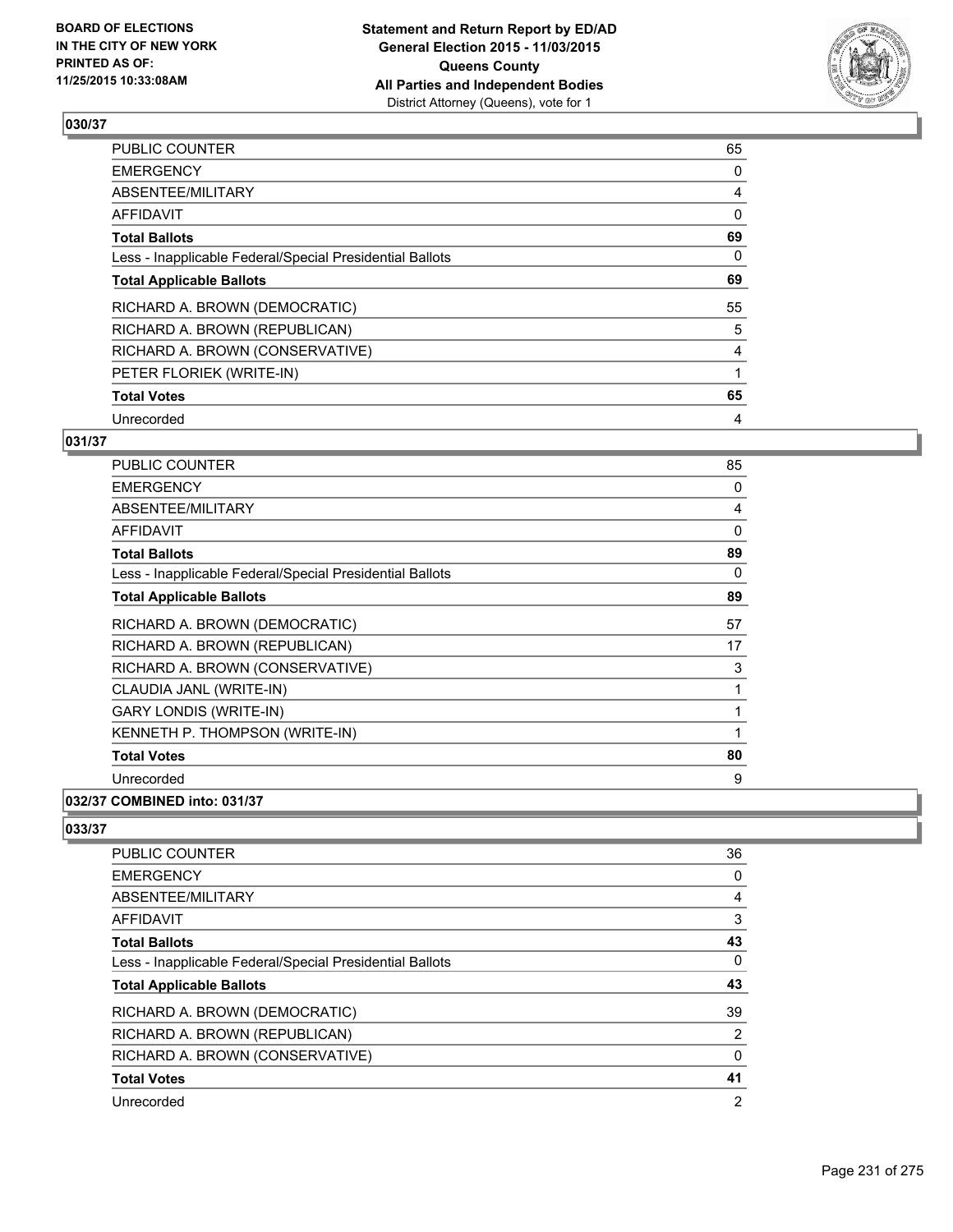

| <b>PUBLIC COUNTER</b>                                    | 105            |
|----------------------------------------------------------|----------------|
| <b>EMERGENCY</b>                                         | 0              |
| ABSENTEE/MILITARY                                        | $\overline{2}$ |
| AFFIDAVIT                                                | $\overline{2}$ |
| <b>Total Ballots</b>                                     | 109            |
| Less - Inapplicable Federal/Special Presidential Ballots | 0              |
| <b>Total Applicable Ballots</b>                          | 109            |
| RICHARD A. BROWN (DEMOCRATIC)                            | 91             |
| RICHARD A. BROWN (REPUBLICAN)                            | 10             |
| RICHARD A. BROWN (CONSERVATIVE)                          | $\overline{2}$ |
| ANGELA Y. DAVIS (WRITE-IN)                               |                |
| UNATTRIBUTABLE WRITE-IN (WRITE-IN)                       | 1              |
| <b>Total Votes</b>                                       | 105            |
| Unrecorded                                               | 4              |

## **035/37**

| PUBLIC COUNTER                                           | 46 |
|----------------------------------------------------------|----|
| <b>EMERGENCY</b>                                         | 0  |
| ABSENTEE/MILITARY                                        | 0  |
| AFFIDAVIT                                                | 2  |
| <b>Total Ballots</b>                                     | 48 |
| Less - Inapplicable Federal/Special Presidential Ballots | 0  |
| <b>Total Applicable Ballots</b>                          | 48 |
| RICHARD A. BROWN (DEMOCRATIC)                            | 37 |
| RICHARD A. BROWN (REPUBLICAN)                            | 5  |
| RICHARD A. BROWN (CONSERVATIVE)                          | 4  |
| <b>Total Votes</b>                                       | 46 |
| Unrecorded                                               | 2  |
|                                                          |    |

# **036/37 COMBINED into: 034/37**

| <b>PUBLIC COUNTER</b>                                    | 41 |
|----------------------------------------------------------|----|
| <b>EMERGENCY</b>                                         | 0  |
| ABSENTEE/MILITARY                                        | 7  |
| AFFIDAVIT                                                | 0  |
| <b>Total Ballots</b>                                     | 48 |
| Less - Inapplicable Federal/Special Presidential Ballots | 0  |
| <b>Total Applicable Ballots</b>                          | 48 |
| RICHARD A. BROWN (DEMOCRATIC)                            | 36 |
| RICHARD A. BROWN (REPUBLICAN)                            | 6  |
| RICHARD A. BROWN (CONSERVATIVE)                          | 3  |
| <b>Total Votes</b>                                       | 45 |
| Unrecorded                                               | 3  |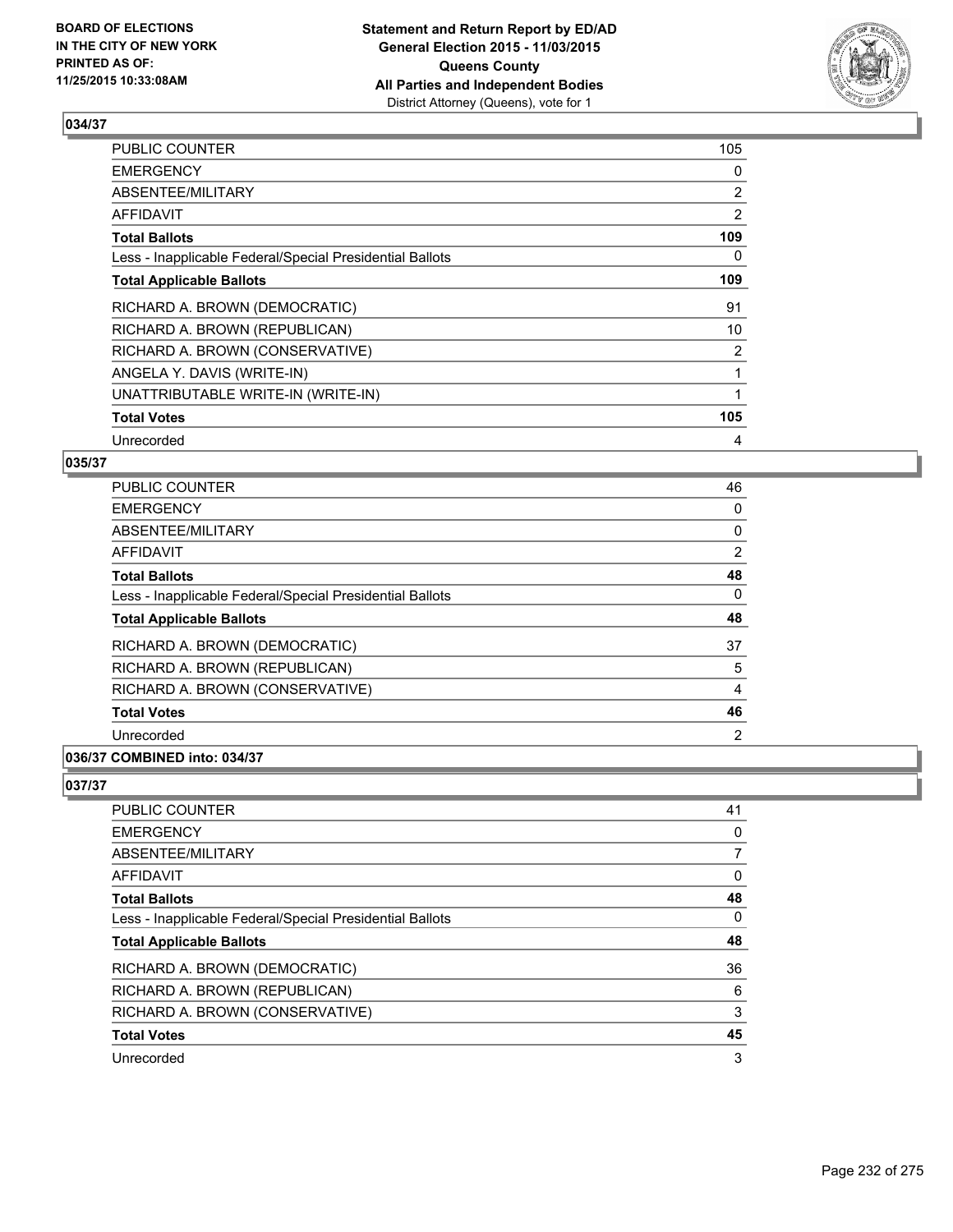

| PUBLIC COUNTER                                           | 64             |
|----------------------------------------------------------|----------------|
| <b>EMERGENCY</b>                                         | 0              |
| ABSENTEE/MILITARY                                        |                |
| <b>AFFIDAVIT</b>                                         |                |
| <b>Total Ballots</b>                                     | 66             |
| Less - Inapplicable Federal/Special Presidential Ballots | $\Omega$       |
| <b>Total Applicable Ballots</b>                          | 66             |
| RICHARD A. BROWN (DEMOCRATIC)                            | 53             |
| RICHARD A. BROWN (REPUBLICAN)                            | 7              |
| RICHARD A. BROWN (CONSERVATIVE)                          | $\overline{2}$ |
| <b>Total Votes</b>                                       | 62             |
| Unrecorded                                               | 4              |

### **039/37**

| <b>PUBLIC COUNTER</b>                                    | 92       |
|----------------------------------------------------------|----------|
| <b>EMERGENCY</b>                                         | 0        |
| ABSENTEE/MILITARY                                        | 4        |
| <b>AFFIDAVIT</b>                                         | 2        |
| <b>Total Ballots</b>                                     | 98       |
| Less - Inapplicable Federal/Special Presidential Ballots | $\Omega$ |
| <b>Total Applicable Ballots</b>                          | 98       |
| RICHARD A. BROWN (DEMOCRATIC)                            | 73       |
| RICHARD A. BROWN (REPUBLICAN)                            | 12       |
| RICHARD A. BROWN (CONSERVATIVE)                          | 8        |
| <b>Total Votes</b>                                       | 93       |
| Unrecorded                                               | 5        |

**040/37 COMBINED into: 043/37**

#### **041/37 COMBINED into: 068/37**

| <b>PUBLIC COUNTER</b>                                    | 37 |
|----------------------------------------------------------|----|
| <b>EMERGENCY</b>                                         | 0  |
| ABSENTEE/MILITARY                                        | 3  |
| AFFIDAVIT                                                |    |
| <b>Total Ballots</b>                                     | 41 |
| Less - Inapplicable Federal/Special Presidential Ballots | 0  |
| <b>Total Applicable Ballots</b>                          | 41 |
| RICHARD A. BROWN (DEMOCRATIC)                            | 29 |
| RICHARD A. BROWN (REPUBLICAN)                            |    |
| RICHARD A. BROWN (CONSERVATIVE)                          | 3  |
| <b>Total Votes</b>                                       | 39 |
| Unrecorded                                               | 2  |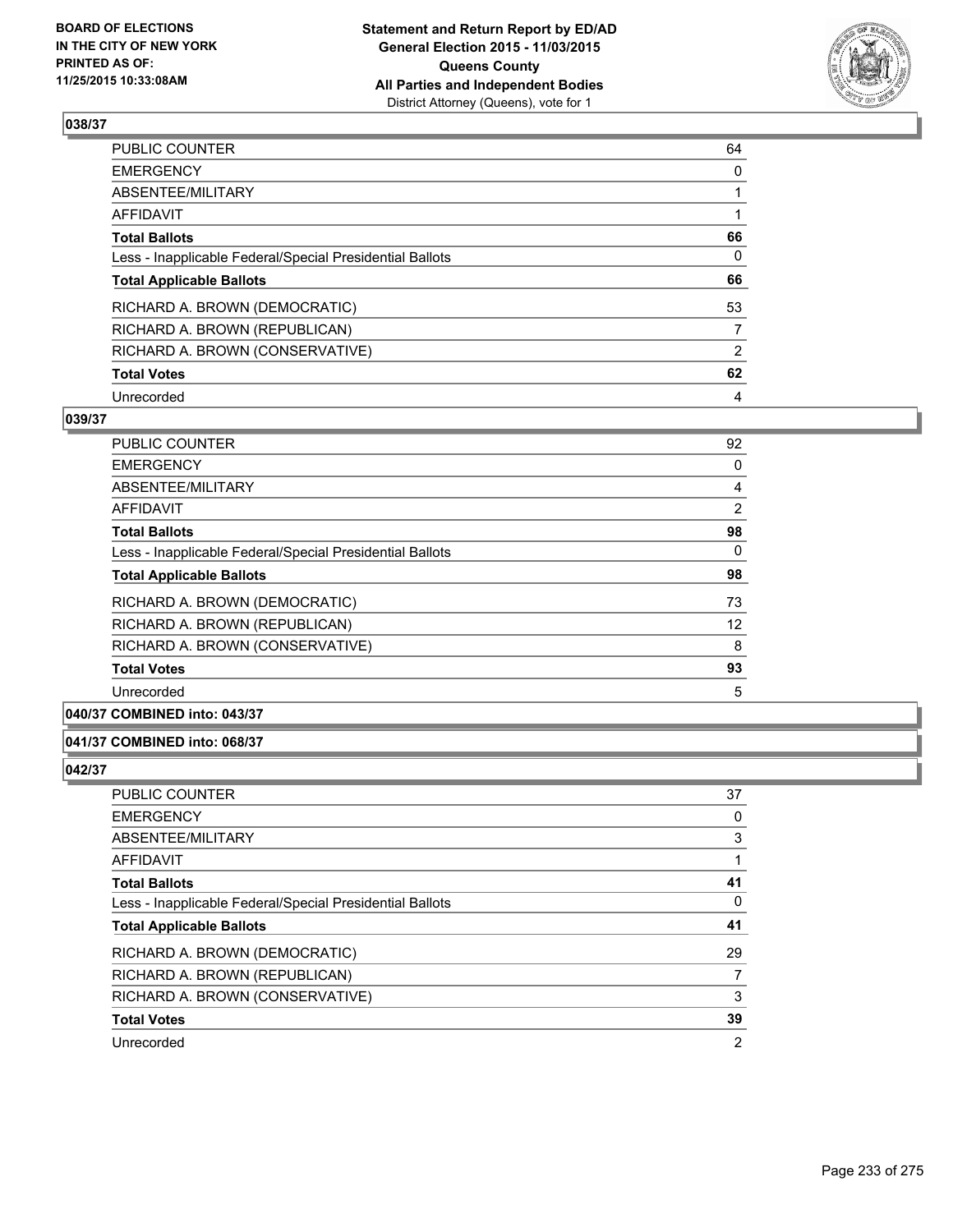

| RICHARD A. BROWN (CONSERVATIVE)                          | 4            |
|----------------------------------------------------------|--------------|
| RICHARD A. BROWN (REPUBLICAN)                            | 8            |
| RICHARD A. BROWN (DEMOCRATIC)                            | 23           |
| <b>Total Applicable Ballots</b>                          | 35           |
| Less - Inapplicable Federal/Special Presidential Ballots | $\mathbf{0}$ |
| <b>Total Ballots</b>                                     | 35           |
| AFFIDAVIT                                                | $\mathbf{0}$ |
| ABSENTEE/MILITARY                                        | 3            |
| <b>EMERGENCY</b>                                         | $\mathbf{0}$ |
| PUBLIC COUNTER                                           | 32           |

## **044/37**

| <b>PUBLIC COUNTER</b>                                    | 37 |
|----------------------------------------------------------|----|
| <b>EMERGENCY</b>                                         | 0  |
| ABSENTEE/MILITARY                                        | 5  |
| AFFIDAVIT                                                | 0  |
| <b>Total Ballots</b>                                     | 42 |
| Less - Inapplicable Federal/Special Presidential Ballots | 0  |
| <b>Total Applicable Ballots</b>                          | 42 |
| RICHARD A. BROWN (DEMOCRATIC)                            | 26 |
| RICHARD A. BROWN (REPUBLICAN)                            | 11 |
| RICHARD A. BROWN (CONSERVATIVE)                          | 3  |
| <b>Total Votes</b>                                       | 40 |
| Unrecorded                                               | 2  |
|                                                          |    |

| PUBLIC COUNTER                                           | 42 |
|----------------------------------------------------------|----|
| <b>EMERGENCY</b>                                         | 0  |
| ABSENTEE/MILITARY                                        | 6  |
| AFFIDAVIT                                                |    |
| <b>Total Ballots</b>                                     | 49 |
| Less - Inapplicable Federal/Special Presidential Ballots | 0  |
| <b>Total Applicable Ballots</b>                          | 49 |
| RICHARD A. BROWN (DEMOCRATIC)                            | 31 |
| RICHARD A. BROWN (REPUBLICAN)                            | 10 |
| RICHARD A. BROWN (CONSERVATIVE)                          | 6  |
| UNATTRIBUTABLE WRITE-IN (WRITE-IN)                       | 1  |
| <b>Total Votes</b>                                       | 48 |
| Unrecorded                                               | 1  |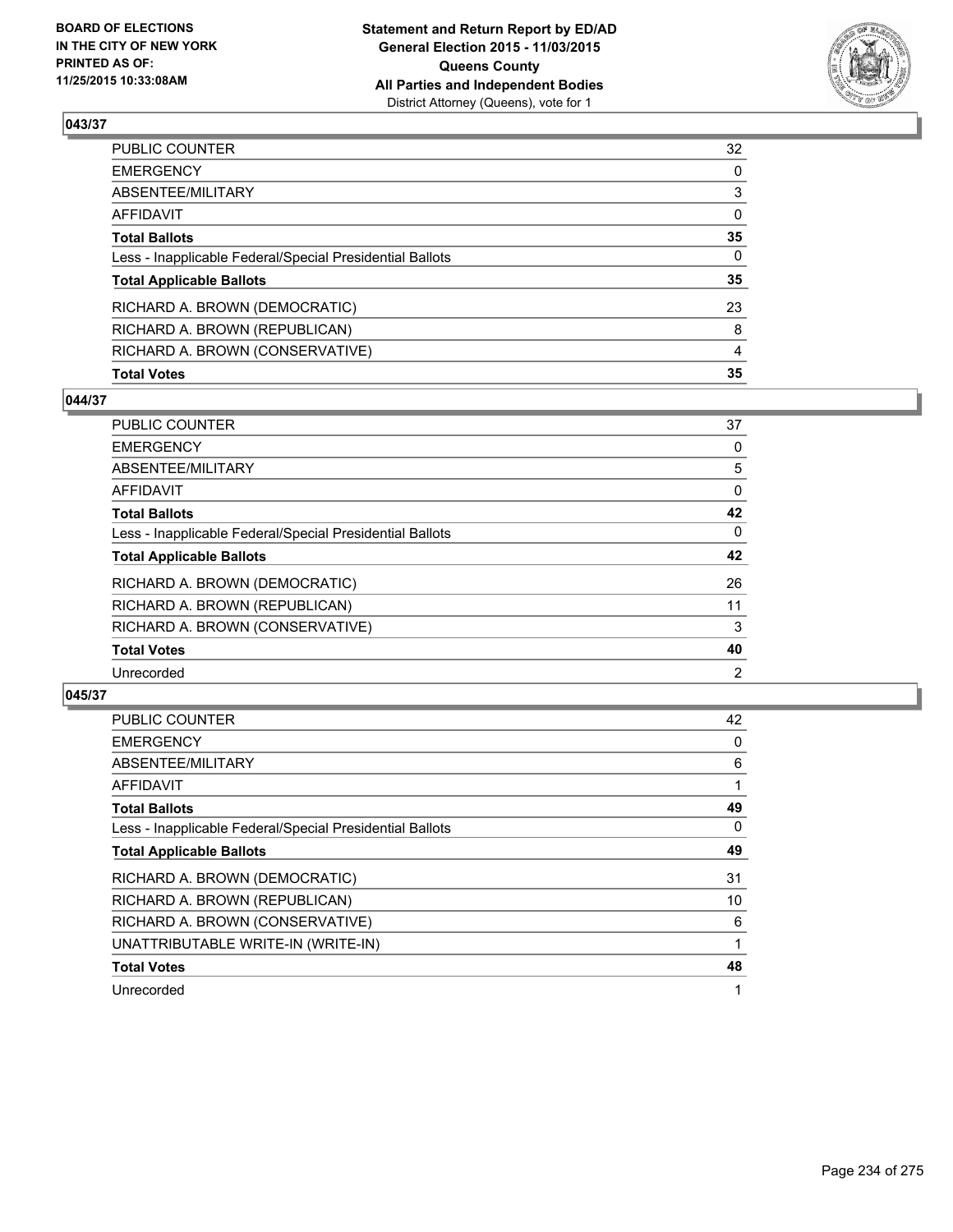

| <b>Total Votes</b>                                       | 40           |
|----------------------------------------------------------|--------------|
| RICHARD A. BROWN (CONSERVATIVE)                          | 4            |
| RICHARD A. BROWN (REPUBLICAN)                            | 19           |
| RICHARD A. BROWN (DEMOCRATIC)                            | 17           |
| <b>Total Applicable Ballots</b>                          | 40           |
| Less - Inapplicable Federal/Special Presidential Ballots | $\mathbf{0}$ |
| <b>Total Ballots</b>                                     | 40           |
| AFFIDAVIT                                                | 0            |
| ABSENTEE/MILITARY                                        | 4            |
| <b>EMERGENCY</b>                                         | $\mathbf{0}$ |
| PUBLIC COUNTER                                           | 36           |

## **047/37**

| <b>PUBLIC COUNTER</b>                                    | 37 |
|----------------------------------------------------------|----|
| <b>EMERGENCY</b>                                         | 0  |
| ABSENTEE/MILITARY                                        |    |
| AFFIDAVIT                                                |    |
| <b>Total Ballots</b>                                     | 39 |
| Less - Inapplicable Federal/Special Presidential Ballots | 0  |
| <b>Total Applicable Ballots</b>                          | 39 |
| RICHARD A. BROWN (DEMOCRATIC)                            | 26 |
| RICHARD A. BROWN (REPUBLICAN)                            | 10 |
| RICHARD A. BROWN (CONSERVATIVE)                          |    |
| <b>Total Votes</b>                                       | 37 |
| Unrecorded                                               | 2  |
|                                                          |    |

| <b>PUBLIC COUNTER</b>                                    | 31 |
|----------------------------------------------------------|----|
| <b>EMERGENCY</b>                                         | 0  |
| ABSENTEE/MILITARY                                        | 4  |
| <b>AFFIDAVIT</b>                                         | 0  |
| <b>Total Ballots</b>                                     | 35 |
| Less - Inapplicable Federal/Special Presidential Ballots | 0  |
| <b>Total Applicable Ballots</b>                          | 35 |
| RICHARD A. BROWN (DEMOCRATIC)                            | 25 |
| RICHARD A. BROWN (REPUBLICAN)                            | 6  |
| RICHARD A. BROWN (CONSERVATIVE)                          | 0  |
| <b>Total Votes</b>                                       | 31 |
| Unrecorded                                               | 4  |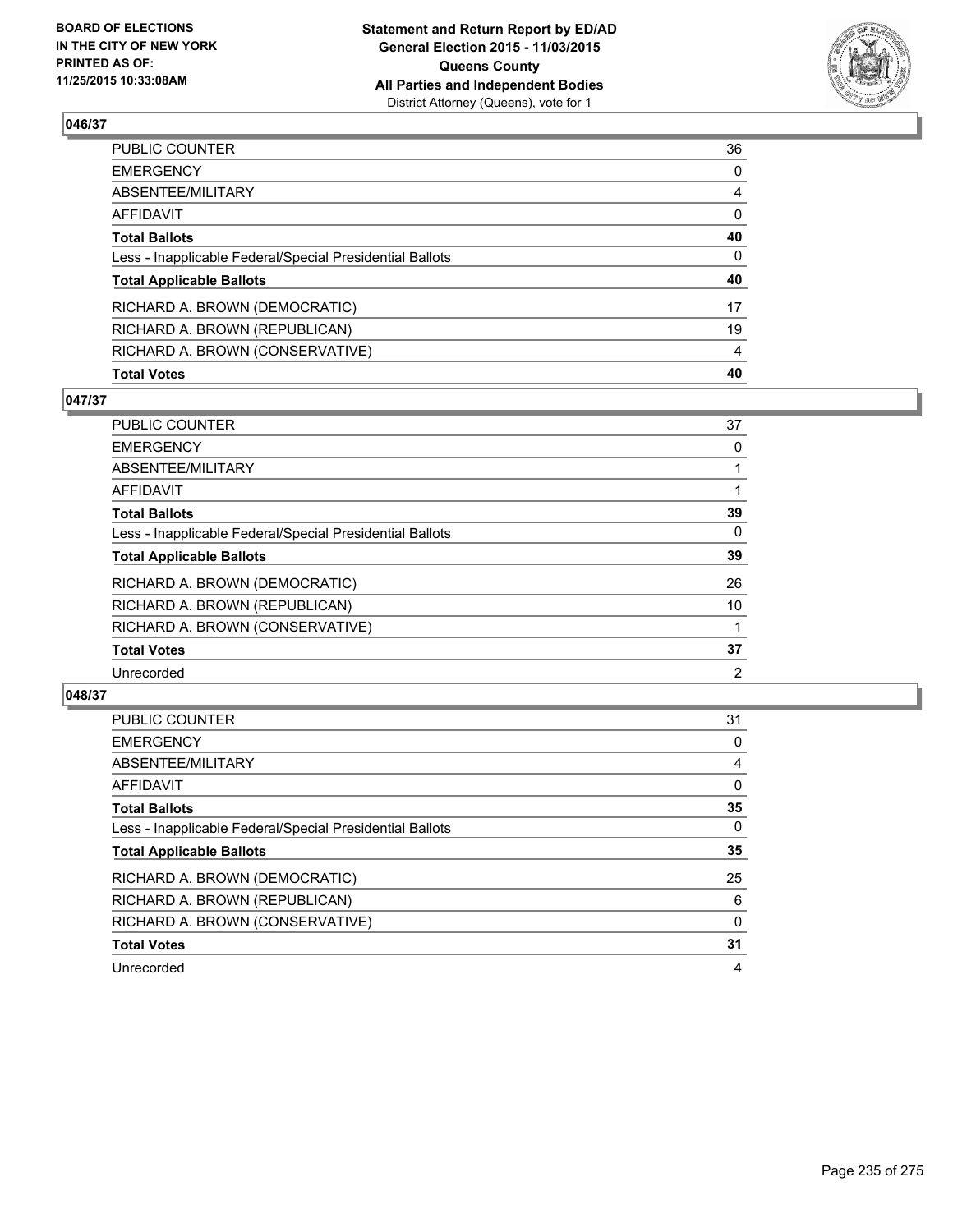

| <b>PUBLIC COUNTER</b>                                    | 60 |
|----------------------------------------------------------|----|
| <b>EMERGENCY</b>                                         | 0  |
| ABSENTEE/MILITARY                                        | 4  |
| AFFIDAVIT                                                | 2  |
| <b>Total Ballots</b>                                     | 66 |
| Less - Inapplicable Federal/Special Presidential Ballots | 0  |
| <b>Total Applicable Ballots</b>                          | 66 |
| RICHARD A. BROWN (DEMOCRATIC)                            | 49 |
| RICHARD A. BROWN (REPUBLICAN)                            | 10 |
| RICHARD A. BROWN (CONSERVATIVE)                          | 3  |
| <b>Total Votes</b>                                       | 62 |
| Unrecorded                                               | 4  |
|                                                          |    |

## **050/37 COMBINED into: 049/37**

### **051/37**

| <b>Total Votes</b>                                       | 10       |
|----------------------------------------------------------|----------|
| RICHARD A. BROWN (CONSERVATIVE)                          |          |
| RICHARD A. BROWN (REPUBLICAN)                            |          |
| RICHARD A. BROWN (DEMOCRATIC)                            | 8        |
| <b>Total Applicable Ballots</b>                          | 10       |
| Less - Inapplicable Federal/Special Presidential Ballots | $\Omega$ |
| <b>Total Ballots</b>                                     | 10       |
| <b>AFFIDAVIT</b>                                         | 0        |
| ABSENTEE/MILITARY                                        | 0        |
| <b>EMERGENCY</b>                                         | 0        |
| <b>PUBLIC COUNTER</b>                                    | 10       |

### **052/37 COMBINED into: 051/37**

#### **053/37**

| COMPINED into: 045/27                                    |   |
|----------------------------------------------------------|---|
| <b>Total Votes</b>                                       | 6 |
| RICHARD A. BROWN (CONSERVATIVE)                          |   |
| RICHARD A. BROWN (REPUBLICAN)                            |   |
| RICHARD A. BROWN (DEMOCRATIC)                            | 4 |
| <b>Total Applicable Ballots</b>                          | 6 |
| Less - Inapplicable Federal/Special Presidential Ballots | 0 |
| <b>Total Ballots</b>                                     | 6 |
| AFFIDAVIT                                                | 0 |
| ABSENTEE/MILITARY                                        | 0 |
| <b>EMERGENCY</b>                                         | 0 |
| PUBLIC COUNTER                                           | 6 |

**054/37 COMBINED into: 045/37**

**055/37 COMBINED into: 051/37**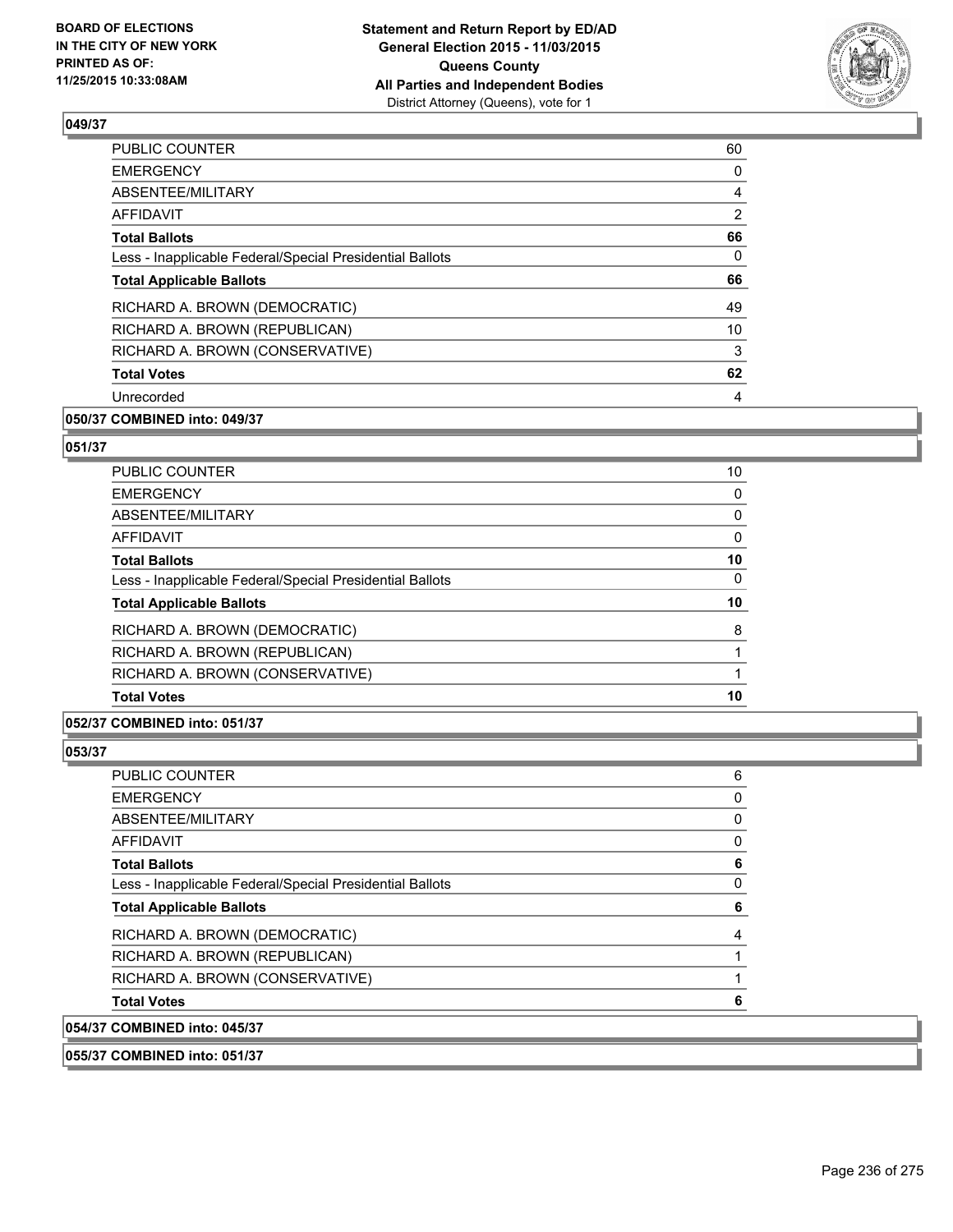

| PUBLIC COUNTER                                           | 20           |
|----------------------------------------------------------|--------------|
| EMERGENCY                                                | $\mathbf{0}$ |
| ABSENTEE/MILITARY                                        | 0            |
| AFFIDAVIT                                                | 0            |
| <b>Total Ballots</b>                                     | 20           |
| Less - Inapplicable Federal/Special Presidential Ballots | 0            |
| <b>Total Applicable Ballots</b>                          | 20           |
| RICHARD A. BROWN (DEMOCRATIC)                            | 18           |
| RICHARD A. BROWN (REPUBLICAN)                            | 2            |
| RICHARD A. BROWN (CONSERVATIVE)                          | $\Omega$     |
| <b>Total Votes</b>                                       | 20           |

### **057/37**

| <b>PUBLIC COUNTER</b>                                    | 36 |
|----------------------------------------------------------|----|
| <b>EMERGENCY</b>                                         | 0  |
| <b>ABSENTEE/MILITARY</b>                                 | 0  |
| <b>AFFIDAVIT</b>                                         |    |
| <b>Total Ballots</b>                                     | 37 |
| Less - Inapplicable Federal/Special Presidential Ballots | 0  |
| <b>Total Applicable Ballots</b>                          | 37 |
| RICHARD A. BROWN (DEMOCRATIC)                            | 30 |
| RICHARD A. BROWN (REPUBLICAN)                            | 2  |
| RICHARD A. BROWN (CONSERVATIVE)                          | 0  |
| UNATTRIBUTABLE WRITE-IN (WRITE-IN)                       | 1  |
| <b>Total Votes</b>                                       | 33 |
| Unrecorded                                               | 4  |
|                                                          |    |

| PUBLIC COUNTER                                           | 42             |
|----------------------------------------------------------|----------------|
| <b>EMERGENCY</b>                                         | 0              |
| ABSENTEE/MILITARY                                        | $\overline{2}$ |
| AFFIDAVIT                                                | 0              |
| <b>Total Ballots</b>                                     | 44             |
| Less - Inapplicable Federal/Special Presidential Ballots | 0              |
| <b>Total Applicable Ballots</b>                          | 44             |
| RICHARD A. BROWN (DEMOCRATIC)                            | 36             |
| RICHARD A. BROWN (REPUBLICAN)                            | 3              |
| RICHARD A. BROWN (CONSERVATIVE)                          |                |
| LEWIS CHESEBROUGH (WRITE-IN)                             |                |
| <b>Total Votes</b>                                       | 41             |
| Unrecorded                                               | 3              |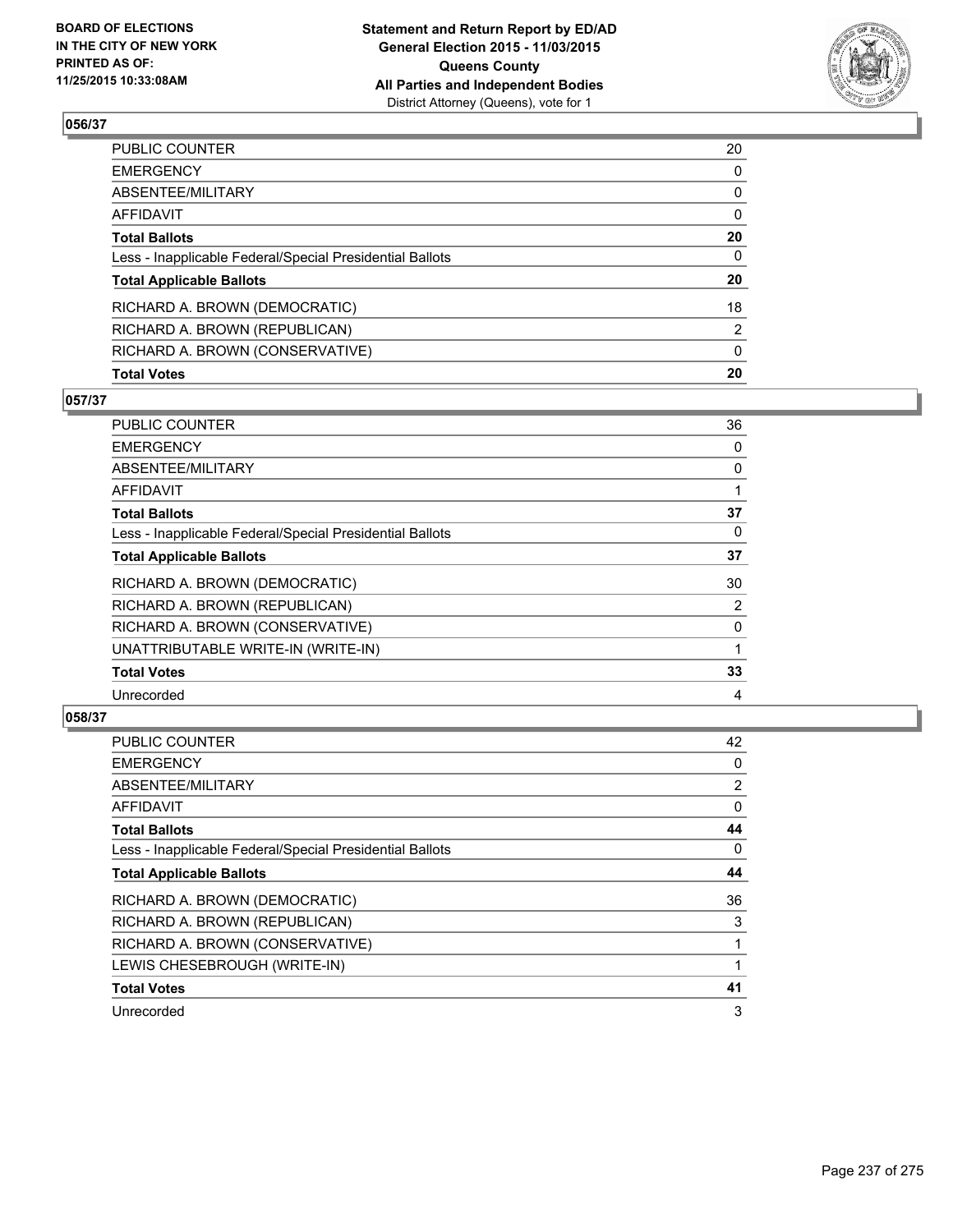

| <b>PUBLIC COUNTER</b>                                    | 29             |
|----------------------------------------------------------|----------------|
| <b>EMERGENCY</b>                                         | 0              |
| ABSENTEE/MILITARY                                        |                |
| AFFIDAVIT                                                |                |
| <b>Total Ballots</b>                                     | 31             |
| Less - Inapplicable Federal/Special Presidential Ballots | 0              |
| <b>Total Applicable Ballots</b>                          | 31             |
| RICHARD A. BROWN (DEMOCRATIC)                            | 19             |
| RICHARD A. BROWN (REPUBLICAN)                            | 7              |
| RICHARD A. BROWN (CONSERVATIVE)                          | $\overline{2}$ |
| <b>Total Votes</b>                                       | 28             |
| Unrecorded                                               | 3              |
|                                                          |                |

# **060/37 COMBINED into: 042/37**

# **061/37**

| <b>PUBLIC COUNTER</b>                                    | 36 |
|----------------------------------------------------------|----|
| <b>EMERGENCY</b>                                         | 0  |
| ABSENTEE/MILITARY                                        | 4  |
| AFFIDAVIT                                                | 0  |
| <b>Total Ballots</b>                                     | 40 |
| Less - Inapplicable Federal/Special Presidential Ballots | 0  |
| <b>Total Applicable Ballots</b>                          | 40 |
| RICHARD A. BROWN (DEMOCRATIC)                            | 26 |
| RICHARD A. BROWN (REPUBLICAN)                            | 9  |
| RICHARD A. BROWN (CONSERVATIVE)                          | 3  |
| UNATTRIBUTABLE WRITE-IN (WRITE-IN)                       | 1  |
| <b>Total Votes</b>                                       | 39 |
| Unrecorded                                               |    |

# **062/37 COMBINED into: 042/37**

| PUBLIC COUNTER                                           | 58 |
|----------------------------------------------------------|----|
| <b>EMERGENCY</b>                                         | 0  |
| ABSENTEE/MILITARY                                        | 1  |
| AFFIDAVIT                                                |    |
| <b>Total Ballots</b>                                     | 60 |
| Less - Inapplicable Federal/Special Presidential Ballots | 0  |
| <b>Total Applicable Ballots</b>                          | 60 |
| RICHARD A. BROWN (DEMOCRATIC)                            | 45 |
| RICHARD A. BROWN (REPUBLICAN)                            | 5  |
| RICHARD A. BROWN (CONSERVATIVE)                          | 4  |
| JIMMY LEE (WRITE-IN)                                     | 1  |
| THEODORE STAMOS (WRITE-IN)                               | 1  |
| <b>Total Votes</b>                                       | 56 |
| Unrecorded                                               | 4  |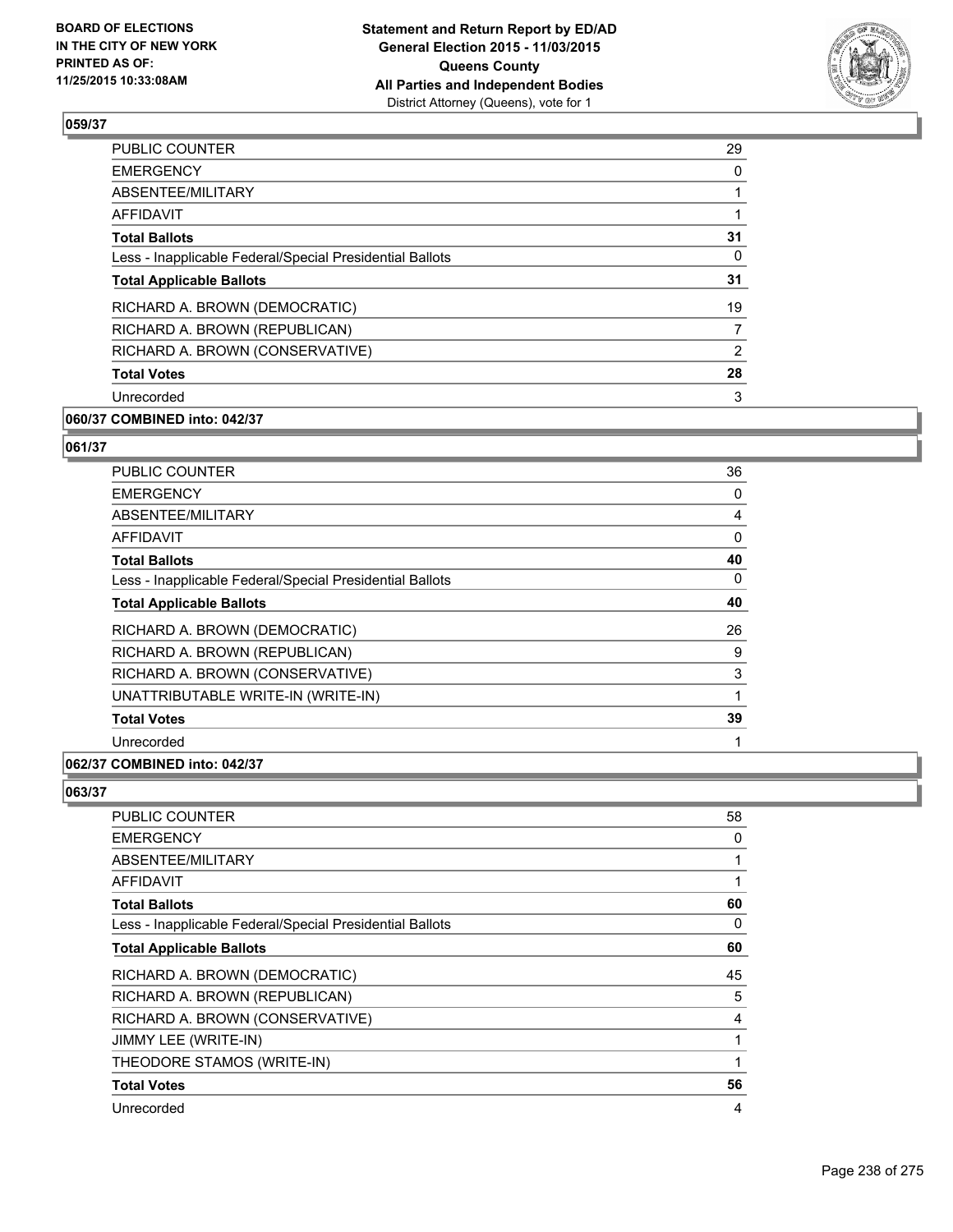

| <b>PUBLIC COUNTER</b>                                    | 61       |
|----------------------------------------------------------|----------|
| <b>EMERGENCY</b>                                         | 0        |
| ABSENTEE/MILITARY                                        | 1        |
| <b>AFFIDAVIT</b>                                         | $\Omega$ |
| <b>Total Ballots</b>                                     | 62       |
| Less - Inapplicable Federal/Special Presidential Ballots | 0        |
| <b>Total Applicable Ballots</b>                          | 62       |
| RICHARD A. BROWN (DEMOCRATIC)                            | 42       |
| RICHARD A. BROWN (REPUBLICAN)                            | 15       |
| RICHARD A. BROWN (CONSERVATIVE)                          | 3        |
| WALTER IWACHIW (WRITE-IN)                                | 1        |
| <b>Total Votes</b>                                       | 61       |
| Unrecorded                                               | 1        |

**065/37 COMBINED into: 039/37**

**066/37 COMBINED into: 034/37**

**067/37 COMBINED into: 061/37**

#### **068/37**

| <b>PUBLIC COUNTER</b>                                    | 31             |
|----------------------------------------------------------|----------------|
| <b>EMERGENCY</b>                                         | 0              |
| ABSENTEE/MILITARY                                        | $\overline{2}$ |
| <b>AFFIDAVIT</b>                                         | $\overline{2}$ |
| <b>Total Ballots</b>                                     | 35             |
| Less - Inapplicable Federal/Special Presidential Ballots | 0              |
| <b>Total Applicable Ballots</b>                          | 35             |
| RICHARD A. BROWN (DEMOCRATIC)                            | 24             |
| RICHARD A. BROWN (REPUBLICAN)                            | 6              |
| RICHARD A. BROWN (CONSERVATIVE)                          | 2              |
| <b>Total Votes</b>                                       | 32             |
| Unrecorded                                               | 3              |

**069/37 COMBINED into: 039/37**

**070/37 COMBINED into: 020/37**

**071/37 COMBINED into: 002/37**

**072/37 COMBINED into: 002/37**

**073/37 COMBINED into: 002/37**

**074/37 COMBINED into: 020/37**

**075/37 COMBINED into: 019/37**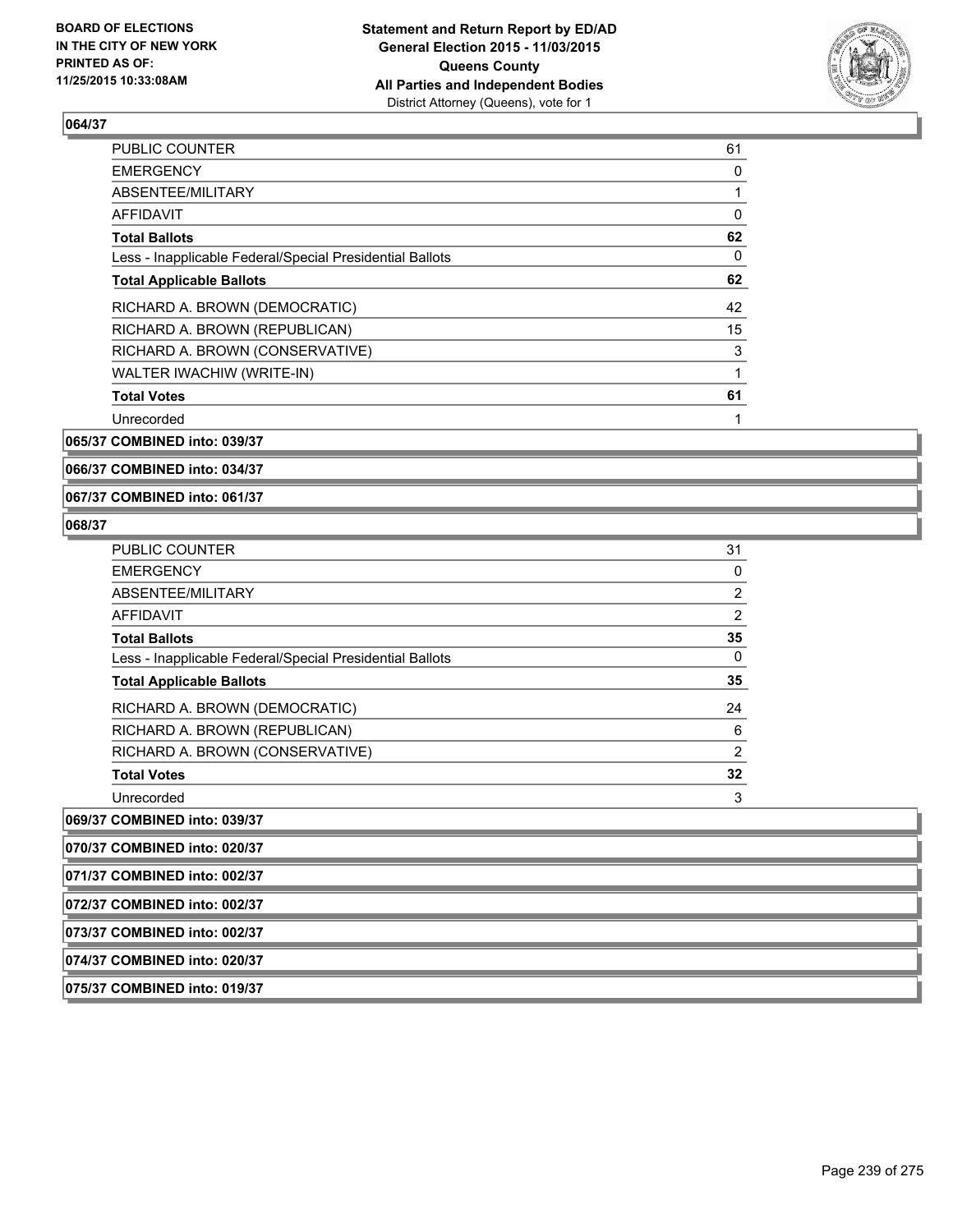

| PUBLIC COUNTER                                           | 46             |
|----------------------------------------------------------|----------------|
| <b>EMERGENCY</b>                                         | 0              |
| ABSENTEE/MILITARY                                        |                |
| <b>AFFIDAVIT</b>                                         | 0              |
| <b>Total Ballots</b>                                     | 47             |
| Less - Inapplicable Federal/Special Presidential Ballots | 0              |
| <b>Total Applicable Ballots</b>                          | 47             |
| RICHARD A. BROWN (DEMOCRATIC)                            | 31             |
| RICHARD A. BROWN (REPUBLICAN)                            | 10             |
| RICHARD A. BROWN (CONSERVATIVE)                          | $\overline{2}$ |
| <b>Total Votes</b>                                       | 43             |
| Unrecorded                                               | 4              |

### **002/38**

| <b>PUBLIC COUNTER</b>                                    | 41 |
|----------------------------------------------------------|----|
| <b>EMERGENCY</b>                                         | 0  |
| ABSENTEE/MILITARY                                        | 0  |
| <b>AFFIDAVIT</b>                                         | 0  |
| <b>Total Ballots</b>                                     | 41 |
| Less - Inapplicable Federal/Special Presidential Ballots | 0  |
| <b>Total Applicable Ballots</b>                          | 41 |
| RICHARD A. BROWN (DEMOCRATIC)                            | 37 |
| RICHARD A. BROWN (REPUBLICAN)                            | 0  |
| RICHARD A. BROWN (CONSERVATIVE)                          |    |
| <b>Total Votes</b>                                       | 38 |
| Unrecorded                                               | 3  |
|                                                          |    |

| 25 |
|----|
| 0  |
| 4  |
| 0  |
| 29 |
| 0  |
| 29 |
| 21 |
| 6  |
| 2  |
| 29 |
|    |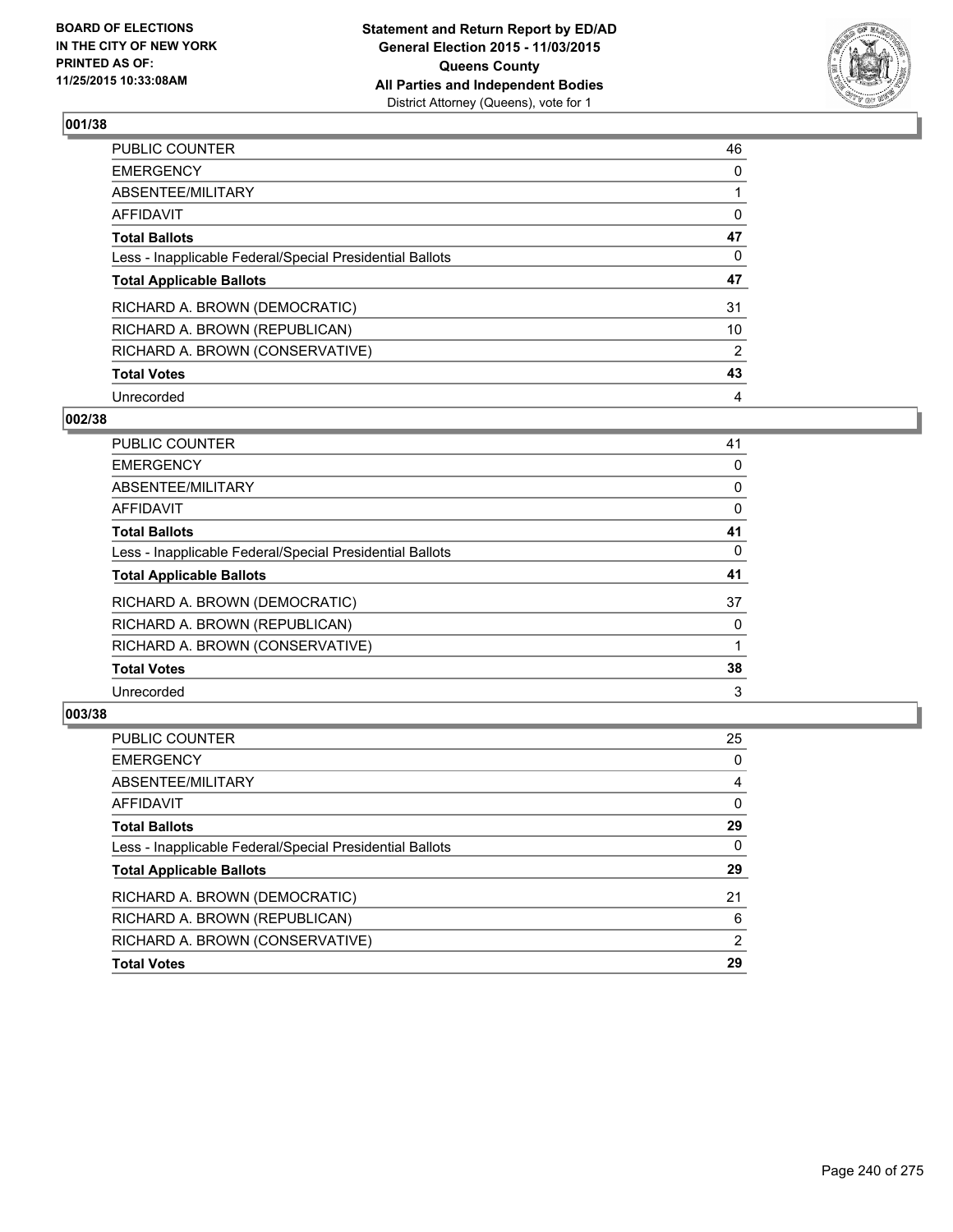

| <b>PUBLIC COUNTER</b>                                    | 48             |
|----------------------------------------------------------|----------------|
| <b>EMERGENCY</b>                                         | 0              |
| ABSENTEE/MILITARY                                        | 0              |
| AFFIDAVIT                                                | $\overline{2}$ |
| <b>Total Ballots</b>                                     | 50             |
| Less - Inapplicable Federal/Special Presidential Ballots | 0              |
| <b>Total Applicable Ballots</b>                          | 50             |
| RICHARD A. BROWN (DEMOCRATIC)                            | 42             |
| RICHARD A. BROWN (REPUBLICAN)                            | 7              |
| RICHARD A. BROWN (CONSERVATIVE)                          | 0              |
| <b>Total Votes</b>                                       | 49             |
| Unrecorded                                               |                |

# **005/38 COMBINED into: 006/38**

#### **006/38**

| <b>PUBLIC COUNTER</b>                                    | 63 |
|----------------------------------------------------------|----|
| <b>EMERGENCY</b>                                         | 0  |
| ABSENTEE/MILITARY                                        | 0  |
| AFFIDAVIT                                                | 5  |
| <b>Total Ballots</b>                                     | 68 |
| Less - Inapplicable Federal/Special Presidential Ballots | 0  |
| <b>Total Applicable Ballots</b>                          | 68 |
| RICHARD A. BROWN (DEMOCRATIC)                            | 59 |
| RICHARD A. BROWN (REPUBLICAN)                            | 4  |
| RICHARD A. BROWN (CONSERVATIVE)                          | 2  |
| <b>Total Votes</b>                                       | 65 |
| Unrecorded                                               | 3  |
|                                                          |    |

### **007/38 COMBINED into: 004/38**

| <b>PUBLIC COUNTER</b>                                    | 43 |
|----------------------------------------------------------|----|
| <b>EMERGENCY</b>                                         | 0  |
| ABSENTEE/MILITARY                                        | 2  |
| AFFIDAVIT                                                | 0  |
| <b>Total Ballots</b>                                     | 45 |
| Less - Inapplicable Federal/Special Presidential Ballots | 0  |
|                                                          |    |
| <b>Total Applicable Ballots</b>                          | 45 |
| RICHARD A. BROWN (DEMOCRATIC)                            | 29 |
| RICHARD A. BROWN (REPUBLICAN)                            | 6  |
| RICHARD A. BROWN (CONSERVATIVE)                          | 5  |
| <b>Total Votes</b>                                       | 40 |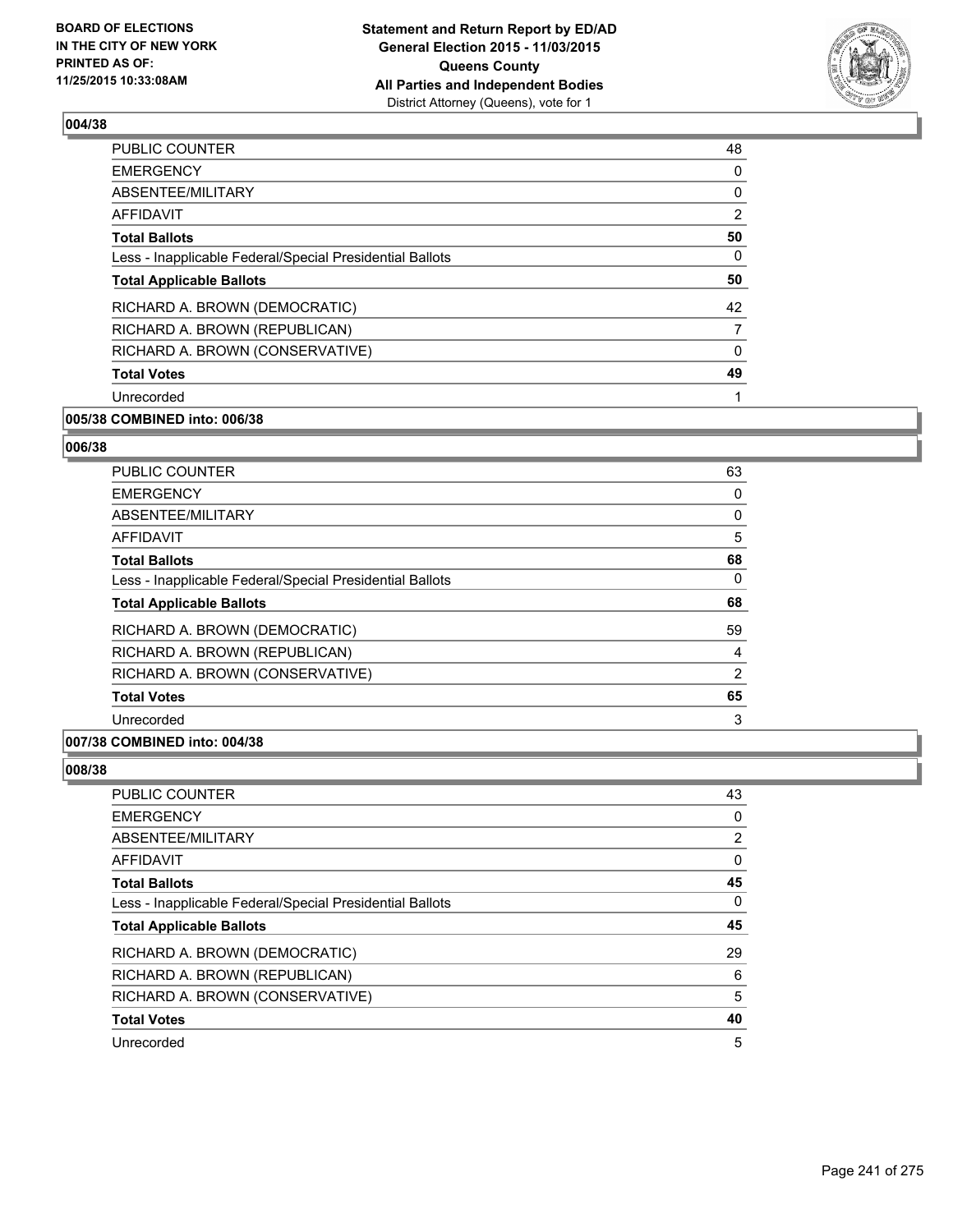

| <b>PUBLIC COUNTER</b>                                    | 37             |
|----------------------------------------------------------|----------------|
| <b>EMERGENCY</b>                                         | 0              |
| ABSENTEE/MILITARY                                        | $\overline{2}$ |
| AFFIDAVIT                                                | 0              |
| <b>Total Ballots</b>                                     | 39             |
| Less - Inapplicable Federal/Special Presidential Ballots | 0              |
| <b>Total Applicable Ballots</b>                          | 39             |
| RICHARD A. BROWN (DEMOCRATIC)                            | 22             |
| RICHARD A. BROWN (REPUBLICAN)                            | 10             |
| RICHARD A. BROWN (CONSERVATIVE)                          | 5              |
| SAMI NAIM (WRITE-IN)                                     |                |
| <b>Total Votes</b>                                       | 38             |
| Unrecorded                                               | 1              |

## **010/38**

| PUBLIC COUNTER                                           | 29 |
|----------------------------------------------------------|----|
| <b>EMERGENCY</b>                                         | 0  |
| ABSENTEE/MILITARY                                        | 5  |
| AFFIDAVIT                                                |    |
| <b>Total Ballots</b>                                     | 35 |
| Less - Inapplicable Federal/Special Presidential Ballots | 0  |
| <b>Total Applicable Ballots</b>                          | 35 |
| RICHARD A. BROWN (DEMOCRATIC)                            | 20 |
| RICHARD A. BROWN (REPUBLICAN)                            | 8  |
| RICHARD A. BROWN (CONSERVATIVE)                          | 3  |
| UNATTRIBUTABLE WRITE-IN (WRITE-IN)                       |    |
| <b>Total Votes</b>                                       | 32 |
| Unrecorded                                               | 3  |

| <b>PUBLIC COUNTER</b>                                    | 50 |
|----------------------------------------------------------|----|
| <b>EMERGENCY</b>                                         | 0  |
| <b>ABSENTEE/MILITARY</b>                                 | 4  |
| AFFIDAVIT                                                | 1  |
| <b>Total Ballots</b>                                     | 55 |
| Less - Inapplicable Federal/Special Presidential Ballots | 0  |
| <b>Total Applicable Ballots</b>                          | 55 |
| RICHARD A. BROWN (DEMOCRATIC)                            | 24 |
| RICHARD A. BROWN (REPUBLICAN)                            | 18 |
| RICHARD A. BROWN (CONSERVATIVE)                          | 10 |
| TOM DOWD (WRITE-IN)                                      | 1  |
| <b>Total Votes</b>                                       | 53 |
| Unrecorded                                               | 2  |
| 012/38 COMBINED into: 011/38                             |    |
| 013/38 COMBINED into: 011/38                             |    |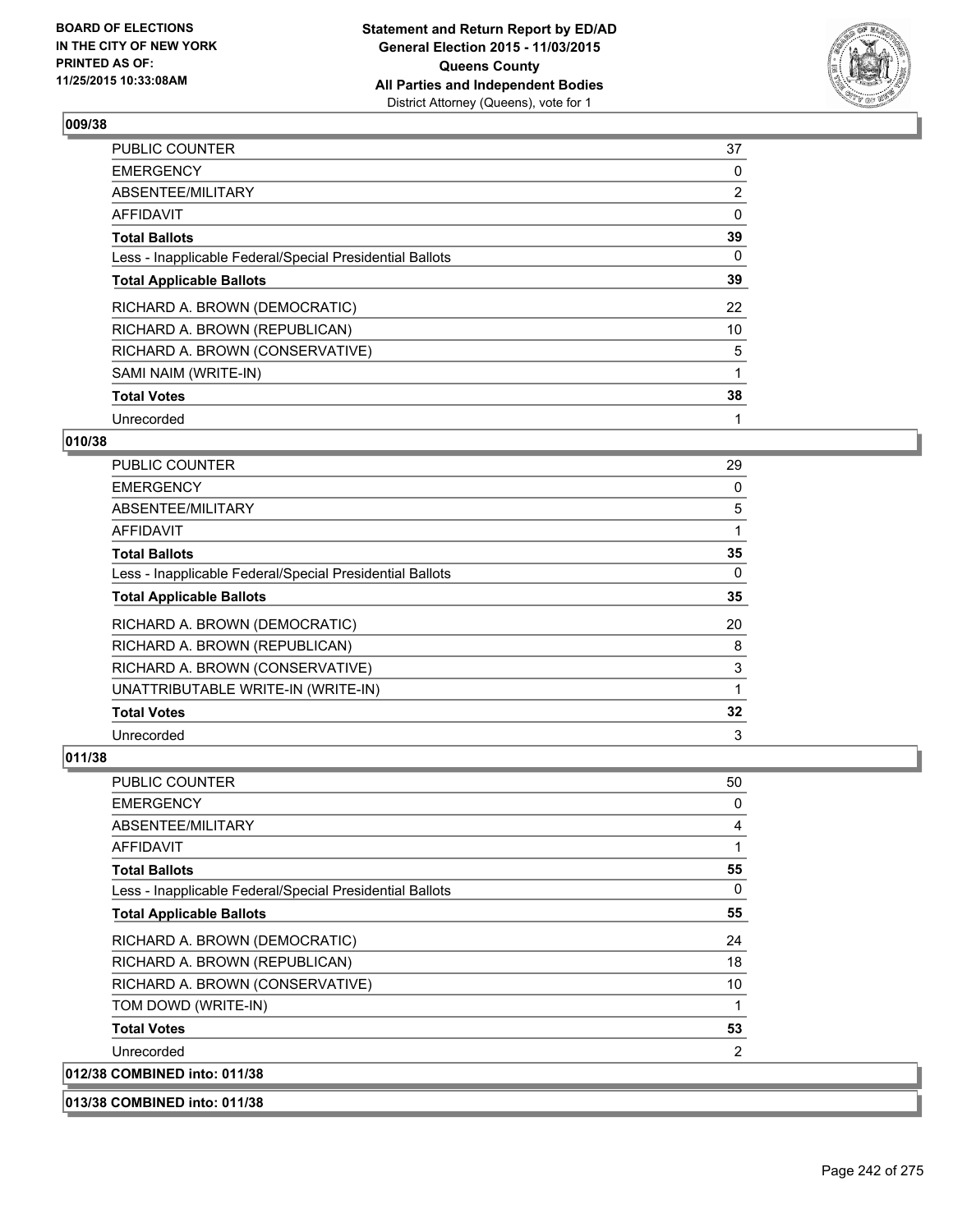

| <b>PUBLIC COUNTER</b>                                    | 35 |
|----------------------------------------------------------|----|
| <b>EMERGENCY</b>                                         | 0  |
| ABSENTEE/MILITARY                                        | 3  |
| AFFIDAVIT                                                | 0  |
| <b>Total Ballots</b>                                     | 38 |
| Less - Inapplicable Federal/Special Presidential Ballots | 0  |
| <b>Total Applicable Ballots</b>                          | 38 |
| RICHARD A. BROWN (DEMOCRATIC)                            | 19 |
| RICHARD A. BROWN (REPUBLICAN)                            | 12 |
| RICHARD A. BROWN (CONSERVATIVE)                          | 4  |
| <b>Total Votes</b>                                       | 35 |
| Unrecorded                                               | 3  |
|                                                          |    |

# **015/38 COMBINED into: 011/38**

#### **016/38**

| <b>PUBLIC COUNTER</b>                                    | 42 |
|----------------------------------------------------------|----|
| <b>EMERGENCY</b>                                         | 0  |
| ABSENTEE/MILITARY                                        | 3  |
| AFFIDAVIT                                                | 0  |
| <b>Total Ballots</b>                                     | 45 |
| Less - Inapplicable Federal/Special Presidential Ballots | 0  |
| <b>Total Applicable Ballots</b>                          | 45 |
| RICHARD A. BROWN (DEMOCRATIC)                            | 21 |
| RICHARD A. BROWN (REPUBLICAN)                            | 10 |
| RICHARD A. BROWN (CONSERVATIVE)                          | 9  |
| BRIAN STUDLET (WRITE-IN)                                 | 1  |
| JOHN CENA (WRITE-IN)                                     | 1  |
| <b>Total Votes</b>                                       | 42 |
| Unrecorded                                               | 3  |

| <b>PUBLIC COUNTER</b>                                    | 76       |
|----------------------------------------------------------|----------|
| <b>EMERGENCY</b>                                         | 0        |
| ABSENTEE/MILITARY                                        | 14       |
| AFFIDAVIT                                                | 0        |
| <b>Total Ballots</b>                                     | 90       |
| Less - Inapplicable Federal/Special Presidential Ballots | $\Omega$ |
| <b>Total Applicable Ballots</b>                          | 90       |
| RICHARD A. BROWN (DEMOCRATIC)                            | 45       |
| RICHARD A. BROWN (REPUBLICAN)                            | 31       |
| RICHARD A. BROWN (CONSERVATIVE)                          | 7        |
| UNATTRIBUTABLE WRITE-IN (WRITE-IN)                       |          |
| <b>Total Votes</b>                                       | 84       |
| Unrecorded                                               | 6        |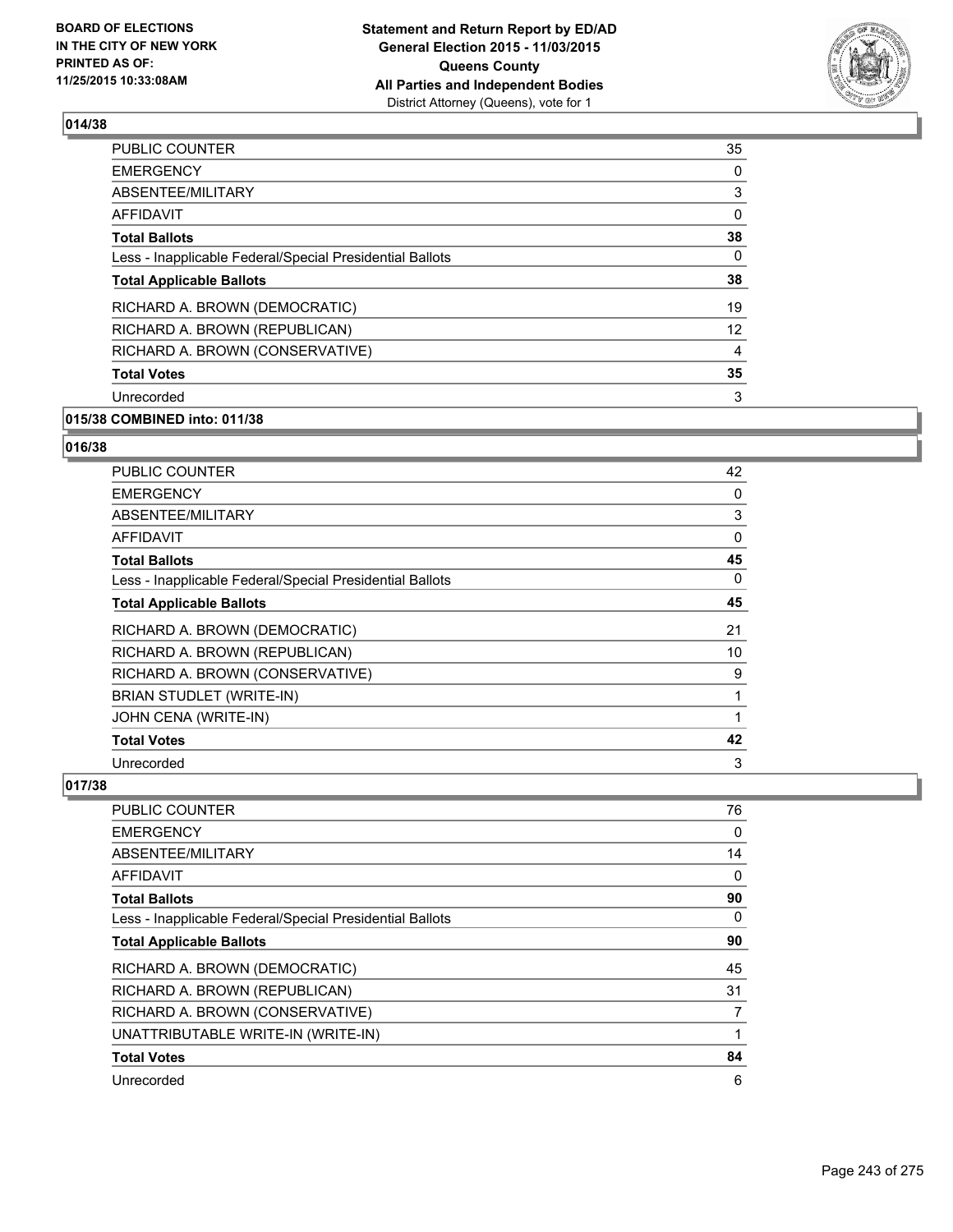

| <b>PUBLIC COUNTER</b>                                    | 32             |
|----------------------------------------------------------|----------------|
| <b>EMERGENCY</b>                                         | 0              |
| ABSENTEE/MILITARY                                        | 3              |
| AFFIDAVIT                                                |                |
| <b>Total Ballots</b>                                     | 36             |
| Less - Inapplicable Federal/Special Presidential Ballots | 0              |
| <b>Total Applicable Ballots</b>                          | 36             |
| RICHARD A. BROWN (DEMOCRATIC)                            | 16             |
| RICHARD A. BROWN (REPUBLICAN)                            | 9              |
| RICHARD A. BROWN (CONSERVATIVE)                          | $\overline{7}$ |
| UNATTRIBUTABLE WRITE-IN (WRITE-IN)                       |                |
| <b>Total Votes</b>                                       | 33             |
| Unrecorded                                               | 3              |

## **019/38**

| PUBLIC COUNTER                                           | 28 |
|----------------------------------------------------------|----|
| <b>EMERGENCY</b>                                         | 0  |
| ABSENTEE/MILITARY                                        | 6  |
| AFFIDAVIT                                                | 0  |
| <b>Total Ballots</b>                                     | 34 |
| Less - Inapplicable Federal/Special Presidential Ballots | 0  |
| <b>Total Applicable Ballots</b>                          | 34 |
| RICHARD A. BROWN (DEMOCRATIC)                            | 17 |
| RICHARD A. BROWN (REPUBLICAN)                            | 8  |
| RICHARD A. BROWN (CONSERVATIVE)                          | 6  |
| <b>Total Votes</b>                                       | 31 |
| Unrecorded                                               | 3  |

## **020/38 COMBINED into: 041/38**

#### **021/38 COMBINED into: 052/38**

| <b>PUBLIC COUNTER</b>                                    | 88       |
|----------------------------------------------------------|----------|
| <b>EMERGENCY</b>                                         | 0        |
| ABSENTEE/MILITARY                                        | 4        |
| <b>AFFIDAVIT</b>                                         | $\Omega$ |
| <b>Total Ballots</b>                                     | 92       |
| Less - Inapplicable Federal/Special Presidential Ballots | 0        |
| <b>Total Applicable Ballots</b>                          | 92       |
| RICHARD A. BROWN (DEMOCRATIC)                            | 55       |
| RICHARD A. BROWN (REPUBLICAN)                            | 22       |
| RICHARD A. BROWN (CONSERVATIVE)                          | 7        |
| UNATTRIBUTABLE WRITE-IN (WRITE-IN)                       |          |
| <b>Total Votes</b>                                       | 85       |
| Unrecorded                                               | 7        |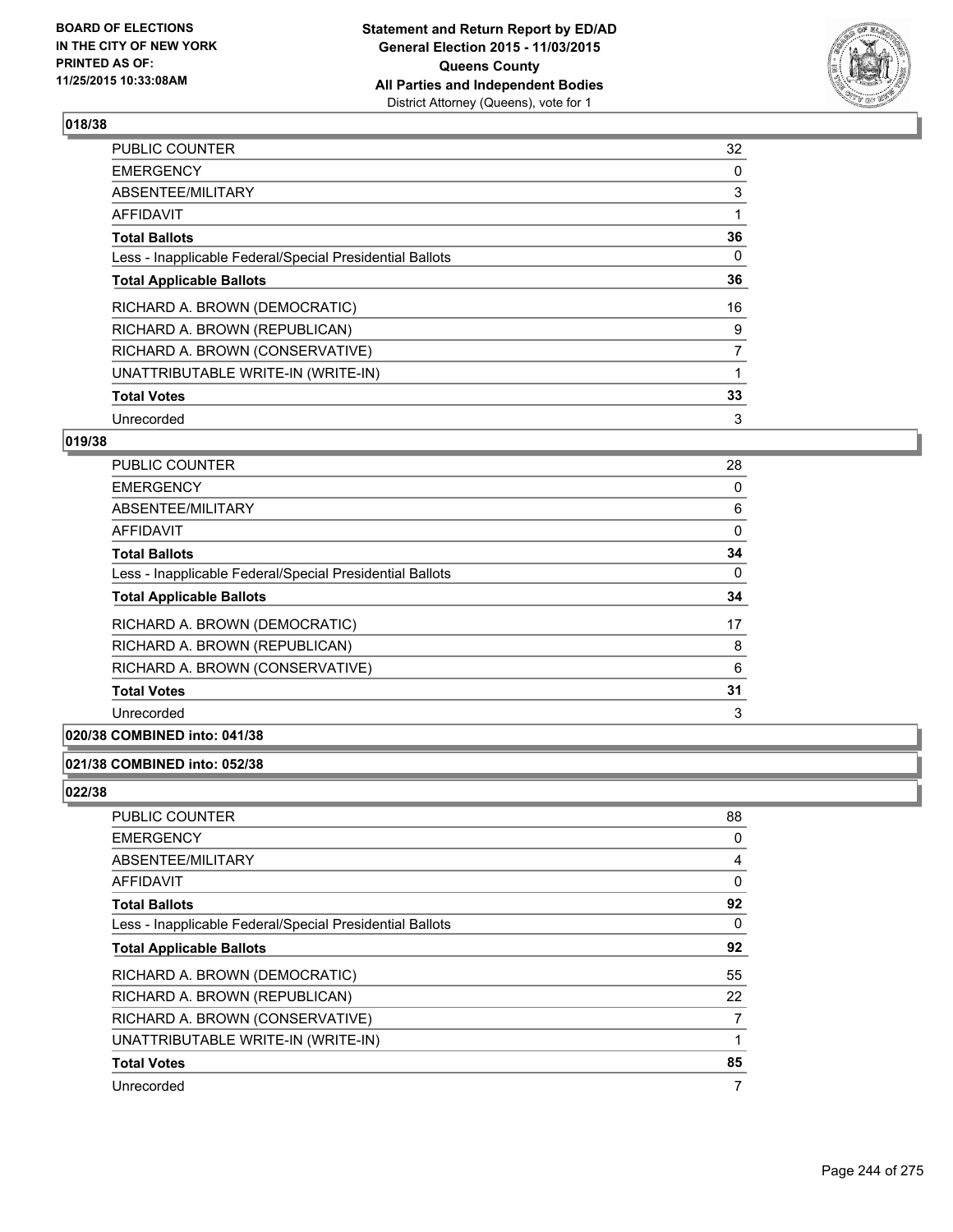

| PUBLIC COUNTER                                           | 27       |
|----------------------------------------------------------|----------|
| <b>EMERGENCY</b>                                         | 0        |
| ABSENTEE/MILITARY                                        |          |
| <b>AFFIDAVIT</b>                                         | 0        |
| <b>Total Ballots</b>                                     | 28       |
| Less - Inapplicable Federal/Special Presidential Ballots | $\Omega$ |
| <b>Total Applicable Ballots</b>                          | 28       |
| RICHARD A. BROWN (DEMOCRATIC)                            | 23       |
| RICHARD A. BROWN (REPUBLICAN)                            | 3        |
| RICHARD A. BROWN (CONSERVATIVE)                          |          |
| <b>Total Votes</b>                                       | 27       |
| Unrecorded                                               |          |

### **024/38**

| <b>PUBLIC COUNTER</b>                                    | 39             |
|----------------------------------------------------------|----------------|
| <b>EMERGENCY</b>                                         | 0              |
| ABSENTEE/MILITARY                                        | $\overline{2}$ |
| <b>AFFIDAVIT</b>                                         | 0              |
| <b>Total Ballots</b>                                     | 41             |
| Less - Inapplicable Federal/Special Presidential Ballots | 0              |
| <b>Total Applicable Ballots</b>                          | 41             |
| RICHARD A. BROWN (DEMOCRATIC)                            | 35             |
| RICHARD A. BROWN (REPUBLICAN)                            | 4              |
| RICHARD A. BROWN (CONSERVATIVE)                          | $\Omega$       |
| <b>Total Votes</b>                                       | 39             |
| Unrecorded                                               | 2              |
|                                                          |                |

| PUBLIC COUNTER                                           | 31             |
|----------------------------------------------------------|----------------|
| <b>EMERGENCY</b>                                         | 0              |
| ABSENTEE/MILITARY                                        | $\overline{2}$ |
| <b>AFFIDAVIT</b>                                         |                |
| <b>Total Ballots</b>                                     | 34             |
| Less - Inapplicable Federal/Special Presidential Ballots | 0              |
| <b>Total Applicable Ballots</b>                          | 34             |
| RICHARD A. BROWN (DEMOCRATIC)                            | 26             |
| RICHARD A. BROWN (REPUBLICAN)                            | $\overline{2}$ |
| RICHARD A. BROWN (CONSERVATIVE)                          | 5              |
| <b>Total Votes</b>                                       | 33             |
| Unrecorded                                               |                |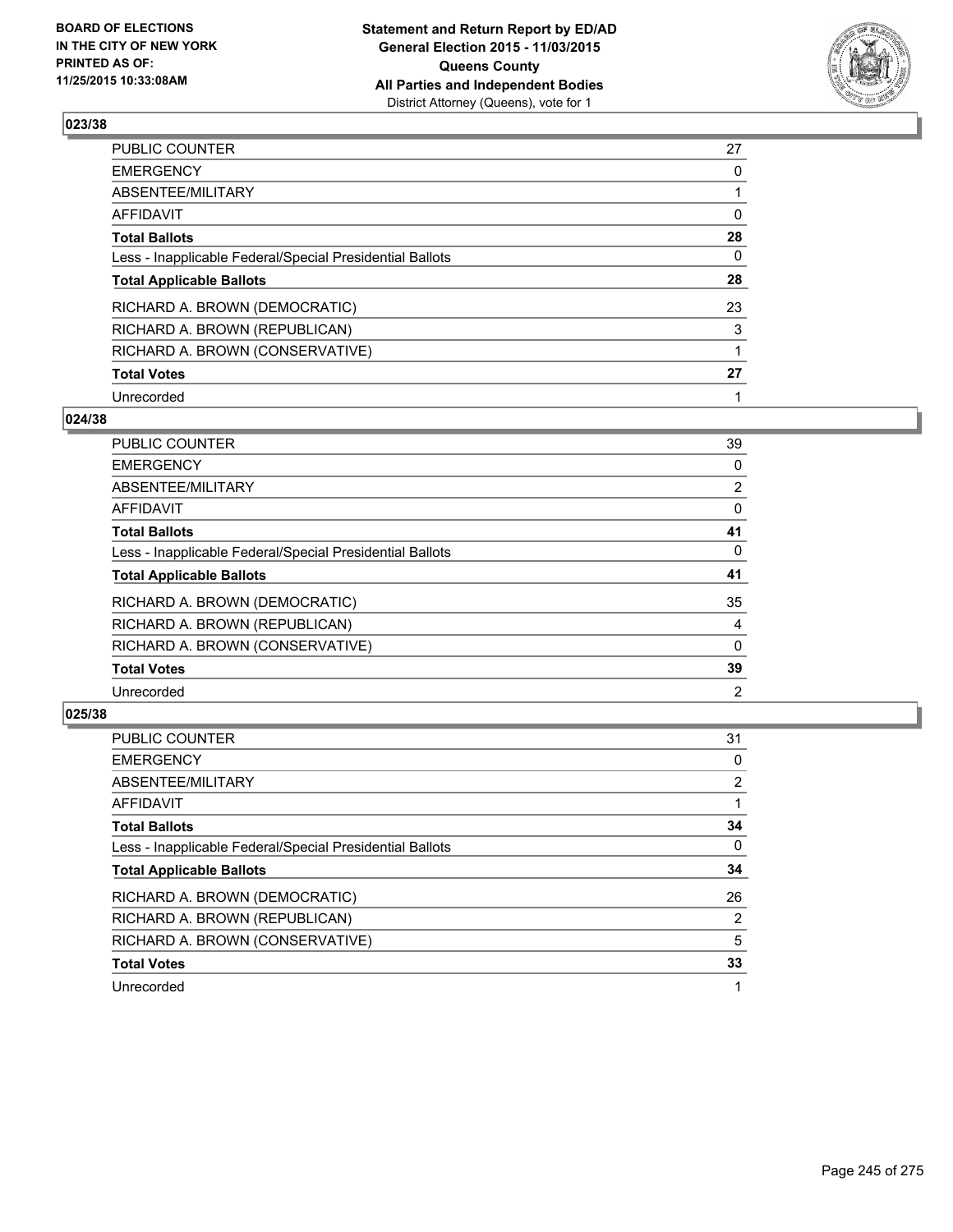

| <b>PUBLIC COUNTER</b>                                    | 13 |
|----------------------------------------------------------|----|
| <b>EMERGENCY</b>                                         | 0  |
| ABSENTEE/MILITARY                                        | 2  |
| <b>AFFIDAVIT</b>                                         |    |
| <b>Total Ballots</b>                                     | 16 |
| Less - Inapplicable Federal/Special Presidential Ballots | 0  |
| <b>Total Applicable Ballots</b>                          | 16 |
| RICHARD A. BROWN (DEMOCRATIC)                            | 12 |
| RICHARD A. BROWN (REPUBLICAN)                            | 3  |
| RICHARD A. BROWN (CONSERVATIVE)                          |    |
| <b>Total Votes</b>                                       | 16 |
|                                                          |    |

### **027/38 COMBINED into: 030/38**

#### **028/38 COMBINED into: 017/38**

#### **029/38**

| <b>PUBLIC COUNTER</b>                                    | 30 |
|----------------------------------------------------------|----|
| <b>EMERGENCY</b>                                         | 0  |
| ABSENTEE/MILITARY                                        |    |
| <b>AFFIDAVIT</b>                                         | 0  |
| <b>Total Ballots</b>                                     | 31 |
| Less - Inapplicable Federal/Special Presidential Ballots | 0  |
| <b>Total Applicable Ballots</b>                          | 31 |
| RICHARD A. BROWN (DEMOCRATIC)                            | 24 |
| RICHARD A. BROWN (REPUBLICAN)                            | 4  |
| RICHARD A. BROWN (CONSERVATIVE)                          |    |
| <b>Total Votes</b>                                       | 29 |
| Unrecorded                                               | 2  |

| PUBLIC COUNTER                                           | 51 |
|----------------------------------------------------------|----|
| <b>EMERGENCY</b>                                         | 0  |
| ABSENTEE/MILITARY                                        | 4  |
| AFFIDAVIT                                                |    |
| <b>Total Ballots</b>                                     | 56 |
| Less - Inapplicable Federal/Special Presidential Ballots | 0  |
| <b>Total Applicable Ballots</b>                          | 56 |
|                                                          |    |
| RICHARD A. BROWN (DEMOCRATIC)                            | 48 |
| RICHARD A. BROWN (REPUBLICAN)                            |    |
| RICHARD A. BROWN (CONSERVATIVE)                          | 0  |
| <b>Total Votes</b>                                       | 55 |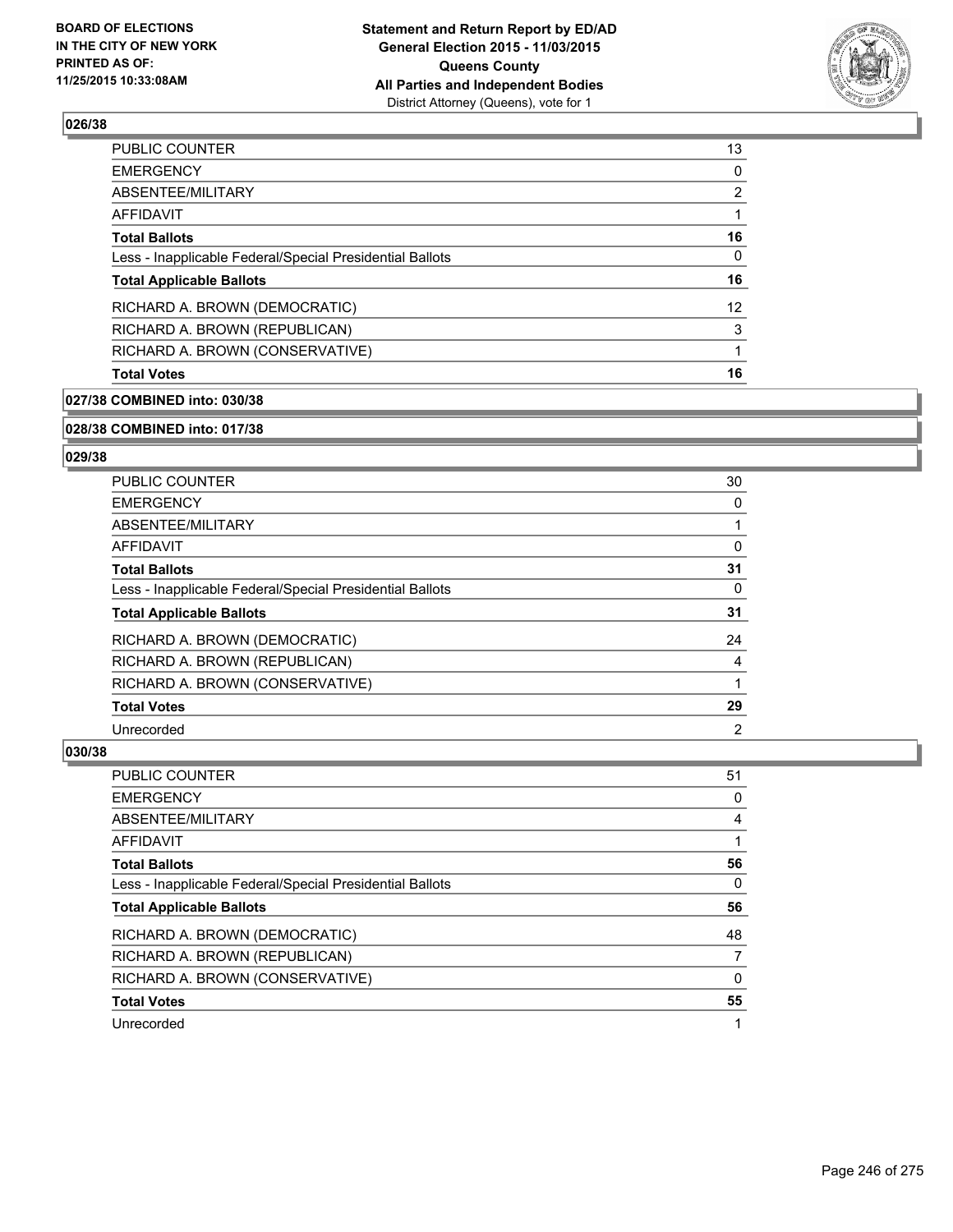

| PUBLIC COUNTER                                           | 39             |
|----------------------------------------------------------|----------------|
| <b>EMERGENCY</b>                                         | 0              |
| ABSENTEE/MILITARY                                        | 0              |
| <b>AFFIDAVIT</b>                                         | $\overline{2}$ |
| <b>Total Ballots</b>                                     | 41             |
| Less - Inapplicable Federal/Special Presidential Ballots | 0              |
| <b>Total Applicable Ballots</b>                          | 41             |
| RICHARD A. BROWN (DEMOCRATIC)                            | 31             |
| RICHARD A. BROWN (REPUBLICAN)                            | 6              |
| RICHARD A. BROWN (CONSERVATIVE)                          | $\overline{2}$ |
| <b>Total Votes</b>                                       | 39             |
| Unrecorded                                               | 2              |

### **032/38**

| <b>PUBLIC COUNTER</b>                                    | 64 |
|----------------------------------------------------------|----|
| <b>EMERGENCY</b>                                         | 0  |
| ABSENTEE/MILITARY                                        | 3  |
| <b>AFFIDAVIT</b>                                         | 3  |
| <b>Total Ballots</b>                                     | 70 |
| Less - Inapplicable Federal/Special Presidential Ballots | 0  |
| <b>Total Applicable Ballots</b>                          | 70 |
| RICHARD A. BROWN (DEMOCRATIC)                            | 47 |
| RICHARD A. BROWN (REPUBLICAN)                            | 11 |
| RICHARD A. BROWN (CONSERVATIVE)                          | 8  |
| UNATTRIBUTABLE WRITE-IN (WRITE-IN)                       |    |
| <b>Total Votes</b>                                       | 67 |
| Unrecorded                                               | 3  |

### **033/38 COMBINED into: 032/38**

#### **034/38**

 $|035/38$ 

| PUBLIC COUNTER                                           | 10 |
|----------------------------------------------------------|----|
| <b>EMERGENCY</b>                                         | 0  |
| ABSENTEE/MILITARY                                        | 3  |
| AFFIDAVIT                                                | 0  |
| <b>Total Ballots</b>                                     | 13 |
| Less - Inapplicable Federal/Special Presidential Ballots | 0  |
| <b>Total Applicable Ballots</b>                          | 13 |
| RICHARD A. BROWN (DEMOCRATIC)                            | 8  |
| RICHARD A. BROWN (REPUBLICAN)                            | 1  |
| RICHARD A. BROWN (CONSERVATIVE)                          | 2  |
| <b>Total Votes</b>                                       | 11 |
| Unrecorded                                               | 2  |
| <b>COMBINED into: 032/38</b>                             |    |

**036/38 COMBINED into: 041/38**

**037/38 COMBINED into: 040/38**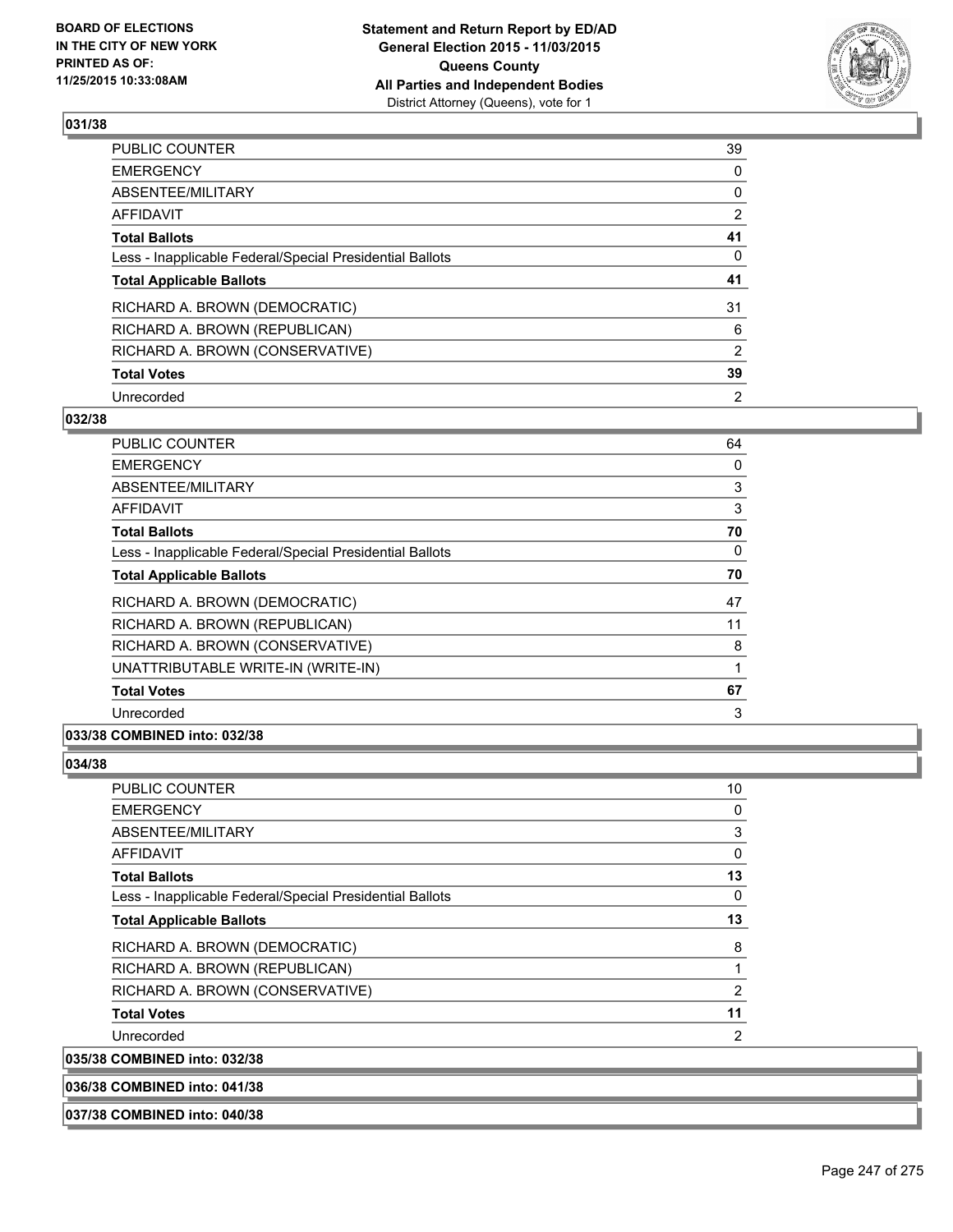

| PUBLIC COUNTER                                           | 21             |
|----------------------------------------------------------|----------------|
| <b>EMERGENCY</b>                                         | 0              |
| ABSENTEE/MILITARY                                        | $\overline{2}$ |
| <b>AFFIDAVIT</b>                                         | $\Omega$       |
| <b>Total Ballots</b>                                     | 23             |
| Less - Inapplicable Federal/Special Presidential Ballots | 0              |
| <b>Total Applicable Ballots</b>                          | 23             |
| RICHARD A. BROWN (DEMOCRATIC)                            | 18             |
| RICHARD A. BROWN (REPUBLICAN)                            | 2              |
| RICHARD A. BROWN (CONSERVATIVE)                          | $\overline{2}$ |
| <b>Total Votes</b>                                       | 22             |
| Unrecorded                                               |                |

### **039/38**

| <b>PUBLIC COUNTER</b>                                    | 25       |
|----------------------------------------------------------|----------|
| <b>EMERGENCY</b>                                         | $\Omega$ |
| <b>ABSENTEE/MILITARY</b>                                 |          |
| AFFIDAVIT                                                | 0        |
| <b>Total Ballots</b>                                     | 26       |
| Less - Inapplicable Federal/Special Presidential Ballots | $\Omega$ |
| <b>Total Applicable Ballots</b>                          | 26       |
| RICHARD A. BROWN (DEMOCRATIC)                            | 20       |
| RICHARD A. BROWN (REPUBLICAN)                            | 6        |
| RICHARD A. BROWN (CONSERVATIVE)                          | 0        |
| <b>Total Votes</b>                                       | 26       |
|                                                          |          |

| <b>PUBLIC COUNTER</b>                                    | 24 |
|----------------------------------------------------------|----|
| <b>EMERGENCY</b>                                         | 0  |
| ABSENTEE/MILITARY                                        | 0  |
| AFFIDAVIT                                                | 0  |
| <b>Total Ballots</b>                                     | 24 |
| Less - Inapplicable Federal/Special Presidential Ballots | 0  |
| <b>Total Applicable Ballots</b>                          | 24 |
| RICHARD A. BROWN (DEMOCRATIC)                            | 18 |
| RICHARD A. BROWN (REPUBLICAN)                            | 3  |
| RICHARD A. BROWN (CONSERVATIVE)                          | 2  |
| <b>Total Votes</b>                                       | 23 |
| Unrecorded                                               | 1  |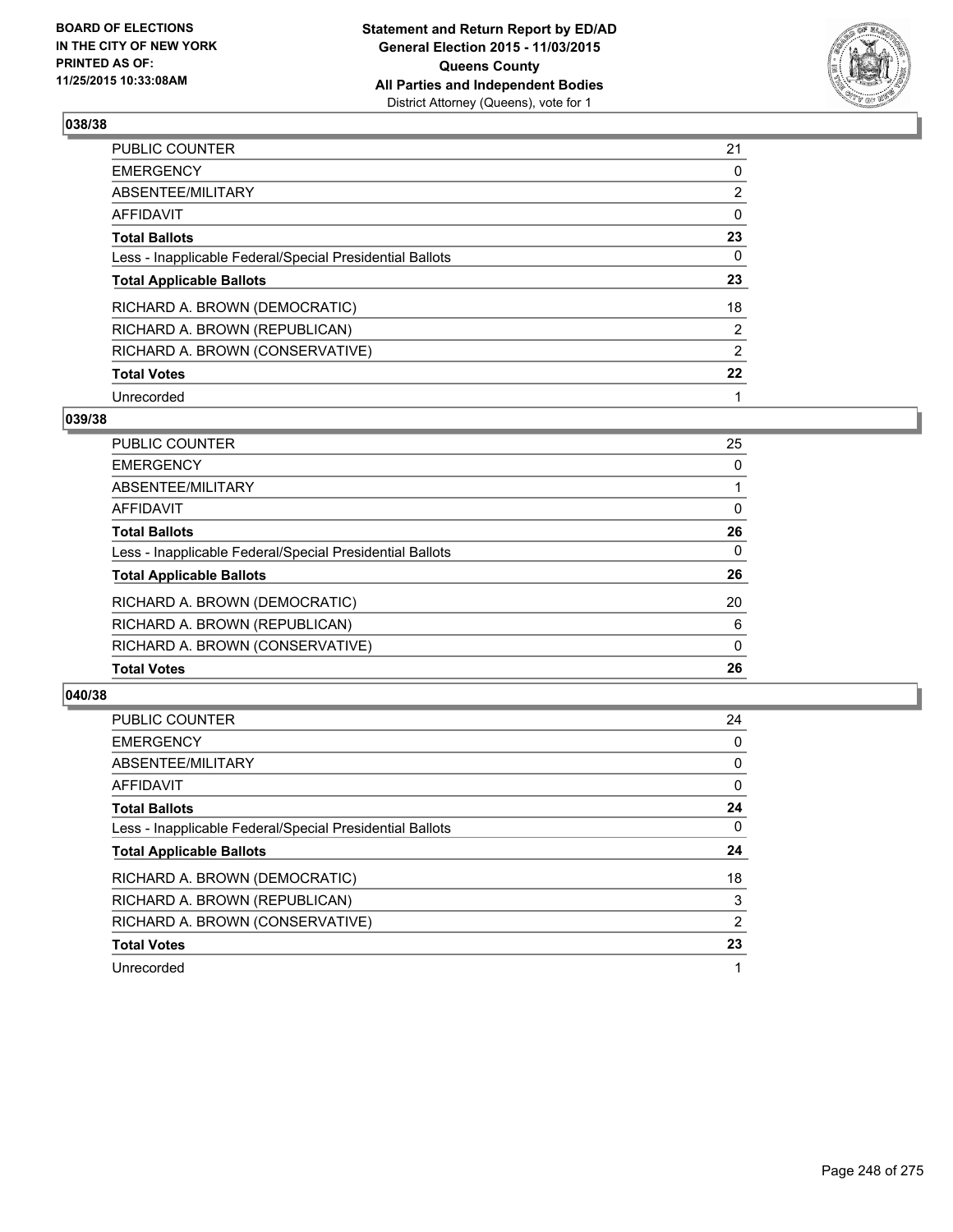

| PUBLIC COUNTER                                           | 56             |
|----------------------------------------------------------|----------------|
| <b>EMERGENCY</b>                                         | 0              |
| ABSENTEE/MILITARY                                        | $\overline{2}$ |
| <b>AFFIDAVIT</b>                                         | $\Omega$       |
| <b>Total Ballots</b>                                     | 58             |
| Less - Inapplicable Federal/Special Presidential Ballots | 0              |
| <b>Total Applicable Ballots</b>                          | 58             |
| RICHARD A. BROWN (DEMOCRATIC)                            | 46             |
| RICHARD A. BROWN (REPUBLICAN)                            | 7              |
| RICHARD A. BROWN (CONSERVATIVE)                          | $\Omega$       |
| <b>Total Votes</b>                                       | 53             |
| Unrecorded                                               | 5              |

### **042/38**

| 32       |
|----------|
| 0        |
|          |
| 0        |
| 33       |
| $\Omega$ |
| 33       |
| 18       |
| 3        |
| 7        |
| 28       |
| 5        |
|          |

| PUBLIC COUNTER                                           | 16 |
|----------------------------------------------------------|----|
| <b>EMERGENCY</b>                                         | 0  |
| ABSENTEE/MILITARY                                        |    |
| AFFIDAVIT                                                | 0  |
| <b>Total Ballots</b>                                     | 17 |
| Less - Inapplicable Federal/Special Presidential Ballots | 0  |
| <b>Total Applicable Ballots</b>                          | 17 |
| RICHARD A. BROWN (DEMOCRATIC)                            | 14 |
| RICHARD A. BROWN (REPUBLICAN)                            | 0  |
| RICHARD A. BROWN (CONSERVATIVE)                          |    |
| MARGARET SMITH (WRITE-IN)                                |    |
| <b>Total Votes</b>                                       | 16 |
| Unrecorded                                               |    |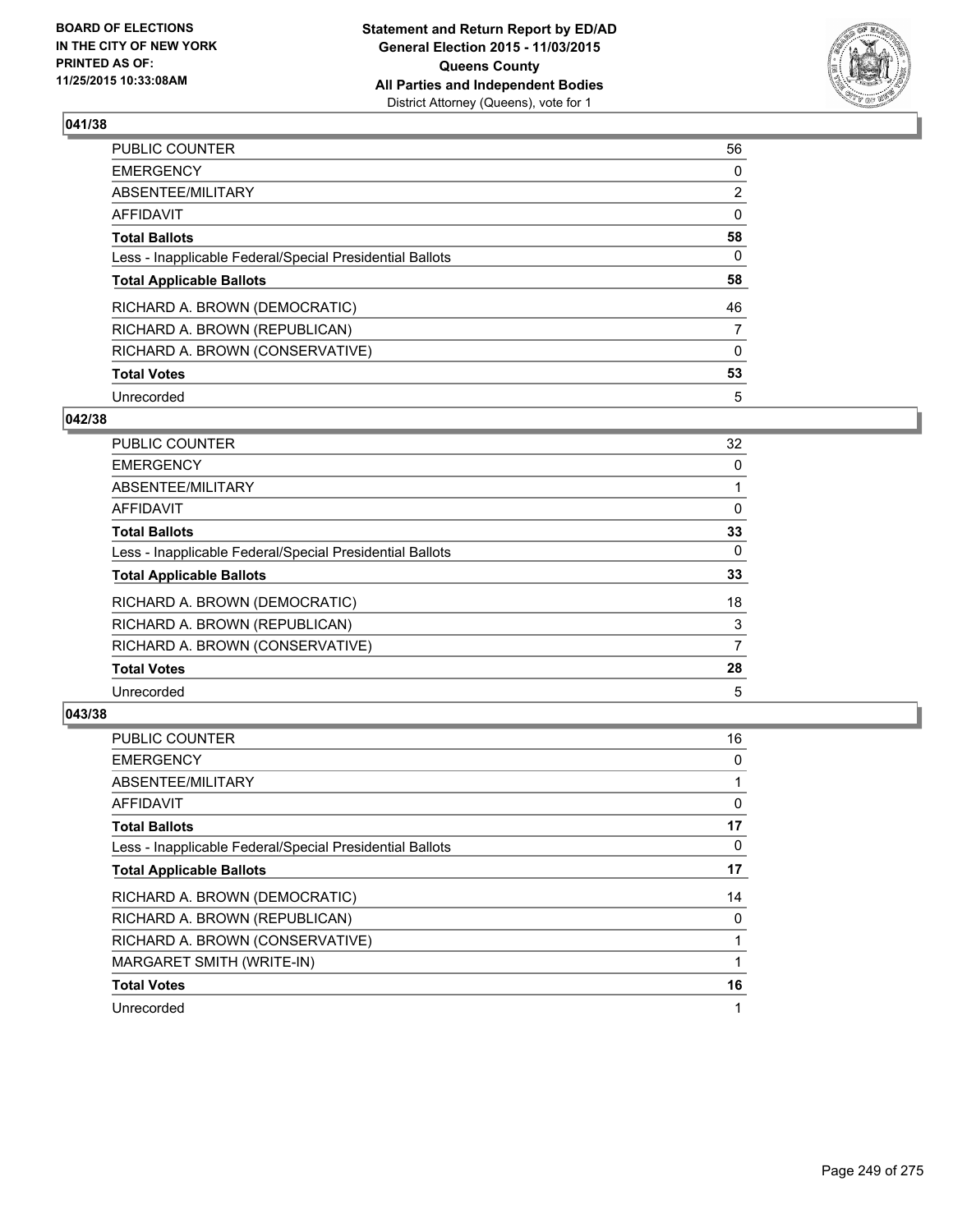

| PUBLIC COUNTER                                           | 40             |
|----------------------------------------------------------|----------------|
| <b>EMERGENCY</b>                                         | 0              |
| ABSENTEE/MILITARY                                        | $\overline{2}$ |
| <b>AFFIDAVIT</b>                                         | 0              |
| <b>Total Ballots</b>                                     | 42             |
| Less - Inapplicable Federal/Special Presidential Ballots | 0              |
| <b>Total Applicable Ballots</b>                          | 42             |
| RICHARD A. BROWN (DEMOCRATIC)                            | 27             |
| RICHARD A. BROWN (REPUBLICAN)                            | 4              |
| RICHARD A. BROWN (CONSERVATIVE)                          | 7              |
| PETER BEADLE (WRITE-IN)                                  |                |
| <b>Total Votes</b>                                       | 39             |
| Unrecorded                                               | 3              |
|                                                          |                |

## **045/38 COMBINED into: 031/38**

### **046/38 COMBINED into: 044/38**

#### **047/38**

| <b>PUBLIC COUNTER</b>                                    | 56             |
|----------------------------------------------------------|----------------|
| <b>EMERGENCY</b>                                         | 0              |
| ABSENTEE/MILITARY                                        | $\overline{2}$ |
| <b>AFFIDAVIT</b>                                         | 0              |
| <b>Total Ballots</b>                                     | 58             |
| Less - Inapplicable Federal/Special Presidential Ballots | 0              |
| <b>Total Applicable Ballots</b>                          | 58             |
| RICHARD A. BROWN (DEMOCRATIC)                            | 42             |
| RICHARD A. BROWN (REPUBLICAN)                            | 9              |
| RICHARD A. BROWN (CONSERVATIVE)                          | 3              |
| ELIZABETH WARREN (WRITE-IN)                              |                |
| <b>Total Votes</b>                                       | 55             |
| Unrecorded                                               | 3              |

| <b>PUBLIC COUNTER</b>                                    | 56 |
|----------------------------------------------------------|----|
| <b>EMERGENCY</b>                                         | 0  |
| ABSENTEE/MILITARY                                        | 6  |
| AFFIDAVIT                                                | 0  |
| <b>Total Ballots</b>                                     | 62 |
| Less - Inapplicable Federal/Special Presidential Ballots | 0  |
| <b>Total Applicable Ballots</b>                          | 62 |
| RICHARD A. BROWN (DEMOCRATIC)                            | 47 |
| RICHARD A. BROWN (REPUBLICAN)                            | 10 |
| RICHARD A. BROWN (CONSERVATIVE)                          | 3  |
| <b>RUDY GIULIANI (WRITE-IN)</b>                          | 1  |
| <b>Total Votes</b>                                       | 61 |
| Unrecorded                                               | 1  |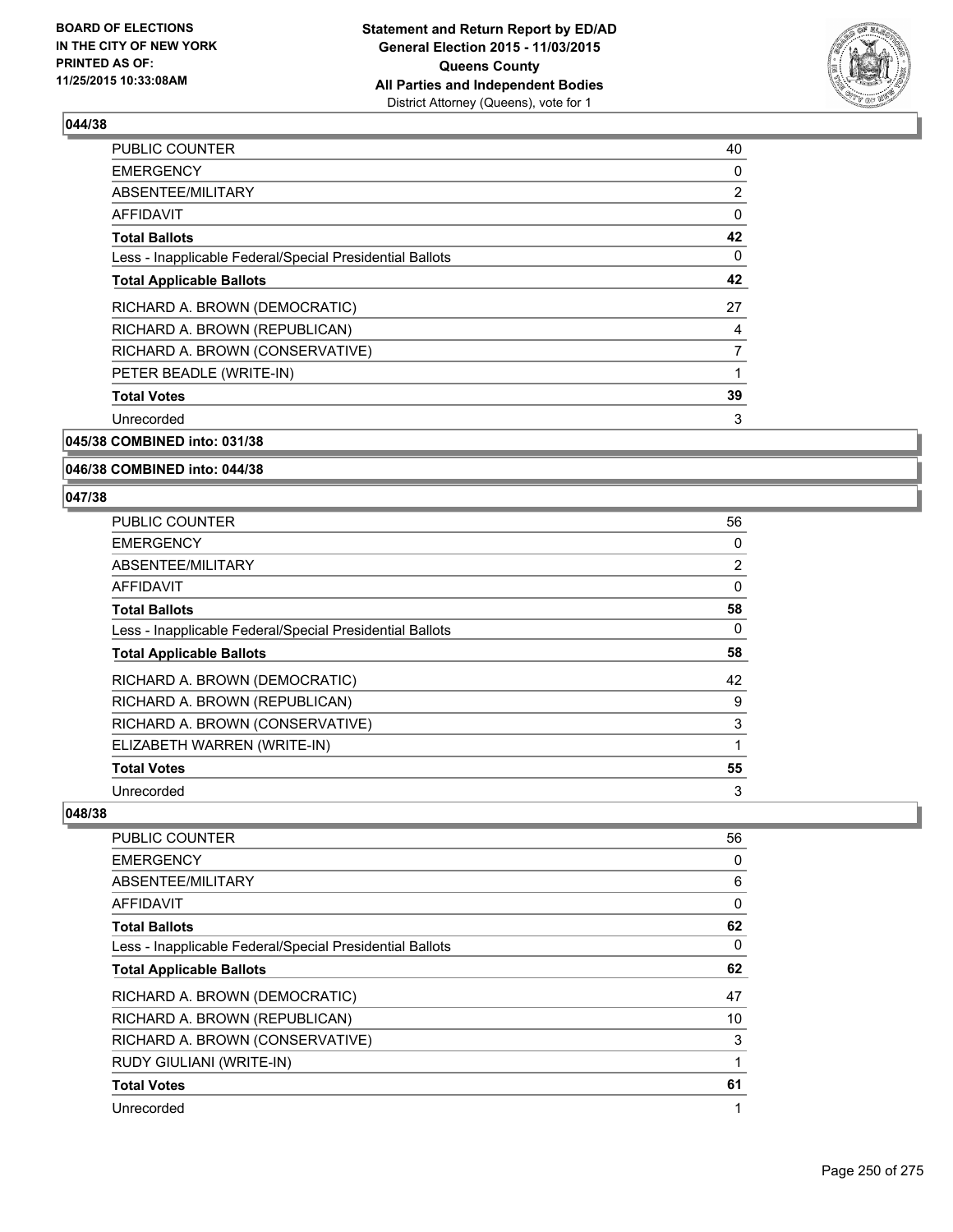

| <b>PUBLIC COUNTER</b>                                    | 29 |
|----------------------------------------------------------|----|
| <b>EMERGENCY</b>                                         | 0  |
| ABSENTEE/MILITARY                                        |    |
| AFFIDAVIT                                                |    |
| <b>Total Ballots</b>                                     | 31 |
| Less - Inapplicable Federal/Special Presidential Ballots | 0  |
| <b>Total Applicable Ballots</b>                          | 31 |
| RICHARD A. BROWN (DEMOCRATIC)                            | 15 |
| RICHARD A. BROWN (REPUBLICAN)                            | 10 |
| RICHARD A. BROWN (CONSERVATIVE)                          | 5  |
| <b>Total Votes</b>                                       | 30 |
| Unrecorded                                               |    |
|                                                          |    |

# **050/38 COMBINED into: 047/38**

## **051/38**

| PUBLIC COUNTER                                           | 56 |
|----------------------------------------------------------|----|
| <b>EMERGENCY</b>                                         | 0  |
| ABSENTEE/MILITARY                                        | 0  |
| AFFIDAVIT                                                | 0  |
| <b>Total Ballots</b>                                     | 56 |
| Less - Inapplicable Federal/Special Presidential Ballots | 0  |
| <b>Total Applicable Ballots</b>                          | 56 |
| RICHARD A. BROWN (DEMOCRATIC)                            | 34 |
| RICHARD A. BROWN (REPUBLICAN)                            | 9  |
| RICHARD A. BROWN (CONSERVATIVE)                          | 8  |
| KIMBERLEY FOGAL (WRITE-IN)                               | 1  |
| NICHOLAS GIGANTE (WRITE-IN)                              |    |
| <b>Total Votes</b>                                       | 53 |
| Unrecorded                                               | 3  |

| PUBLIC COUNTER                                           | 97 |
|----------------------------------------------------------|----|
| <b>EMERGENCY</b>                                         | 0  |
| ABSENTEE/MILITARY                                        |    |
| AFFIDAVIT                                                |    |
| <b>Total Ballots</b>                                     | 99 |
| Less - Inapplicable Federal/Special Presidential Ballots | 0  |
| <b>Total Applicable Ballots</b>                          | 99 |
| RICHARD A. BROWN (DEMOCRATIC)                            | 69 |
| RICHARD A. BROWN (REPUBLICAN)                            | 14 |
| RICHARD A. BROWN (CONSERVATIVE)                          | 12 |
| PETER J DUTTON (WRITE-IN)                                |    |
| UNCOUNTED WRITE-IN PER STATUTE (WRITE-IN)                | 1  |
| <b>Total Votes</b>                                       | 97 |
| Unrecorded                                               | 2  |
| 053/38 COMBINED into: 052/38                             |    |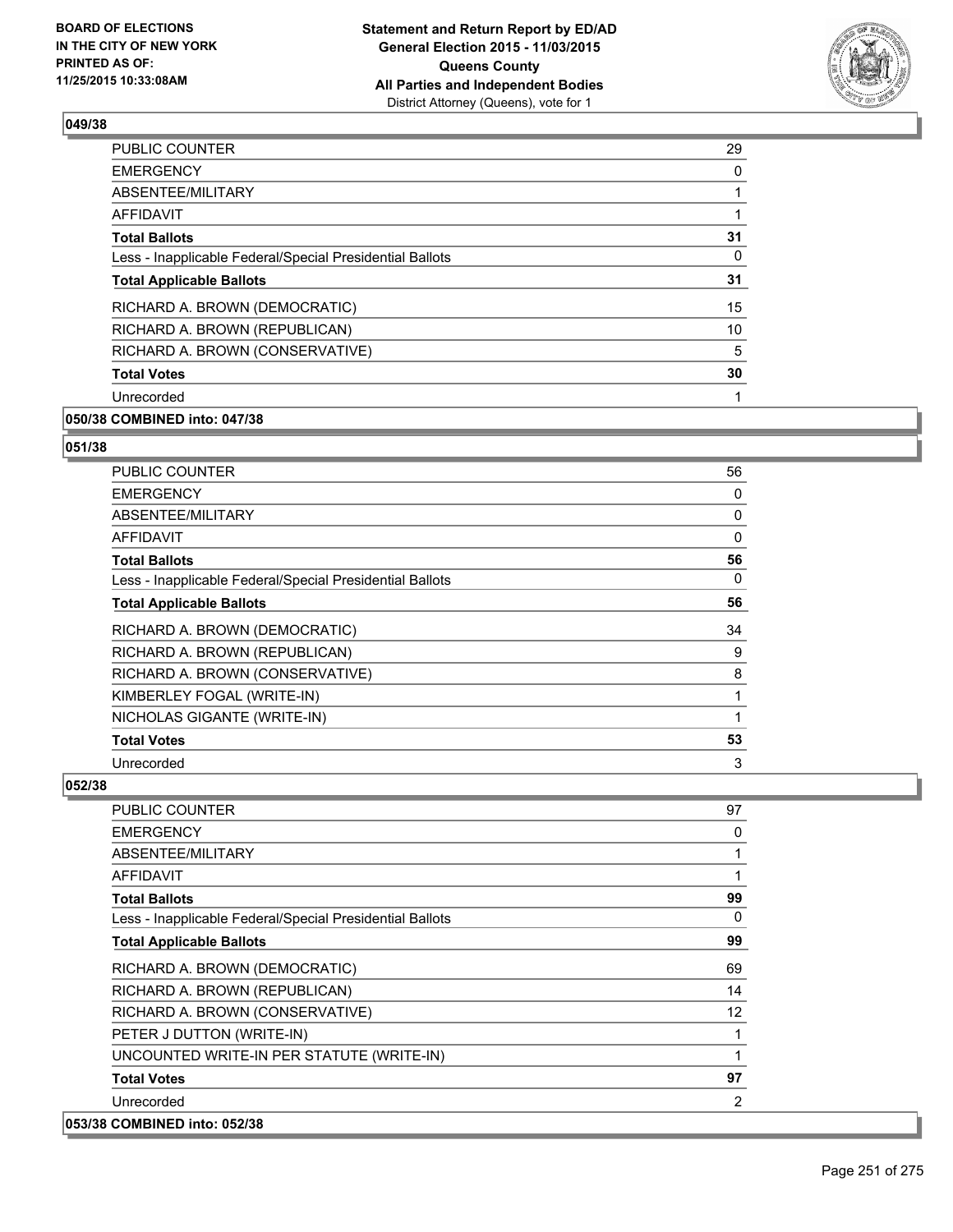

## **054/38 COMBINED into: 051/38**

# **055/38**

| <b>PUBLIC COUNTER</b>                                    | 20 |
|----------------------------------------------------------|----|
| <b>EMERGENCY</b>                                         | 0  |
| <b>ABSENTEE/MILITARY</b>                                 | 0  |
| AFFIDAVIT                                                | 0  |
| <b>Total Ballots</b>                                     | 20 |
| Less - Inapplicable Federal/Special Presidential Ballots | 0  |
| <b>Total Applicable Ballots</b>                          | 20 |
| RICHARD A. BROWN (DEMOCRATIC)                            | 12 |
| RICHARD A. BROWN (REPUBLICAN)                            | 3  |
| RICHARD A. BROWN (CONSERVATIVE)                          | 3  |
| <b>Total Votes</b>                                       | 18 |
| Unrecorded                                               | 2  |

#### **056/38**

| PUBLIC COUNTER                                           | 32       |
|----------------------------------------------------------|----------|
| <b>EMERGENCY</b>                                         | 0        |
| ABSENTEE/MILITARY                                        | 7        |
| <b>AFFIDAVIT</b>                                         | 0        |
| <b>Total Ballots</b>                                     | 39       |
| Less - Inapplicable Federal/Special Presidential Ballots | $\Omega$ |
| <b>Total Applicable Ballots</b>                          | 39       |
| RICHARD A. BROWN (DEMOCRATIC)                            | 23       |
| RICHARD A. BROWN (REPUBLICAN)                            | 5        |
| RICHARD A. BROWN (CONSERVATIVE)                          | 8        |
| <b>Total Votes</b>                                       | 36       |
| Unrecorded                                               | 3        |

| <b>PUBLIC COUNTER</b>                                    | 44             |
|----------------------------------------------------------|----------------|
| <b>EMERGENCY</b>                                         | 0              |
| ABSENTEE/MILITARY                                        | $\overline{2}$ |
| AFFIDAVIT                                                | 2              |
| <b>Total Ballots</b>                                     | 48             |
| Less - Inapplicable Federal/Special Presidential Ballots | 0              |
| <b>Total Applicable Ballots</b>                          | 48             |
| RICHARD A. BROWN (DEMOCRATIC)                            | 31             |
| RICHARD A. BROWN (REPUBLICAN)                            | 7              |
| RICHARD A. BROWN (CONSERVATIVE)                          | 5              |
| JOHN M. RYAN (WRITE-IN)                                  | 1              |
| RICHARD PRYOR (WRITE-IN)                                 |                |
| <b>Total Votes</b>                                       | 45             |
| Unrecorded                                               | 3              |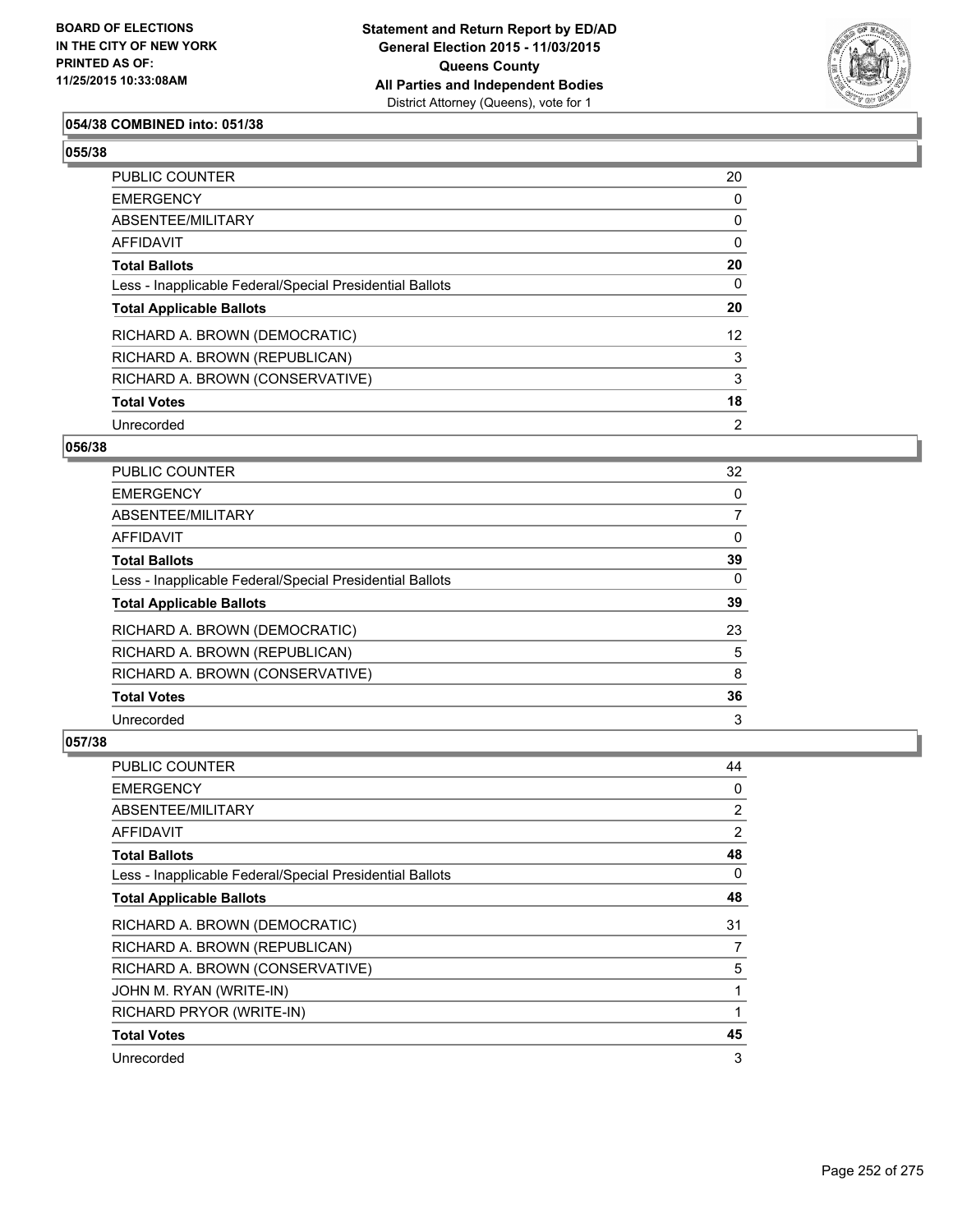

| <b>PUBLIC COUNTER</b>                                    | 57             |
|----------------------------------------------------------|----------------|
| <b>EMERGENCY</b>                                         | 0              |
| ABSENTEE/MILITARY                                        | $\overline{c}$ |
| <b>AFFIDAVIT</b>                                         | $\mathbf{0}$   |
| <b>Total Ballots</b>                                     | 59             |
| Less - Inapplicable Federal/Special Presidential Ballots | 0              |
| <b>Total Applicable Ballots</b>                          | 59             |
| RICHARD A. BROWN (DEMOCRATIC)                            | 37             |
| RICHARD A. BROWN (REPUBLICAN)                            | 12             |
| RICHARD A. BROWN (CONSERVATIVE)                          | 8              |
| UNATTRIBUTABLE WRITE-IN (WRITE-IN)                       | 1              |
| <b>Total Votes</b>                                       | 58             |
| Unrecorded                                               |                |
| 059/38 COMBINED into: 048/38                             |                |
| 060/38 COMBINED into: 025/38                             |                |

**061/38 COMBINED into: 022/38**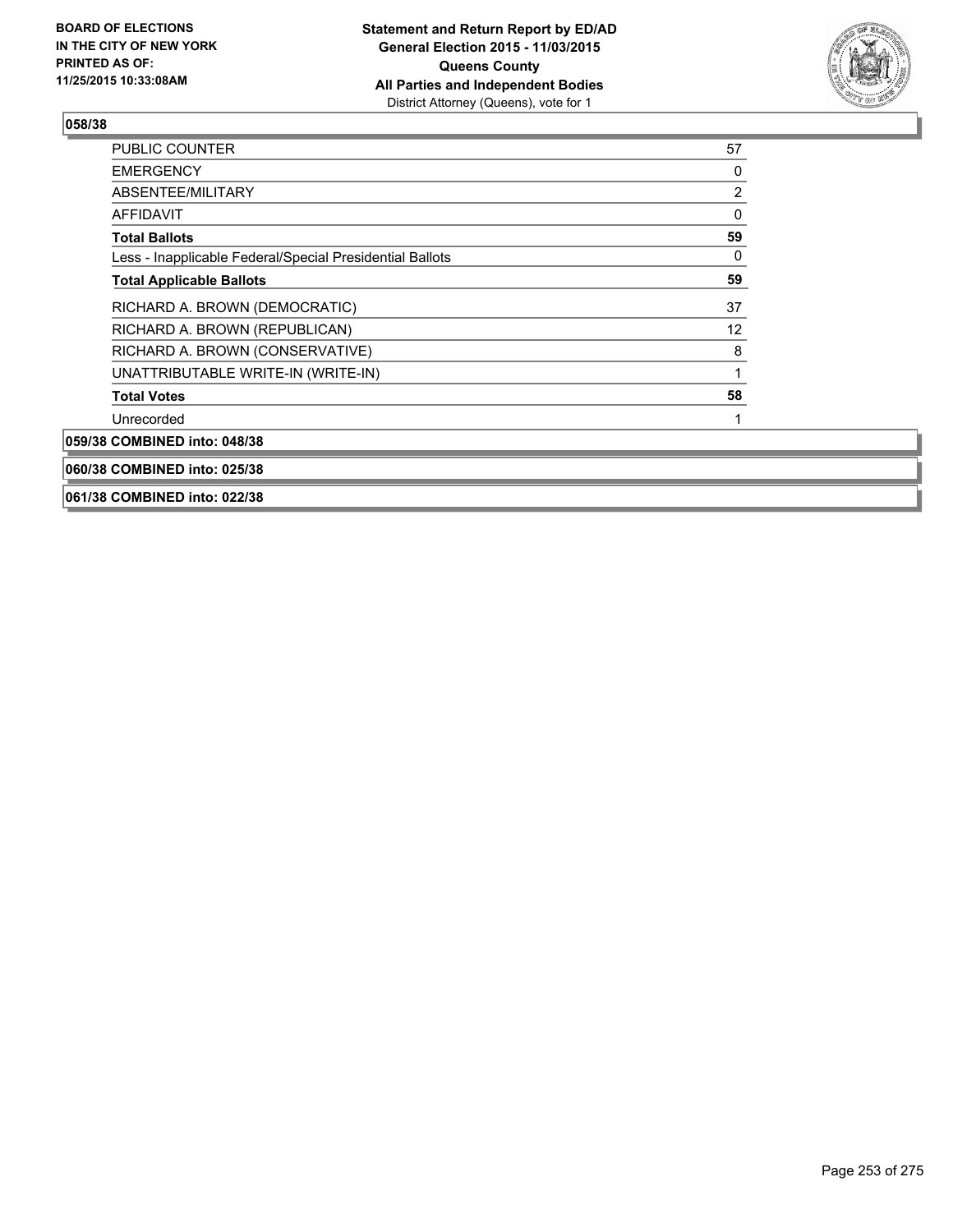

| PUBLIC COUNTER                                           | 62       |
|----------------------------------------------------------|----------|
| <b>EMERGENCY</b>                                         | 0        |
| ABSENTEE/MILITARY                                        | 5        |
| AFFIDAVIT                                                |          |
| <b>Total Ballots</b>                                     | 68       |
| Less - Inapplicable Federal/Special Presidential Ballots | 0        |
| <b>Total Applicable Ballots</b>                          | 68       |
| RICHARD A. BROWN (DEMOCRATIC)                            | 53       |
| RICHARD A. BROWN (REPUBLICAN)                            | 11       |
| RICHARD A. BROWN (CONSERVATIVE)                          | $\Omega$ |
| <b>Total Votes</b>                                       | 64       |
| Unrecorded                                               | 4        |

### **002/39**

| <b>PUBLIC COUNTER</b>                                    | 49 |
|----------------------------------------------------------|----|
| <b>EMERGENCY</b>                                         | 0  |
| <b>ABSENTEE/MILITARY</b>                                 | 0  |
| <b>AFFIDAVIT</b>                                         |    |
| <b>Total Ballots</b>                                     | 50 |
| Less - Inapplicable Federal/Special Presidential Ballots | 0  |
| <b>Total Applicable Ballots</b>                          | 50 |
| RICHARD A. BROWN (DEMOCRATIC)                            | 45 |
| RICHARD A. BROWN (REPUBLICAN)                            | 4  |
| RICHARD A. BROWN (CONSERVATIVE)                          | 0  |
| <b>Total Votes</b>                                       | 49 |
| Unrecorded                                               |    |
|                                                          |    |

| <b>PUBLIC COUNTER</b>                                    | 43 |
|----------------------------------------------------------|----|
| <b>EMERGENCY</b>                                         | 0  |
| ABSENTEE/MILITARY                                        |    |
| <b>AFFIDAVIT</b>                                         |    |
| <b>Total Ballots</b>                                     | 45 |
| Less - Inapplicable Federal/Special Presidential Ballots | 0  |
| <b>Total Applicable Ballots</b>                          | 45 |
| RICHARD A. BROWN (DEMOCRATIC)                            | 30 |
| RICHARD A. BROWN (REPUBLICAN)                            | 6  |
| RICHARD A. BROWN (CONSERVATIVE)                          |    |
| <b>Total Votes</b>                                       | 37 |
| Unrecorded                                               | 8  |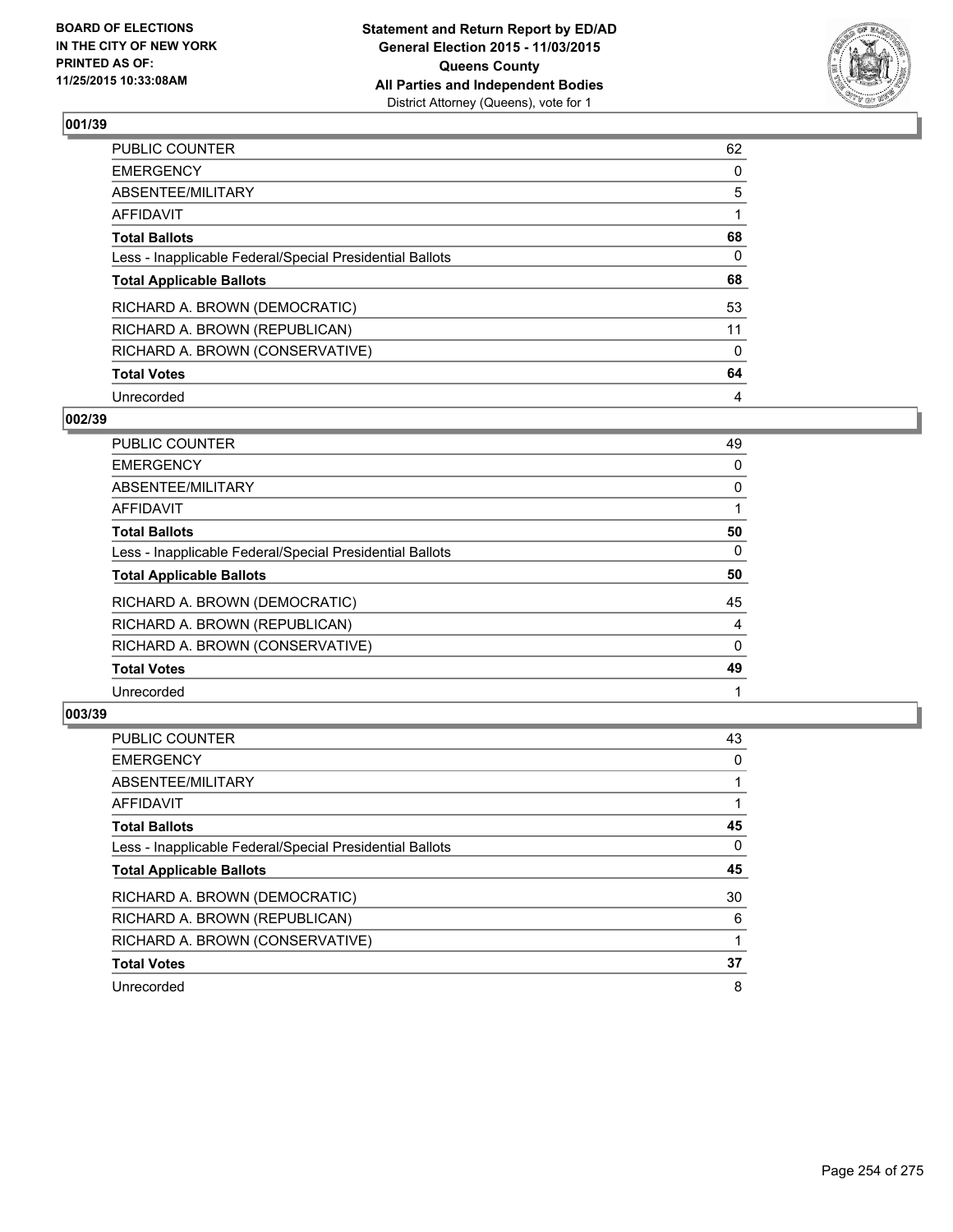

| PUBLIC COUNTER                                           | 47             |
|----------------------------------------------------------|----------------|
| <b>EMERGENCY</b>                                         | 0              |
| ABSENTEE/MILITARY                                        |                |
| <b>AFFIDAVIT</b>                                         |                |
| <b>Total Ballots</b>                                     | 49             |
| Less - Inapplicable Federal/Special Presidential Ballots | 0              |
| <b>Total Applicable Ballots</b>                          | 49             |
| RICHARD A. BROWN (DEMOCRATIC)                            | 41             |
| RICHARD A. BROWN (REPUBLICAN)                            | 5              |
| RICHARD A. BROWN (CONSERVATIVE)                          | $\overline{2}$ |
| <b>Total Votes</b>                                       | 48             |
| Unrecorded                                               |                |

### **005/39**

| <b>PUBLIC COUNTER</b>                                    | 90 |
|----------------------------------------------------------|----|
| <b>EMERGENCY</b>                                         | 0  |
| ABSENTEE/MILITARY                                        |    |
| <b>AFFIDAVIT</b>                                         | 1  |
| <b>Total Ballots</b>                                     | 92 |
| Less - Inapplicable Federal/Special Presidential Ballots | 0  |
| <b>Total Applicable Ballots</b>                          | 92 |
| RICHARD A. BROWN (DEMOCRATIC)                            | 79 |
| RICHARD A. BROWN (REPUBLICAN)                            | 8  |
| RICHARD A. BROWN (CONSERVATIVE)                          | 3  |
| UNATTRIBUTABLE WRITE-IN (WRITE-IN)                       | 1  |
| <b>Total Votes</b>                                       | 91 |
| Unrecorded                                               |    |
|                                                          |    |

# **006/39 COMBINED into: 005/39**

| <b>PUBLIC COUNTER</b>                                    | 79             |
|----------------------------------------------------------|----------------|
| <b>EMERGENCY</b>                                         | 0              |
| ABSENTEE/MILITARY                                        | $\overline{4}$ |
| AFFIDAVIT                                                | 0              |
| <b>Total Ballots</b>                                     | 83             |
| Less - Inapplicable Federal/Special Presidential Ballots | $\Omega$       |
| <b>Total Applicable Ballots</b>                          | 83             |
| RICHARD A. BROWN (DEMOCRATIC)                            | 65             |
| RICHARD A. BROWN (REPUBLICAN)                            | 13             |
| RICHARD A. BROWN (CONSERVATIVE)                          | 0              |
| UNATTRIBUTABLE WRITE-IN (WRITE-IN)                       |                |
| <b>Total Votes</b>                                       | 79             |
| Unrecorded                                               | 4              |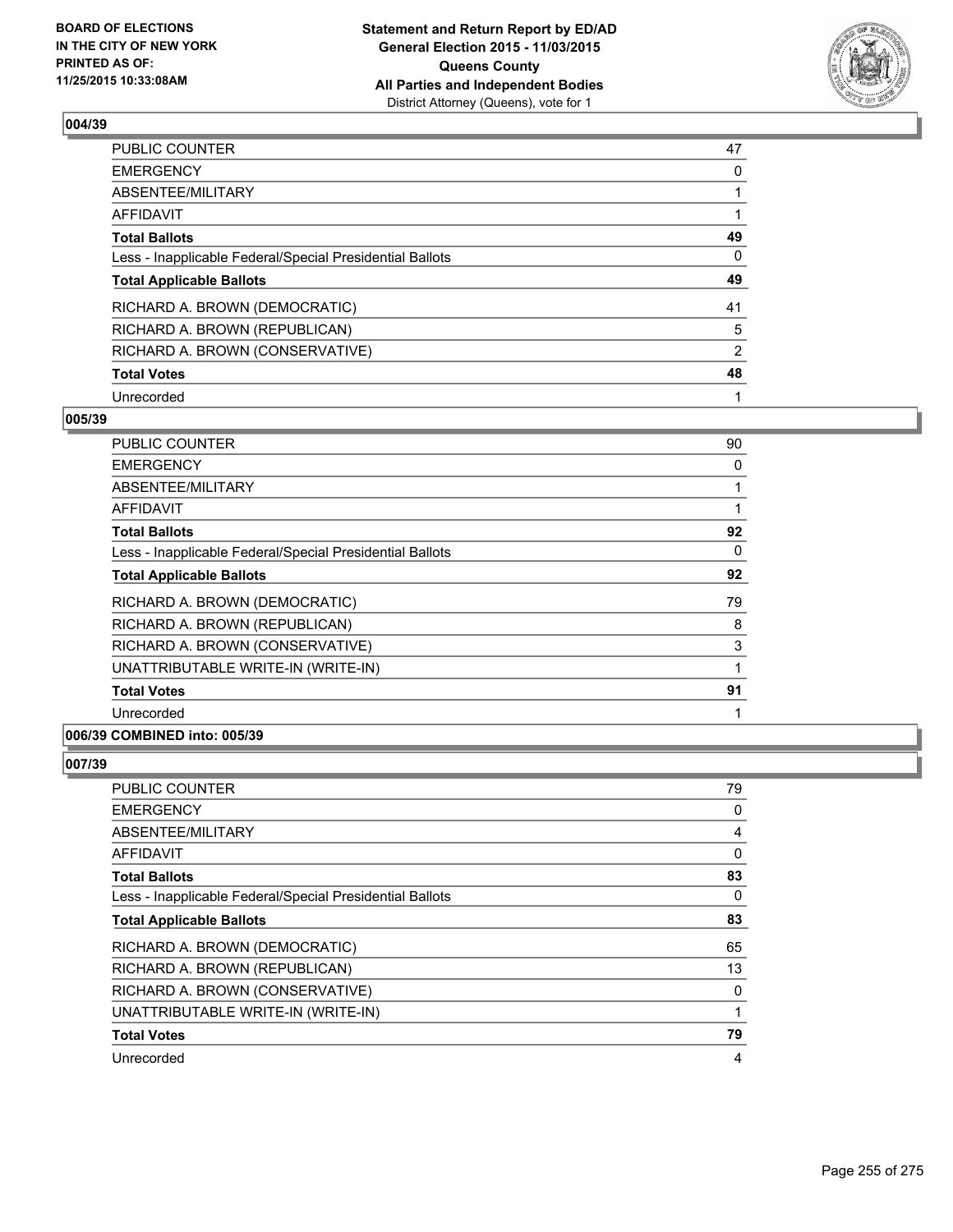

| PUBLIC COUNTER                                           | 34             |
|----------------------------------------------------------|----------------|
| <b>EMERGENCY</b>                                         | 0              |
| ABSENTEE/MILITARY                                        | 0              |
| <b>AFFIDAVIT</b>                                         |                |
| <b>Total Ballots</b>                                     | 35             |
| Less - Inapplicable Federal/Special Presidential Ballots | $\Omega$       |
| <b>Total Applicable Ballots</b>                          | 35             |
| RICHARD A. BROWN (DEMOCRATIC)                            | 25             |
| RICHARD A. BROWN (REPUBLICAN)                            | 4              |
| RICHARD A. BROWN (CONSERVATIVE)                          | $\overline{2}$ |
| <b>Total Votes</b>                                       | 31             |
| Unrecorded                                               | 4              |

### **009/39**

| <b>PUBLIC COUNTER</b>                                    | 43             |
|----------------------------------------------------------|----------------|
| <b>EMERGENCY</b>                                         | 0              |
| <b>ABSENTEE/MILITARY</b>                                 |                |
| <b>AFFIDAVIT</b>                                         | 3              |
| <b>Total Ballots</b>                                     | 47             |
| Less - Inapplicable Federal/Special Presidential Ballots | 0              |
| <b>Total Applicable Ballots</b>                          | 47             |
| RICHARD A. BROWN (DEMOCRATIC)                            | 40             |
| RICHARD A. BROWN (REPUBLICAN)                            | $\overline{2}$ |
| RICHARD A. BROWN (CONSERVATIVE)                          |                |
| <b>Total Votes</b>                                       | 43             |
| Unrecorded                                               | 4              |
|                                                          |                |

| 51 |
|----|
| 0  |
| 2  |
|    |
| 54 |
| 0  |
| 54 |
| 51 |
|    |
| 2  |
| 54 |
|    |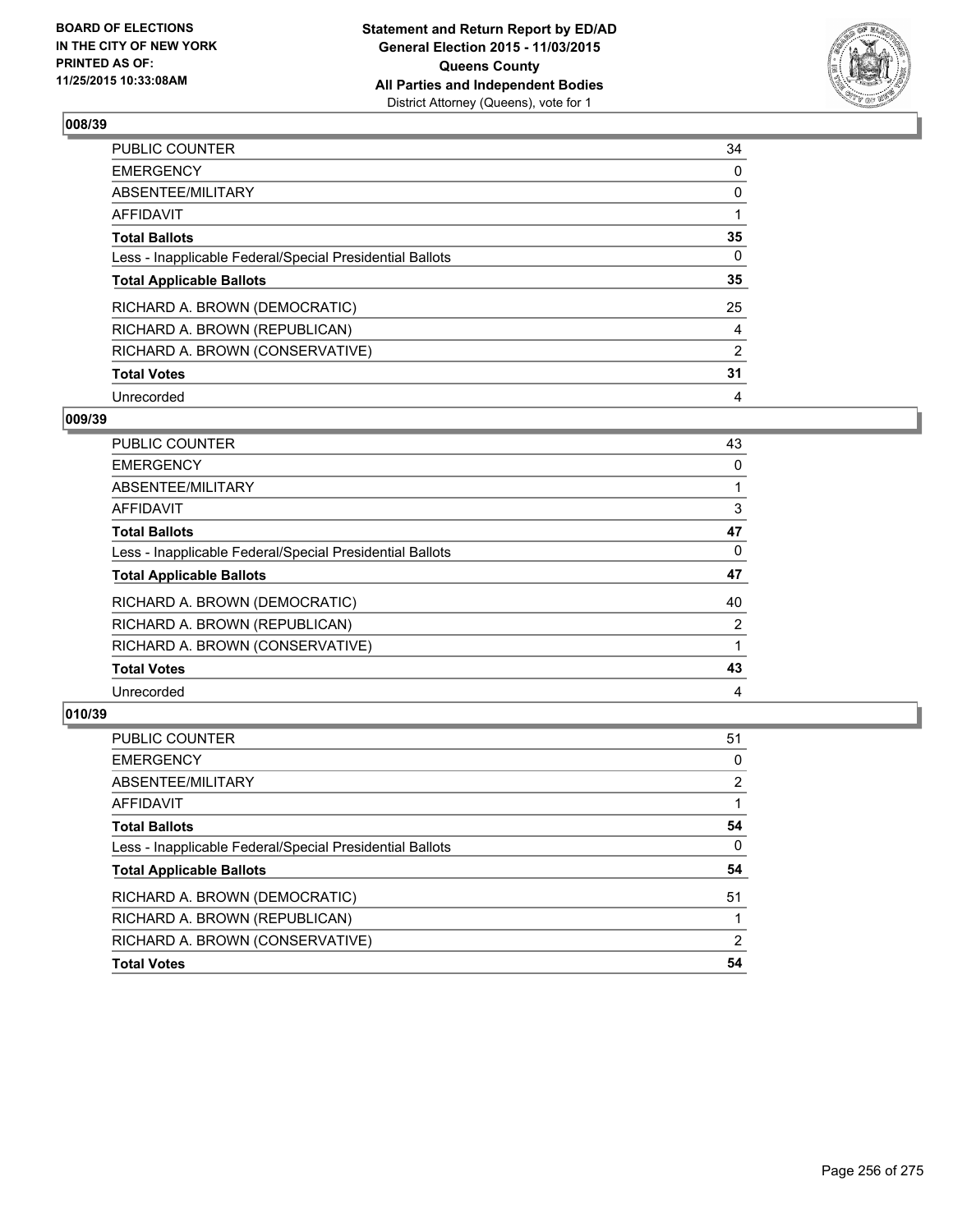

| <b>PUBLIC COUNTER</b>                                    | 59             |
|----------------------------------------------------------|----------------|
| <b>EMERGENCY</b>                                         | 0              |
| ABSENTEE/MILITARY                                        |                |
| AFFIDAVIT                                                |                |
| <b>Total Ballots</b>                                     | 61             |
| Less - Inapplicable Federal/Special Presidential Ballots | 0              |
| <b>Total Applicable Ballots</b>                          | 61             |
| RICHARD A. BROWN (DEMOCRATIC)                            | 50             |
| RICHARD A. BROWN (REPUBLICAN)                            | 7              |
| RICHARD A. BROWN (CONSERVATIVE)                          | $\overline{2}$ |
| UNATTRIBUTABLE WRITE-IN (WRITE-IN)                       | 1              |
| <b>Total Votes</b>                                       | 60             |
| Unrecorded                                               | 1              |

# **012/39**

| <b>PUBLIC COUNTER</b>                                    | 68             |
|----------------------------------------------------------|----------------|
| <b>EMERGENCY</b>                                         | 0              |
| ABSENTEE/MILITARY                                        | 3              |
| AFFIDAVIT                                                | 0              |
| <b>Total Ballots</b>                                     | 71             |
| Less - Inapplicable Federal/Special Presidential Ballots | 0              |
| <b>Total Applicable Ballots</b>                          | 71             |
| RICHARD A. BROWN (DEMOCRATIC)                            | 54             |
| RICHARD A. BROWN (REPUBLICAN)                            | 13             |
| RICHARD A. BROWN (CONSERVATIVE)                          | $\overline{2}$ |
| <b>Total Votes</b>                                       | 69             |
| Unrecorded                                               | $\overline{2}$ |

## **013/39 COMBINED into: 011/39**

### **014/39 COMBINED into: 012/39**

| <b>PUBLIC COUNTER</b>                                    | 78 |
|----------------------------------------------------------|----|
| <b>EMERGENCY</b>                                         | 0  |
| ABSENTEE/MILITARY                                        | 3  |
| <b>AFFIDAVIT</b>                                         | 2  |
| <b>Total Ballots</b>                                     | 83 |
| Less - Inapplicable Federal/Special Presidential Ballots | 0  |
| <b>Total Applicable Ballots</b>                          | 83 |
| RICHARD A. BROWN (DEMOCRATIC)                            | 68 |
| RICHARD A. BROWN (REPUBLICAN)                            | 3  |
| RICHARD A. BROWN (CONSERVATIVE)                          | 3  |
| <b>Total Votes</b>                                       | 74 |
| Unrecorded                                               | 9  |
| 016/39 COMBINED into: 015/39                             |    |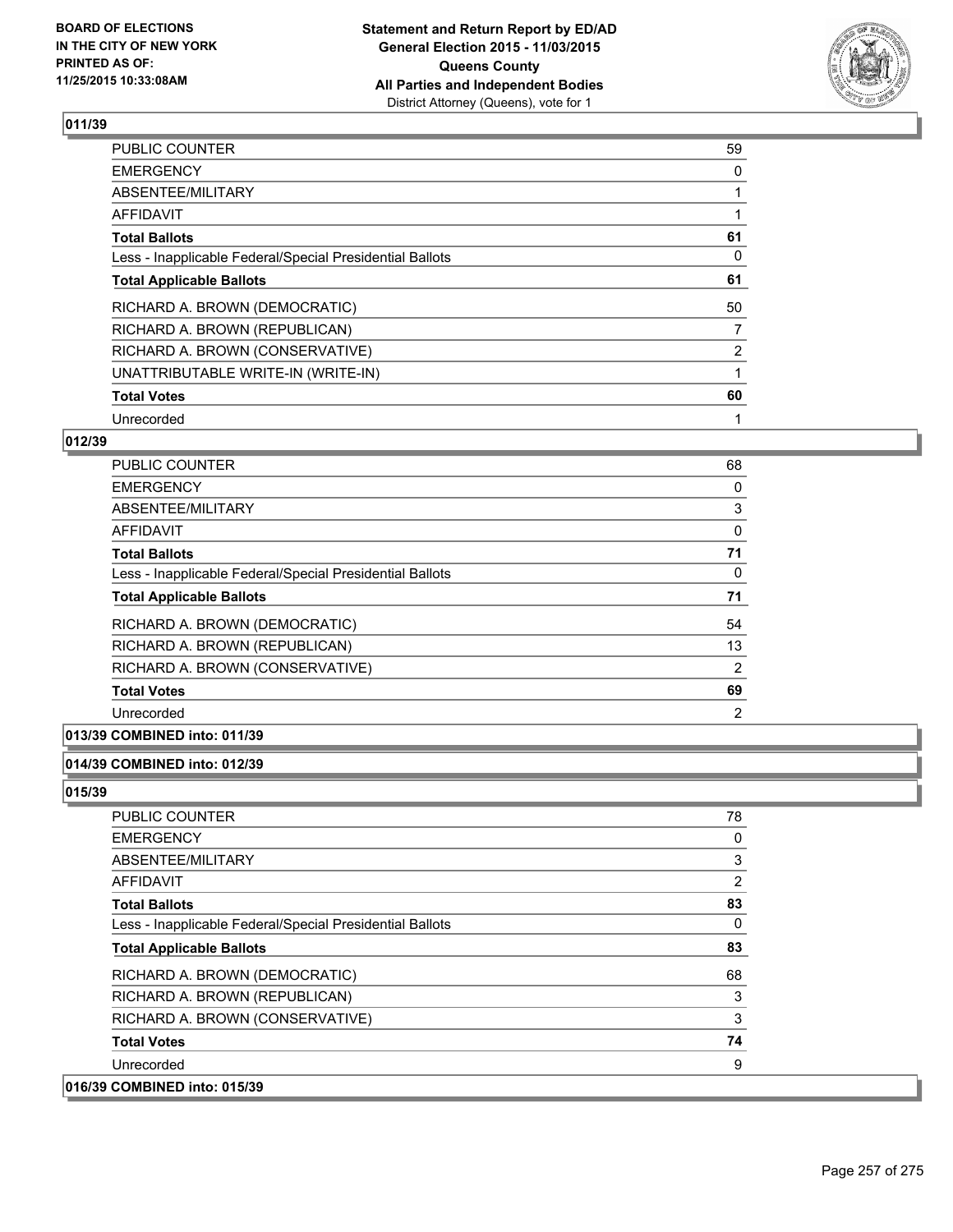

| PUBLIC COUNTER                                           | 72             |
|----------------------------------------------------------|----------------|
| <b>EMERGENCY</b>                                         | 0              |
| ABSENTEE/MILITARY                                        | $\overline{2}$ |
| AFFIDAVIT                                                | 4              |
| <b>Total Ballots</b>                                     | 78             |
| Less - Inapplicable Federal/Special Presidential Ballots | $\Omega$       |
| <b>Total Applicable Ballots</b>                          | 78             |
| RICHARD A. BROWN (DEMOCRATIC)                            | 61             |
| RICHARD A. BROWN (REPUBLICAN)                            | 14             |
| RICHARD A. BROWN (CONSERVATIVE)                          |                |
| <b>Total Votes</b>                                       | 76             |
| Unrecorded                                               | 2              |

### **018/39**

| <b>PUBLIC COUNTER</b>                                    | 43       |
|----------------------------------------------------------|----------|
| <b>EMERGENCY</b>                                         | 0        |
| ABSENTEE/MILITARY                                        | 3        |
| <b>AFFIDAVIT</b>                                         | 0        |
| <b>Total Ballots</b>                                     | 46       |
| Less - Inapplicable Federal/Special Presidential Ballots | $\Omega$ |
| <b>Total Applicable Ballots</b>                          | 46       |
| RICHARD A. BROWN (DEMOCRATIC)                            | 38       |
| RICHARD A. BROWN (REPUBLICAN)                            | 6        |
| RICHARD A. BROWN (CONSERVATIVE)                          |          |
| <b>Total Votes</b>                                       | 45       |
| Unrecorded                                               |          |
|                                                          |          |

## **019/39 COMBINED into: 046/39**

| <b>PUBLIC COUNTER</b>                                    | 39       |
|----------------------------------------------------------|----------|
| <b>EMERGENCY</b>                                         | 0        |
| ABSENTEE/MILITARY                                        | 2        |
| AFFIDAVIT                                                | 0        |
| <b>Total Ballots</b>                                     | 41       |
| Less - Inapplicable Federal/Special Presidential Ballots | $\Omega$ |
| <b>Total Applicable Ballots</b>                          | 41       |
| RICHARD A. BROWN (DEMOCRATIC)                            | 28       |
| RICHARD A. BROWN (REPUBLICAN)                            | 8        |
| RICHARD A. BROWN (CONSERVATIVE)                          | 2        |
| <b>Total Votes</b>                                       | 38       |
| Unrecorded                                               | 3        |
| 021/39 COMBINED into: 020/39                             |          |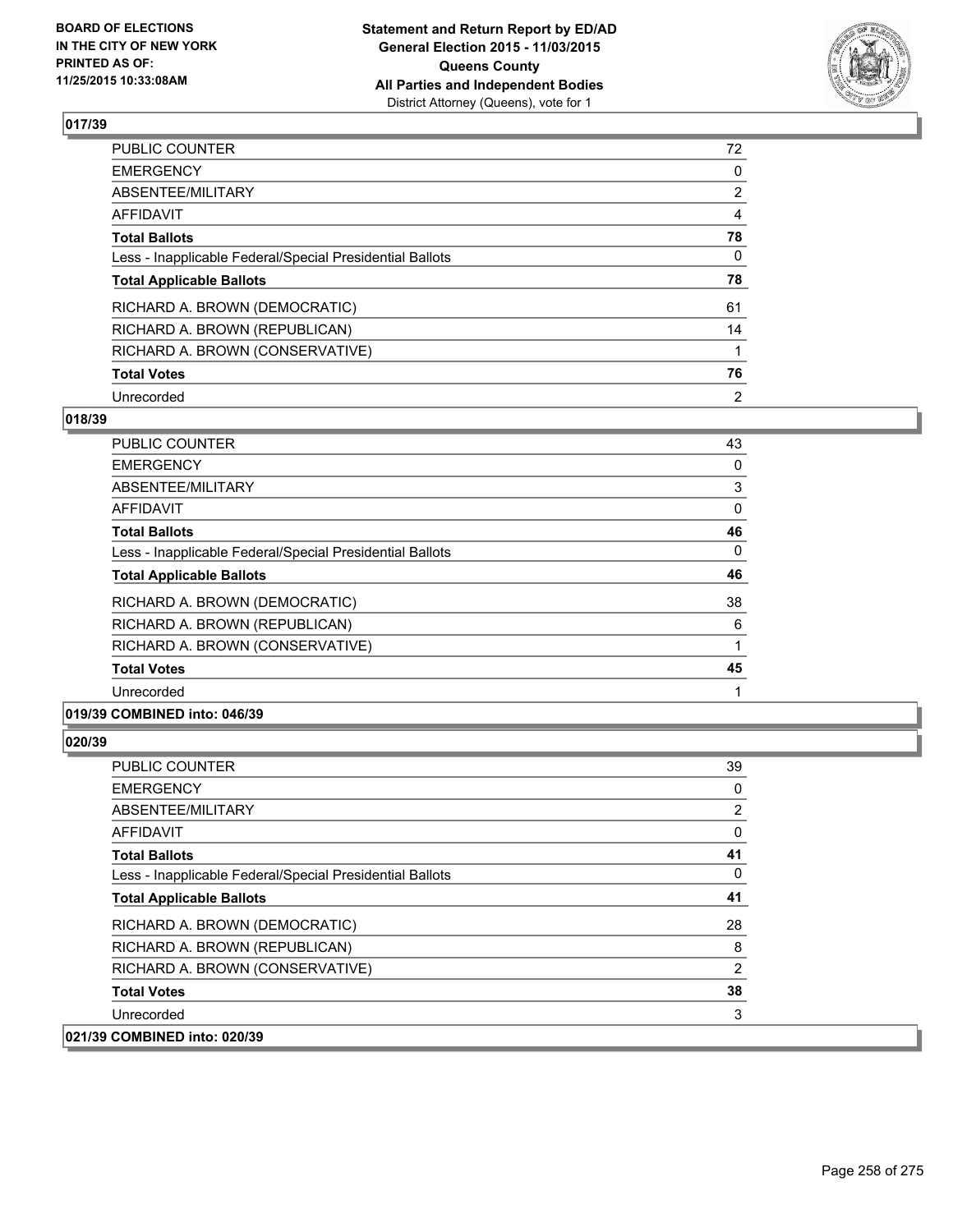

| PUBLIC COUNTER                                           | 13 |
|----------------------------------------------------------|----|
| <b>EMERGENCY</b>                                         | 0  |
| ABSENTEE/MILITARY                                        | 0  |
| AFFIDAVIT                                                | 0  |
| <b>Total Ballots</b>                                     | 13 |
| Less - Inapplicable Federal/Special Presidential Ballots | 0  |
| <b>Total Applicable Ballots</b>                          | 13 |
| RICHARD A. BROWN (DEMOCRATIC)                            | 10 |
| RICHARD A. BROWN (REPUBLICAN)                            | 3  |
| RICHARD A. BROWN (CONSERVATIVE)                          | 0  |
| <b>Total Votes</b>                                       | 13 |

### **023/39 COMBINED into: 017/39**

**024/39 COMBINED into: 033/39**

**025/39 COMBINED into: 020/39**

### **026/39**

| <b>PUBLIC COUNTER</b>                                    | 78             |
|----------------------------------------------------------|----------------|
| <b>EMERGENCY</b>                                         | 0              |
| ABSENTEE/MILITARY                                        | $\overline{2}$ |
| <b>AFFIDAVIT</b>                                         | 3              |
| <b>Total Ballots</b>                                     | 83             |
| Less - Inapplicable Federal/Special Presidential Ballots | 0              |
| <b>Total Applicable Ballots</b>                          | 83             |
| RICHARD A. BROWN (DEMOCRATIC)                            | 64             |
| RICHARD A. BROWN (REPUBLICAN)                            | 13             |
| RICHARD A. BROWN (CONSERVATIVE)                          |                |
| <b>Total Votes</b>                                       | 78             |
| Unrecorded                                               | 5              |
|                                                          |                |

# **027/39 COMBINED into: 026/39**

## **028/39 COMBINED into: 026/39**

| <b>PUBLIC COUNTER</b>                                    | 62 |
|----------------------------------------------------------|----|
| <b>EMERGENCY</b>                                         | 0  |
| ABSENTEE/MILITARY                                        | 3  |
| AFFIDAVIT                                                | 1  |
| <b>Total Ballots</b>                                     | 66 |
| Less - Inapplicable Federal/Special Presidential Ballots | 0  |
| <b>Total Applicable Ballots</b>                          | 66 |
| RICHARD A. BROWN (DEMOCRATIC)                            | 47 |
| RICHARD A. BROWN (REPUBLICAN)                            | 14 |
| RICHARD A. BROWN (CONSERVATIVE)                          | 3  |
| ED ARMAS (WRITE-IN)                                      | 1  |
| <b>Total Votes</b>                                       | 65 |
| Unrecorded                                               | 1  |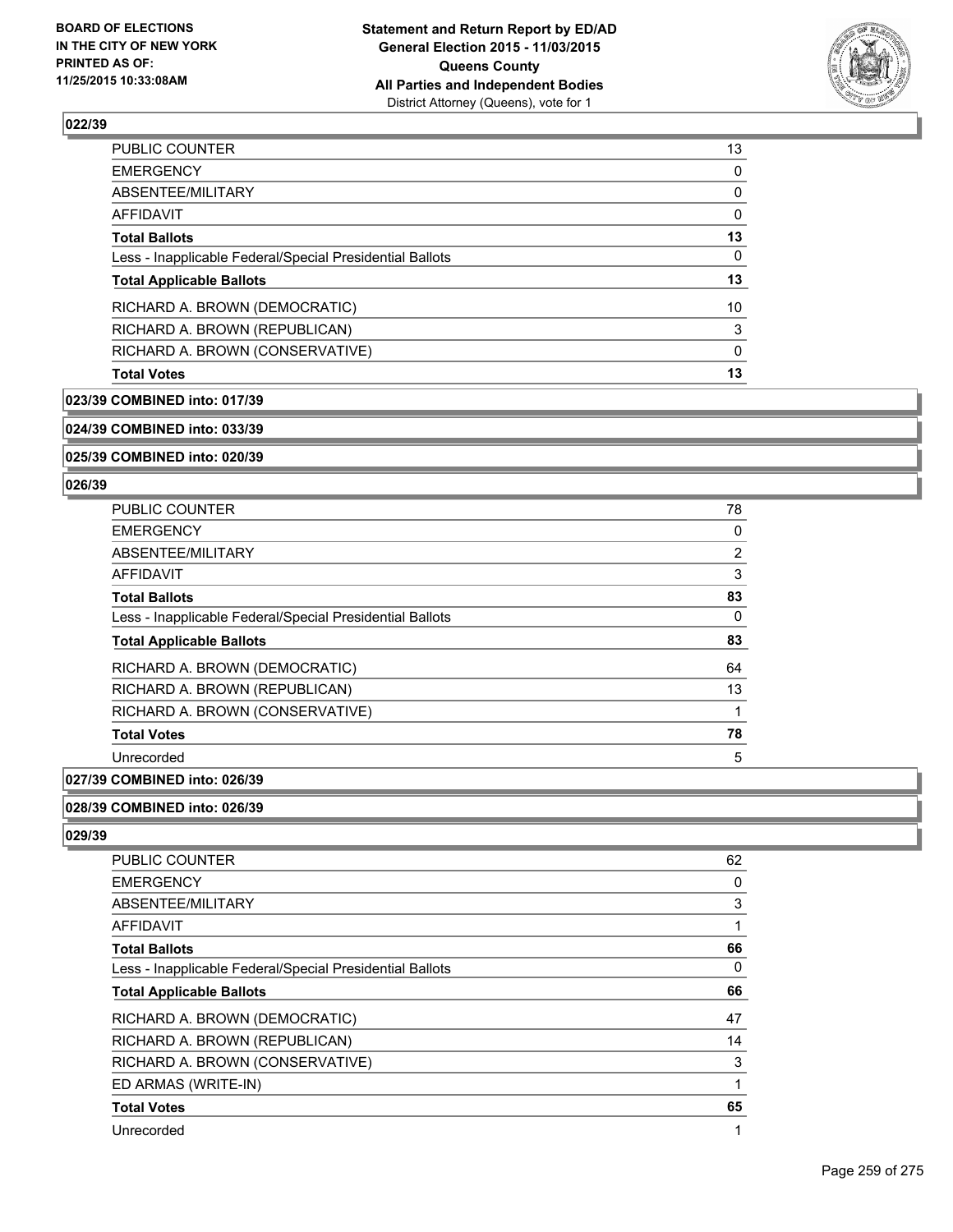

## **030/39 COMBINED into: 029/39**

# **031/39**

| <b>PUBLIC COUNTER</b>                                    | 54 |
|----------------------------------------------------------|----|
| <b>EMERGENCY</b>                                         | 0  |
| ABSENTEE/MILITARY                                        | 2  |
| <b>AFFIDAVIT</b>                                         |    |
| <b>Total Ballots</b>                                     | 57 |
| Less - Inapplicable Federal/Special Presidential Ballots | 0  |
| <b>Total Applicable Ballots</b>                          | 57 |
| RICHARD A. BROWN (DEMOCRATIC)                            | 45 |
| RICHARD A. BROWN (REPUBLICAN)                            | 6  |
| RICHARD A. BROWN (CONSERVATIVE)                          | 2  |
| <b>Total Votes</b>                                       | 53 |
| Unrecorded                                               | 4  |
|                                                          |    |

## **032/39 COMBINED into: 031/39**

### **033/39**

| <b>PUBLIC COUNTER</b>                                    | 58             |
|----------------------------------------------------------|----------------|
| <b>EMERGENCY</b>                                         | 0              |
| ABSENTEE/MILITARY                                        | $\overline{2}$ |
| AFFIDAVIT                                                | 0              |
| <b>Total Ballots</b>                                     | 60             |
| Less - Inapplicable Federal/Special Presidential Ballots | 0              |
| <b>Total Applicable Ballots</b>                          | 60             |
| RICHARD A. BROWN (DEMOCRATIC)                            | 45             |
|                                                          |                |
| RICHARD A. BROWN (REPUBLICAN)                            | 12             |
| RICHARD A. BROWN (CONSERVATIVE)                          | 2              |
| <b>Total Votes</b>                                       | 59             |

| <b>PUBLIC COUNTER</b>                                    | 59 |
|----------------------------------------------------------|----|
| <b>EMERGENCY</b>                                         | 0  |
| ABSENTEE/MILITARY                                        | 5  |
| AFFIDAVIT                                                |    |
| <b>Total Ballots</b>                                     | 65 |
| Less - Inapplicable Federal/Special Presidential Ballots | 0  |
|                                                          |    |
| <b>Total Applicable Ballots</b>                          | 65 |
| RICHARD A. BROWN (DEMOCRATIC)                            | 48 |
| RICHARD A. BROWN (REPUBLICAN)                            | 8  |
| RICHARD A. BROWN (CONSERVATIVE)                          | 5  |
| <b>Total Votes</b>                                       | 61 |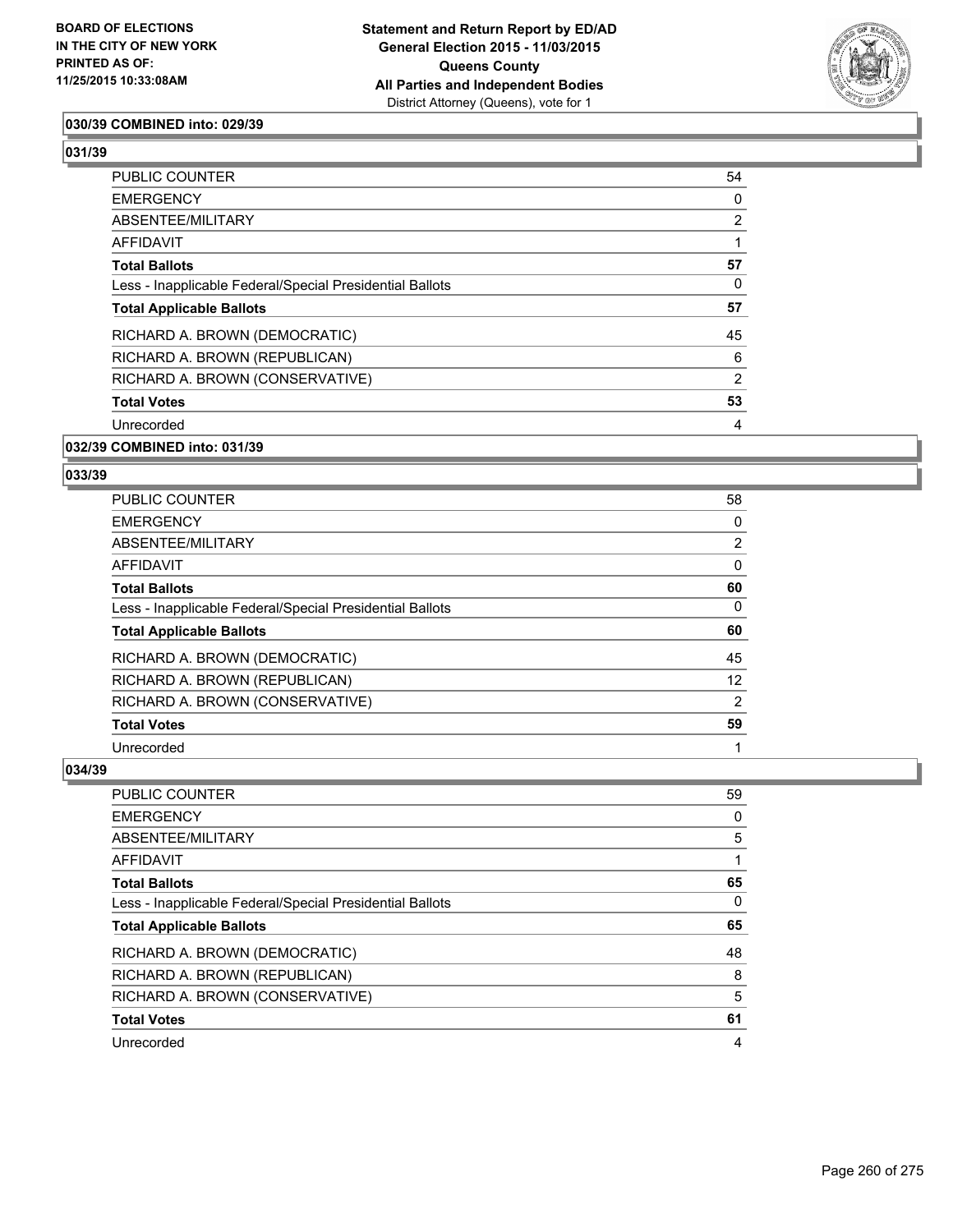

| <b>PUBLIC COUNTER</b>                                    | 25 |
|----------------------------------------------------------|----|
| <b>EMERGENCY</b>                                         | 0  |
| ABSENTEE/MILITARY                                        |    |
| AFFIDAVIT                                                | 0  |
| <b>Total Ballots</b>                                     | 26 |
| Less - Inapplicable Federal/Special Presidential Ballots | 0  |
| <b>Total Applicable Ballots</b>                          | 26 |
| RICHARD A. BROWN (DEMOCRATIC)                            | 17 |
| RICHARD A. BROWN (REPUBLICAN)                            |    |
| RICHARD A. BROWN (CONSERVATIVE)                          | 0  |
| <b>Total Votes</b>                                       | 24 |
| Unrecorded                                               | 2  |
|                                                          |    |

**036/39 COMBINED into: 035/39**

**037/39 COMBINED into: 034/39**

### **038/39**

| <b>PUBLIC COUNTER</b>                                    | 83 |
|----------------------------------------------------------|----|
| <b>EMERGENCY</b>                                         | 0  |
| ABSENTEE/MILITARY                                        | 5  |
| <b>AFFIDAVIT</b>                                         | 0  |
| <b>Total Ballots</b>                                     | 88 |
| Less - Inapplicable Federal/Special Presidential Ballots | 0  |
| <b>Total Applicable Ballots</b>                          | 88 |
| RICHARD A. BROWN (DEMOCRATIC)                            | 68 |
| RICHARD A. BROWN (REPUBLICAN)                            | 17 |
| RICHARD A. BROWN (CONSERVATIVE)                          |    |
| JOEL BLUMENFELD (WRITE-IN)                               |    |
| <b>Total Votes</b>                                       | 87 |
| Unrecorded                                               |    |
| 039/39 COMBINED into: 038/39                             |    |
| 040/39 COMBINED into: 038/39                             |    |
| 041/39 COMBINED into: 038/39                             |    |

**042/39 COMBINED into: 038/39**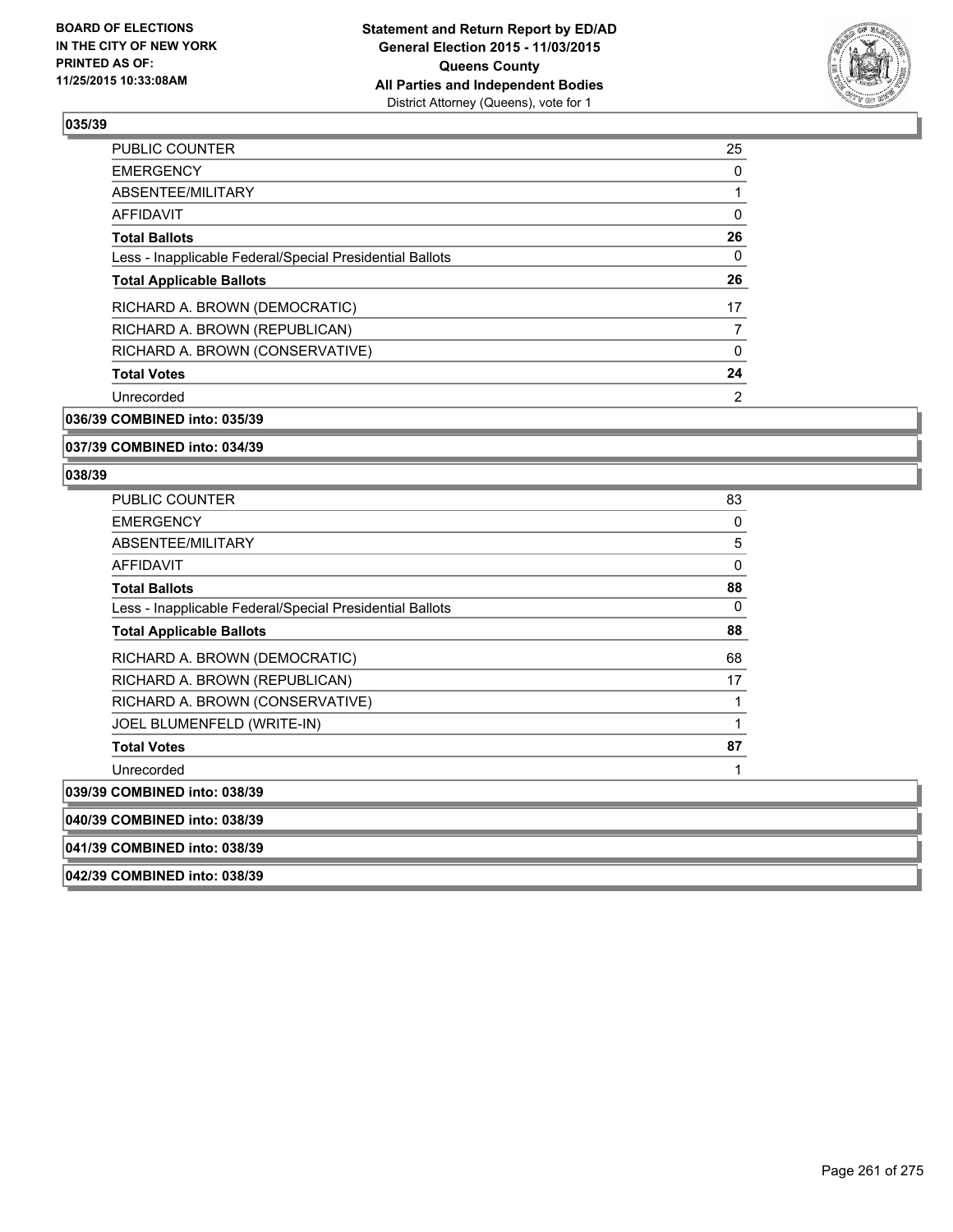

| PUBLIC COUNTER                                           | 76             |
|----------------------------------------------------------|----------------|
| <b>EMERGENCY</b>                                         | 0              |
| ABSENTEE/MILITARY                                        |                |
| AFFIDAVIT                                                | $\overline{2}$ |
| <b>Total Ballots</b>                                     | 79             |
| Less - Inapplicable Federal/Special Presidential Ballots | 0              |
| <b>Total Applicable Ballots</b>                          | 79             |
| RICHARD A. BROWN (DEMOCRATIC)                            | 69             |
| RICHARD A. BROWN (REPUBLICAN)                            | 4              |
| RICHARD A. BROWN (CONSERVATIVE)                          |                |
| BENJAMIN M. MESKIN (WRITE-IN)                            |                |
| <b>Total Votes</b>                                       | 75             |
| Unrecorded                                               | 4              |

# **044/39**

| <b>PUBLIC COUNTER</b>                                    | 100      |
|----------------------------------------------------------|----------|
| <b>EMERGENCY</b>                                         | 0        |
| ABSENTEE/MILITARY                                        | 7        |
| <b>AFFIDAVIT</b>                                         | 0        |
| <b>Total Ballots</b>                                     | 107      |
| Less - Inapplicable Federal/Special Presidential Ballots | $\Omega$ |
| <b>Total Applicable Ballots</b>                          | 107      |
| RICHARD A. BROWN (DEMOCRATIC)                            | 80       |
| RICHARD A. BROWN (REPUBLICAN)                            | 15       |
| RICHARD A. BROWN (CONSERVATIVE)                          | 4        |
| <b>Total Votes</b>                                       | 99       |
| Unrecorded                                               | 8        |

# **045/39 COMBINED into: 044/39**

| PUBLIC COUNTER                                           | 97             |
|----------------------------------------------------------|----------------|
| <b>EMERGENCY</b>                                         | 0              |
| ABSENTEE/MILITARY                                        | $\overline{7}$ |
| AFFIDAVIT                                                |                |
| <b>Total Ballots</b>                                     | 105            |
| Less - Inapplicable Federal/Special Presidential Ballots | $\Omega$       |
| <b>Total Applicable Ballots</b>                          | 105            |
| RICHARD A. BROWN (DEMOCRATIC)                            | 78             |
| RICHARD A. BROWN (REPUBLICAN)                            | 11             |
| RICHARD A. BROWN (CONSERVATIVE)                          | 10             |
| ARTURO SANCHEZ (WRITE-IN)                                |                |
| <b>Total Votes</b>                                       | 100            |
| Unrecorded                                               | 5              |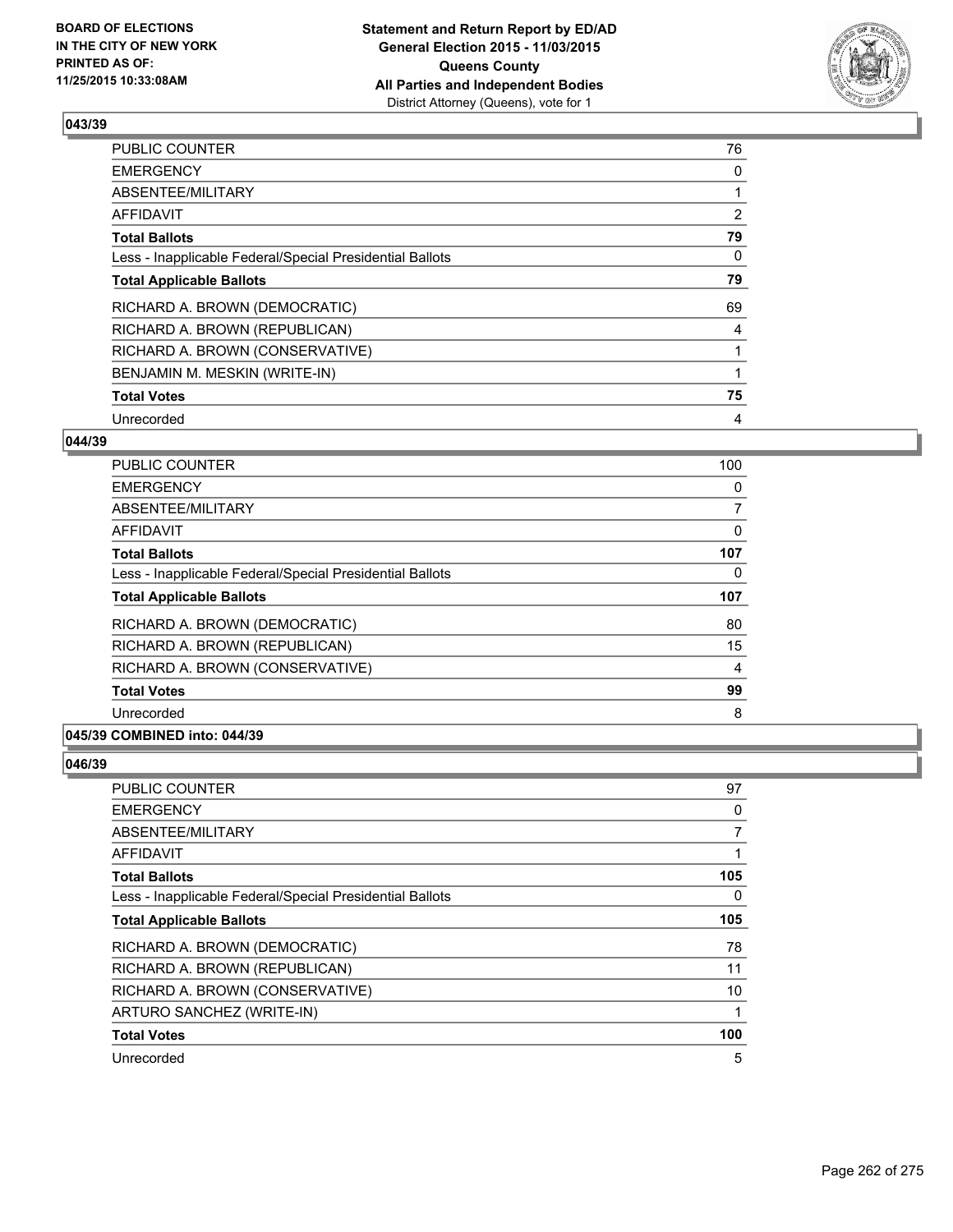

| PUBLIC COUNTER                                           | 38 |
|----------------------------------------------------------|----|
| <b>EMERGENCY</b>                                         | 0  |
| ABSENTEE/MILITARY                                        | 7  |
| AFFIDAVIT                                                | 0  |
| <b>Total Ballots</b>                                     | 45 |
| Less - Inapplicable Federal/Special Presidential Ballots | 0  |
| <b>Total Applicable Ballots</b>                          | 45 |
| RICHARD A. BROWN (DEMOCRATIC)                            | 33 |
| RICHARD A. BROWN (REPUBLICAN)                            | 9  |
| RICHARD A. BROWN (CONSERVATIVE)                          |    |
| <b>Total Votes</b>                                       | 43 |
| Unrecorded                                               | 2  |
|                                                          |    |

# **048/39 COMBINED into: 043/39**

#### **049/39**

| <b>PUBLIC COUNTER</b>                                    | 92  |
|----------------------------------------------------------|-----|
| <b>EMERGENCY</b>                                         | 0   |
| ABSENTEE/MILITARY                                        | 12  |
| <b>AFFIDAVIT</b>                                         | 0   |
| <b>Total Ballots</b>                                     | 104 |
| Less - Inapplicable Federal/Special Presidential Ballots | 0   |
| <b>Total Applicable Ballots</b>                          | 104 |
| RICHARD A. BROWN (DEMOCRATIC)                            | 76  |
| RICHARD A. BROWN (REPUBLICAN)                            | 9   |
| RICHARD A. BROWN (CONSERVATIVE)                          | 4   |
| UNATTRIBUTABLE WRITE-IN (WRITE-IN)                       | 1   |
| <b>Total Votes</b>                                       | 90  |
| Unrecorded                                               | 14  |
| 050/39 COMBINED into: 038/39                             |     |

**051/39 COMBINED into: 049/39**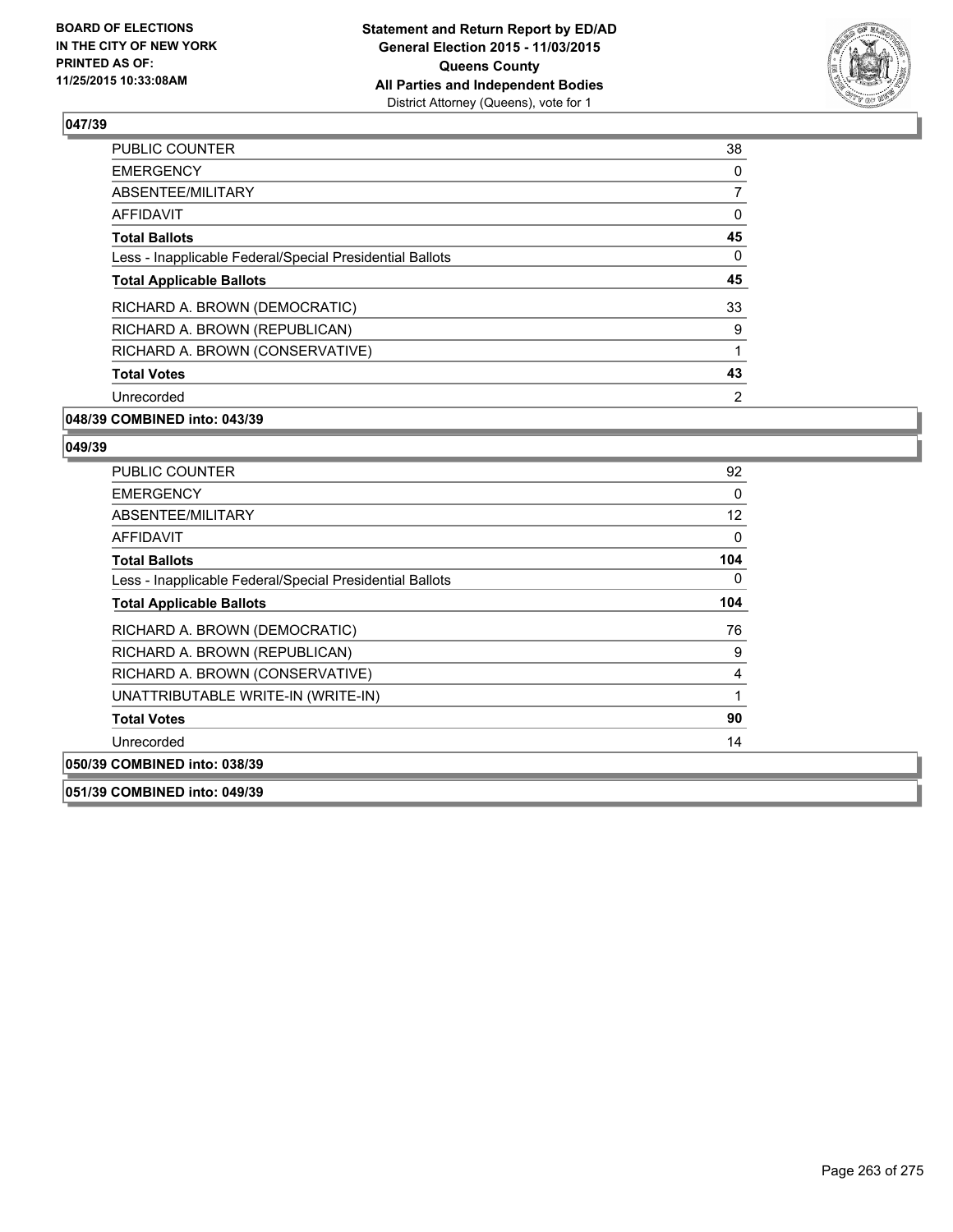

| PUBLIC COUNTER                                           | 72 |
|----------------------------------------------------------|----|
| <b>EMERGENCY</b>                                         | 0  |
| ABSENTEE/MILITARY                                        | 6  |
| AFFIDAVIT                                                | 0  |
| <b>Total Ballots</b>                                     | 78 |
| Less - Inapplicable Federal/Special Presidential Ballots | 0  |
| <b>Total Applicable Ballots</b>                          | 78 |
| RICHARD A. BROWN (DEMOCRATIC)                            | 35 |
| RICHARD A. BROWN (REPUBLICAN)                            | 30 |
| RICHARD A. BROWN (CONSERVATIVE)                          | 12 |
| <b>Total Votes</b>                                       | 77 |
| Unrecorded                                               |    |

### **002/40**

| <b>PUBLIC COUNTER</b>                                    | 55             |
|----------------------------------------------------------|----------------|
| <b>EMERGENCY</b>                                         | 0              |
| ABSENTEE/MILITARY                                        | 10             |
| AFFIDAVIT                                                | 1              |
| <b>Total Ballots</b>                                     | 66             |
| Less - Inapplicable Federal/Special Presidential Ballots | 0              |
| <b>Total Applicable Ballots</b>                          | 66             |
| RICHARD A. BROWN (DEMOCRATIC)                            | 42             |
| RICHARD A. BROWN (REPUBLICAN)                            | 18             |
| RICHARD A. BROWN (CONSERVATIVE)                          | 2              |
| DAVID KWANG (WRITE-IN)                                   | 1              |
| UNATTRIBUTABLE WRITE-IN (WRITE-IN)                       | 1              |
| <b>Total Votes</b>                                       | 64             |
| Unrecorded                                               | $\overline{2}$ |

| <b>PUBLIC COUNTER</b>                                    | 68           |
|----------------------------------------------------------|--------------|
| <b>EMERGENCY</b>                                         | 0            |
| ABSENTEE/MILITARY                                        | 6            |
| AFFIDAVIT                                                | 0            |
| <b>Total Ballots</b>                                     | 74           |
| Less - Inapplicable Federal/Special Presidential Ballots | $\mathbf{0}$ |
| <b>Total Applicable Ballots</b>                          | 74           |
| RICHARD A. BROWN (DEMOCRATIC)                            | 40           |
| RICHARD A. BROWN (REPUBLICAN)                            | 26           |
| RICHARD A. BROWN (CONSERVATIVE)                          | 7            |
| <b>Total Votes</b>                                       | 73           |
| Unrecorded                                               |              |
| 004/40 COMBINED into: 003/40                             |              |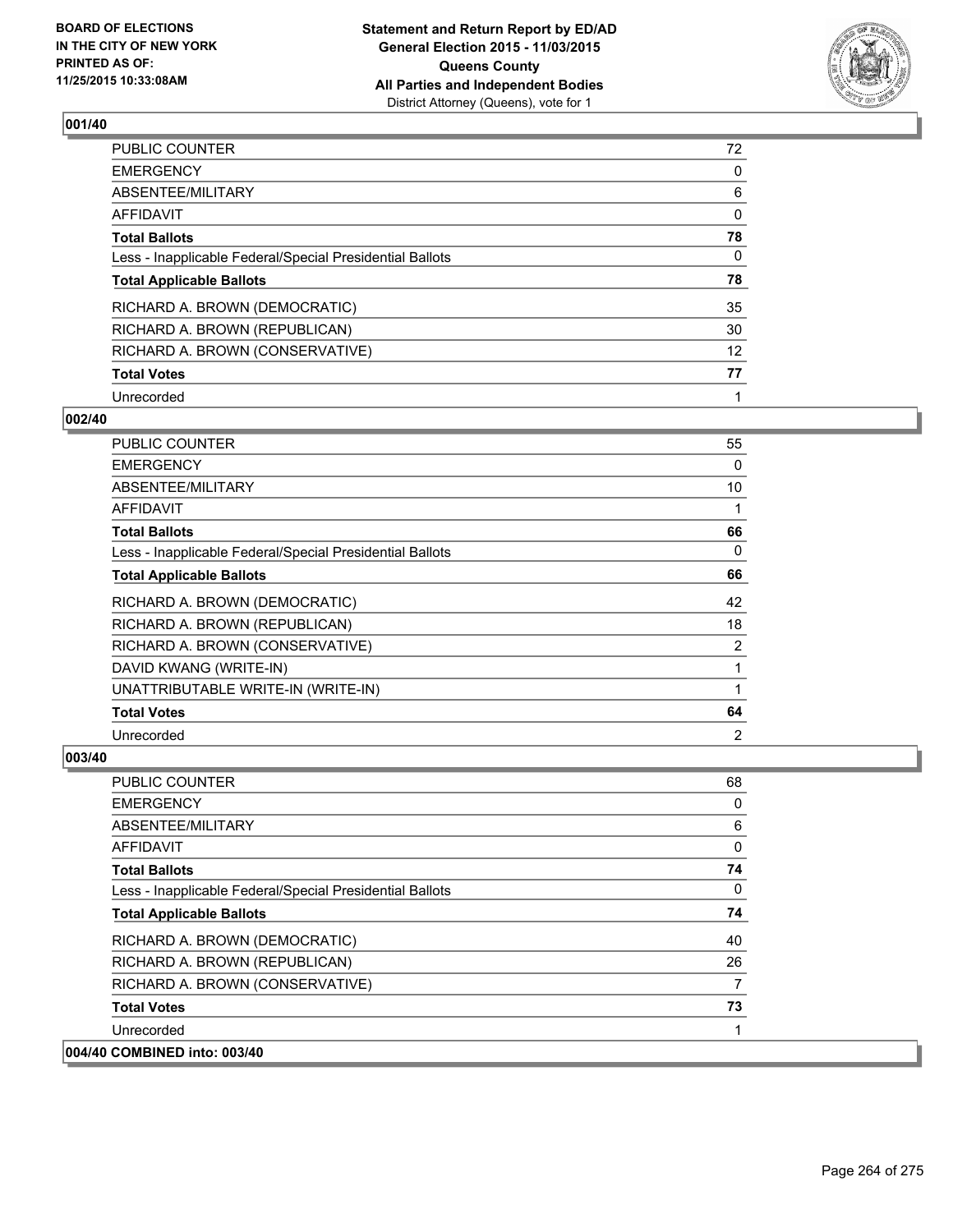

| 24 |
|----|
| 0  |
| 4  |
| 0  |
| 28 |
| 0  |
| 28 |
| 9  |
| 9  |
| 9  |
| 27 |
|    |
|    |

# **006/40 COMBINED into: 001/40**

### **007/40**

| <b>PUBLIC COUNTER</b>                                    | 51 |
|----------------------------------------------------------|----|
| <b>EMERGENCY</b>                                         | 0  |
| ABSENTEE/MILITARY                                        | 5  |
| <b>AFFIDAVIT</b>                                         | 0  |
| <b>Total Ballots</b>                                     | 56 |
| Less - Inapplicable Federal/Special Presidential Ballots | 0  |
| <b>Total Applicable Ballots</b>                          | 56 |
| RICHARD A. BROWN (DEMOCRATIC)                            | 30 |
| RICHARD A. BROWN (REPUBLICAN)                            | 16 |
| RICHARD A. BROWN (CONSERVATIVE)                          | 7  |
| <b>Total Votes</b>                                       | 53 |
| Unrecorded                                               | 3  |

### **008/40 COMBINED into: 009/40**

# **009/40**

| <b>PUBLIC COUNTER</b>                                    | 110          |
|----------------------------------------------------------|--------------|
| <b>EMERGENCY</b>                                         | 0            |
| ABSENTEE/MILITARY                                        | 8            |
| AFFIDAVIT                                                | 0            |
| <b>Total Ballots</b>                                     | 118          |
| Less - Inapplicable Federal/Special Presidential Ballots | 0            |
| <b>Total Applicable Ballots</b>                          | 118          |
| RICHARD A. BROWN (DEMOCRATIC)                            | 76           |
| RICHARD A. BROWN (REPUBLICAN)                            | 24           |
| RICHARD A. BROWN (CONSERVATIVE)                          | 13           |
| TONY AVELLA (WRITE-IN)                                   | $\mathbf{1}$ |
| <b>Total Votes</b>                                       | 114          |
| Unrecorded                                               | 4            |
| 010/40 COMBINED into: 001/40                             |              |
|                                                          |              |

**011/40 COMBINED into: 009/40 012/40 COMBINED into: 009/40**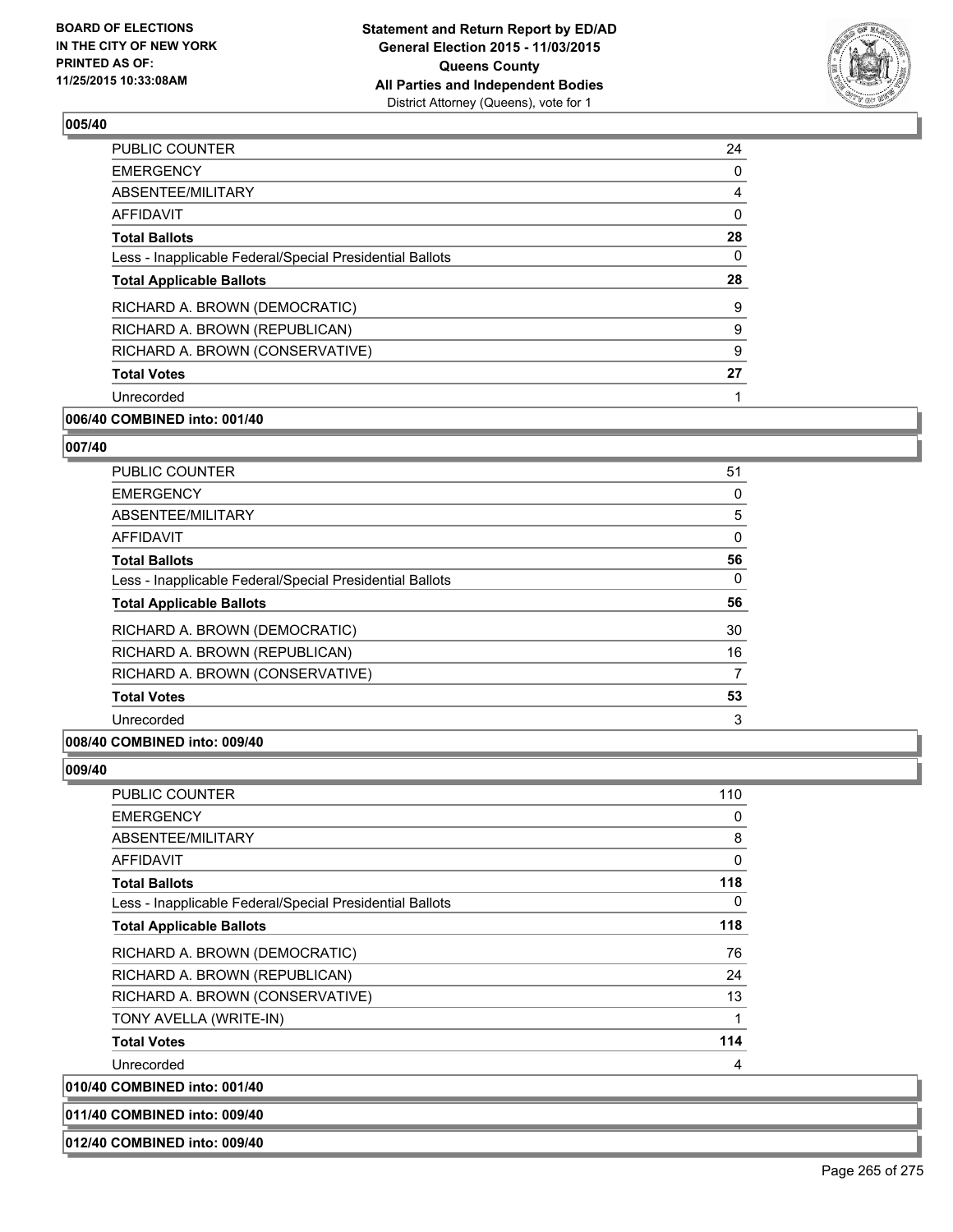

# **013/40 COMBINED into: 007/40**

### **014/40**

| PUBLIC COUNTER                                           | 30 |
|----------------------------------------------------------|----|
| EMERGENCY                                                | 0  |
| ABSENTEE/MILITARY                                        | 3  |
| AFFIDAVIT                                                | 0  |
| <b>Total Ballots</b>                                     | 33 |
| Less - Inapplicable Federal/Special Presidential Ballots | 0  |
| <b>Total Applicable Ballots</b>                          | 33 |
| RICHARD A. BROWN (DEMOCRATIC)                            | 25 |
| RICHARD A. BROWN (REPUBLICAN)                            | 6  |
| RICHARD A. BROWN (CONSERVATIVE)                          | 2  |
| <b>Total Votes</b>                                       | 33 |
|                                                          |    |

### **015/40 COMBINED into: 002/40**

# **016/40**

| PUBLIC COUNTER                                           | 78 |
|----------------------------------------------------------|----|
| <b>EMERGENCY</b>                                         | 0  |
| ABSENTEE/MILITARY                                        | 8  |
| AFFIDAVIT                                                | 0  |
| <b>Total Ballots</b>                                     | 86 |
| Less - Inapplicable Federal/Special Presidential Ballots | 0  |
| <b>Total Applicable Ballots</b>                          | 86 |
| RICHARD A. BROWN (DEMOCRATIC)                            | 55 |
| RICHARD A. BROWN (REPUBLICAN)                            | 26 |
| RICHARD A. BROWN (CONSERVATIVE)                          | 2  |
| <b>Total Votes</b>                                       | 83 |
| Unrecorded                                               | 3  |

# **017/40 COMBINED into: 014/40**

| PUBLIC COUNTER                                           | 42             |
|----------------------------------------------------------|----------------|
| <b>EMERGENCY</b>                                         | 0              |
| <b>ABSENTEE/MILITARY</b>                                 | 4              |
| AFFIDAVIT                                                | $\overline{2}$ |
| <b>Total Ballots</b>                                     | 48             |
| Less - Inapplicable Federal/Special Presidential Ballots | 0              |
| <b>Total Applicable Ballots</b>                          | 48             |
| RICHARD A. BROWN (DEMOCRATIC)                            | 31             |
| RICHARD A. BROWN (REPUBLICAN)                            | 9              |
| RICHARD A. BROWN (CONSERVATIVE)                          | 2              |
| <b>Total Votes</b>                                       | 42             |
| Unrecorded                                               | 6              |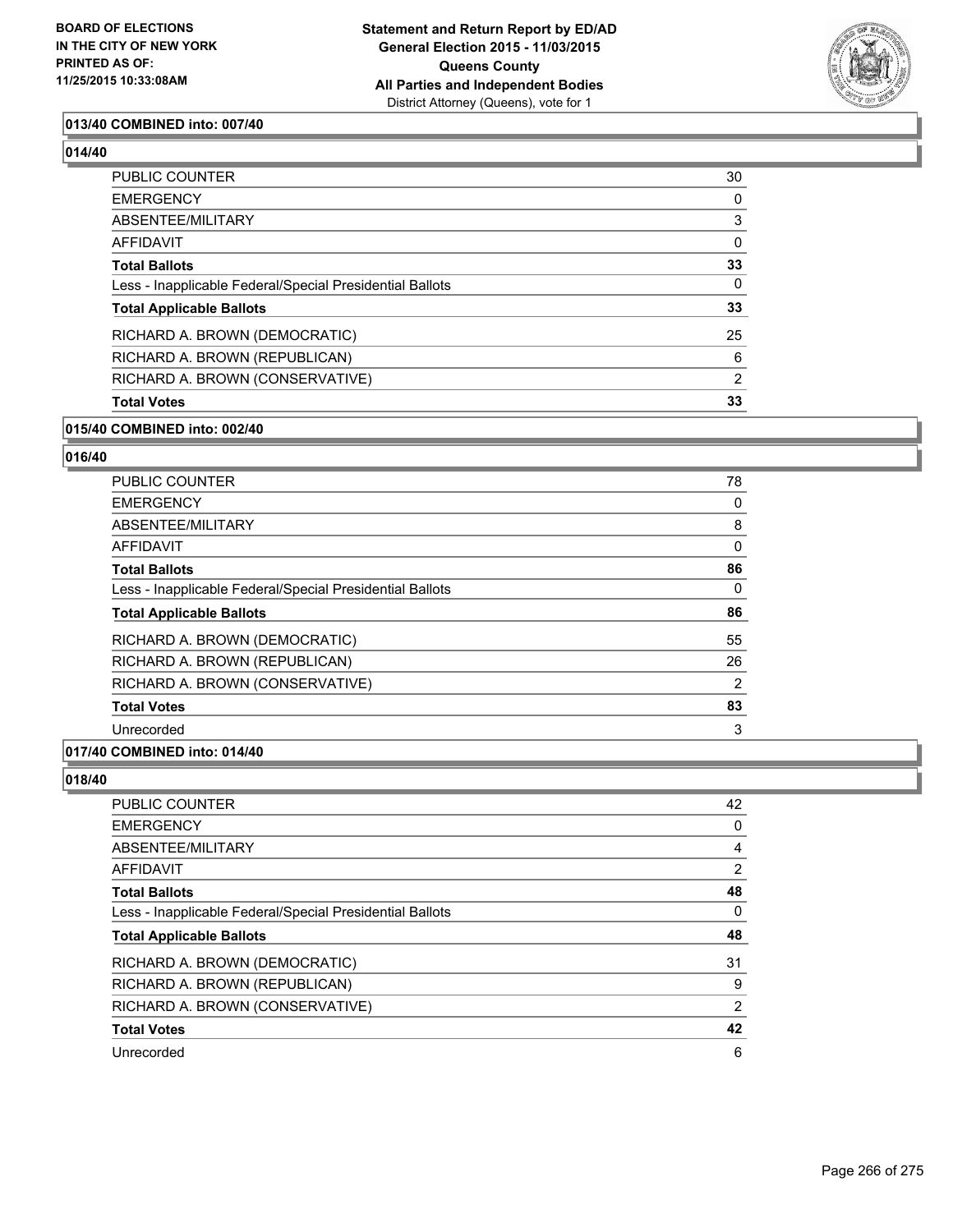

| <b>PUBLIC COUNTER</b>                                    | 62             |
|----------------------------------------------------------|----------------|
| <b>EMERGENCY</b>                                         | 0              |
| ABSENTEE/MILITARY                                        | 15             |
| AFFIDAVIT                                                | $\Omega$       |
| <b>Total Ballots</b>                                     | 77             |
| Less - Inapplicable Federal/Special Presidential Ballots | 0              |
| <b>Total Applicable Ballots</b>                          | 77             |
| RICHARD A. BROWN (DEMOCRATIC)                            | 56             |
| RICHARD A. BROWN (REPUBLICAN)                            | 16             |
| RICHARD A. BROWN (CONSERVATIVE)                          | $\overline{2}$ |
| <b>Total Votes</b>                                       | 74             |
| Unrecorded                                               | 3              |

### **020/40**

| PUBLIC COUNTER                                           | 51 |
|----------------------------------------------------------|----|
| <b>EMERGENCY</b>                                         | 0  |
| ABSENTEE/MILITARY                                        | 3  |
| AFFIDAVIT                                                | 0  |
| <b>Total Ballots</b>                                     | 54 |
| Less - Inapplicable Federal/Special Presidential Ballots | 0  |
| <b>Total Applicable Ballots</b>                          | 54 |
| RICHARD A. BROWN (DEMOCRATIC)                            | 33 |
| RICHARD A. BROWN (REPUBLICAN)                            | 12 |
| RICHARD A. BROWN (CONSERVATIVE)                          | 5  |
| ADRIANA VARGAS (WRITE-IN)                                |    |
| <b>Total Votes</b>                                       | 51 |
| Unrecorded                                               | 3  |

| <b>PUBLIC COUNTER</b>                                    | 60 |
|----------------------------------------------------------|----|
| <b>EMERGENCY</b>                                         | 0  |
| ABSENTEE/MILITARY                                        | 15 |
| AFFIDAVIT                                                | 0  |
| <b>Total Ballots</b>                                     | 75 |
| Less - Inapplicable Federal/Special Presidential Ballots | 0  |
| <b>Total Applicable Ballots</b>                          | 75 |
|                                                          |    |
| RICHARD A. BROWN (DEMOCRATIC)                            | 54 |
| RICHARD A. BROWN (REPUBLICAN)                            | 13 |
| RICHARD A. BROWN (CONSERVATIVE)                          | 2  |
| <b>Total Votes</b>                                       | 69 |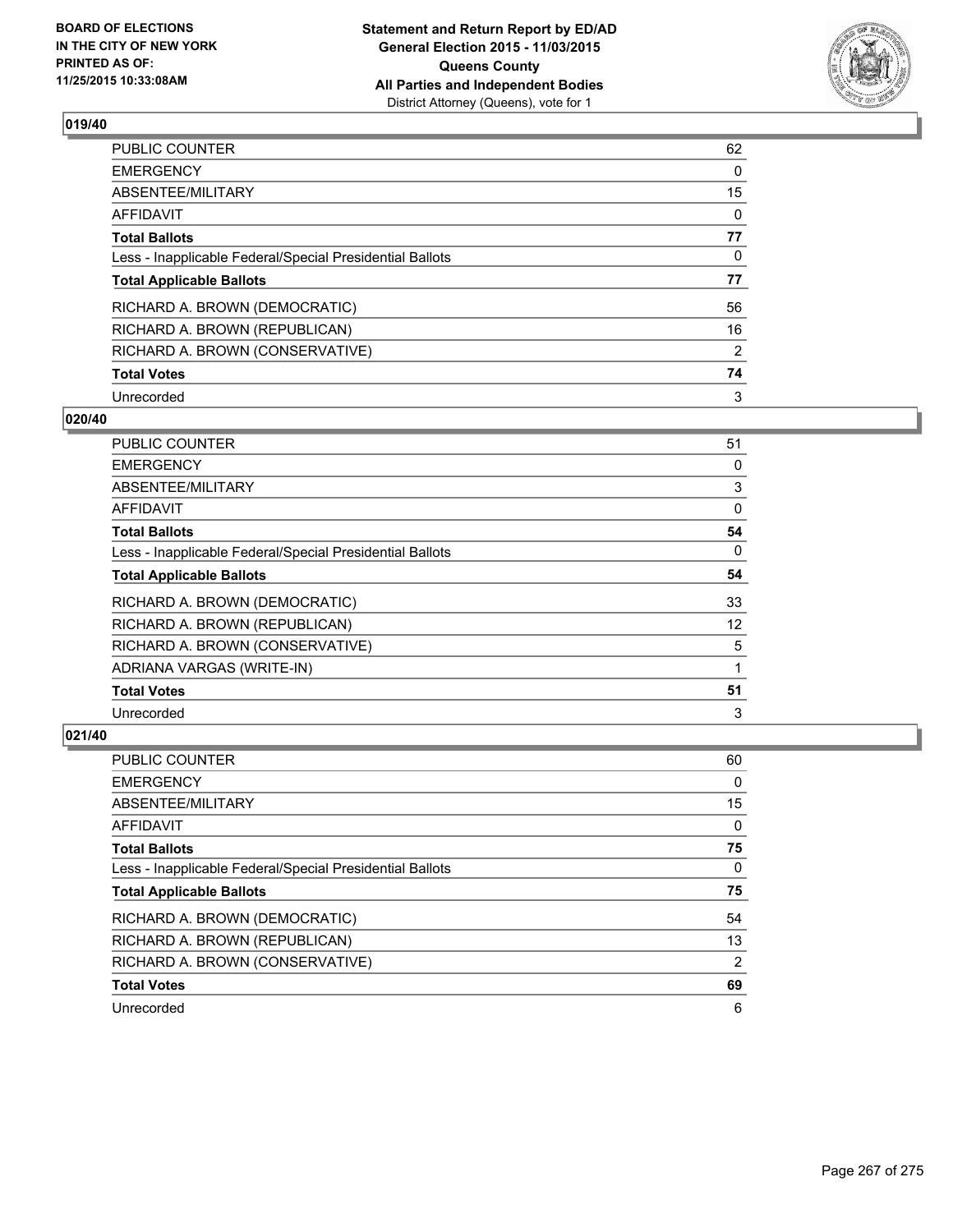

| <b>PUBLIC COUNTER</b>                                    | 147 |
|----------------------------------------------------------|-----|
| <b>EMERGENCY</b>                                         | 0   |
| ABSENTEE/MILITARY                                        | 4   |
| AFFIDAVIT                                                | 7   |
| <b>Total Ballots</b>                                     | 158 |
| Less - Inapplicable Federal/Special Presidential Ballots | 0   |
| <b>Total Applicable Ballots</b>                          | 158 |
| RICHARD A. BROWN (DEMOCRATIC)                            | 130 |
| RICHARD A. BROWN (REPUBLICAN)                            | 14  |
| RICHARD A. BROWN (CONSERVATIVE)                          | 6   |
| IVAN MOSSOP (WRITE-IN)                                   | 1   |
| UNATTRIBUTABLE WRITE-IN (WRITE-IN)                       | 1   |
| <b>Total Votes</b>                                       | 152 |
| Unrecorded                                               | 6   |

# **023/40**

| PUBLIC COUNTER                                           | 33 |
|----------------------------------------------------------|----|
| <b>EMERGENCY</b>                                         | 0  |
| ABSENTEE/MILITARY                                        | 3  |
| AFFIDAVIT                                                | 0  |
| <b>Total Ballots</b>                                     | 36 |
| Less - Inapplicable Federal/Special Presidential Ballots | 0  |
| <b>Total Applicable Ballots</b>                          | 36 |
| RICHARD A. BROWN (DEMOCRATIC)                            | 22 |
| RICHARD A. BROWN (REPUBLICAN)                            | 11 |
| RICHARD A. BROWN (CONSERVATIVE)                          | 2  |
| <b>Total Votes</b>                                       | 35 |
| Unrecorded                                               |    |

| <b>PUBLIC COUNTER</b>                                    | 45 |
|----------------------------------------------------------|----|
| <b>EMERGENCY</b>                                         | 0  |
| ABSENTEE/MILITARY                                        | 1  |
| AFFIDAVIT                                                | 0  |
| <b>Total Ballots</b>                                     | 46 |
| Less - Inapplicable Federal/Special Presidential Ballots | 0  |
| <b>Total Applicable Ballots</b>                          | 46 |
| RICHARD A. BROWN (DEMOCRATIC)                            | 33 |
| RICHARD A. BROWN (REPUBLICAN)                            | 8  |
| RICHARD A. BROWN (CONSERVATIVE)                          | 1  |
| <b>Total Votes</b>                                       | 42 |
| Unrecorded                                               | 4  |
| 025/40 COMBINED into: 022/40                             |    |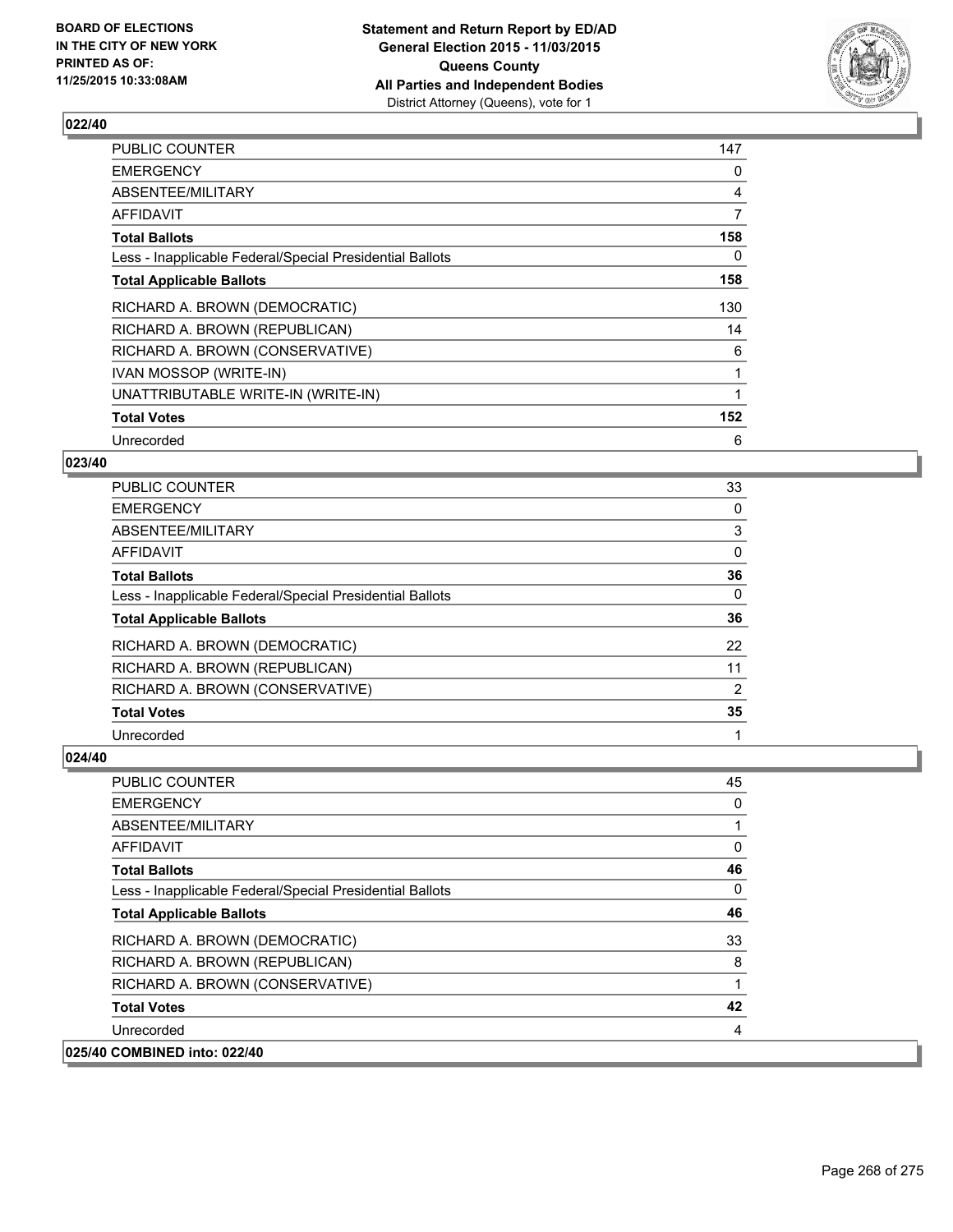

| PUBLIC COUNTER                                           | 26             |
|----------------------------------------------------------|----------------|
| <b>EMERGENCY</b>                                         | 0              |
| ABSENTEE/MILITARY                                        | 0              |
| <b>AFFIDAVIT</b>                                         | 0              |
| <b>Total Ballots</b>                                     | 26             |
| Less - Inapplicable Federal/Special Presidential Ballots | $\Omega$       |
| <b>Total Applicable Ballots</b>                          | 26             |
| RICHARD A. BROWN (DEMOCRATIC)                            | 14             |
| RICHARD A. BROWN (REPUBLICAN)                            | 9              |
| RICHARD A. BROWN (CONSERVATIVE)                          | $\overline{2}$ |
| <b>Total Votes</b>                                       | 25             |
| Unrecorded                                               |                |

### **027/40**

| <b>PUBLIC COUNTER</b>                                    | 62 |
|----------------------------------------------------------|----|
| <b>EMERGENCY</b>                                         | 0  |
| ABSENTEE/MILITARY                                        |    |
| AFFIDAVIT                                                | 0  |
| <b>Total Ballots</b>                                     | 63 |
| Less - Inapplicable Federal/Special Presidential Ballots | 0  |
| <b>Total Applicable Ballots</b>                          | 63 |
| RICHARD A. BROWN (DEMOCRATIC)                            | 44 |
| RICHARD A. BROWN (REPUBLICAN)                            | 13 |
| RICHARD A. BROWN (CONSERVATIVE)                          | 2  |
| <b>Total Votes</b>                                       | 59 |
| Unrecorded                                               | 4  |
|                                                          |    |

# **028/40 COMBINED into: 030/40**

| <b>PUBLIC COUNTER</b>                                    | 29 |
|----------------------------------------------------------|----|
| <b>EMERGENCY</b>                                         | 0  |
| ABSENTEE/MILITARY                                        | 0  |
| AFFIDAVIT                                                | 0  |
| <b>Total Ballots</b>                                     | 29 |
| Less - Inapplicable Federal/Special Presidential Ballots | 0  |
| <b>Total Applicable Ballots</b>                          | 29 |
| RICHARD A. BROWN (DEMOCRATIC)                            | 21 |
| RICHARD A. BROWN (REPUBLICAN)                            | 4  |
| RICHARD A. BROWN (CONSERVATIVE)                          | 2  |
| DAVID WRIGHT (WRITE-IN)                                  |    |
| <b>Total Votes</b>                                       | 28 |
| Unrecorded                                               | 1  |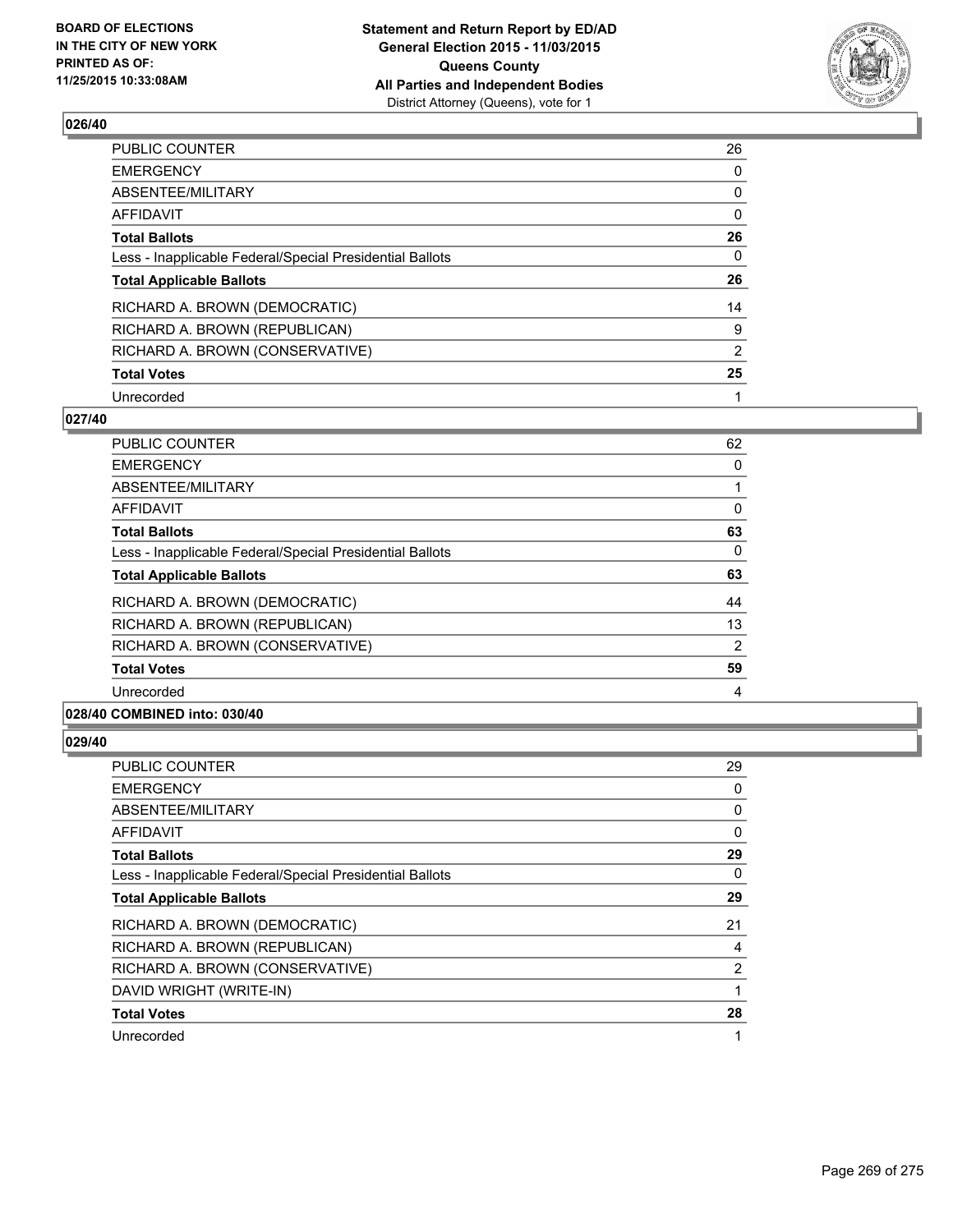

| <b>PUBLIC COUNTER</b>                                    | 57 |
|----------------------------------------------------------|----|
| <b>EMERGENCY</b>                                         | 0  |
| ABSENTEE/MILITARY                                        | 4  |
| AFFIDAVIT                                                | 0  |
| <b>Total Ballots</b>                                     | 61 |
| Less - Inapplicable Federal/Special Presidential Ballots | 0  |
| <b>Total Applicable Ballots</b>                          | 61 |
| RICHARD A. BROWN (DEMOCRATIC)                            | 33 |
| RICHARD A. BROWN (REPUBLICAN)                            | 12 |
| RICHARD A. BROWN (CONSERVATIVE)                          | 13 |
| MICHAEL BLOOMBERG (WRITE-IN)                             |    |
| <b>Total Votes</b>                                       | 59 |
| Unrecorded                                               | 2  |

# **031/40**

| PUBLIC COUNTER                                           | 36 |
|----------------------------------------------------------|----|
| <b>EMERGENCY</b>                                         | 0  |
| ABSENTEE/MILITARY                                        | 6  |
| AFFIDAVIT                                                | 0  |
| <b>Total Ballots</b>                                     | 42 |
| Less - Inapplicable Federal/Special Presidential Ballots | 0  |
| <b>Total Applicable Ballots</b>                          | 42 |
| RICHARD A. BROWN (DEMOCRATIC)                            | 30 |
| RICHARD A. BROWN (REPUBLICAN)                            | 6  |
| RICHARD A. BROWN (CONSERVATIVE)                          | 4  |
| <b>Total Votes</b>                                       | 40 |
| Unrecorded                                               | 2  |

| <b>PUBLIC COUNTER</b>                                    | 62 |
|----------------------------------------------------------|----|
| <b>EMERGENCY</b>                                         | 0  |
| ABSENTEE/MILITARY                                        |    |
| AFFIDAVIT                                                | 0  |
| <b>Total Ballots</b>                                     | 69 |
| Less - Inapplicable Federal/Special Presidential Ballots | 0  |
| <b>Total Applicable Ballots</b>                          | 69 |
|                                                          |    |
| RICHARD A. BROWN (DEMOCRATIC)                            | 46 |
| RICHARD A. BROWN (REPUBLICAN)                            | 17 |
| RICHARD A. BROWN (CONSERVATIVE)                          | 3  |
| <b>Total Votes</b>                                       | 66 |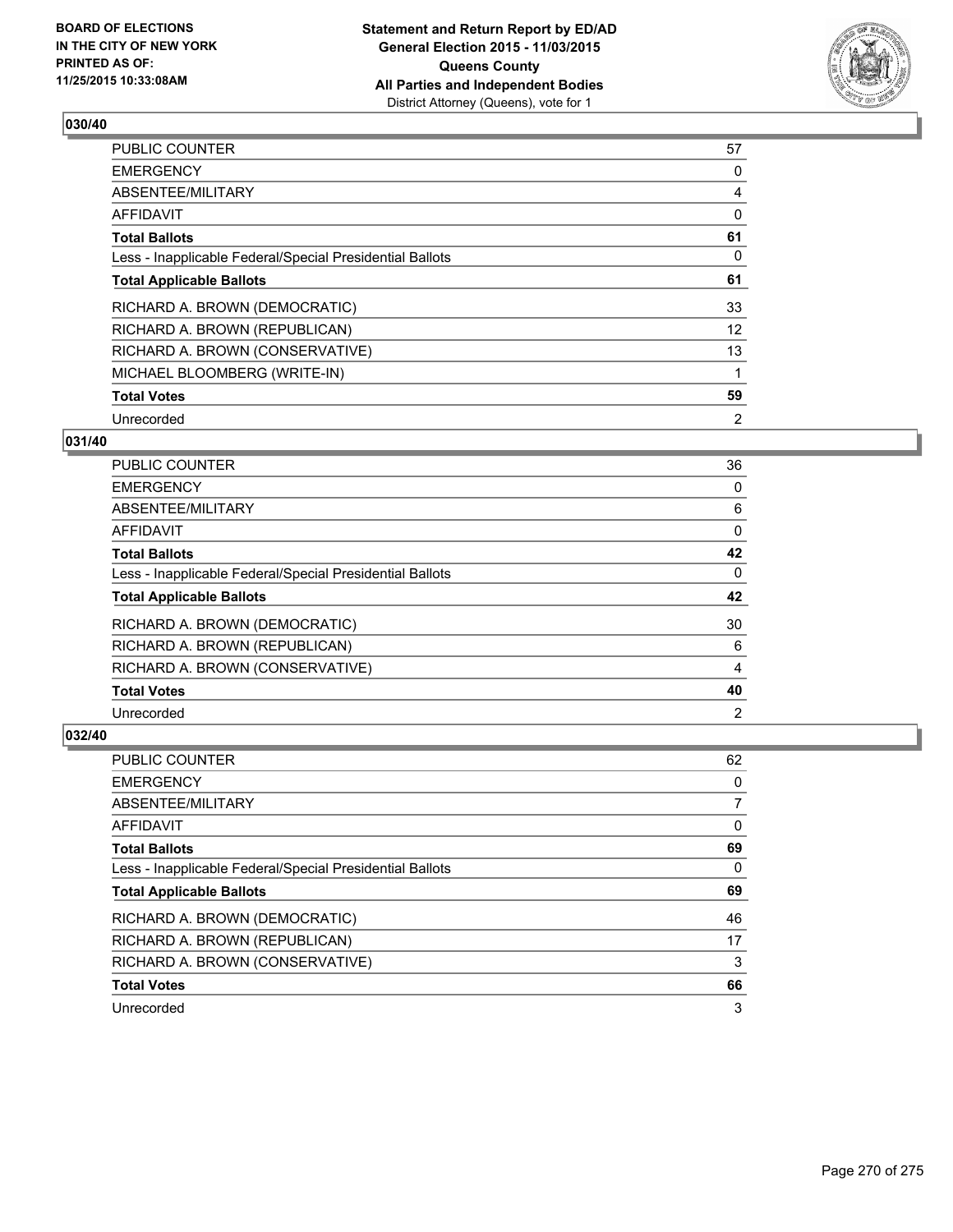

| PUBLIC COUNTER                                           | 52 |
|----------------------------------------------------------|----|
| <b>EMERGENCY</b>                                         | 0  |
| ABSENTEE/MILITARY                                        | 9  |
| <b>AFFIDAVIT</b>                                         | 0  |
| <b>Total Ballots</b>                                     | 61 |
| Less - Inapplicable Federal/Special Presidential Ballots | 0  |
| <b>Total Applicable Ballots</b>                          | 61 |
| RICHARD A. BROWN (DEMOCRATIC)                            | 45 |
| RICHARD A. BROWN (REPUBLICAN)                            | 11 |
| RICHARD A. BROWN (CONSERVATIVE)                          | 3  |
| <b>Total Votes</b>                                       | 59 |
| Unrecorded                                               | 2  |

### **034/40**

| <b>PUBLIC COUNTER</b>                                    | 40             |
|----------------------------------------------------------|----------------|
| <b>EMERGENCY</b>                                         | 0              |
| ABSENTEE/MILITARY                                        | $\overline{2}$ |
| <b>AFFIDAVIT</b>                                         | 0              |
| <b>Total Ballots</b>                                     | 42             |
| Less - Inapplicable Federal/Special Presidential Ballots | $\Omega$       |
| <b>Total Applicable Ballots</b>                          | 42             |
| RICHARD A. BROWN (DEMOCRATIC)                            | 26             |
| RICHARD A. BROWN (REPUBLICAN)                            | 11             |
| RICHARD A. BROWN (CONSERVATIVE)                          | 2              |
| <b>Total Votes</b>                                       | 39             |
| Unrecorded                                               | 3              |

| <b>PUBLIC COUNTER</b>                                    | 46             |
|----------------------------------------------------------|----------------|
| <b>EMERGENCY</b>                                         | 0              |
| ABSENTEE/MILITARY                                        | $\overline{2}$ |
| <b>AFFIDAVIT</b>                                         | 0              |
| <b>Total Ballots</b>                                     | 48             |
| Less - Inapplicable Federal/Special Presidential Ballots | 0              |
| <b>Total Applicable Ballots</b>                          | 48             |
| RICHARD A. BROWN (DEMOCRATIC)                            | 35             |
| RICHARD A. BROWN (REPUBLICAN)                            | 11             |
| RICHARD A. BROWN (CONSERVATIVE)                          | 0              |
| <b>Total Votes</b>                                       | 46             |
| Unrecorded                                               | $\overline{2}$ |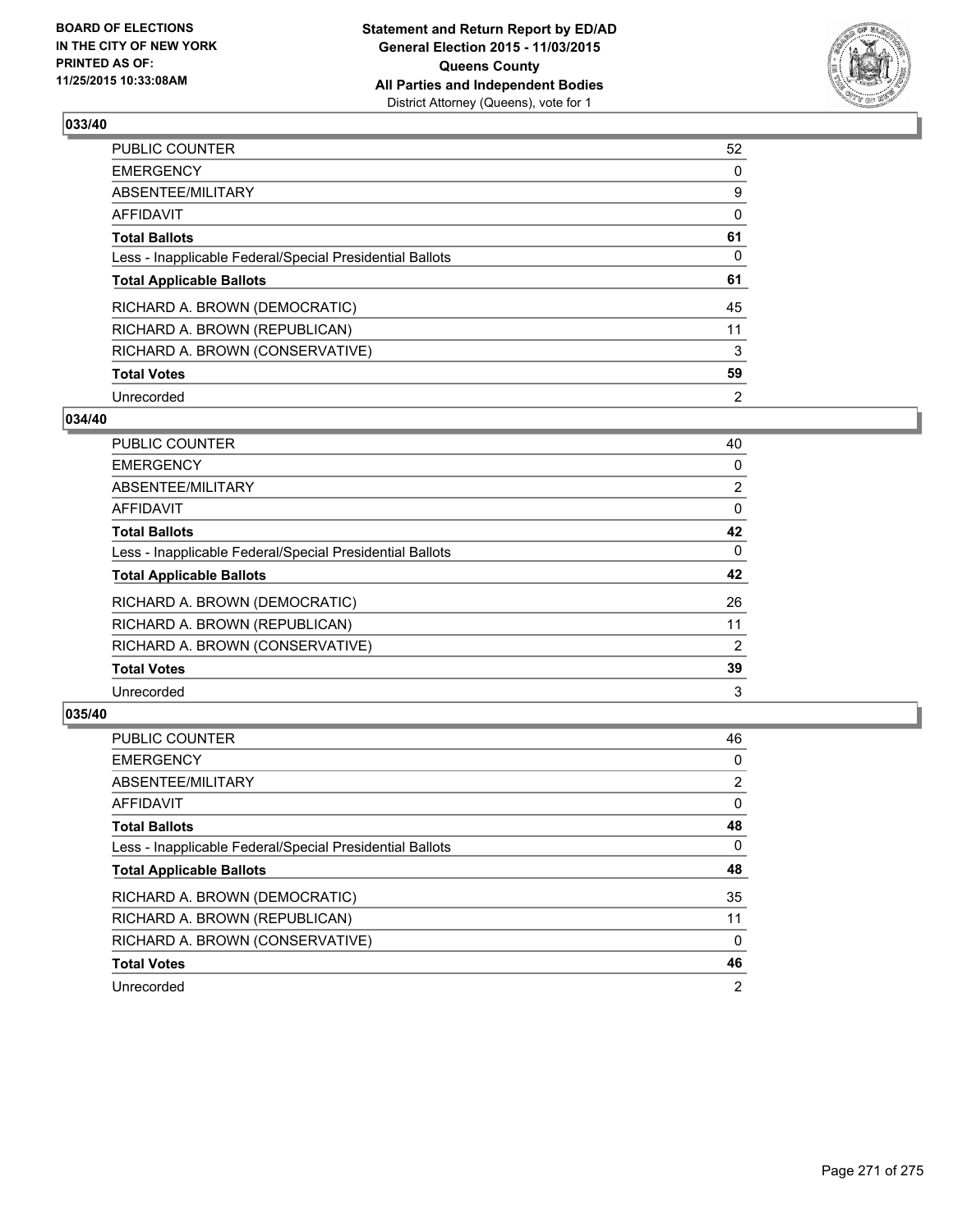

| PUBLIC COUNTER                                           | 97             |
|----------------------------------------------------------|----------------|
| <b>EMERGENCY</b>                                         | 0              |
| ABSENTEE/MILITARY                                        | $\overline{4}$ |
| <b>AFFIDAVIT</b>                                         | 0              |
| <b>Total Ballots</b>                                     | 101            |
| Less - Inapplicable Federal/Special Presidential Ballots | 0              |
| <b>Total Applicable Ballots</b>                          | 101            |
| RICHARD A. BROWN (DEMOCRATIC)                            | 66             |
| RICHARD A. BROWN (REPUBLICAN)                            | 24             |
| RICHARD A. BROWN (CONSERVATIVE)                          | 7              |
| <b>Total Votes</b>                                       | 97             |
| Unrecorded                                               | 4              |

### **037/40**

| <b>PUBLIC COUNTER</b>                                    | 87 |
|----------------------------------------------------------|----|
| <b>EMERGENCY</b>                                         | 0  |
| ABSENTEE/MILITARY                                        | 4  |
| AFFIDAVIT                                                | 0  |
| <b>Total Ballots</b>                                     | 91 |
| Less - Inapplicable Federal/Special Presidential Ballots | 0  |
| <b>Total Applicable Ballots</b>                          | 91 |
| RICHARD A. BROWN (DEMOCRATIC)                            | 68 |
| RICHARD A. BROWN (REPUBLICAN)                            | 16 |
| RICHARD A. BROWN (CONSERVATIVE)                          | 3  |
| <b>Total Votes</b>                                       | 87 |
| Unrecorded                                               | 4  |
|                                                          |    |

### **038/40 COMBINED into: 037/40**

| <b>PUBLIC COUNTER</b>                                    | 75 |
|----------------------------------------------------------|----|
| <b>EMERGENCY</b>                                         | 0  |
| ABSENTEE/MILITARY                                        |    |
| AFFIDAVIT                                                | 0  |
| <b>Total Ballots</b>                                     | 76 |
| Less - Inapplicable Federal/Special Presidential Ballots | 0  |
| <b>Total Applicable Ballots</b>                          | 76 |
| RICHARD A. BROWN (DEMOCRATIC)                            | 50 |
| RICHARD A. BROWN (REPUBLICAN)                            | 18 |
| RICHARD A. BROWN (CONSERVATIVE)                          | 0  |
| <b>Total Votes</b>                                       | 68 |
| Unrecorded                                               | 8  |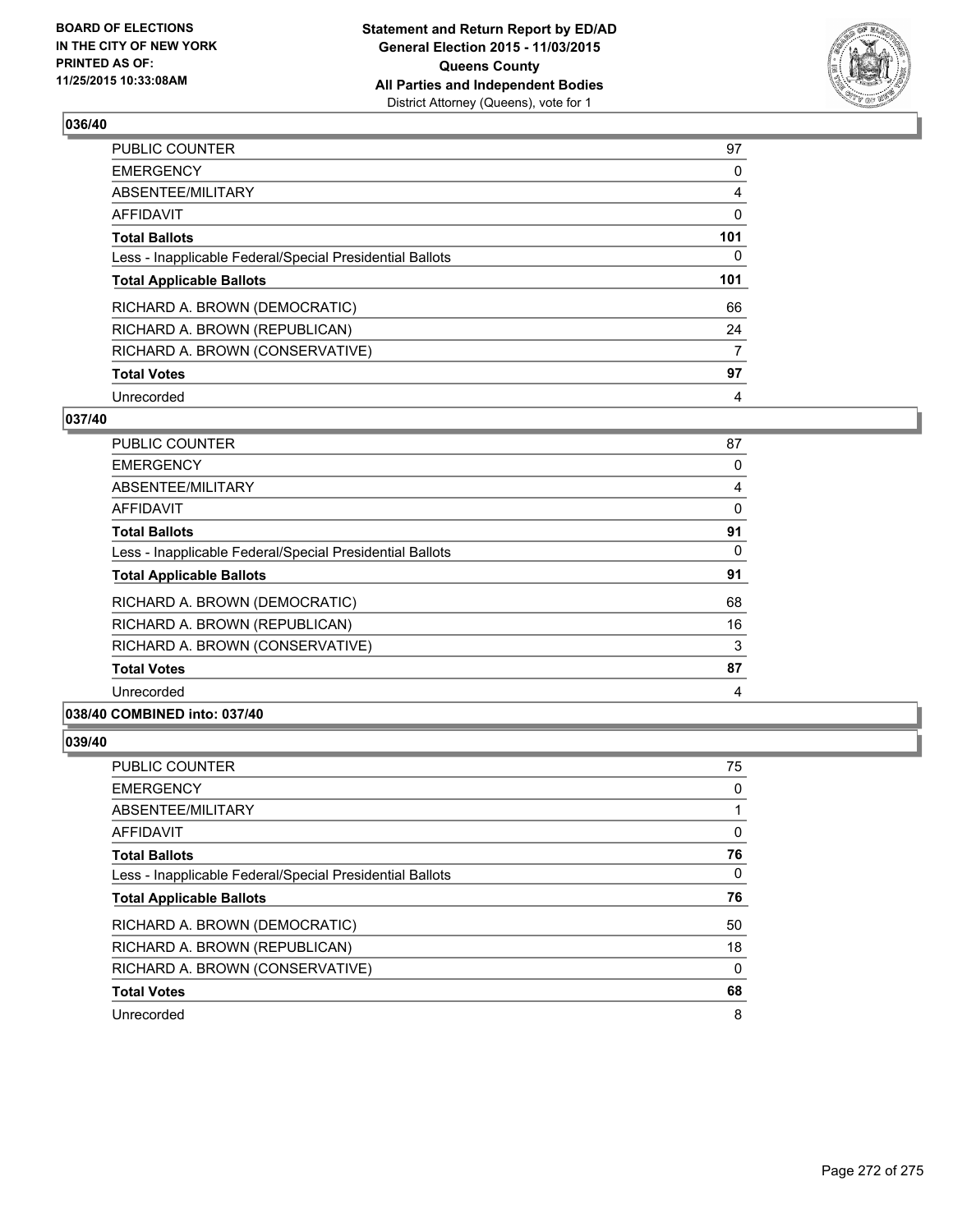

| <b>PUBLIC COUNTER</b>                                    | 89  |
|----------------------------------------------------------|-----|
| <b>EMERGENCY</b>                                         | 0   |
| ABSENTEE/MILITARY                                        | 10  |
| AFFIDAVIT                                                | 2   |
| <b>Total Ballots</b>                                     | 101 |
| Less - Inapplicable Federal/Special Presidential Ballots | 0   |
| <b>Total Applicable Ballots</b>                          | 101 |
| RICHARD A. BROWN (DEMOCRATIC)                            | 76  |
| RICHARD A. BROWN (REPUBLICAN)                            | 16  |
| RICHARD A. BROWN (CONSERVATIVE)                          | 3   |
| <b>Total Votes</b>                                       | 95  |
| Unrecorded                                               | 6   |
|                                                          |     |

**041/40 COMBINED into: 040/40**

#### **042/40 COMBINED into: 032/40**

#### **043/40 COMBINED into: 036/40**

### **044/40**

| <b>PUBLIC COUNTER</b>                                    | 63             |
|----------------------------------------------------------|----------------|
| <b>EMERGENCY</b>                                         | 0              |
| ABSENTEE/MILITARY                                        | $\overline{2}$ |
| <b>AFFIDAVIT</b>                                         | 0              |
| <b>Total Ballots</b>                                     | 65             |
| Less - Inapplicable Federal/Special Presidential Ballots | 0              |
| <b>Total Applicable Ballots</b>                          | 65             |
| RICHARD A. BROWN (DEMOCRATIC)                            | 45             |
| RICHARD A. BROWN (REPUBLICAN)                            | 12             |
| RICHARD A. BROWN (CONSERVATIVE)                          | 4              |
| ALTON MADDOX (WRITE-IN)                                  | 1              |
| UNATTRIBUTABLE WRITE-IN (WRITE-IN)                       | 1              |
| <b>Total Votes</b>                                       | 63             |
| Unrecorded                                               | 2              |

| PUBLIC COUNTER                                           | 66           |
|----------------------------------------------------------|--------------|
| <b>EMERGENCY</b>                                         | 0            |
| ABSENTEE/MILITARY                                        | 0            |
| <b>AFFIDAVIT</b>                                         | $\mathbf{1}$ |
| <b>Total Ballots</b>                                     | 67           |
| Less - Inapplicable Federal/Special Presidential Ballots | $\Omega$     |
| <b>Total Applicable Ballots</b>                          | 67           |
| RICHARD A. BROWN (DEMOCRATIC)                            | 53           |
| RICHARD A. BROWN (REPUBLICAN)                            | 10           |
| RICHARD A. BROWN (CONSERVATIVE)                          | $\mathbf{0}$ |
| <b>Total Votes</b>                                       | 63           |
| Unrecorded                                               | 4            |
| 046/40 COMBINED into: 044/40                             |              |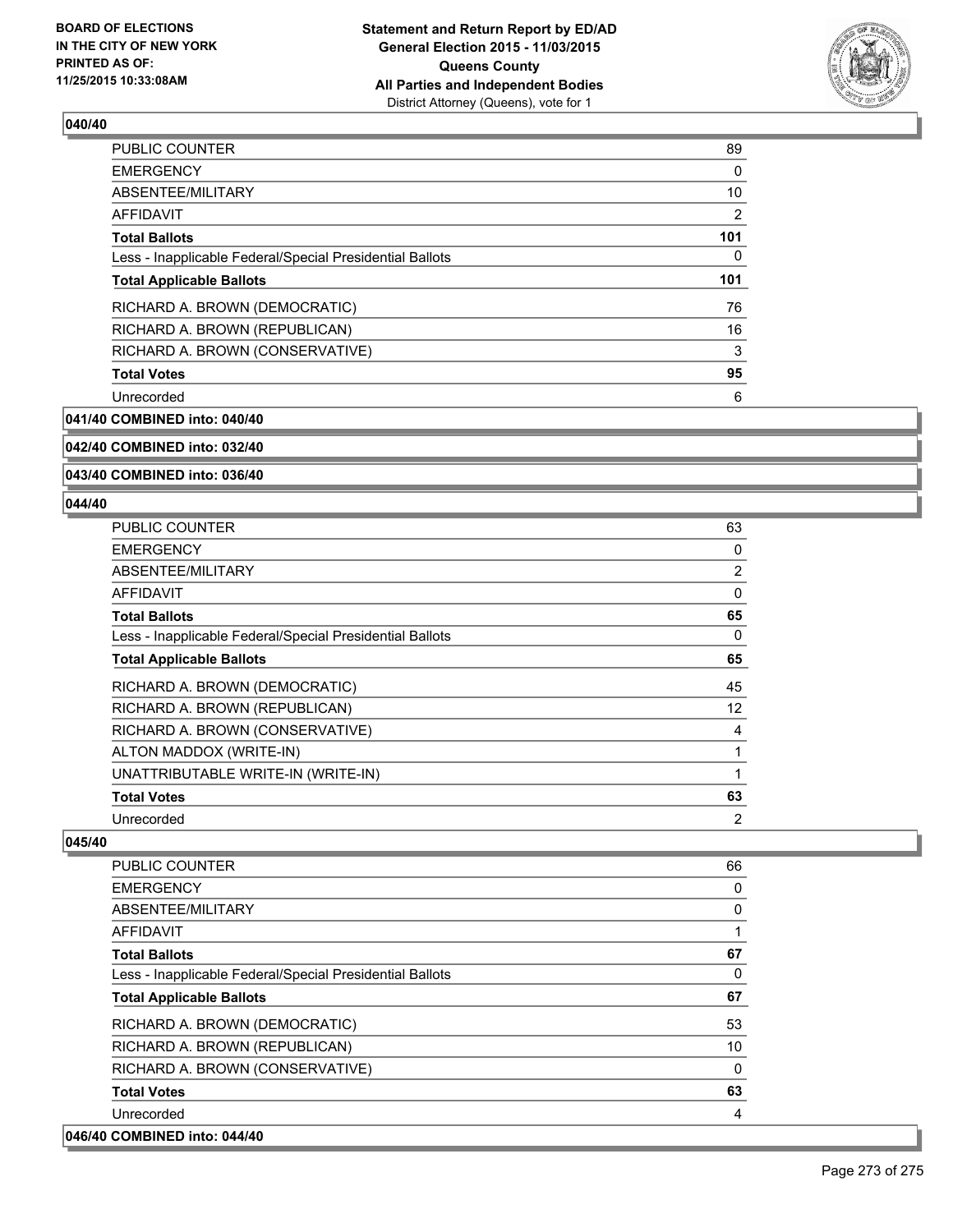

## **047/40 COMBINED into: 019/40**

| PUBLIC COUNTER                                           | 118 |
|----------------------------------------------------------|-----|
| <b>EMERGENCY</b>                                         | 0   |
| ABSENTEE/MILITARY                                        | 17  |
| <b>AFFIDAVIT</b>                                         |     |
| <b>Total Ballots</b>                                     | 136 |
| Less - Inapplicable Federal/Special Presidential Ballots | 0   |
| <b>Total Applicable Ballots</b>                          | 136 |
| RICHARD A. BROWN (DEMOCRATIC)                            | 103 |
| RICHARD A. BROWN (REPUBLICAN)                            | 27  |
| RICHARD A. BROWN (CONSERVATIVE)                          | 3   |
| <b>Total Votes</b>                                       | 133 |
| Unrecorded                                               | 3   |
| 049/40 COMBINED into: 016/40                             |     |
| 050/40 COMBINED into: 048/40                             |     |
| 051/40 COMBINED into: 045/40                             |     |
| 052/40 COMBINED into: 021/40                             |     |
| 053/40 COMBINED into: 027/40                             |     |
| 054/40 COMBINED into: 045/40                             |     |
| 055/40 COMBINED into: 045/40                             |     |